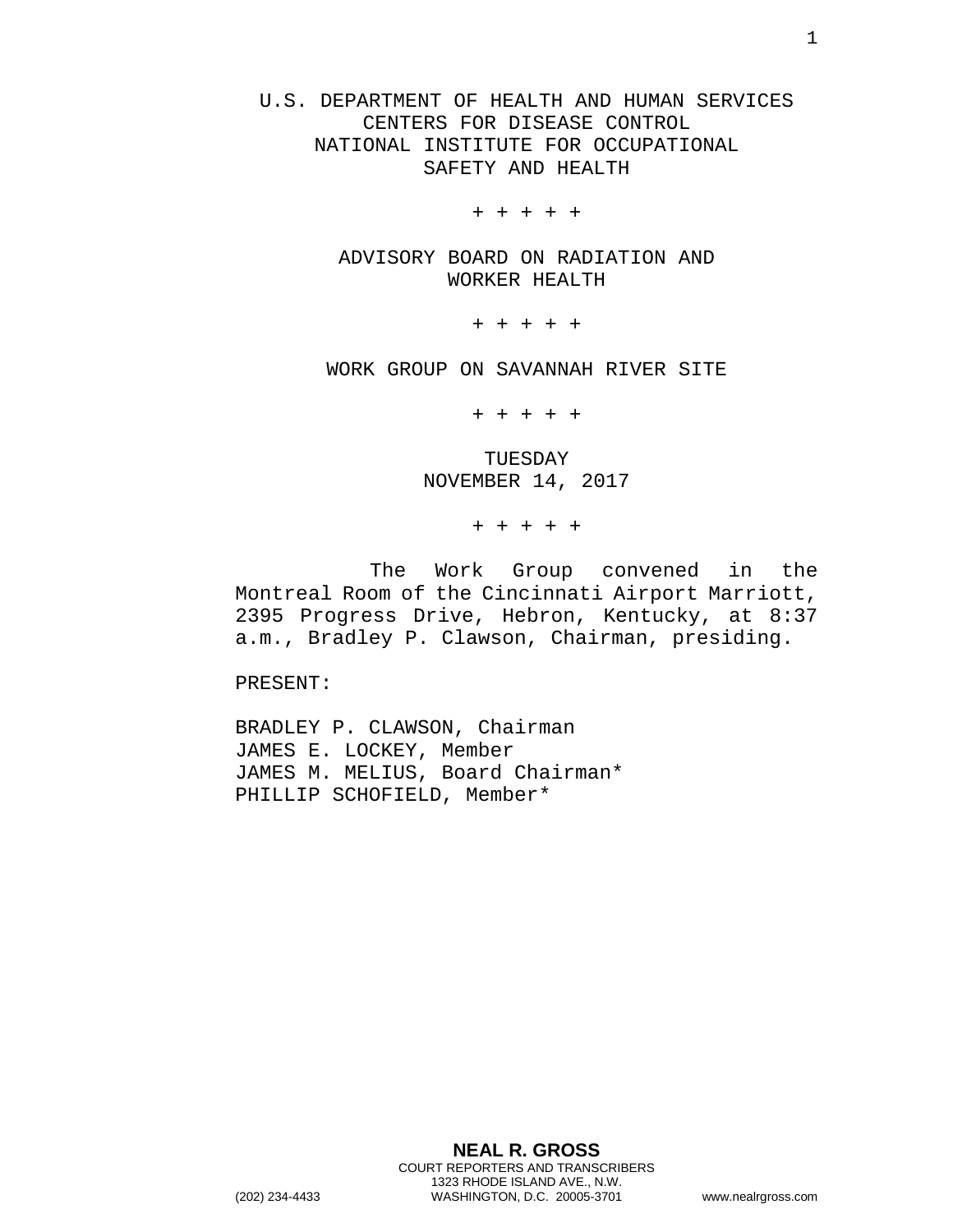ALSO PRESENT:

TED KATZ, Designated Federal Official MATTHEW G. ARNO, ORAU\* ROBERT BARTON, SC&A\* RON BUCHANAN, SC&A JOE FITZGERALD, SC&A STUART HINNEFELD, DCAS JENNY LIN, HHS\* MIKE MAHATHY, ORAU JIM NETON, DCAS

\*Participating via telephone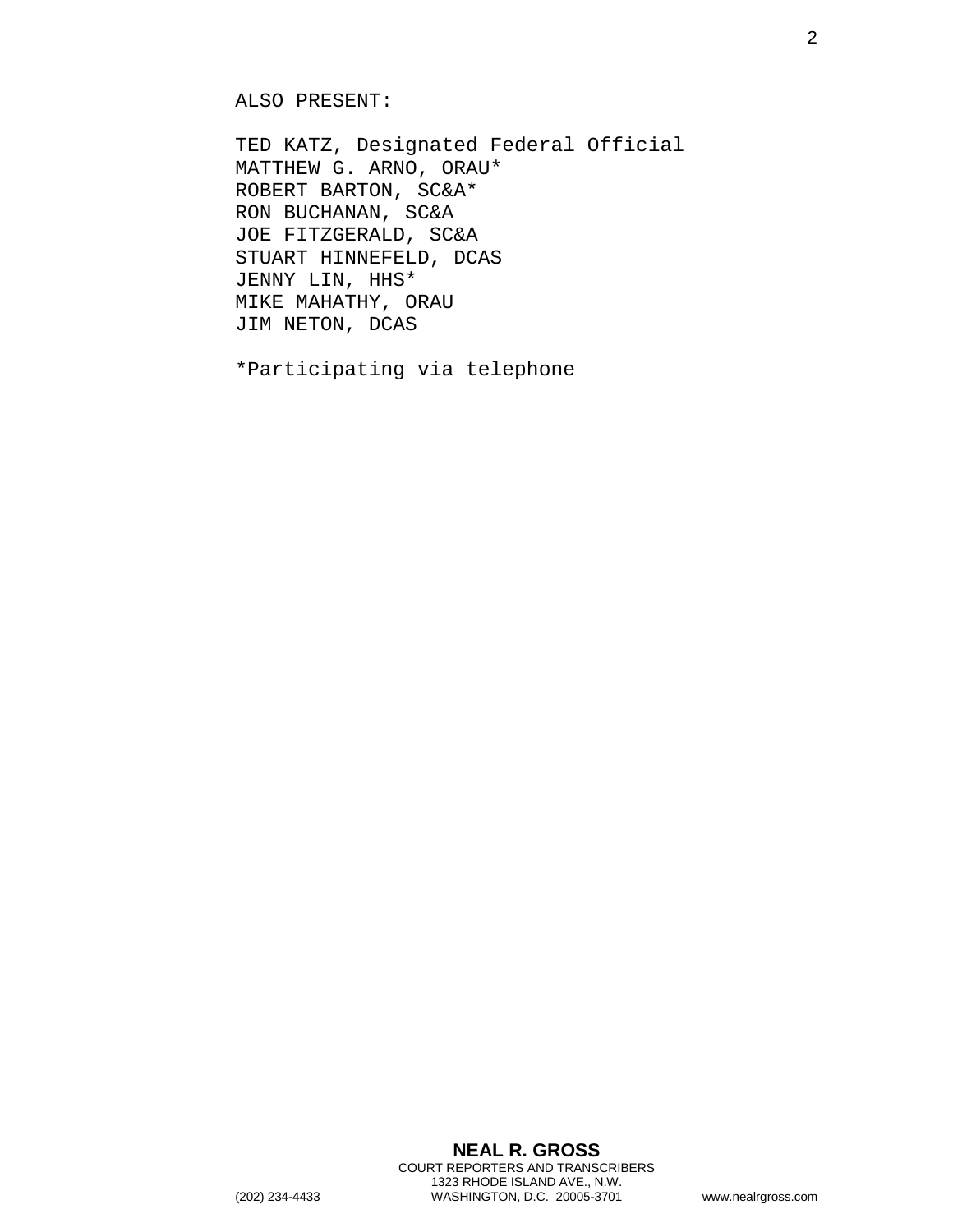## **Contents**

| NIOSH Presentation summarizing status 9            |     |
|----------------------------------------------------|-----|
|                                                    |     |
| SC&A PRESENTATION AND RESPONSE TO KEY ISSUES 28    |     |
| SC&A Response to NIOSH report on monitoring of 85  |     |
| CTWs in Bldg 773-A High Level Caves 85             |     |
| SC&A Response to Taulbee memo regarding            | 90  |
| stratification of CTW data between DuPont 90       |     |
| construction and Subcontractor construction for    | 90  |
|                                                    |     |
| NIOSH Response to SC&A report on subcontractor     | 100 |
| monitoring and effect of 10CFR830 violations       | 100 |
| NIOSH evaluation of NOCTS subcontractor            | 255 |
| monitoring 1991-1997 255                           |     |
| WG SEC Recommendations and/or Path Forward on      |     |
| Discussion Items; Plans for December Board Meeting |     |
|                                                    |     |
|                                                    |     |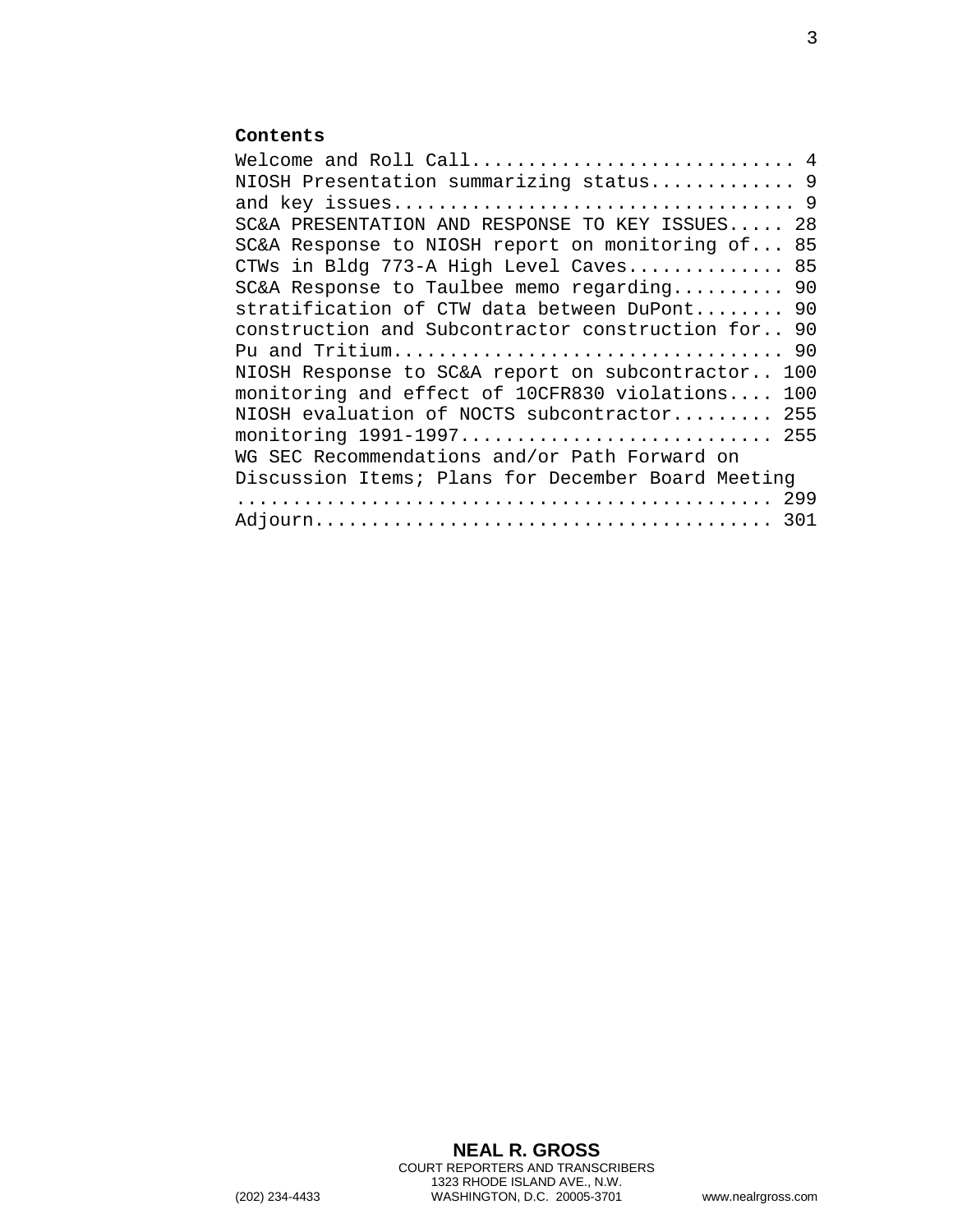<span id="page-3-0"></span>

| $\mathbf 1$    | $P-R-O-C-E-E-D-I-N-G-S$                          |
|----------------|--------------------------------------------------|
| $\overline{2}$ | (8:37 a.m.)                                      |
| 3              | Welcome and Roll Call                            |
| 4              | CHAIRMAN CLAWSON: Thank you. I'd like            |
| 5              | to welcome everybody out today. It's been a long |
| 6              | time since we've met face-to-face.               |
| 7              | This meeting has come at a critical              |
| 8              | point. We've been at this for quite a while and  |
| 9              | I think today is going to be very beneficial.    |
| 10             | And I hope that everybody will listen intently   |
| 11             | and if they have questions, that they'll raise   |
| 12             | them.                                            |
| 13             | And with that $-$                                |
| 14             | MEMBER SCHOFIELD: I'm sorry. Can the             |
| 15             | speaker move closer to a microphone, please?     |
| 16             | CHAIRMAN CLAWSON: Sure. Does that                |
| 17             | help?                                            |
| 18             | MEMBER SCHOFIELD: That's better.                 |
| 19             | (Pause.)                                         |
| 20             | CHAIRMAN CLAWSON: Anyway, with that              |
| 21             | being said, we'll turn the time over to Tim and  |
| 22             | allow him to start.                              |
| 23             | DR. TAULBEE: Okay. Can everybody hear            |
|                | <b>NEAL R. GROSS</b>                             |

COURT REPORTERS AND TRANSCRIBERS 1323 RHODE ISLAND AVE., N.W.

(202) 234-4433 WASHINGTON, D.C. 20005-3701 www.nealrgross.com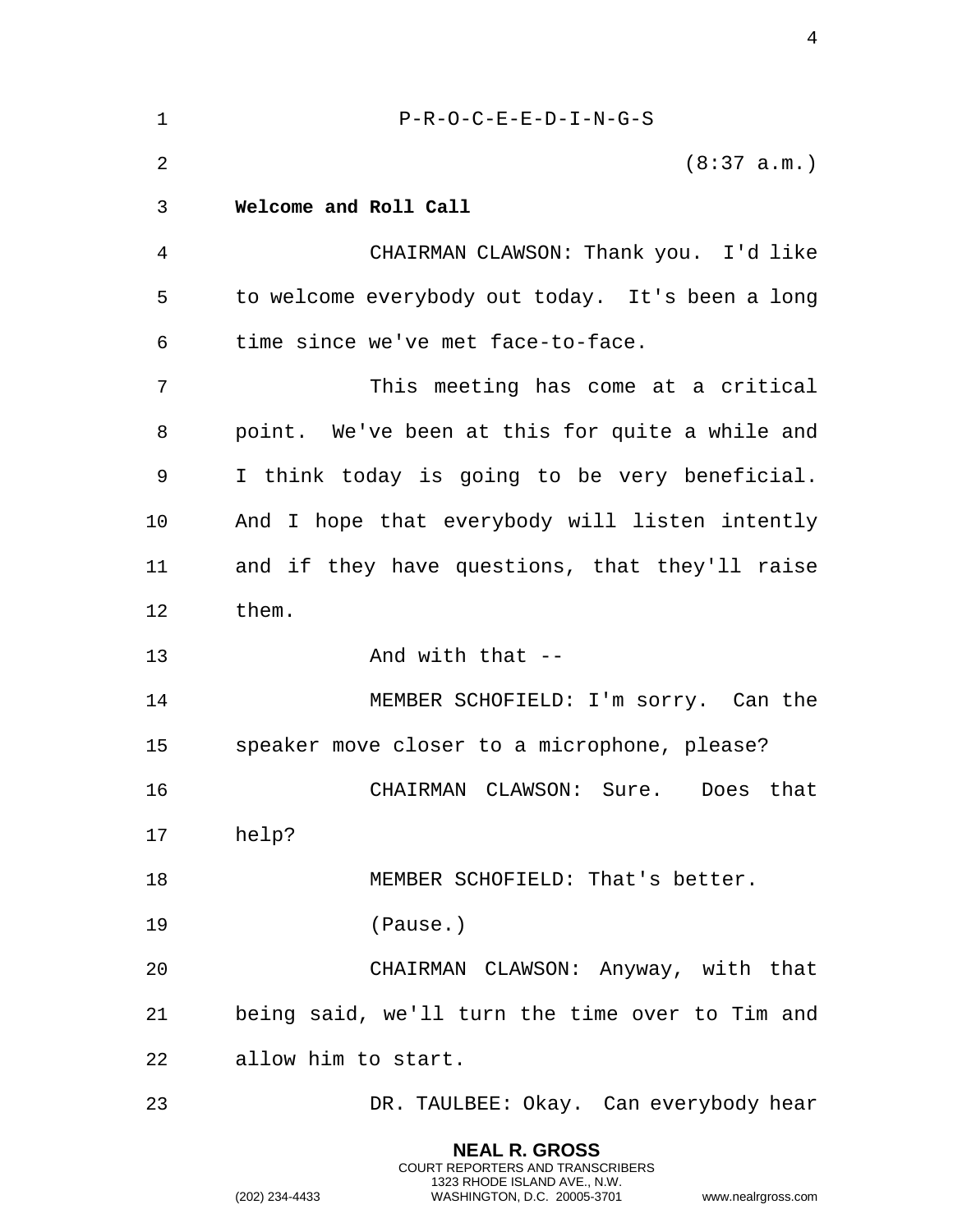1 me here? Okay.

2 I'm having problems here getting Skype 3 Business to work. Apparently on my CITGO account 4 I don't have the app loaded. So I was wondering 5 -- yes, either Jim or Stu, do you guys have -- 6 logged into the CITGO? 7 MR. HINNEFELD: I am. 8 DR. TAULBEE: Bring up the first 9 presentations. 10 MR. HINNEFELD: Okay. 11 DR. TAULBEE: I can point to where it's 12 at on the A: drive. Or you can go from the one 13 that I sent yesterday. 14 MR. HINNEFELD: You sent the email, 15 right? 16 DR. TAULBEE: Yes. The summary status 17 and key issues. 18 For those that don't have access, I do 19 have three hard copies. 20 MR. KATZ: While Tim's handing this out 21 let me just say for members of the public that 22 may be on the line, this is a presentation that's 23 not cleared so it can't be shared at this point.

> **NEAL R. GROSS** COURT REPORTERS AND TRANSCRIBERS 1323 RHODE ISLAND AVE., N.W.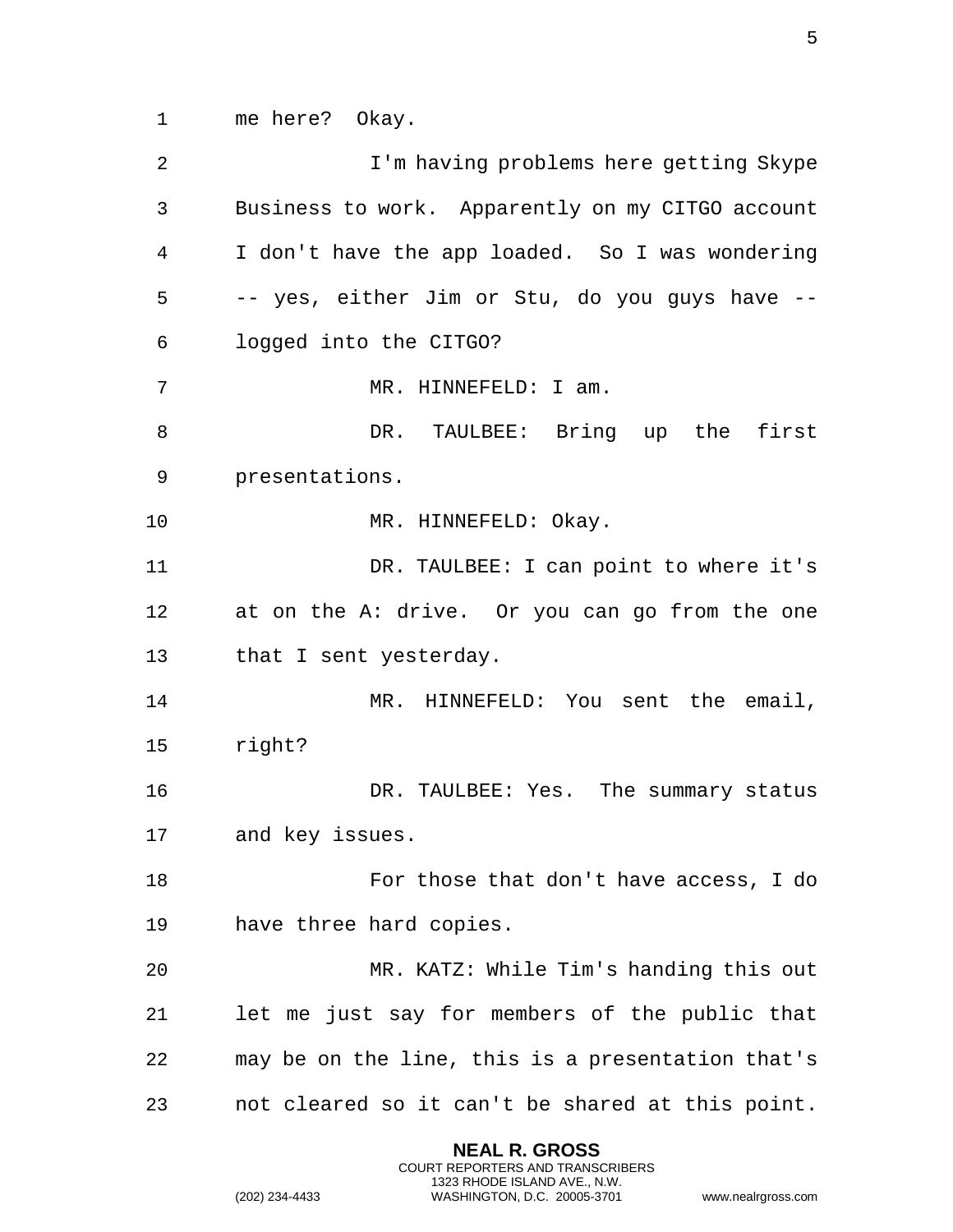But we'll put it through clearance and after the fact it will be posted to the extent that it can. DR. TAULBEE: And are we -- you're into CITGO, into the Skype meeting business meeting? MR. HINNEFELD: I have not opened Skype, no. You want to put it on Skype? DR. TAULBEE: Yes, I want to put it on Skype. MR. HINNEFELD: Oh, so you want to share the screen on Skype? DR. TAULBEE: Yes, I want to share the screen on Skype. MR. HINNEFELD: So it's not loaded into Skype Meeting anywhere. DR. TAULBEE: Show it as you want from your desktop. DR. TAULBEE: But I don't have the app on mine apparently. 19 MR. HINNEFELD: Okay. MR. KATZ: They just did the transition from Windows 7 to the new Windows 10, and so you have to have the app. MR. HINNEFELD: So, did the meeting

> **NEAL R. GROSS** COURT REPORTERS AND TRANSCRIBERS 1323 RHODE ISLAND AVE., N.W.

(202) 234-4433 WASHINGTON, D.C. 20005-3701 www.nealrgross.com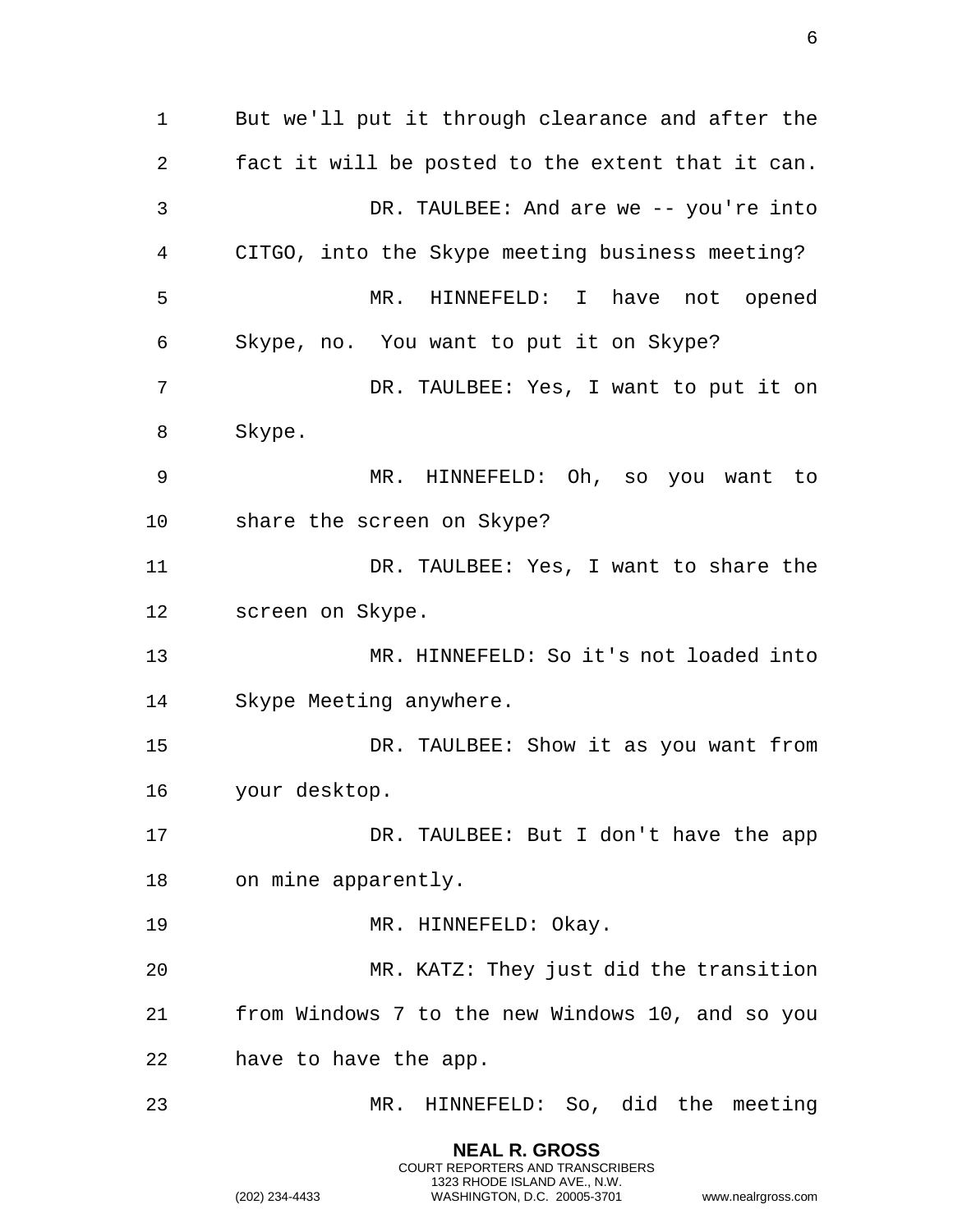**NEAL R. GROSS** announcement have Skype on it for today on account? MR. KATZ: Yes, it does. It does. Ida sent that around. Everybody should have received that. MR. HINNEFELD: Should have it. MR. KATZ: Should have it. I can forward it to you otherwise. MR. HINNEFELD: I have it. DR. TAULBEE: I can go ahead and get started with this though. I've got the PowerPoint on here and we can go from the hard copy here. 14 MR. KATZ: Sure. DR. TAULBEE: But we will get this uploaded to Skype for those who are dialed in on a CDC computer. MR. KATZ: Yes. And folks that are in -- so I sent it to people who have a CDC account. But I couldn't send it elsewhere because it's PII. DR. TAULBEE: So the board members who do have CDC accounts have this?

COURT REPORTERS AND TRANSCRIBERS 1323 RHODE ISLAND AVE., N.W.

(202) 234-4433 WASHINGTON, D.C. 20005-3701 www.nealrgross.com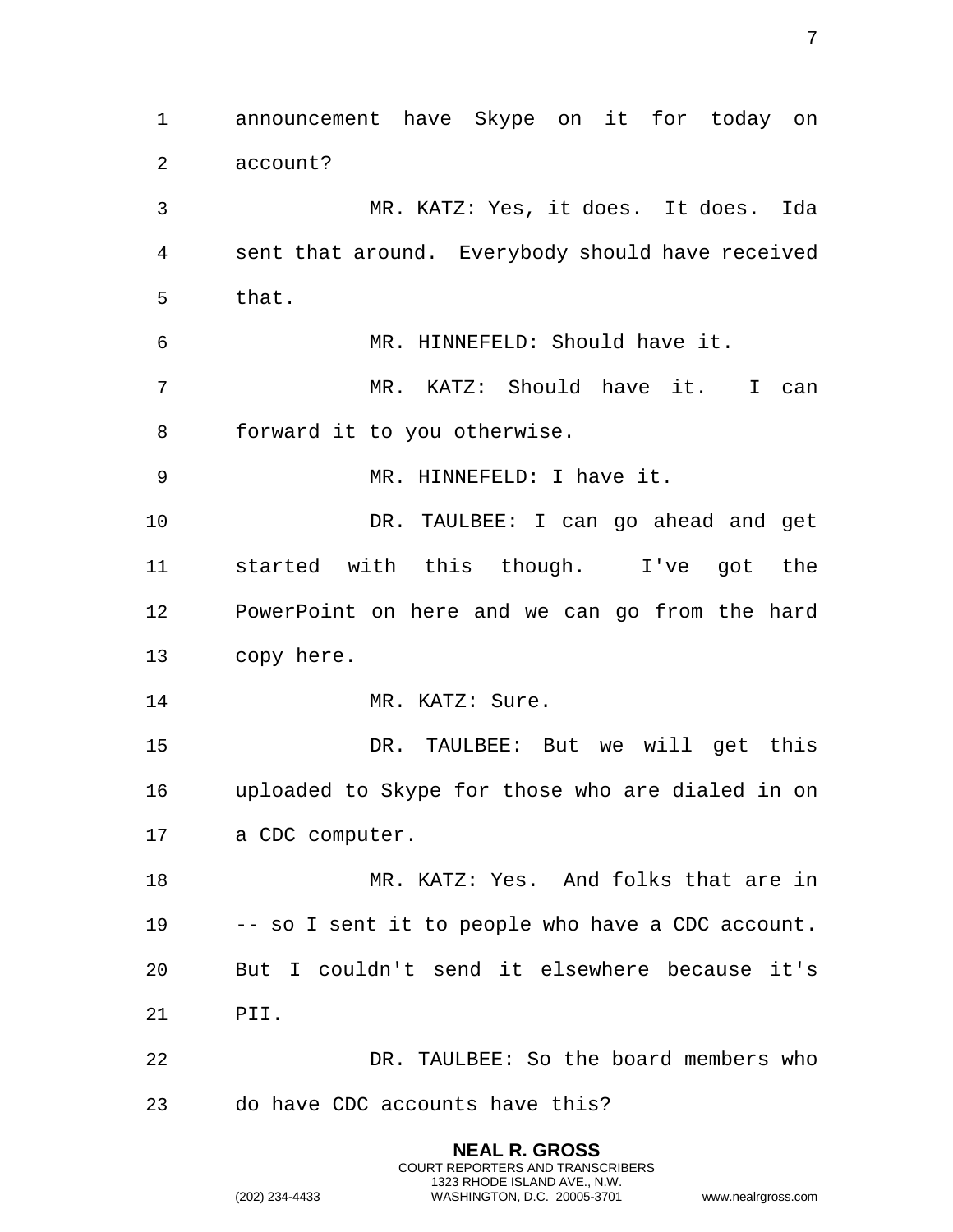MR. KATZ: Well, yes. But I'm not sure if that includes anyone at this point, because -  $3 -$  MR. HINNEFELD: Phil and Dr. Melius, do you guys have the CDC -- MR. KATZ: Phil has a CDC account. I don't know if he has access to it. MR. HINNEFELD: Do I want to use full audio or I just want to -- 10 DR. TAULBEE: Don't use audio. MR. HINNEFELD: Don't use audio. MR. KATZ: Yes, don't use the audio. Don't play an audio. 14 MR. HINNEFELD: Is there anybody out there has -- can see the Skype presentation? 16 MR. KATZ: Maybe not. But there are people in here who can see it. MR. HINNEFELD: So where do I want to go? MR. KATZ: Well, let me just check, following up on Jim's suggestion, either Dr. Melius or Phil, are either of you attending by Skype?

> **NEAL R. GROSS** COURT REPORTERS AND TRANSCRIBERS 1323 RHODE ISLAND AVE., N.W.

(202) 234-4433 WASHINGTON, D.C. 20005-3701 www.nealrgross.com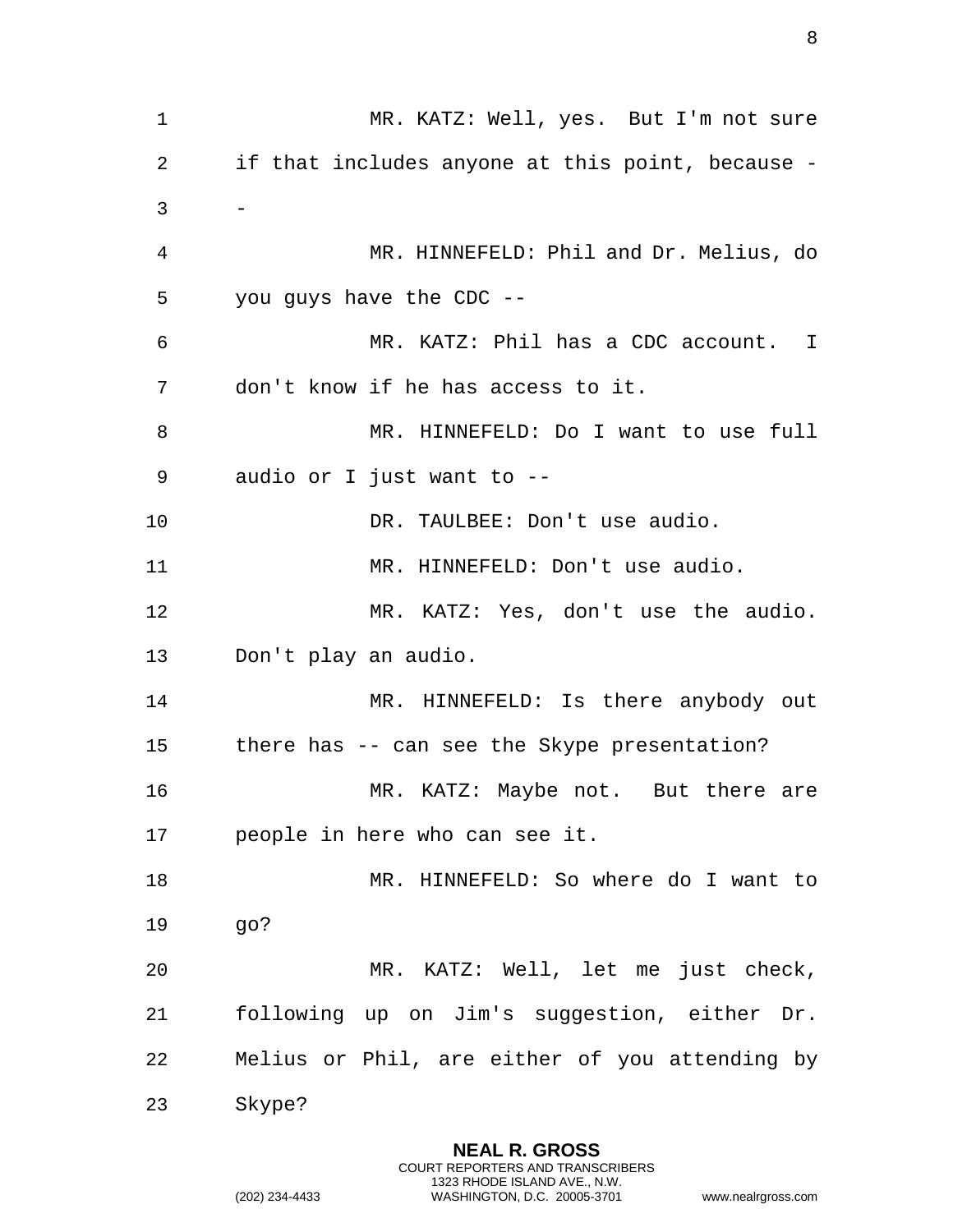| $\mathbf 1$ | MEMBER SCHOFIELD: I'm not, Ted.        |
|-------------|----------------------------------------|
| 2           | MR. KATZ: You're not. Okay, Phil's     |
| 3           | not.                                   |
| 4           | Dr. Melius, are you?                   |
| 5           | BOARD CHAIRMAN MELIUS: Yes, but not on |
| 6           | CITGO.                                 |
| 7           | MR. KATZ: Yes, but you're on, you're   |
| 8           | on the Skype session?                  |
| 9           | BOARD CHAIRMAN MELIUS: Yes.            |
| 10          | MR. KATZ: Okay. So Dr. Melius gets     |
| 11          | this, yes.                             |
| 12          | Dr. Melius, if you could go into       |
| 13          | CITGO, I've loaded this to the --      |
| 14          | BOARD CHAIRMAN MELIUS: I'm not on      |
| 15          | CITGO.                                 |
| 16          | MR. KATZ: Oh.                          |
| 17          | DR. TAULBEE: Oh, okay. Then that's     |
| 18          | not happening then.                    |
| 19          | NIOSH Presentation summarizing status  |
| 20          | and key issues                         |
| 21          | All right. Thanks, Brad. And I         |
| 22          | apologize for these delays here.       |
| 23          | What I wanted to do is kind of start   |
|             | <b>NEAL R. GROSS</b>                   |

COURT REPORTERS AND TRANSCRIBERS 1323 RHODE ISLAND AVE., N.W.

<span id="page-8-1"></span><span id="page-8-0"></span>(202) 234-4433 WASHINGTON, D.C. 20005-3701 www.nealrgross.com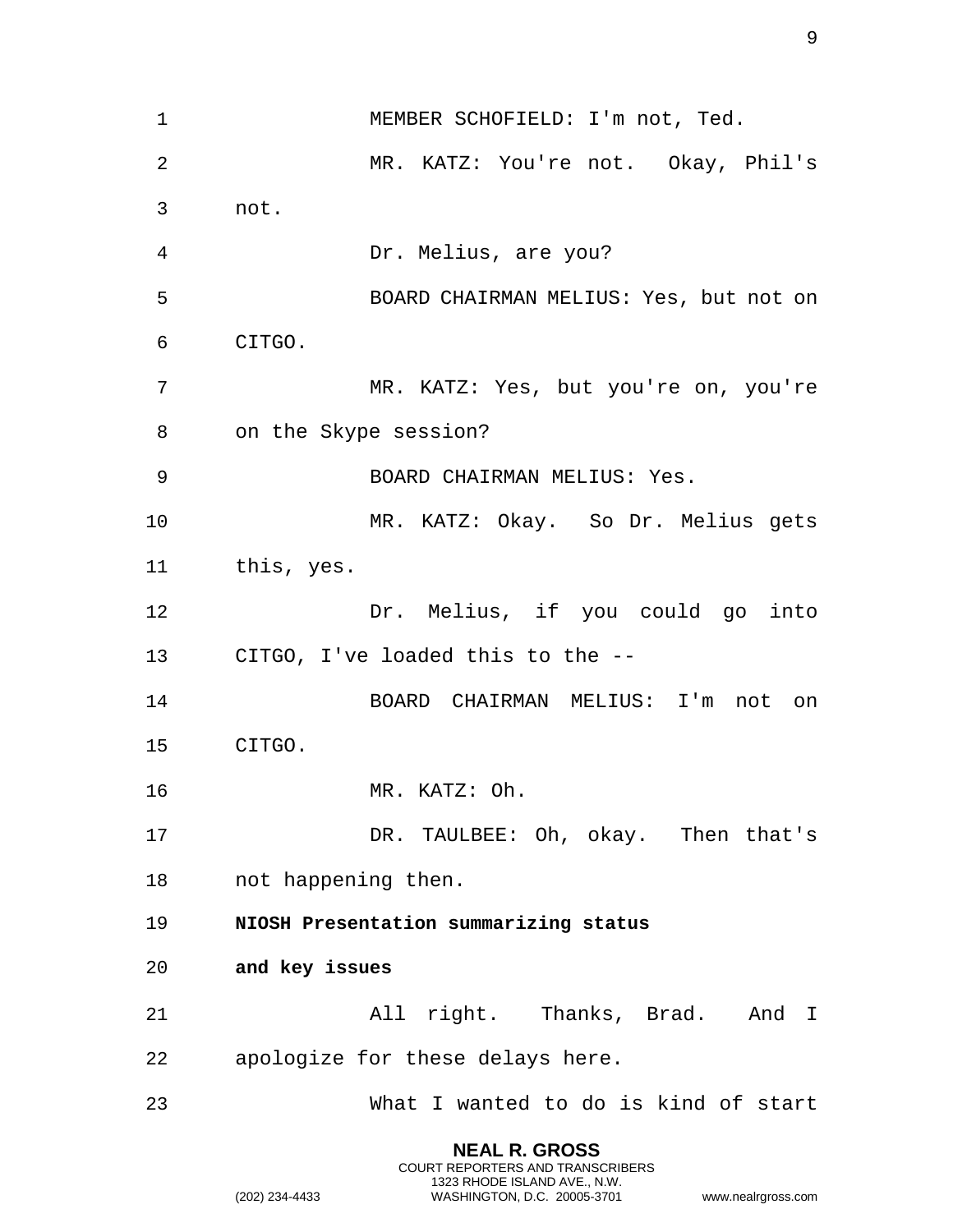with a quick recap of how we got to where we're at right now because it's been quite a while, as you've pointed out.

 So, I'm on slide 2. Overview, just gives a background, kind of a chronology of events. Short, very short recap of our job analysis plans. And then get into the key issues that were kind of identified this last August during our work group meeting, and talk a little bit about the 95th percent analysis for bias that we sent out just before the Board conference call the 1st of October.

 So, as a background, the goal here is can we --

15 DR. NETON: Hey, Tim, I got it here.

 DR. TAULBEE: You've got it there? Okay.

18 DR. NETON: I think I do. Looks like it's seven participants.

 MR. HINNEFELD: Check for the -- people on Skype, can you now see it? I'm trying to present it on --

MR. BARTON: Yes, this is Bob, we can

**NEAL R. GROSS** COURT REPORTERS AND TRANSCRIBERS 1323 RHODE ISLAND AVE., N.W.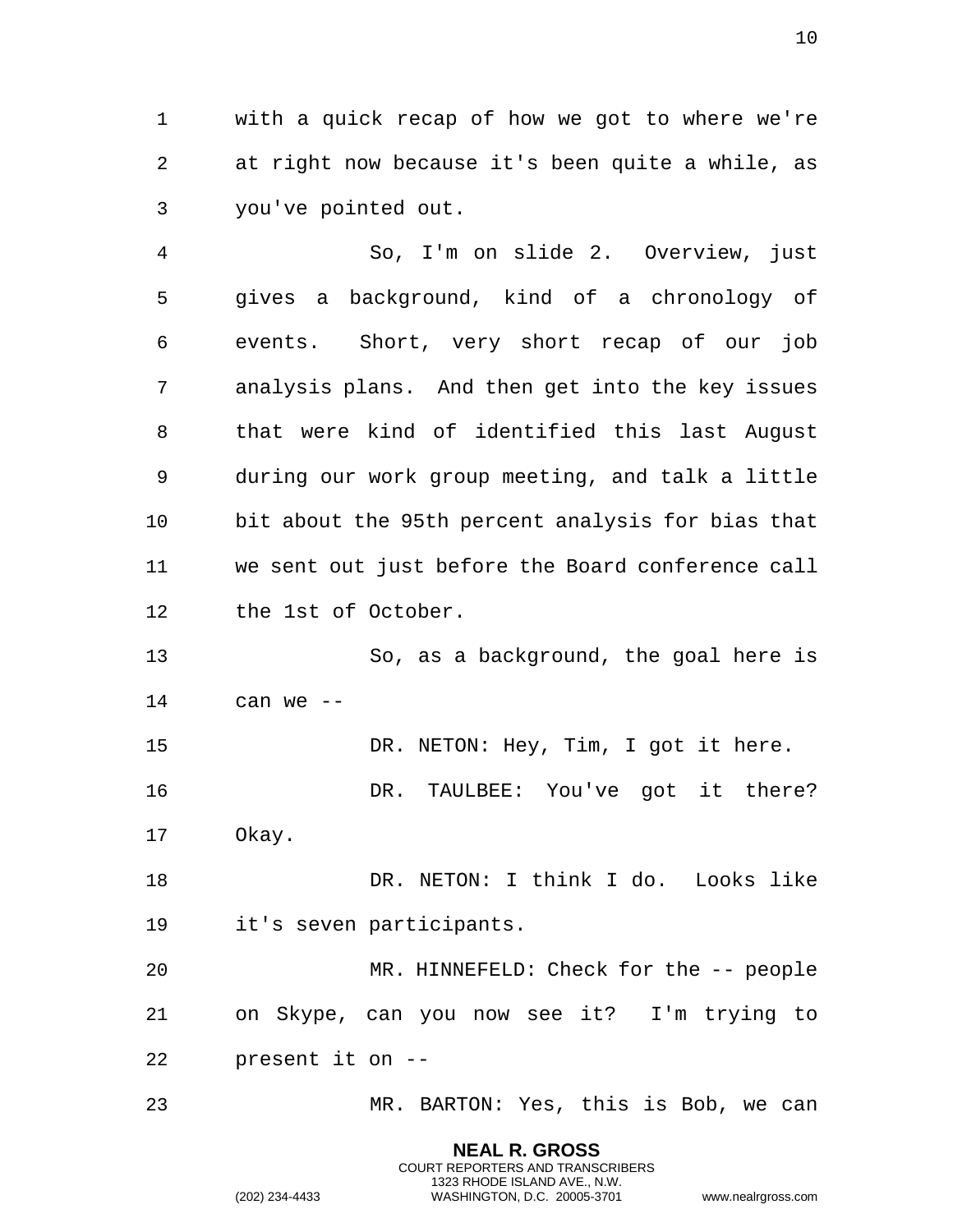see the PowerPoint.

| 2       | DR. TAULBEE: Okay.                              |
|---------|-------------------------------------------------|
| 3       | MR. HINNEFELD: I think they're mine             |
| 4       | because I just logged in to Skype and shared my |
| 5       | screen and I've got the thing on my screen.     |
| 6       | DR. TAULBEE: Right. Okay, good.                 |
| 7       | MR. HINNEFELD: Okay.                            |
| 8       | DR. TAULBEE: That works.                        |
| 9       | DR. NETON: Why don't you move it and            |
| $10 \,$ | see if it moves.                                |
| 11      | DR. TAULBEE: Did you guys see it move?          |
| 12      | Oh, yes, it did. I saw it here.                 |
| 13      | MR. BARTON: Yes, we're on the second            |
| 14      | slide now.                                      |
| 15      | MR. HINNEFELD: Okay, never mind.                |
| 16      | DR. TAULBEE: It's on Stu's, not yours,          |
| 17      | Jim.                                            |
| 18      | MR. HINNEFELD: Well, I'm presenting.            |
| 19      | DR. TAULBEE: Yes.                               |
| 20      | DR. NETON: Yes, I didn't present.               |
| 21      | I've got it on here but it's not --             |
| 22      | DR. TAULBEE: Are we good?                       |
| 23      | DR. NETON: Yes, we're good.                     |

COURT REPORTERS AND TRANSCRIBERS 1323 RHODE ISLAND AVE., N.W. (202) 234-4433 WASHINGTON, D.C. 20005-3701 www.nealrgross.com

**NEAL R. GROSS**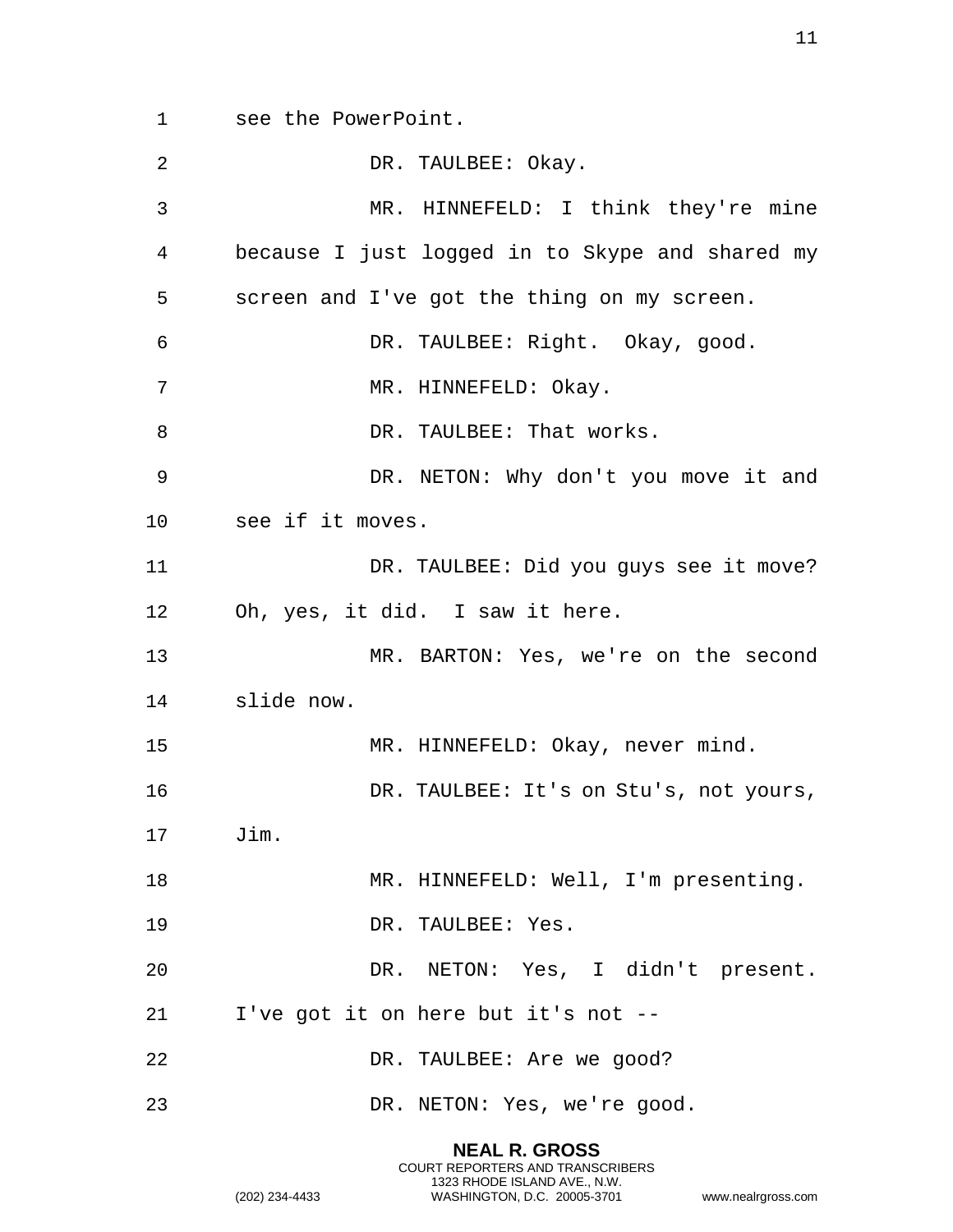1 DR. TAULBEE: All right. So -- and then we'll go through the 95th percent analysis for bias. So the background here is can we reconstruct doses to unmonitored construction trades workers with sufficient accuracy?

 And our response has been, yes, through the use of coworker models. And this led to a discussion of whether there is sufficient data and whether stratification is necessary.

 So, if you go back and look at this, their initial approach was to compare construction trades workers versus non- construction trades workers models to determine if there is a difference requiring stratification. So, in November of 2010 we issued Report 49, which was discussing the differences between tritium.

 2011 a separate analysis regarding tritium.

 2012 we looked at the exotics americium, curium, californium, and thorium.

 And, again, we're comparing construction trades workers and non-construction

> **NEAL R. GROSS** COURT REPORTERS AND TRANSCRIBERS 1323 RHODE ISLAND AVE., N.W.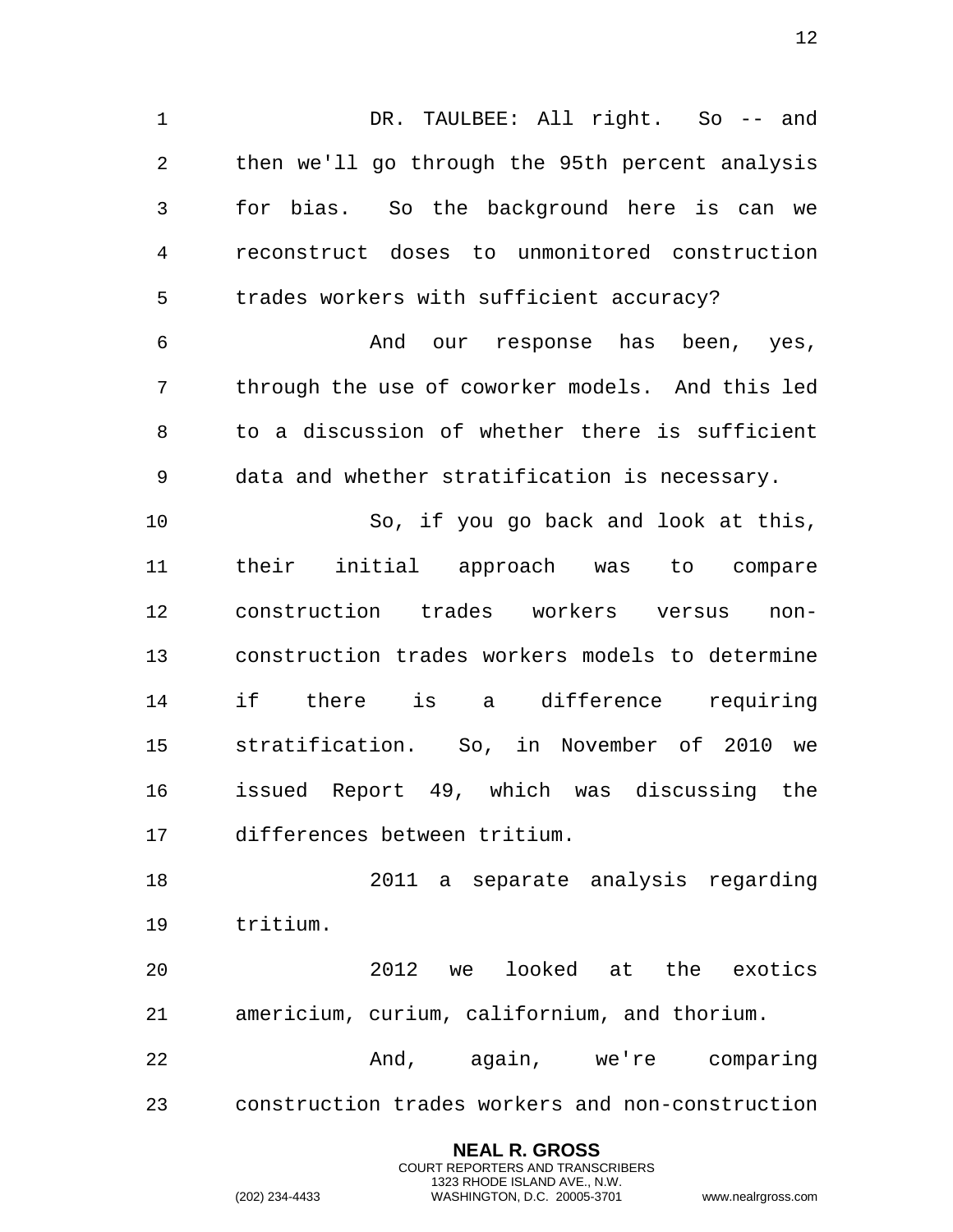trades workers.

 August of 2012 we issued a report on neptunium.

 September of 2012 on mixed fission products.

 These reports led to a discussion on general coworker models kind of in general. And this is where the SEC Issues Work Group came in. And in March of 2013 we discussed at a meeting the one person/one statistic methodology, and the statistical power to observe differences between these groups with regards to the stratification.

 And this led to the request for NIOSH to write this down and issue a guideline on coworker models. And so then in June of 2014 Jim issued the Draft Guideline on Coworker Models.

 March of 2015 the SEC Issues Work Group reviewed that particular guideline. And instead of the one person/one statistic we modified it to the time-weighted one person/one statistic methodology.

 In June 2015 the Draft Guideline on Coworker Models Rev 4 was issued. The SEC Issues

> **NEAL R. GROSS** COURT REPORTERS AND TRANSCRIBERS 1323 RHODE ISLAND AVE., N.W.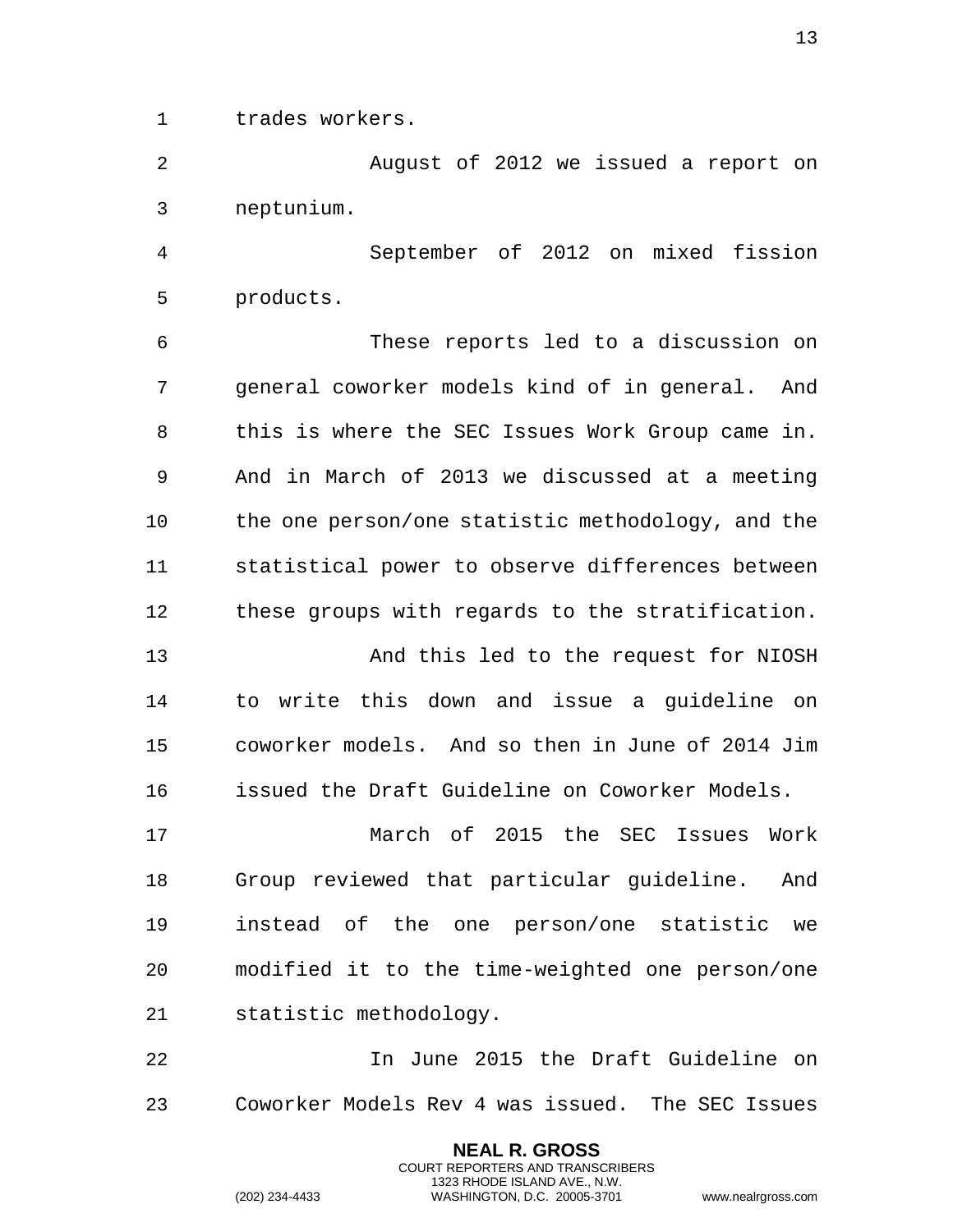Work Group generally liked the Draft Guideline of the Coworker Models but wanted to see a demonstration. And so that's where Savannah River begins to come in here. In August of 2015 we began work on the coworker model.

 August 2016 we presented the schedule to the Advisory Board for the completion of the coworker model. We had been working on it during that past year and it was nearing completion. We were projecting it to be in October of 2016 that the model would be delivered in two parts.

 The first part would contain the full models for tritium and for the exotics americium, curium, californium, and thorium for both construction trades workers and non-construction trades workers. So we were going to stratify.

 The second part, Rev 4, would provide all other radionuclides.

 Again, the goal with two parts was to allow the Advisory Board to review and comment on Rev 3 methodology such that if there were substantial changes we could incorporate them before Rev 4, before we went through all this

> **NEAL R. GROSS** COURT REPORTERS AND TRANSCRIBERS 1323 RHODE ISLAND AVE., N.W.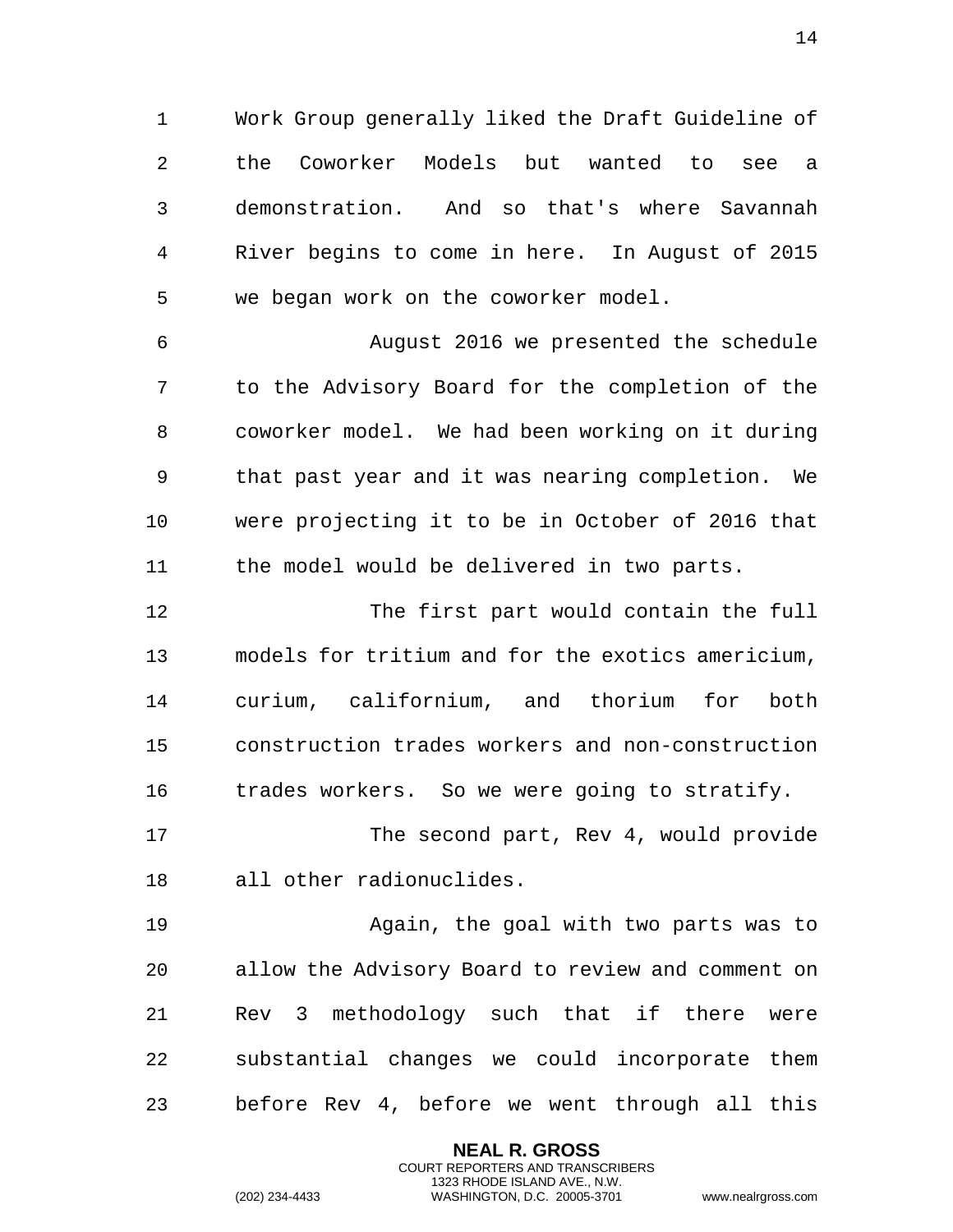additional work.

 Rev 3 is still being reviewed by the SEC Issues Work Group.

 But there is still this lingering issue of whether the subcontractor construction trades worker data had been incorporated into the SRS system of records such that we are looking at all of the data in the development of these coworker models. And where this came from was during an interview with [identifying information redacted], he indicated that he believed it had been incorporated into the system, but the question was how do we test this? What can we do in order to identify whether this data had been incorporated into the system of records?

 In June of 2016 NIOSH located and captured a fairly large set of job plans for the 773-A Building over an extended period of time, 1981 to 1986.

 In August of 2016 the SRS Work Group met and we discussed our plans to evaluate this data. And this work group had concerns that we were only covering one area over a limited time

> **NEAL R. GROSS** COURT REPORTERS AND TRANSCRIBERS 1323 RHODE ISLAND AVE., N.W.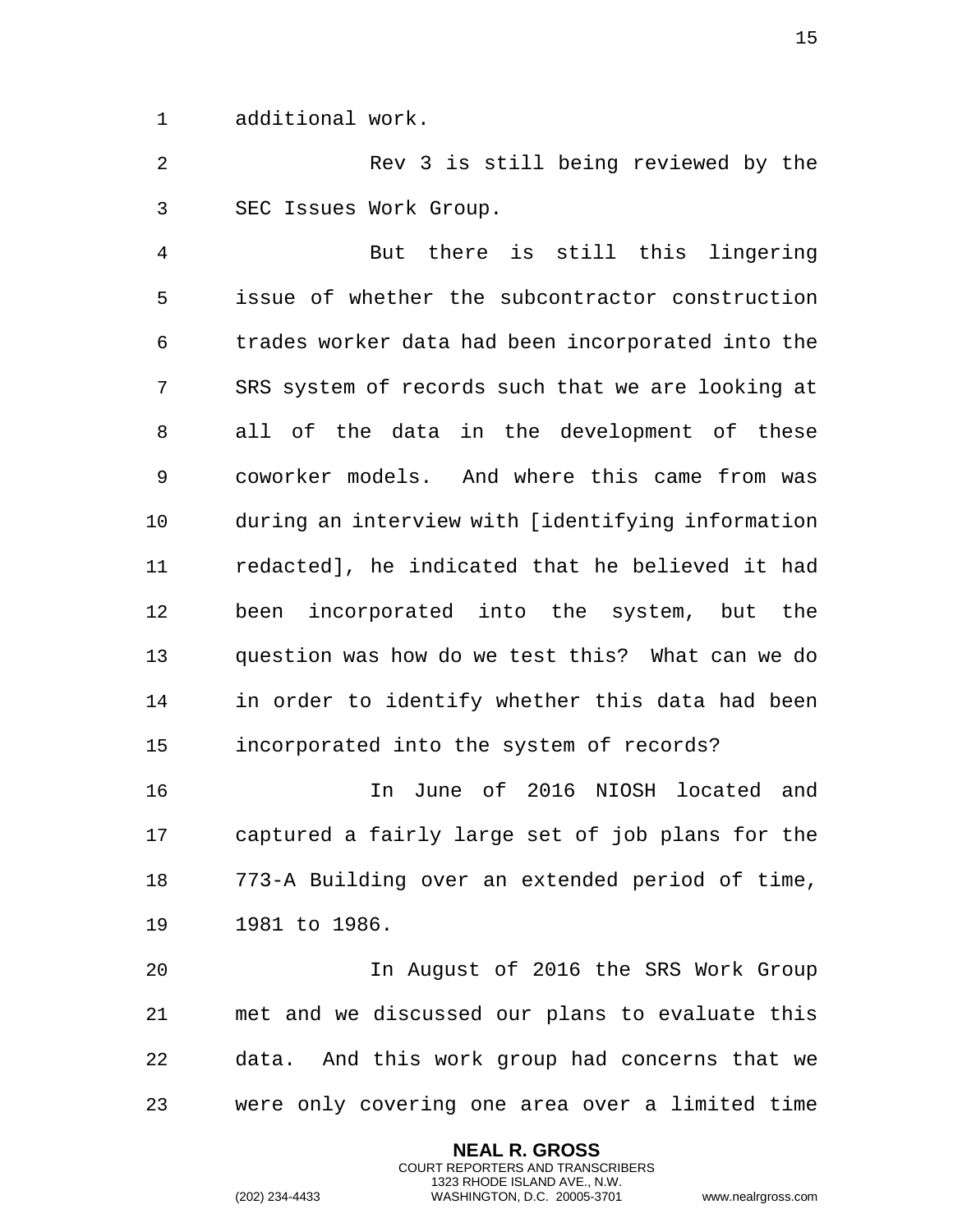period and tasked SC&A to expand the scope to include more areas and for a longer duration. November of 2016 we delivered the first coworker model. This was at Rev 3, OTIB- 81. It was delivered to the Advisory Board demonstrating the separate models for construction trades workers and non-construction trades workers could be developed. At the same time we were conducting a data capture of subcontractor construction trades workers identified on these job plans. This was the test, to evaluate whether their monitoring data made it into the system of records. December 2016, we had a delay. The site classification review, the site classification officer unexpectedly retired and it delayed receipt of our November data capture until January 2017. This also inhibited SC&A's ability to conduct data captures until we got to February of 2017, which was earlier this year. SC&A did conduct those data captures in February so that they could do their analysis. We completed our analysis and issued

> **NEAL R. GROSS** COURT REPORTERS AND TRANSCRIBERS 1323 RHODE ISLAND AVE., N.W.

(202) 234-4433 WASHINGTON, D.C. 20005-3701 www.nealrgross.com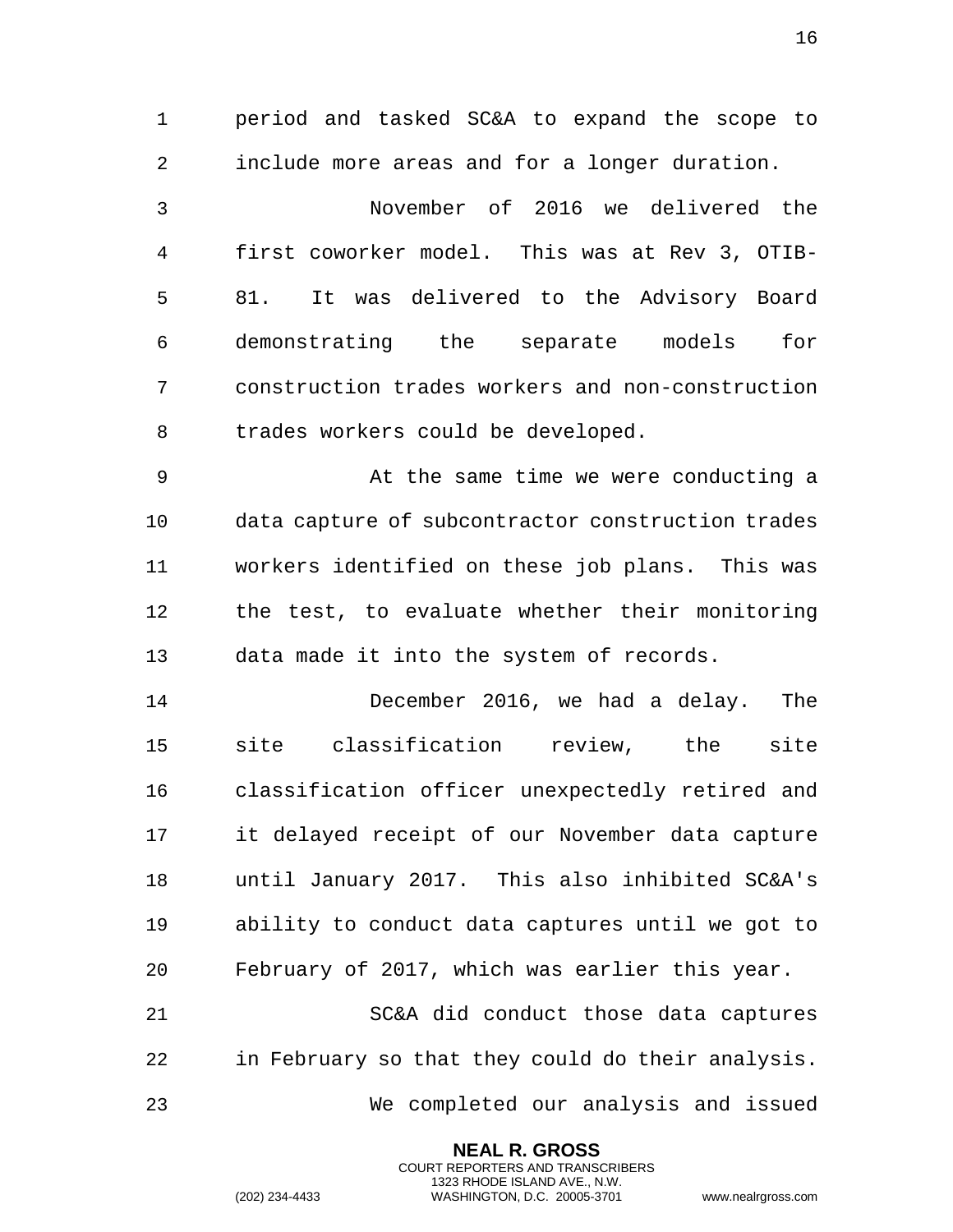the report in June of this year. And that report is Report 83. It's entitled Evaluation of Monitoring in Construction Trades Workers Identified in High-Level Cave Job Plans at the Savannah River Site.

 In July of 2017 SC&A delivered their report, The Evaluation of Savannah River Subcontractor Bioassay Data Completeness, to the Advisory Board.

 During the August meeting of the Advisory Board both reports were presented in full.

Sorry, I missed one here.

 August we had a joint SEC Issues Work Group and SRS Issues -- or SRS Work Group met. And that's where some of these key issues were identified that we'll be discussing hopefully today.

 Both of the reports that I mentioned previously were presented in full to the Advisory Board in August, in the August meeting in Santa Fe.

So just to recap quickly. Our job

**NEAL R. GROSS** COURT REPORTERS AND TRANSCRIBERS 1323 RHODE ISLAND AVE., N.W.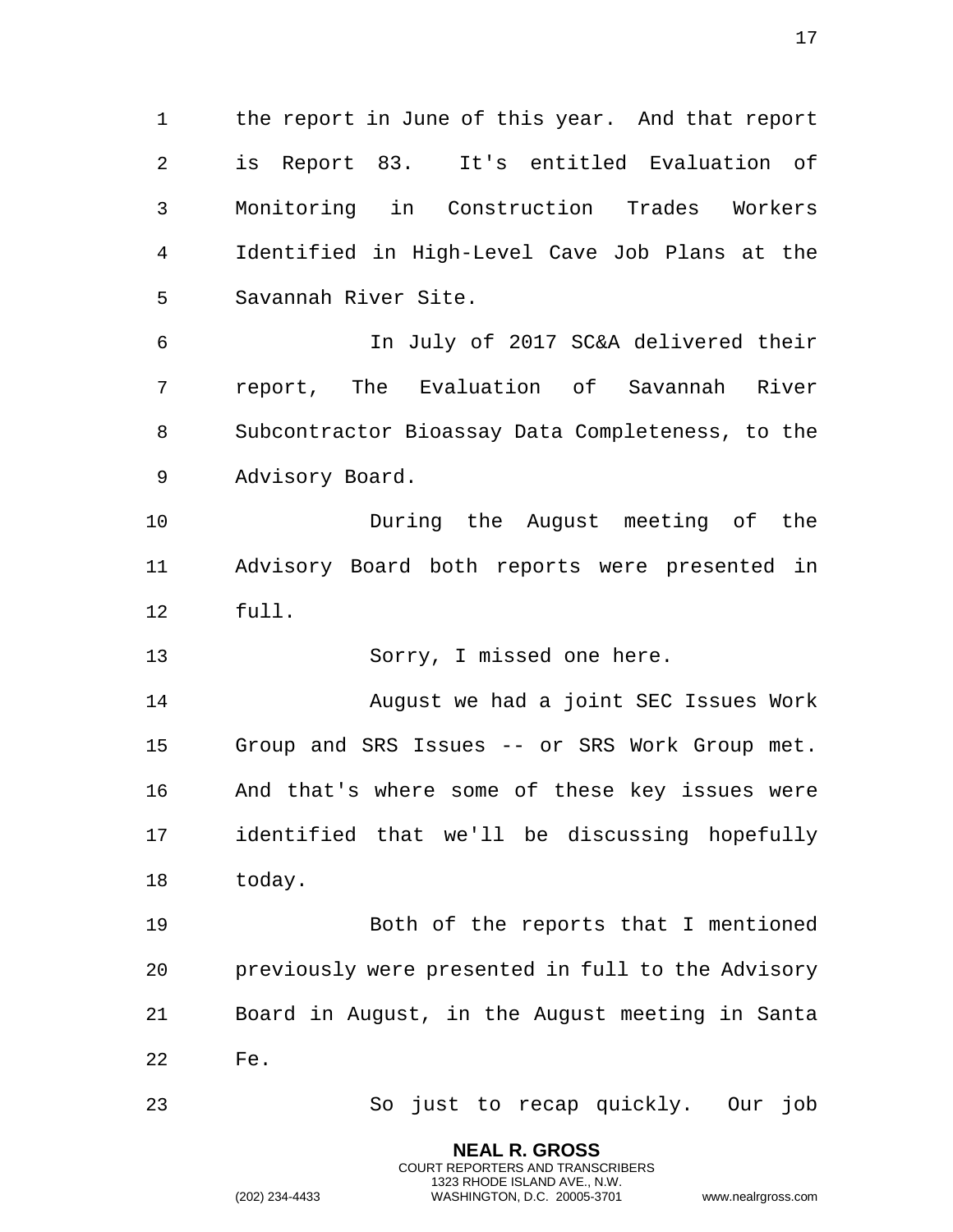plan analysis was the analysis of job plans in 773-A from '80 to '86 -- I think it's '81 to '86, sorry.

 November of 2016 we conducted the data capture. We found bioassay for 105 of the 110 subcontractor construction trades workers.

 Of the 133 contractor CTW job pairings, 88 individual subcontractor construction trades workers required respirator use. And this was our surrogate for whether somebody needed to be on bioassay.

**And so here is the table that we**  presented. The change that I've added to this particular one, and it shows first column there, is the year. The second is subcontractor construction trades workers with respirator use, and then those with bioassay.

18 And you can see direct monitoring. It's 61 percent, 60 percent, 54, 78, 81, with an average over that time span of 68.2.

 One of the things we looked at -- and this wasn't broken out in the report but we talked about it, was on these individual job plans we

> **NEAL R. GROSS** COURT REPORTERS AND TRANSCRIBERS 1323 RHODE ISLAND AVE., N.W.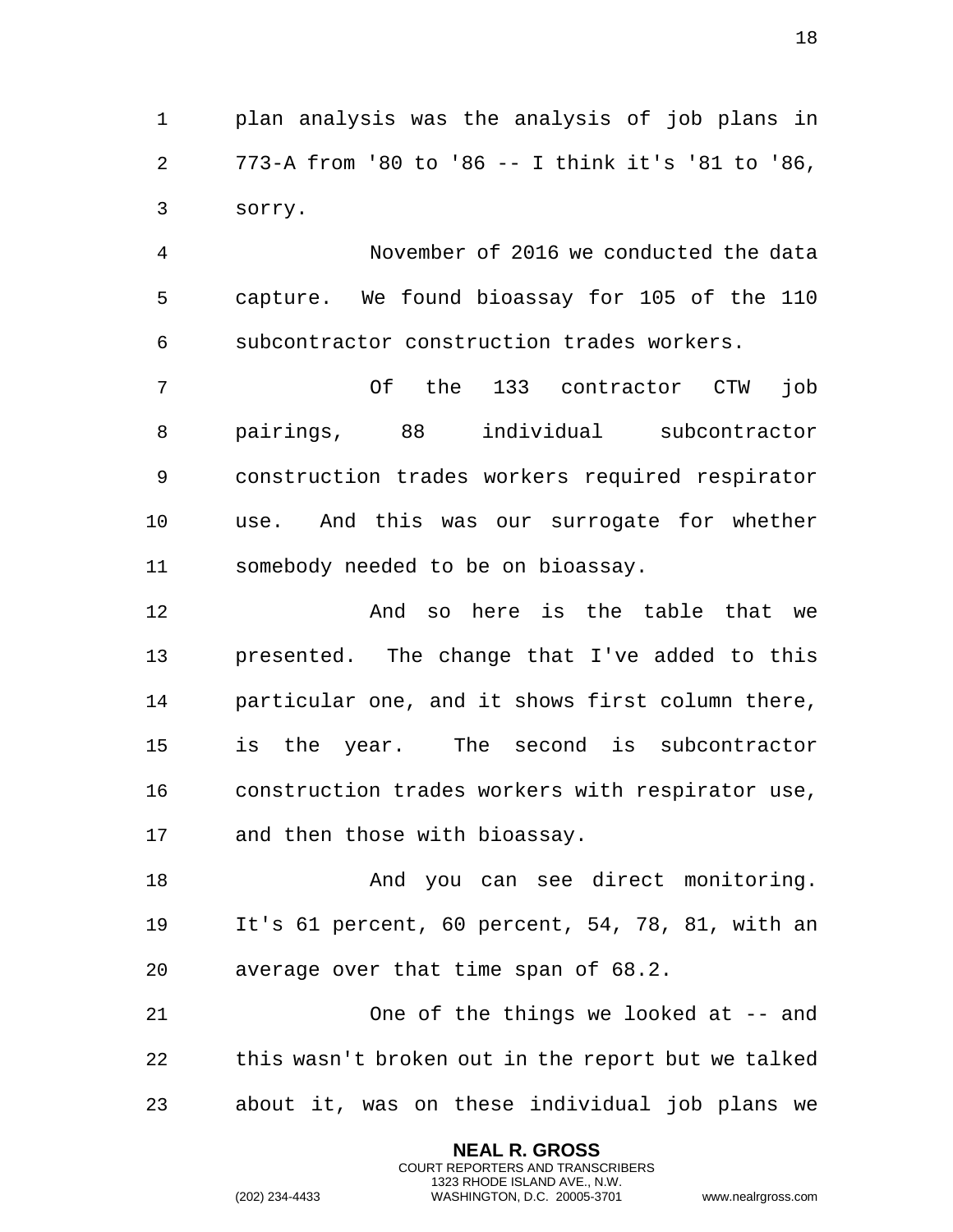looked at other workers who signed in on that job plan. This would be kind of the equivalent of an early RWP at that time. And we looked at, were those coworkers monitored.

 And so if you combine the subcontractor with bioassay and if you look at those seven that did not have -- looking at '80, '81 here -- the seven that did not have monitoring, seven of them their coworkers did have monitoring. So either direct or coworker, coworker meaning somebody who signed in on the same job plan so they're doing the same work, at the same time, with the same source term.

14 And you can see that that direct monitor -- direct and coworker monitoring increases this to 100 percent, 90 percent, 81, 95, 87, with an overall average of 92 percent.

 So our job plan analysis evaluated the job plans that required respirator use. 68 percent had direct monitoring, 92 percent had either direct monitoring or a coworker was monitored.

We concluded that the coworker would

**NEAL R. GROSS** COURT REPORTERS AND TRANSCRIBERS 1323 RHODE ISLAND AVE., N.W.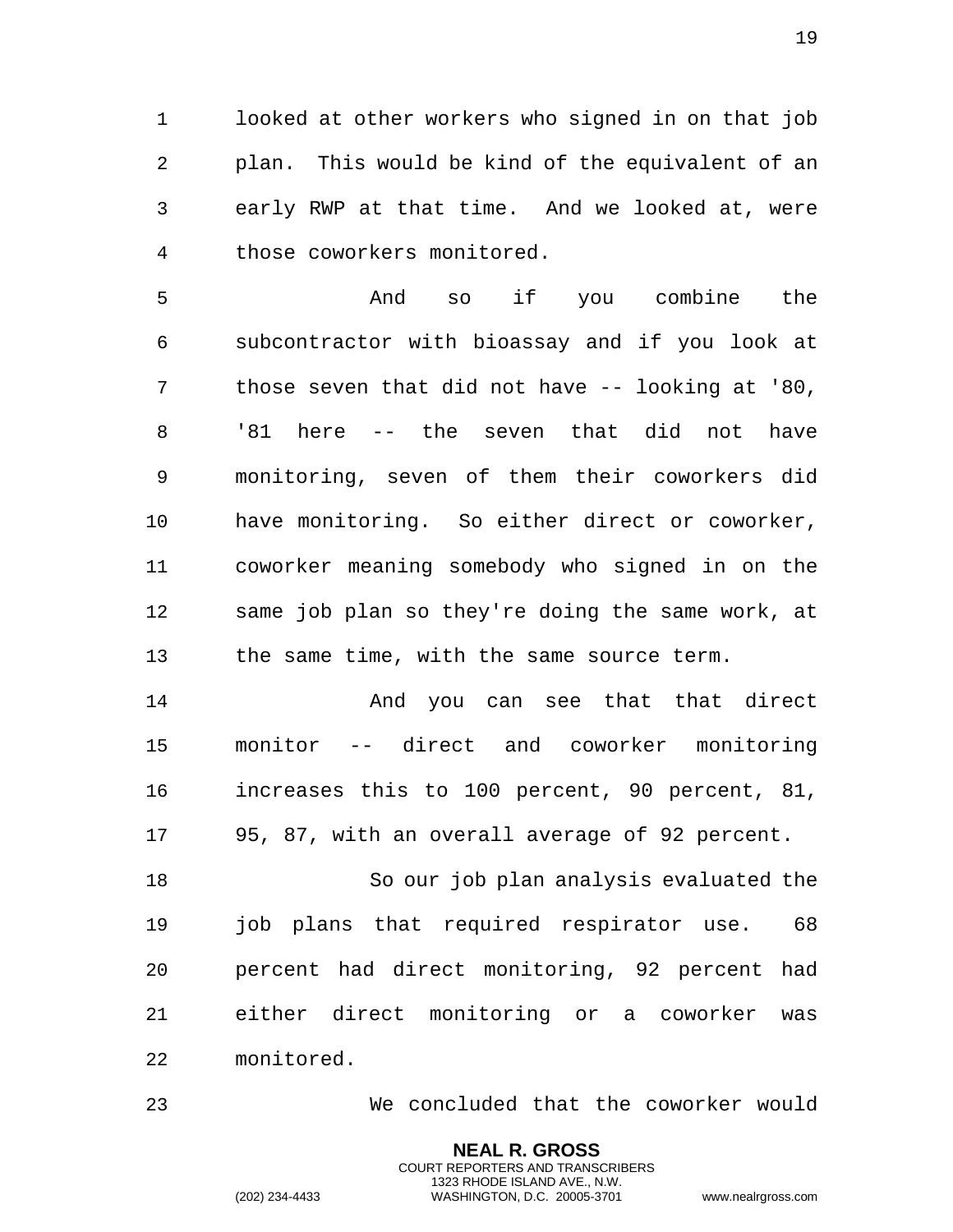be sufficiently accurate. We evaluated for bias and presented that to the Board during the presentation. Considered coworkers on the same job plan, that increased it to 92 percent.

 We talked about other considerations, that the use of respiratory is precautionary, and if no incident, there may not have been sampling, you're not going to have 100 percent compliance.

 During the work group meeting in August of this year the work groups questioned the combination of DuPont construction trades workers and subcontractor construction trades workers on coworker models due to differences in monitoring and work. And so these are kind of the two to three key issues here.

 The work group also questioned whether the DuPont construction trades workers would bias the model, diminishing the true exposure of the subcontractors. In other words, were the subcontractors really a higher population, exposed population than the DuPont construction trades workers. And this is where the 95th percent analysis comes into play where we agreed

> **NEAL R. GROSS** COURT REPORTERS AND TRANSCRIBERS 1323 RHODE ISLAND AVE., N.W.

```
(202) 234-4433 WASHINGTON, D.C. 20005-3701 www.nealrgross.com
```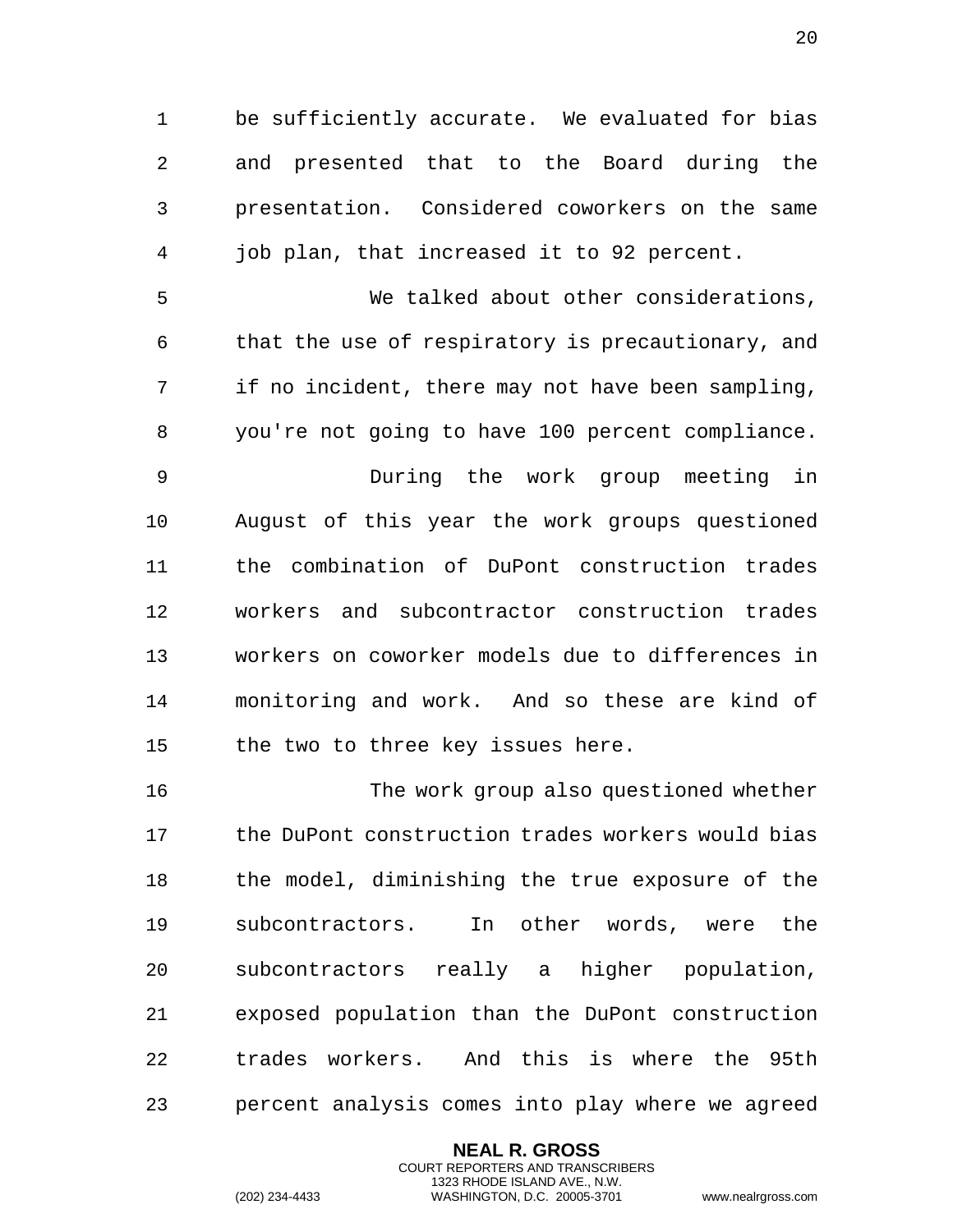that we would do an analysis and break out, from an empirical standpoint because you can't really fit models when you get down to too few data, in order to do the comparison.

 And the final key issue that we raised during it was our concerns with SC&A subcontractor reports. And this will be discussed later today. Specifically we have issues with the 30 to 90 day approach for non-tritium samples, and the Notice of Violation.

 So let's talk about the first one of the differences of DuPont construction trades workers and subcontractor construction trades workers in a coworker model.

 We felt the work was similar based upon interviews with DuPont construction trades workers conducted in May of 2008. This was during our initial worker outreach meetings when the SEC was first filed.

 And I want to quote here one of the statements from an E&I mechanic who was with DuPont construction trades workers. He stated that although the site profile accounts for

> **NEAL R. GROSS** COURT REPORTERS AND TRANSCRIBERS 1323 RHODE ISLAND AVE., N.W.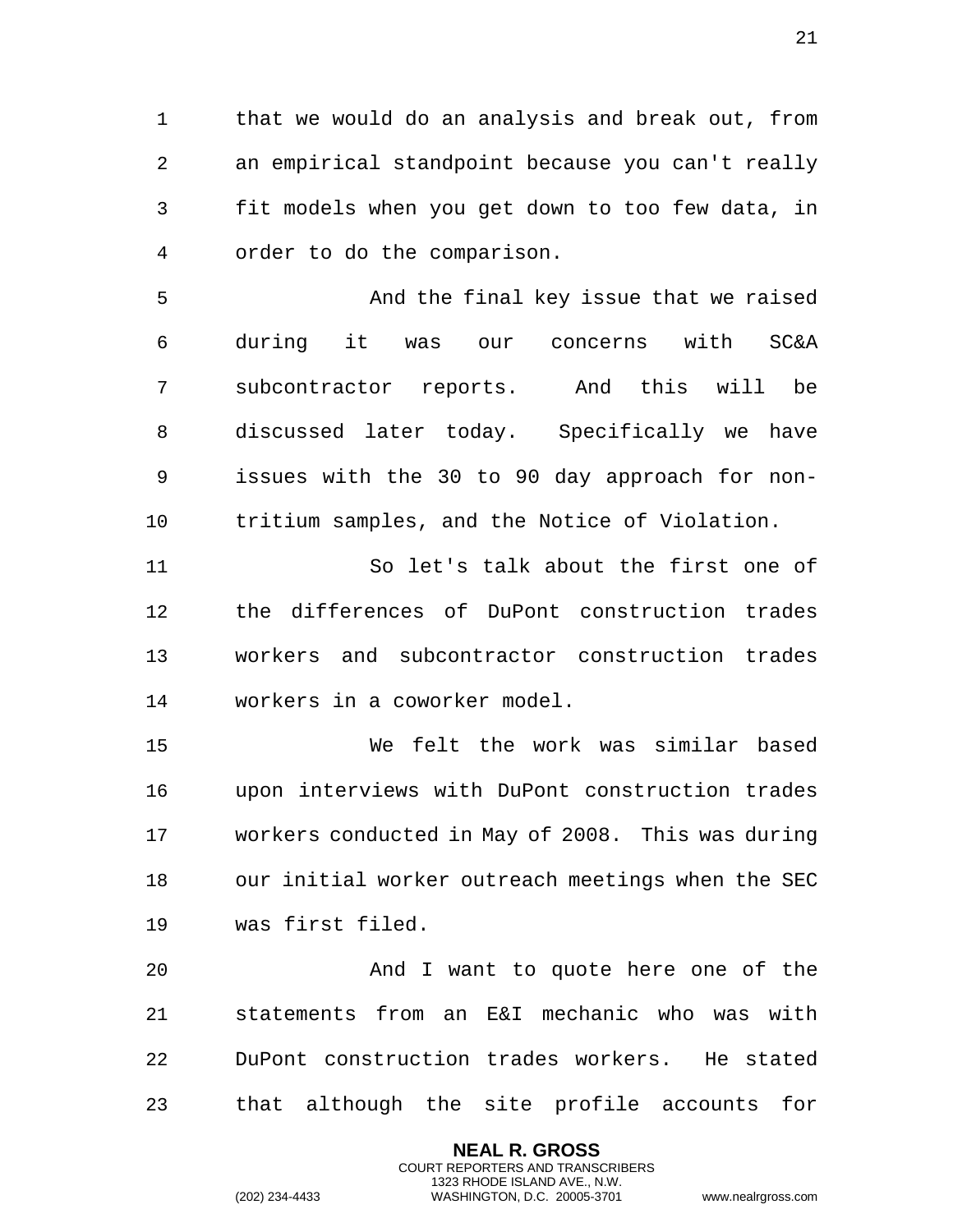missed dose he believed we couldn't reconstruct the missed dose for unmonitored workers who were in and out of the hot areas all the time. He explained that E&I mechanics were like construction trades workers named in the proposed class and that they did not work in a specific area like the production workers did.

 So this was their words indicating that they felt they were just like the construction trades workers.

 During the August meeting we provided seven examples as we talked to DuPont construction trades workers and subcontractor construction trades workers performing similar work at similar locations with similar radiological controls. And what I mean by similar locations, basically the same locations. They're working on the high level drains, the same source terms, same location. And they were doing similar work.

 We gave examples of millwrights working on -- millwrights and electricians working on fan motors; pipefitters on the high

> **NEAL R. GROSS** COURT REPORTERS AND TRANSCRIBERS 1323 RHODE ISLAND AVE., N.W.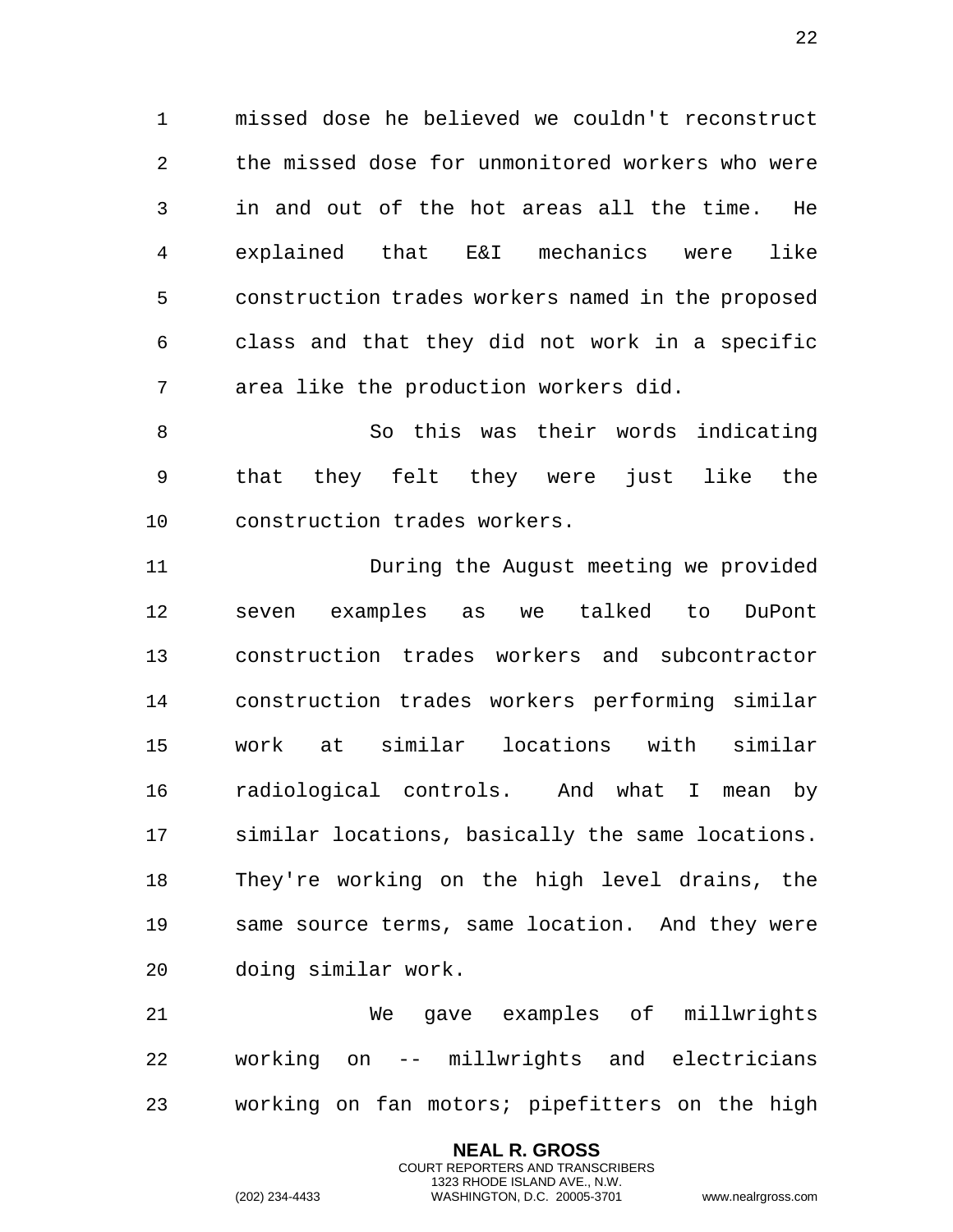level drains; electricians doing conduit, working with contaminated ceilings; pipefitters, sheet metal, and laborers doing manipulator work; pipefitters working on low level drains; sheet metal workers working on off-gas line; and some of the large scale maintenance work that was done.

 The second key issue is the 95th percentile analysis for bias. We evaluated the maximum possible 95th percentile of the bioassay of DuPont construction trades workers and subcontractor construction trades workers. The data evaluation consisted of NOCTS data only.

14 14 I want to point out that there is significantly more data in the bioassay logbooks. It's available in the SRDB. If the work group feels a more robust analysis is needed, it can be done but it's going to be very time consuming and very laborious to do. So we only looked at the NOCTS data here.

 Here's what we have for plutonium at Savannah River. And you'll see that the upper bar here, the upper black bar is the upper 95th

> **NEAL R. GROSS** COURT REPORTERS AND TRANSCRIBERS 1323 RHODE ISLAND AVE., N.W.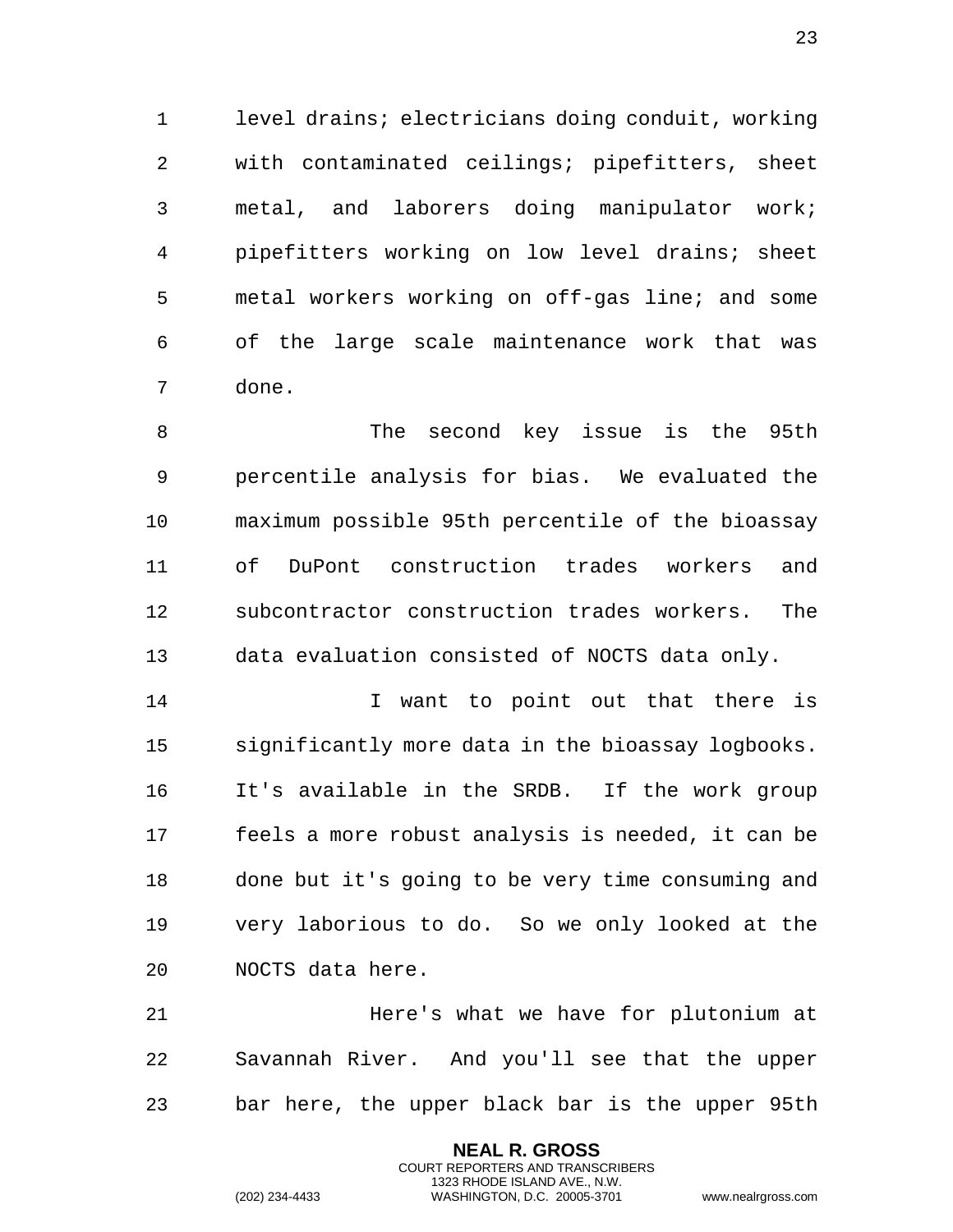percentile of the distribution. These are box plots, and how to read these is within the box you have the 25th percentile to the 75th percentile the black line in the center is the median.

 And you'll notice that for the time period of, let's see, '62 up through early 1984 there's kind of a lower band there. That was the minimum reporting level for the site.

 The logbooks actually have data that goes down into that range, but the actual bioassay cards that are on individuals' records will just say less than .1 dpm per day. So that's why that kind of straight line there.

 But what we're looking at here is the upper tails here, these 95th percentiles. So that's on the next slide.

18 And here you can see that the DuPont construction trades workers and the subcontractors in red match fairly well. There's a period in the 1970s where the subcontractors were a little higher. There's a period in the 1960s, 1962 where DuPont construction trades

> **NEAL R. GROSS** COURT REPORTERS AND TRANSCRIBERS 1323 RHODE ISLAND AVE., N.W.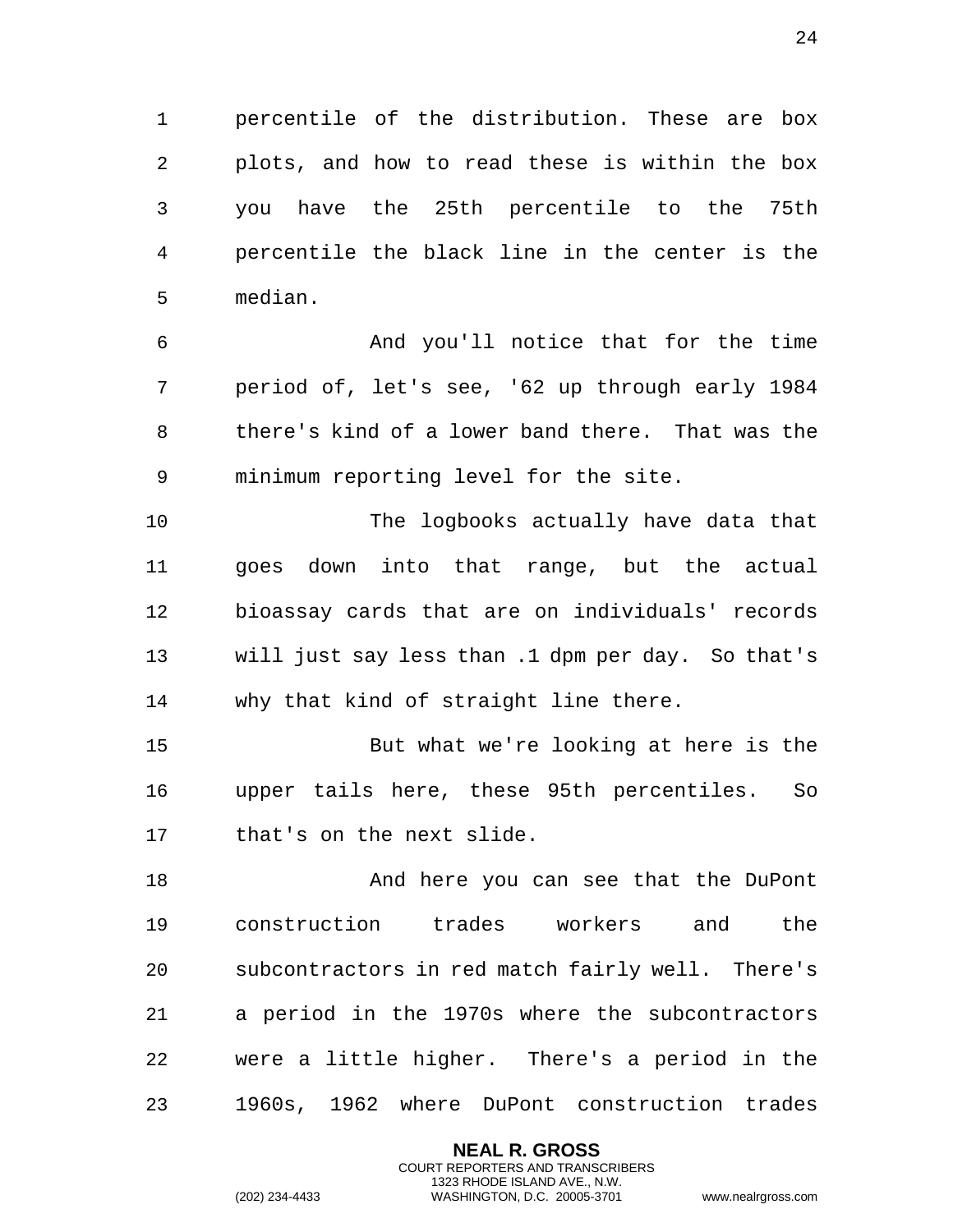workers were higher.

 Get out to 1986, construction trades workers were higher. But then in 1988 -- I'm sorry, 1986 subcontractors were higher. In 1988 the DuPont construction trades workers were higher. So you're seeing the mix back and forth associated with it.

 One of the concerns we had is how few of samples do we have where they're deriving these 95th percentiles. I mean, are subcontractors represented within this group? And here you see the number of workers that are deriving this and, well, there's quite a few subcontractor construction trades workers. In fact, they really increase after 1980, which is commensurate with the site beginning to use more contract workers, even under the DuPont era.

 We also looked at the 95th percentile for bias for tritium workers. And here you can see the full box plots with 95th percentiles, and 5th percentile, 25th, 50th, 75, 95th. And when you look at the 95th percentile alone you're looking at, for tritium, you actually do see a

> **NEAL R. GROSS** COURT REPORTERS AND TRANSCRIBERS 1323 RHODE ISLAND AVE., N.W.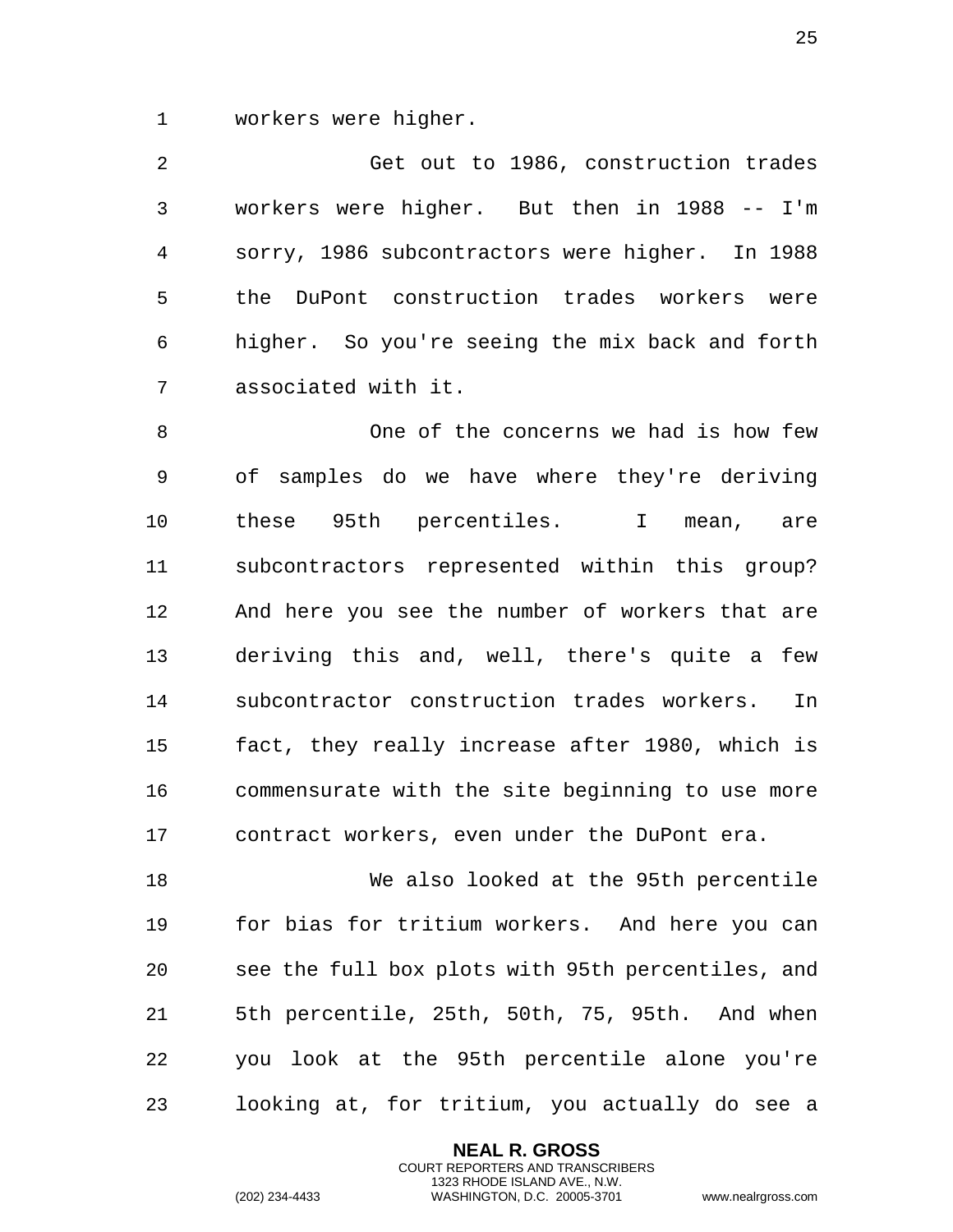bias here. But the bias is subcontractors are lower than the DuPont construction trades workers for tritium, kind of systematically across the whole time period.

 Now, the -- I'm going to say here in a minute that there's a slight bias. And the reason that I say there's a slight bias here, is that difference is really around 50 millirem. This isn't a huge difference between these two groups, even though it's systematic for subcontractor construction trades workers.

 Again we looked at the number of monitored -- or number of workers that were used to develop that. And here you can see that DuPont obviously had more workers until you get out to the 1980s. And then that latter tail of that distribution is dominated by the subcontractors.

 So we didn't see any systematic difference between DuPont construction trades workers and subcontractor construction trades workers. There's a few years where plutonium bioassay is higher for subcontractors than DuPont construction trades workers but it's not

> **NEAL R. GROSS** COURT REPORTERS AND TRANSCRIBERS 1323 RHODE ISLAND AVE., N.W.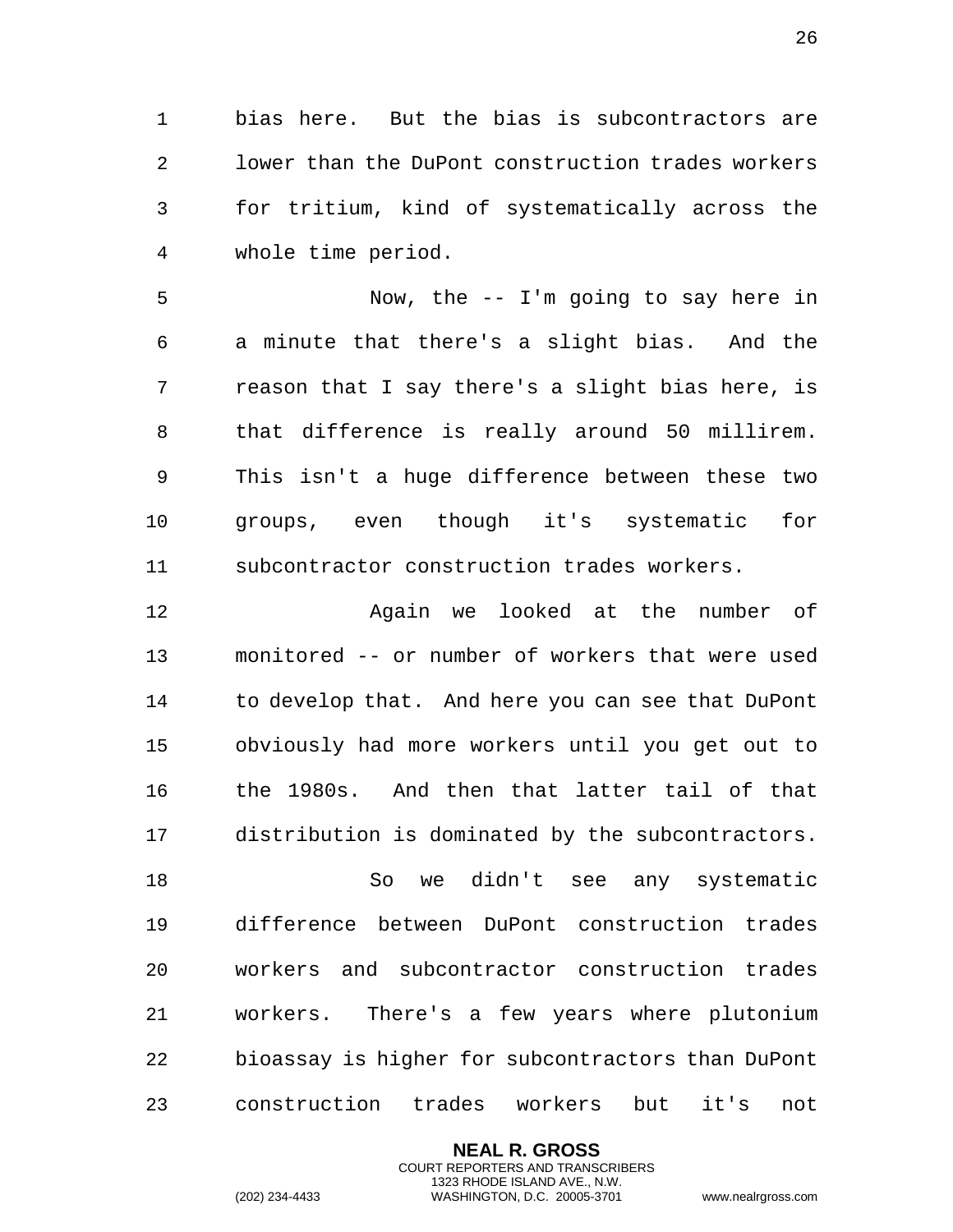systematic. The last five years, there's three years where subcontractors were higher and two years where they're lower.

 Multiple years where the tritium dose is lower for subcontractors compared to DuPont construction trades. So there's a slight systematic difference. But, again, we're looking around 50 millirems. It's not a big difference. Therefore, we feel the application of the 95th percentile of the combined construction trades worker coworker model to the unmonitored construction trades worker would be bounding. And with that I'll be happy to answer any questions. CHAIRMAN CLAWSON: Does anybody on the phone or in the room have any questions that they'd like to ask Tim? 18 And thank you for the overview, Tim. **I'm not hearing any.** Joe? MR. FITZGERALD: Yes. Okay, I wanted to take the opportunity to just cover similar ground but in a slightly different perspective. And these handouts are not online, so I'm just

> **NEAL R. GROSS** COURT REPORTERS AND TRANSCRIBERS 1323 RHODE ISLAND AVE., N.W.

(202) 234-4433 WASHINGTON, D.C. 20005-3701 www.nealrgross.com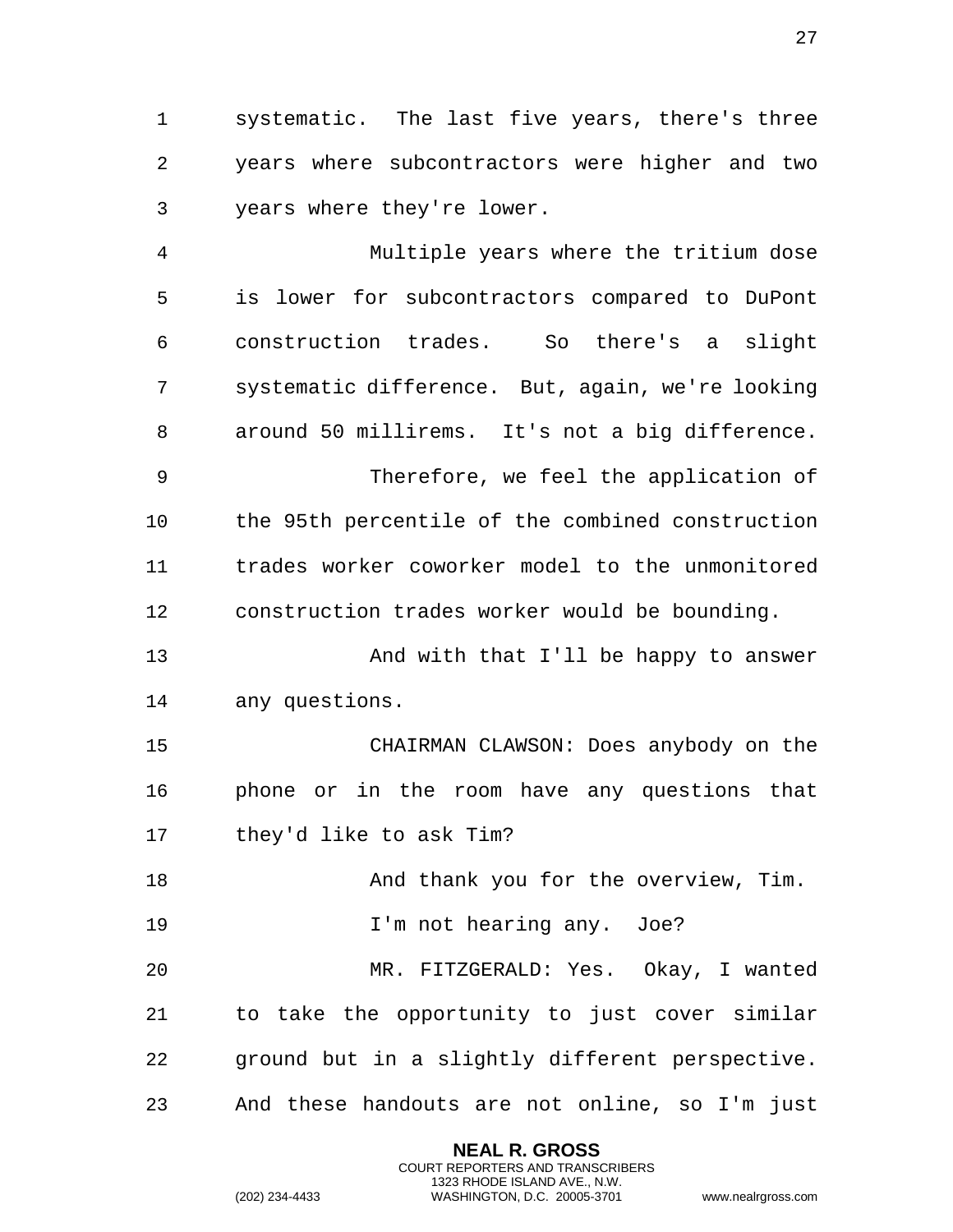1 going to go ahead and read probably more 2 literally than I would normally just to make sure 3 that people who are on the phone who don't have 4 this handout understand it. 5 DR. TAULBEE: Actually, Joe, Stu might 6 be able to get that presentation up there. 7 MR. HINNEFELD: Where is it? Is it on  $8 - -$ 9 MR. FITZGERALD: It was an email from 10 Ted. 11 MR. KATZ: Yes, but I think I 12 distributed it to the Board members, so they 13 should have it, the talking points. 14 MR. FITZGERALD: All right. I'll 15 start. And if perchance you can make it more 16 widely distributed that would make it easier. 17 **SC&A PRESENTATION AND RESPONSE TO KEY ISSUES**  18 MR. FITZGERALD: But in terms of 19 background, it covers some of the same ground. 20 SC&A was tasked in September 2016, as Tim was 21 saying, to conduct a broad-based sampling review 22 of bioassay data completeness at Savannah River 23 for subcontractor construction trades workers.

> <span id="page-27-0"></span>**NEAL R. GROSS** COURT REPORTERS AND TRANSCRIBERS 1323 RHODE ISLAND AVE., N.W.

(202) 234-4433 WASHINGTON, D.C. 20005-3701 www.nealrgross.com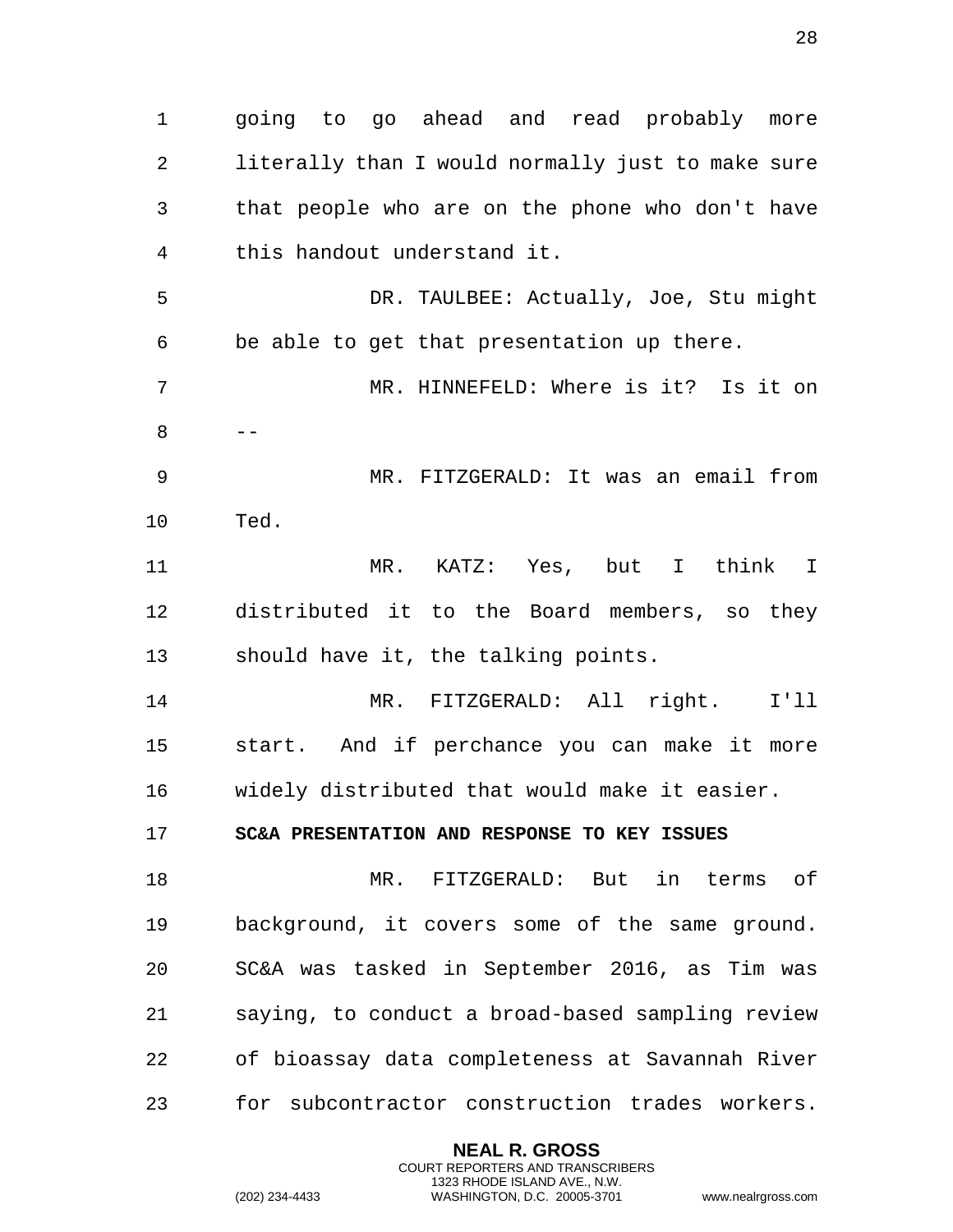And as Tim noted, this came out of an interview that we had in 2013 which suggested that there in fact were separately filed copies of subcontractor bioassay records which kind of cued out interest as to, you know, what the status of those records would have been and how complete they were.

 And, of course, as Tim also indicated, the ongoing NIOSH review that was completed of one facility, 773-A High Level Cave Facility for 1980 to 1986. And I think at the time, and I think Tim also noted this, a year ago the work group, if not the Board, felt that that may not be sufficiently representative of the completeness of exposure history for the site, 16 given the fact that it was the five or six years and only one facility.

 So certainly the Board wanted SC&A to broaden that review, not necessarily given the breadth of what we were looking at, we were looking at decades of experience over all the facilities at Savannah River, not to do perhaps something as comparable in detail but certainly

> **NEAL R. GROSS** COURT REPORTERS AND TRANSCRIBERS 1323 RHODE ISLAND AVE., N.W.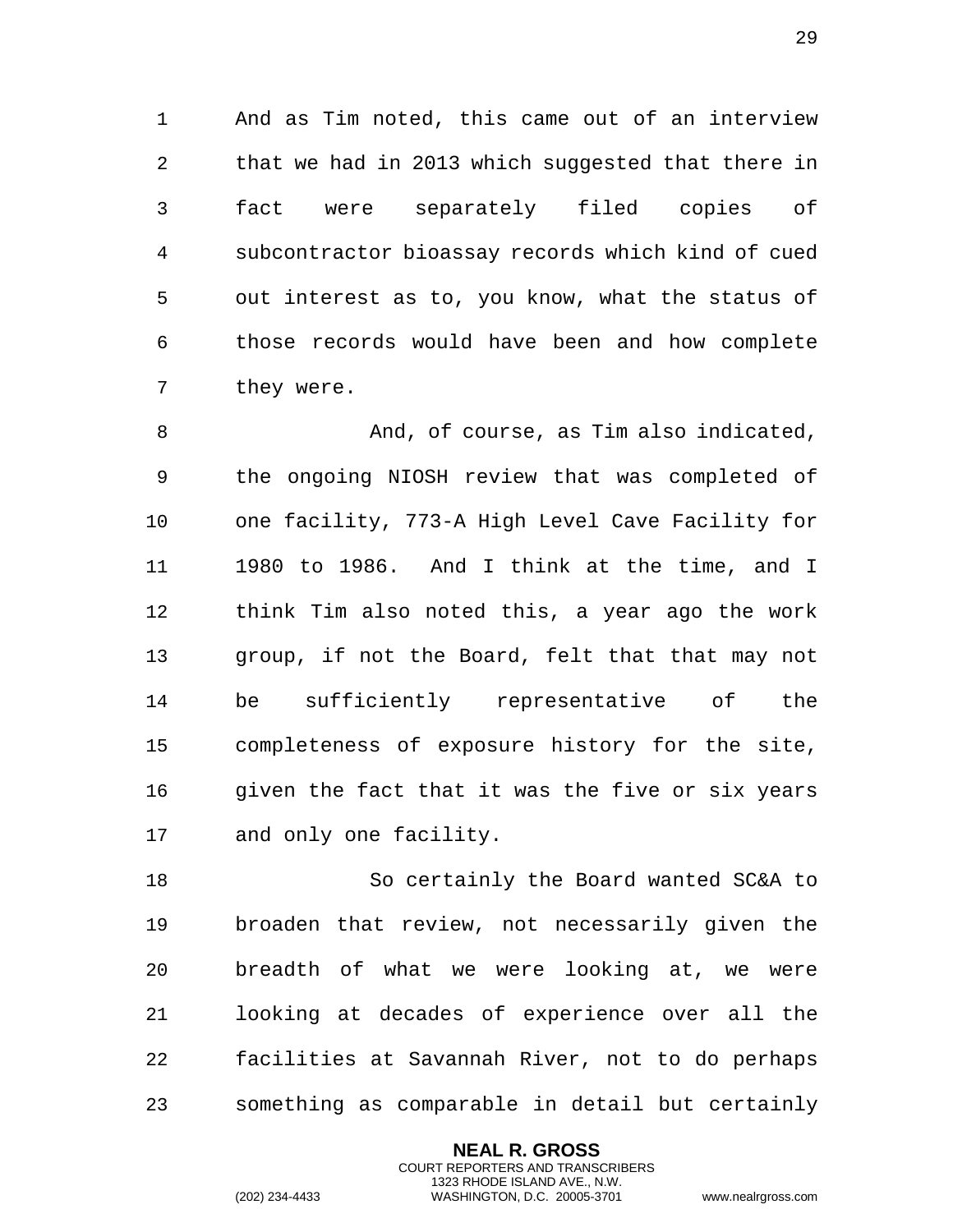to come back with an indication in a broader context of the completeness that we'd be looking at.

 And one component that we found fairly quickly, not only were there security constraints but also resource constraints at the site in terms of how much scope we would be able to address. And we addressed something on the order of about 300 to 350 workers that were sited on the RWP. So that was almost the extent of what we could possibly do with the resources available.

 And I pointed out at the last work group meeting that we relied on available RWPs. And we did some electronic searches and also some physical searches to see what we could find. Surprisingly, at least from my vantage point, we didn't find very many considering the number of years involved.

 And the ones we did find I would characterize as running the gamut of different formats as well as different scopes, and anywhere from a standing RWP to RWPs that were very

> **NEAL R. GROSS** COURT REPORTERS AND TRANSCRIBERS 1323 RHODE ISLAND AVE., N.W.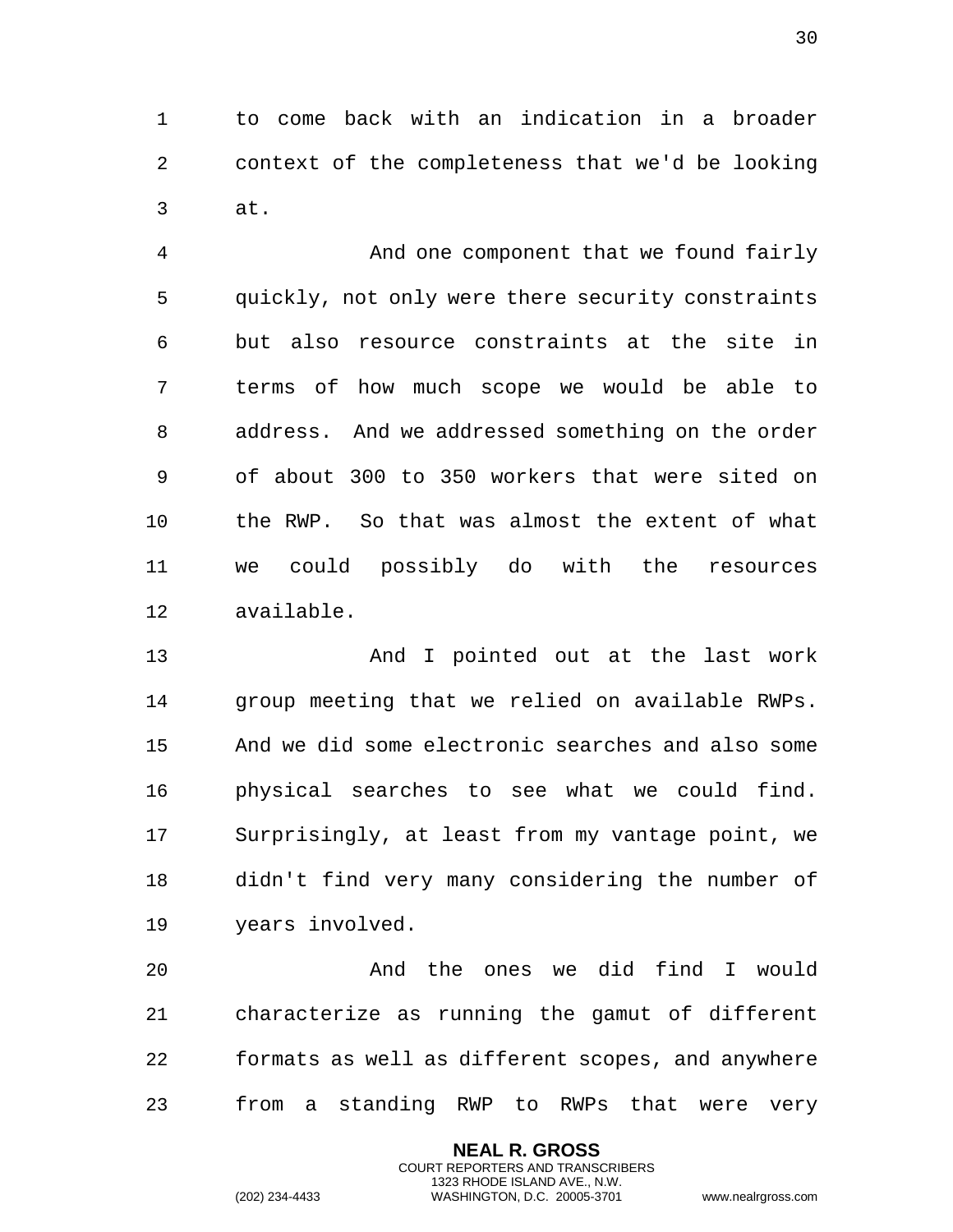explicit about the end-of-job bioassay. Others that were actually very vague about the, you know, the nuclides involved.

 We decided to go ahead and try to work through what RWPs we had even though in my view it was an incomplete set, and try to make the best of what we could in terms of coming back with an indication of completeness.

 MR. HINNEFELD: Excuse me, Joe. Are you speaking from the presentation you sent?

11 MR. FITZGERALD: Yes.

 MR. HINNEFELD: The talking points for Tuesday?

14 MR. FITZGERALD: Yes.

 MR. HINNEFELD: Because I think I'm showing that on Skype now.

 MR. FITZGERALD: Yes. This is entitled, these slides entitled Summary of SNA's Concerns.

 MR. HINNEFELD: Yes, okay. That's the presentation I have up.

 And are you on the background slides? MR. FITZGERALD: I'm on the background

> **NEAL R. GROSS** COURT REPORTERS AND TRANSCRIBERS 1323 RHODE ISLAND AVE., N.W. (202) 234-4433 WASHINGTON, D.C. 20005-3701 www.nealrgross.com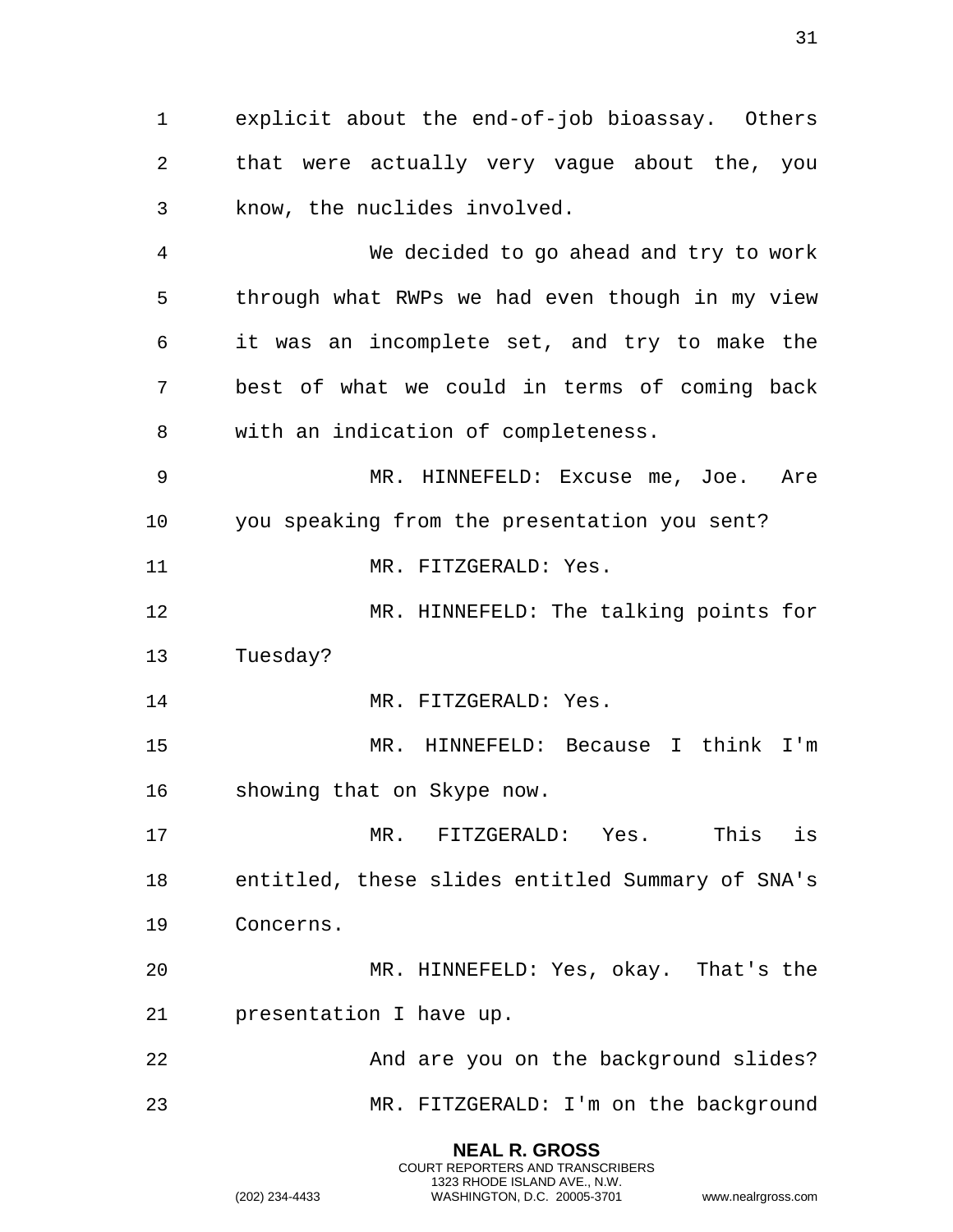slides, exactly.

| $\overline{a}$ | MR. HINNEFELD: Okay. All right.                   |
|----------------|---------------------------------------------------|
| 3              | MR. FITZGERALD: And<br>I'm assuming               |
| 4              | everybody can hear me through this mic.           |
| 5              | But anyway, so that was in my view a              |
| 6              | real impediment. You know, you'd like to think    |
| 7              | you had a relatively representative set of RWP    |
| 8              | documents for the time periods involved. We did   |
| 9              | not. And to me it was indeterminate what slice    |
| 10             | of what was out there we did have because, you    |
| 11             | know, certainly 11, 12, 13 wasn't the extent over |
| 12             | 20 years. However, there was no way of knowing    |
| 13             | what was the full scope.                          |
| 14             | We never did establish, even though we            |
| 15             | did have some inquiries with the site, what the   |
|                |                                                   |
| 16             | -- where the other, certainly the majority of the |
| 17             | RWP documents and construction job plans might    |
| 18             | sit. But, you know, again they might be in other  |
| 19             | files. Some of them may have been destroyed.      |
| 20             | Some of them may be sitting with legal counsel,   |
| 21             | understanding that there was some, you know,      |
| 22             | regulatory concerns that were expressed later in  |

**NEAL R. GROSS** COURT REPORTERS AND TRANSCRIBERS 1323 RHODE ISLAND AVE., N.W.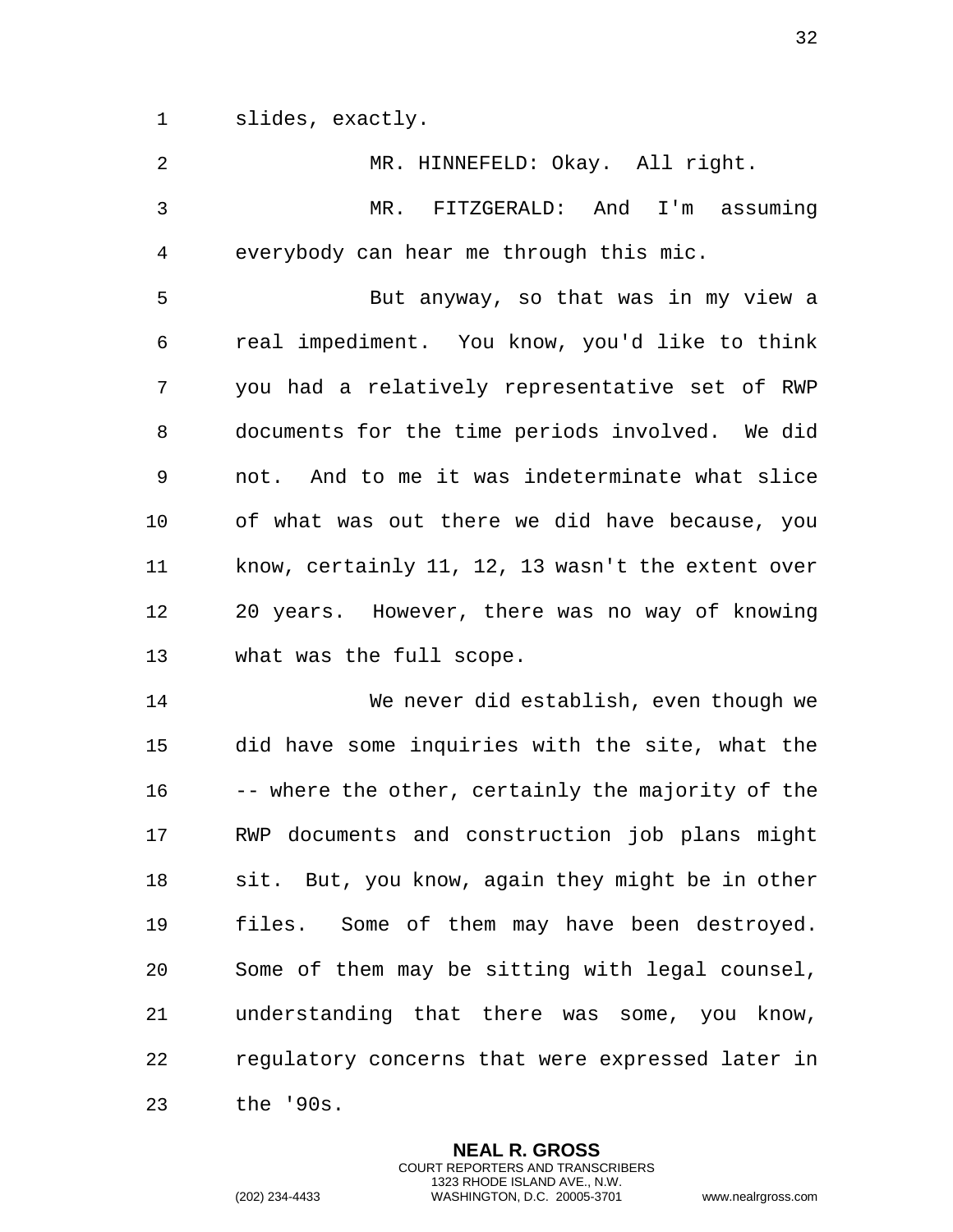So, you know, pick any of the above. Certainly we didn't see very many of them.

 We found varying levels of bioassay completeness as a function of what the RWPs were counting. And we said 16 to 34 percent. We could have certainly used different criteria and came up with anything from 10 to 50 percent. I mean, it was one of these where once you accept the fact that you have only a portion of the RWPs available and the RWPs themselves varied that much in specificity, we were dealing with a fairly biased sample to begin with.

 But, anyway, given the charge to come up with an index, some indications of completeness, we did so.

 In any case, this gets me to my final point that, frankly, there's been a lot made of the NOV that we happened to identify towards the end of our review. And it really was at the very end of our review. It wasn't even a revelation that came from the site visit, it was sent, frankly, on the NTS, the Noncompliance Tracking System that I, frankly, spotted that as I was

> **NEAL R. GROSS** COURT REPORTERS AND TRANSCRIBERS 1323 RHODE ISLAND AVE., N.W.

(202) 234-4433 WASHINGTON, D.C. 20005-3701 www.nealrgross.com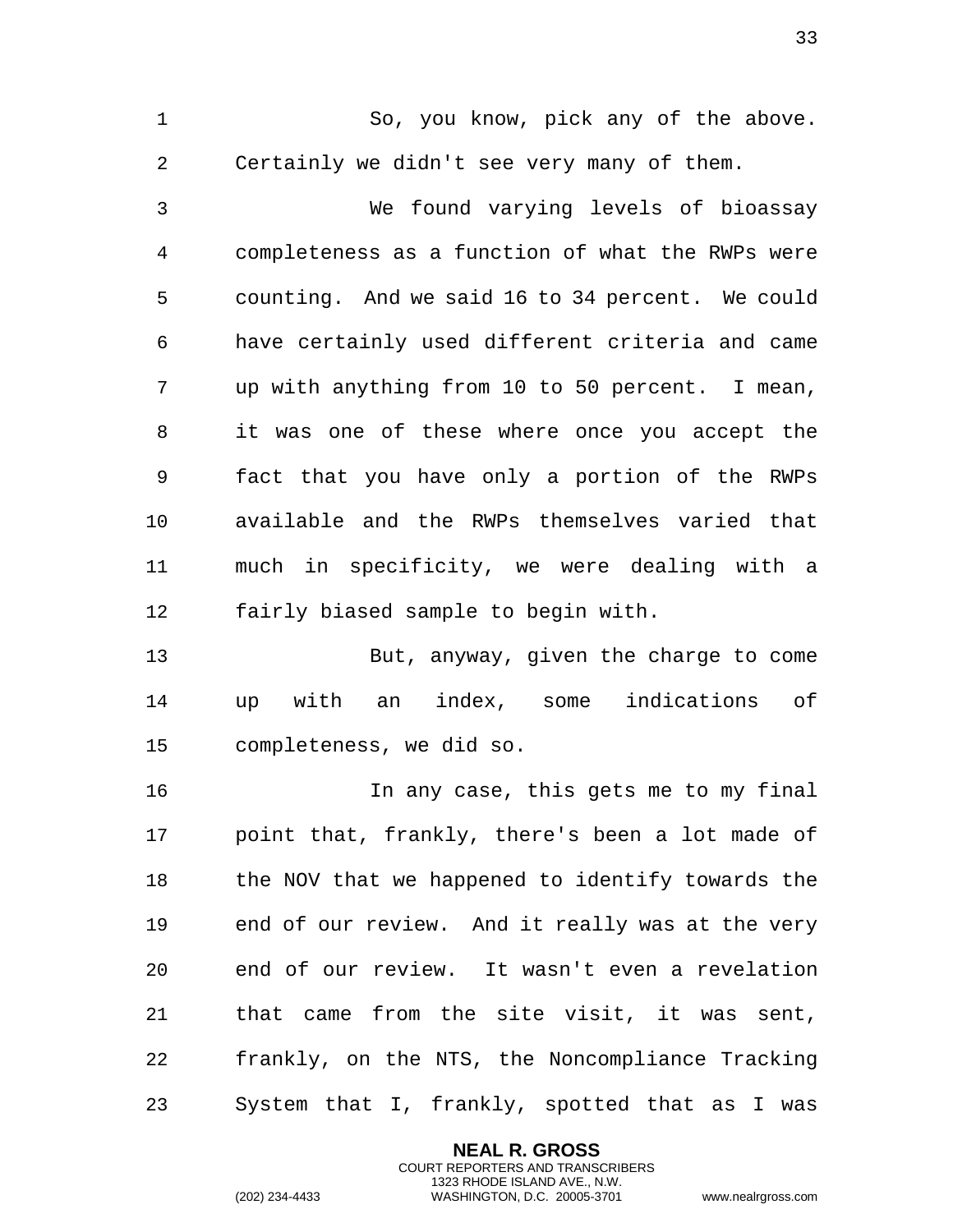putting the report together and felt that it was relevant enough to go ahead and identify and bring forward.

 We didn't do any further follow-up or review. I think that Tim's group did that after the fact. But we just wanted to make sure that was factored in.

 Certainly from our standpoint we felt that was, given the qualifications of our on-site review, we felt the Westinghouse self-surveys that occurred in '97 actually were perhaps the only credible sampling review or reviews of samplings that were done. Because it was a contemporary review. It was -- they certainly had access to the RWPs, all of them that represented the job-specific bioassays. And they certainly had the motivation to get to ground truth as far as where things stood.

 And we've covered this ground in the past, but in 1997 early on they did a limited survey to see where they stood. They came up with 67 percent incompleteness as far as the participation of workers in job-specific

> **NEAL R. GROSS** COURT REPORTERS AND TRANSCRIBERS 1323 RHODE ISLAND AVE., N.W.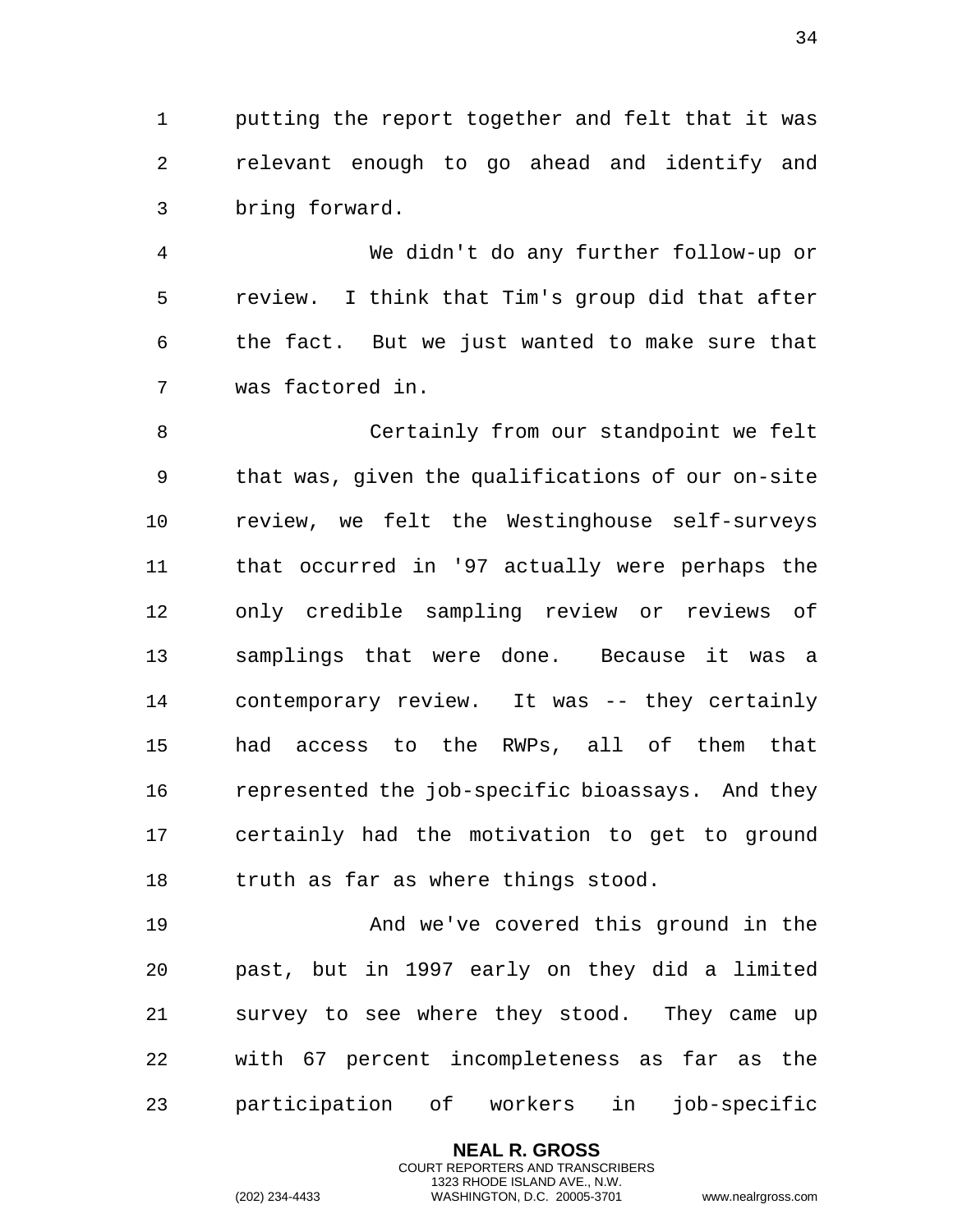bioassays required by RWPs.

 They went back and did a full survey in September of '97 for the second quarter of '97 and came up with 79 percent incomplete. So this was 79 percent of the job-specific bioassays required by RWPs at Savannah River were incomplete.

8 And they were incomplete because the, again the administrative controls that would have provided for workers to provide bioassays were such that a lot of the workers were -- did not leave bioassays and, again, there was not a system to compel that or to catch that and bring them to the fore. So that was the circumstance in '97.

16 1'm going to go to the next slide. Hopefully you can see this.

18 But I wanted to provide more context. You know, we've talked about the '90s and what was happening. And I've touched on this in the past. But I think there are real reasons, you know, you wouldn't expect to have, you know, fundamental bioassay issues, questions of RWPs.

> **NEAL R. GROSS** COURT REPORTERS AND TRANSCRIBERS 1323 RHODE ISLAND AVE., N.W.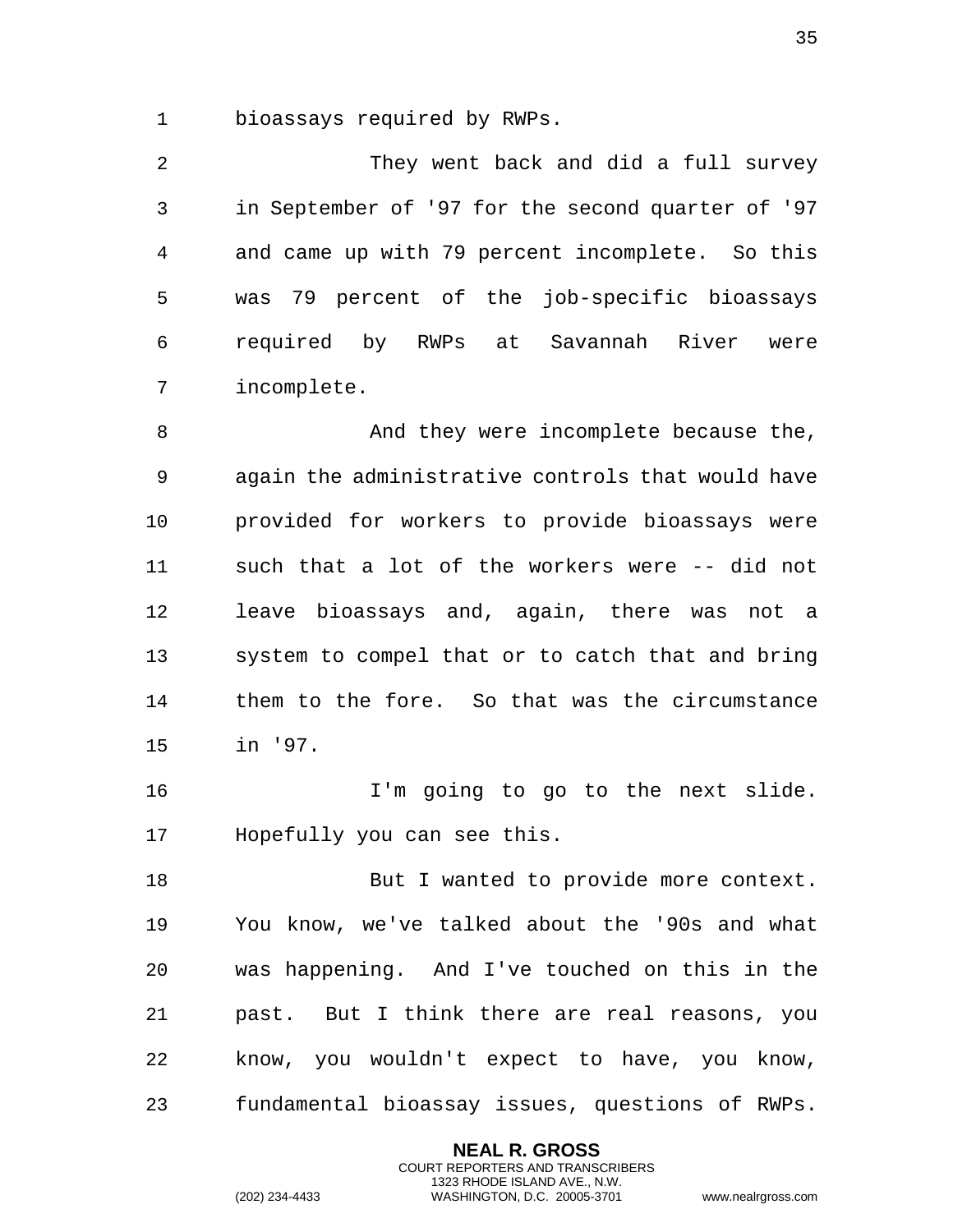And these are sort of basic parts of the program. And I know a lot of us didn't give the 1990s a lot of attention just simply because from experience perspective it would be kind of surprising to find any, you know, fundamental program issues during that time frame.

 But at Savannah River in particular, if not maybe more broadly in DOE, there were fundamental program changes that were occurring that I think were stress points for these sites. And for Savannah River this was occurring pretty much 1989 and into the '90s.

 In 1989 Westinghouse Savannah River Company assumes the operating contract from DuPont. And with the advent of the Westinghouse operating contract, certainly the objective is to instill more formality of operations, to bring commercial nuclear standards into -- to look at more procedure-based versus expert-based.

 And this is all things that were occurring across DOE. This was not exclusive to Savannah River. But certainly with the advent of that contract in '89 these were actions that were

> **NEAL R. GROSS** COURT REPORTERS AND TRANSCRIBERS 1323 RHODE ISLAND AVE., N.W.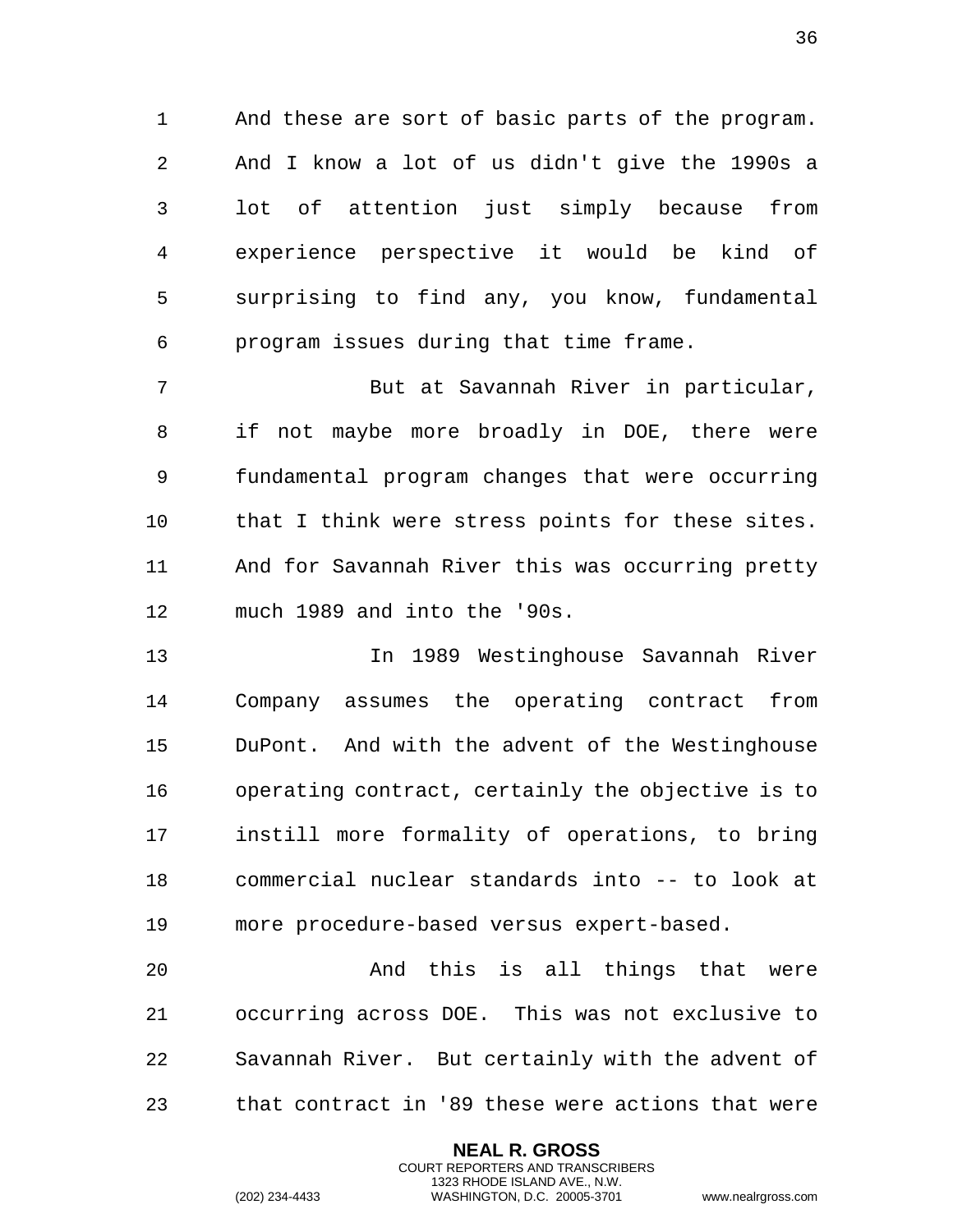going on.

 At the same time, because of K Reactor restart activities, broadening D&D, and environmental cleanup you had, you know, much more extensive outsourcing of radiological work and an increasing influx of transient subcontractor CTWs. And I think Tim points this out in

 his, in his plots where you can actually see the increasing numbers of subcontractors at the site. So these were all things that were happening certainly in the early '90s.

 And, again, the fundamental changes in the SRS mission where you went from a pretty stable environment during DuPont years, where you had production reactors producing tritium, you had processing in the Canyons. All these were pretty routine operations, stable operations, pretty much a core workforce.

 All of a sudden you're talking in the '90s you're getting to a much more extensive operation with D&D cleanup, trying to get K Reactor up. So you're introducing not only a lot

> **NEAL R. GROSS** COURT REPORTERS AND TRANSCRIBERS 1323 RHODE ISLAND AVE., N.W.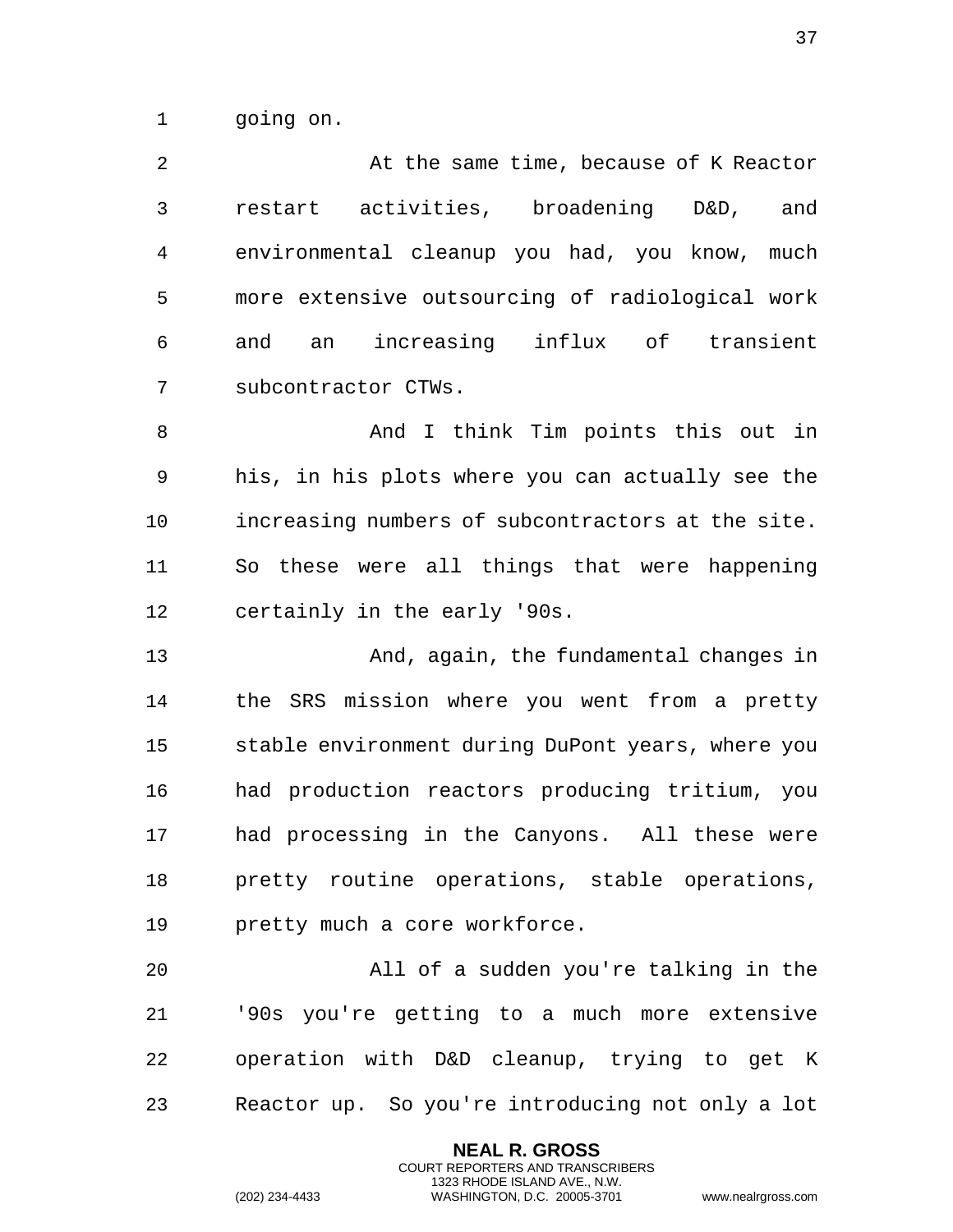of new workers coming in, in terms of outsourcing but new and different source terms. And you're talking about much more activities involving waste management, more activities involving D&D cleanup. And all this involves much more of an unorthodox mix of source terms, radiological hazards, and situations where you have a lot of job-specific issues revolving around unfamiliar sources.

 And not to mention you're going to have a situation where because of the nature of the changing work you're going to have a much more extensive use of RWPs, radiation work permits. And particularly when you're dealing with transient workers, dealing with jobs, specific jobs, or jobs that really require special approaches where you have specific source terms that aren't typical of the normal work at the site.

 And more independent outside audits and reviews, I think that's pretty clear.

 And finally, you have 10 CFR 835 with Price-Anderson enforcement beginning in the '95-

> **NEAL R. GROSS** COURT REPORTERS AND TRANSCRIBERS 1323 RHODE ISLAND AVE., N.W.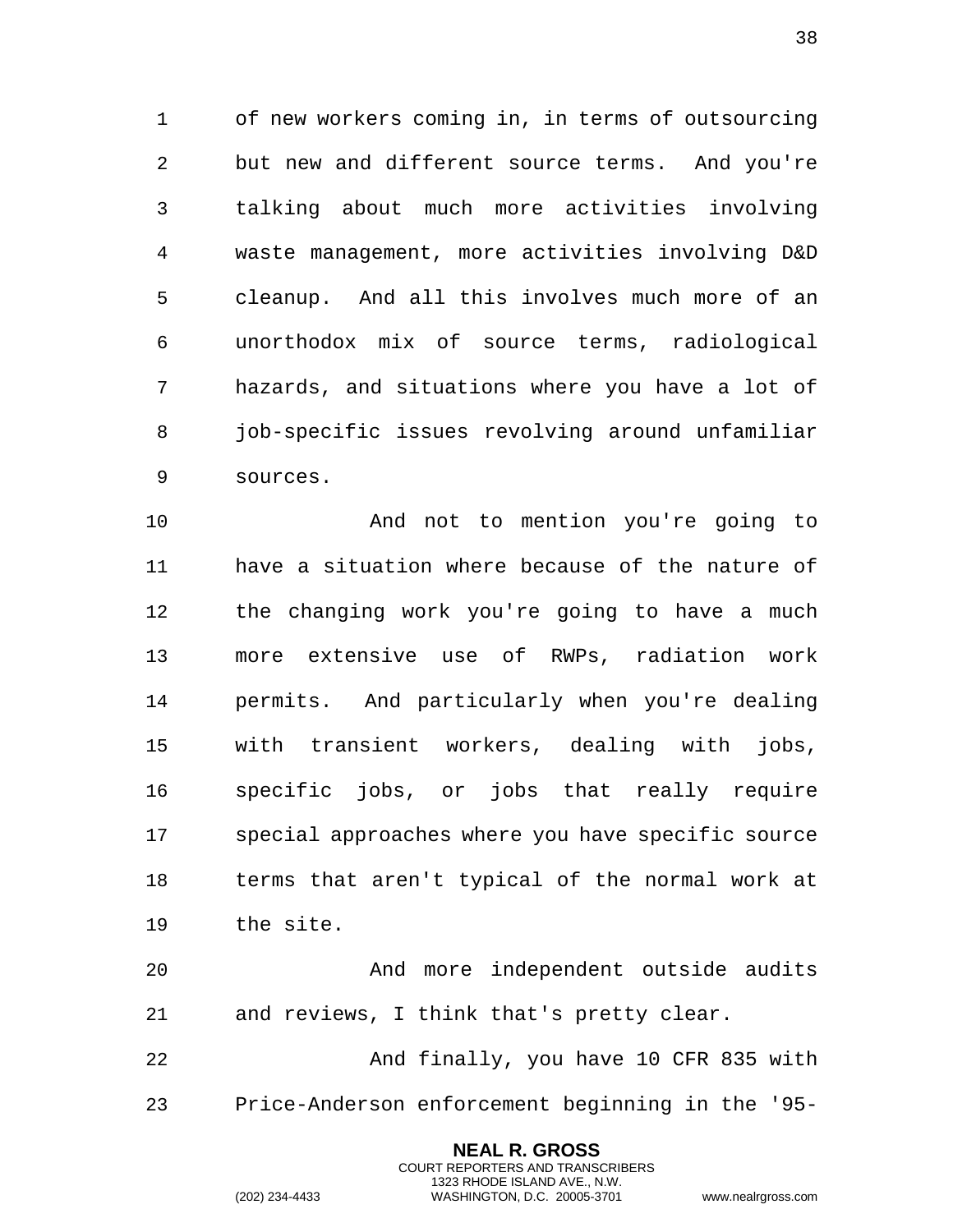'96 time frame. And this brought with it its own scrutiny about procedural compliance.

 So the take-away is that you had considerable change. This is not to say that Savannah River didn't have a sound dosimetry program. It did, internal dosimetry program. But the administrative part of it, the administrative system, the procedures, the practices that served as the framework under which this program was implemented I think it's fair to say based on the reviews that that lagged to some extent with these changes. And this caused some of the issues that I think were realized in the NOV and some of the activities that we looked at in terms of self-assessment.

 And these have implications for dose reconstruction. I just want to set the stage for that that, you know, it's not so much the health physics, the dosimetry so much, but the implementation of the program, the administrative systems, the procedures and processes which because of these kind of stresses and changes you're talking about lagged in terms of those

> **NEAL R. GROSS** COURT REPORTERS AND TRANSCRIBERS 1323 RHODE ISLAND AVE., N.W.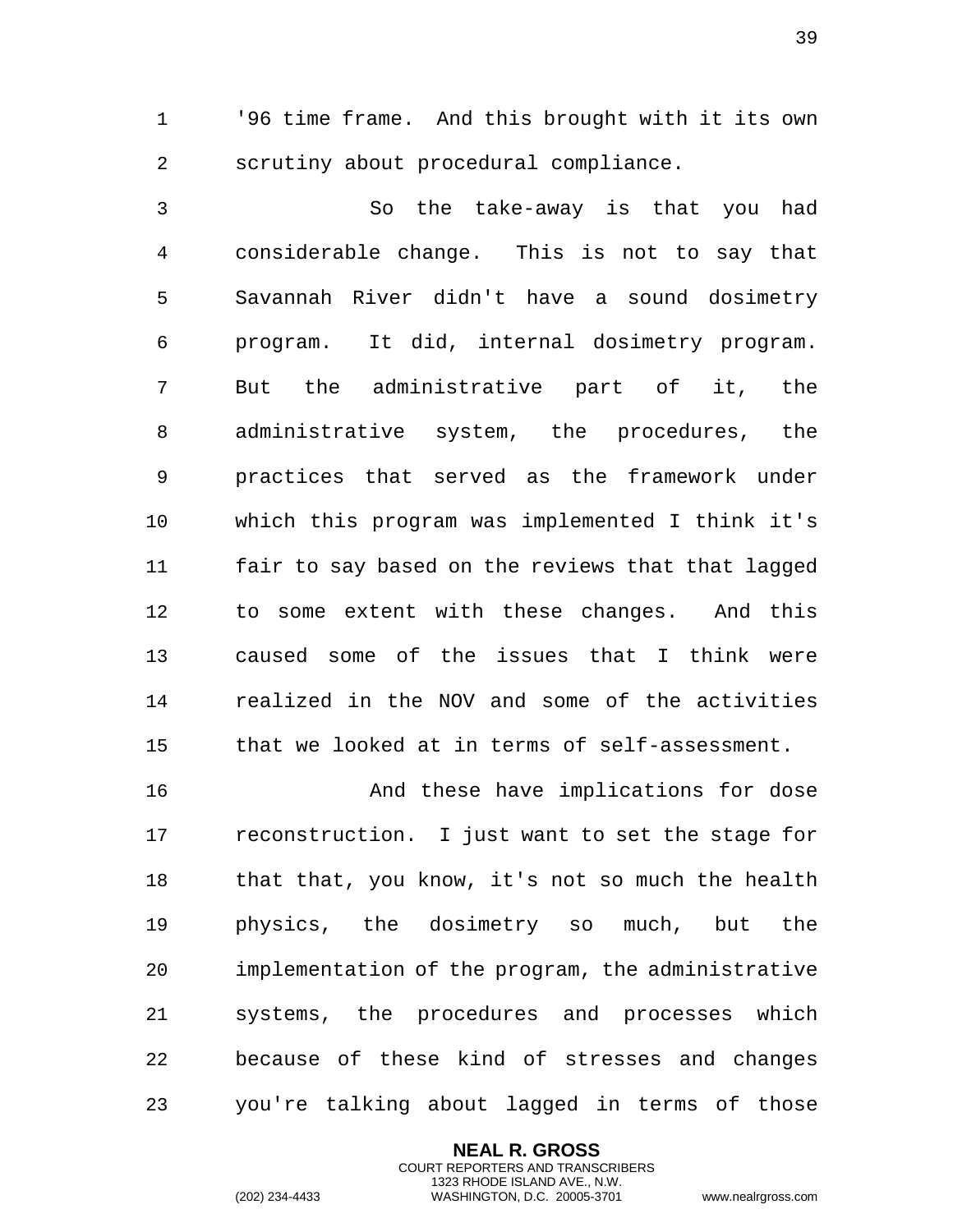changes, and that caused some of the issues I think we're talking about.

 Okay. I want to turn to the actual Notice of Violation.

5 And, you know, during the last Work Group meeting I think the comment was made that the NOV, as I think we're calling it, was characterized as a distraction to this question of completeness. Now, I think I'd have to push back on that a little bit. It's not, okay.

 I think it was a, certainly from the Westinghouse standpoint was a, was a bit of milestone in terms of bioassay implementation at Savannah River. And more broadly speaking it was a pretty significant issue across DOE such that, you know, the DOE headquarters' enforcement program in early '99 took a rather unprecedented step of having a 120-day enforcement stand-down to permit each DOE site to self-assess its bioassay program in terms of the implementation of those internal dose evaluation programs against what they found to be 31 general deficiencies that they were picking up in their

> **NEAL R. GROSS** COURT REPORTERS AND TRANSCRIBERS 1323 RHODE ISLAND AVE., N.W.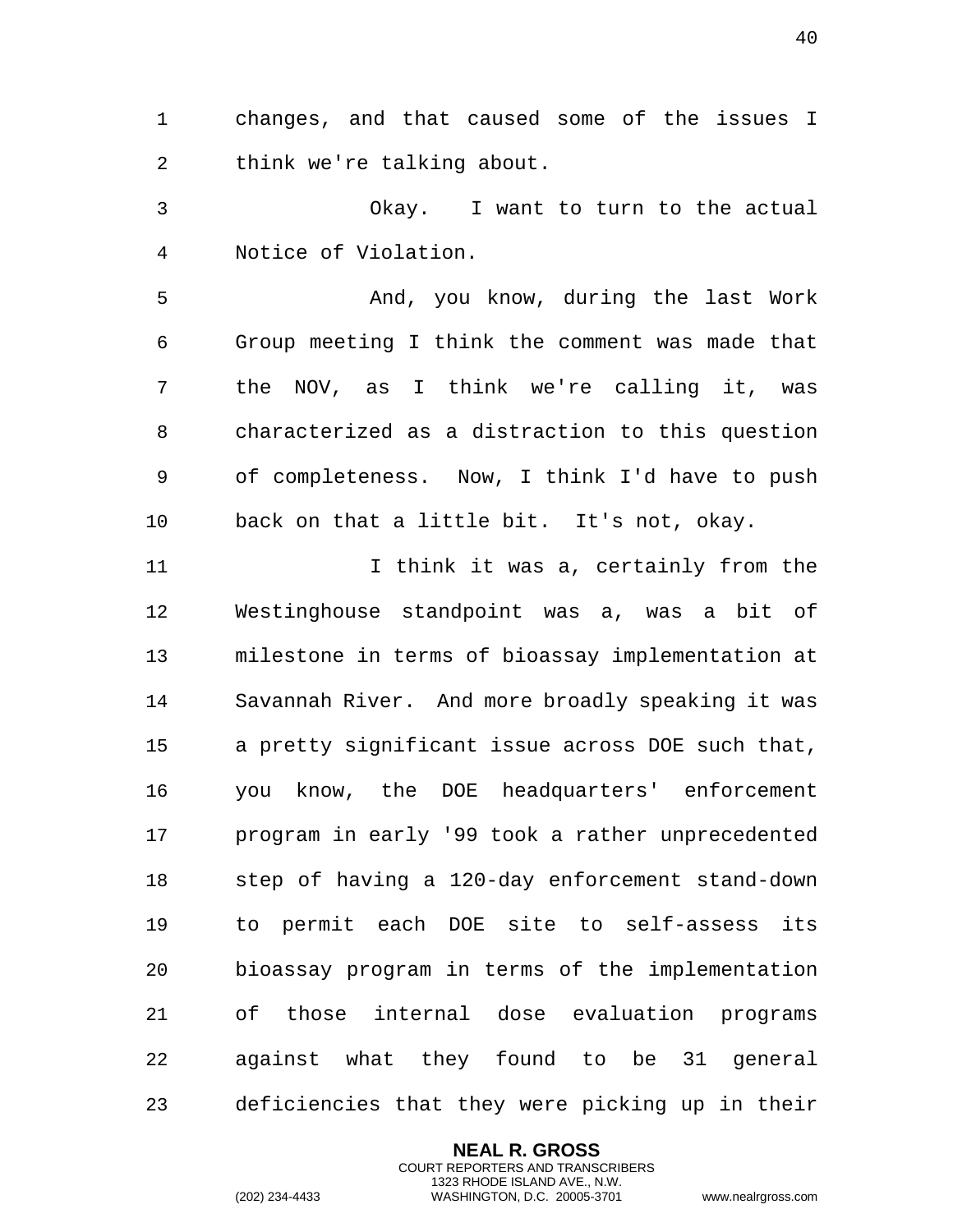reviews across DOE.

 So, again, the notion is that even at that late date from an enforcement standpoint, 10 CFR 835, there was a real concern over whether the DOE sites were effectively implementing their bioassay programs.

 And I would like to add that getting to the NOV, Savannah River was cited under 10 CFR 830 for procedural noncompliance taking it as a whole, the correction actions from the NOV and the related self-assessments. Again, because of the stand-down there were self-assessments that Westinghouse did on the site to look at its own programs. And there was a number of major upgrades.

 I mean, they looked at the RWPs which, you know, we looked at as well and found them wanting. Well, they took a hard look at their RWPs and also found them to be inconsistent and not specific to the nuclides that should be listed and they came up with a standard format. In 1999 they looked at the lack of

effective bioassay tracking and accountability

**NEAL R. GROSS** COURT REPORTERS AND TRANSCRIBERS 1323 RHODE ISLAND AVE., N.W.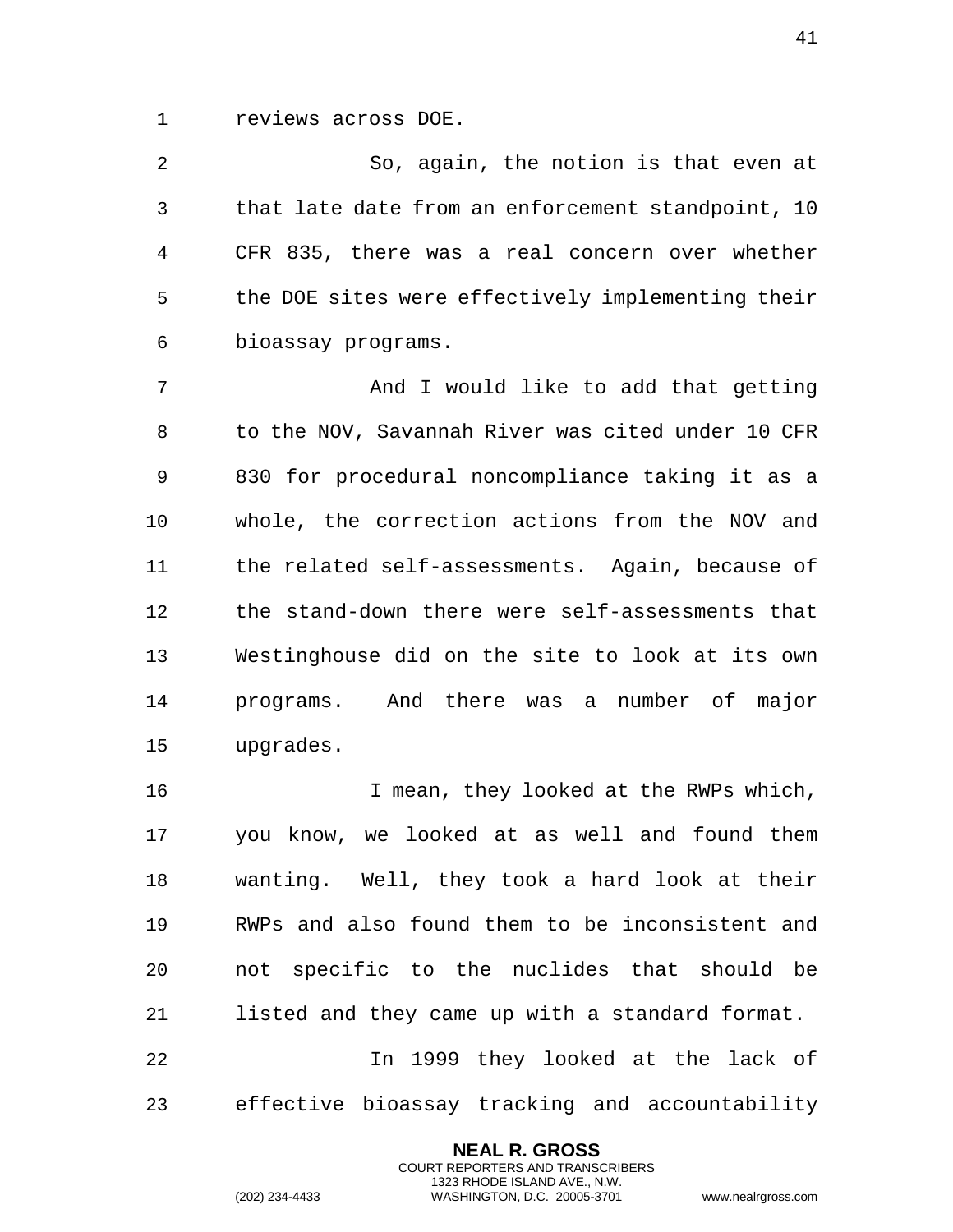and came up with pretty much a wholesale revamping of how that system worked, that clearly it wasn't working from an administrative standpoint and there wasn't much accountability in terms of requiring the workers to in fact participate.

 Again there was inadequate experience-based source term categorization, and that was replaced by a more analytic approach. I'm going to get into this a little later but I think this is a significant issue that -- at Savannah River where you had a basically an experience-based system where the line management or the RCO, the radiological control organization, specifying the source terms that would be the facility source terms for bioassay that would wind up in the RWPs.

 However, as things changed at the site, whether new source terms were introduced at certain facilities, whether you had D&D perhaps, or maybe a more complicated situation with waste management, the specification of what nuclides, you know, what workers, you know, what would be

> **NEAL R. GROSS** COURT REPORTERS AND TRANSCRIBERS 1323 RHODE ISLAND AVE., N.W.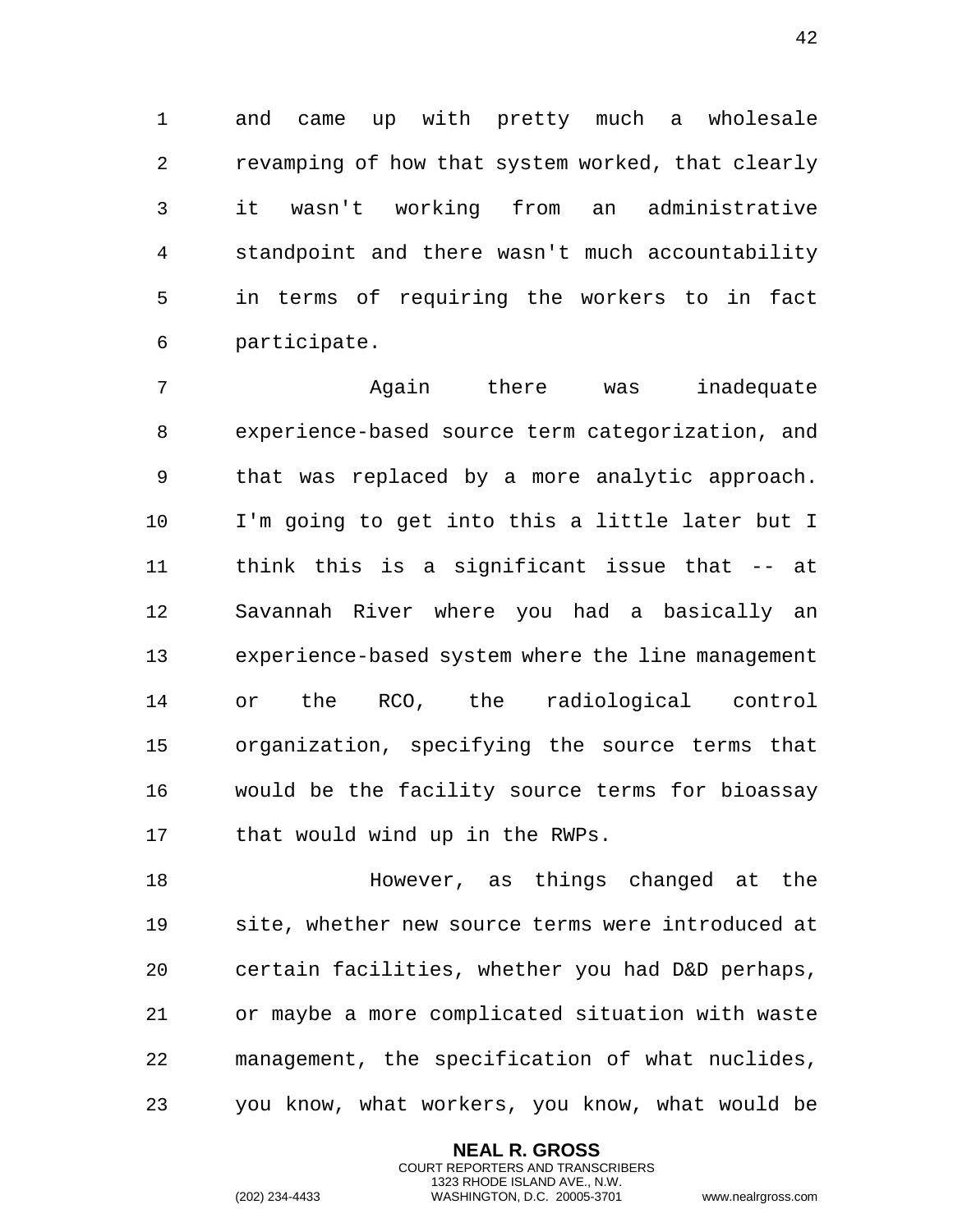the enrollment nuclides for workers, wasn't keeping pace with that. In fact for source terms like americium for some of the facilities, that wasn't winding up in RWPs and, therefore, workers were not being necessarily bio-assayed for these sources.

 And you have an RQ, I think it's RQB, Radiological Qualification Badge, I think that's what it is, which is sort of the passport for the worker in terms of what bioassays would be required of that worker. And the procedures at Savannah River in fact linked that RQB, which again is this sort of specific radiological passport, to the job-specific bioassay program where you basically had the job-specific bioassays in terms of the RWP identifying the routine source terms as opposed to actually requiring an analysis or characterizations of the actual job in terms of what the nuclides of importance might be. And there was a disconnect. And a lot of this comes from, again, what I was saying earlier, you had a very changing environment. Where when you had a stable

> **NEAL R. GROSS** COURT REPORTERS AND TRANSCRIBERS 1323 RHODE ISLAND AVE., N.W.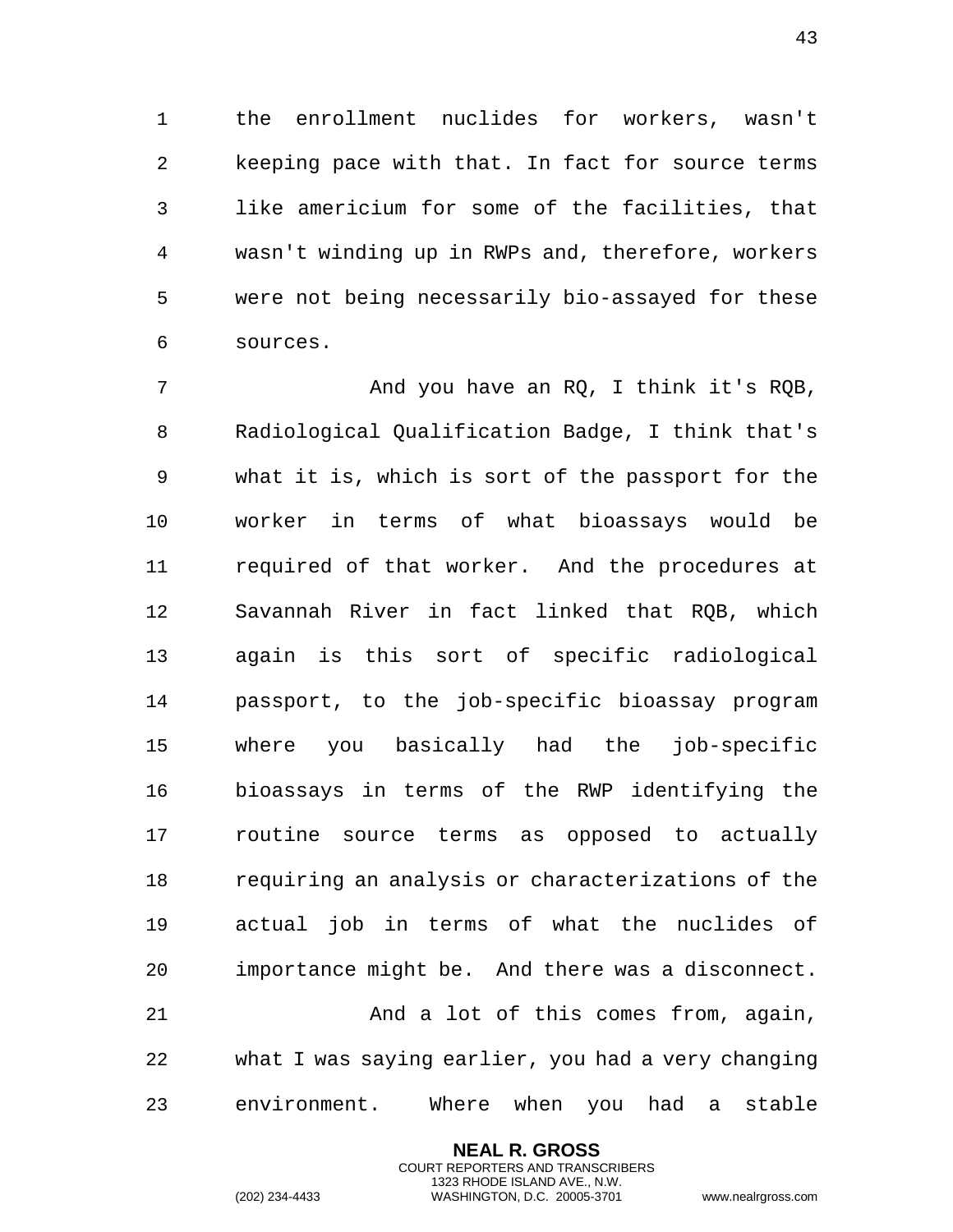environment where everybody, including line managers, knew what the source terms were -- this is a Pu facility, this is a tritium facility, therefore in the RQB and the requirements should be, you know, tritium or Pu or whatever, you had a changing environment where you were beginning to interview source terms or having people move around from site to site, facility to facility.

 And instead of the RQB being flexible enough where you would have somebody add source terms as you moved around the site, it became clear that, no, actually the RQB was the, you know, was based on that home facility for the worker. And, therefore, if there were other source terms that might have come along by maybe that person being assigned to 773-A or that person being assigned to waste management, those source terms weren't being added and the bioassays on job-specifics weren't happening.

 So we had those kinds of disconnects which were kind of administrative disconnects. But nonetheless, for this program in terms of dose reconstruction as you can imagine it has

> **NEAL R. GROSS** COURT REPORTERS AND TRANSCRIBERS 1323 RHODE ISLAND AVE., N.W.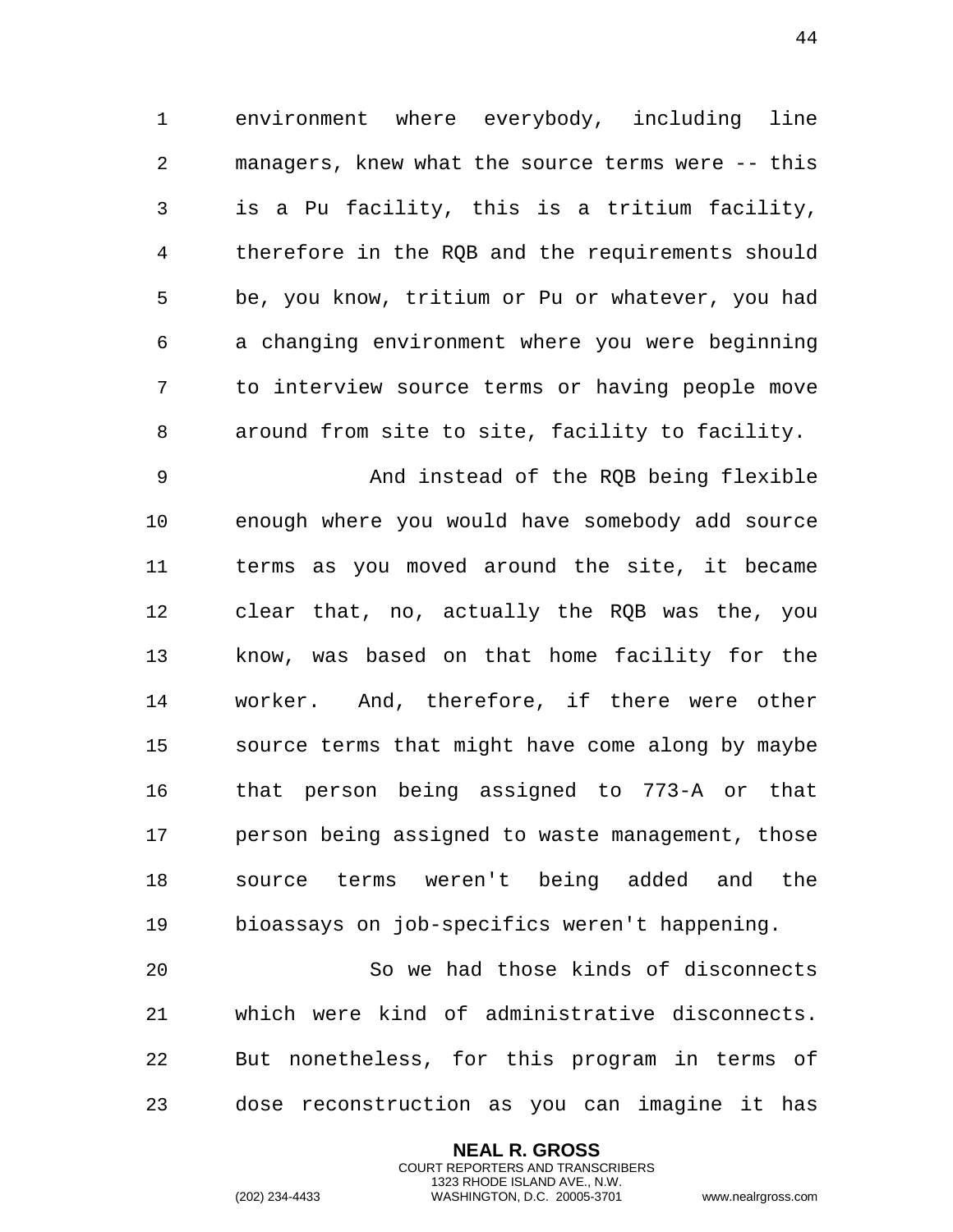some real implications as far as whether or not there was unmonitored exposure.

 The other item I want to mention is, you know, we talked about, well, if, you know, somebody was on job-specific bioassay for a long- lived actinide and, okay, the job-specific bioassay was missed, not a big deal. You could catch that later, you know, in a later bioassay. That would have been the case I think in the stable environment of the '80s under DuPont.

 But as you increase the numbers of transient subcontractors that you are dealing with on site the dynamic changes. Then you have a lot of workers that are in and out. And if you're talking about a missed job-specific bioassay for a long-lived, say, actinide, there isn't that surety you're going to catch them in 18 the next cycle. This worker may be gone.

 And the termination bioassay program at the site wasn't necessarily designed for this transiency. It was a sort of a traditional, if they leave it, fine. If they don't, you know, that's not going to be an issue. And that

> **NEAL R. GROSS** COURT REPORTERS AND TRANSCRIBERS 1323 RHODE ISLAND AVE., N.W.

(202) 234-4433 WASHINGTON, D.C. 20005-3701 www.nealrgross.com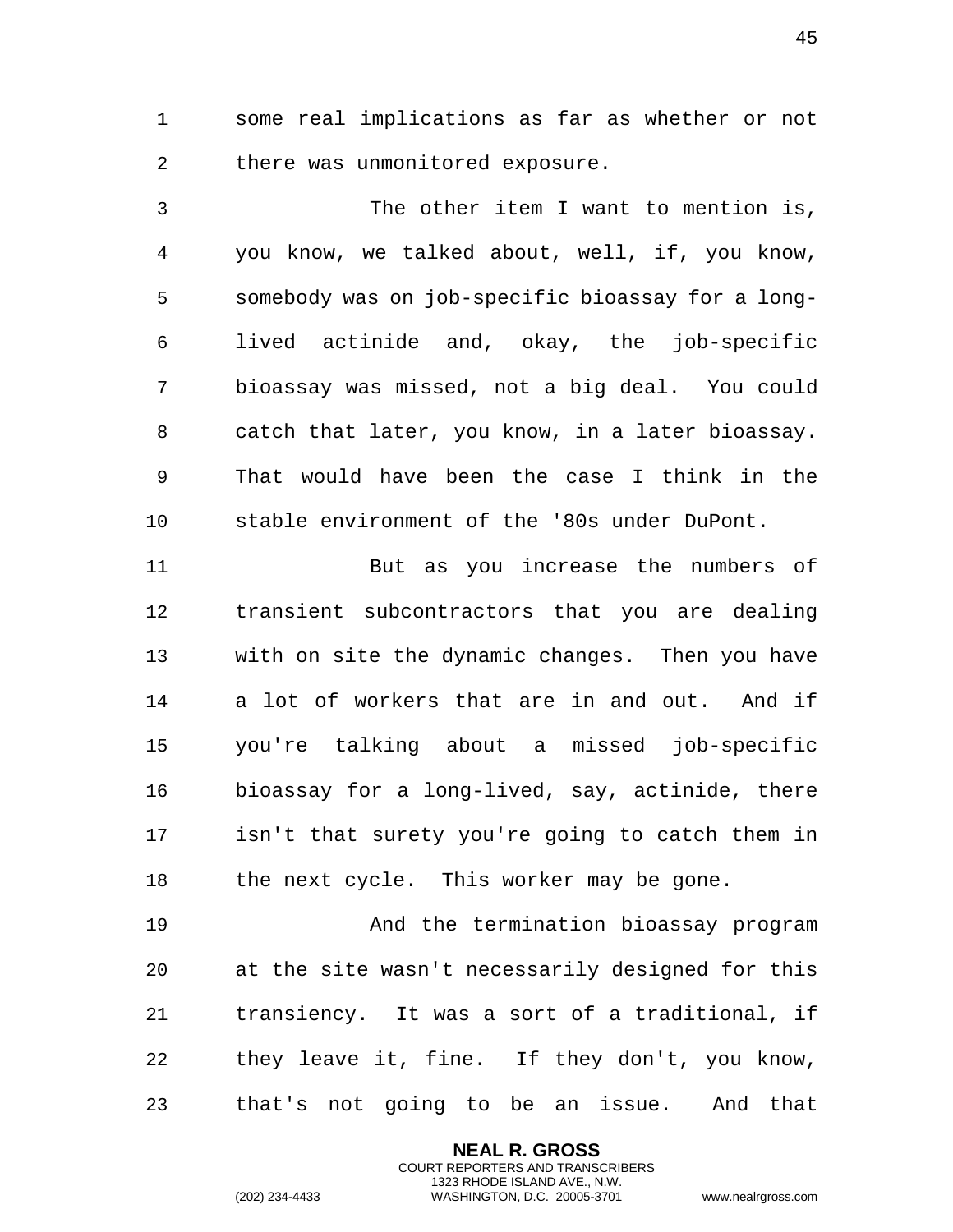accountability was not built in until 1999 in the throes of the self-assessment that DOE enforcement required each site to look at.

 And I think Savannah River at that point realized, yes, they needed a more accountable system that wouldn't let somebody leave without at least leaving a bioassay.

 So, just again on the NOV, we've had some exchanges on this. But I'd like to indicate that I think it did -- was significant, I think it did demonstrate shortcomings in the bioassay program that has implications for dose reconstruction looking backwards saying, okay, if that's the situation, these are the corrections. What are the implications for the earlier years? Okay, I'm going to turn to the next one. And this is a slide just, you know, kind of similar to the way Tim has framed this. On the job-specific bioassays non-participation, which is kind of what we've been talking about as far

as the NOV and the completeness issues.

 I'm not going to cover this in detail because we talked about this before. But what we

> **NEAL R. GROSS** COURT REPORTERS AND TRANSCRIBERS 1323 RHODE ISLAND AVE., N.W.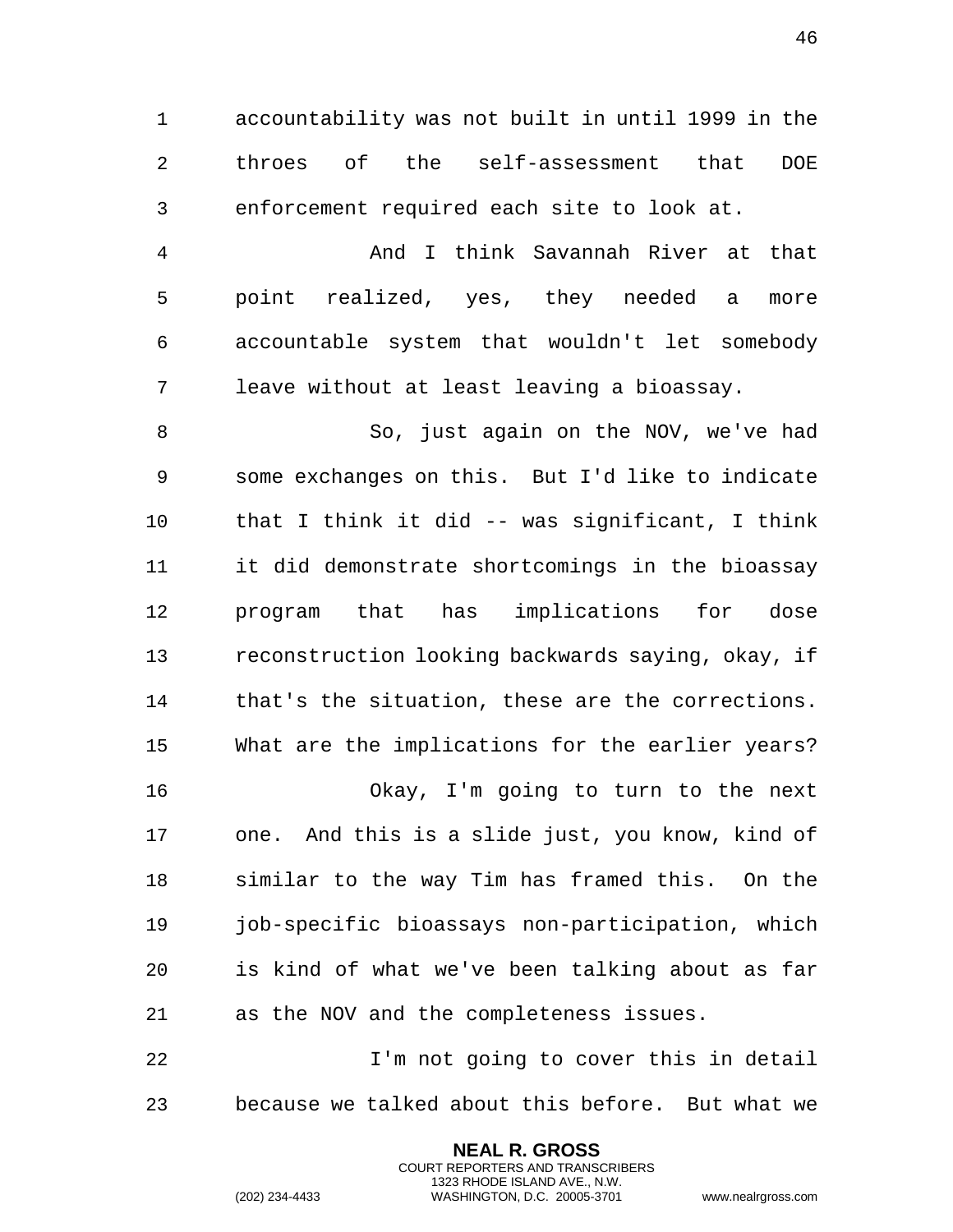know is that DOE Savannah River identified this concern for the first time in December '95. This was the exit meeting following what was apparently a field office review of the question of completeness or participation in the job-specific bioassay program.

 Now, I've seen some indications, and I have not been able to find -- maybe Tim might have some other perspectives -- but some mention was made of a 1996 indication of a survey of some sort, but I have not seen that. This was something that was referenced by DOE in both its correspondence as well as some of the enforcement meeting notes. But I have not seen anything for '96.

 The only thing that I've seen are self-surveys by Westinghouse in May of '97 and September of '97. And also a new sampling that was done by Westinghouse after the results of the September '97 survey was available. And I might add that that survey showed no internal dose was needed to be assigned, no intakes.

And I did not see any further re-

**NEAL R. GROSS** COURT REPORTERS AND TRANSCRIBERS 1323 RHODE ISLAND AVE., N.W.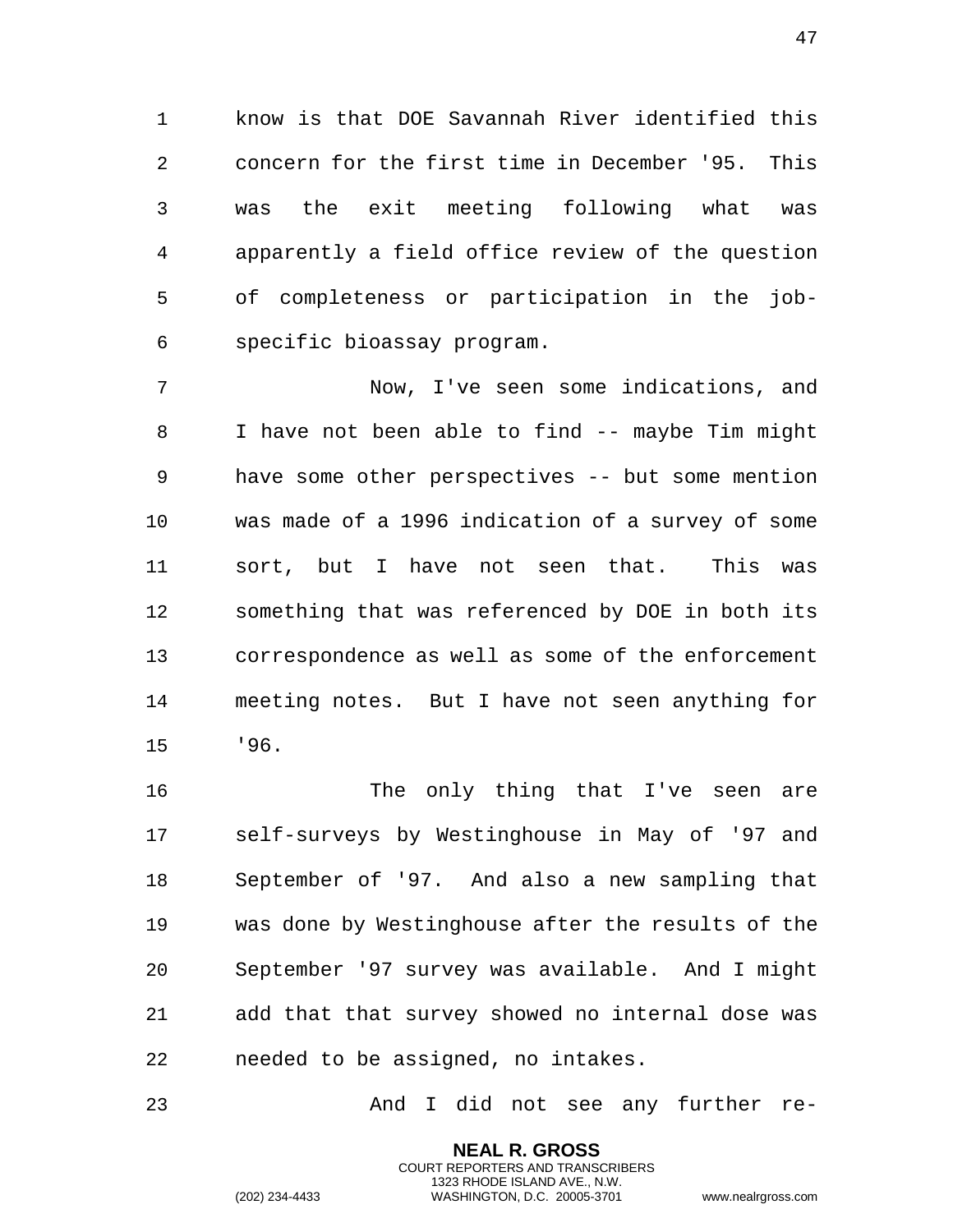samplings. I think there was an indication that resampling had been considered for 1996 but not done because it wasn't deemed as being cost- effective. No intakes would have been expected so it wasn't deemed cost-effective to do.

 What we do not know -- that's what we know -- what we do not know in my view is how far back in time non-participation goes for job- specific bioassays. DOE in its enforcement process found the issue to be repetitive and not responsive to past corrective actions. So I think my concern is that this is not just about 1997, okay, even though that's where these surveys took place, or even about '96. But I think it has implications going backward in time for the 1990s, and perhaps earlier. Certainly that's the indication.

 For missed job-specific bioassays what actual intakes occurred due to, quote, unrecognized field conditions or other types of personal error, and this is the wording that we see in Westinghouse's response in NOV, may not necessarily be discovered in subsequent bioassays

> **NEAL R. GROSS** COURT REPORTERS AND TRANSCRIBERS 1323 RHODE ISLAND AVE., N.W.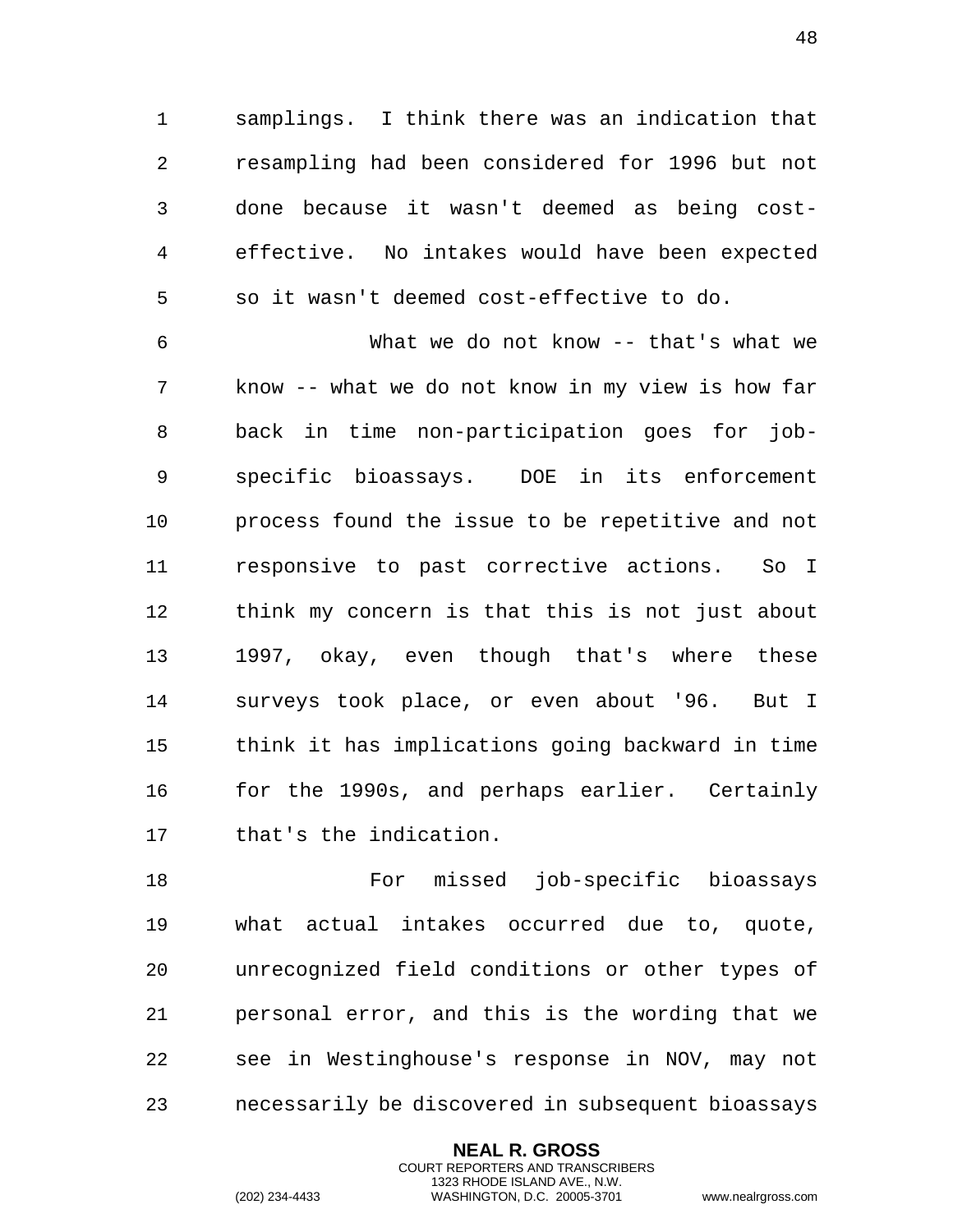for the reasons I mentioned before, because of the termination bioassay program inadequacies. My bottom line on this is that, those incomplete -- and I think this is where we're at quite frankly -- those incomplete job-specific bioassay records equate to missing data to support coworker models. Sort of comes to the same place that Tim came to, and I think that's kind of where we're at. And perhaps this is where there's a bit of a fork in the road which I think is kind of what we're trying to talk about today. I'm not going to go over this slide because I think we're going to cover this in more detail. Ron has spent some time looking at the, at the report that Tim's team put together on 773-A, the caves facility. And we have some concerns over some of the considerations. But, again, I'm going to wait and let Ron get into that. But it really gets down to questions of whether in fact we're in a comfortable place

relative to bias and representativeness more than

**NEAL R. GROSS** COURT REPORTERS AND TRANSCRIBERS 1323 RHODE ISLAND AVE., N.W.

(202) 234-4433 WASHINGTON, D.C. 20005-3701 www.nealrgross.com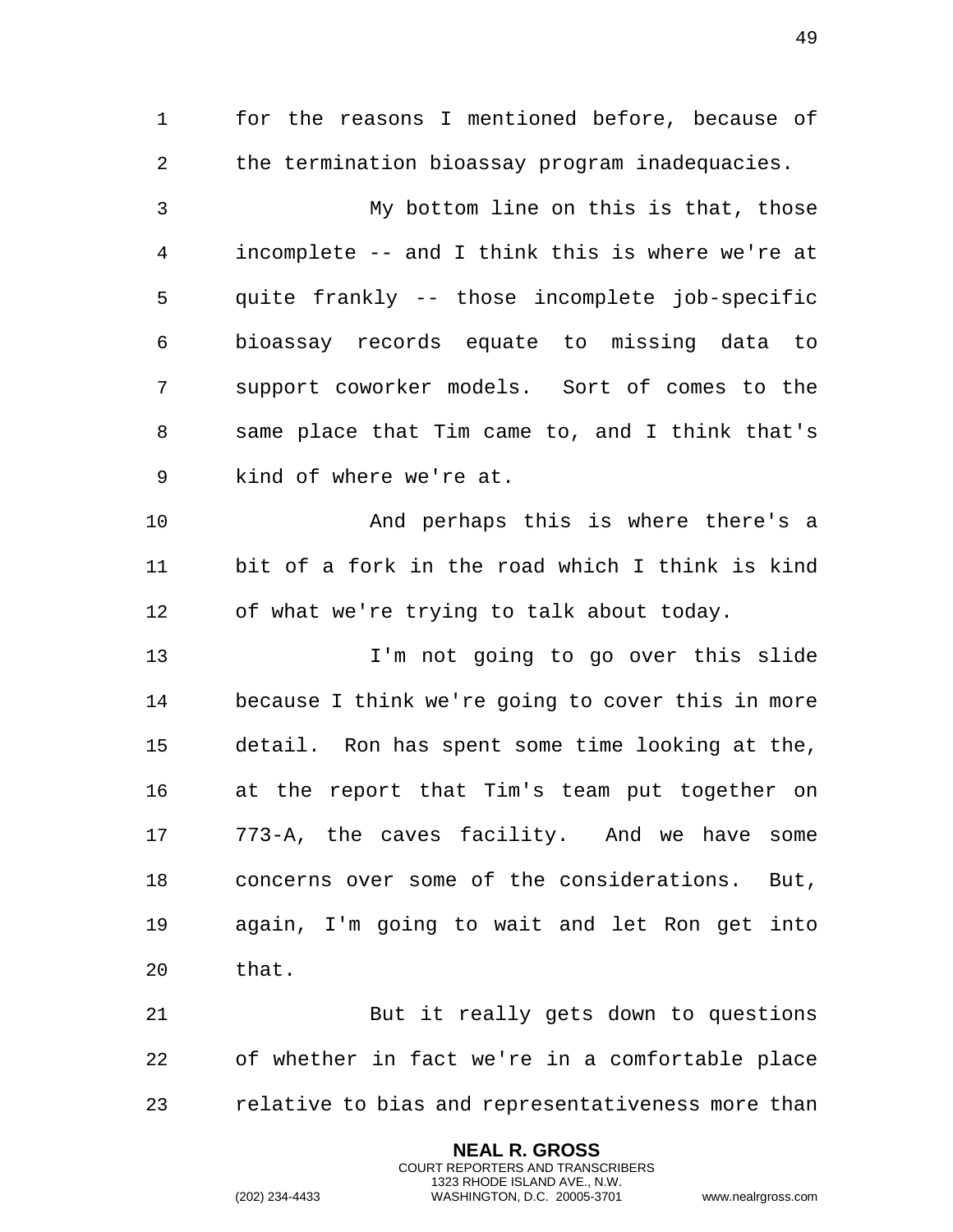anything else. And I think that's where we have some issues.

 Next one, please. So, from our standpoint, you know, and this question has also -- and I recall a number of folks raising this issue early on, even last year at the Board meeting when we sort of got into this, is how complete is complete? And realizing we've been all over the map. I mean, you know, anywhere from 70 percent is okay. We can deal with 60 percent. We can mitigate that and bring it up to, I think, Tim, you were saying 90 percent.

 You know, it strikes me that the absolute value of the percentage is becoming less important because, again, you can come up with whatever number you want. I mean, I think Westinghouse came up with 67 to 79 percent incomplete. But, you know, again the question of how complete is complete.

 I'd like to go back to something we spent a lot of time on which is the draft criteria, the coworker guidelines that I think

> **NEAL R. GROSS** COURT REPORTERS AND TRANSCRIBERS 1323 RHODE ISLAND AVE., N.W.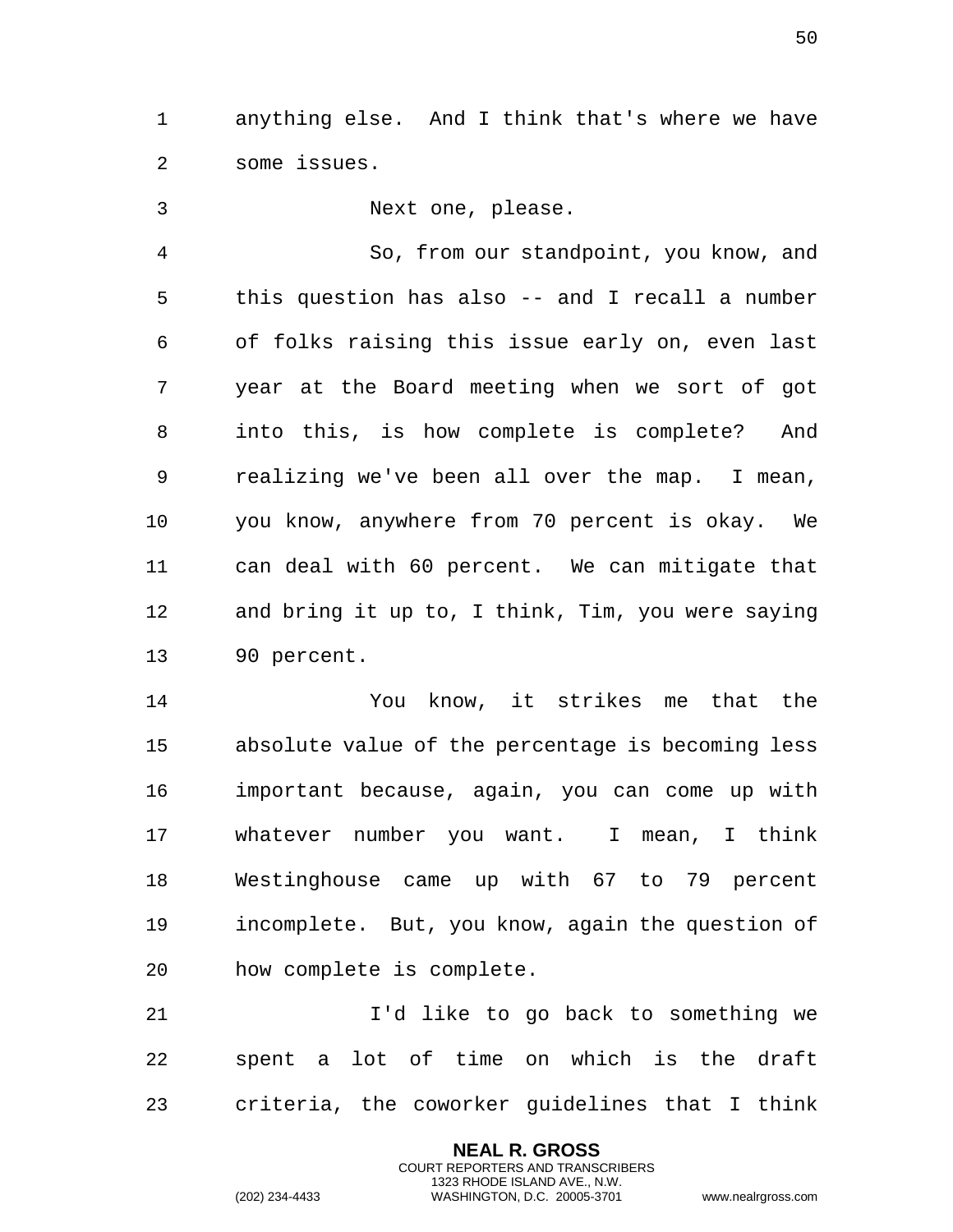Jim spent quite a bit of time in 2015. You know, I remember the discussions and it wasn't an easy process.

 But I think the notion was that instead of having sort of this very subjective and, you know, a bit of hand waving approach to coworker model, the basis for coworker model development that maybe it would be useful to have some criteria that would guide the Board and NIOSH in terms of whether or not one had the appropriate ingredients, the basis, the 12 justification for coworker models.

 And so, you know, looking at this issue and realizing that, you know, we -- at reasonable interpretations of what complete is complete. I think what would be useful is to go back to those criteria and just walk through it. I mean, that was the whole intent was to have some basis for making judgments. And I think that still has some merit for, for our discussions.

 The other thing is -- and I only bring this up because I think SC&A just submitted

> **NEAL R. GROSS** COURT REPORTERS AND TRANSCRIBERS 1323 RHODE ISLAND AVE., N.W.

(202) 234-4433 WASHINGTON, D.C. 20005-3701 www.nealrgross.com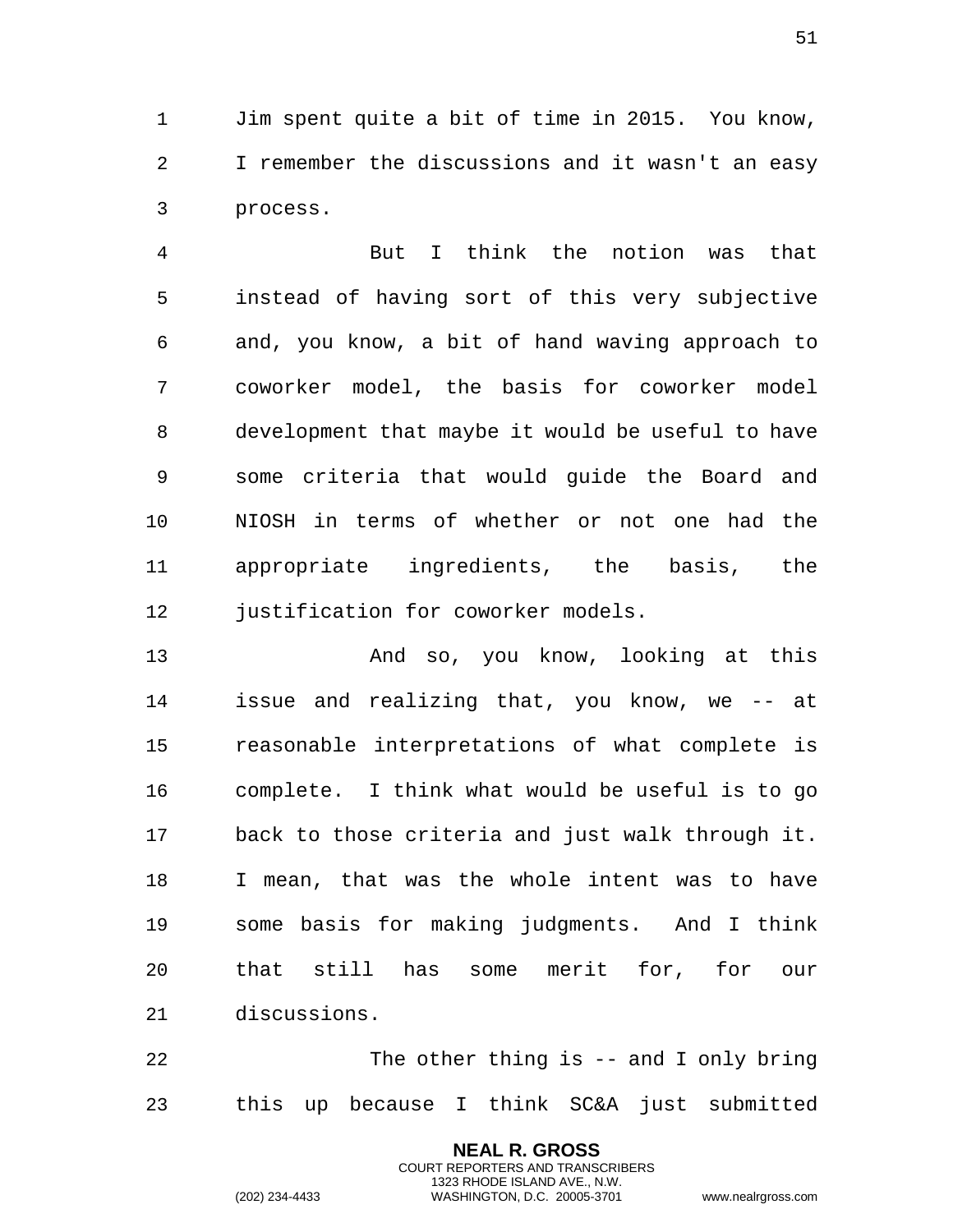comments in on the OTIB-75 Rev 1 revision. So I asked Ted to go ahead and -- I don't know if that got up on the website or not -- but I thought some of the comments there on the stratification issue would be useful to also touch upon, recognizing that just came out last month. But actually the original review which really I don't think has, we haven't changed our position much, was 2010. So that was seven years ago.

 So, actually in some respects it's not a new issue at all but one that we had concerns with back then. And I saw some of the comments on stratification that were listed in Tim's presentation. So I think that's also a touch point that we'd like to do. So those two touch points I think would be very helpful just to clarify where things stand.

18 And I'm going to walk through how we read the draft criteria. And with the author across from me it's particularly daunting. So I'm just going to walk through it and with my own humble interpretation just say, you know, from the standpoint of Savannah River where we think

> **NEAL R. GROSS** COURT REPORTERS AND TRANSCRIBERS 1323 RHODE ISLAND AVE., N.W.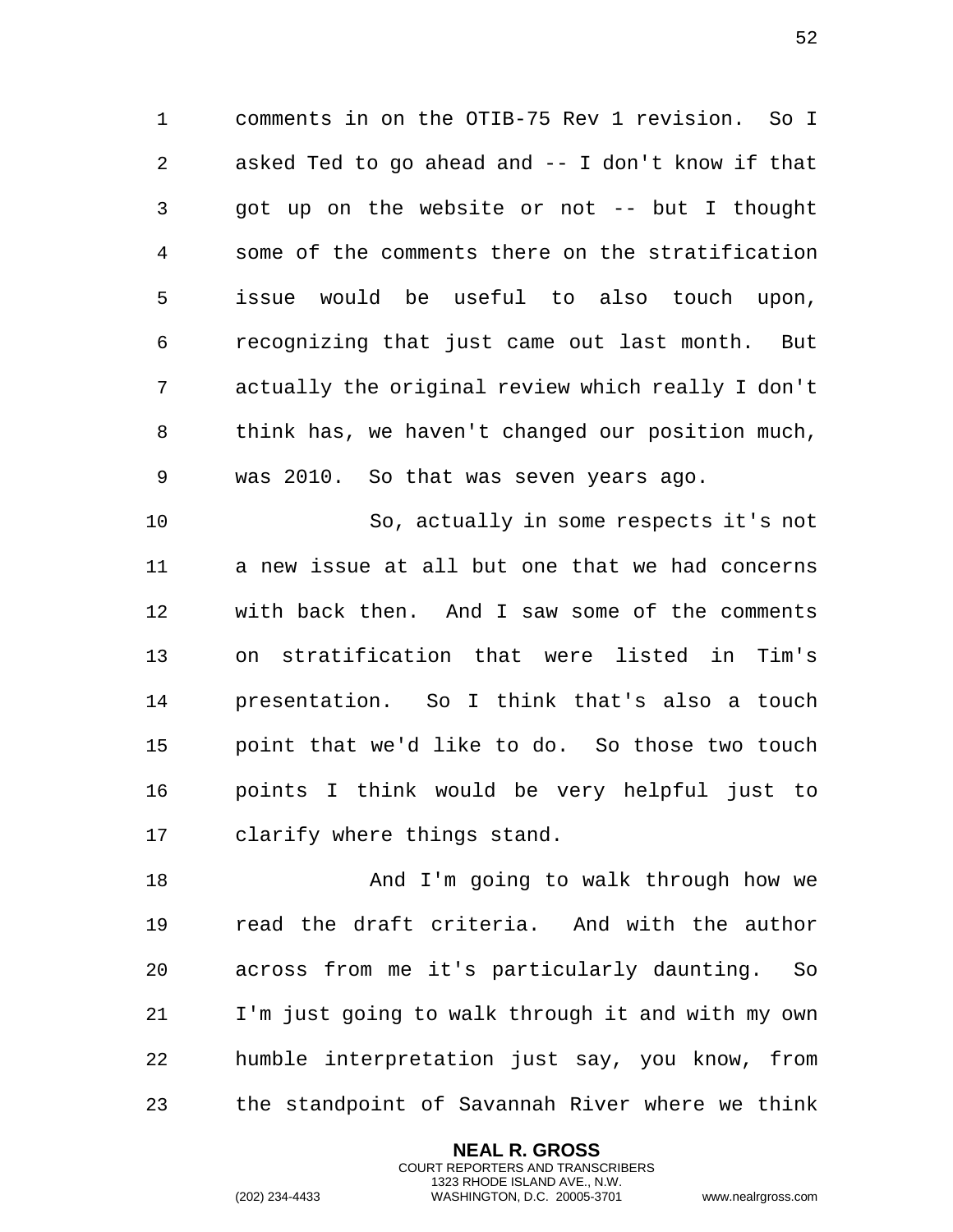we are. And, clearly, this will be fertile ground for some discussion. But I think this would be a useful framework, frankly, of just seeing how things might pan out.

 In terms of the draft criteria I'm just looking at the completeness piece of this, not all of the criteria but the notion of completeness. I think what was in the guidelines, and I'm quoting, these are direct quotes, the amount of available monitoring data must be evaluated to determine if there are sufficient measurements to ensure that the data are either bounding or representative of the exposure potential for each job or exposure category at the facility. Okay.

 Secondly, if in fact it can be established that the categories of workers were potentially exposed, yet inadequately monitored, it could preclude development of a sufficiently accurate coworker model unless it can be established that the exposures to another adequately monitored category of workers reliably bounds the initial category's exposure.

> **NEAL R. GROSS** COURT REPORTERS AND TRANSCRIBERS 1323 RHODE ISLAND AVE., N.W.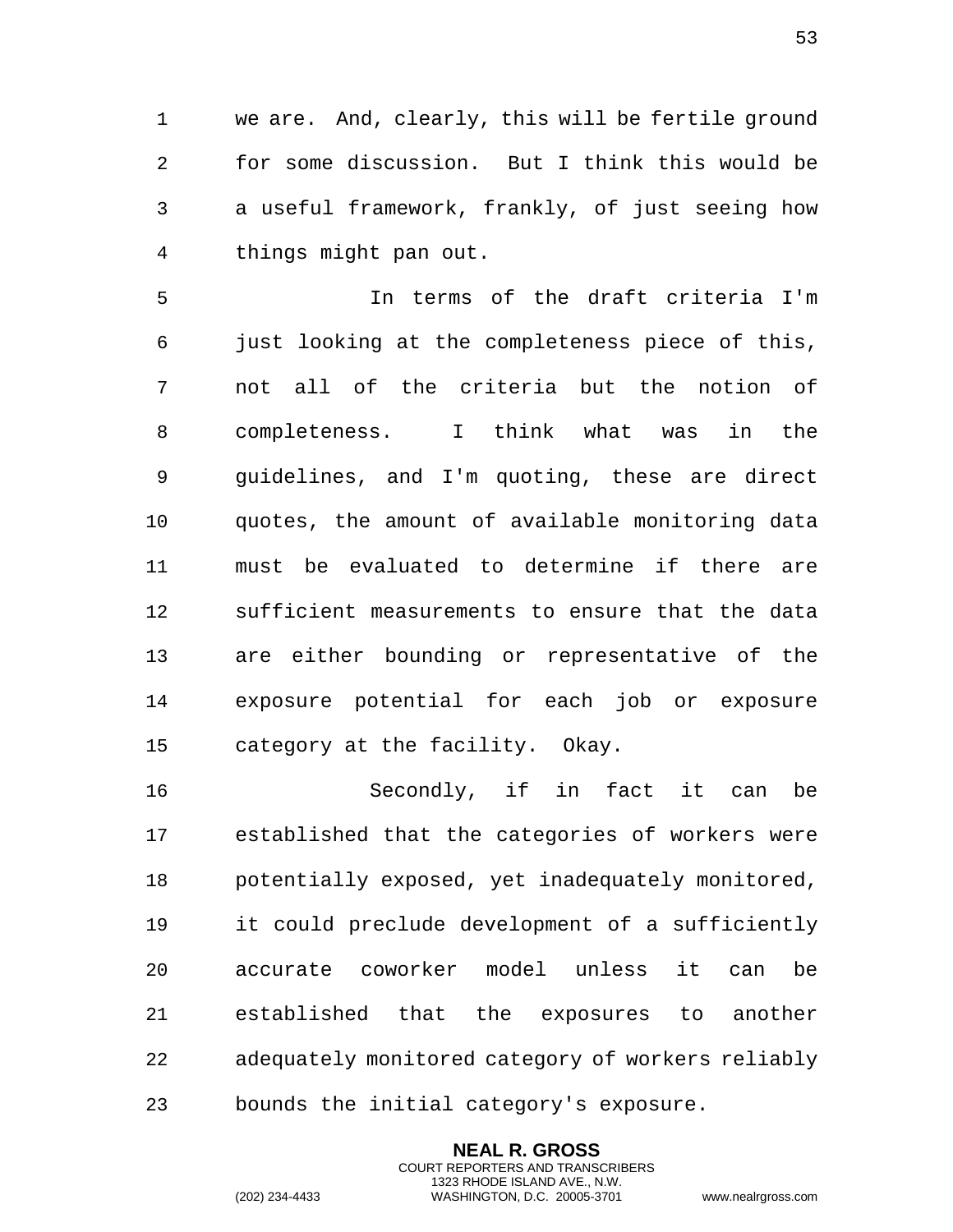And from our standpoint we feel, and maybe I'm wrong about this, but it can be agreed that SRS workers under RWP prescribed job- specific bioassays were in fact potentially exposed, not likely but potentially exposed but not adequately monitored, i.e., because of the non-participation they did not receive, a number of them did not receive bioassays.

 The issue turns from the question of completeness to one of what category of monitored workers can their missing exposures be bounded with. And that's where we go to the question of an alternate category of workers.

14 And from our standpoint the alternate category of workers -- and this is something I think in Tim's presentation he identifies some of that -- for those under RWP who provide job- specific bioassays would be presumably the Savannah River workers with routine sampling, routine bioassays. That's where you have considerable data for comparison standpoints.

 However, again I'll go back to the guidelines, require that coworker data sets

> **NEAL R. GROSS** COURT REPORTERS AND TRANSCRIBERS 1323 RHODE ISLAND AVE., N.W.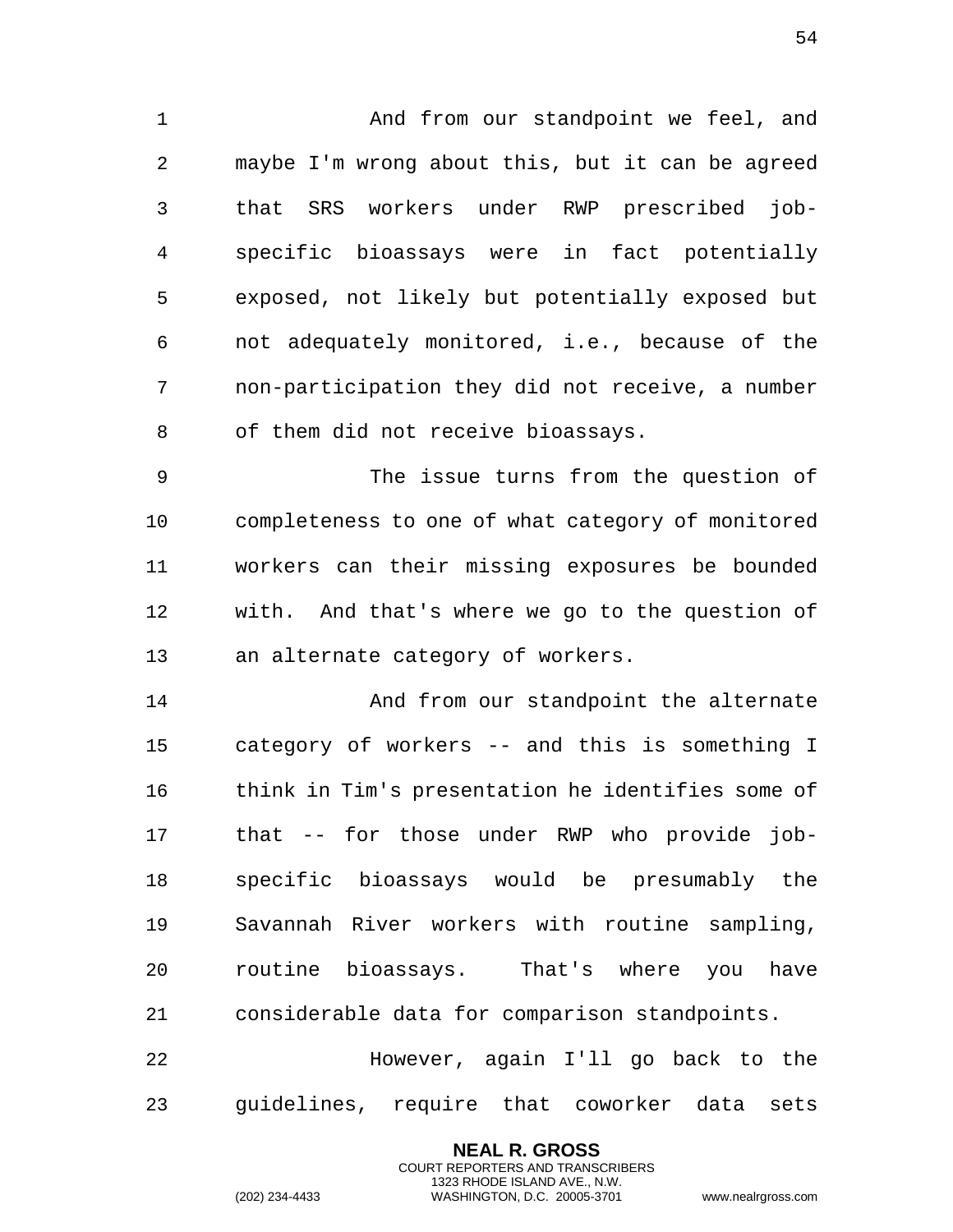should be established from monitored workers with comparable activities and relationships to the radiation environment. Okay.

 And looking at that, that to me is a bit of a bellwether because this question of representativeness I think is where this, where we may again differ from where NIOSH is coming out.

 And the criteria that guides that is one where to accomplish this, to accomplish this notion of representativeness, the coworker data set should be established from workers with comparable activities. It's required that each coworker data set be, quote, either representative of the distribution of exposures for the intended population or that provides a plausible upper bound for those workers.

18 Now, in terms of representativeness and use of routine sampling data, I think it's, you know, it's useful to go to where Westinghouse came out. Because I think they looked at this issue and realized in the early '99 time frame that they had a problem in terms of how their

> **NEAL R. GROSS** COURT REPORTERS AND TRANSCRIBERS 1323 RHODE ISLAND AVE., N.W.

(202) 234-4433 WASHINGTON, D.C. 20005-3701 www.nealrgross.com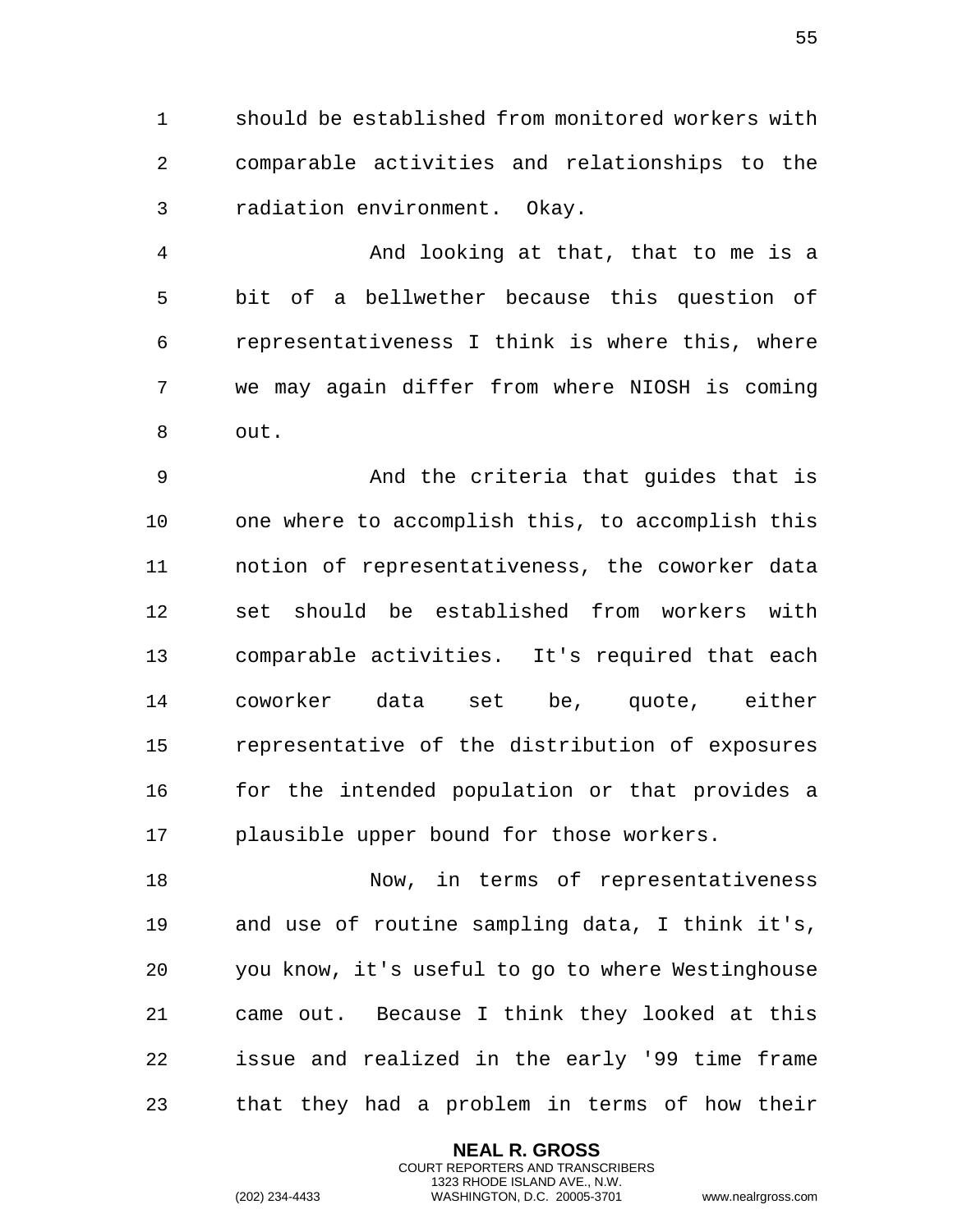RWPs were prescribing bioassays. That in fact they were linking the job-specific bioassay program in terms of identifying source terms with the routine program.

 And they were purposely trying to unlink that because, again, it was leading to line managers relying on RQBs, these Radiological Qualification Badges, which serve these very set sources being the, you know, the Pu facility, the Pu bioassays, quite apart from whether or not any other activities were introduced or whether there's D&D going on in the corner and people are getting -- you know, RWP-driven bioassays over here in the corner they were just getting Pu bioassays, even if it might have been americium in the corner.

 So, anyway, the Westinghouse statements on the subject of this whole question of RWP work and job-specific bioassays emphasized a key distinction that you can't do that. RWP job tasks may involve, and this is a quote, non- routine mixes or concentrations of rad materials which differ from routine work in typical work

> **NEAL R. GROSS** COURT REPORTERS AND TRANSCRIBERS 1323 RHODE ISLAND AVE., N.W.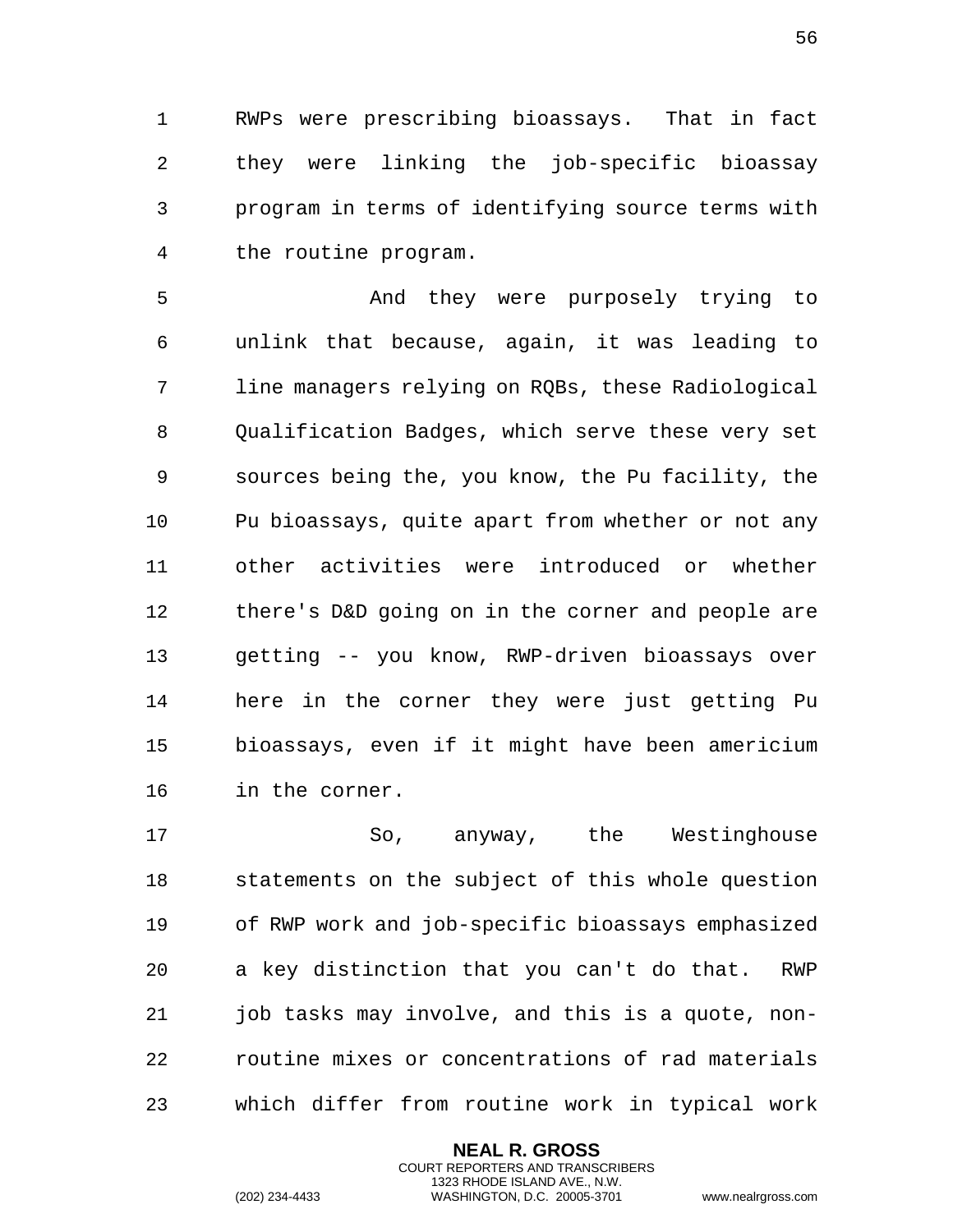environments.

 Okay, monitoring for the latter may not be appropriate for the former. Okay. And there's a couple of references on that.

 And the notion is that the work activities in terms of routine, the routine sampling program workers in typical work environments are neither necessarily comparable nor relatable in terms of the radiation environment. You can't assume that these workers that are working over here doing D&D, doing cleanup, doing some specialized activity over here in a waste management operation where you have a whole, you know, a whole spectrum of source terms, that you can apply the routine sampling program for CTWs that are in a stable work environment to them.

18 And, unfortunately, the system that was in place, the administrative system was leading to situations where the -- there wasn't a characterization of that specific work, and that wasn't lining up on the RWPs. So you had a real disconnect there.

> **NEAL R. GROSS** COURT REPORTERS AND TRANSCRIBERS 1323 RHODE ISLAND AVE., N.W.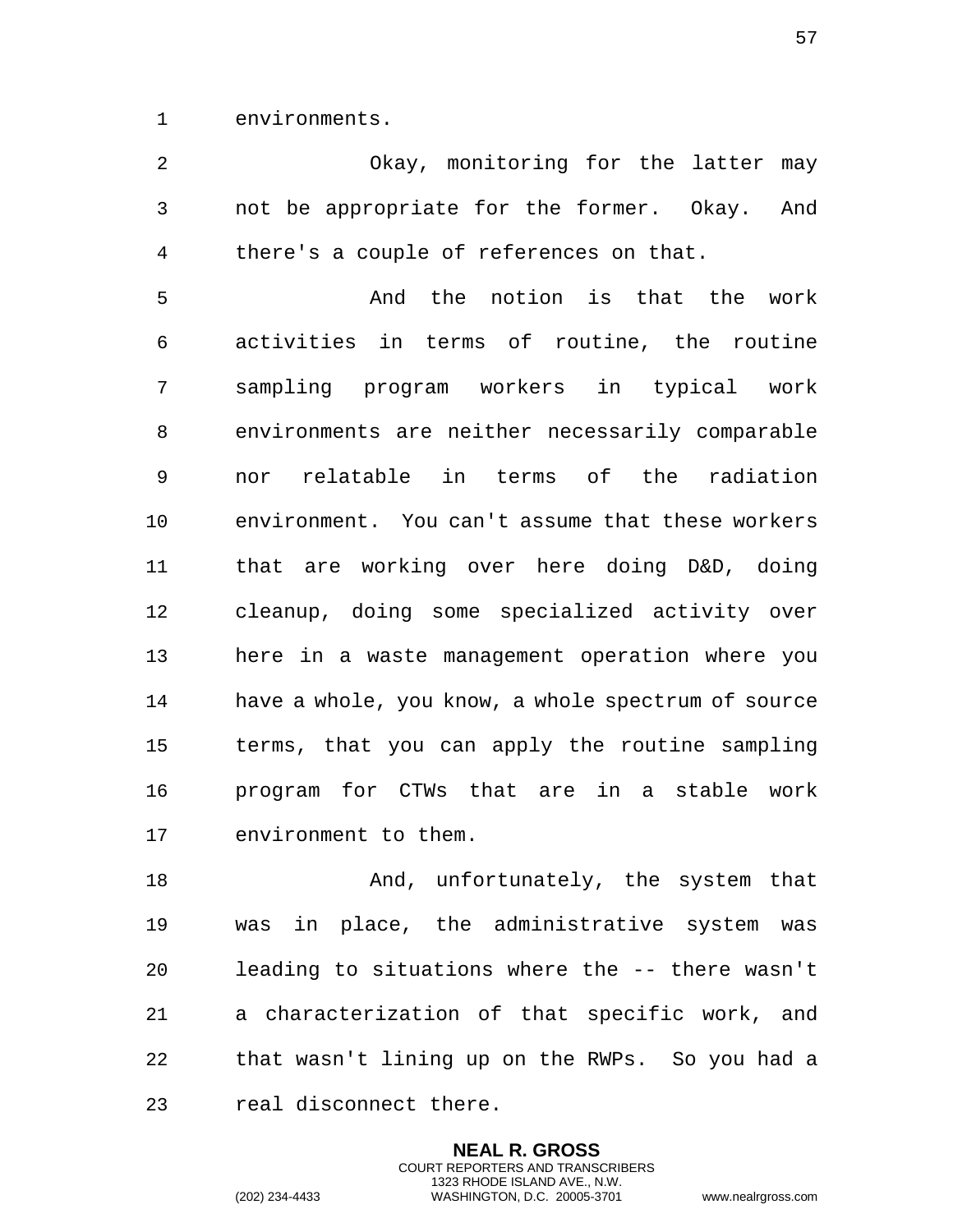So, in general the question that the guidelines pose, you know, can you in fact find an alternate category of workers for which you can apply their bioassays in a coworker model, I would say for these workers working under RWPs in these specific work environments you cannot.

 There's two circumstances that workers at Savannah River were under these RWPs. The workers who were not on the routine program, as you can imagine, if you brought in a subcontractor and you wanted him to do a specific 12 job and then that subcontractor would leave, you wouldn't put them on a routine program, you'd probably put them on job-specific. However, they might be working on something that, frankly, wasn't too exotic. So that might actually be comparable.

 However, you might take a worker who was on site doing standard work and have that CTW go over and do some specific cleanup over here, and they would be on a job-specific bioassay, but it's not clear that they in fact would be being bio-assayed for the work that they're working on.

> **NEAL R. GROSS** COURT REPORTERS AND TRANSCRIBERS 1323 RHODE ISLAND AVE., N.W.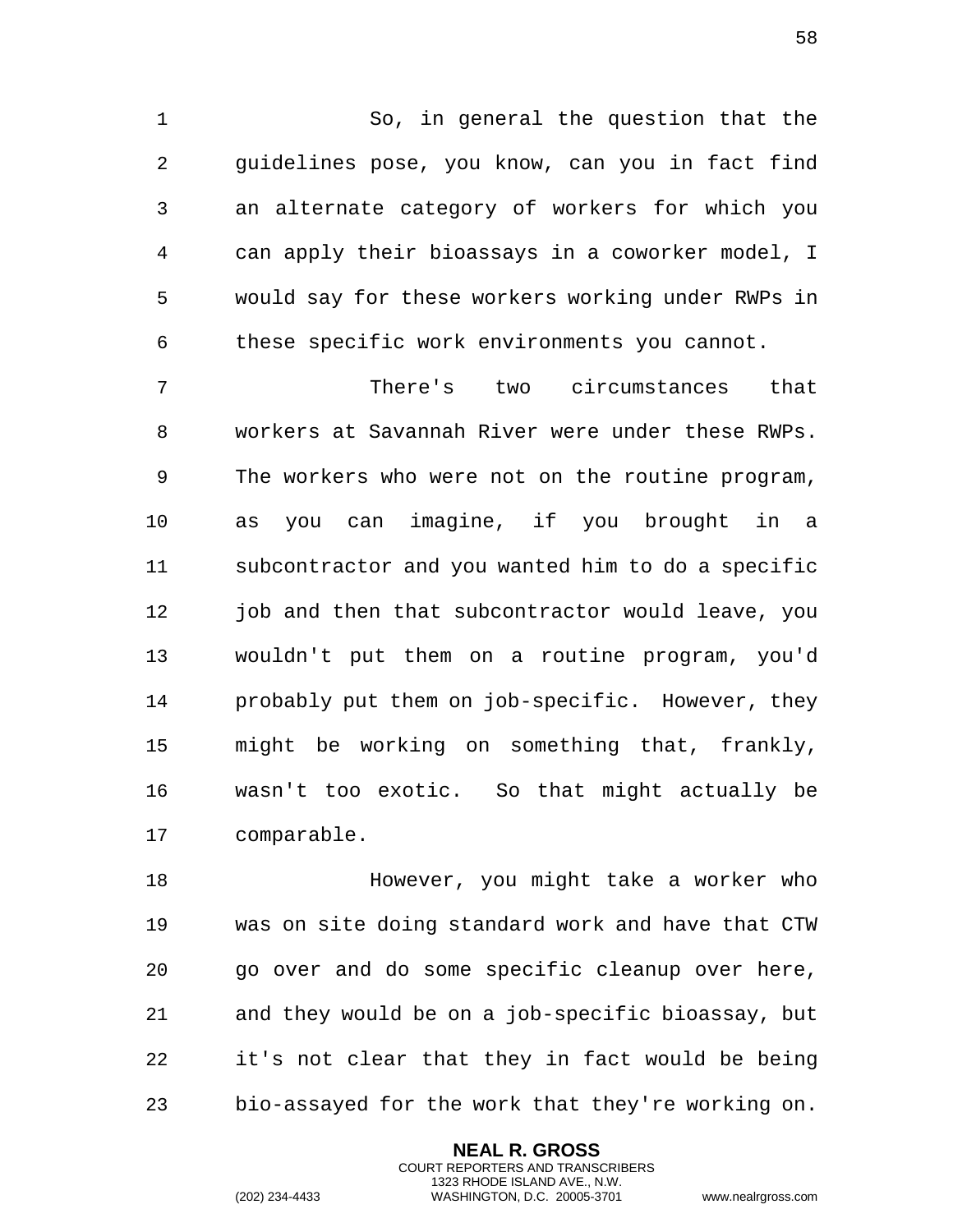They might be more likely being bio-assayed for the RQP -- RQB required bioassay for the base facility they're from.

 So, there's some real questions about those source terms.

 The other thing, and this gets to OTIB-75, and OTIB-75 is the Use of Claimant Datasets for Coworker Modeling, this gets down to the question of the representativeness of the stratification itself, that the representativeness of the claimant population for tritium for one thing, but also the stratification of CTWs' versus non-CTWs' results for actinides and activation products. And the stratification over time and work areas for both groups.

 And I think our -- Ron is going to get into it. He was one of the co-authors of that review. But I think there's real questions about taking NOCTS data in terms of making assumptions about different job categories and applying that without the kind of testing of the stratification that we're not fully aware of. And, again, I

> **NEAL R. GROSS** COURT REPORTERS AND TRANSCRIBERS 1323 RHODE ISLAND AVE., N.W.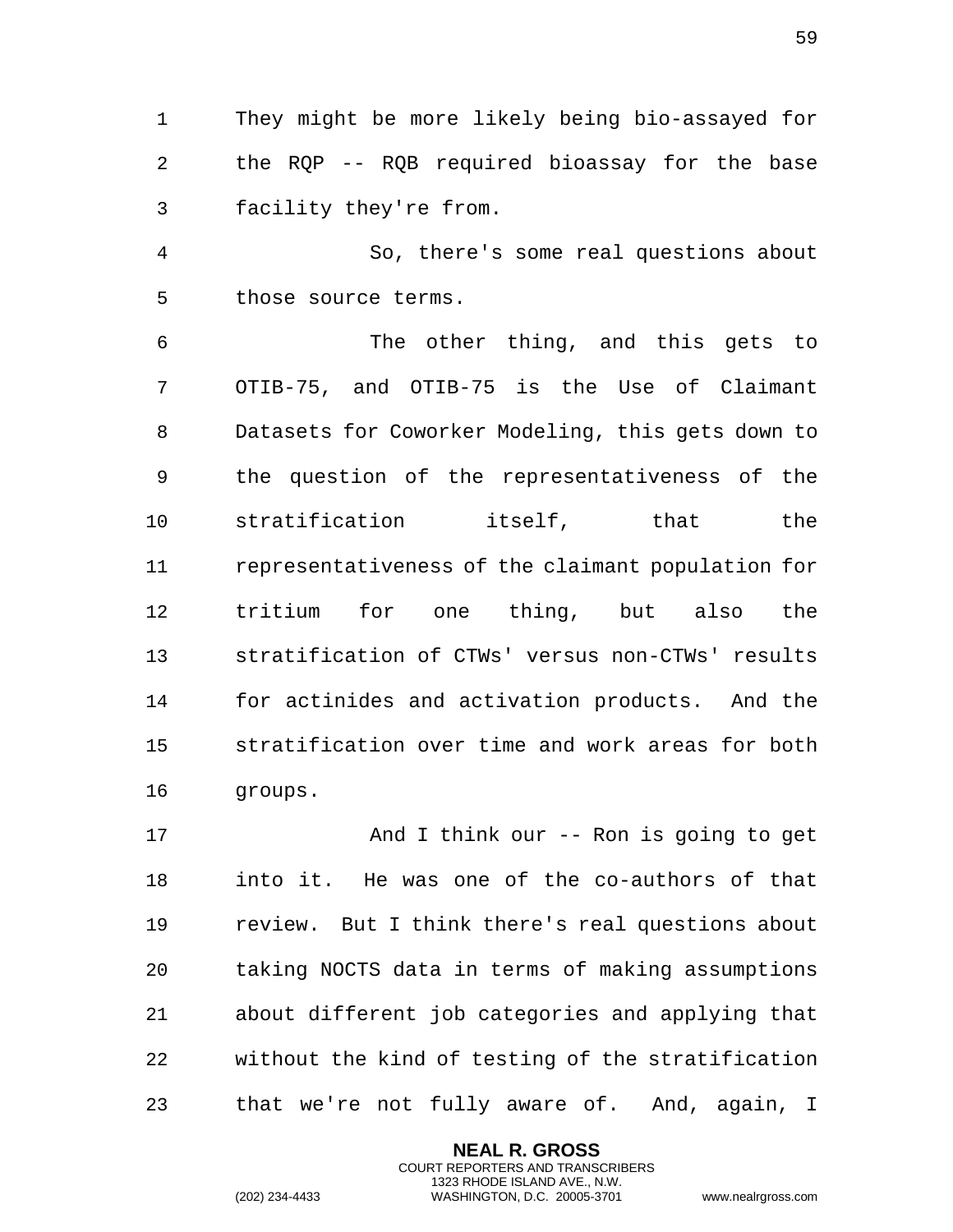think Tim presented some perspective on that. But I think what Ron's going to do is get into some of the concerns that we have on that. I think that's a question as well. But that to me is a parallel question. It's not fundamental to this question of using routine sampling data for job-specific bioassays. 8 And actually, Ron, I set the stage. You actually have the next slide which I think is sort of a thumbnail sketch of those comments if you want to get into that now. DR. BUCHANAN: This is Ron Buchanan with SC&A. I have to give a little bit of background before I can come to that slide that Phil has on the screen. OTIB-75 was originally released in 2009. And what it consisted of was that they looked to see if the claimant database represented the overall population. And so they looked at three sites: Y-12, they had a complete data set for the uranium; Mound had plutonium; and Savannah River Site they had a tritium data

> **NEAL R. GROSS** COURT REPORTERS AND TRANSCRIBERS 1323 RHODE ISLAND AVE., N.W.

(202) 234-4433 WASHINGTON, D.C. 20005-3701 www.nealrgross.com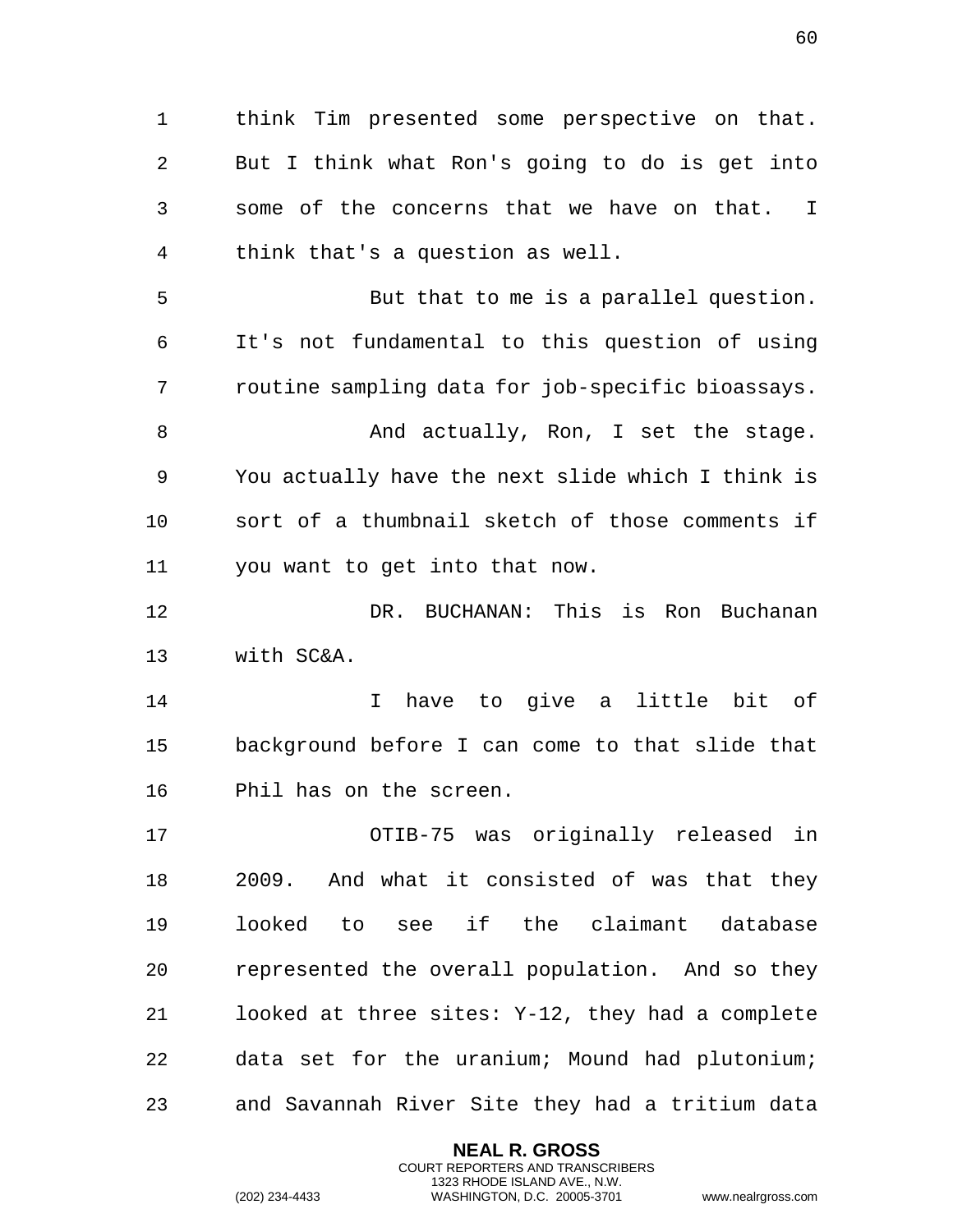set in the '90s.

 And they compared the claimant data to the complete data set to determine if they were representative. And this was released in 2009 by NIOSH.

 And then in 2010, January of 2010, SC&A released their evaluation of this. Now, I did not author that review, Hans Behling did that. But I have reviewed the recent release. NIOSH released a revision of OTIB-75 in 2016. And we reviewed that and released that in October of 2017.

 And what we found was originally that the data did indicate that the claimant data information was sufficiently aligned with the complete data set for uranium at Y-12.

 At that time we did not find that the plutonium aligned for Mound, however, the data was fairly sparse. And later that more data was acquired. And I'll address that in a minute. And then the Savannah River Site had a limited, just a tritium database for the '90s. And so our original findings, what

> **NEAL R. GROSS** COURT REPORTERS AND TRANSCRIBERS 1323 RHODE ISLAND AVE., N.W.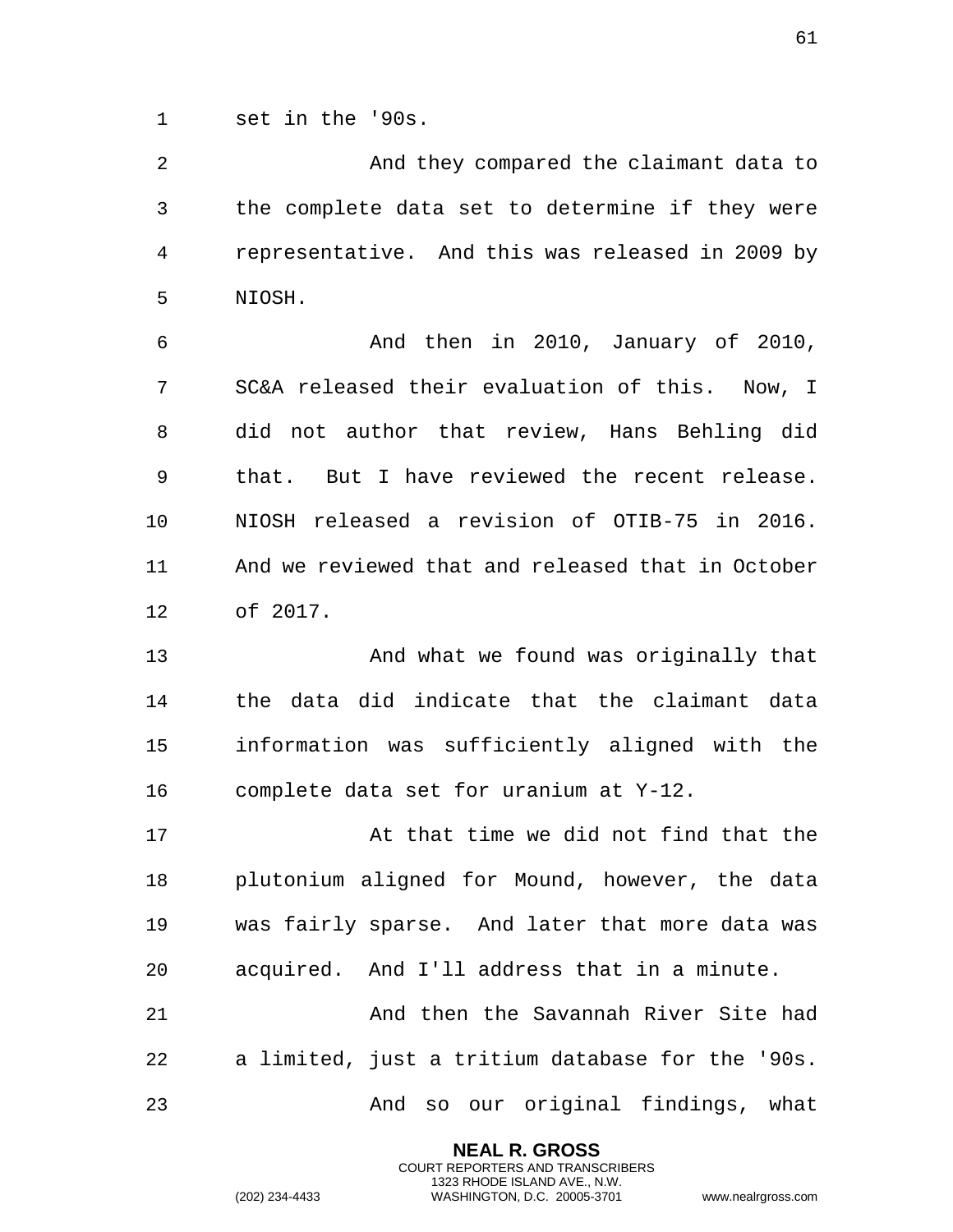SC&A did was they looked at those comparisons, and they said that Mound did not seem to align. Now, NIOSH did come out with a revision in 2016 which added some more data points. And we re- analyzed Mound data and we found a statistical error, the plutonium data for Mound did align the claimant data with the total population database.

 Now, in our original review in 2010 we did put the qualification on Savannah River Site in that the tritium was just for that period of time, it was only for tritium and it was only for that location and that period. You couldn't extrapolate that to other times necessarily without further evidence.

 Now, the team at that time, led by Hans, looked further at the claimant database and they looked at stratification to see if you could say that you could take this information and apply it to the general public, or the general working population I mean.

21 And so they looked at Savannah River Site. This was when the Savannah River Site SEC originally was being discussed. And so Hans

> **NEAL R. GROSS** COURT REPORTERS AND TRANSCRIBERS 1323 RHODE ISLAND AVE., N.W.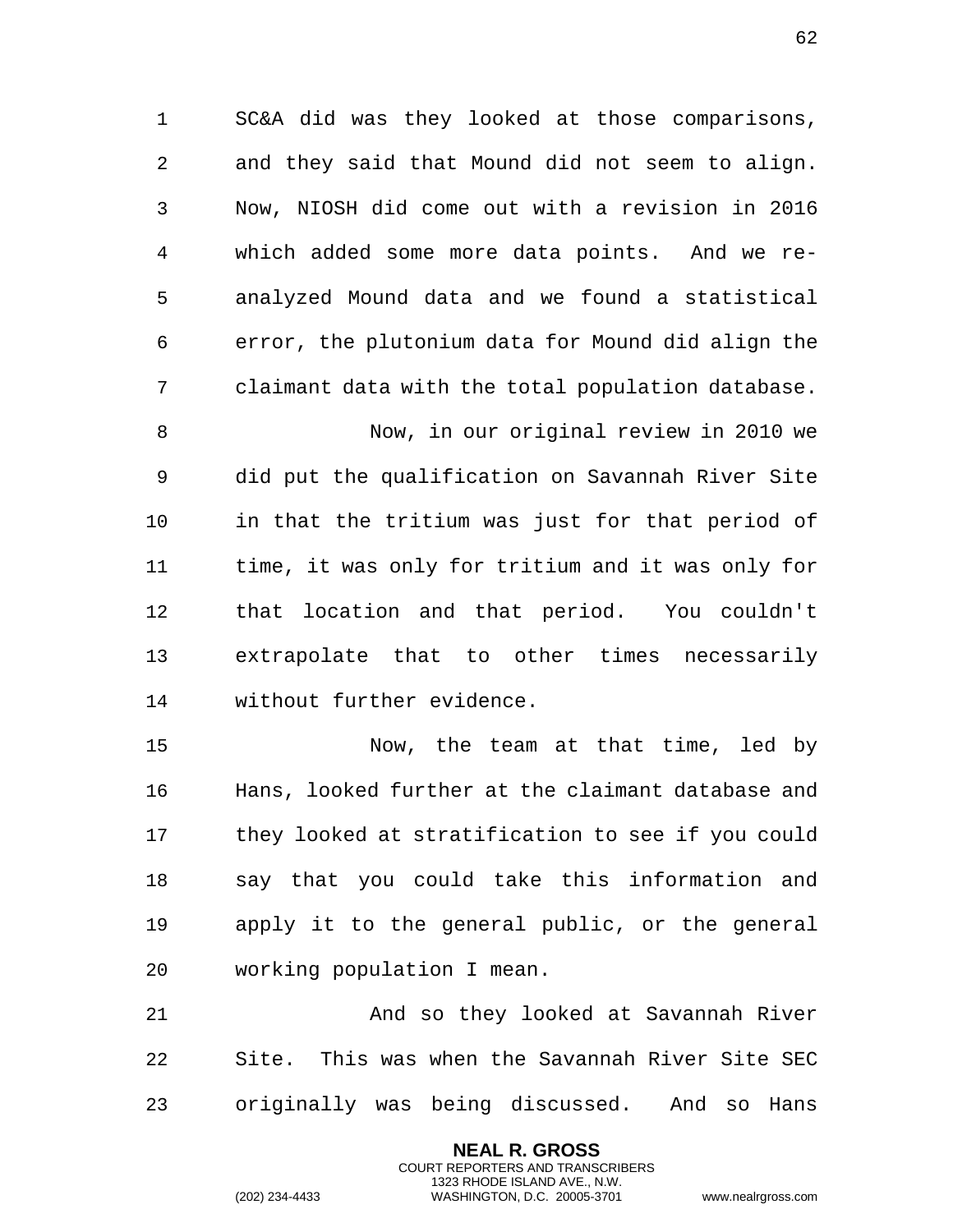looked at the claimant database and looked at stratification, or looked for stratification. And he looked at the construction workers and non-construction workers, and looked at job scenarios within those construction and non- construction and then compared them. And that report was issued in 2010 and had several findings.

 And he did find that there was stratification in the intakes for the different workers, different areas, construction versus non-construction that should be addressed before you say that the coworker data could be applied across the board to the claimants.

 And so we recently did a reevaluation of that. We did not find that the additional data points addressed stratification, they just increased the strength of the statistical analysis comparing the claimant data to the overall database. And like I say, we did say that finding two, which was for Mound's program, there were additional data points that did indicate they agreed.

> **NEAL R. GROSS** COURT REPORTERS AND TRANSCRIBERS 1323 RHODE ISLAND AVE., N.W.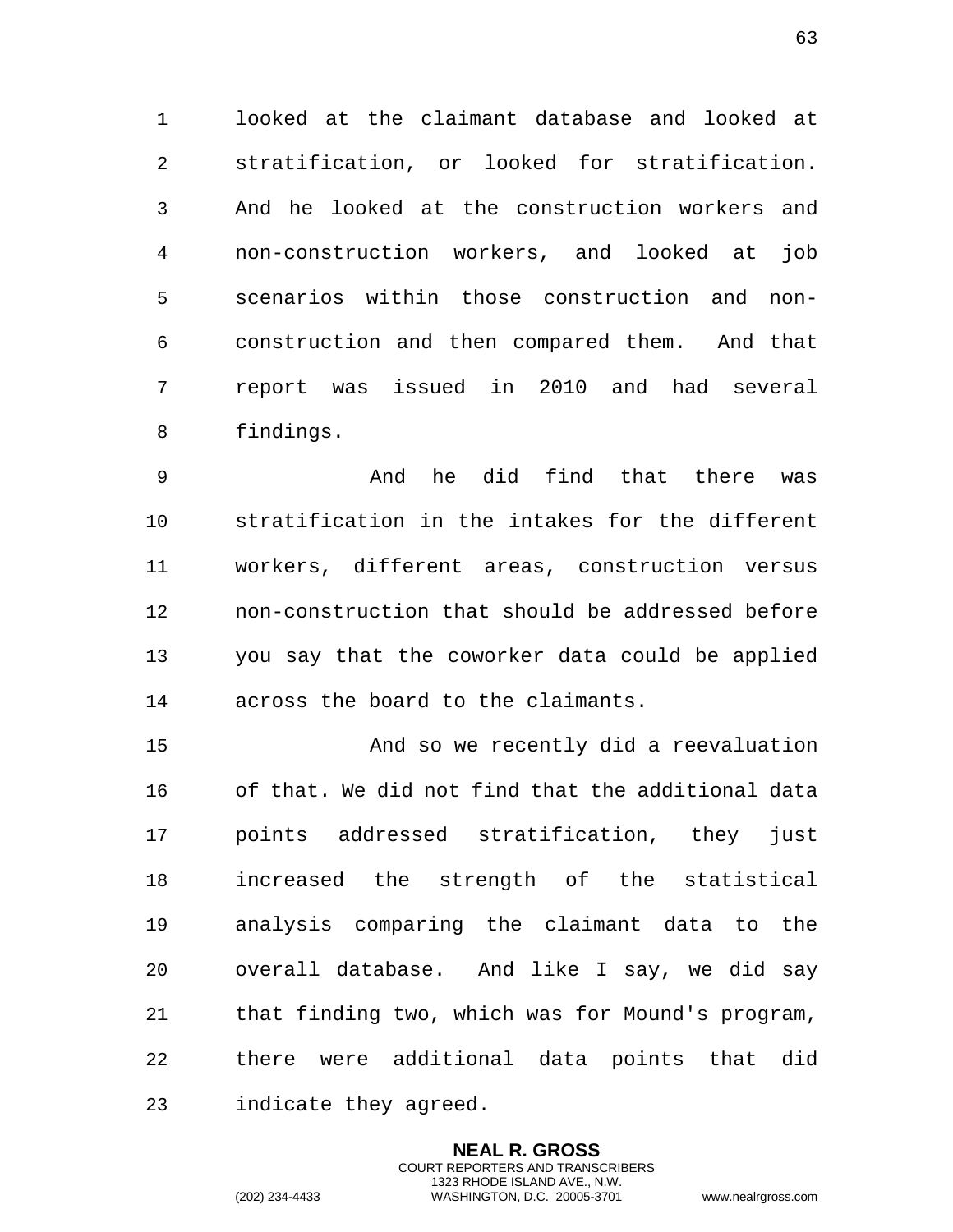However, we don't find that the stratification of using the coworker model for the data at Savannah River Site has been completely addressed as far as stratification goes. And so we issued that report in October 9th of this year.

 So that's our current position on that OTIB-75.

 And I'll read the slide. This was the original finding, and we find it applies today, that Joe has made. SC&A's evaluation of OTIB-75 for Region I, use of claimant data sets for coworker modeling. SC&A evaluation of SRS NOCTS data which was compiled by NIOSH as the basis for a coworker model to demonstrate the ability to reconstruct dose with sufficient accuracy is as follows. And this is taken from page 55 of our original report in 2010.

 Conclusion number one is the conclusion that the claimant data from the 1990s for tritium are representative of the claimant population can, at best, be applied to that radionuclide and that period. This conclusion

> **NEAL R. GROSS** COURT REPORTERS AND TRANSCRIBERS 1323 RHODE ISLAND AVE., N.W.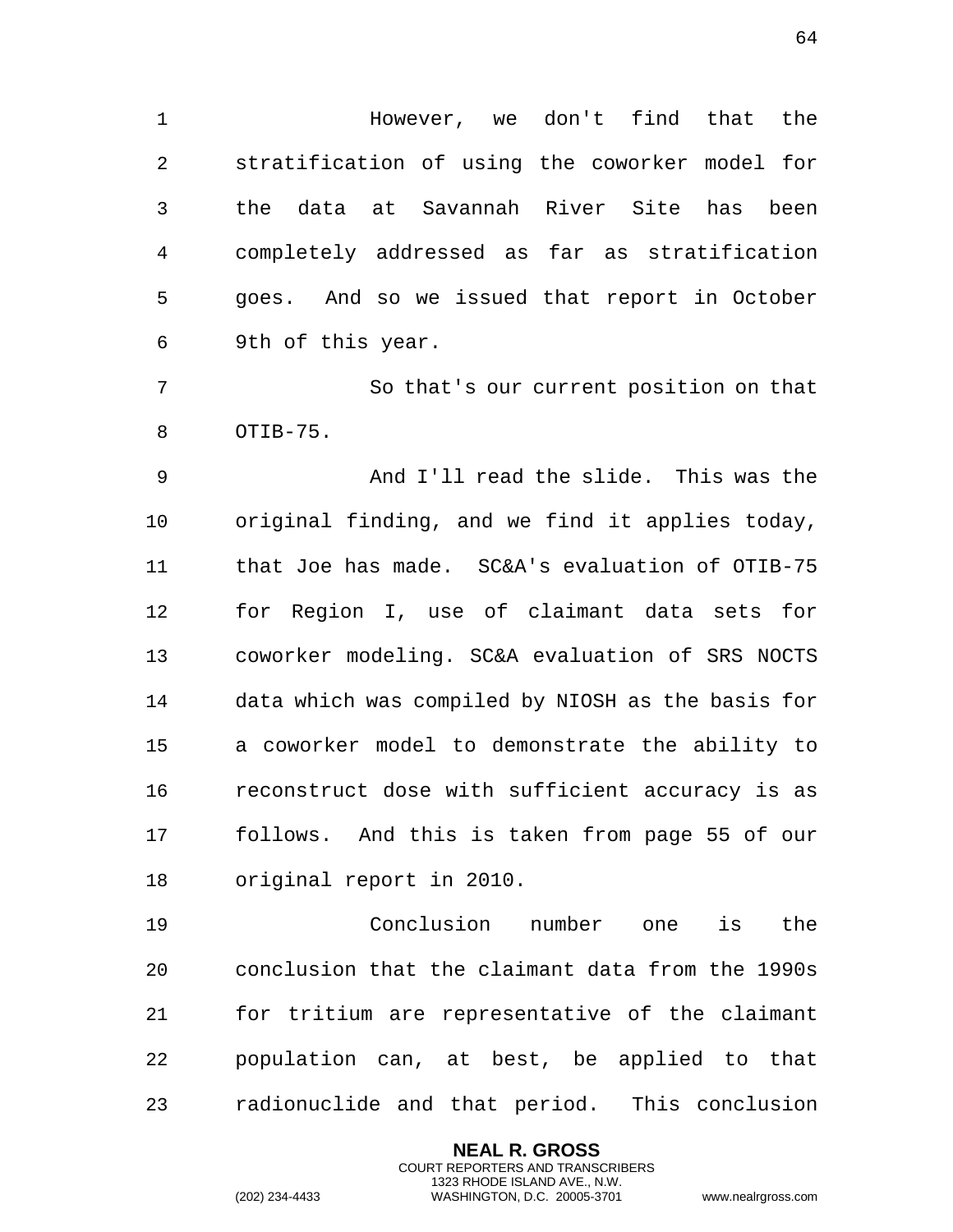cannot be back-extrapolated to other periods. Even in this period there were differences between construction workers by year -- and we actually went by 10-year decades -- craft and non-construction workers.

 There are considerable differences in exposure between job types and areas, even when the data is done by the decade period. This applies to all non-construction as well as construction workers when compared to other groups -- others in the same group. The data indicate that construction workers in some areas and periods had greater exposure than non-construction workers.

 SC&A's overall conclusion for Savannah River Site coworker model development is that the NOCTS claimant database may be inadequate for the purpose of -- for SRS construction workers. And we feel that a more complete analysis of this as far as stratification for construction and non- construction workers' titles, jobs, time and area is warranted.

> **NEAL R. GROSS** COURT REPORTERS AND TRANSCRIBERS 1323 RHODE ISLAND AVE., N.W.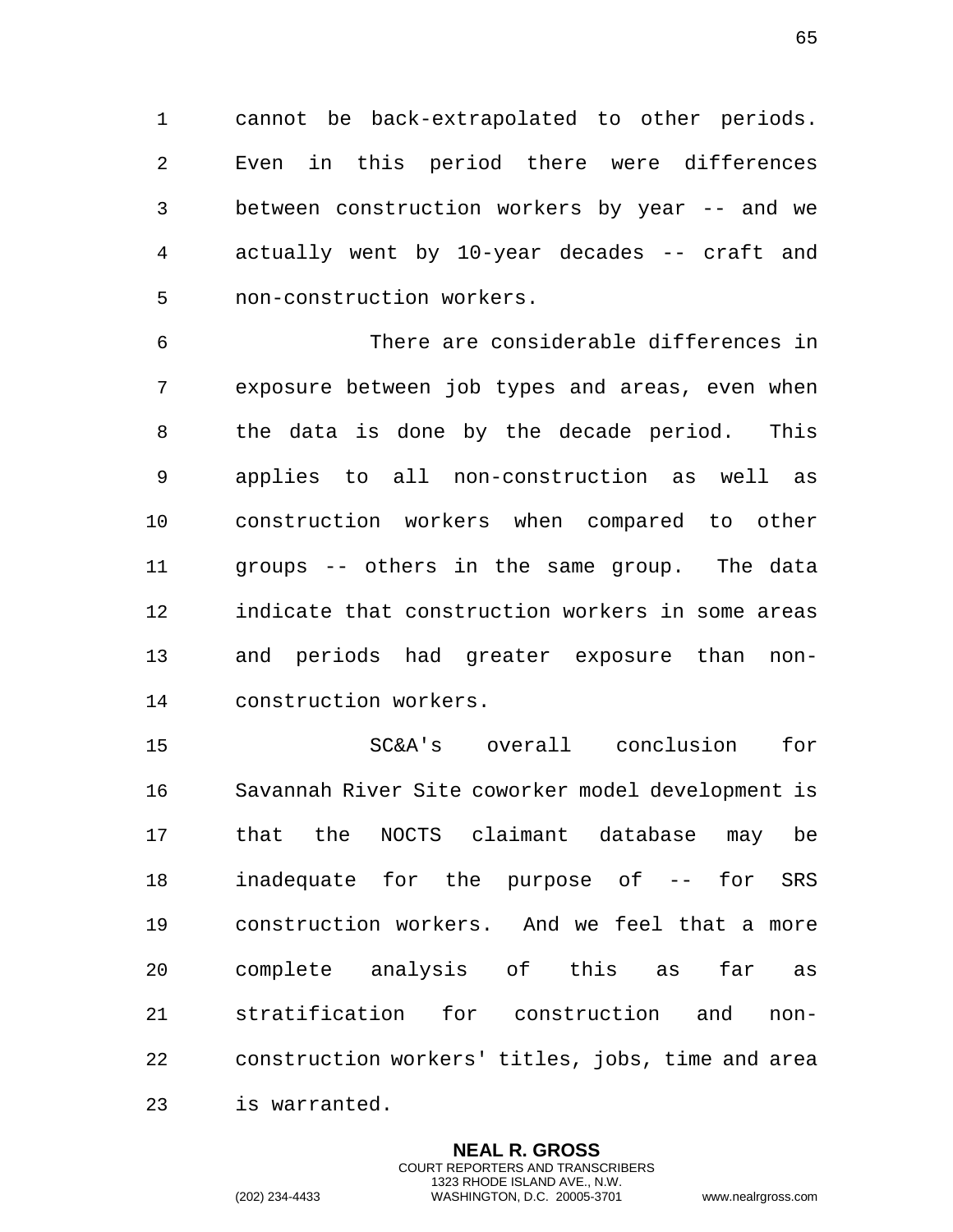1 And so at this point they did analyze plutonium, uranium, enriched uranium and mixed fission products as well as tritium in their analysis.

 MR. HINNEFELD: Can I just ask a question about the OTIB-75 review?

 OTIB-75, it is my understanding, was intended to determine whether the claimant population monitoring data was essentially similar statistically to the entire monitored population. Is that correct?

 DR. BUCHANAN: That's, yes, that's what NIOSH set out to do in that OTIB.

 MR. HINNEFELD: So it didn't attempt to say are the construction worker claimants' data is that representative of the total construction workers? Is that what you're talking about by the -- it didn't really look at the stratification?

 DR. BUCHANAN: Correct. It did not -- OTIB-75 did not address the stratification. And when we reviewed it, at this point we said, okay, we agree with your statistics on the three sites.

> **NEAL R. GROSS** COURT REPORTERS AND TRANSCRIBERS 1323 RHODE ISLAND AVE., N.W.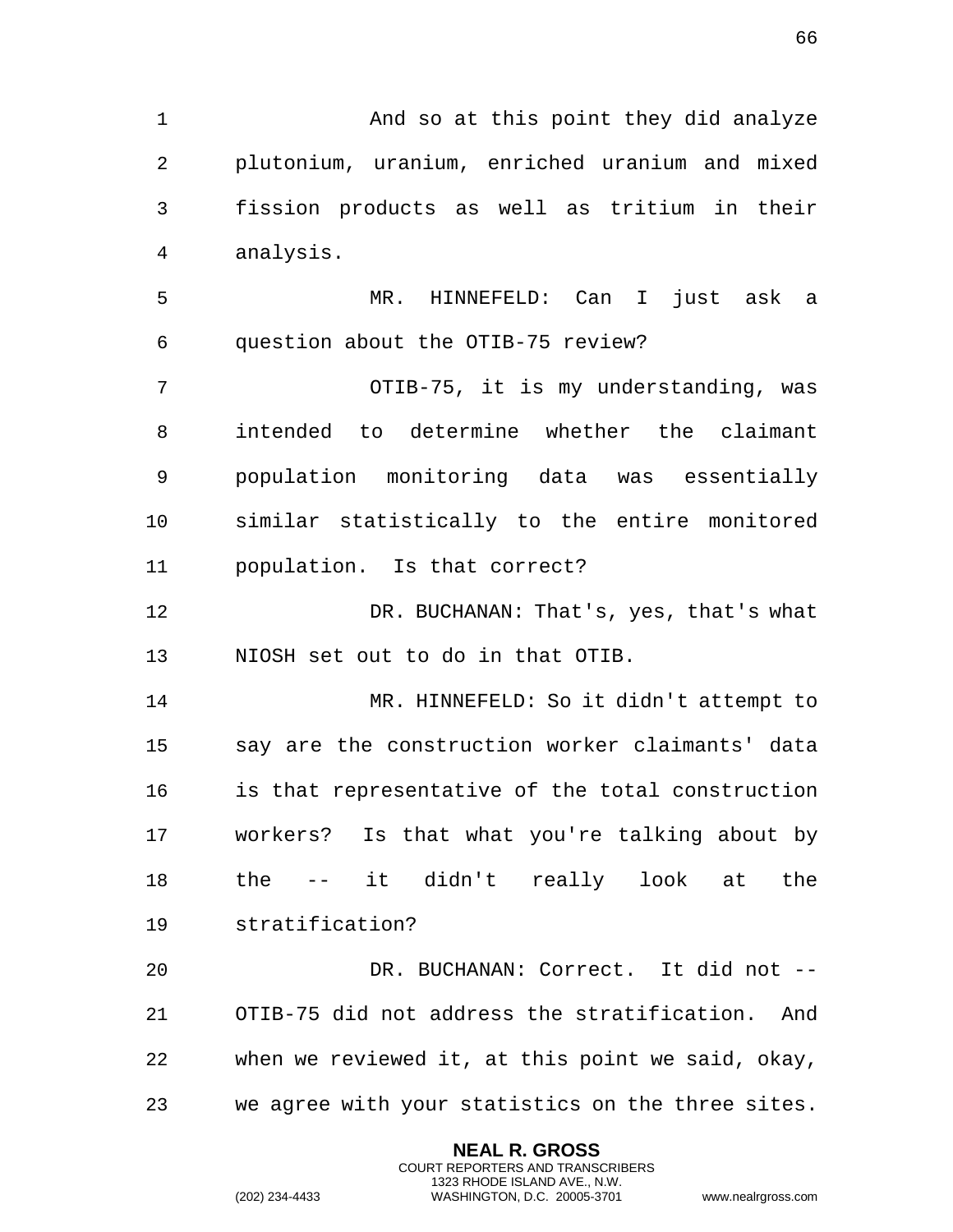However, we looked in more detail at the claimant data. And within the claimant data there's stratification. So you really couldn't just take the blank claimant data and apply it to the population without looking at stratification.

 DR. NETON: But that -- well, go ahead. MR. HINNEFELD: But this -- so the question of stratification then is different from, is the claimant data representative of the total data?

11 DR. BUCHANAN: Correct. Yes. In part, yes, other than you can't say our claimant data represents the total data if you don't look at the stratification and say -- if you've got stratification in the claimant data you can't just blindly apply the average to the overall population.

 DR. NETON: But that wasn't the intent of 75. DR. BUCHANAN: No, that's correct. We  $21 - -$ 

 DR. NETON: That was our initial comment on the findings that were issued was that

> **NEAL R. GROSS** COURT REPORTERS AND TRANSCRIBERS 1323 RHODE ISLAND AVE., N.W.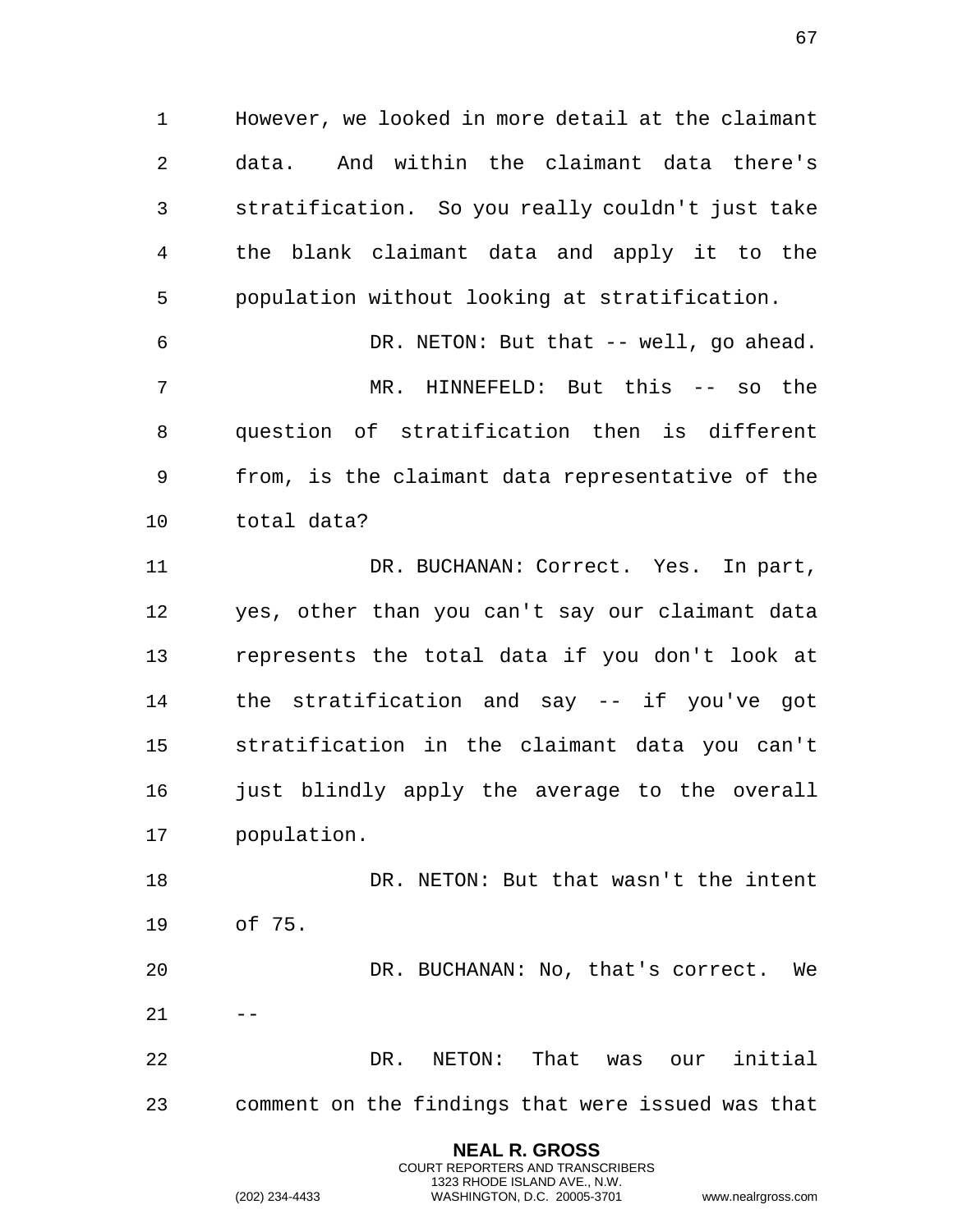it was never intended to be a stratification model. It was, like Stu said, a proof of principle that the database, NOCTS database was statistically equivalent on a random sampling basis to the overall population.

 MR. HINNEFELD: I think, yes, we may be talking past each other here. Because I don't really think it matters to your point.

 Your point is that the data is stratified and you can't use one data -- essentially if the data is stratified and claimant -- construction claimants are different than anybody else, so there's a stratification in the claimant database. What that would say is that you cannot use a general all worker model.

16 DR. BUCHANAN: Correct.

17 MR. HINNEFELD: Okay.

18 DR. NETON: But that's really not a finding of 75. That's my point.

MR. HINNEFELD: Yes, I understand.

DR. NETON: It has nothing to do with

OTIB-75.

MR. HINNEFELD: But we're talking past

**NEAL R. GROSS** COURT REPORTERS AND TRANSCRIBERS 1323 RHODE ISLAND AVE., N.W.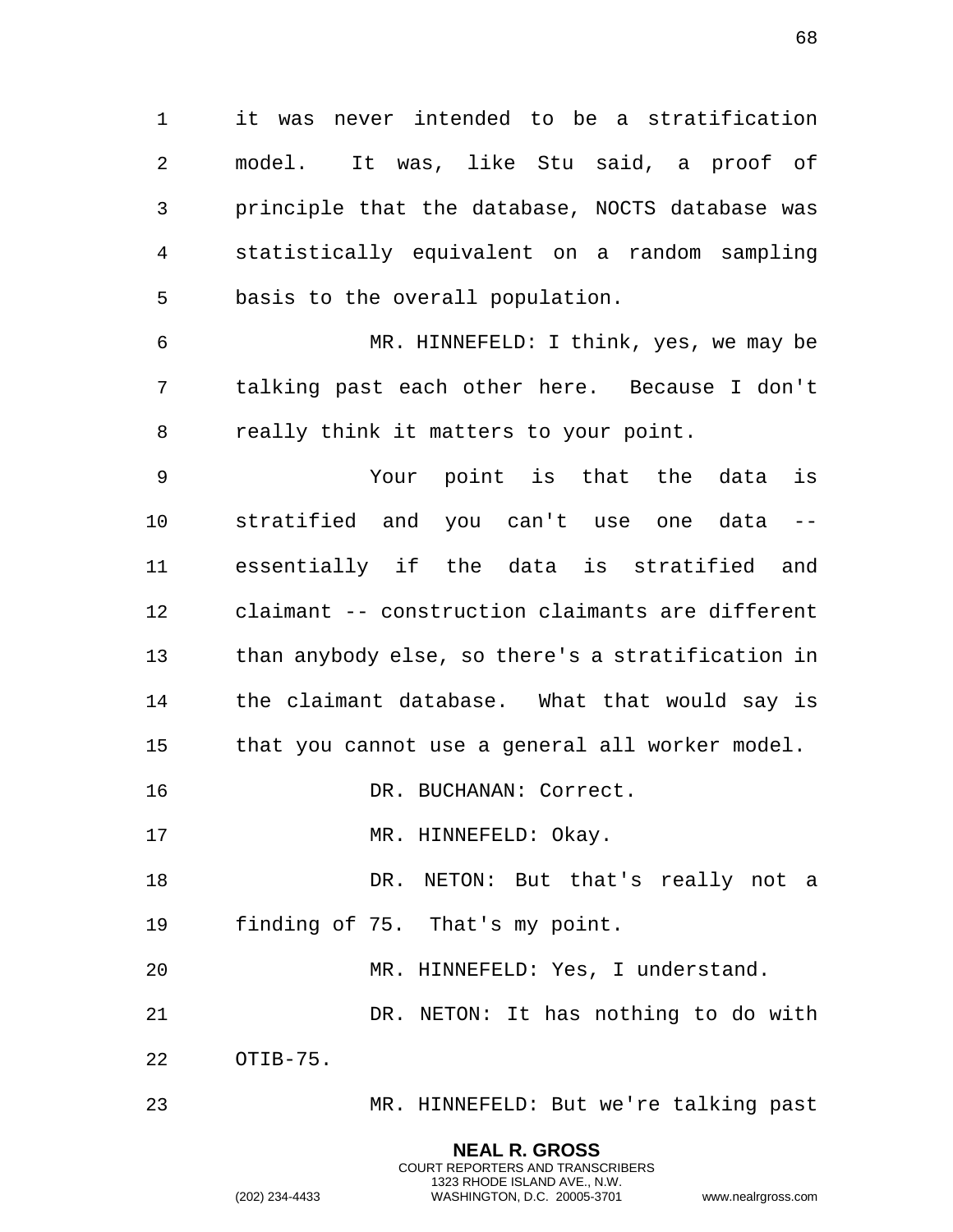each other here because that, the point they're making I believe, they believe is relevant to Savannah River rather than just the general use of OTIB-75 that it's, you know, saying that claimant population is an okay -- what 75 is trying to show is that if you don't have an electronic database for all of the data from the site so, you know, you don't have an electronic database, the claimant data, claimants are sufficiently representative of the total population in terms of exposure, that the claimant data can be used as a surrogate for the total population of the coworkers. It didn't intend to speak to the stratification at all. 16 DR. BUCHANAN: Exactly. MR. HINNEFELD: And so there's -- you

 know, whether it's a finding of, you know, 75 or not, the point you're making is relative to Savannah River.

21 DR. BUCHANAN: Right.

 MR. HINNEFELD: But not necessarily to the question of whether claimant data is

> **NEAL R. GROSS** COURT REPORTERS AND TRANSCRIBERS 1323 RHODE ISLAND AVE., N.W.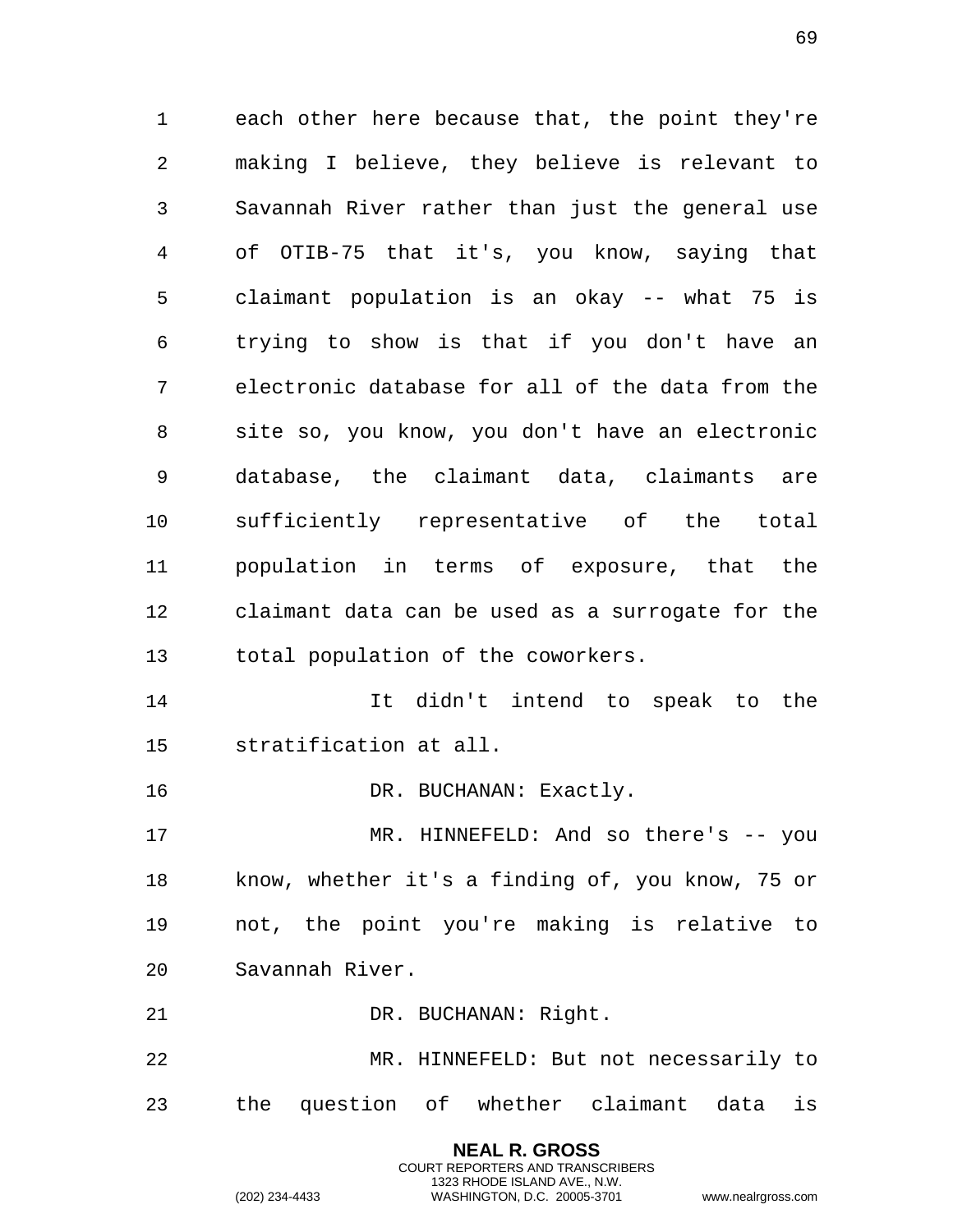representative of --

 MR. FITZGERALD: I think maybe the best way to understand it is when the comment was made was sort of a however, you know -- DR. BUCHANAN: With a big asterisk. DR. NETON: Yes, I understand that. But I think the relevant comment is against maybe OTIB-81 because we've already done the stratification issue, we've done coworker models, you guys have reviewed it. And I think that's where we should focus the efforts, not on 75. Because 81 went and stratified a priori. And we did stratification for three different classes of radionuclides. And you commented on it. And none of these issue have come up in a review of 81, and those are stratified coworker models. MR. HINNEFELD: I didn't really mean to DR. NETON: Yes, I'm just saying. MR. HINNEFELD: -- taint the discussion here. I just felt like 75 had a specific purpose. DR. BUCHANAN: And I was going to bring that up.

> **NEAL R. GROSS** COURT REPORTERS AND TRANSCRIBERS 1323 RHODE ISLAND AVE., N.W.

(202) 234-4433 WASHINGTON, D.C. 20005-3701 www.nealrgross.com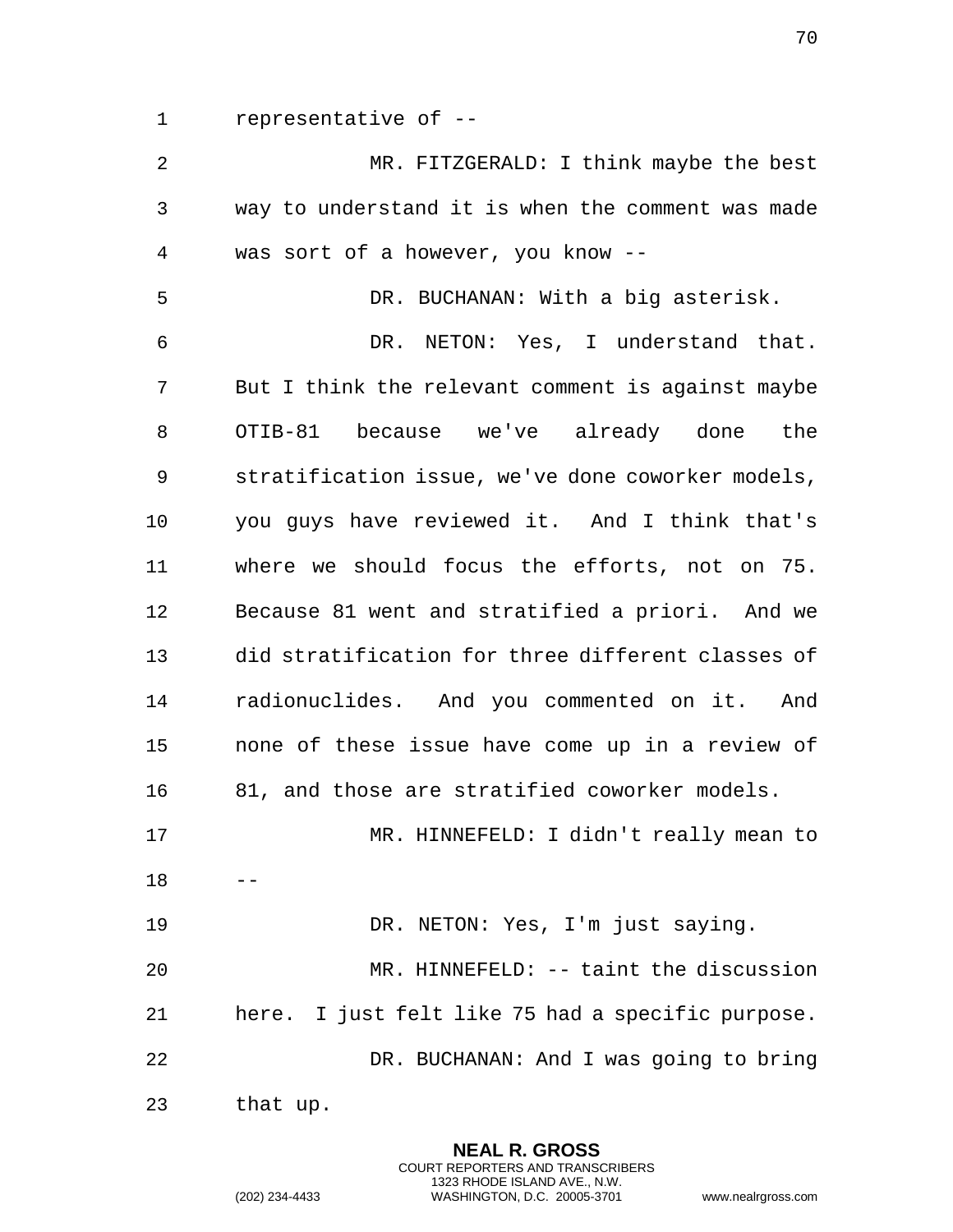MR. HINNEFELD: And so to my mind the fact that it didn't address stratification is because it wasn't intended to address stratification, it was intended to say, you know, in general do claimants look like the total population. And that's essentially what it did. MR. FITZGERALD: Yes, and I think we can accept that 81 would be the proper focal point for this issue. 10 MR. HINNEFELD: Right. MR. FITZGERALD: It was identified but this is the right vehicle. DR. NETON: It was only identified in Savannah River, that was one of the test cases that we used to do proof of principle. We did Mound, Y-12, and Savannah River. And we said, look, based on these three sites it appears that we have random sampling for the site. And we attempted to say that provides a general framework that could be applied to complex one. 21 MR. HINNEFELD: Right. DR. NETON: That's all we were trying to say.

> **NEAL R. GROSS** COURT REPORTERS AND TRANSCRIBERS 1323 RHODE ISLAND AVE., N.W.

(202) 234-4433 WASHINGTON, D.C. 20005-3701 www.nealrgross.com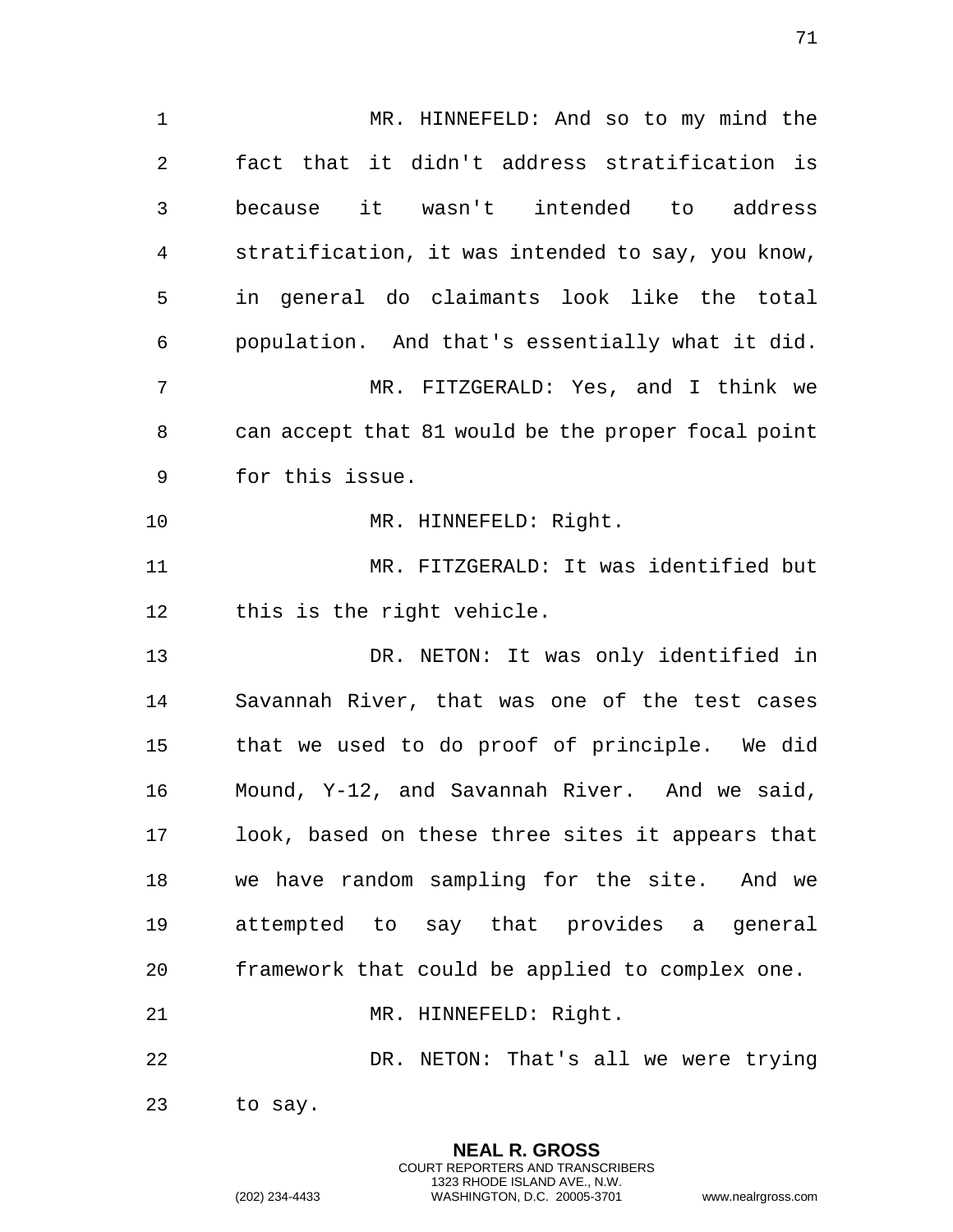MR. FITZGERALD: Okay. So I think we can bring this back to 81 if there's any issue that we need to surface. DR. NETON: Agreed. MR. FITZGERALD: But this was something that was fairly recent and didn't touch Savannah River, and there were some residual concerns that, again, we wanted to mention. 9 MR. HINNEFELD: Okay. DR. TAULBEE: If you go back to that 2010 report which is where some of these conclusions come from, I'd like to point out that that was the reason we did all of those studies that I pointed out in the beginning of the chronology of comparing construction trades and non-construction trades, was that this stratification issue was raised under the guise of 75. And so that was the whole reason we issued all those reports. And when the Work Group, the SEC Issues Work Group met about it, there were discussions of power, can you actually see this. All of that work was done before the time-

> **NEAL R. GROSS** COURT REPORTERS AND TRANSCRIBERS 1323 RHODE ISLAND AVE., N.W.

(202) 234-4433 WASHINGTON, D.C. 20005-3701 www.nealrgross.com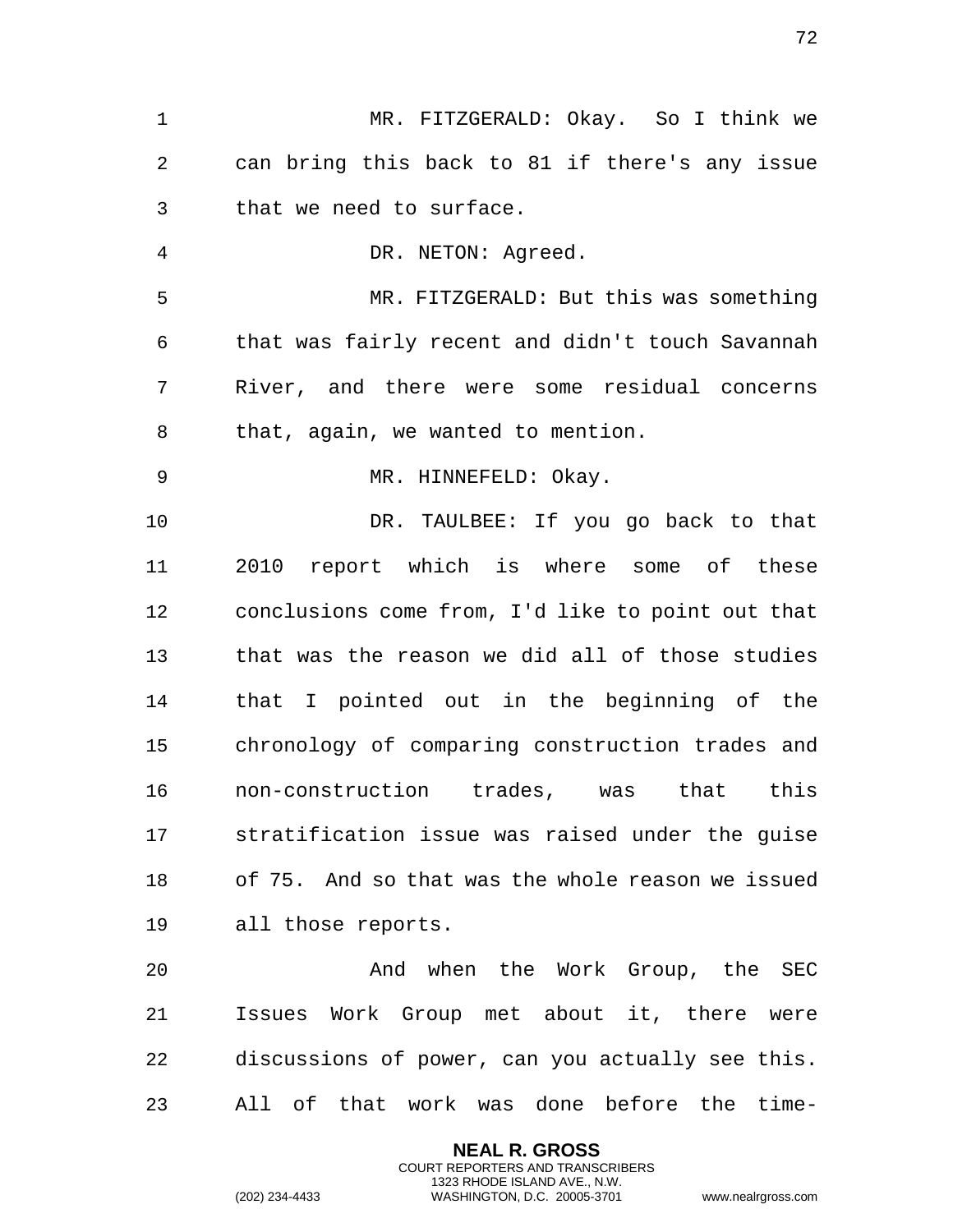weighted OPOS. And so those comments from back in 2010, while are still lingering, they should be addressed, as Jim was pointing out, under 81, not under 75. MR. FITZGERALD: Yes, we can accept that. Okay. And, again, it was just the currency of that having just been submitted a few weeks ago, I just wanted to make sure we didn't lose that, that item. 10 DR. TAULBEE: Understand. MR. FITZGERALD: Okay, can you slide that back? Thank you for the clarification. I think we can deal with that. I want to pick up again on the co- worker guidelines. And, again, what we were saying earlier before Ron spoke is SC&A finds the RWP-required job tasks at Savannah River with potential exposures monitored by job-specific bioassays may not be comparable to typical job activities and routine monitoring. 21 And, you know, this has been part of the back and forth we've had on the question of applying the data that we have, which is the

> **NEAL R. GROSS** COURT REPORTERS AND TRANSCRIBERS 1323 RHODE ISLAND AVE., N.W.

(202) 234-4433 WASHINGTON, D.C. 20005-3701 www.nealrgross.com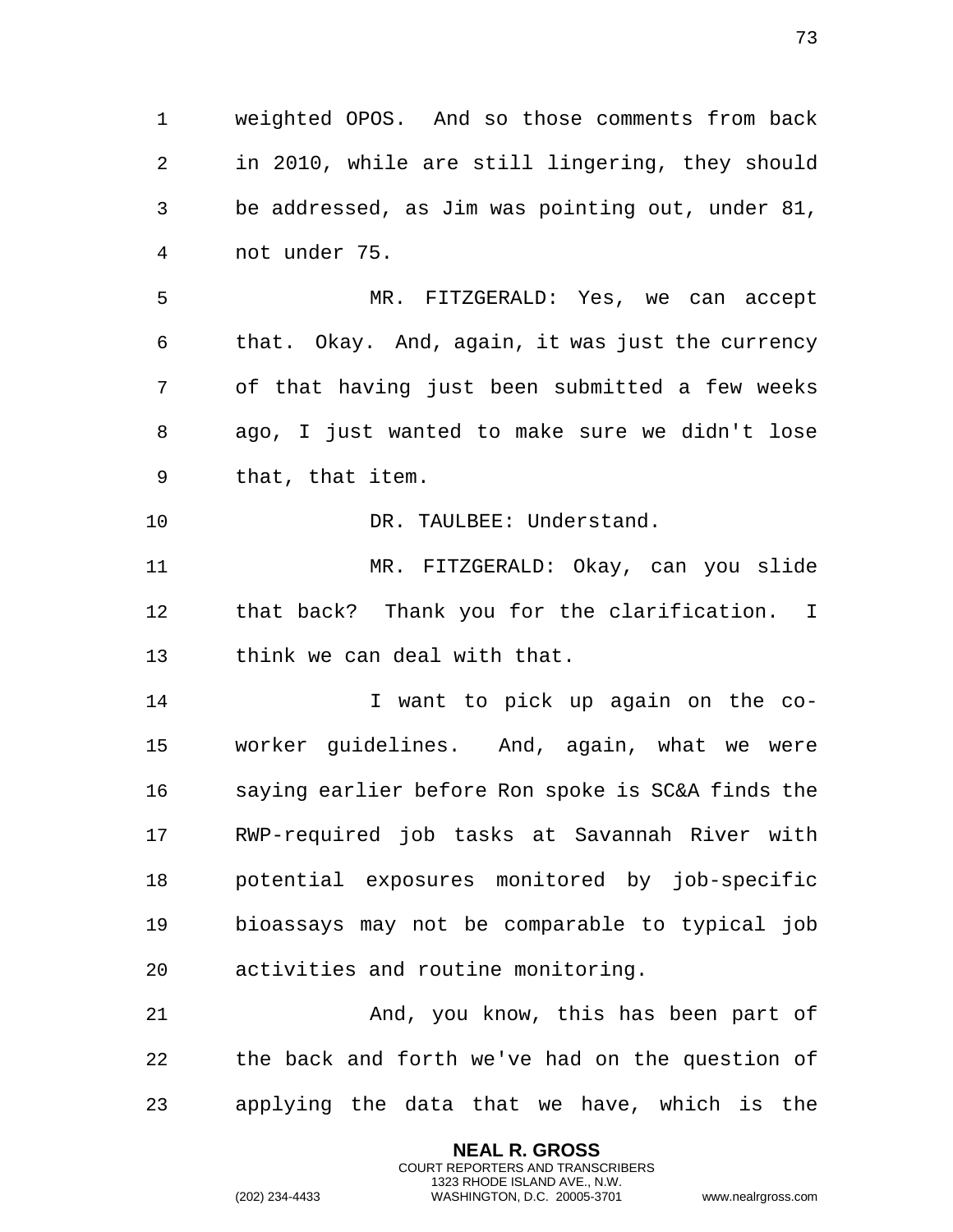routine sampling data, as well as traditional data that could be complemented.

 If the data set for routine monitored exposure is not representative of RWP jobs and can be applied -- cannot be applied, again, a remaining option is to apply a plausible upper bound dose for those workers.

 But, again, I think we run afoul of the question of whether it's a representative population. And given the, you know, the fact that we lack a large proportion of the job-specific bioassays --

 MR. KATZ: Can you hold one sec, Joe? Excuse me on the line, somebody now has opened up a line that has a lot of background noise. So, if you're new to the call can you put your line on mute so that you're not disturbing? Otherwise other people on the line are not going to be able to hear the discussion. And to put your line on mute if you don't have a mute button, press \*66. \*6 I mean.

MR. HINNEFELD: \*6.

MR. KATZ: That will mute your line.

**NEAL R. GROSS** COURT REPORTERS AND TRANSCRIBERS 1323 RHODE ISLAND AVE., N.W.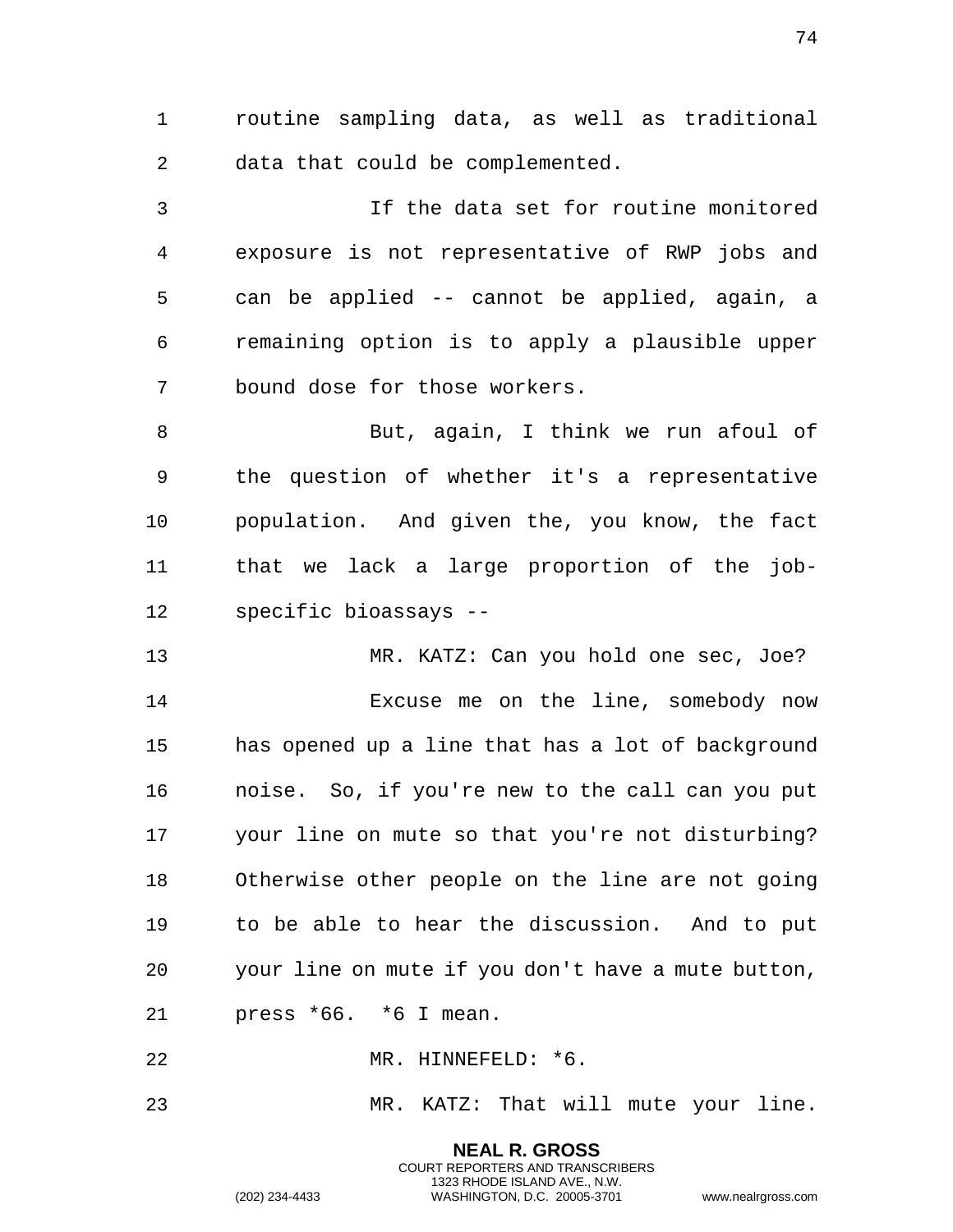Thank you.

 MR. FITZGERALD: Okay. Let me just repeat that one bullet that we have here. However, while a representative population are lacking a large proportion of the job-specific bioassays upon which a valid dose distribution could be derived and compared, again I think in terms of applying a, you know, whether it's a 95th percentile, 99th percentile, an upper bound dose, you know, the question is, is there any mitigating circumstances in terms of additional data? 13 And I know back in August we were hoping there would be more resampling data. I think, am I right, Tim, all we have is the '97 data as far as resampling data? I haven't seen any evidence there's additional resampling or sampling of these job-specific bioassays -- DR. TAULBEE: No. MR. FITZGERALD: -- job-specific bioassays. 22 DR. TAULBEE: Only for '96 and '97.

'96 they just did an evaluation and said they

**NEAL R. GROSS** COURT REPORTERS AND TRANSCRIBERS 1323 RHODE ISLAND AVE., N.W.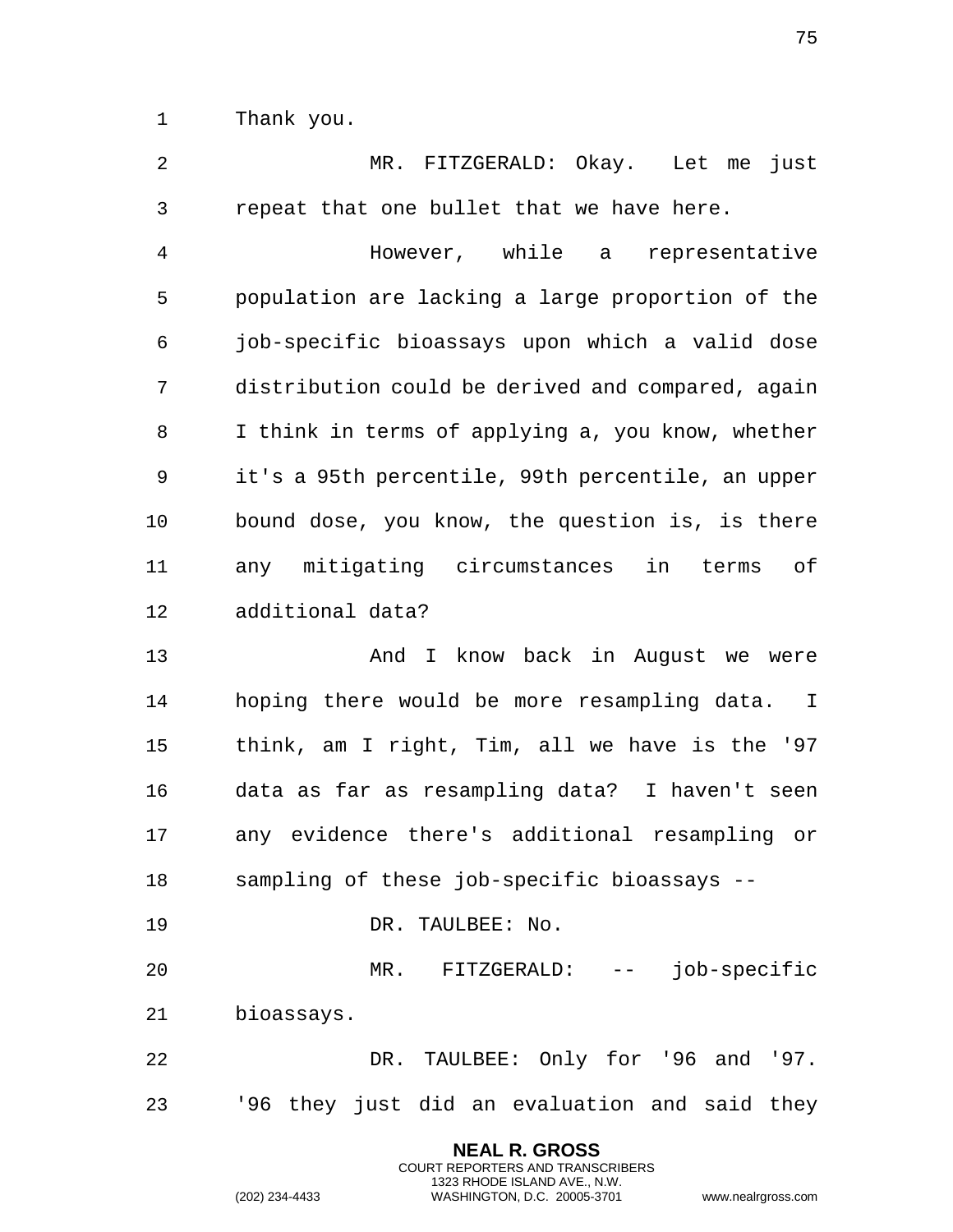didn't feel like anybody had --

 MR. FITZGERALD: They did a sort of offline review saying it wasn't worth it because they didn't think there were any intakes. So really it's just the '97 survey data.

 And in terms of intakes found by subsequent bioassays, you know, there were some exceptions that were identified. And I think in both the cases that we looked at they were picked up in subsequent bioassays. But I think our concern is the question of the transient subcontractors, and whether that would have been the case for that group.

14 Okay, other concerns. Almost done.

 We didn't get a chance to pursue this in any great detail, but in terms of the documentation that came back in this last data capture a couple things piqued our interest, one of which was the apparent lack of tritium bioassay tracking prior to 1996. The Westinghouse Facility Evaluation Board, the FEB, reviewed and reported back in '94 and '95 citing deficiencies in the SRS tracking of tritium

> **NEAL R. GROSS** COURT REPORTERS AND TRANSCRIBERS 1323 RHODE ISLAND AVE., N.W.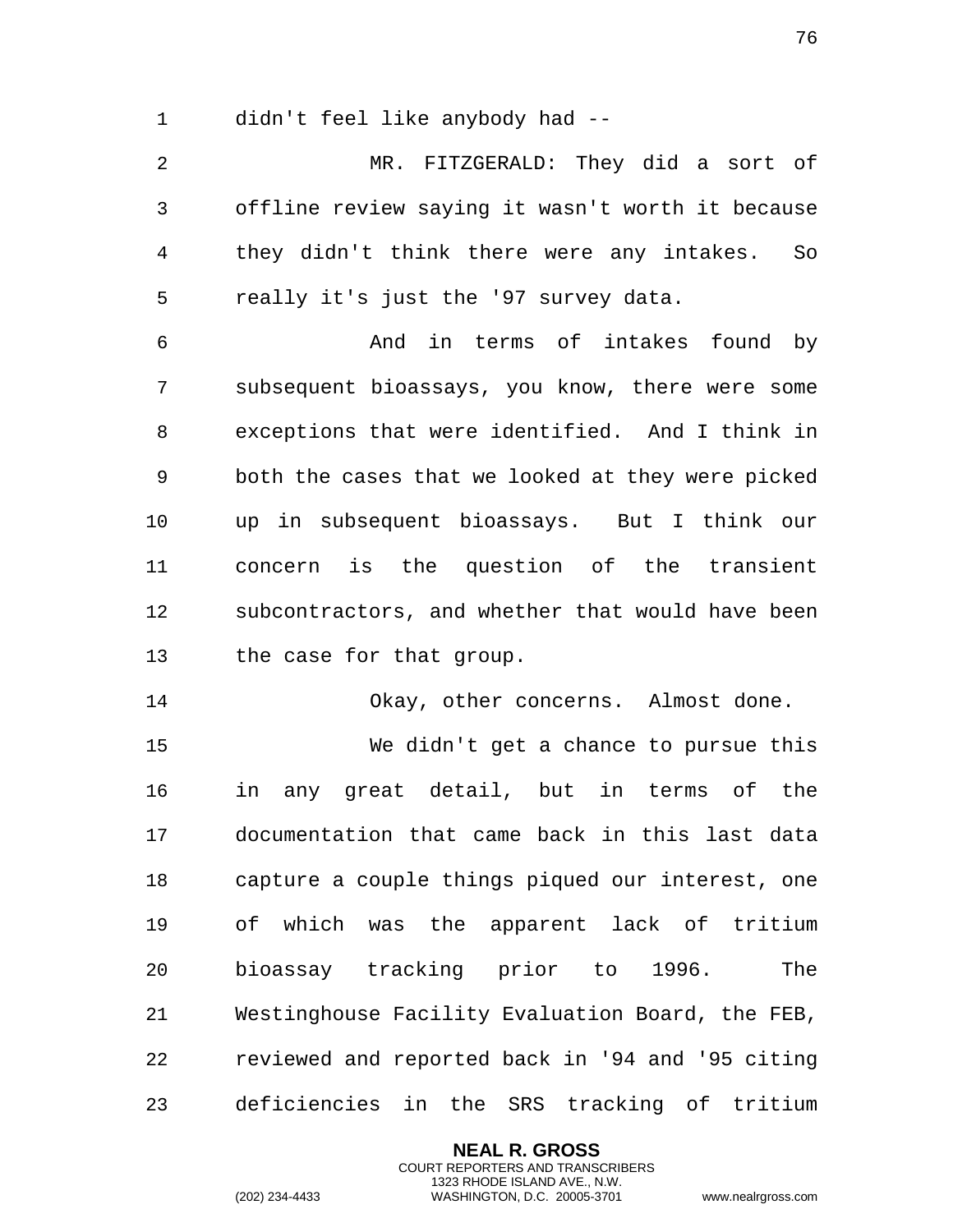bioassays.

 It prompted Westinghouse to implement a tritium bioassay tracking delinquency program in May of '96. The program manager at the time said, and this is a quote, prior to this there was no tracking program for the tritium bioassay program.

 You know, I actually posed that question to a dosimetry manager at the site. And I think the concern, the response was he felt maybe no centralized program versus tracking.

 I don't know, it just concerned me that there would be an admission there was no tracking of tritium bioassays, particularly given the amount of tritium sources. That left sort of a lingering question in my mind. Even though tritium is very forgiving, I'll be the first to admit that, however it was still a surprise.

 So, I just listed that as a revelation of sorts that there was no tracking before '96, particularly given my recollection of Mound and other sites where it actually was pretty well tracked and accounted for.

> **NEAL R. GROSS** COURT REPORTERS AND TRANSCRIBERS 1323 RHODE ISLAND AVE., N.W.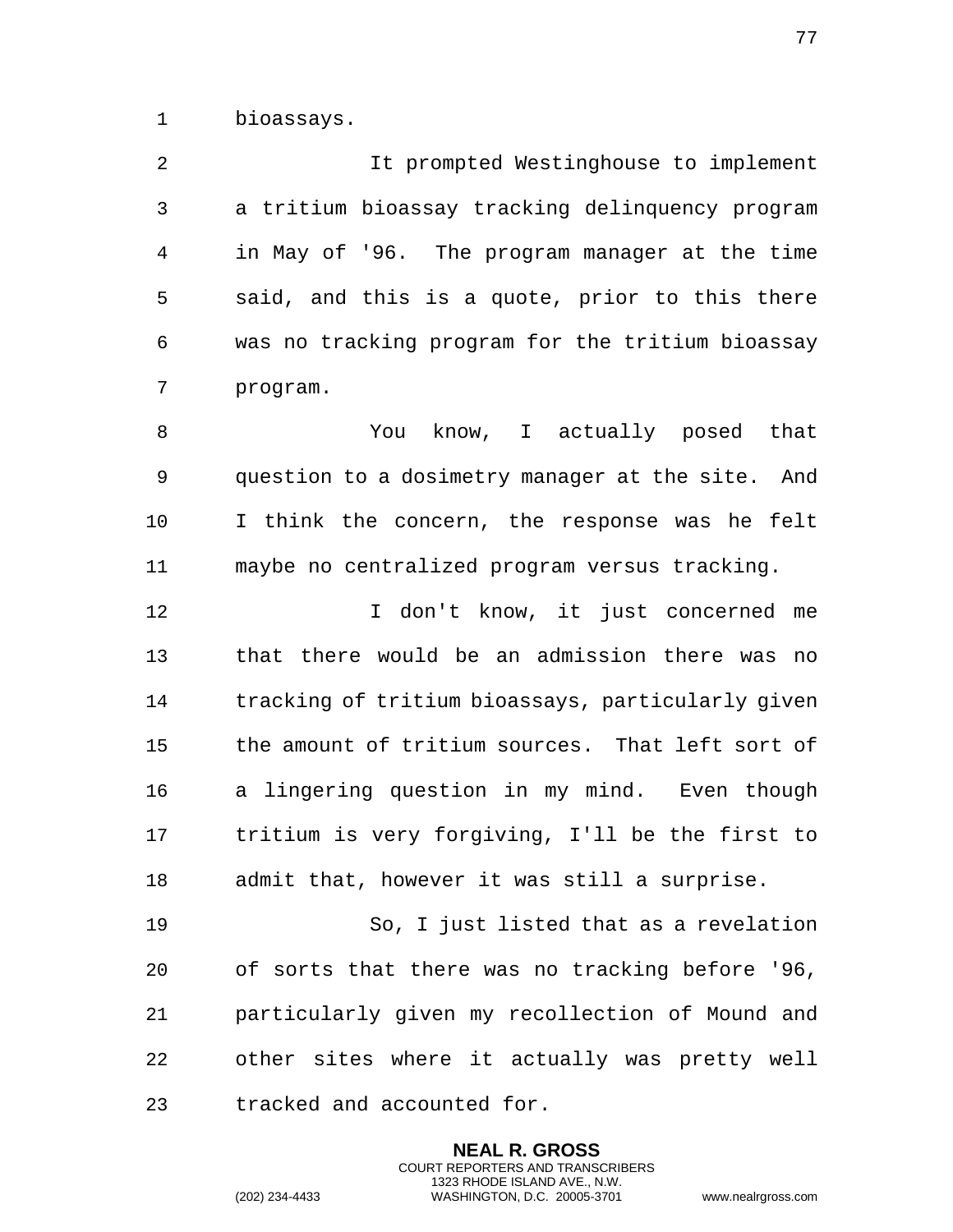So I, again, I'm a little concerned about that.

 And of course this question of workers enrolled in incorrect routine bioassay programs prior to '99 and, again, from documentation there were unrecognized americium sources. And in terms of RWP preparation workers at some SRS facilities unmonitored for americium, even though it was a source term at the facility.

 And this, again, I mentioned it earlier, site-wide formal radiological hazard characterization process was in fact established in March of '99, which was a full analytic process where facility by facility Savannah River came up with a systematic way of identifying what the important source terms, it had to be 10 percent of the -- I believe 10 percent of the internal dose contribution for a particular nuclide to wind up on the RWP.

 So that was all done, but that was done in '99. So that certainly is a concern there.

We also looked at, you know, the

**NEAL R. GROSS** COURT REPORTERS AND TRANSCRIBERS 1323 RHODE ISLAND AVE., N.W.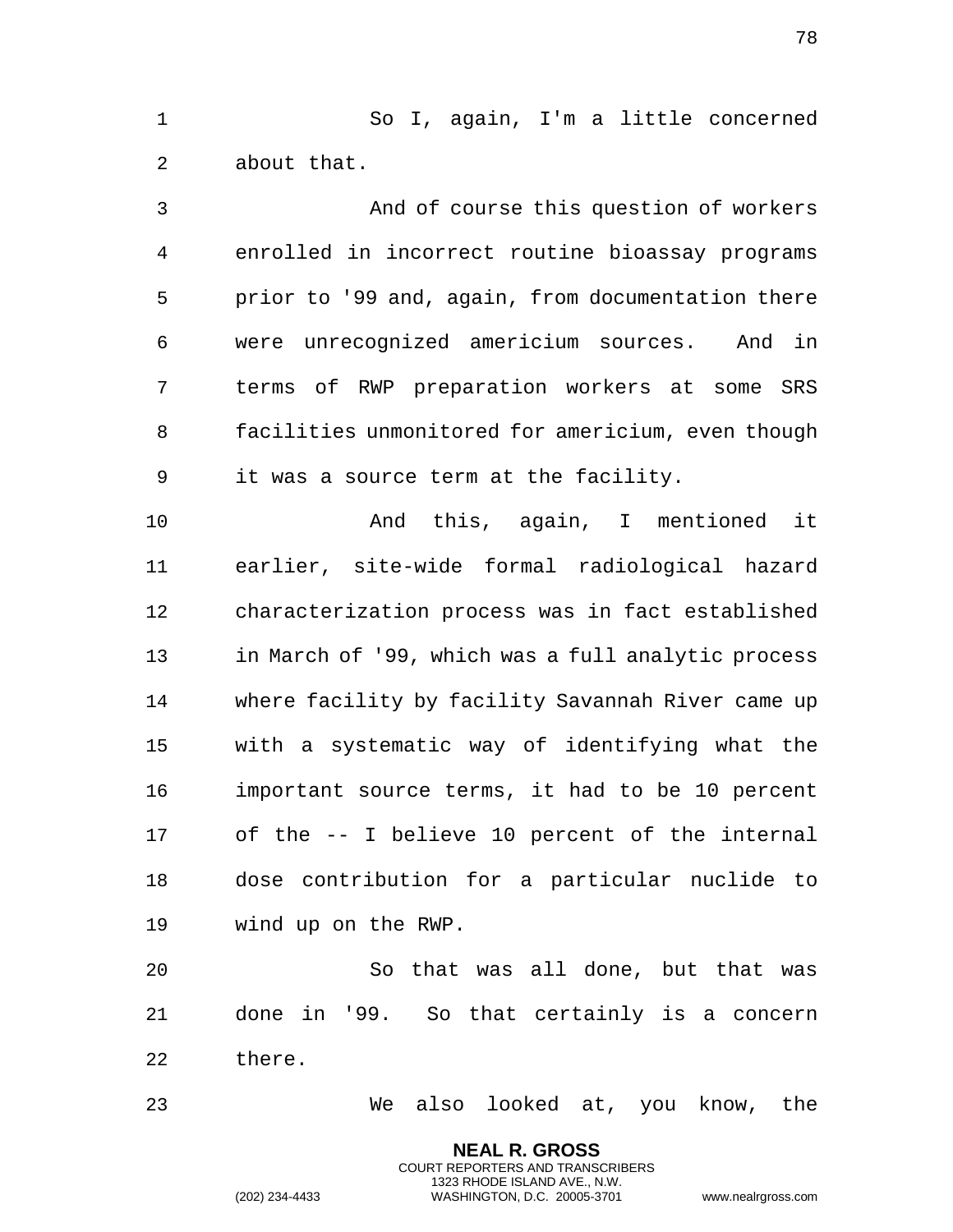database, bioassay database to see if there's any other instances. You know, DOE cited one instance where a bioassay wasn't collected and somebody ended up with a fairly hefty internal uptake. And we looked as well, and we found a circumstance where a CTW was not enrolled in a routine plutonium bioassay program due to the primary work area.

 And there is a case where the RQB had the worker, you know, enrolled in a certain bioassay program. Apparently the worker, CTW, this was in the '80s, he was a DuPont one of these CTWs that moved around the site, apparently picked up an intake and had an uptake of plutonium in some activity somewhere on site. It never was determined. But in a subsequent bioassay they picked up a -- the uptake.

 And, again, I think this sort of amplifies the comment earlier that as far as source terms go it's not clear that the RQB system, the actual RWP identification of sources, was keeping up with the changes at the site.

Finally, the sort of compilation of

**NEAL R. GROSS** COURT REPORTERS AND TRANSCRIBERS 1323 RHODE ISLAND AVE., N.W.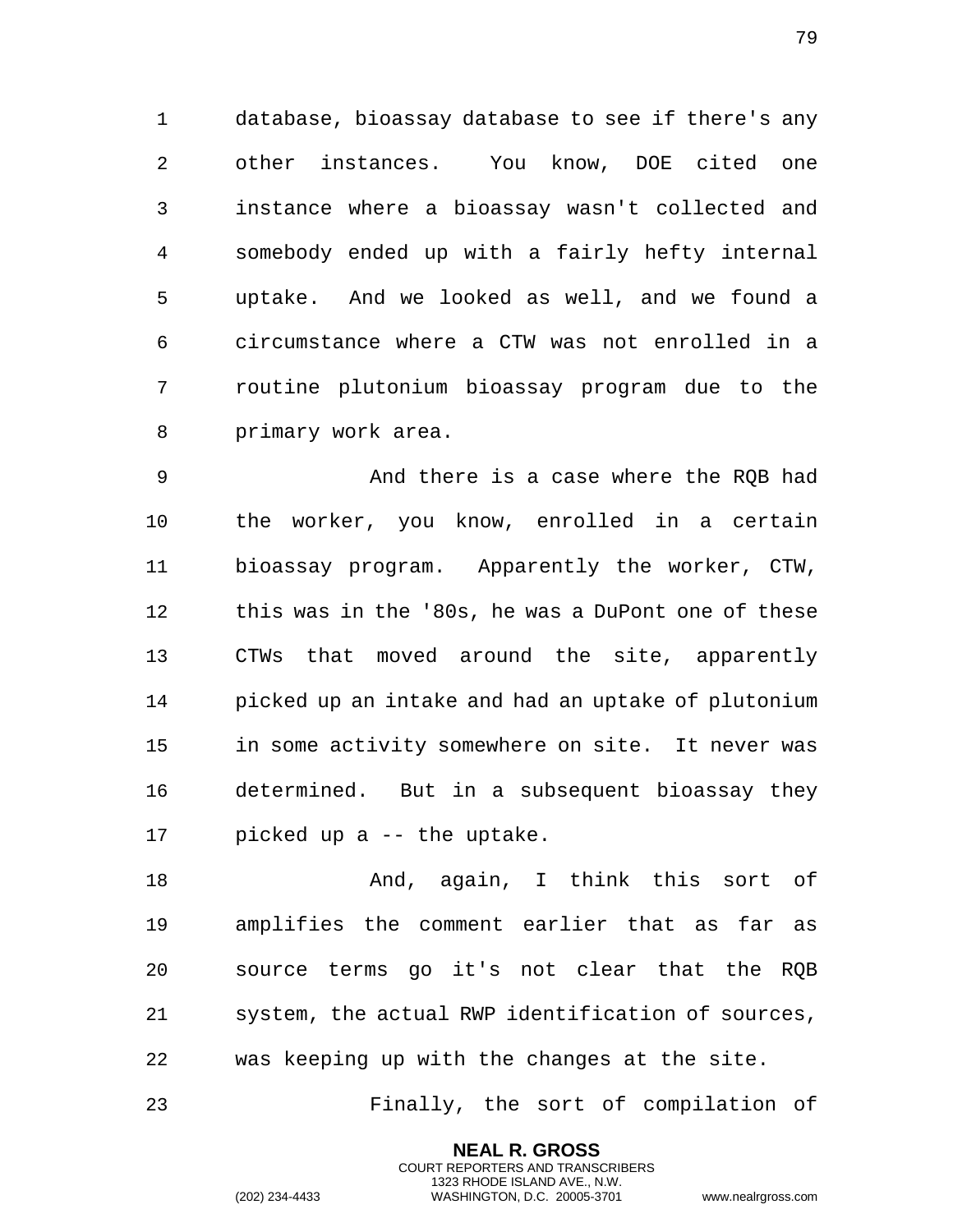pretty much what we've covered. In general I think what concerns we have are that certainly within this Work Group discussion I'd like to address today is, one, workers who performed work at Savannah River under RWP required job-specific bioassays have substantially incomplete monitoring data.

 Intakes may have occurred and may have been missed for transient subcontractors.

 Secondly, RWP jobs often differed by source terms and potential exposure from routine work. And, again, I think Savannah River was very adamant about this in '99, routine monitoring data should not be used as a surrogate for missing RWP monitoring data.

 Thirdly, based on NIOSH comparisons of maximum possible 95th percentile dose distribution of Savannah River Pu bioassays for DuPont CTWs and subcontractor CTWs -- and this is coming from some of the analysis that Tim talked about earlier -- yes, I mean, I think there are results. And this is where it gets a little ambiguous where you did have subcontractor Pu

> **NEAL R. GROSS** COURT REPORTERS AND TRANSCRIBERS 1323 RHODE ISLAND AVE., N.W.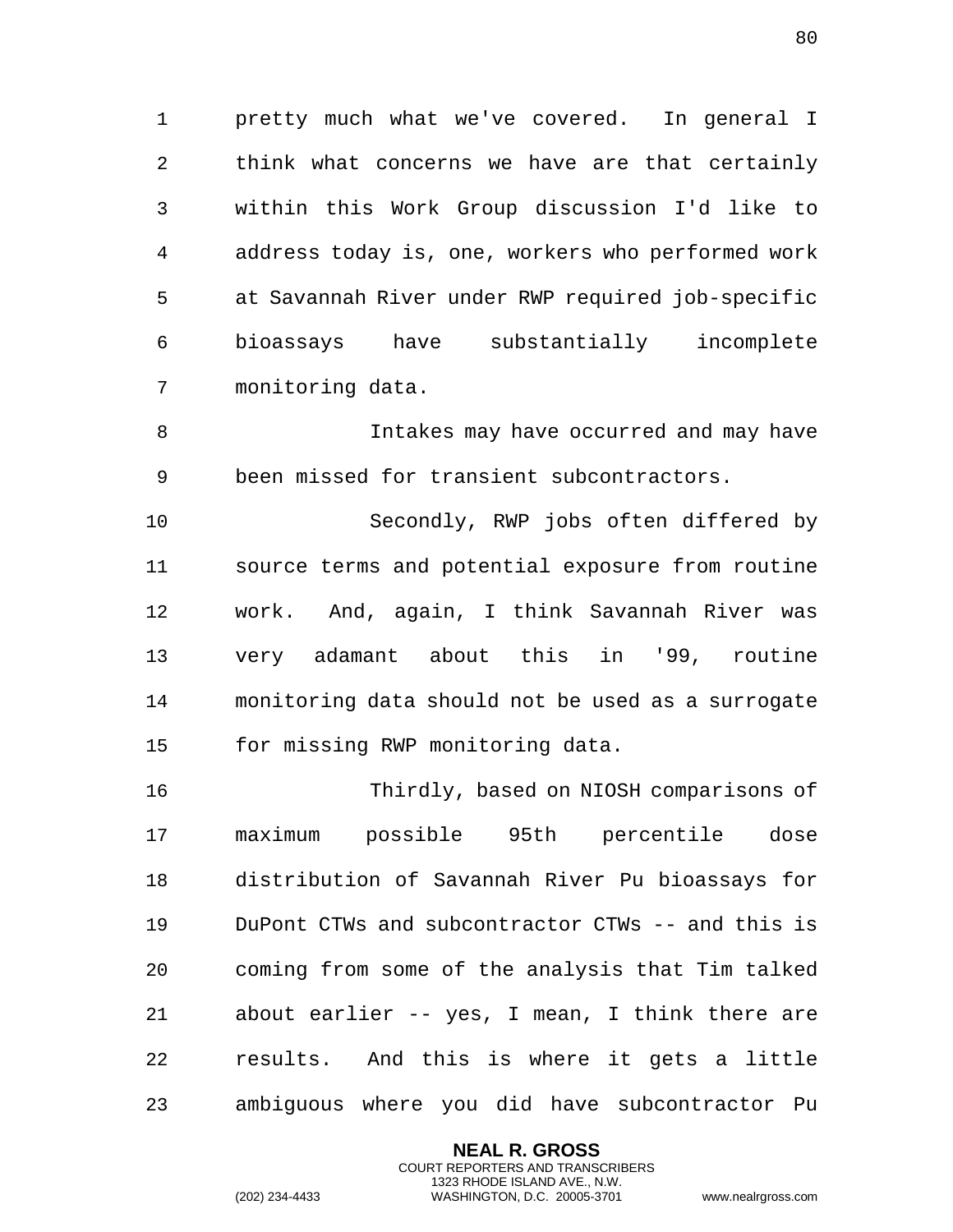bioassays coming up higher, two to five times higher I think was the number that we heard in August, than DuPont CTWs.

 And, yes, I think I understand the perspective that that works both ways. And tritium, you know, swung the other way as well. But sort of coupled with the interviews that we've had in terms of subs being brought in to take on the dirty jobs, the hotter jobs on occasion, it certainly raises the question about whether in fact these are two distinct and different cohorts in terms of exposure potential.

 Certainly another item is the question of how complete is complete enough for coworker development? And, again, I think, as we indicated, we need to walk through the coworker guidelines and the stratification assumptions to make sure that, you know, that they're valid from those standpoints. And make sure that the data sets can be legitimately applied.

 But, you know, sometimes I think we have to step back because, you know, I think we've had discussions in the past. I remember

> **NEAL R. GROSS** COURT REPORTERS AND TRANSCRIBERS 1323 RHODE ISLAND AVE., N.W.

(202) 234-4433 WASHINGTON, D.C. 20005-3701 www.nealrgross.com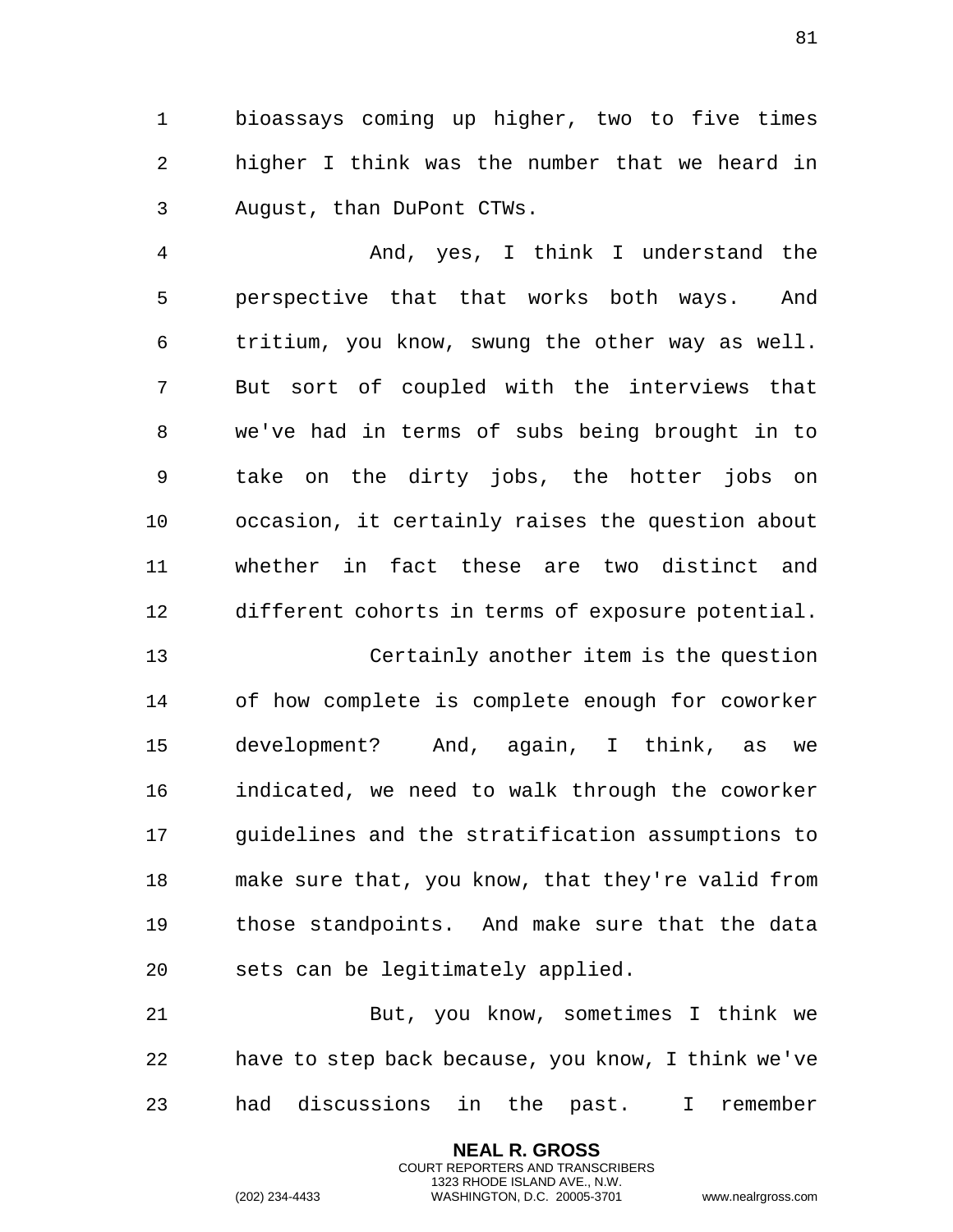struggling, I forget, maybe it was Mound or one of the other sites where we were trying to address 5 to 10 percent incompleteness. We spent a great deal of time trying to figure out that was all right.

 We're starting at least for these workers that were under these RWPs with upwards of 80 percent incompleteness, so I don't want to lose that perspective that, you know, this is a significant issue of completeness that I think the Work Group needs to focus on. And we need to reconcile, frankly, the question of does that equate to being unable to support a coworker model?

 And, again, I think the question of source terms is very clear that at some SRS facilities workers went unmonitored for americium due to inadequate source term categorization and other radionuclides very likely would have been missed because of the system that was in place that was focused on basically the line manager making the calls and the assumptions that you had a stable work environment with stable source

> **NEAL R. GROSS** COURT REPORTERS AND TRANSCRIBERS 1323 RHODE ISLAND AVE., N.W.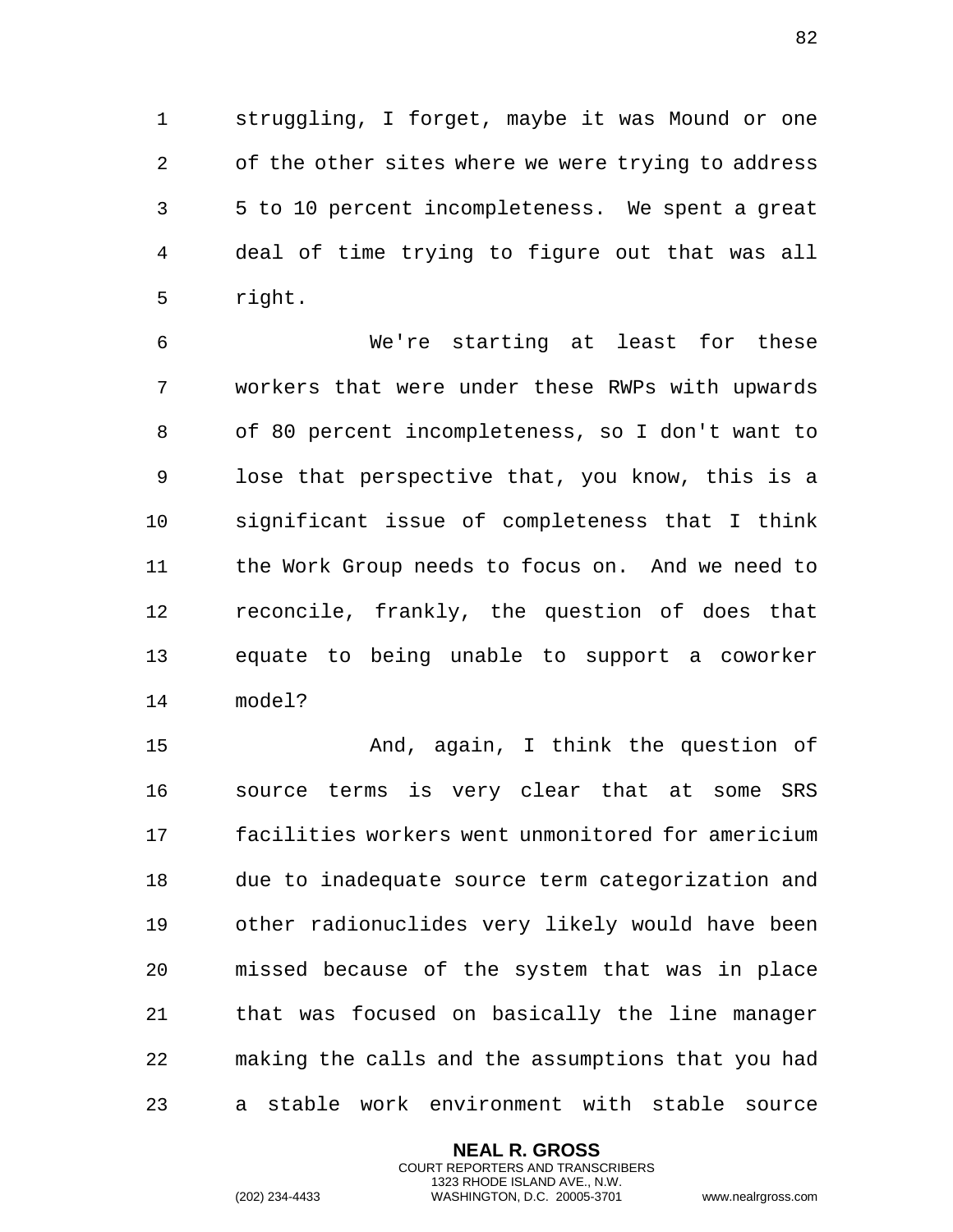terms going into the '90s when in fact that was changing rapidly.

 And the time frame of the monitoring gap is unclear before '97, as is the worker cohort. You know, we've talked CTWs versus non- CTWs, subcontractors versus CTWs. But in terms of the missing data, it's essentially workers that were under the RWP-prescribed job-specific bioassays that in fact had missing data.

 And I think Stu raised this question last time, you know, who in fact are these workers? You know, and I think you end up having a mix, probably a lot of subs but certainly some CTWs on the site and there may be in fact workers that were on routine bioassay that had job- specific as well. So it's sort of a mixed bag I think that end up being in that, in that group.

 That's kind of the summary that we came up with as far as where I think we're left as far as the issues. Are there any comments on that before we get into probably more specifics? DR. TAULBEE: I don't have any comments right now. I think I do want to come back to

> **NEAL R. GROSS** COURT REPORTERS AND TRANSCRIBERS 1323 RHODE ISLAND AVE., N.W.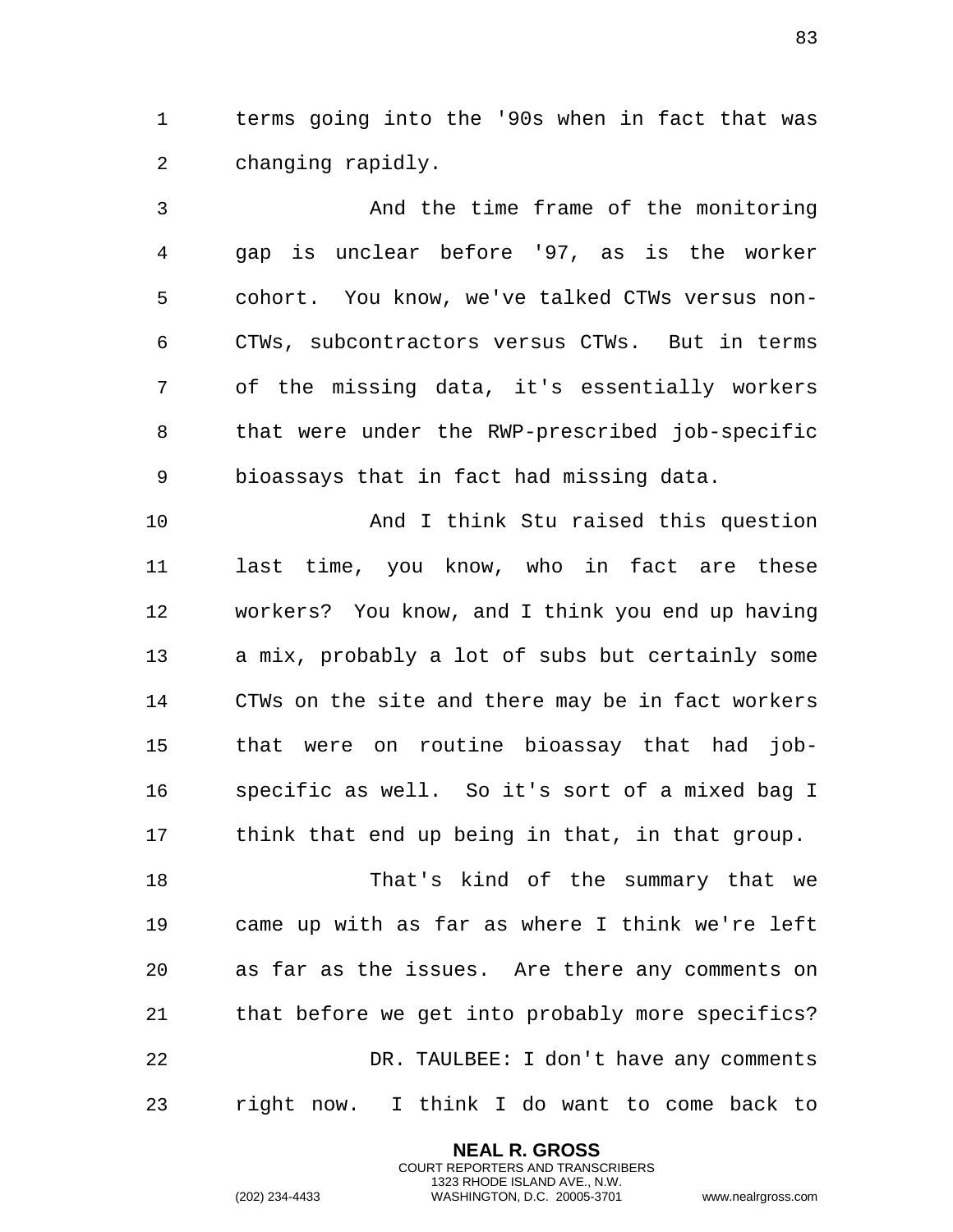some of this after doing a couple of my talks to try and address some of the disagreements, concerns we had with this. MR. FITZGERALD: All right. DR. TAULBEE: But not at this time. MR. FITZGERALD: Okay. CHAIRMAN CLAWSON: That being said, do we want to take a break? Is it time for a break? (Chorus of yeses.) MR. KATZ: Okay. How about 10 minutes, 15 minutes? CHAIRMAN CLAWSON: Fifteen minutes. MR. KATZ: A 15-minute comfort break. So, it's 10:07. So about 10:20 let's get back together. (Whereupon, the above-entitled matter went off the record at 10:07 a.m. and resumed at 10:22 a.m.) MR. KATZ: Well, who's up? MR. FITZGERALD: Actually, I think we've finished the general presentation. And Ron was going to say a few words on the 773-A review that's on the agenda.

> **NEAL R. GROSS** COURT REPORTERS AND TRANSCRIBERS 1323 RHODE ISLAND AVE., N.W.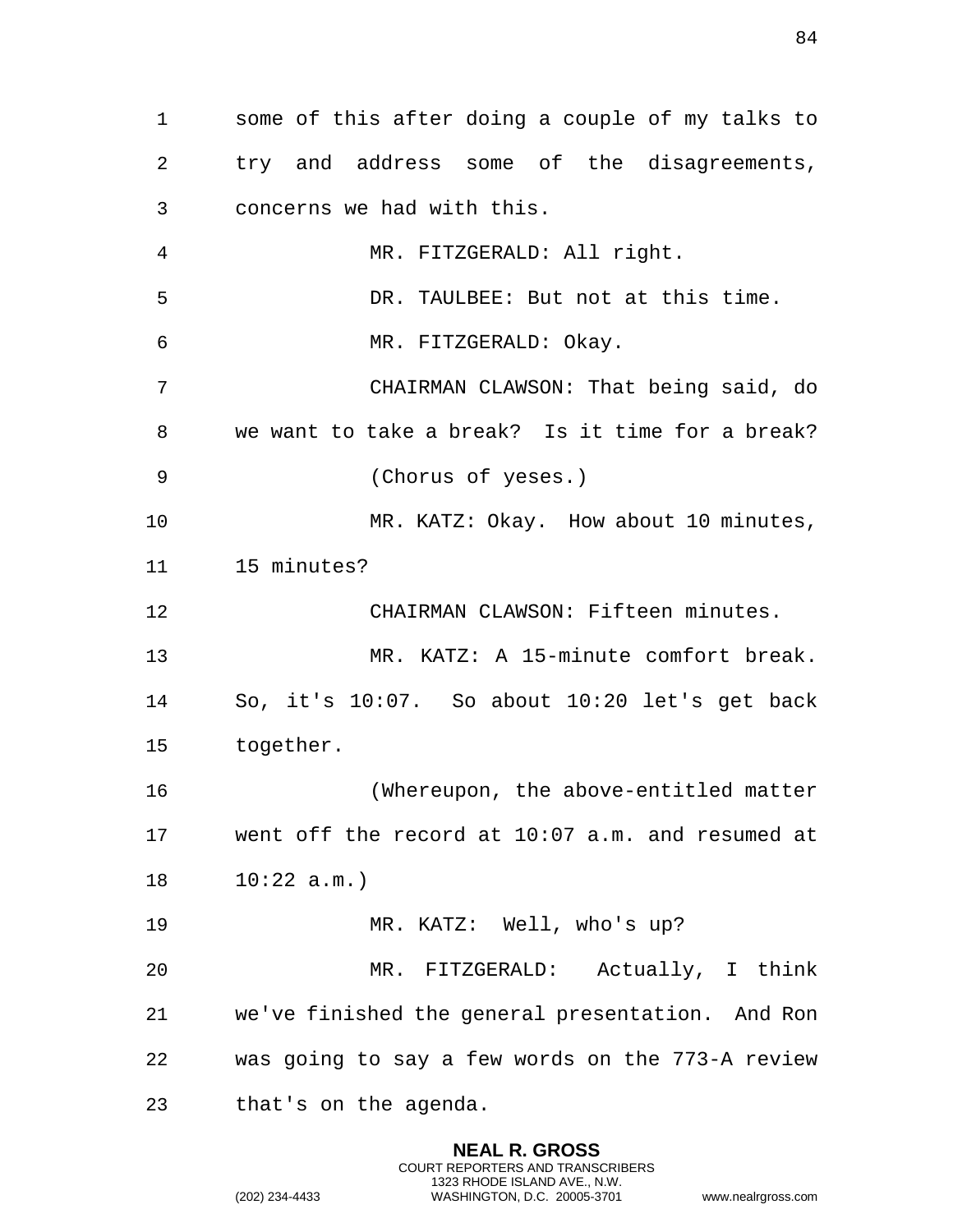## 1 **SC&A Response to NIOSH report on monitoring of**

## 2 **CTWs in Bldg 773-A High Level Caves**

3 DR. BUCHANAN: Okay. This Ron with 4 SC&A. This is RPRT-83, which is a report issued 5 by NIOSH in June of this year. And it's titled 6 "Evaluation and Monitoring of Construction Worker 7 Identified in High Level Cave Job Plans at the 8 Savannah River Site." And this was issued to 9 determine how many were monitored in the caves.

10 Now, these were high level caves 11 apparently where they handled plutonium. And so 12 they had some job plans for 1980 through 1986 for 13 Building 773-A. And the purpose was to address 14 the sub construction trade workers were monitored 15 different from the client construction trade 16 workers doing the same type of work.

17 And so I'll give a little bit of 18 background of what was done here and then our 19 critique of it. We haven't issued a report on 20 this. We hope to have a formal report out in 21 time for the Advisory Board meeting in December. 22 And a little background was that in 23 this report they found job plans which was

> **NEAL R. GROSS** COURT REPORTERS AND TRANSCRIBERS 1323 RHODE ISLAND AVE., N.W.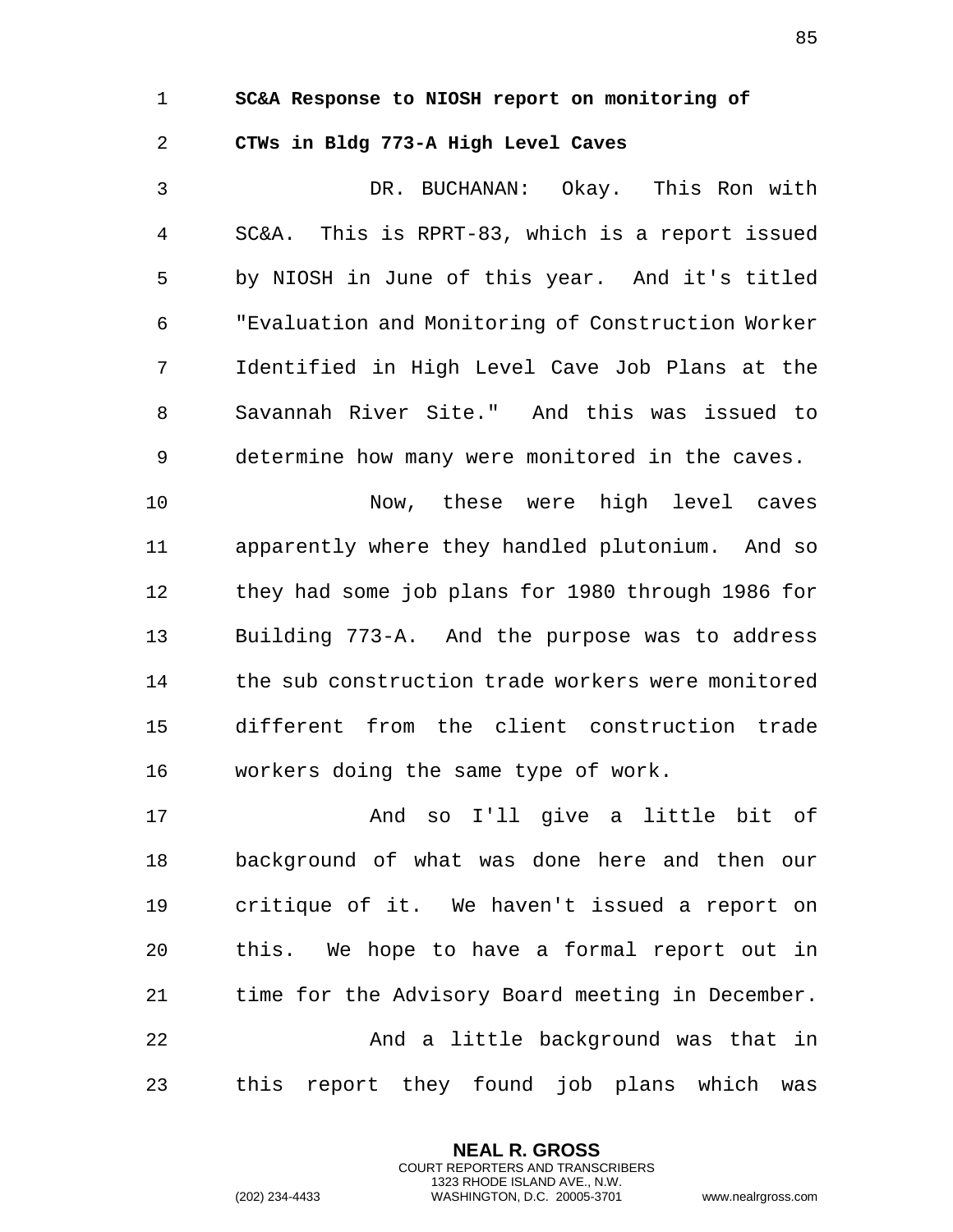something like RWPs, a plan of job. And so they found about a thousand workers identified. And they looked at the ones that had a potential for exposure and found about 300 primes and about 350 sub construction trade workers. And they broke the analysis down into two parts, external and internal monitoring. And for the external the results were that 99 percent were found to be badged, externally monitored within the year. And we're not sure if that's -- the time periods were exactly matched up or if they just badged within the year. That's one area we'd like to get clarification on. And that 97 percent of the sub construction trade workers were monitored. However there was no quantitative analysis on the dose distribution such as millirem per year. 19 The internal -- and then the attention was turned to the internal -- MR. KATZ: It may be a problem -- okay, so there's some people who have open lines. I can hear a background sound too.

> **NEAL R. GROSS** COURT REPORTERS AND TRANSCRIBERS 1323 RHODE ISLAND AVE., N.W.

(202) 234-4433 WASHINGTON, D.C. 20005-3701 www.nealrgross.com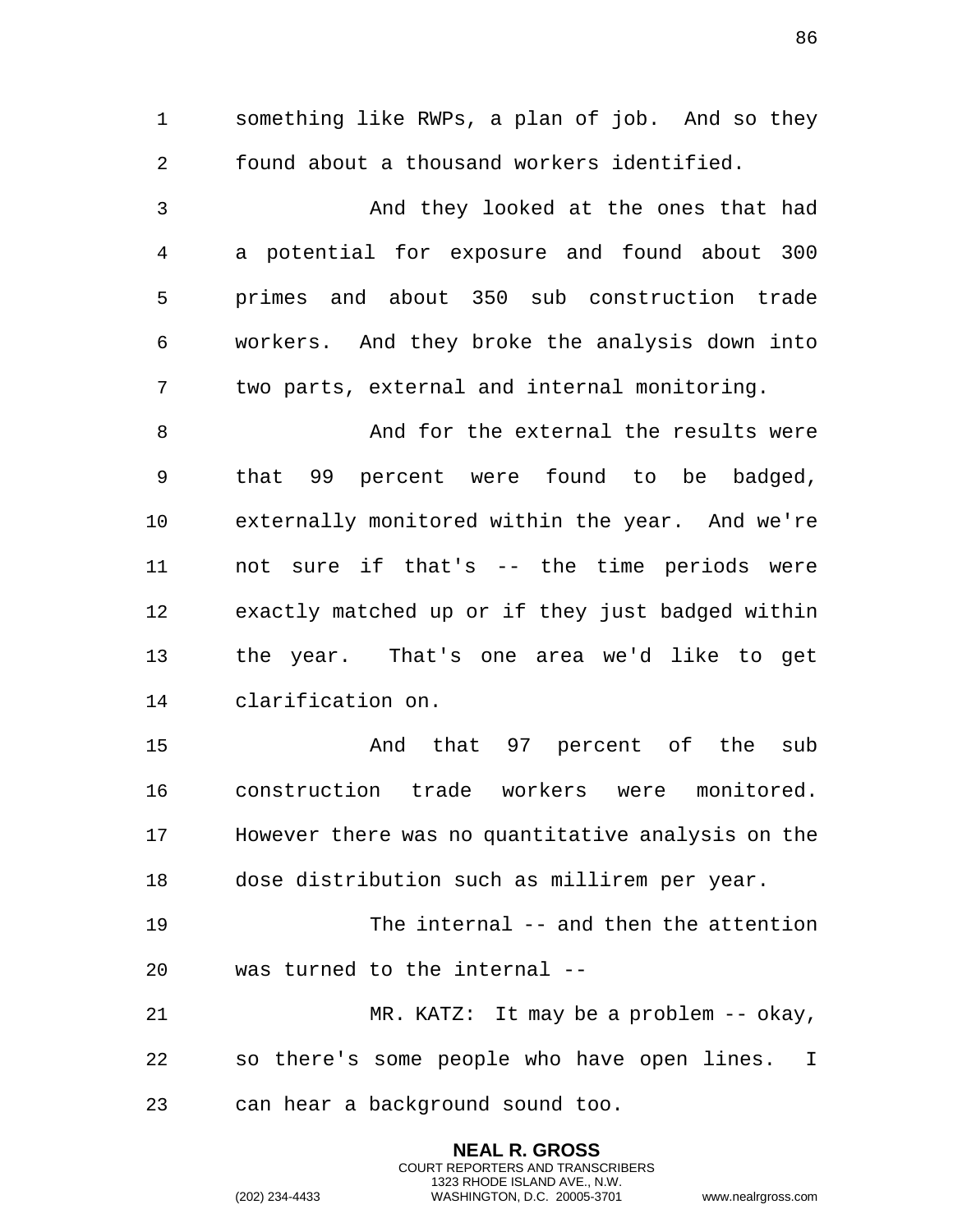So, would everybody on the phone please mute your phone? Press \*6 to mute your phone, if you don't have a mute button. That might help some. Okay. DR. BUCHANAN: Anyway, I'll just speak louder. I'll repeat, the external results were

 99 percent was monitored for the primes and 97 percent for the subs, but no quantitative dose rate data provided.

 For the internal, they found 255 sub- related jobs. There was no prime information. The subs, there were 255 job sub pairs. And they randomly selected 133 of those to look at. And they identified 88 sub construction trade workers that had respiratory requirements.

 So they looked at the percent of those that were monitored on the job, usually within a year. There's some guidelines given in the report, what isotope they might have looked for, what time, according to the general rule of Savannah River Site monitoring practices.

 Found that 67 percent had bioassays within a reasonable amount of time. And about 39

> **NEAL R. GROSS** COURT REPORTERS AND TRANSCRIBERS 1323 RHODE ISLAND AVE., N.W.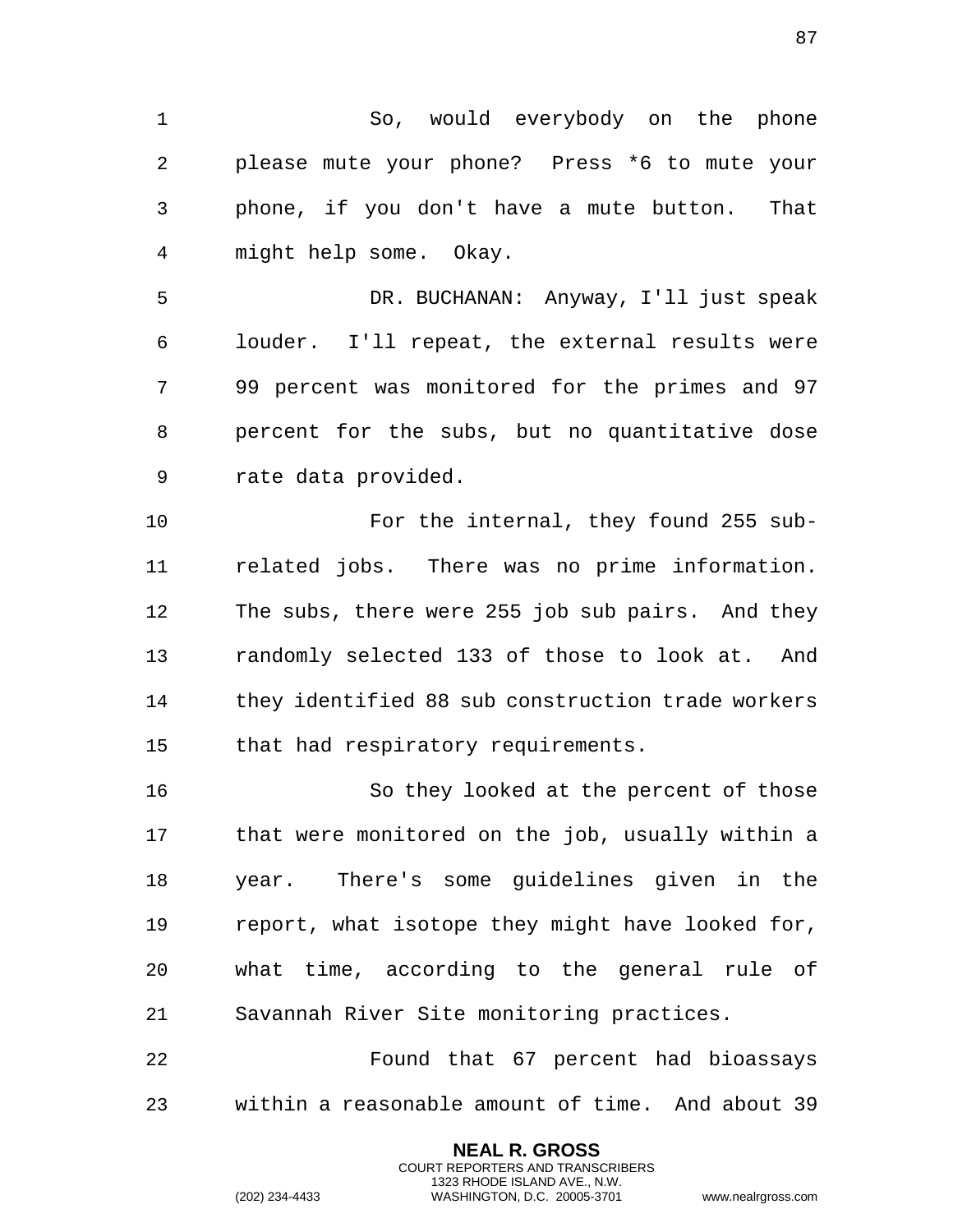percent were on routine bioassays.

 For internal there was no prime contract trade workers percentage given. And there was no quantitative bioassay data given for the primes or the subs.

 Then on page 27, in conclusion, they conclude that dose reconstruction for subcontract workers can be done using external and routine or event-driven bioassays for the workers. And using coworker data or a combination of the two. And when we analyzed this, what we were looking for was sort of eight pieces to the puzzle. And we found three. And to look and see if coworker data can be used to fill in for when they weren't monitored, we'd have to look at the external percentage. Which was given.

 But we'd also have to look at the dose distribution to see if maybe one was one hundred millirem a year and another is five hundred. We don't know. So we don't know if we can use the coworker data from the primes to the subs.

 And the same way with the internal. We don't know what percent of the primes were

> **NEAL R. GROSS** COURT REPORTERS AND TRANSCRIBERS 1323 RHODE ISLAND AVE., N.W.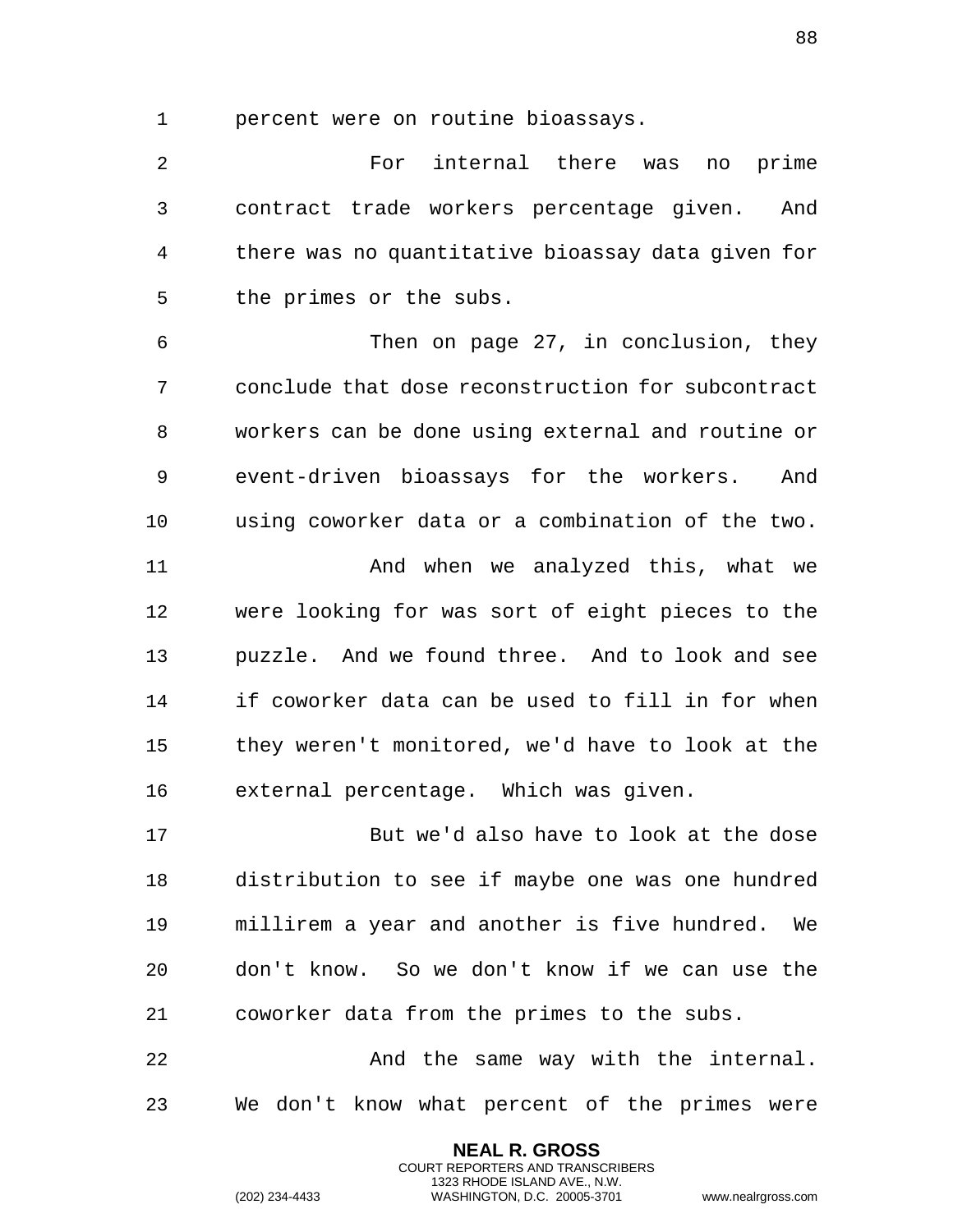bio-assayed for these jobs. And we don't know what the dpm per liter or what isotope data distribution was so that the subs and the primes were slightly similar.

 So in this case, when we talk about using coworker data to fill in for the 33 percent that was missing from the subcontractor bioassays, we're not sure what coworker data they're talking about. And is it going to be separated into primes and subs, or it's going to be all lumped into one? That's, in other words, was their stratification in these dose rates and intakes?

14 And secondly, we'd like to say that, even if this is worked out, we would caution against applying this information to other areas or job titles at the Savannah River Site or other times in that considering this was a high level industrial exposure and it would be different probably from the waste facility or even some other production lines or other facilities.

 And so to extend this to other time periods, it would require justification and

> **NEAL R. GROSS** COURT REPORTERS AND TRANSCRIBERS 1323 RHODE ISLAND AVE., N.W.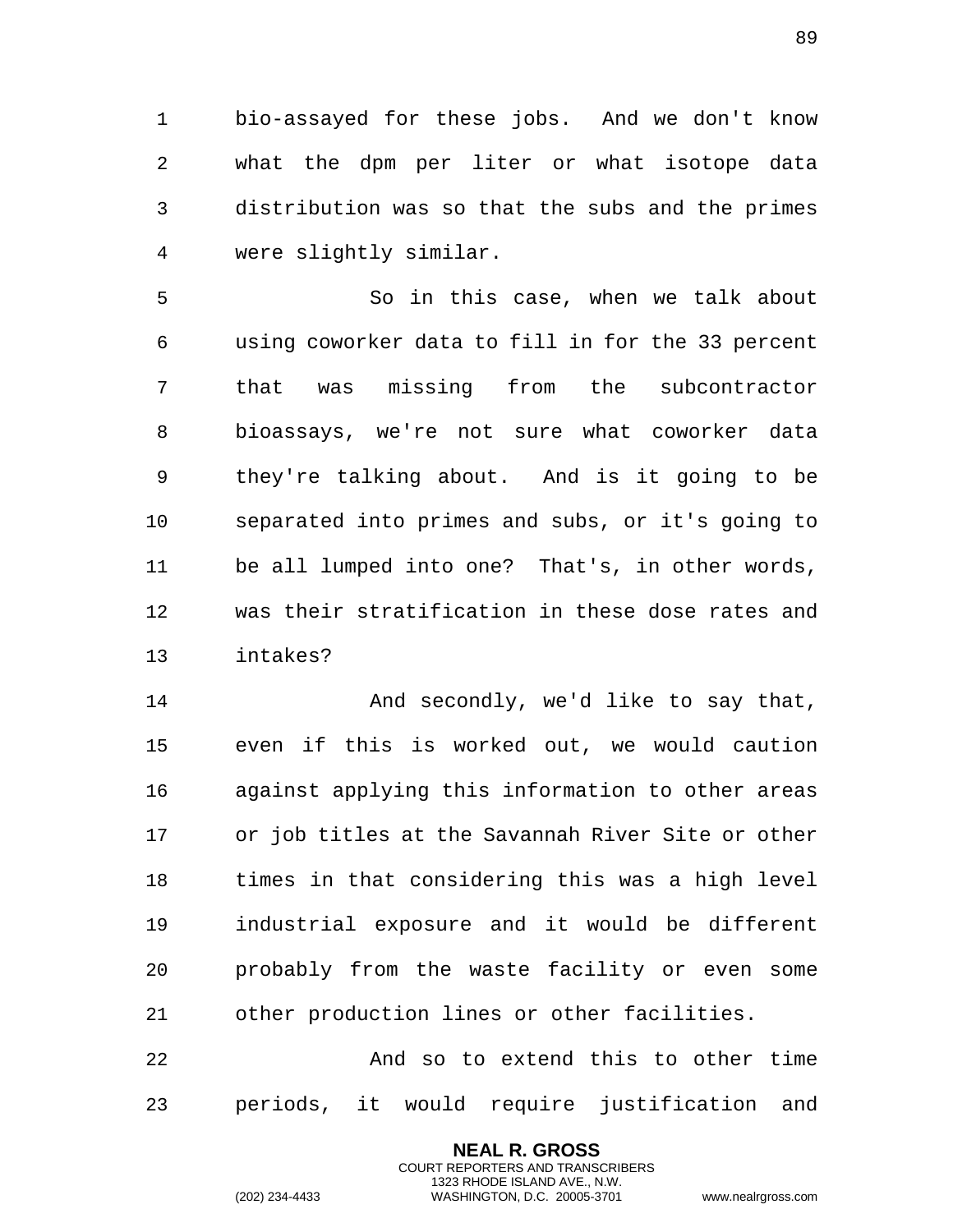1 documentation that would be applicable to other 2 areas. 3 And like I say, we plan to have a 4 review out, a report to the Board at the meeting. 5 That concludes my evaluation. Any questions? 6 Comments? 7 DR. TAULBEE: Just look forward to the 8 report so we can address your concerns. 9 DR. BUCHANAN: Okay. Thank you. 10 CHAIR CLAWSON: Okay. This is Brad. 11 With that being said, I guess -- 12 MR. FITZGERALD: We have some comments 13 on the stratification memo. 14 Is Bob Barton on the phone? 15 MR. BARTON: Yeah, Joe. I'm here. 16 **SC&A Response to Taulbee memo regarding**  17 **stratification of CTW data between DuPont**  18 **construction and Subcontractor construction for**  19 **Pu and Tritium.**  20 MR. FITZGERALD: Okay. You know, Tim 21 sent out a memo addressed to Jim Melius and Brad, 22 I think it was in September, on dealing with the 23 -- basically I think it was the stratification

> **NEAL R. GROSS** COURT REPORTERS AND TRANSCRIBERS 1323 RHODE ISLAND AVE., N.W.

(202) 234-4433 WASHINGTON, D.C. 20005-3701 www.nealrgross.com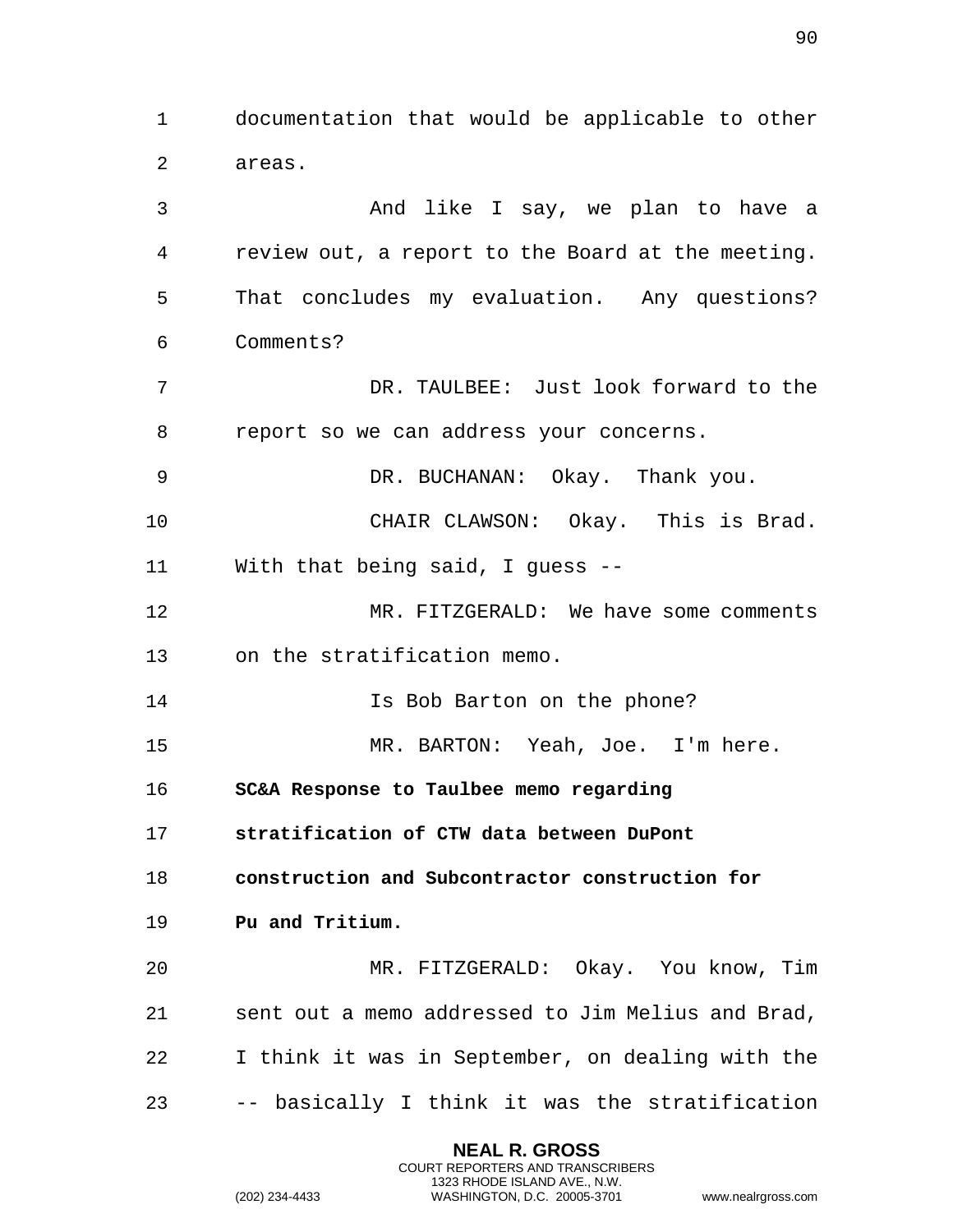issue. And this was presented again today.

 And I wanted to just comment. Because we thought it was a good review, but the results seemed to be a bit mixed in some places. And we wanted to focus on that question, because I think this notion of looking at the subcontractor population and how it compares with the CTW, I think obviously is a very germane issue when we're talking about how to develop the coworker models. So, Bob has looked at that. And looked at the graphs that we had, not the latest ones, but certainly some of the graphs that we

 had earlier. Although I think they're pretty similar, aren't they?

DR. TAULBEE: They're the same.

 MR. FITZGERALD: The same graphs. So, Bob, you want to take that?

 DR. TAULBEE: Bob, do you need to present here?

 MR. BARTON: Actually, if I could just take over real quick. Yeah, I did pull out just some screenshots from that memo as sort of a

> **NEAL R. GROSS** COURT REPORTERS AND TRANSCRIBERS 1323 RHODE ISLAND AVE., N.W.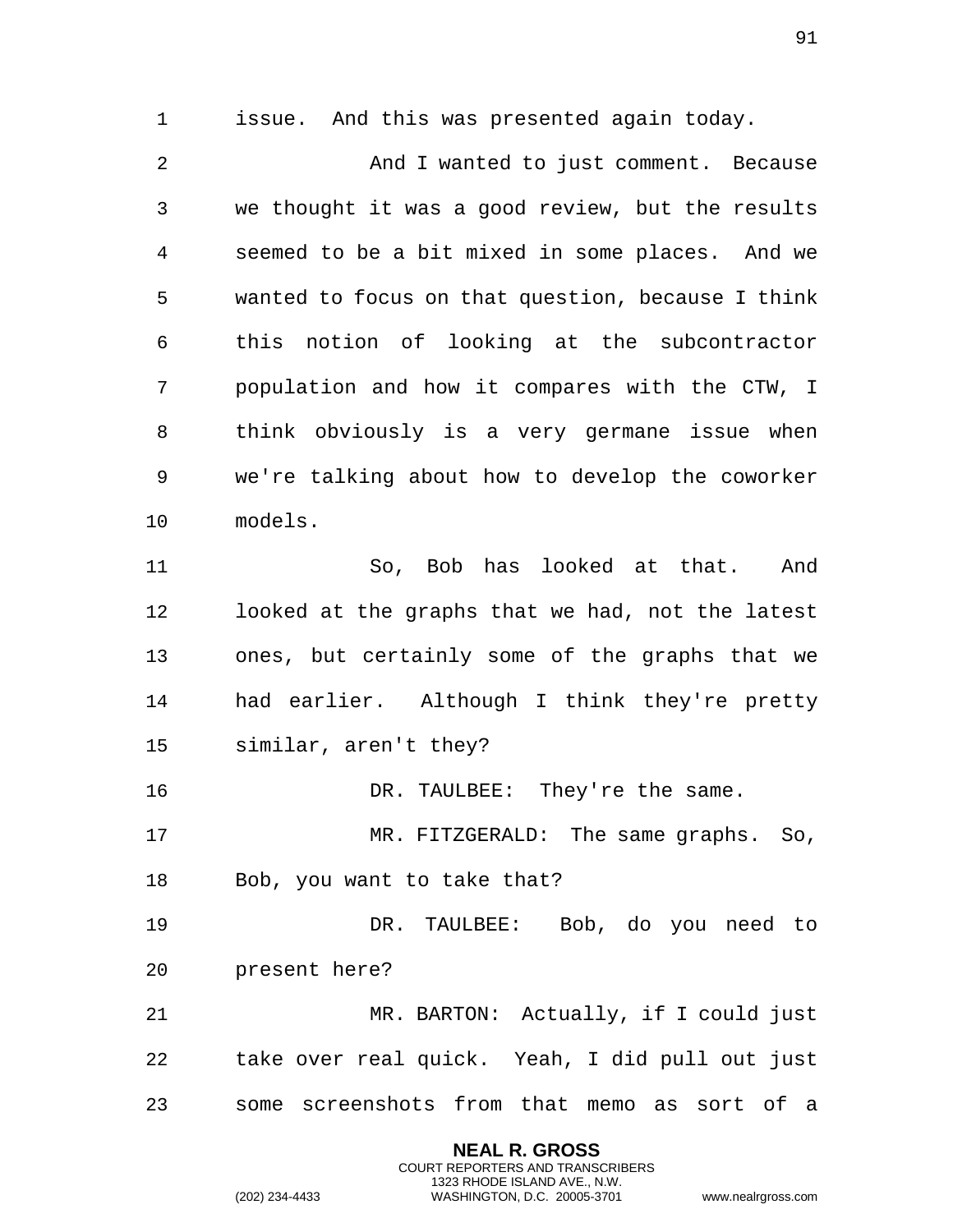talking point.

| $\overline{2}$ | DR. TAULBEE: Okay.                                |
|----------------|---------------------------------------------------|
| 3              | MR. BARTON: So just give me one                   |
| 4              | moment here. Okay. So it says it should be        |
| 5              | presenting my desktop.                            |
| 6              | DR. TAULBEE: Yep. It is.                          |
| 7              | MR. BARTON: Okay. So, again, these                |
| 8              | are the same charts. You saw this one already     |
| 9              | from the memo you sent, Tim, back in September.   |
| 10             | And, again, we're really going to just            |
| 11             | focus on the plutonium results here, because I    |
| 12             | think, that's where we feel we maybe interpreting |
| 13             | things a little bit differently.                  |
| 14             | So, you saw this chart. And the only              |
| 15             | point I'm showing this, as Tim already discussed  |
| 16             | in his presentation, was that you see here in the |
| 17             | 1980s there's a significant uptick in the number  |
| 18             | of subcontractors we've seen, at least in the     |
| 19             | claimant population that was evaluated.           |
| 20             | And as you can see, right around 1985             |
| 21             | the amount of subcontractors actually surpasses   |
| 22             | the amount of DuPont construction trade workers.  |
| 23             | And we saw this graph before too.<br>And          |

**NEAL R. GROSS** COURT REPORTERS AND TRANSCRIBERS 1323 RHODE ISLAND AVE., N.W.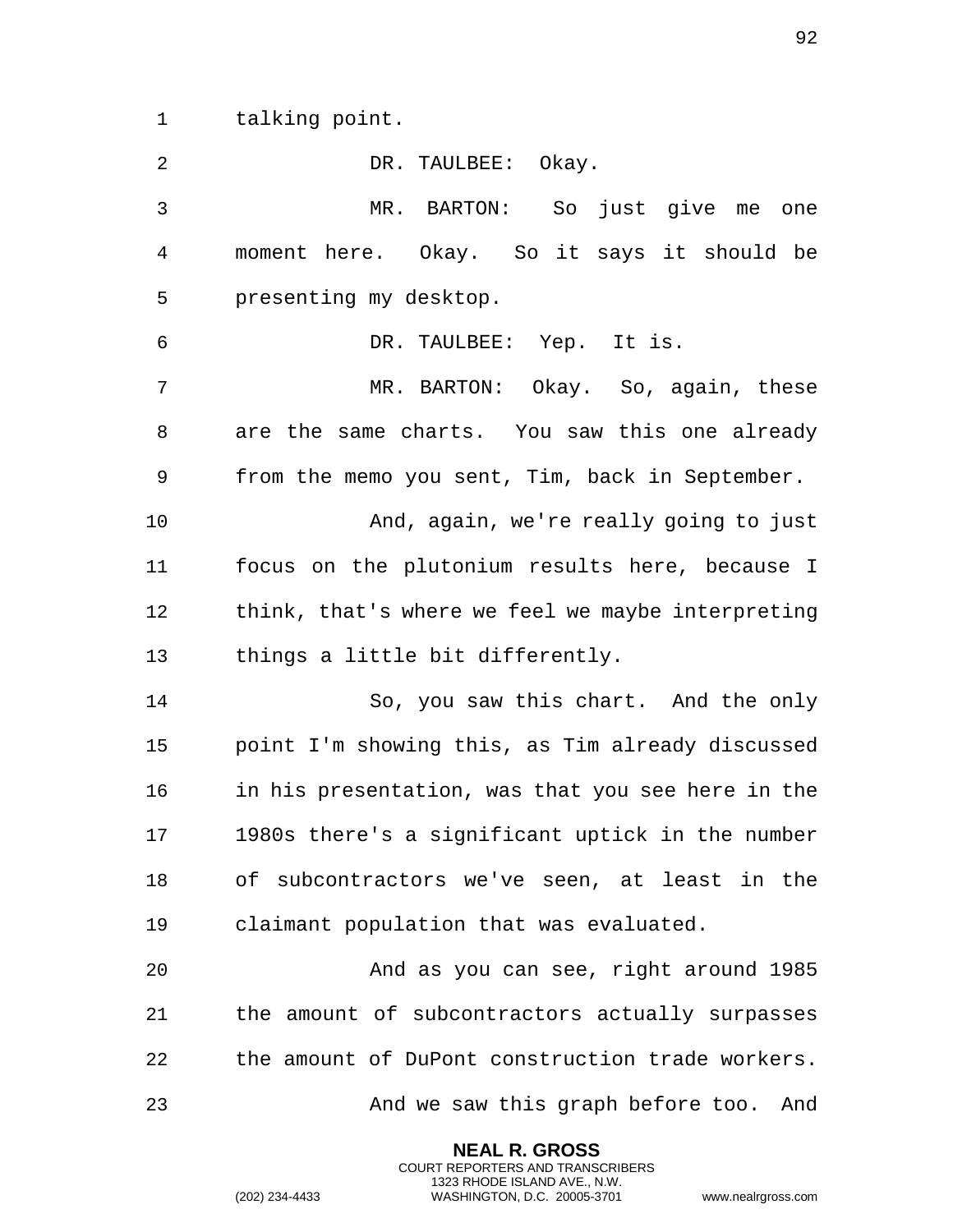this is, again, the plutonium results. And it compares the DuPont construction trade, subcontractor construction trades, and also added in, as it said in the report, "for completeness, the non-construction trade workers."

 And so as I was looking at this chart, and there's clearly a lot of variation by time. And there's a lot going on here.

 So, one of the things I thought was, well, let's just look at, you know, the post-1972 era where there currently isn't an SEC for Savannah River.

 And also, since we're really just talking about a comparison between the subcontractors and the DuPont construction workers, I went in and just erased the blue line, which was the non-construction trade worker population.

 And this is what it looks like. So again, this is the same chart. I just tried to erase the blue line. You can still see some remnants of it there. And, again, we're just kind of looking at '72 through '88.

> **NEAL R. GROSS** COURT REPORTERS AND TRANSCRIBERS 1323 RHODE ISLAND AVE., N.W.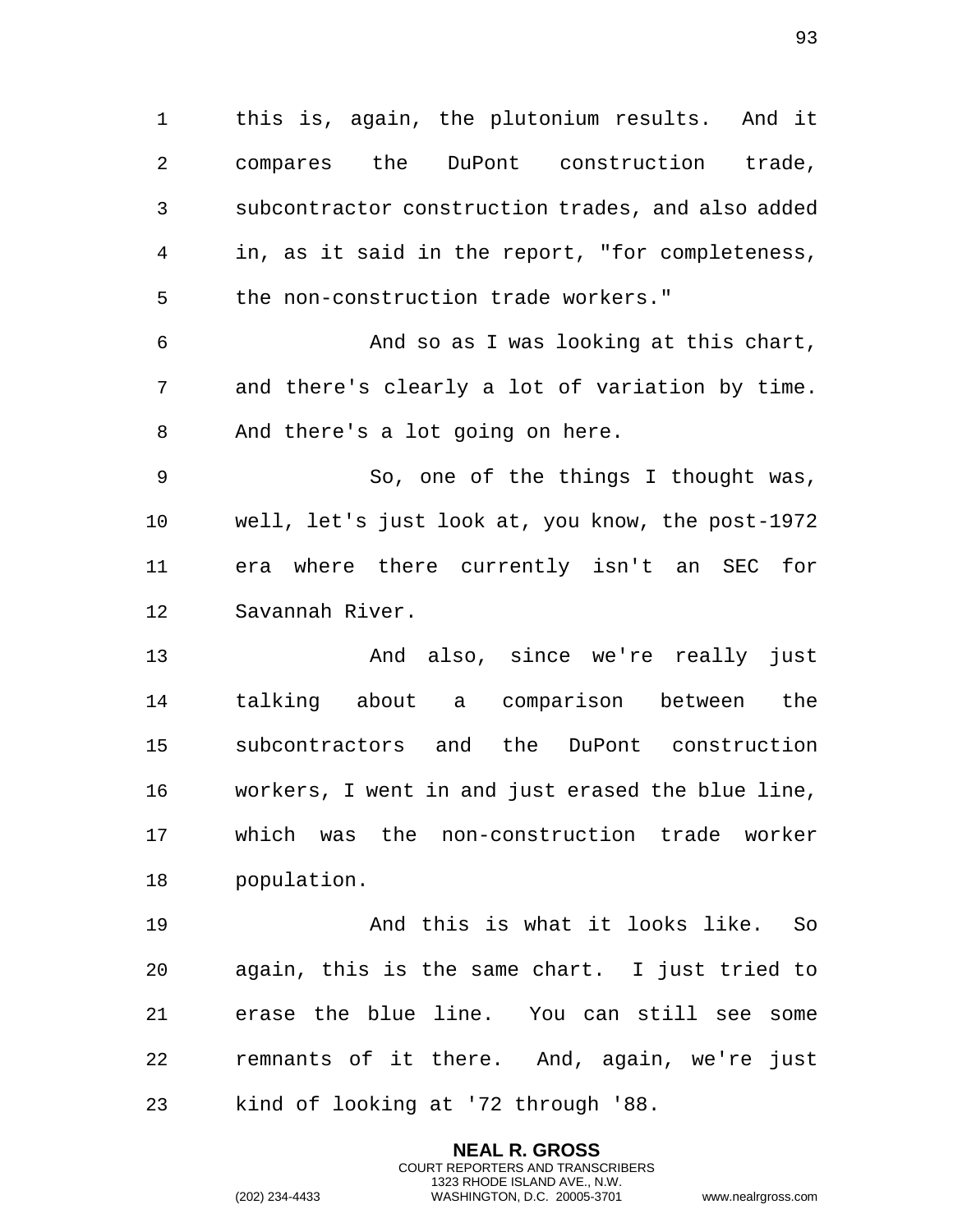Now, when I look at this, to me it tells a little bit different story than what the memo concluded, in that you see these large spikes in here, especially beginning around 1976/'77, in which to me it certainly looks like, visually, that the subcontractor population is a different exposure profile than the DuPont workers.

 Now, in your presentation, Tim, I noted that you said that "in the last five years," so we're really talking about '84 to '88, you know, right here to here. You had said that three of the years were higher for subs and two of the years were lower. I mean, I'm looking at it and I only see 1988 as being lower for subs.

16 And I'm not sure if that's --

 DR. TAULBEE: In 1987 they're pretty equal. The DuPont construction are slightly higher. But, again, the scale on this is -- we're looking at 95th percentiles here.

21 MR. BARTON: Right.

 DR. TAULBEE: On this particular graph. If you look at the box plots you'll see

> **NEAL R. GROSS** COURT REPORTERS AND TRANSCRIBERS 1323 RHODE ISLAND AVE., N.W.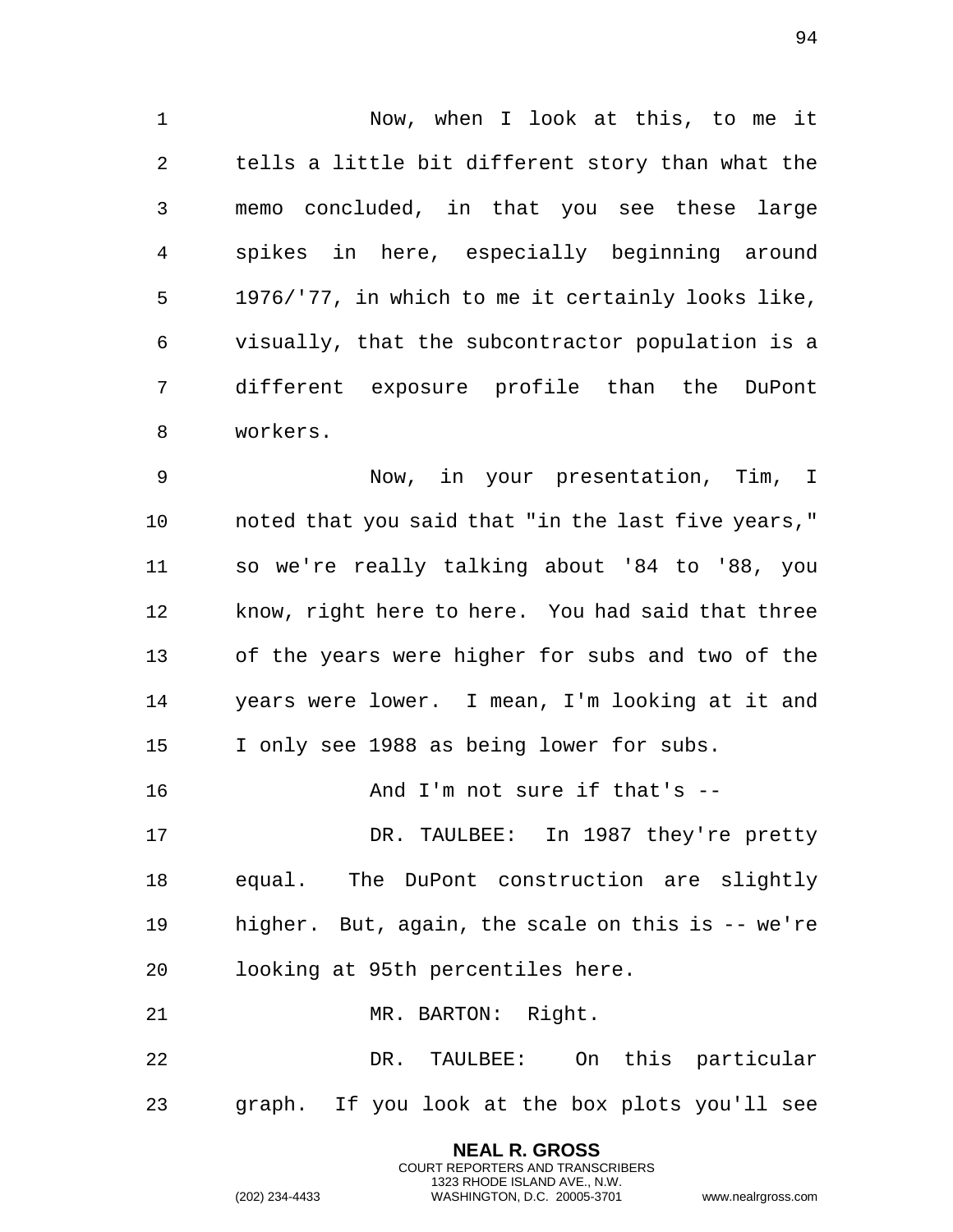1 that they're actually much more similar.

 MR. BARTON: Well, it's sort of being proposed that we're going to be -- the proposal is that we're going to be looking at the 95th percentile of the coworker model. So I think it's appropriate just to talk about these. DR. NETON: Well, the coworker model is different then what you're seeing here. MR. BARTON: These are the OPOS results. I understand that. DR. NETON: Yeah. But you know how we fit coworker models. The 50th percentile is fit and one GSD is fit. It's a smooth function through those data points. Not smooth, but using those data points. MR. BARTON: Right. These are just the time-weighted OPOS results. I hear -- DR. NETON: Right. This is not a coworker model here. This is just -- MR. BARTON: I'm not sure -- I understand what you're saying, but, still, this is meant to be a comparison of exposure profiles between the subs and the DuPont workers.

> **NEAL R. GROSS** COURT REPORTERS AND TRANSCRIBERS 1323 RHODE ISLAND AVE., N.W.

(202) 234-4433 WASHINGTON, D.C. 20005-3701 www.nealrgross.com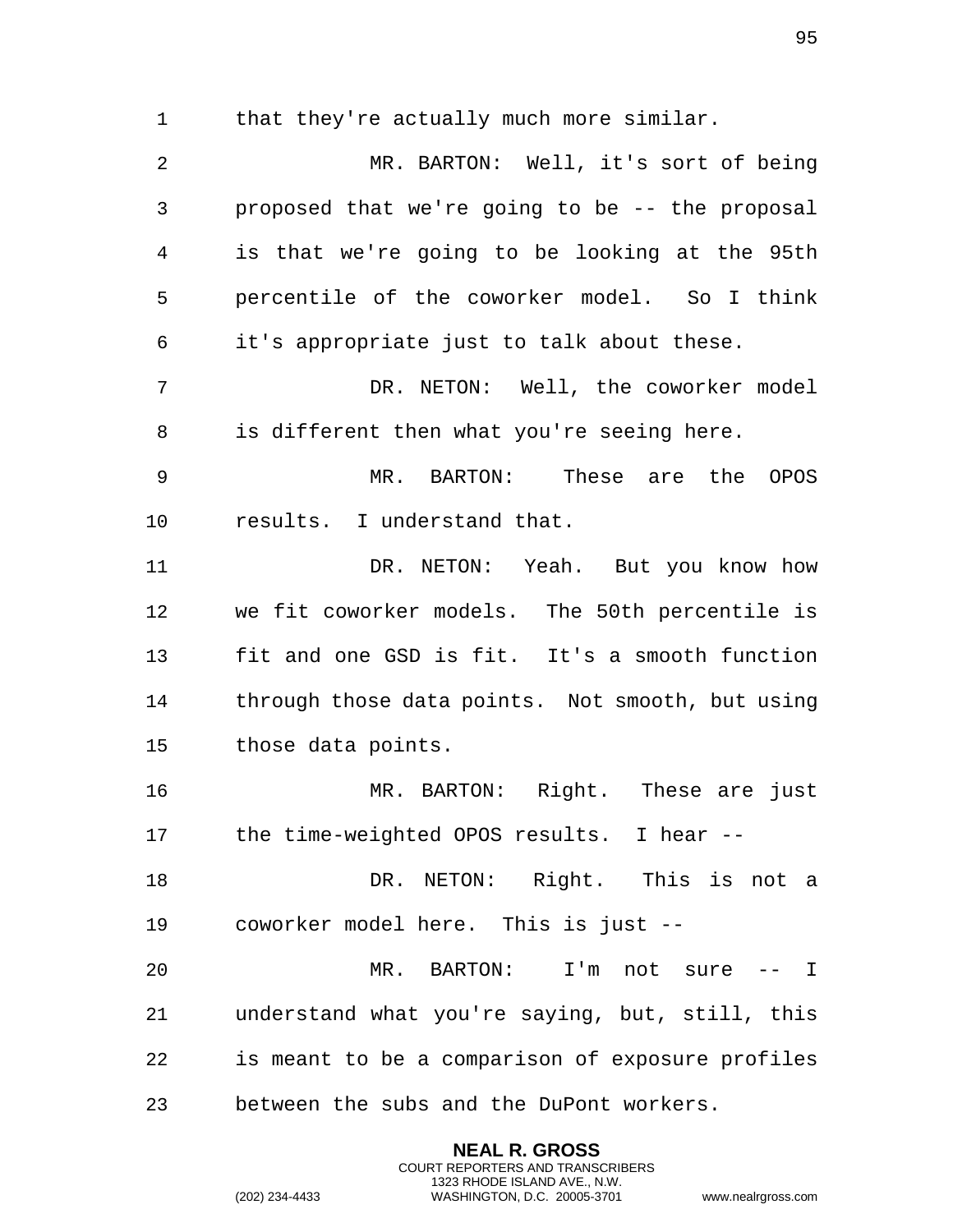1 DR. NETON: Correct. MR. BARTON: So it is relevant to compare this chart. And I'm going to move on. This is a quote directly out of the memo. And I'll read it out. "For most years there is little difference in the 95th percentile urinary excretion between DuPont CTWs and subcontractor CTWs. The exception appears to be in the later 1970s and 1980s. This observation is somewhat supported by contemporary interviews with subcontractor CTWs. Subcontractor CTWs indicated that they were called in for more contaminated work to save the exposure of the onsite CTWs. "For some years, 1977 and 1979, and 1984 to 1986, this appears to be the case in that the 95th percentile of the subcontractor CTWs is a factor of two to five higher." To me, that seems pretty significant. And then in the concluding paragraph of that memo -- again, these are directly out of the memo. "We believe that these graphs support

our conclusion that there is no systemic

**NEAL R. GROSS** COURT REPORTERS AND TRANSCRIBERS 1323 RHODE ISLAND AVE., N.W.

(202) 234-4433 WASHINGTON, D.C. 20005-3701 www.nealrgross.com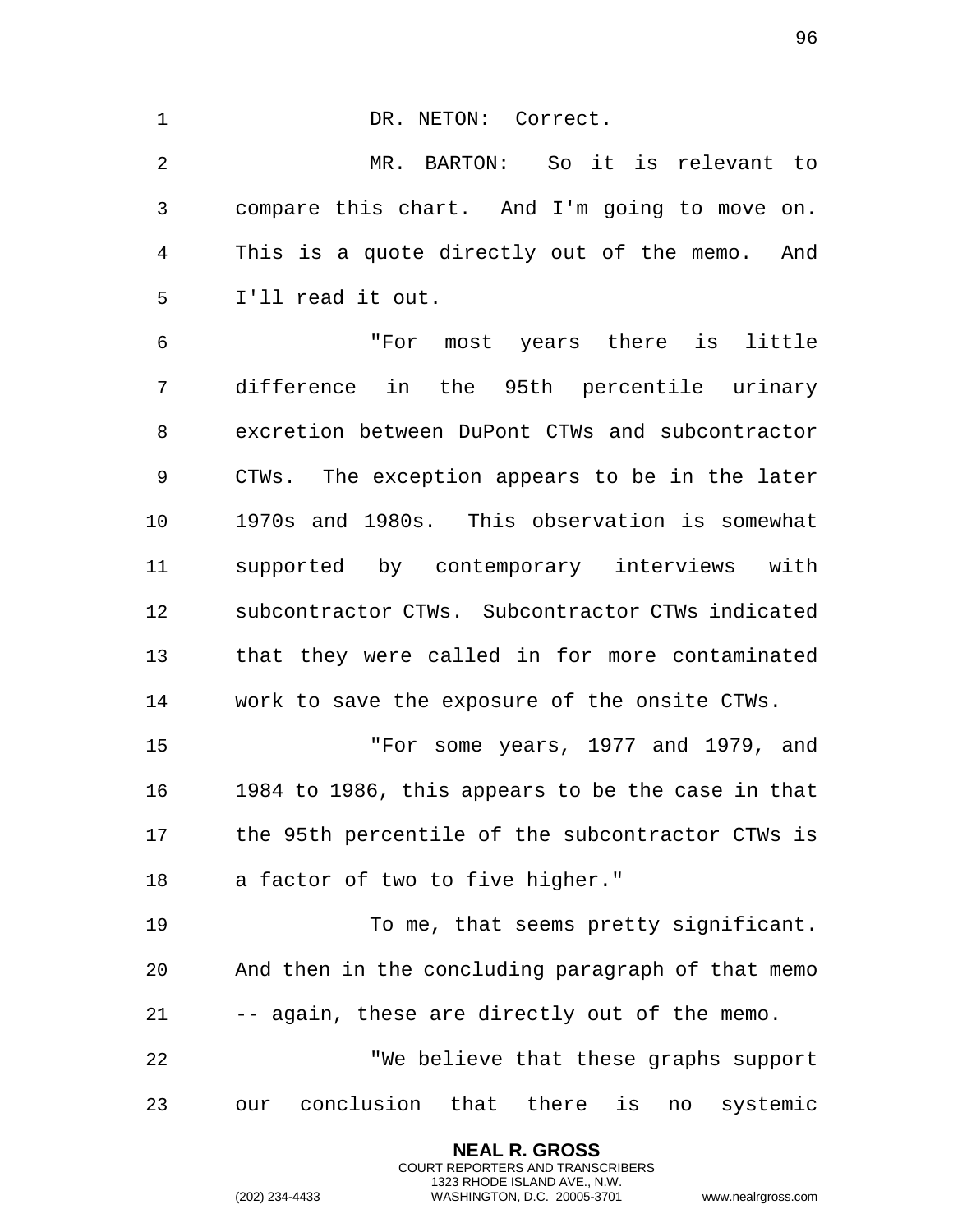difference between DuPont construction trade workers and subcontractor construction trade workers. While there are a few years that had plutonium bioassay for subcontractors higher, there are multiple years where the tritium dose is lower."

 I mean, first off, the relationship between the magnitude of plutonium bioassay and tritium, they're unrelated, in my view. So, you know, the fact that the tritium doses on an annual basis are higher for DuPont workers then subs, doesn't seem really relevant when we're talking about plutonium.

14 And really, in the years of interest we're looking at, as it notes, you have a factor of two to five differences in those urinary excretion rates for subs over the DuPont workers.

18 So, I mean, we look at that and, purely under the guise of plutonium, we really question whether these are in fact a similar worker population or if the subs did have a higher source of potential than the DuPont workers.

23 And throw in the fact that we have at

**NEAL R. GROSS** COURT REPORTERS AND TRANSCRIBERS 1323 RHODE ISLAND AVE., N.W.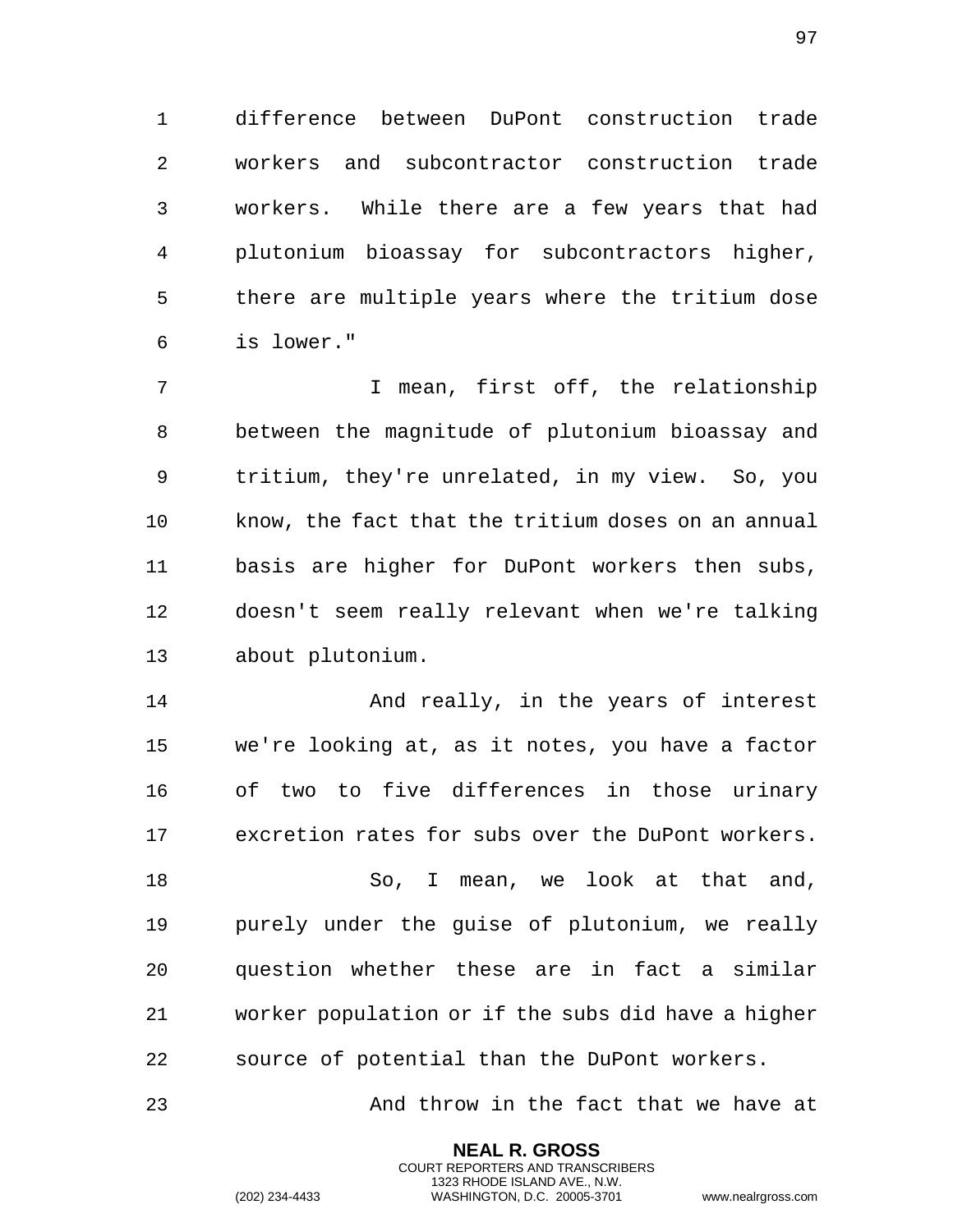least anecdotal evidence, but this data seems to support that notion, that they're bringing in subs to do the more highly contaminated work.

 So, that's sort of our view on the comparison that was done. And, again, it's sort of subjective, in a way. You can look at the data and sort of make your own determinations. But, again, we look at post-1972 and just the comparison between subs and primes.

 I look at that data and personally I don't feel that it says that they're the same exposed population. So that's really our commentary on that specific part.

 DR. TAULBEE: Okay. Can I comment on this? Okay. Can you stop presenting there, Bob, and give me control? I want to go back to one of my slides on the key issues.

 MR. BARTON: Sure. I think you can actually just take control of it.

DR. TAULBEE: Oh, I can?

MR. BARTON: I stopped presenting.

 DR. TAULBEE: Sorry. Here we go. Alright. This is the one that I want to kind of

> **NEAL R. GROSS** COURT REPORTERS AND TRANSCRIBERS 1323 RHODE ISLAND AVE., N.W.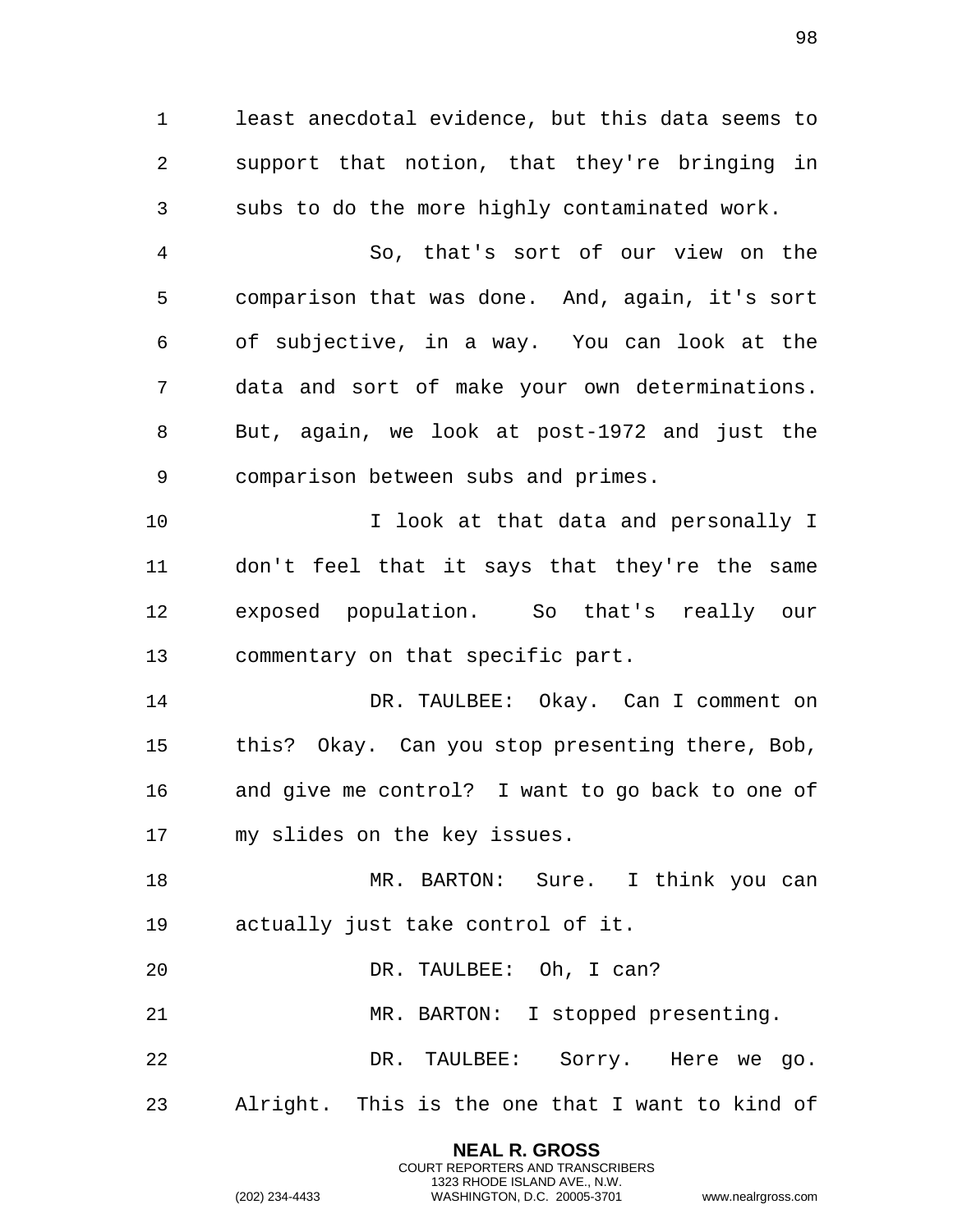focus on here, to start with, to address your concern there of why I'm saying that I'm not seeing any systematic difference.

 Now, if you look at just the 1972, from this box plot, up through 1988, you will see that the majority of the data, which means 75 percent of the data, is all below .1 dpm per day. So what we're looking at in that next plot is that upper tail, that 95th percentile bouncing around.

 And, yes, I do believe that in some years they brought in some construction trades workers for some hot jobs. And that's why you see the uptick in that 95th percentile.

 But when you get out there to the 1984 type of time period, you'll see the bulk of them are matching very well. You'll see that 75th percentile, which is the upper part of the box, is very consistent between DuPont construction trades and the subcontractor construction trades. You do see that there are some instances. I would certainly not say it's systematic that they were continuously brought in

> **NEAL R. GROSS** COURT REPORTERS AND TRANSCRIBERS 1323 RHODE ISLAND AVE., N.W.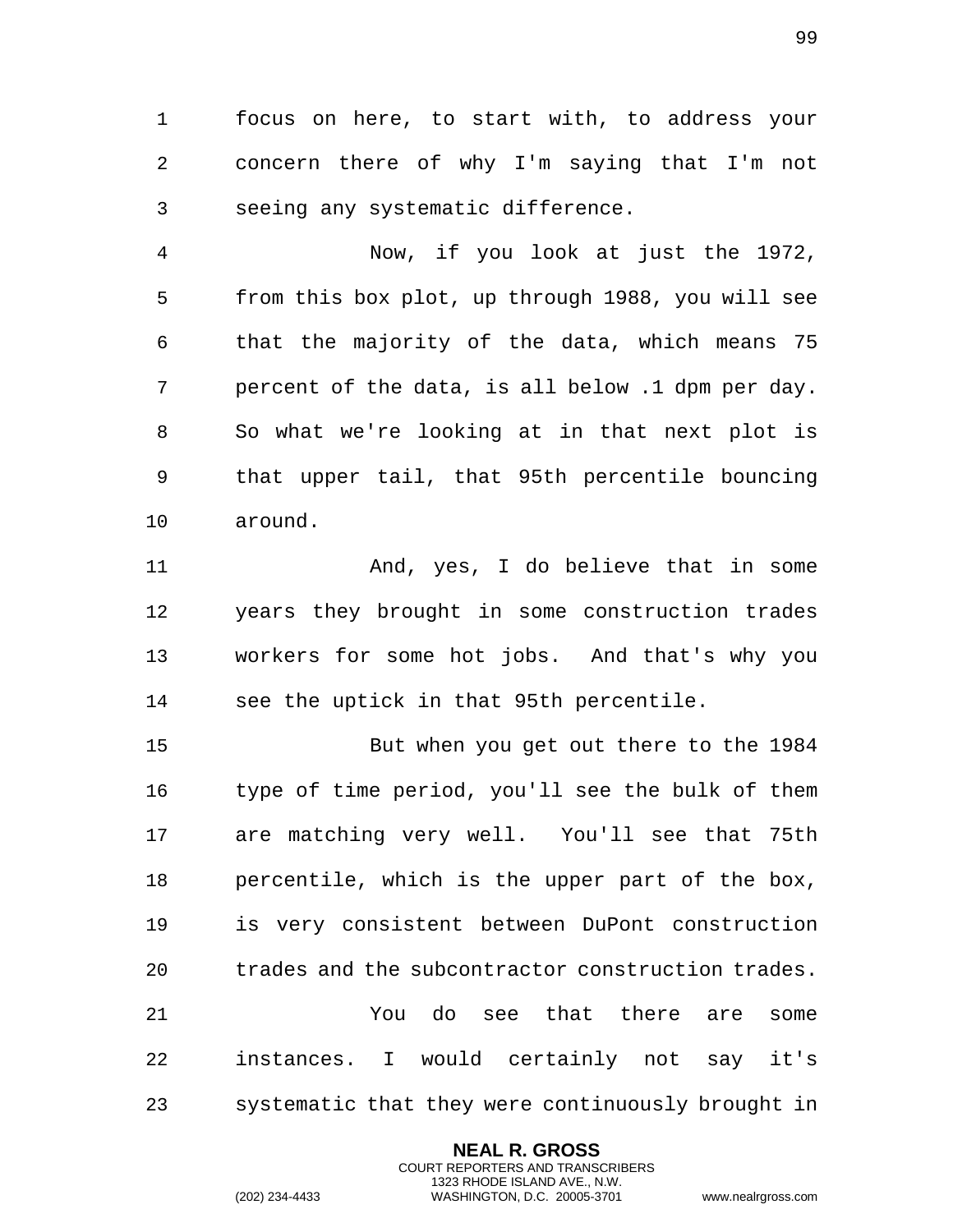1 for just high jobs and that they were the only 2 ones brought in for high jobs. That's not 3 consistent with this data.

4 You see that they are actually quite 5 close all the way through, with a few upticks in 6 both of them. And if you look at the last five 7 years there, you're looking at, you know, three 8 that are higher and two that are -- well, one is 9 equal and one is lower.

10 So, that's why I come to that 11 conclusion. It's not just that 95th percentile 12 plot. Looking at all of the data.

13 Westinghouse Savannah River Corporation (WSRC)

14 era: 1989-1998

15 **NIOSH Response to SC&A report on subcontractor** 

16 **monitoring and effect of 10CFR830 violations** 

17 MR. BARTON: Well, then I guess to 18 sort of talk about our main concern here. We are 19 talking about that sort of upper tail of bringing 20 in subs who -- if you're going to bring in a 21 subcontractor to do a hot job that's most likely 22 going to be your transient workers.

23 And they're most likely going to be on

**NEAL R. GROSS** COURT REPORTERS AND TRANSCRIBERS 1323 RHODE ISLAND AVE., N.W.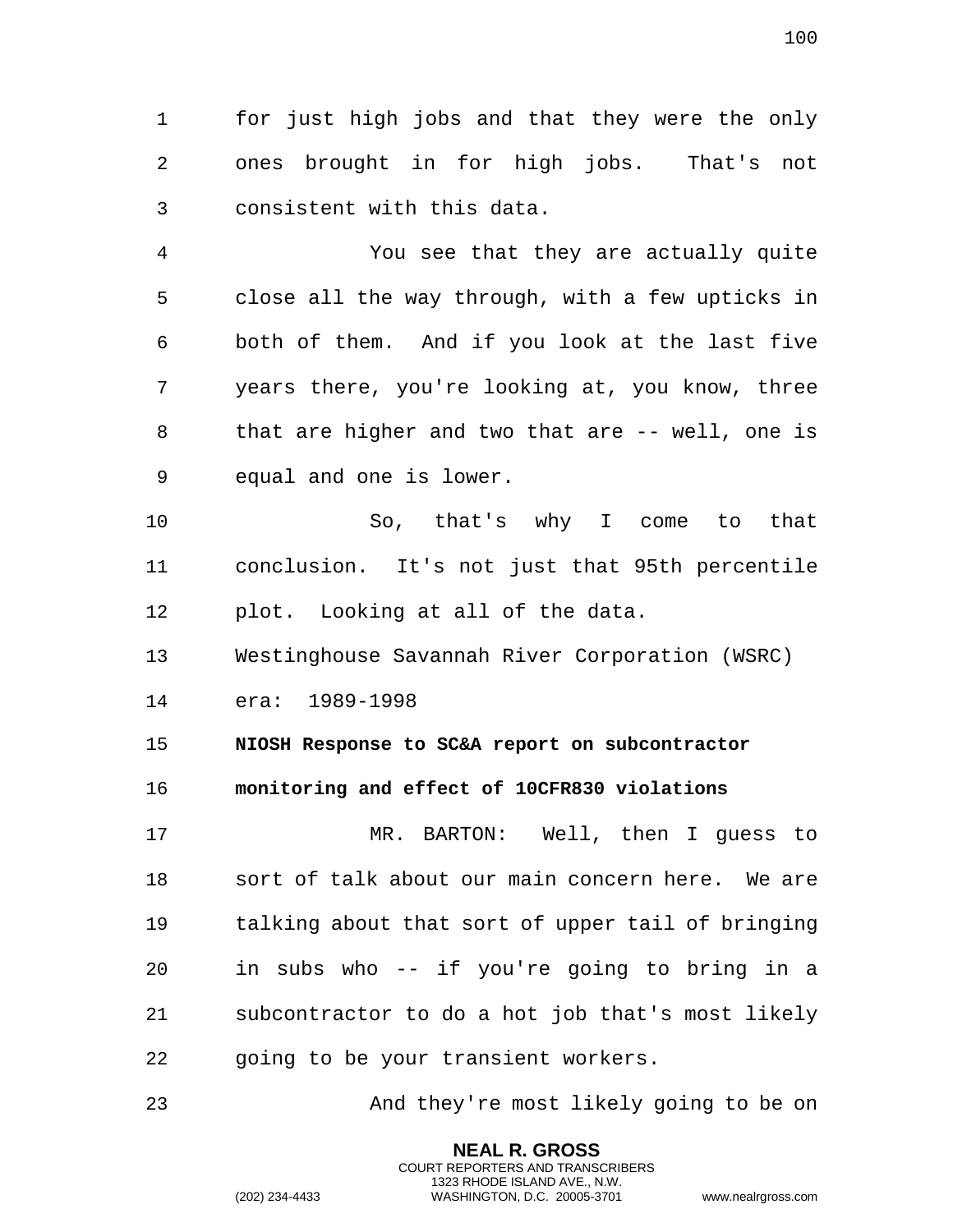the site to do that dirty job and then to get burned out on that job site.

 Now, that's the group of workers who, in my mind, would be most affected by these job- specific bioassays. Because they're only coming on for a short time to do a dirty job, they're likely not going to be on a routine program.

8 So, I understand your point about, when you look at the entire data set that, you know, in the middle there's not that much fluctuation. But I think we are concerned about that upper tail, because those are the workers who would most likely be affected by that RWP-required bioassay program.

 So I do feel that that upper tail is relevant to these discussions.

 DR. TAULBEE: Okay. I will address that component next, the job-specific issue, during my presentation.

**Are there other questions?**  CHAIR CLAWSON: No, I don't have any. So the next thing we have is Westinghouse Savannah River era, 1989 to 1998. NIOSH response

> **NEAL R. GROSS** COURT REPORTERS AND TRANSCRIBERS 1323 RHODE ISLAND AVE., N.W.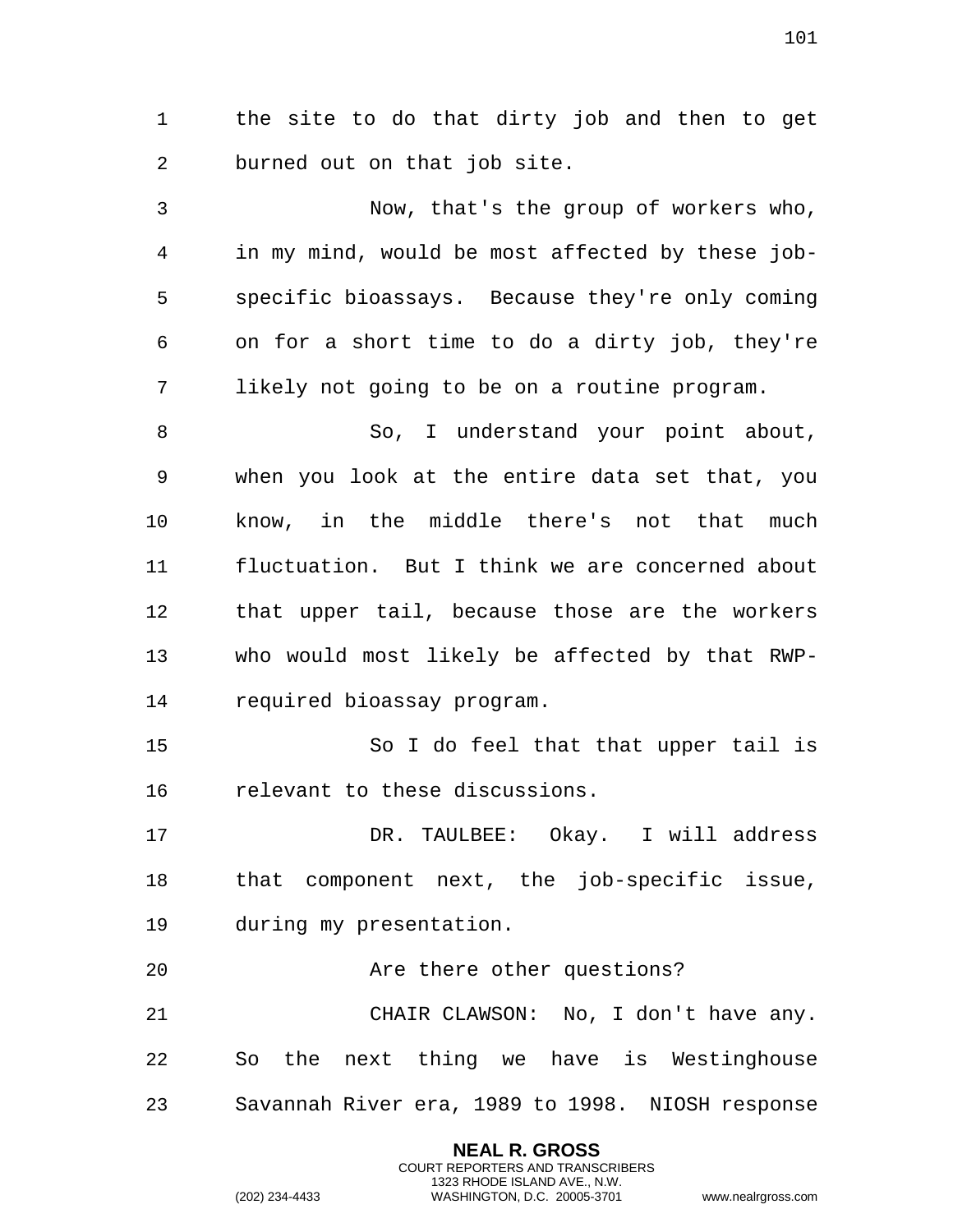to SC&A's report.

| 2  | MEMBER LOCKEY: Can I ask you a                  |
|----|-------------------------------------------------|
| 3  | question about this upper tail? Do you know the |
| 4  | number in that? What was the number of samples  |
| 5  | in that, do you have any idea?                  |
| 6  | DR. TAULBEE: I don't. But we can get            |
| 7  | that. I don't have it off the top of my head.   |
| 8  | Can you look that up, from those box plots? How |
| 9  | many people were used in those last five years  |
| 10 | used to develop that plot.                      |
| 11 | MEMBER LOCKEY: Per year. Just per               |
| 12 | year, I'd like to know.                         |
| 13 | DR. TAULBEE: Yeah. Oh, actually, it             |
| 14 | is there. I'm sorry.                            |
| 15 | MR. BARTON: Tim, that's one of your             |
| 16 | graphs. It's just the number of workers, prime  |
| 17 | workers --                                      |
| 18 | DR. TAULBEE: Yeah, I'm sorry. On the            |
| 19 | previous -- or the very next page. I'm sorry.   |
| 20 | Flip to the next page. The next one after that. |
| 21 | There it is.                                    |
| 22 | MEMBER LOCKEY: Okay.                            |
| 23 | DR. TAULBEE: That's the number of               |
|    | <b>NEAL R. GROSS</b>                            |

COURT REPORTERS AND TRANSCRIBERS 1323 RHODE ISLAND AVE., N.W.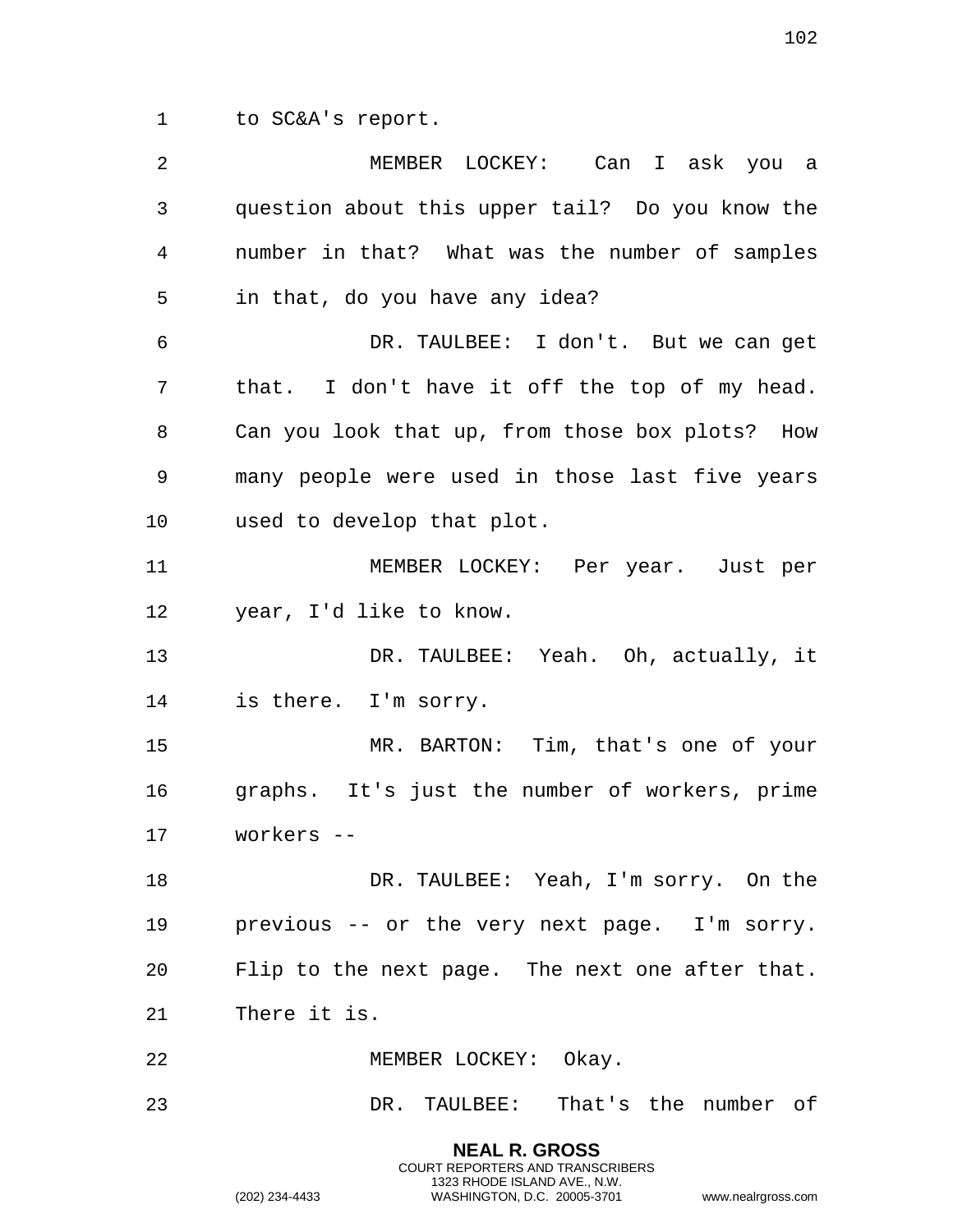people. And you'll see the subcontractors are dominant in those latter years. There's more of them than there are construction trade workers - - or DuPont construction trade workers. Yeah. If you could bring up that second presentation. That will work. Oh, wait a minute. Jim had it the last time. (Pause.) MR. BARTON: Well, I guess while things are getting set up, if I can just maybe elaborate a little bit more about that concern. Again, the main question to me is obviously representativeness. And when you have a transient worker who's probably brought in for a hot job and maybe had an exposure potential, just based on the bioassay, that's two to five times higher, is the 95th percentile of the entire construction worker monitoring population, that includes everybody, truly going to be representative of that upper tail? When they're transient, onsite for a short time, and they may not have complied with the job-specific requirements of whatever job they were working

> **NEAL R. GROSS** COURT REPORTERS AND TRANSCRIBERS 1323 RHODE ISLAND AVE., N.W.

(202) 234-4433 WASHINGTON, D.C. 20005-3701 www.nealrgross.com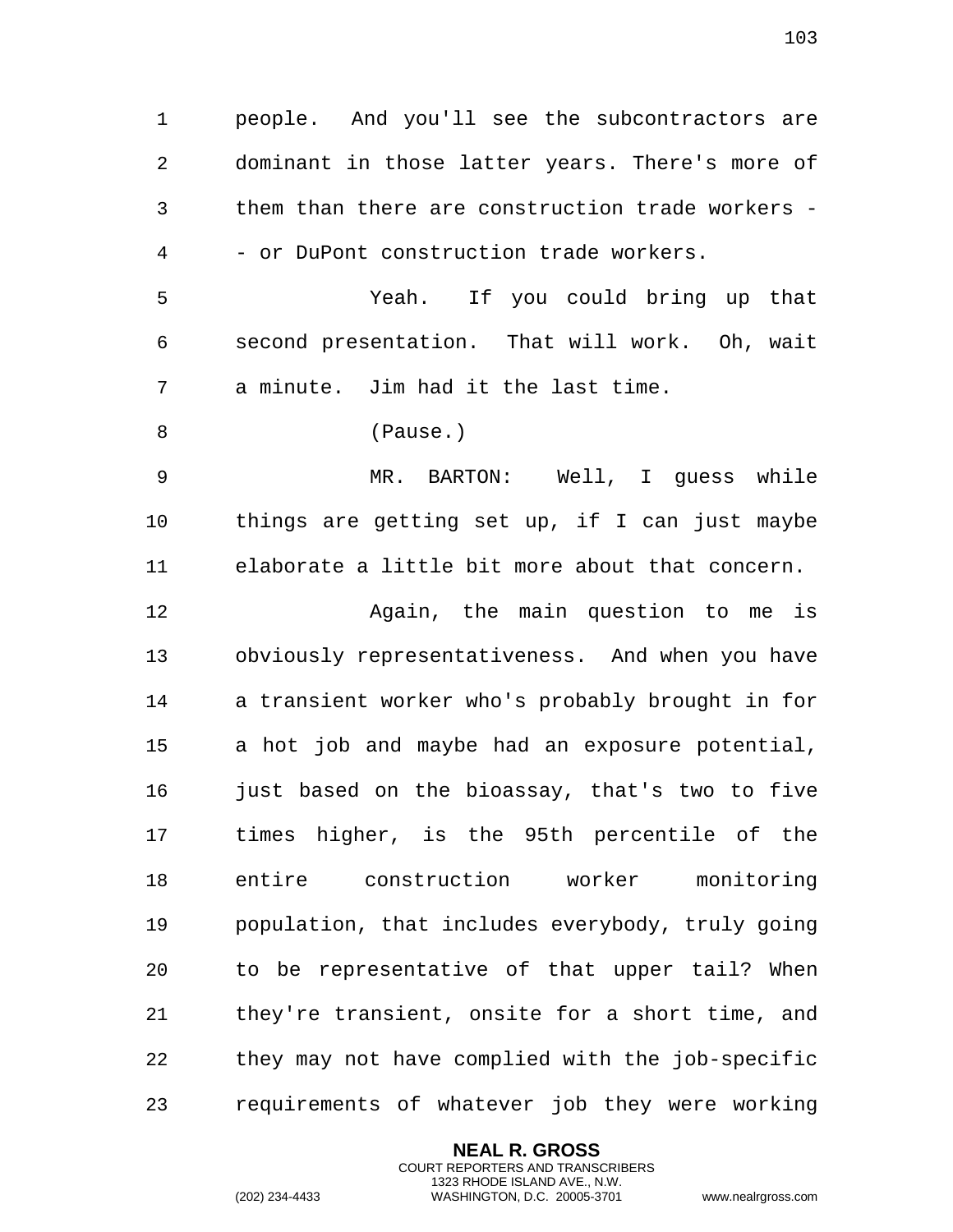on. That's really our concern.

 DR. TAULBEE: Actually I think I got it. All right. Okay. So what we want to try and -- we reviewed SC&A's evaluation on SRS subcontractor bioassay for data completeness. And we had some concerns with it. And that's what I want to try and discuss here.

8 But I think, in the course of discussing this, a lot of things are going to come to light as far as how they were monitoring workers. And there's some misunderstandings that I actually had before we got this latest response from the Savannah River Site as to how they were monitoring people on routine versus job-specific bioassay.

 So, if you bear with me here, this is kind of a lengthy presentation, but I think you're going to find that at least it's informative.

 The first thing I'm going to focus on is the subcontractor analysis and then our concerns with SC&A's report. And then we'll get into the evaluation, the notice of violation, and

> **NEAL R. GROSS** COURT REPORTERS AND TRANSCRIBERS 1323 RHODE ISLAND AVE., N.W.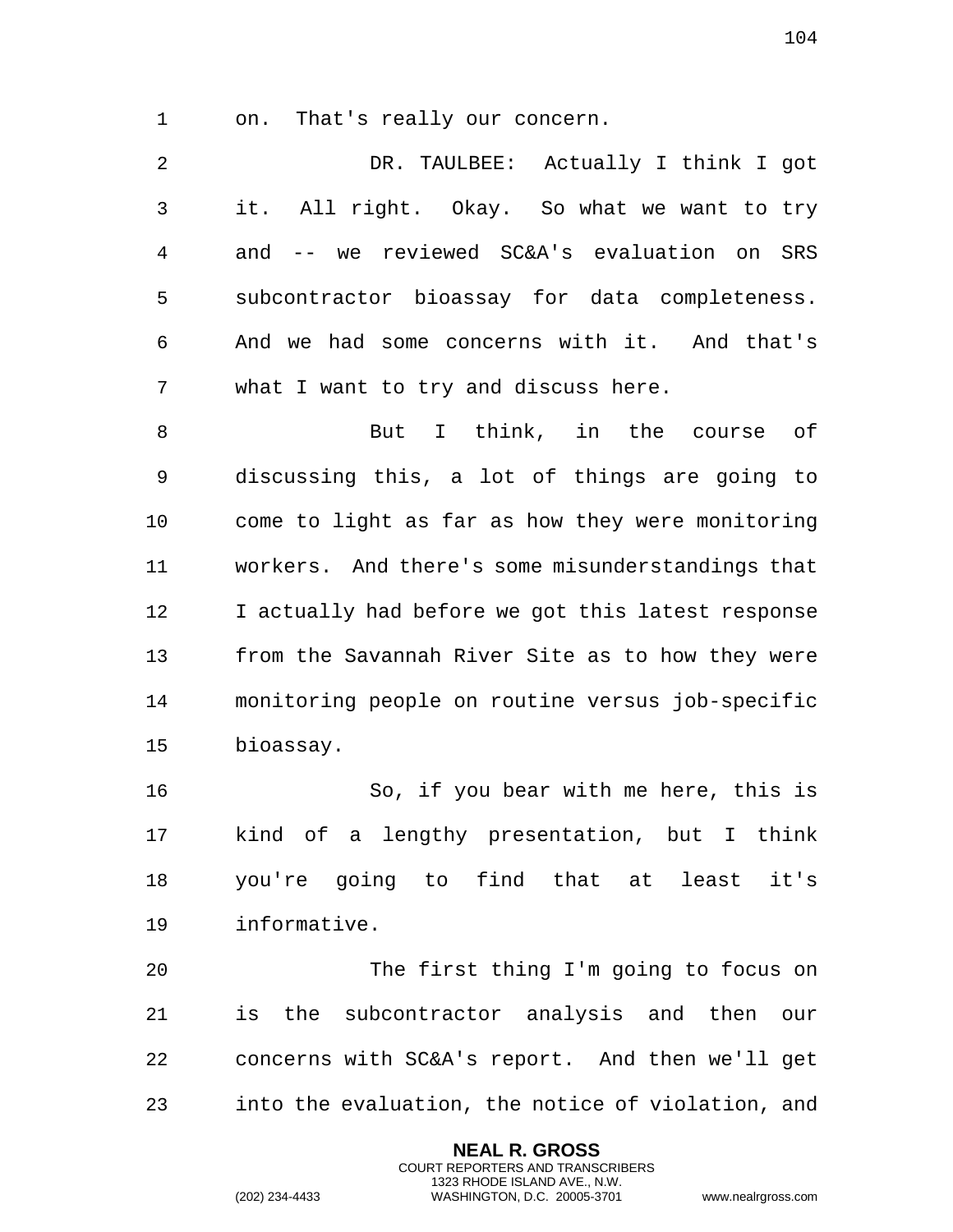how the monitoring, their methodology, led to the violation and why it's at 10 CFR 830 and not 835. So, again, just to recap, and these are the numbers that we've been discussing all morning so far. In our analysis, we evaluated job plans, 67/68 percent. It's actually 68 percent. We found an error when we added in the coworkers that we had missed somebody. So there was an additional person that changed that up by one percentage.

 The subcontractors had direct bioassay monitor. If you consider somebody working on that same job plan, we looked at whether they were monitored. We have 92 percent of the subcontractors with either direct monitoring or a coworker on the same job plan was monitored -- job plan or RWP.

 Okay. In SC&A's report, their full analysis of all RWPs in the 1990s found a 66 compliance rate. They found 201 of 306 people had bioassays. And at the 30,000-foot level, you know, I looked at those results and I'm like, okay, that's similar to ours. And then the 90-

> **NEAL R. GROSS** COURT REPORTERS AND TRANSCRIBERS 1323 RHODE ISLAND AVE., N.W.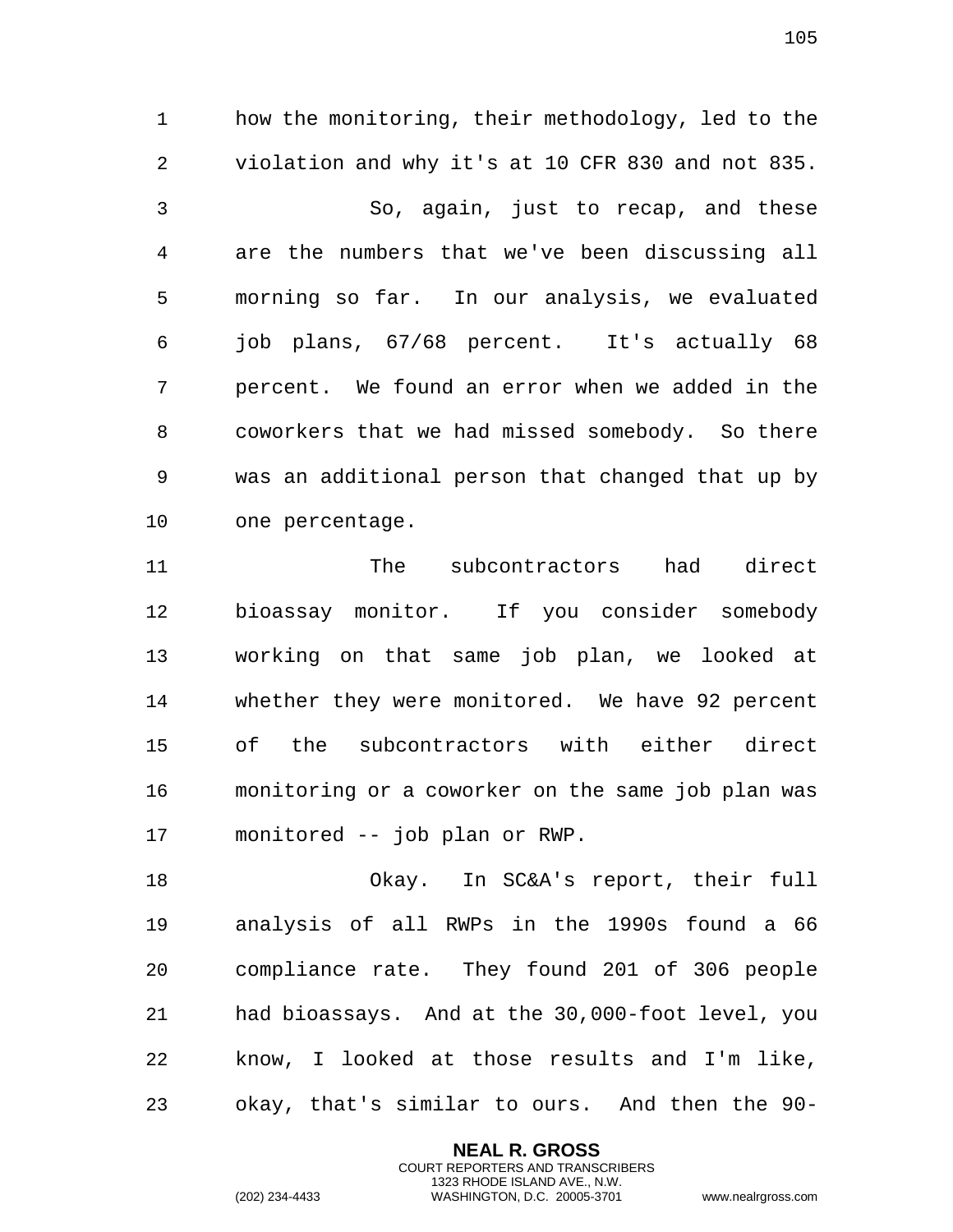day, there's increases to 244 out of 306, or an 86 percent compliance rate.

 When they looked at just at RWPs that specifically indicated bioassay, the numbers got a little better: a 71 percent compliance rate and an 84 percent compliance rate.

 Now, our concern is the use of the 30- and 90-day criteria for bioassay. Thirty days is appropriate for tritium. In fact, 100 millirem tritium detectable dose -- or a 100 millirem of tritium dose is still detectable after 70 days.

 So, the 30 days is perfectly fine for tritium, although you should be aware that the site did use what was called T30 bioassay monitoring, to where if you worked in a tritium area you only had to leave a sample once every 30 days. That was part of their monitoring criteria.

 Per procedure, the annual monitoring was usually a requirement for non-tritium actinide samples. Thus SC&A excluded a significant number of the subcontractors from their analysis, and indicated that they were not

> **NEAL R. GROSS** COURT REPORTERS AND TRANSCRIBERS 1323 RHODE ISLAND AVE., N.W.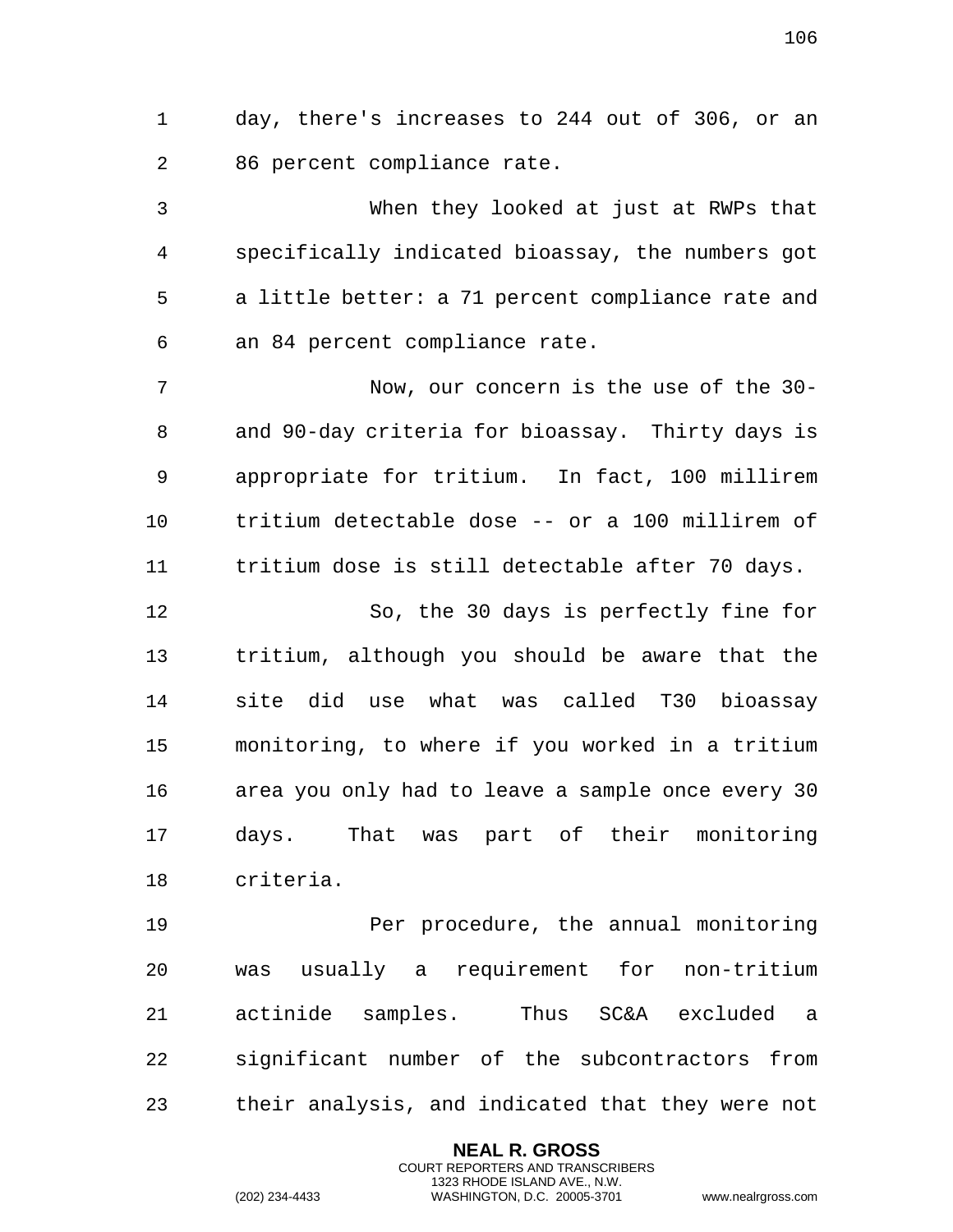monitored.

 So that's really our finding here that I'm going to go into more detail here. In our case, we believe the bioassay data should have been separated into tritium and non-tritium in the appropriate time intervals used for the evaluation.

8 So, the other thing that we came up with, or looked at here, is there's kind of a misconception about radiological work and monitoring at SRS.

 If a worker was only required to leave a non-tritium sample once or twice a year, such as plutonium, enriched uranium, or strontium, then the 30 to 90 day criteria is not appropriate. You're going to see a sample once every 180 days if they're on twice a year.

 In the 1990's radiological work control they had it to where a worker had to attend radiological training, Rad Worker II. They signed in on an RWP. And the worker was to check their bioassay code on the radiological qualifications card, or badge, against the RWP

> **NEAL R. GROSS** COURT REPORTERS AND TRANSCRIBERS 1323 RHODE ISLAND AVE., N.W.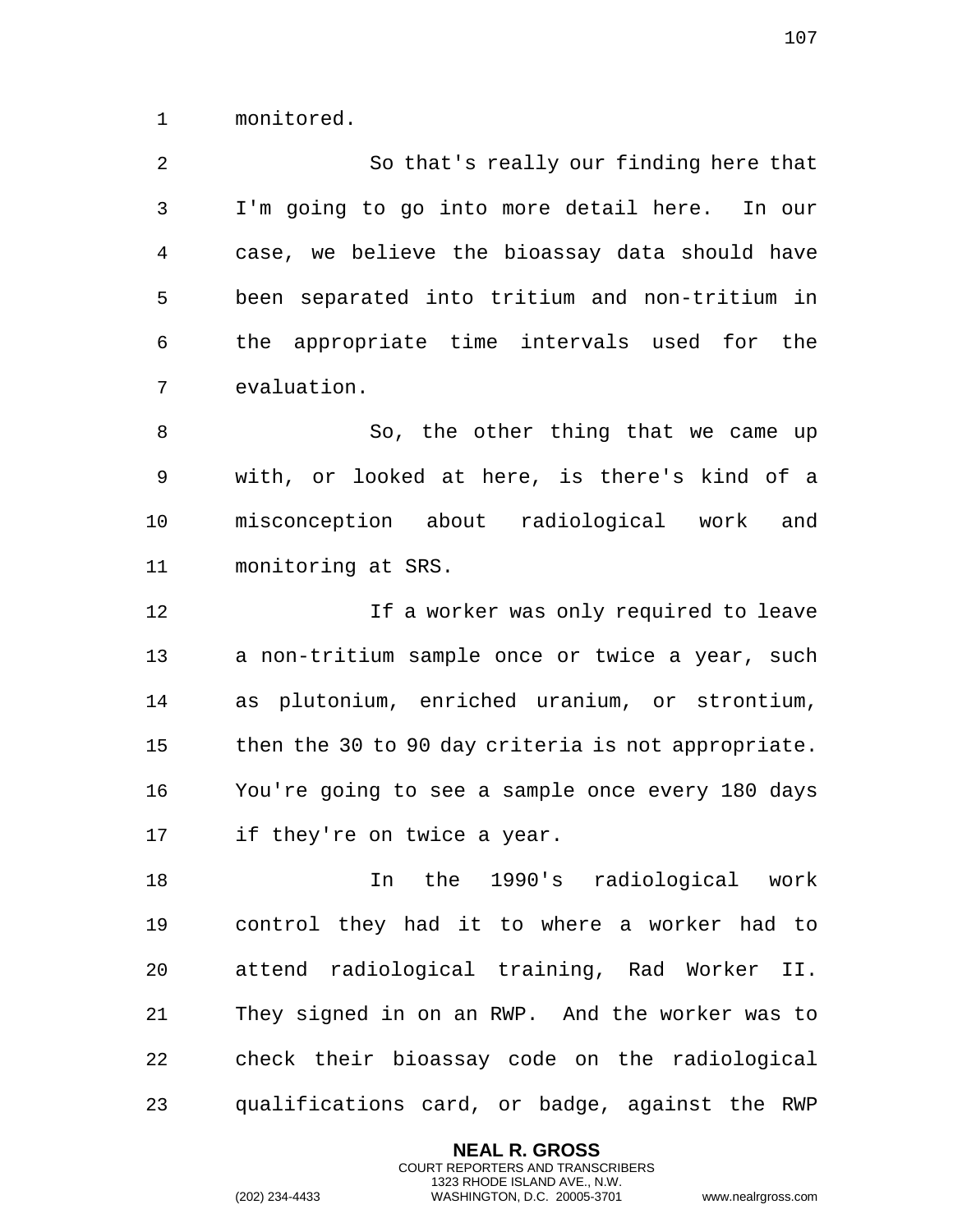requirements.

 So here's what the radiological qualification cards look like in 1994. You can see the Rad II off to the left. That's indicating their training. They're Rad Worker II trained. Their radiological qualifications. This one here, they had a whole body count, chest count. And the date of when they needed to get the next one, that's when that one expires. And then their Rad Worker training, you'll notice they all kind of correspond there. And then the bioassay codes.

 And here you've got a bioassay code example here of Pu-02, EU-02, and Sr-01. That would be, plutonium-02 is plutonium twice a year. EU-02 is enriched uranium twice per year. The strontium-90 would be once per year.

18 Now, people who are more heavily exposed would likely have Pu-04, where they were on quarterly plutonium bioassay. So it was a graded approach as to what was your potential. And this is the radiological qualification cards. The second misconception about

> **NEAL R. GROSS** COURT REPORTERS AND TRANSCRIBERS 1323 RHODE ISLAND AVE., N.W.

(202) 234-4433 WASHINGTON, D.C. 20005-3701 www.nealrgross.com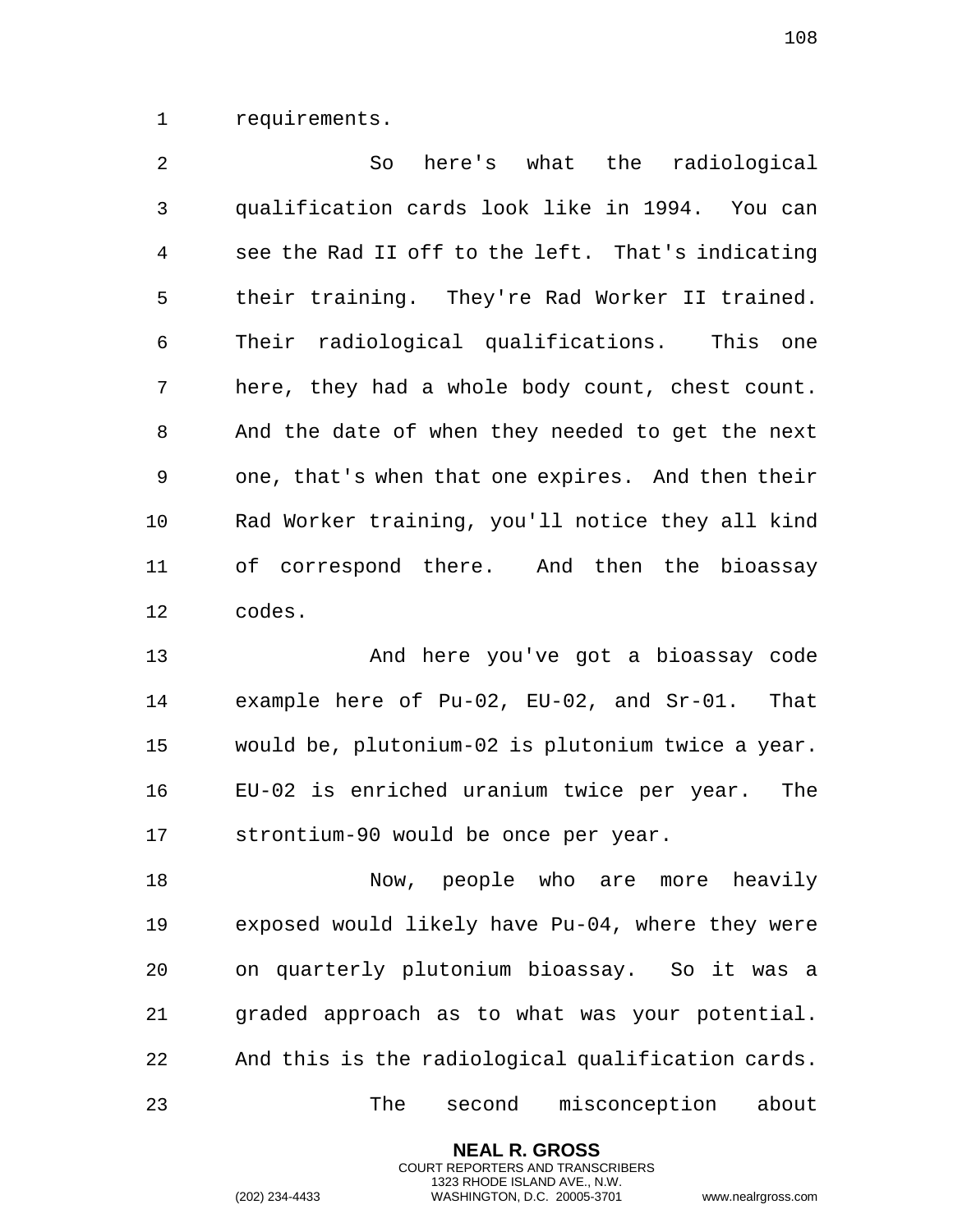subcontractor monitoring is that job-specific bioassay was not the only manner in which subcontractor construction trades were monitored.

 A significant fraction were monitored via routine or prescheduled bioassay based on the radiological qualification card. And we'll demonstrate this later in the very next presentation.

 This is the actual subcontractor monitoring. This came out of the corrective actions report, which was over 100 pages, or around 100 pages, that the site did. And I'll show later a slide of what they thought was happening. This is what they determined was actually happening. Okay?

17 And I'll go into this in more detail in a little bit, but what I want to point out here is box one, the worker signs in on an RWP requiring bioassay sample.

 And so that's what SC&A was looking at with their RWPs. And when we were doing our job plans we were surrogating or saying that if they

> **NEAL R. GROSS** COURT REPORTERS AND TRANSCRIBERS 1323 RHODE ISLAND AVE., N.W.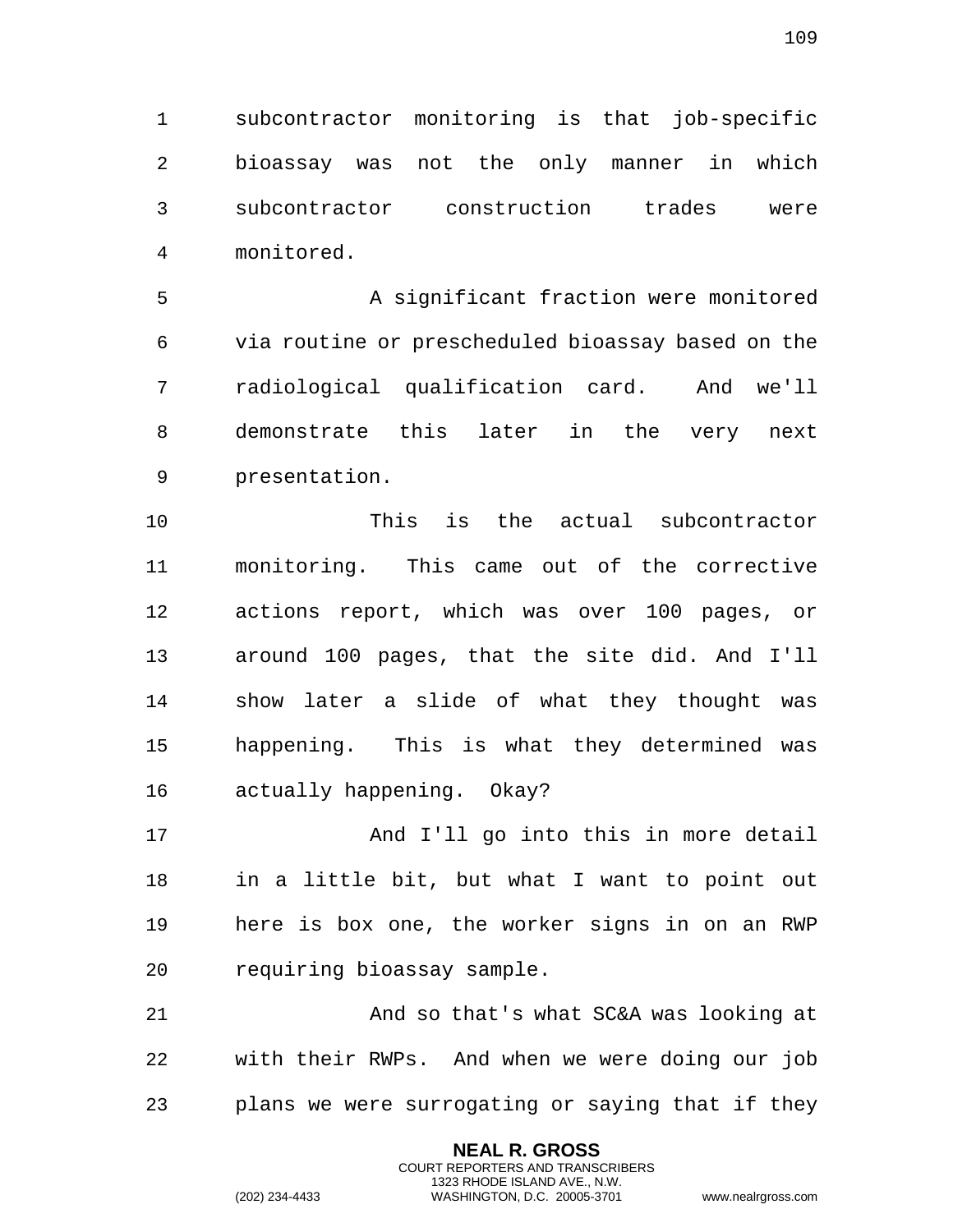wore a respirator, we are assuming they had to leave a bioassay sample.

 The next block is worker participates in a routine bioassay sampling for radionuclide specified on the RWP. This is where the worker checks their badge. Are they supposed to be monitored for plutonium? And does the RWP say plutonium?

 And if it's yes, the worker doesn't submit a sample. The worker submits a sample on their routine schedule when they were required to. Not for that particular RWP.

 So if you've got two subcontractor construction trades worker signing in on this RWP, and the first one has plutonium indicated on his radiological qualifications badge, he then goes over and doesn't submit a sample for this particular job, because he's on a routine that he will be picked up six months later or a year later, depending upon what his schedule is.

 If the worker, the second worker, doesn't have plutonium indicated on his radiological qualifications card, then he's got

> **NEAL R. GROSS** COURT REPORTERS AND TRANSCRIBERS 1323 RHODE ISLAND AVE., N.W.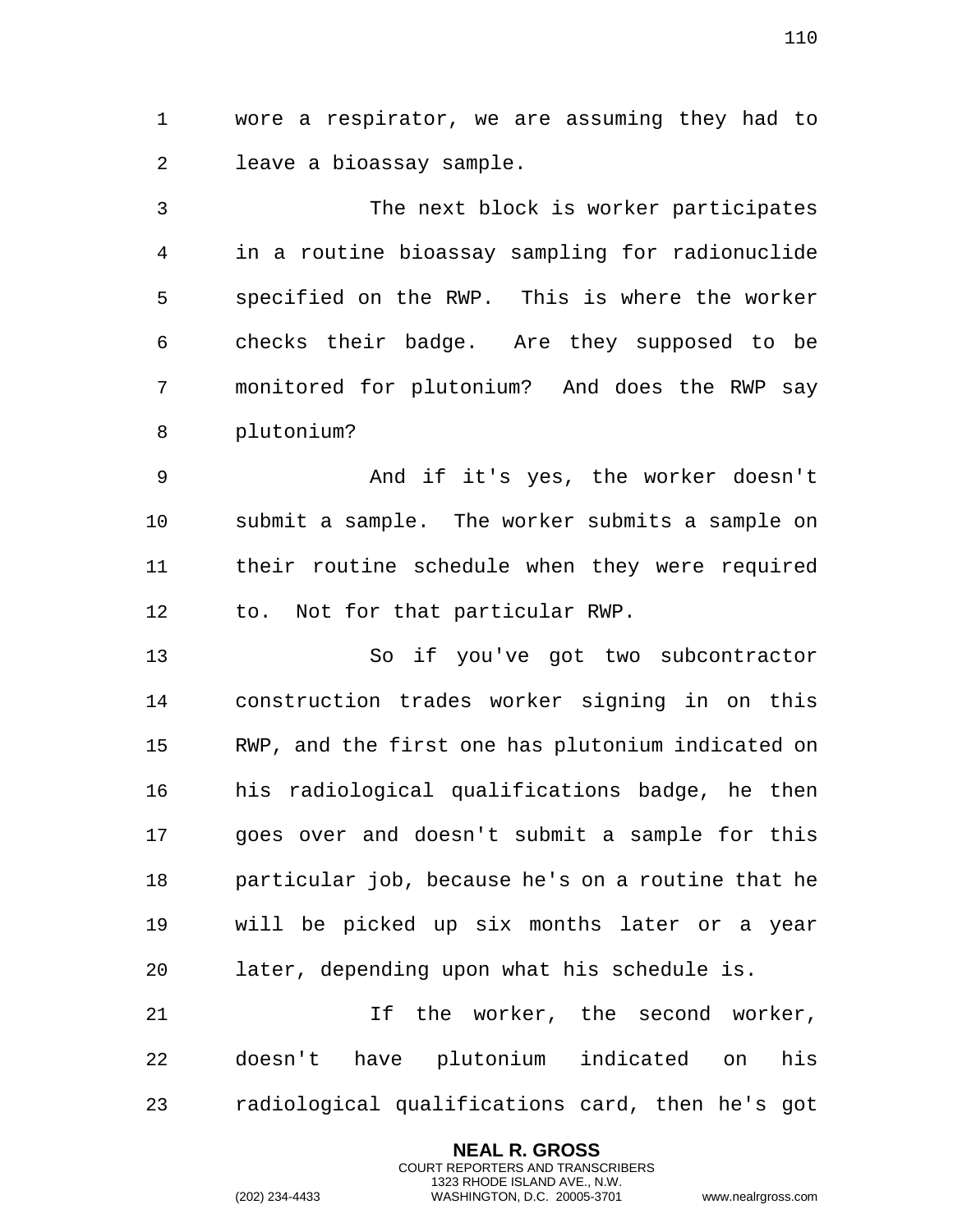to submit a job-specific bioassay.

 So you've got a split going two ways depending upon whether they were -- or whether they had the qualification for that RWP or not. So, that's where the split goes. You've got two workers on the same RWP. And it depended upon whether they were on a routine program for that radionuclide or not. But what our concern is, is that SC&A just jumped from box one to box two and said it's 11 got to be within 30 to 90 days. Well, if you do that, if a subcontractor was not scheduled to leave a sample for another hundred days, there won't be a sample. If they were on a routine schedule and they end up with -- they sign in on this RWP, they're supposed to leave a sample in another 100 days, they did. In most cases, I should say. So we went back with this and reevaluated the data that SC&A had for tritium. We broke it out into tritium and to non-tritium samples, the actinides, and we did a reevaluation. So, what we found was there was

> **NEAL R. GROSS** COURT REPORTERS AND TRANSCRIBERS 1323 RHODE ISLAND AVE., N.W.

(202) 234-4433 WASHINGTON, D.C. 20005-3701 www.nealrgross.com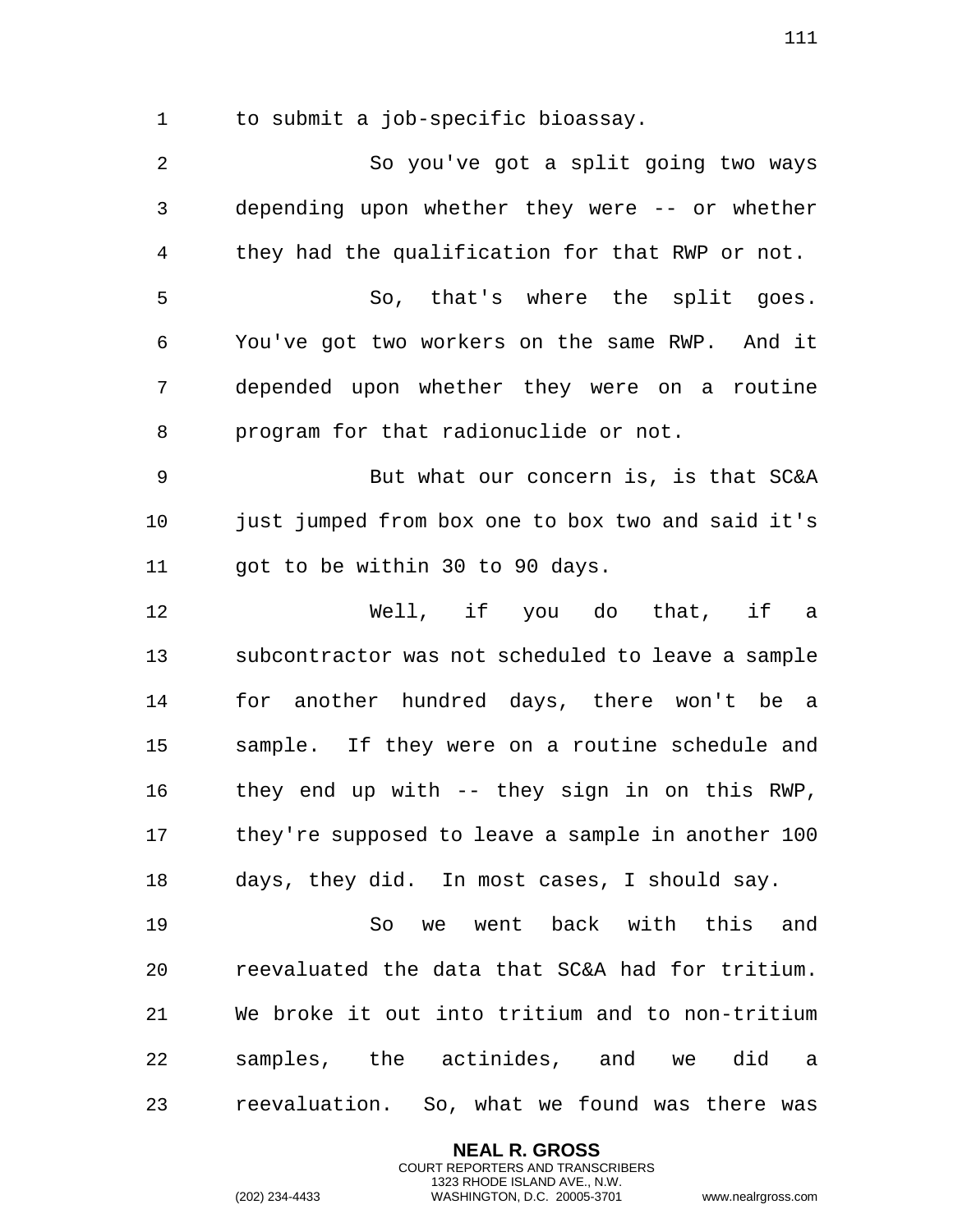108 of 119 subcontractors on RWPs that had potential for tritium exposure that they had bioassay data. We're looking at 90.8 percent.

 The mean number of days between the RWP and the bioassay was seven and a half days. But for tritium, less than 30 days. That makes sense. That was a reasonable criterion, but you needed to break out tritium versus non-tritium.

 89.2 percent of these 108 were on a routine prescheduled monitoring. Now, these are all subcontractors on routine monitoring. This is that T30 that I was talking about. Had to leave a sample within 30 days of their work in the areas.

 When you go and look at coworkers on that same RWP, you've got 117 of 119 were covered by either their personal data or a coworker on that same RWP had monitoring data within the criteria.

 Now, since 1972, I want to point out, with tritium, the 95th percentile subcontractor tritium dose is less than 100 millirem. And it's got a downward trend as you get into the latter

> **NEAL R. GROSS** COURT REPORTERS AND TRANSCRIBERS 1323 RHODE ISLAND AVE., N.W.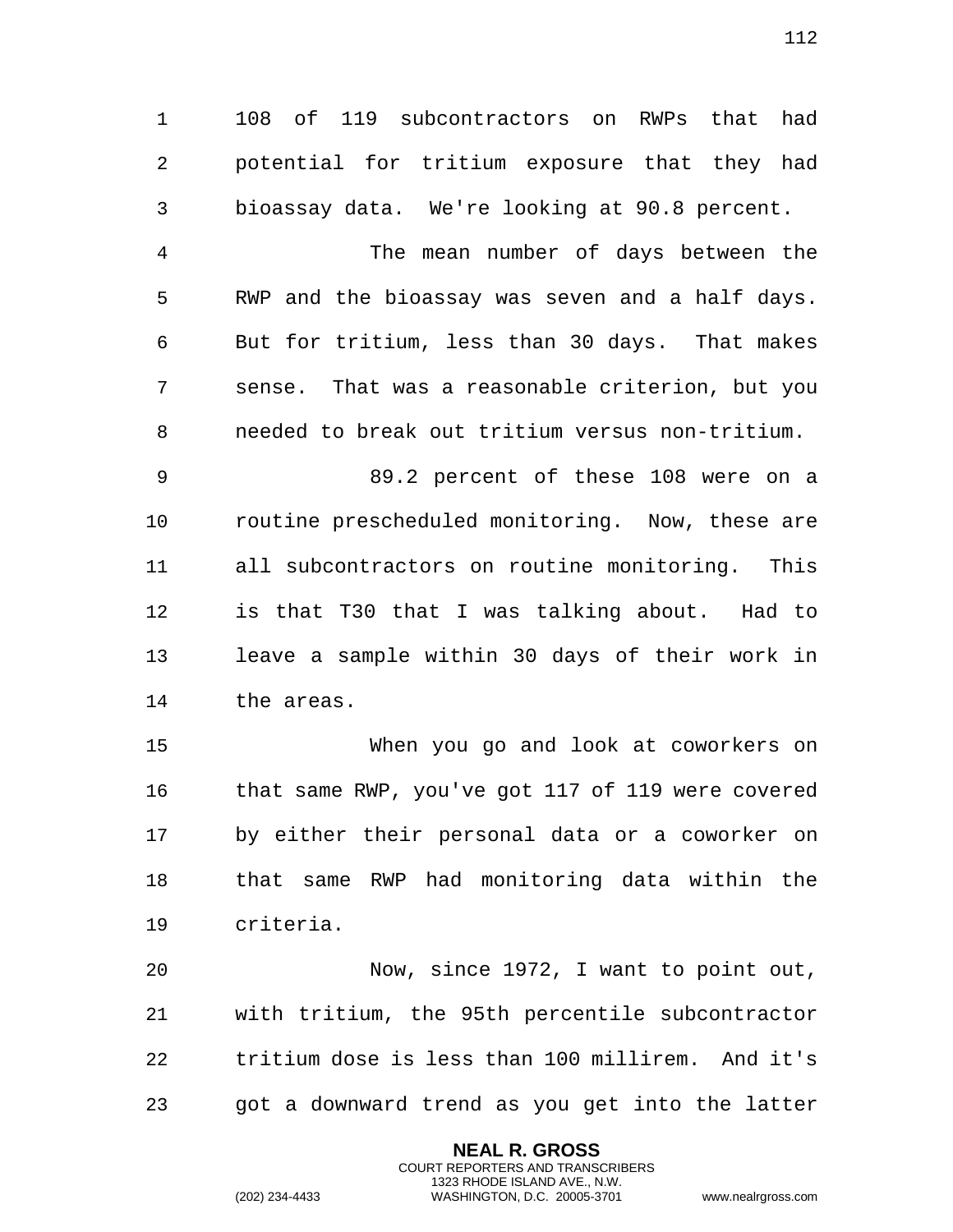years.

| 2 | Now, since 1980, DuPont construction             |
|---|--------------------------------------------------|
| 3 | trades workers have been less than 100 millirem. |
| 4 | Now, 100 millirem is the threshold for requiring |
| 5 | monitoring. So the vast majority, in fact 95     |
| 6 | percent of these workers, by today's standards,  |
| 7 | don't need to be monitored. But they were. And   |
| 8 | they still are.                                  |

 So our conclusion is really tritium monitoring of subcontractors is not really a dose reconstruction problem.

 Now, we also evaluated the non- tritium. And, again, the misconceptions about how the bioassay monitoring was going led SC&A to exclude a significant number of samples from their analysis.

 SC&A only identified 62 non-tritium bioassay. Oh, and I should mention, the prescheduled for the non-tritium bioassay are generally conduced on semiannual or annual basis, on or near the birth date and six months later. That's how they were scheduled to be monitored. There was a limited number, primarily due too not

> **NEAL R. GROSS** COURT REPORTERS AND TRANSCRIBERS 1323 RHODE ISLAND AVE., N.W.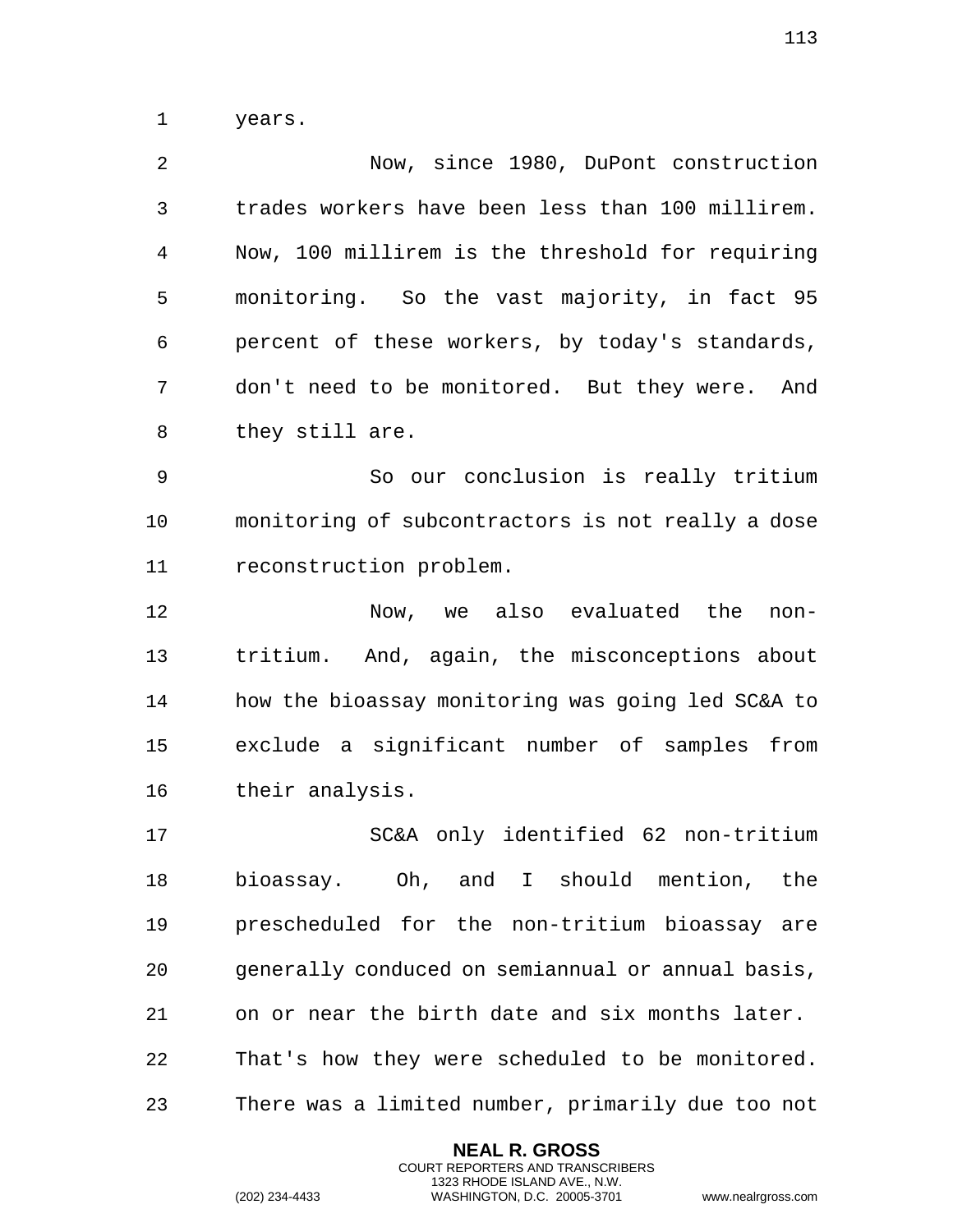looking at samples outside of 30 and 90 days. We reevaluated that data and found 102 subcontractors on the RWPs that had potential for plutonium exposure. Eighty-nine of the 102, or 87.3 percent, have bioassay data. The mean number of days between the RWP and the bioassay was 125 days. Again, this is that semiannual or annual monitoring.

 Eighty percent are on routine, prescheduled bioassay. If you again consider the coworker, we've got again 98 percent of the subcontractors are covered by either their personal data or their coworker who signed in on that RWP had a bioassay sample.

 In their conclusion, SC&A concluded that the bioassay data set for CTW subcontractors specifically, and CTWs generally, is demonstrably incomplete for 1989 to 1998, and likely before that time period, and does not satisfy the criteria set forth in NIOSH's draft criteria for evaluation and use of coworker data sets.

 We disagree. We believe that 90.8 percent and 87.3 percent direct monitoring of

> **NEAL R. GROSS** COURT REPORTERS AND TRANSCRIBERS 1323 RHODE ISLAND AVE., N.W.

(202) 234-4433 WASHINGTON, D.C. 20005-3701 www.nealrgross.com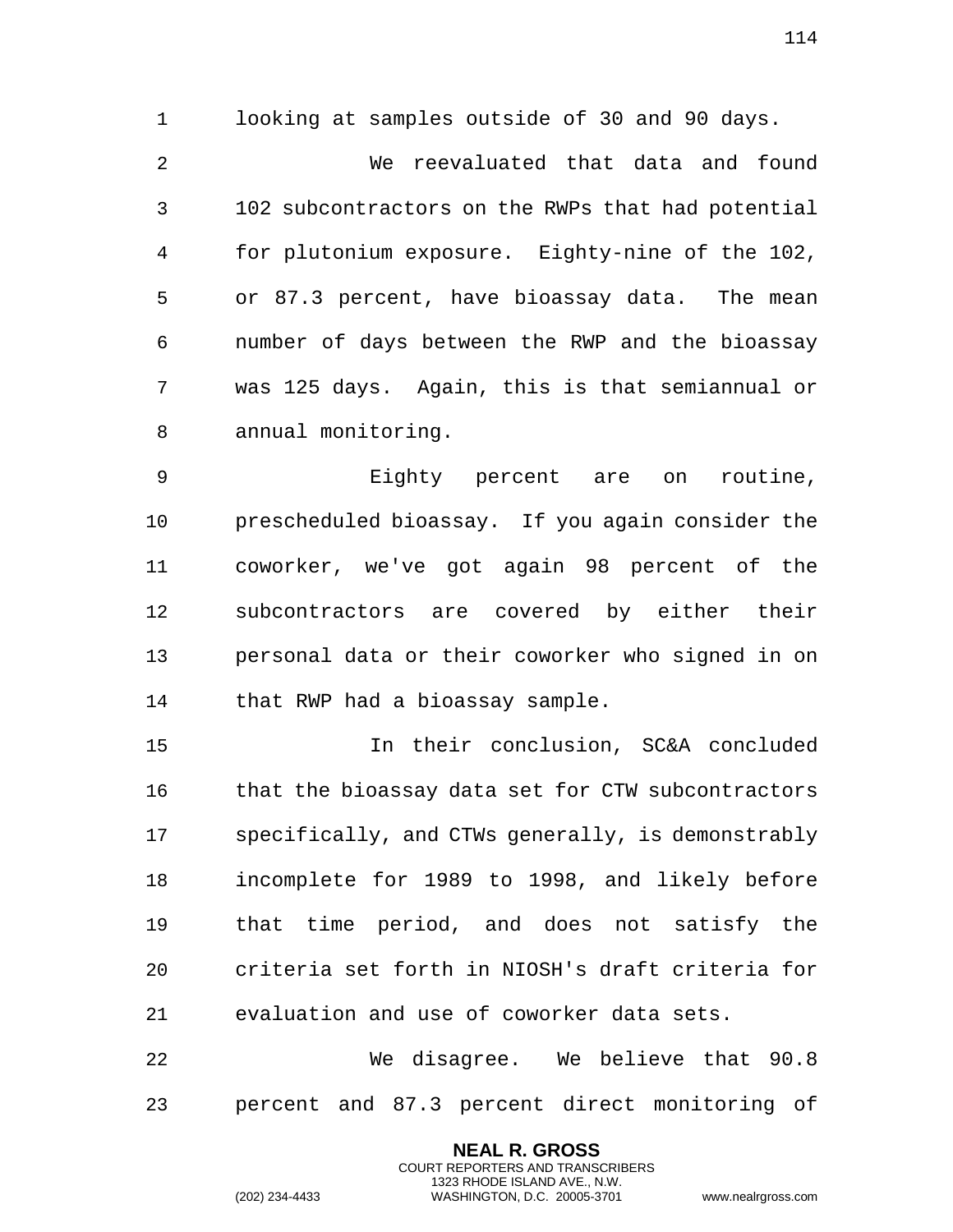subcontractors is not demonstrably incomplete. We feel that their sampling was really pretty reasonable. It's just you needed to look beyond that 90 days as to how the site was monitoring it.

 Before I go on, questions? Comments? MR. FITZGERALD: Yes. Just one reaction. If Westinghouse would have conveyed this same kind of perspective to DOE, would not have -- would not that have, you know, responded to their issue about incompleteness? I mean, it 12 just seems a little bit of a disparity between this perspective and the fact that, you know, DOE looking at the results, and the resampling to boot, basically acknowledged that there was non-participation.

17 And, you know, the non-participation wasn't just people didn't get their bioassays for 120 days. You know, they weren't available. And that's why the resampling. So, it just seems to be an incongruity there, that everything was fine, that actually they were 90 percent complete. Did DOE just misunderstand the

> **NEAL R. GROSS** COURT REPORTERS AND TRANSCRIBERS 1323 RHODE ISLAND AVE., N.W.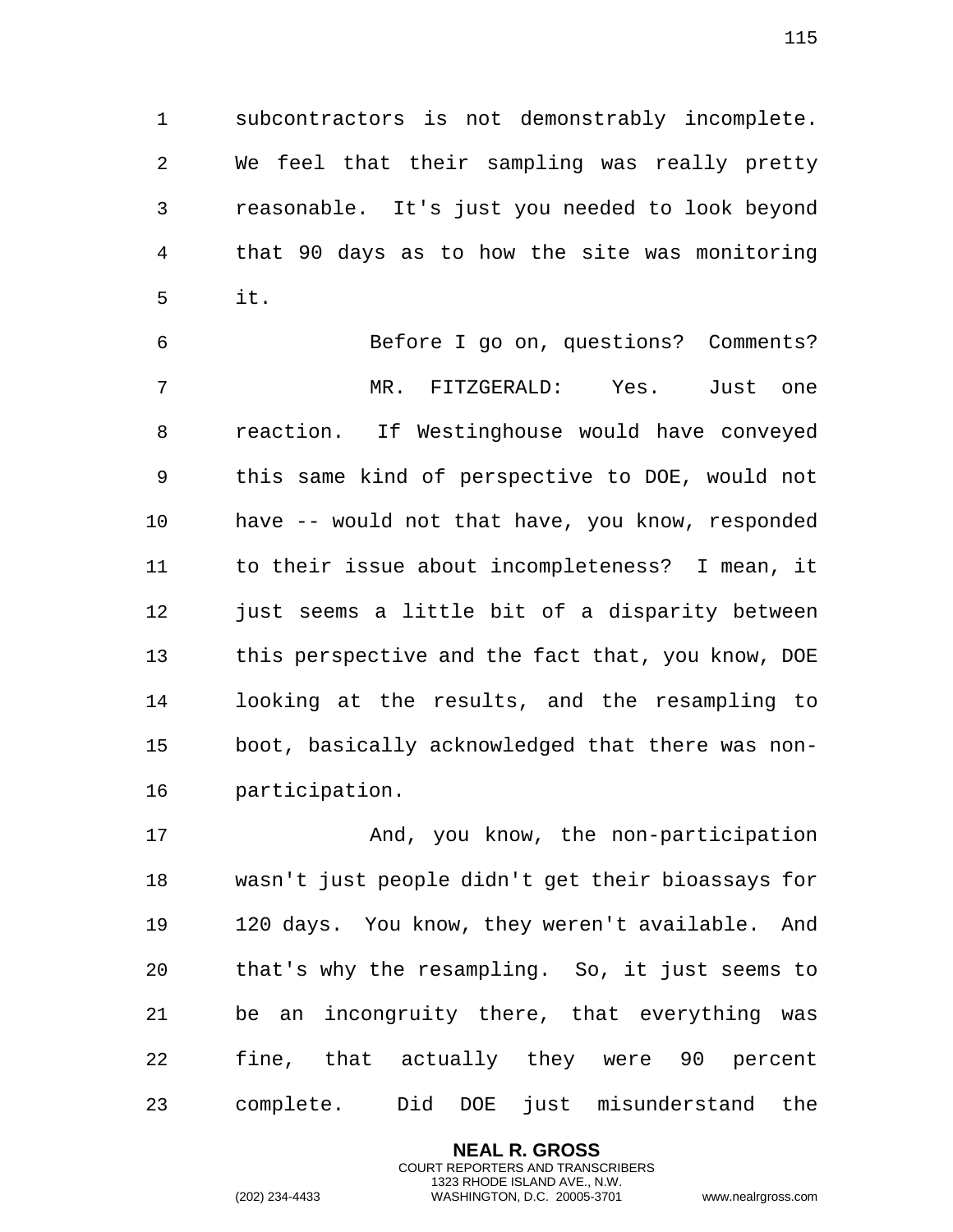bioassay program at Westinghouse?

 DR. TAULBEE: No. I think you're going to see, in the next slide, in the notice of violation, of why it became a 10 CFR 830 for procedural violations.

 MR. FITZGERALD: Well, I'm not talking about compliance. Not the compliance context. Just the notion that, you know -- I understand where you're going with the plutonium bioassay and the fact that it eventually did get, you know, whether it's within a year or so.

 But clearly, in terms of the completeness issue and the fact that they were cited, that certainly didn't seem to be factored in at all. I'm just trying to reconcile that.

 DR. TAULBEE: Actually, I believe it was.

 DR. NETON: We're looking at a different issue here, though. We're looking, you know, whether the subcontractors are on a routine monitoring program. And I think Tim has demonstrated that they were. And so, you know, you only have a very percentage of this bioassay

> **NEAL R. GROSS** COURT REPORTERS AND TRANSCRIBERS 1323 RHODE ISLAND AVE., N.W.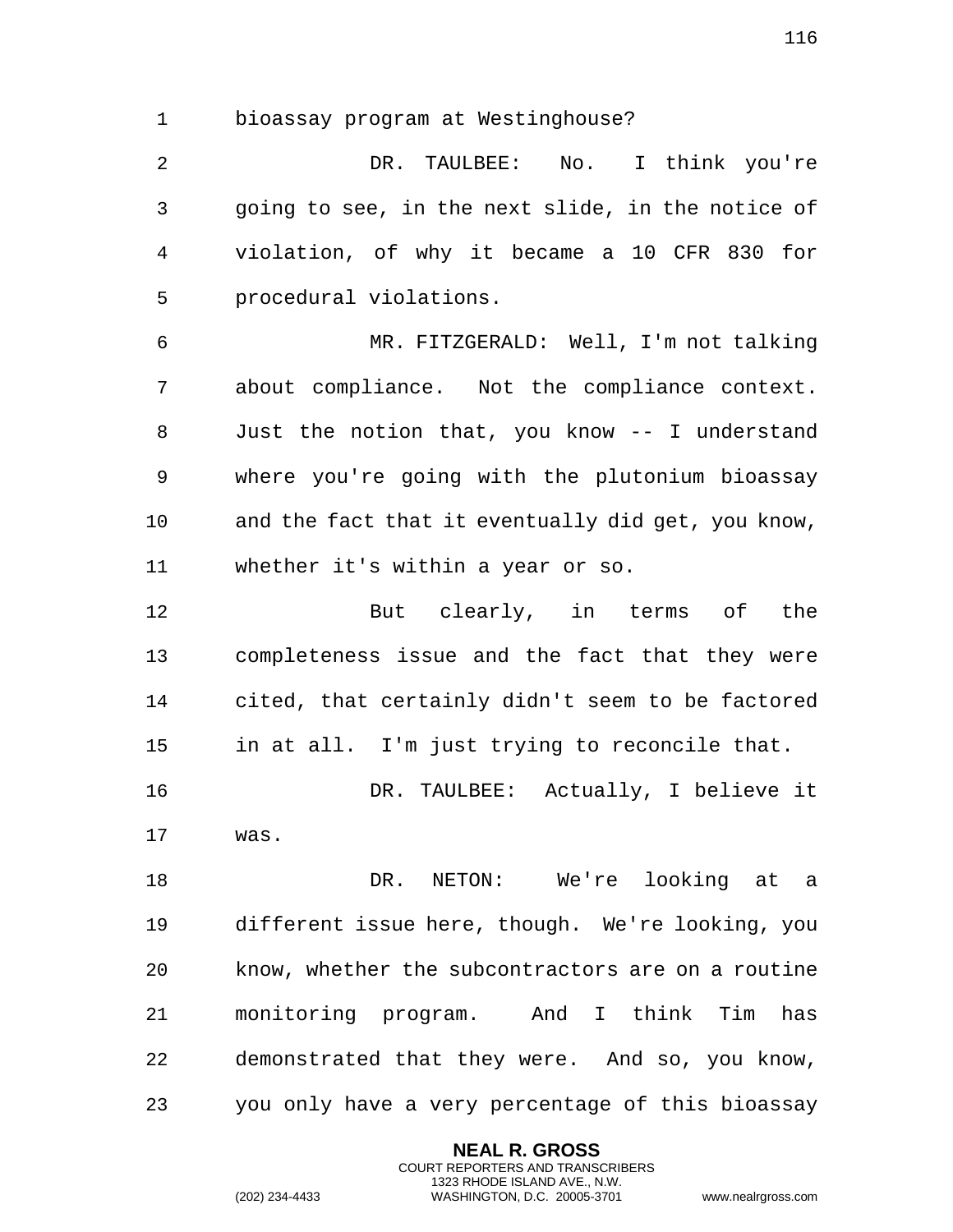set that weren't left in that non-compliance. MR. FITZGERALD: Yeah. And one thing that in the --

 DR. NETON: And so what percentage of those were -- you know, if a lot of the subcontractors were on the routine monitoring program --

 MR. FITZGERALD: Let me just throw out a question I've had too. You know, we've been focusing on subcontractors because that was the entry point to the discussion. But, when we look at the job-specific bioassay issue, it's unclear to me who actually made up the workers that were on job-specific bioassays. I think a lot of them were specific subs, but I think, you know, a lot of them were CTWs. It was a mixed bag.

17 And really the data, if there's an incomplete set of data, it's sort of centered on those that were subject to job-specific bioassays where their participation is lacking, that data wasn't collected. And what I've struggled with is, it's not so much, given that finding, or given that revelation, it's not so much of a

> **NEAL R. GROSS** COURT REPORTERS AND TRANSCRIBERS 1323 RHODE ISLAND AVE., N.W.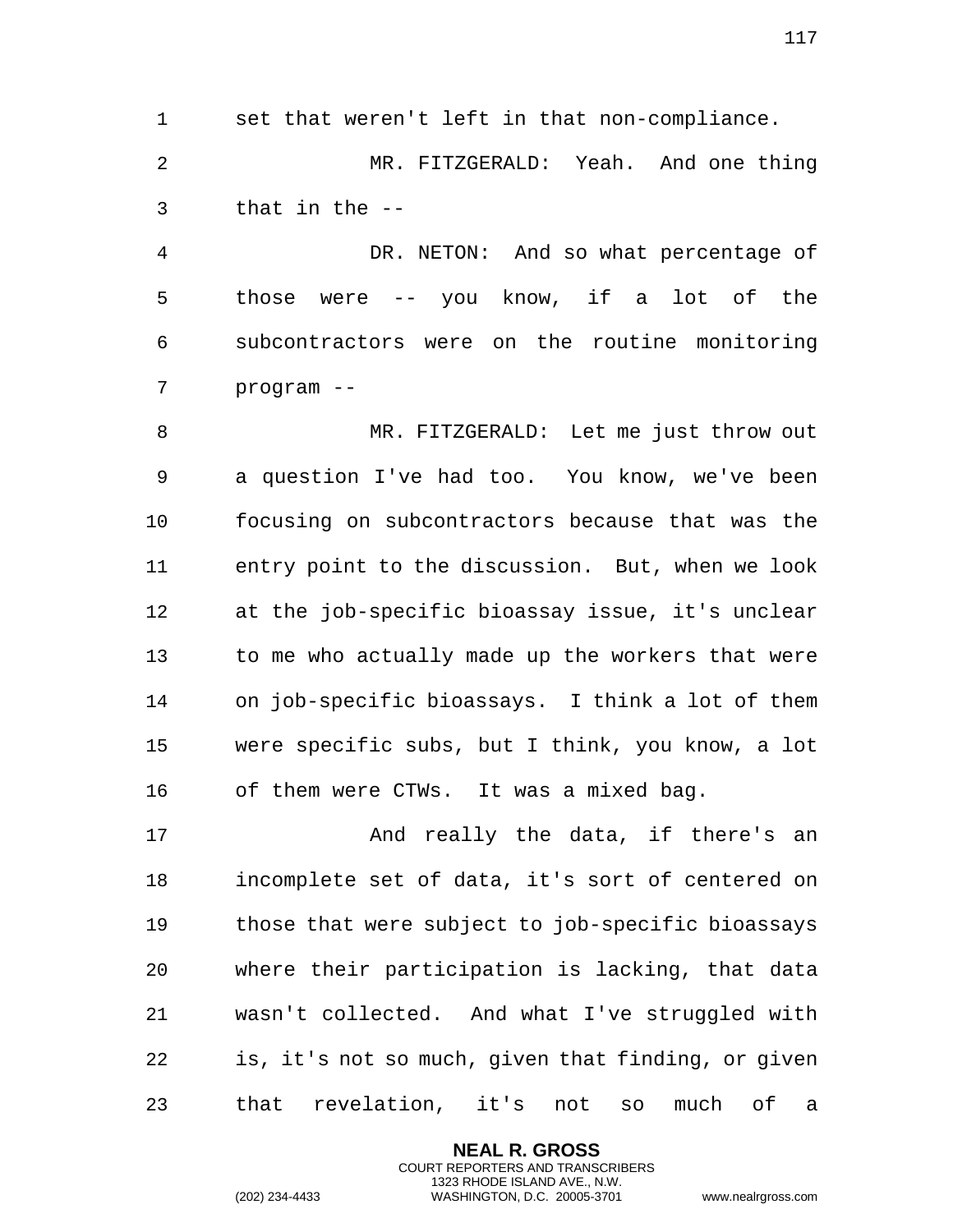subcontractor issue per se.

 It's just how do you deal with the missing data or the non-participation for that set of workers, whoever they are, whatever niche you have in terms of reconstruction? How would you mitigate the -- do you see where I'm coming from? DR. NETON: But isn't that a coworker issue? MR. FITZGERALD: Well, I'm just saying DR. NETON: I mean, that's why you have coworker models, for performing that kind of monitoring. MR. FITZGERALD: Well, I'm just saying, in this is a coworker model, we're dealing with a strict definition of subcontractor or CTW. We don't know exactly who this group would be over time. We do have some notion. We could actually establish for '97 who they are. 21 DR. NETON: Stay tuned. MR. FITZGERALD: But I'm just saying, you know, that's going to be a changing

> **NEAL R. GROSS** COURT REPORTERS AND TRANSCRIBERS 1323 RHODE ISLAND AVE., N.W.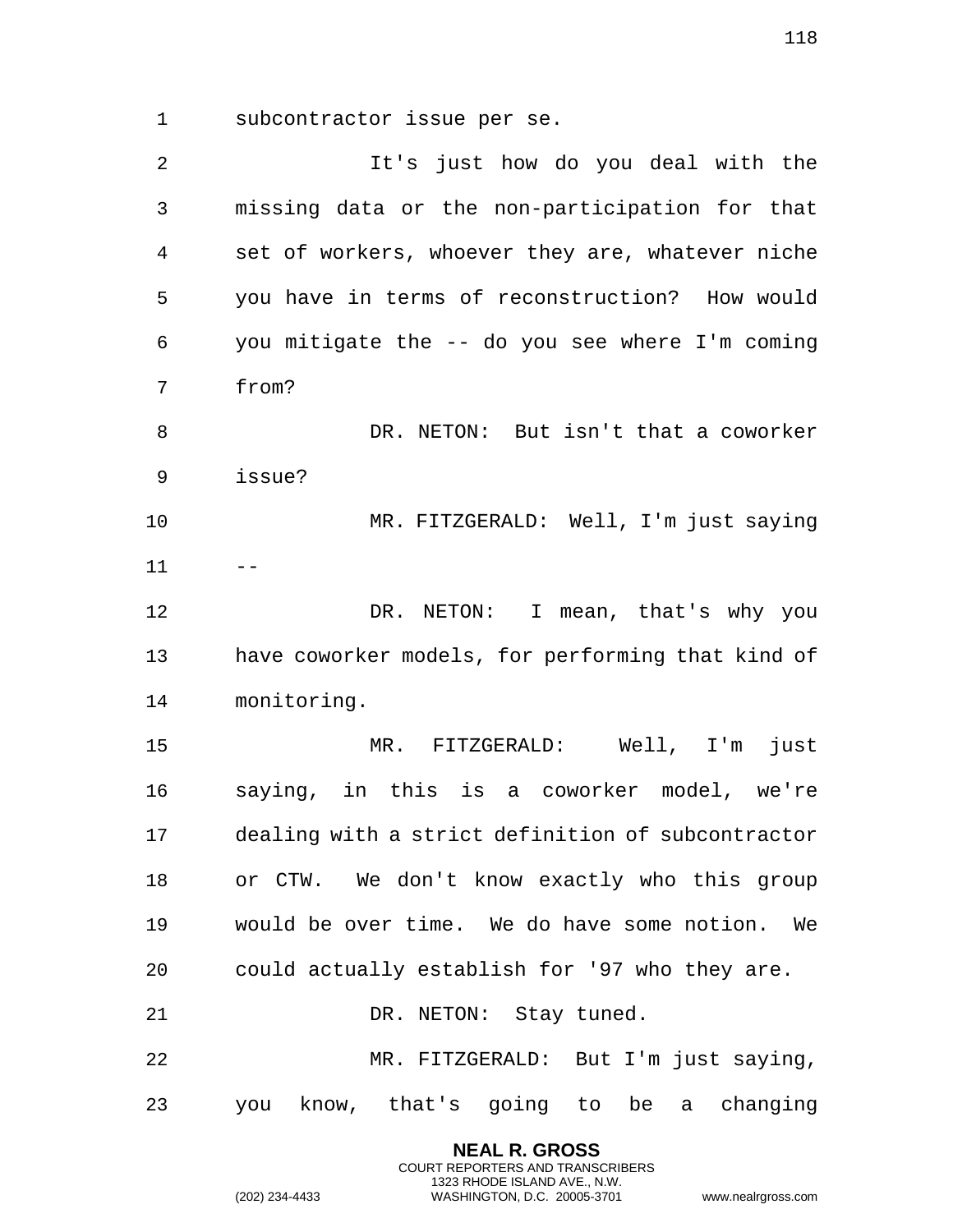demographic, if you may. And, you know, I'm not so sure it's just a subs issue.

 But anyway, I'll let that ride, then. We can cover that when we get to it. I haven't looked at -- I haven't looked ahead enough to know.

 MR. HINNEFELD: Tim, what you've talked about so far, though, was the SC&A evaluation of bioassay where they got the RWP.

DR. TAULBEE: That's correct.

 MR. HINNEFELD: Reportedly not very complete, you know, not very clear in terms of what the RWP actually required. Or, you know, in terms of the RWPs they looked at. And they've looked at their study, which shows, even in their arithmetic, 60 to 70 percent complete.

 But the real focus that was missing was actually Savannah River's self-evaluation. That was really the focus of it, that was the conclusion and the subsequent NOV. That's really the data set that says, well, 70 percent or so didn't comply with, you know, on the face of these things.

> **NEAL R. GROSS** COURT REPORTERS AND TRANSCRIBERS 1323 RHODE ISLAND AVE., N.W.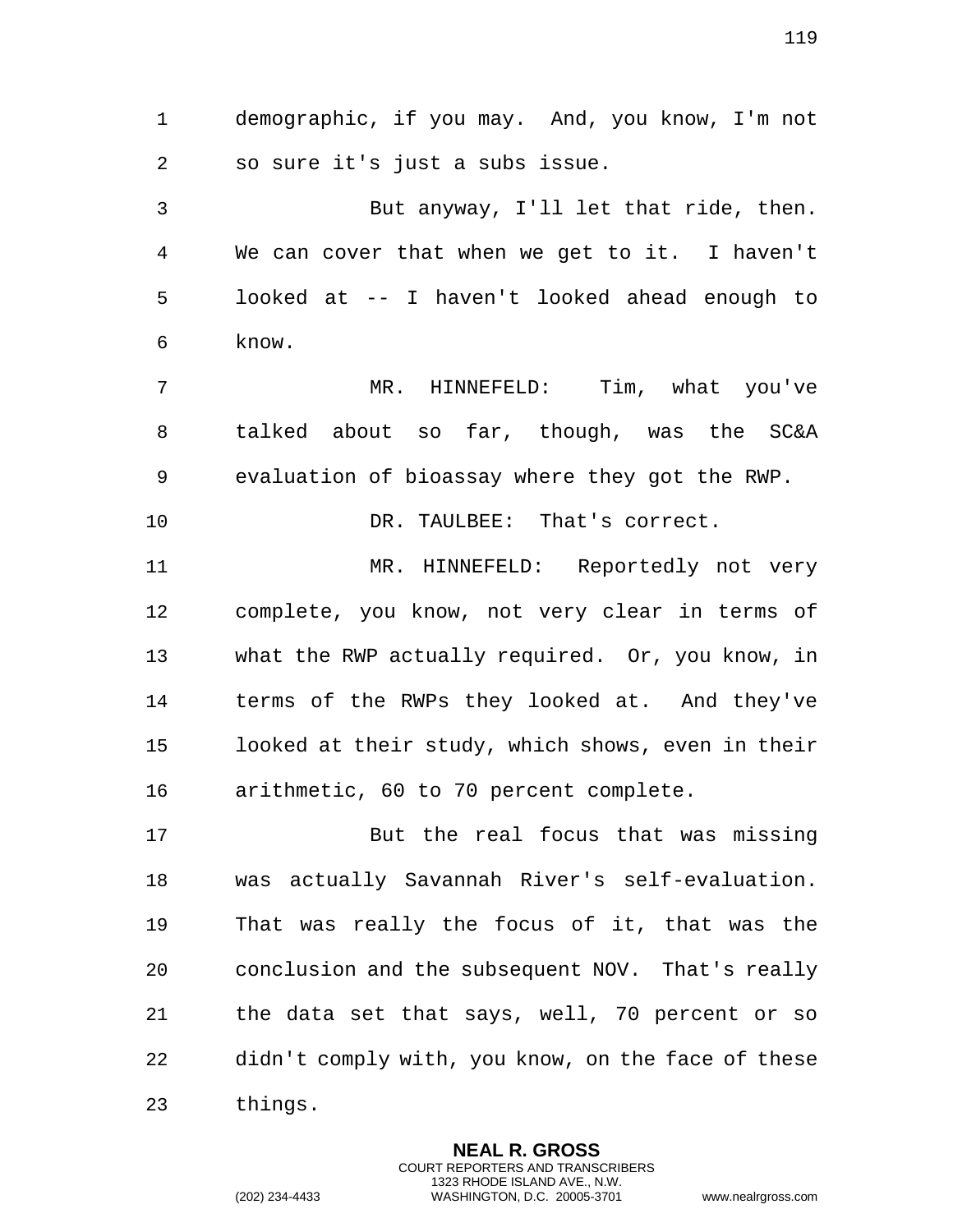So, really, the discussion of SC&A's report is, to me, secondary to what's in the discussion on the NOV. DR. TAULBEE: Well, yes and no. Yes, I agree. But let me get at -- MR. FITZGERALD: I have some responses. 8 DR. TAULBEE: Because the 79 percent is on a very small fraction of people that go under the job-specific path. 11 MR. HINNEFELD: Yeah, I understand that. 13 DR. TAULBEE: Okay. MR. FITZGERALD: And I was going to make the same point. But there's other points - 16 - why don't you go ahead and complete. And then I can come back and -- CHAIR CLAWSON: I just have one question. You kept calling out that 100 millirem to tritium. Under the 835 wasn't it the total dose of 100 millirem? Not just one isotope, it was the total. Correct? DR. TAULBEE: Yes. Of all

> **NEAL R. GROSS** COURT REPORTERS AND TRANSCRIBERS 1323 RHODE ISLAND AVE., N.W.

(202) 234-4433 WASHINGTON, D.C. 20005-3701 www.nealrgross.com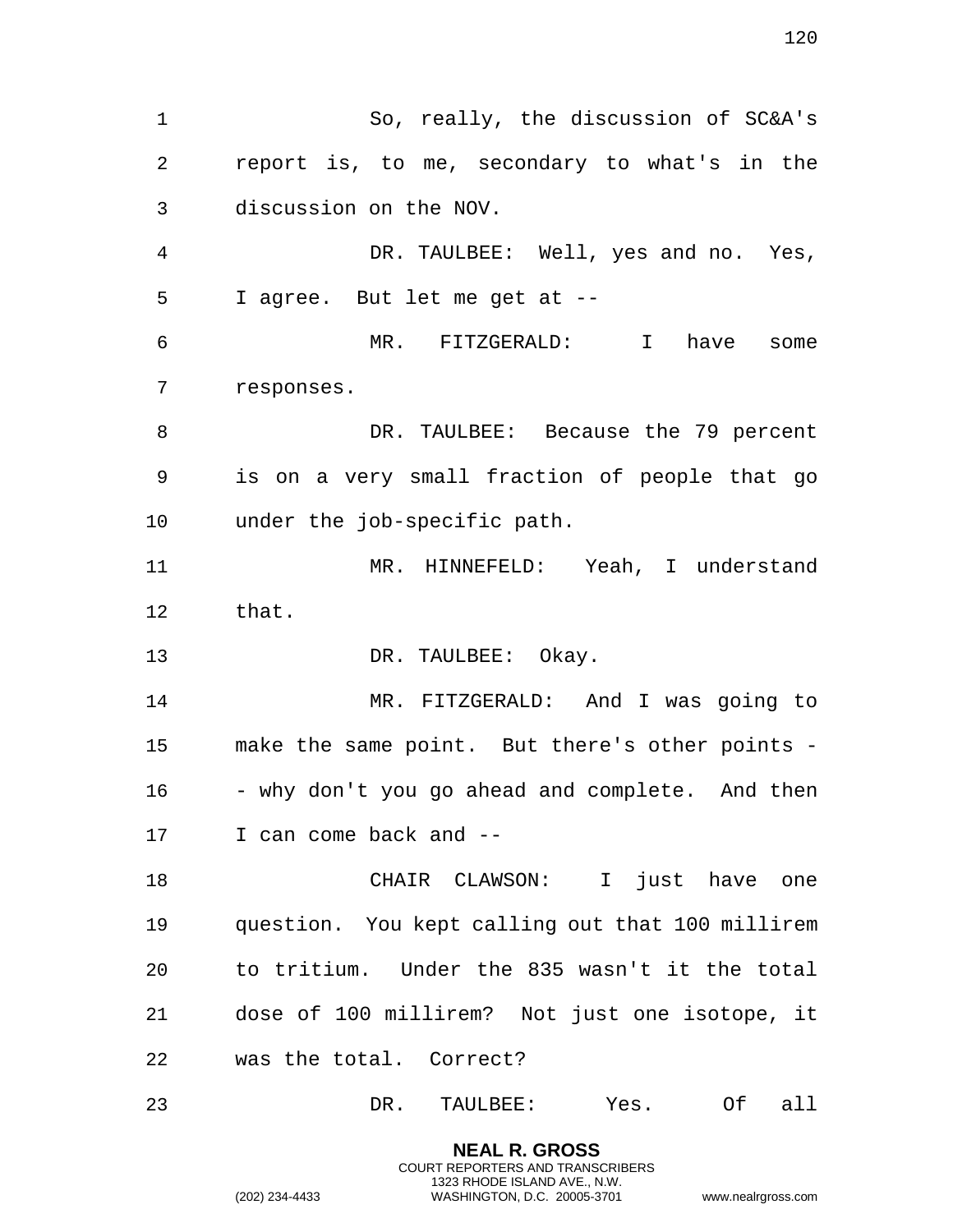radionuclides. Yes.

 CHAIR CLAWSON: Okay. DR. TAULBEE: But if you're a tritium worker for all the radionuclides and you're doing work in a tritium facility, then -- this is what they saw. CHAIR CLAWSON: And then you have the plutonium and uranium or whatever else that you can get into. DR. TAULBEE: Not in the tritium facilities. It's not there. So -- but, I get what you're getting at. Subcontractors might be going to different places. Correct. But from a tritium standpoint alone, if they were just working at the K Reactors for the restart or something like that, that was their dominant exposure. CHAIR CLAWSON: Well, this is one of the issues that I have had from the very beginning. And why I've called Savannah River an interesting site. Because you have -- at most sites you

> **NEAL R. GROSS** COURT REPORTERS AND TRANSCRIBERS 1323 RHODE ISLAND AVE., N.W.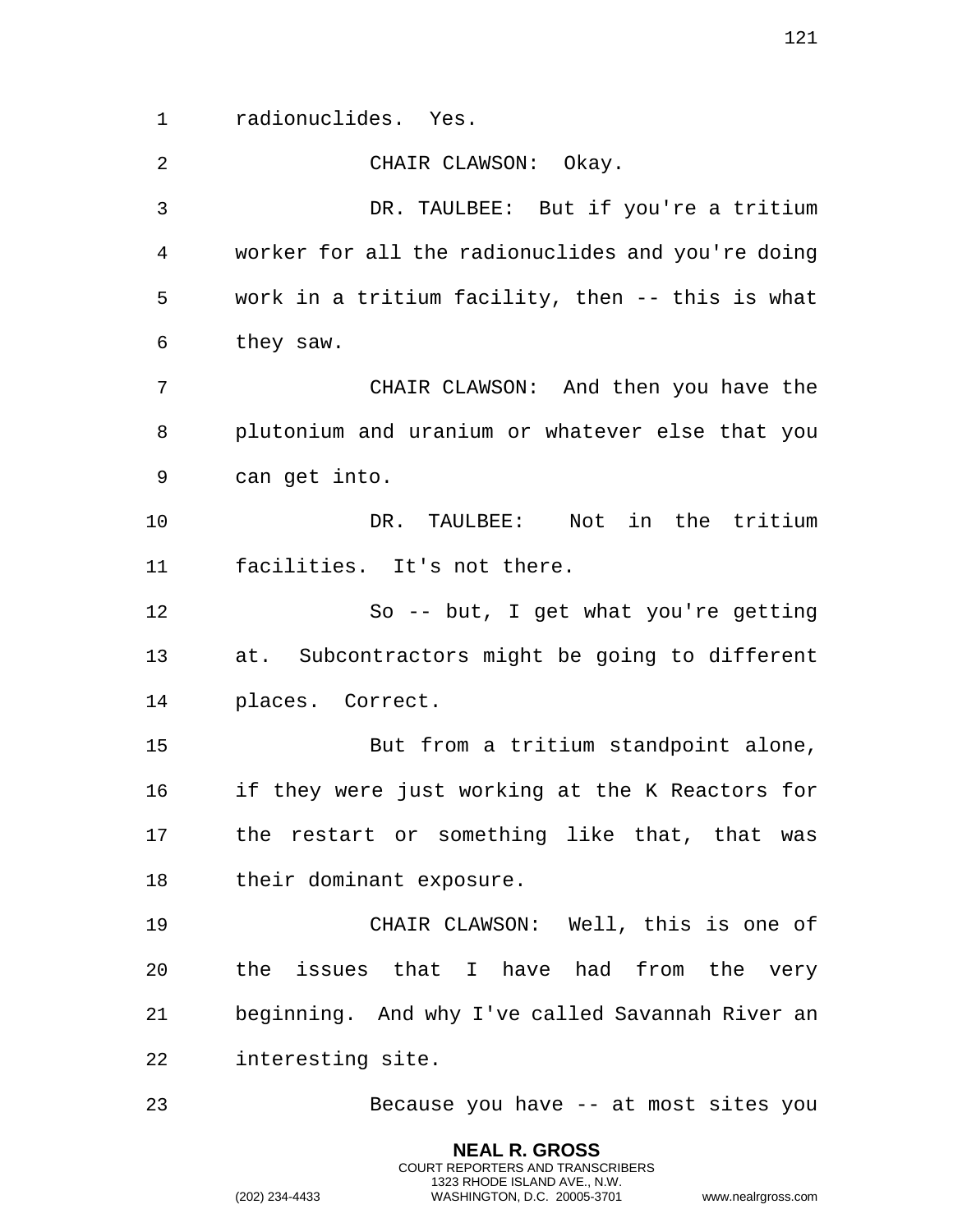have a home base of workers that are considered the site's workers. Savannah River you have -- you have trades that are coming in.

 These trades come and go. And as we've seen, and in the interviews, they could be burnt out and go out on the road for 60 days and work a total other job.

 And then come back in at the new year because they're clean and fresh and they can go. Part of the problem that we've heard from the people that we have interviewed is that in doing that, you are not -- you're not into a routine process.

 You have both sides of the spectrum. You have a group of construction trades that are house, so far. But they can be utilized and their manpower has always gone up and down all the way 18 through the year.

 And then you have other construction trades that come in and that are working a new job or a new process that is going on. I really don't know how you're going to separate all that out.

> **NEAL R. GROSS** COURT REPORTERS AND TRANSCRIBERS 1323 RHODE ISLAND AVE., N.W.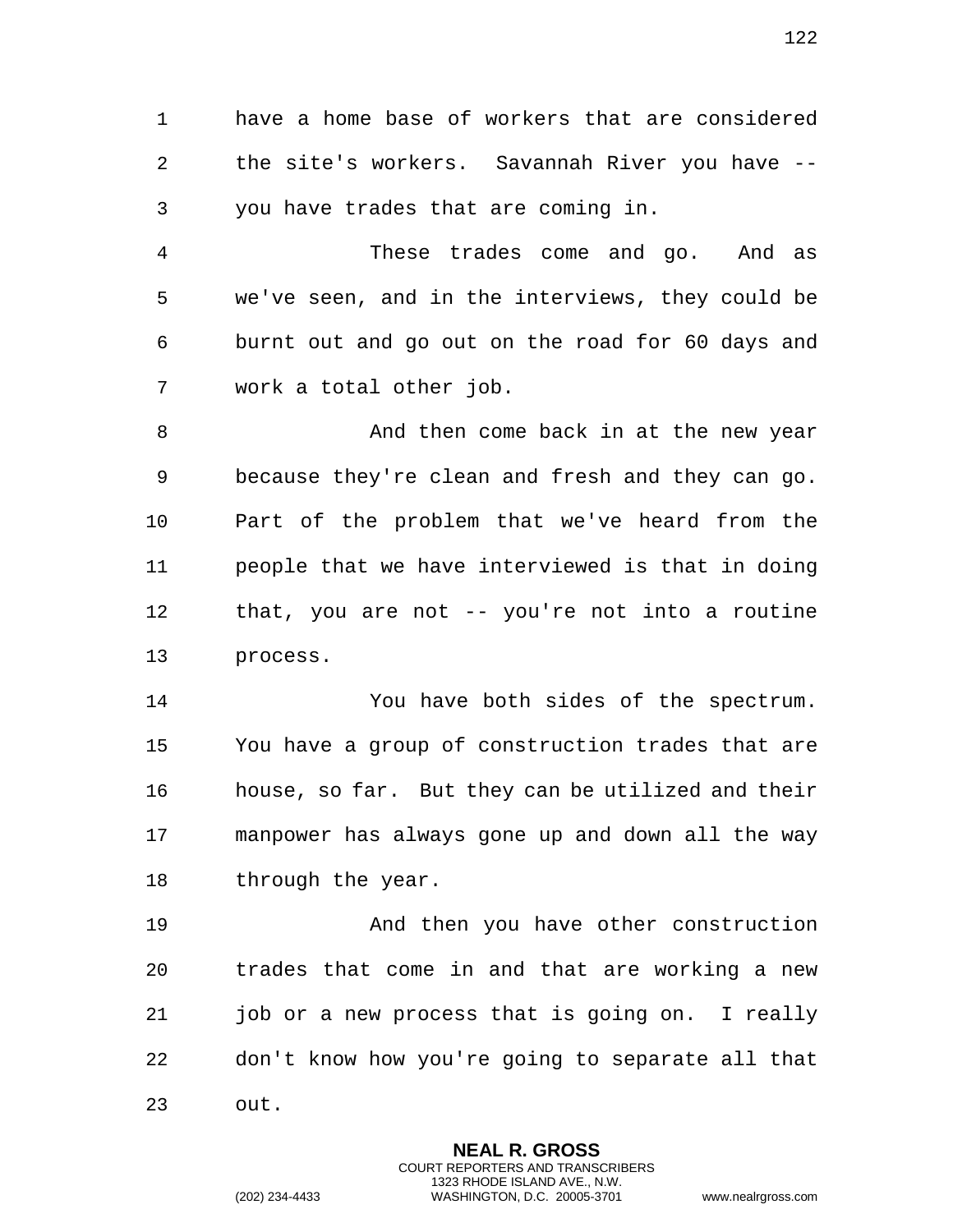But, that just being said, this is why Savannah River is a unique character in itself. It's unlike that at any other DOE site there is. DR. TAULBEE: The information I just presented is strictly subcontractors. Only those coming in for those peaks and valleys. This is not any of the DuPont construction trades workers. We didn't include those. And we're not looking at any of the DuPont workers. Okay. So this is just subcontractors we are now analyzing. CHAIR CLAWSON: Right. And understand as these ramps -- because I've heard this so many times, they were working for DuPont for four to five years as house construction people. And it dips down, they get laid off. 18 They go to the hall. And the next week they're out working a construction job out there. And also, some of them would rather have worked the construction because it was better pay. So, I just -- the influx back and

> **NEAL R. GROSS** COURT REPORTERS AND TRANSCRIBERS 1323 RHODE ISLAND AVE., N.W.

(202) 234-4433 WASHINGTON, D.C. 20005-3701 www.nealrgross.com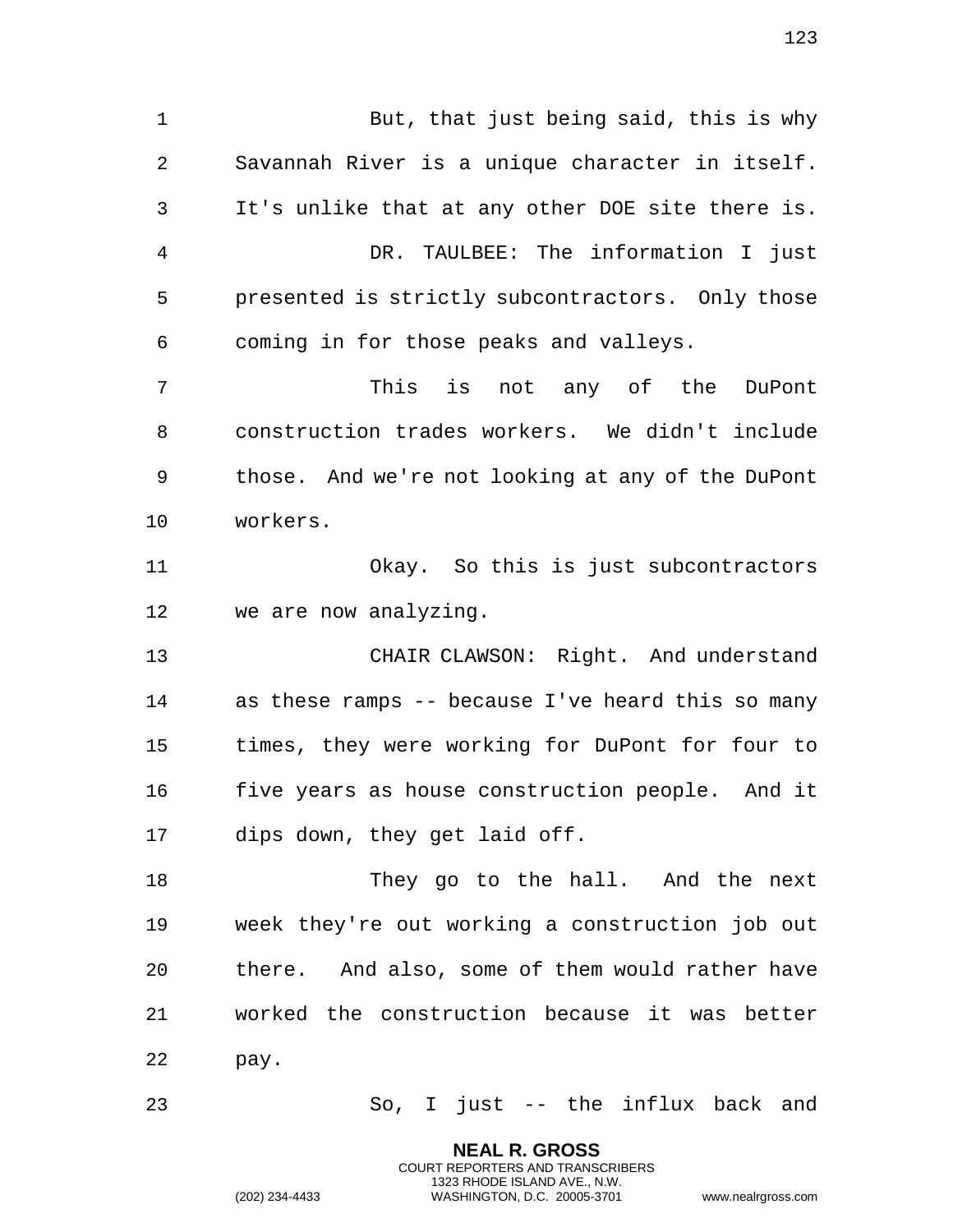forth is very unique. And I -- that is an issue that we're going to get into. But, I'll just let it at that. I just wanted to make sure, because you were saying 100 millirem of tritium. My understanding the way that this was put is 100 millirem period. Everything combined. DR. BUCHANAN: External and internal. CHAIR CLAWSON: External and internal. 10 DR. NETON: No. They're separate source terms. CHAIR CLAWSON: They're separate. Yeah. DR. NETON: Internal and external are separate source terms. MR. FITZGERALD: Yes, I went through this. Yes. Before -- you're going to get into NOV next, right? DR. TAULBEE: Yes. MR. FITZGERALD: Okay. If you don't mind, this is a good, you know, split point just to maybe comment on your comments. On the report. You know, just -- and you were

> **NEAL R. GROSS** COURT REPORTERS AND TRANSCRIBERS 1323 RHODE ISLAND AVE., N.W.

(202) 234-4433 WASHINGTON, D.C. 20005-3701 www.nealrgross.com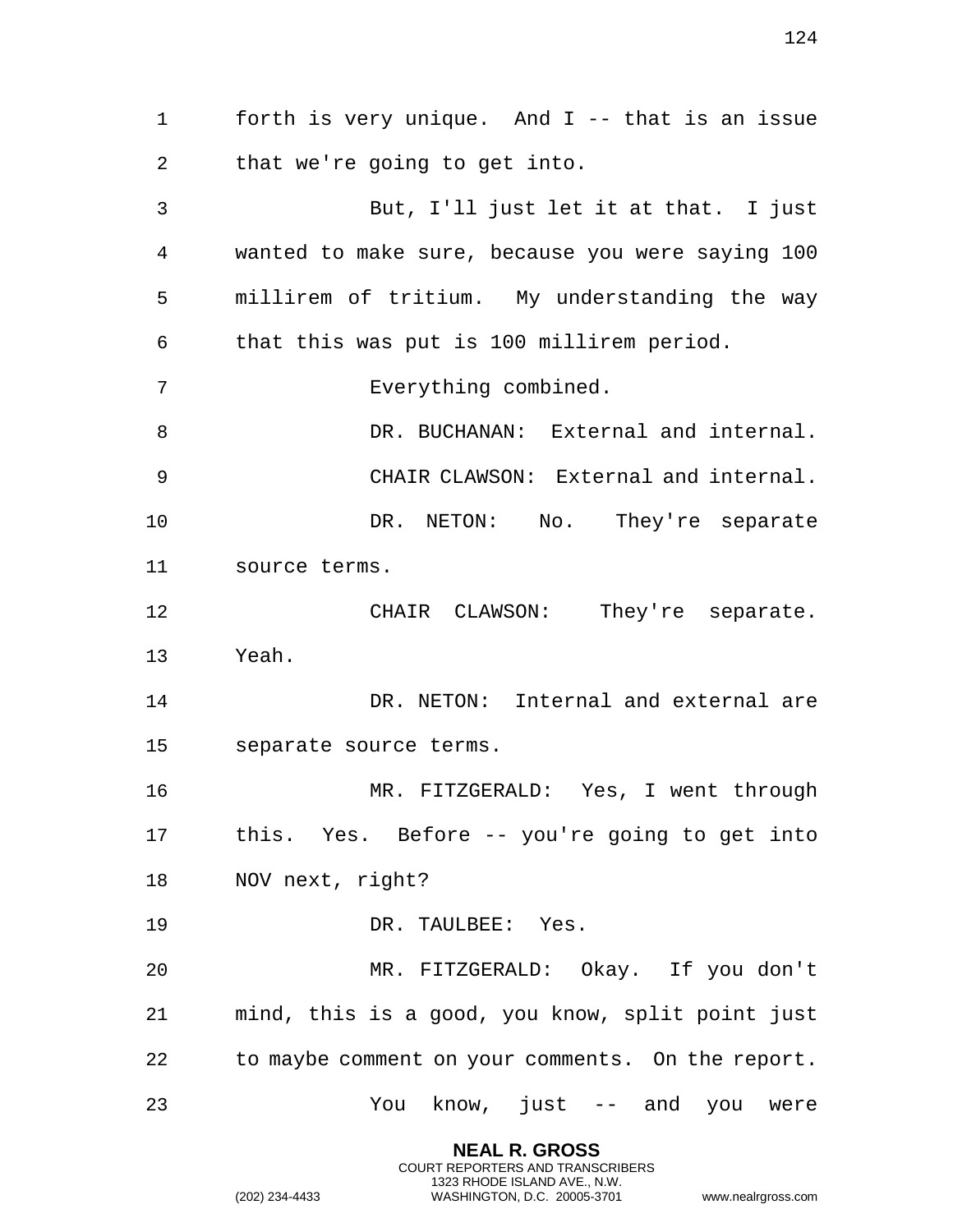actually with us the whole way. So, I think you recall some of the genesis of the 60 to 90. And we went into looking at this thinking that we would have very explicit RWPs that would, as, you know, convention would have it, identify the specific source term nuclides on the RWPs that would specify, you know, when these would be collected. And we looked at these RWPs, and I've said this before, but I'm going to emphasize this again. Because the practical approach was definitely affected by this. You had cats and dogs in terms of RWP forms. Some were very explicit and said end of 15 job. Very specifically whether it was actinides or tritium, it was end of job bioassay. 17 And then you had others that were undefined and very general. Now I understand the split plan and the process. But when you're dealing with subcontractors, particularly transient subcontractors, the context of what you're looking at is these guys came and went. And if

> **NEAL R. GROSS** COURT REPORTERS AND TRANSCRIBERS 1323 RHODE ISLAND AVE., N.W.

(202) 234-4433 WASHINGTON, D.C. 20005-3701 www.nealrgross.com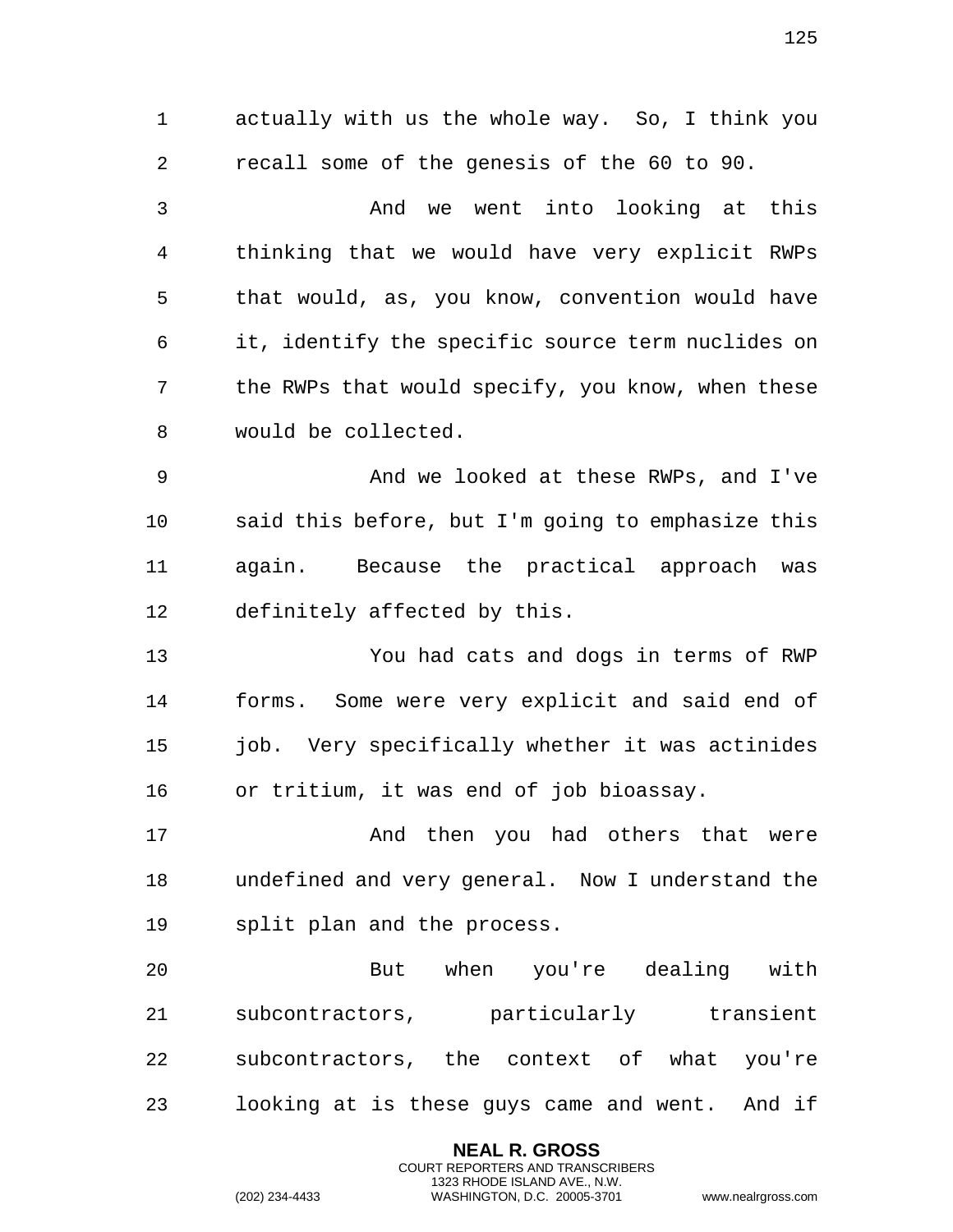they had job-specific bioassay for whether it's actinide or tritium, the fact that they were subcontractors, certainly look at them from the context that you would sample them before, you know, certainly before they leave. Or certainly if they were transient.

 And so the -- and it made a supposition you say it wasn't necessarily true for the actinides. But we were looking for an indication that if they were doing a plutonium job that the subcontractor would be monitored within a few months, if nothing else because that subcontractor may not be around to be sampled in the first place. So the context was, did they in fact follow up the job with a sampling.

 And I understand the notion that at some point later, there would be a bioassay perhaps. But I want to throw out here, is that assumption for a, you know, quote subcontractor, particularly in the vein of the ones that are coming and going as far as the site was concerned, you know, whether that assumption was a valid one or not.

> **NEAL R. GROSS** COURT REPORTERS AND TRANSCRIBERS 1323 RHODE ISLAND AVE., N.W.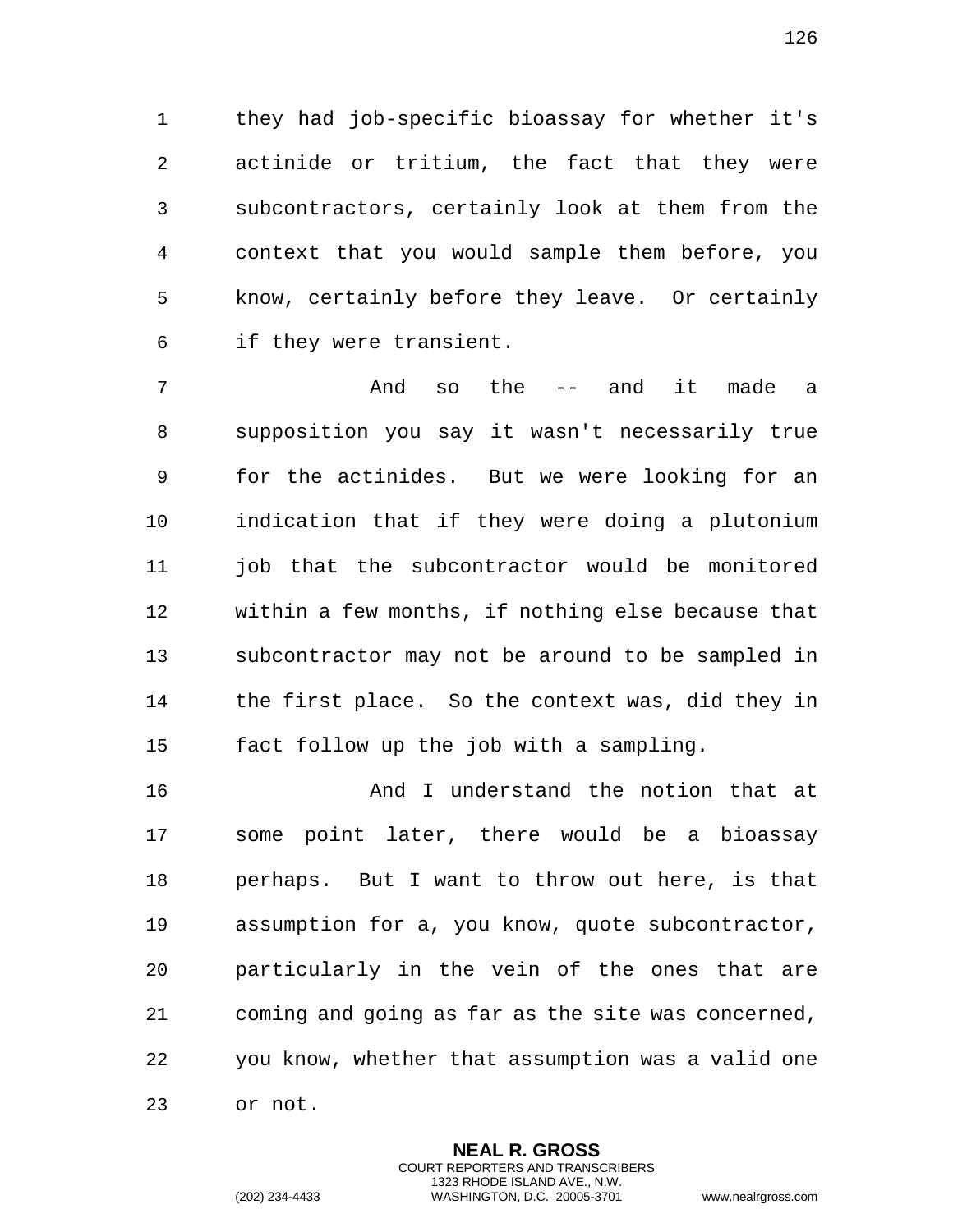So what we did, frankly, when we found out the RWPs were so incomplete that we only came up with maybe a dozen, was to not even try to establish a specific -- and this was an actinide, look at a specific end date.

 But I do recall deciding, okay, given the benefit of the doubt, if we could see any indication of bioassay, even if the bioassay didn't necessarily match the identity of the nuclide on the RWP, we would give them credit. Just because it was the index.

**And we recognize that point that we**  only had a sliver of the RWPs. And therefore did not even have a representative sample to evaluate.

**And with the RWPs that we did have, we** are the RWPs that we did have, we did not even have a clear picture. And this got uglier and uglier as we got deeper and deeper into this thing.

 And realized that no, we could not really do a representative sampling. So the decision was to provide indication using, in a sense, a short form, 60 to 90 -- 30 to 90 days as

> **NEAL R. GROSS** COURT REPORTERS AND TRANSCRIBERS 1323 RHODE ISLAND AVE., N.W.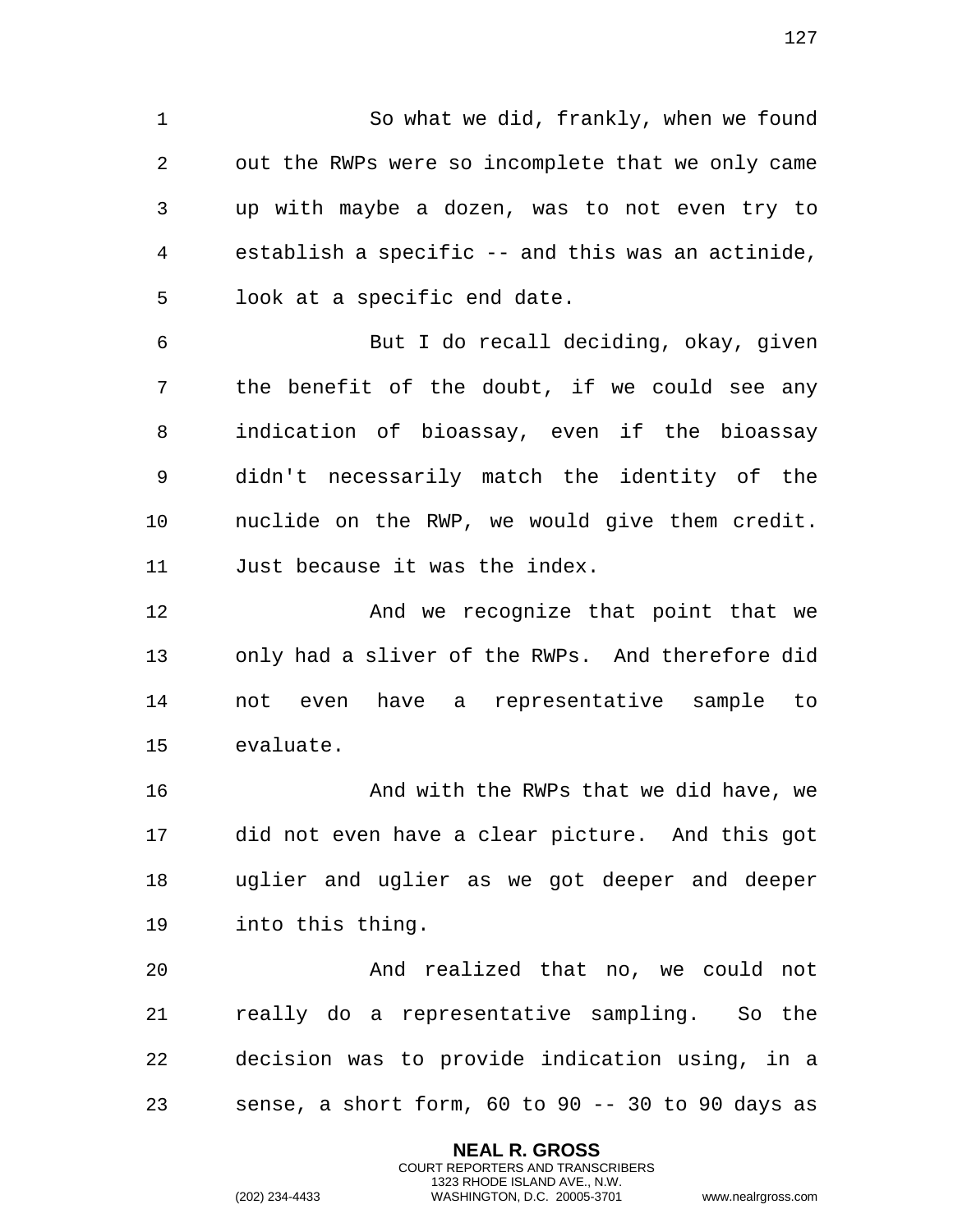some indication of whether or not there was completeness or not.

 So again, I want to emphasize that context because there certainly wasn't the opportunity to do the kind of data searches that have led after the fact to a slightly better understanding of that.

 But I would still contend that if you had a transient subcontractor doing a job with actinide source terms, and you did not sample that person, certainly within a few months, there was a good likelihood that person's gone. So it's certainly that question.

 You might pick him up at some future job. But, there's certainly no surety that you will.

 So I just wanted to throw that out as a comment.

The other thing --

DR. TAULBEE: Can I comment there?

21 MR. FITZGERALD: Oh, sure.

 DR. TAULBEE: Okay. You know, 30 and -- 30 days is fully appropriate for tritium. And

> **NEAL R. GROSS** COURT REPORTERS AND TRANSCRIBERS 1323 RHODE ISLAND AVE., N.W. (202) 234-4433 WASHINGTON, D.C. 20005-3701 www.nealrgross.com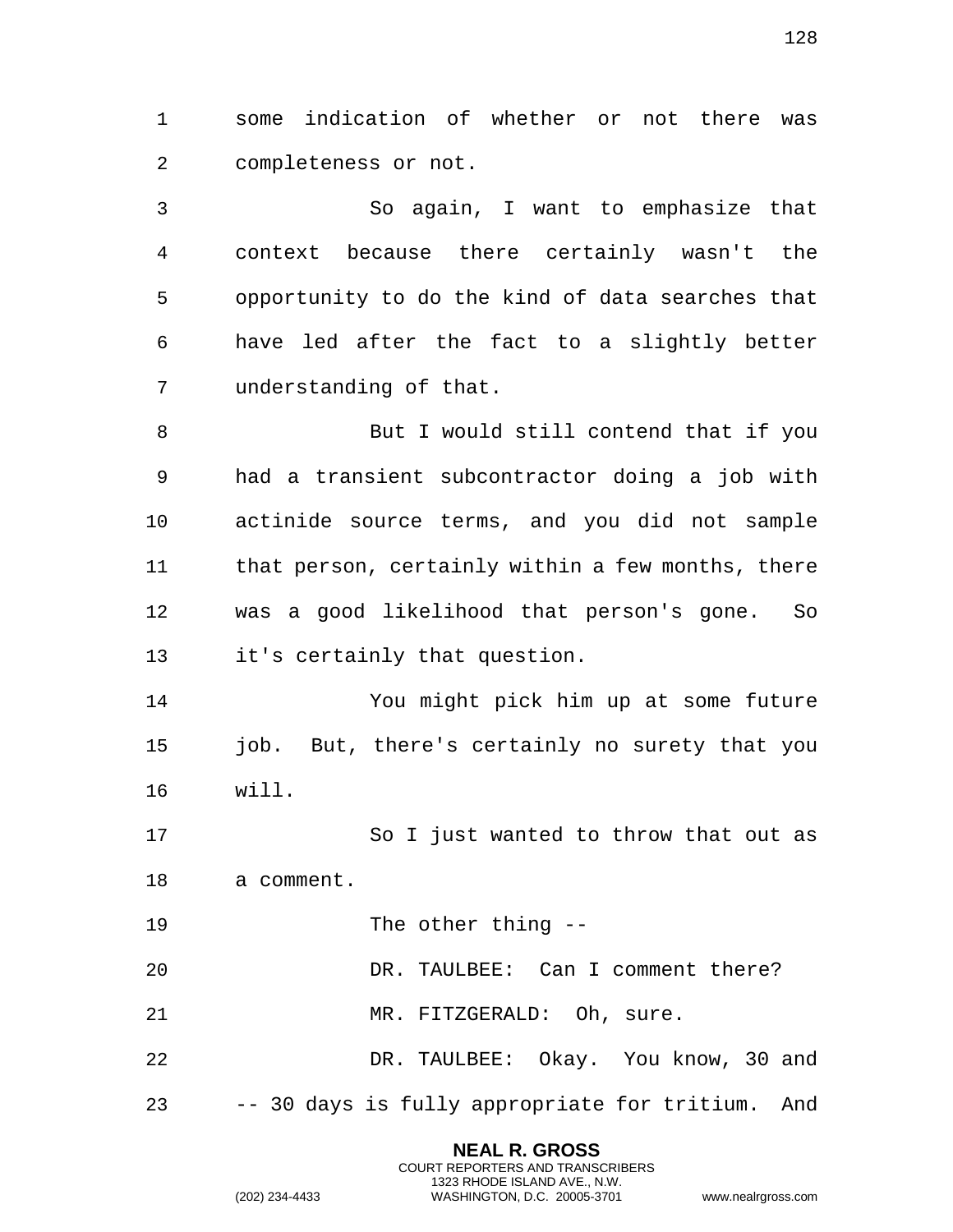there's no problem with that.

 It's the non-tritium is where our real concern is. And then combining the two together. From the standpoint of the transient workers, you're right. They may not come back. And actually in our analysis, you know, we showed that 13 percent didn't leave a bioassay even 8 though they were supposed to. So, you know, you're right on that. Some of them did not come back. But does that mean we can't estimate the dose to that 13 percent that we didn't see based upon the 87 percent that did? So, that's where the coworker comes into play here. And that's why when we looked at the other, you know, somebody else on that RWP, were they monitored, and we get 98 percent. So, I understand. You're absolutely right. They may not have -- they may have left the job and never came back, and never left a bioassay sample. 22 And what we saw in this analysis is about 13 percent did not leave a bioassay sample.

> **NEAL R. GROSS** COURT REPORTERS AND TRANSCRIBERS 1323 RHODE ISLAND AVE., N.W.

(202) 234-4433 WASHINGTON, D.C. 20005-3701 www.nealrgross.com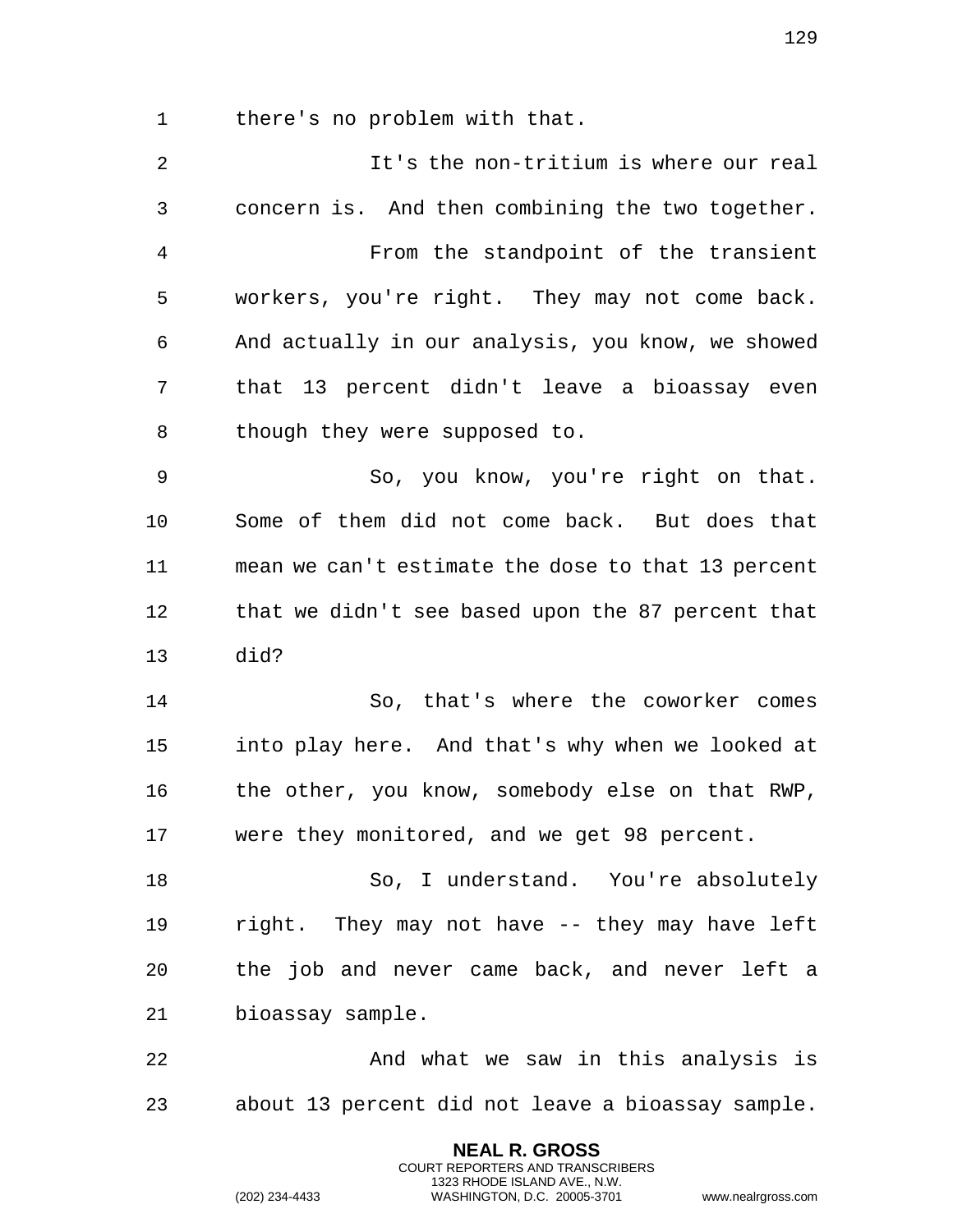MR. FITZGERALD: Okay. You know, certainly I don't want to belabor this. But, I think one of our concerns though is some caution about making assumptions about RWP work.

 Again, I think this notion that one can generalize and apply other data, meaning whether it's routine sampling data, or even other 8 job-specific bioassay data.

 One thing that I thought Savannah River did very well, and Westinghouse did very well in '99, was stressing -- be very, very careful. Because the jobs we're talking about, whether it's a waste management job where you got a complex source term.

 Whether it's a one off type of job where you're dealing with something that's, for example, and actually it did provide an example in a couple of memorandums of where, you know, you had a plutonium worker that was diverted to do a one off job, and that happened to have an americium source term and was central to that particular job. But the danger was that because the RQB had Pu on there, that unless they

> **NEAL R. GROSS** COURT REPORTERS AND TRANSCRIBERS 1323 RHODE ISLAND AVE., N.W.

(202) 234-4433 WASHINGTON, D.C. 20005-3701 www.nealrgross.com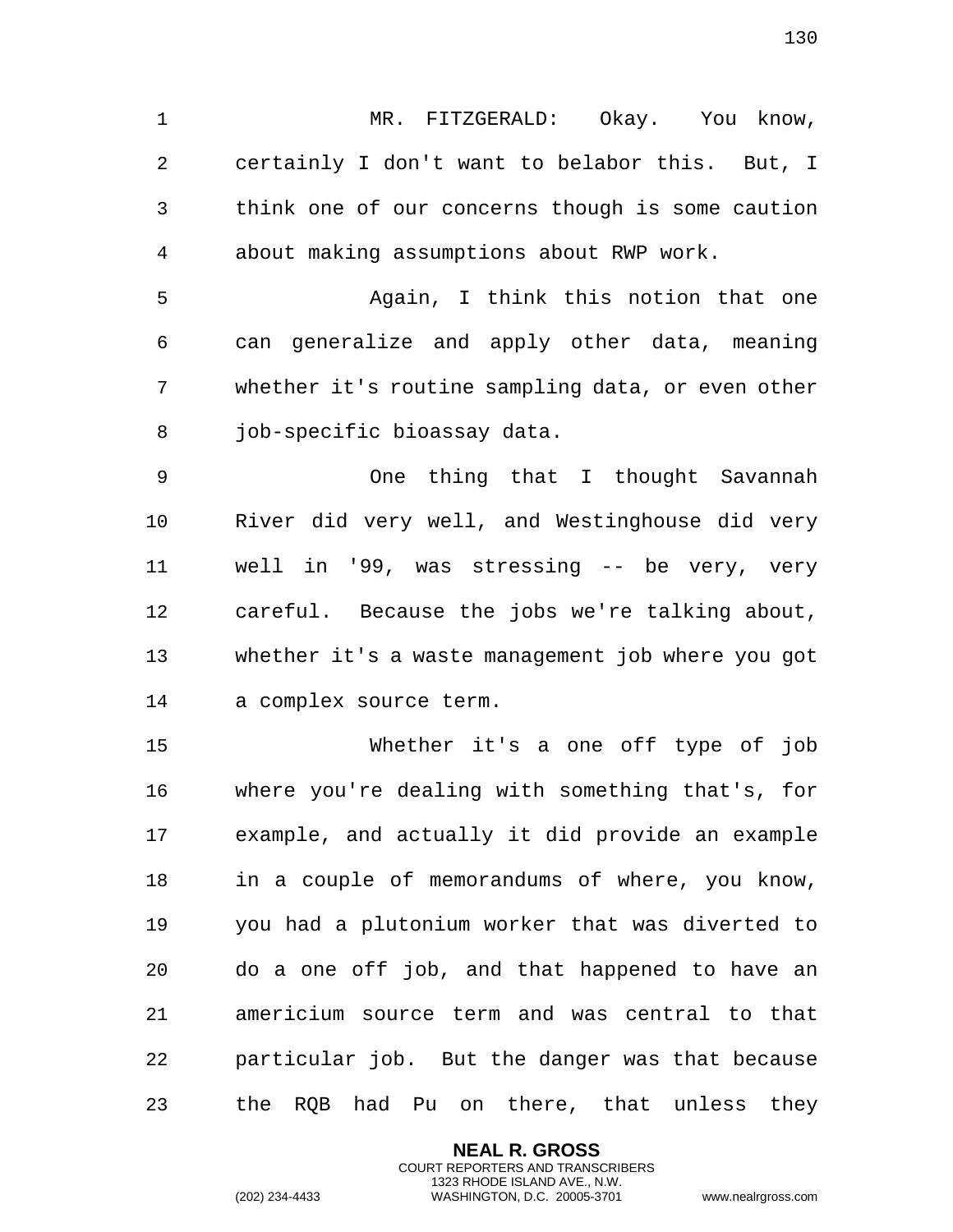characterized that specific job and included that on the RWP, there would be -- the americium would be unmonitored.

 And so my concern with this whole group, quite sincerely, is that we're dealing with -- on job-specific bioassays we're dealing with specialized work in some cases.

 Where it's not likely you're going to be able to generalize a dose distribution that you can apply from another data set. And if it weren't RWP work and it weren't this sort of, this question of one off jobs or unique mixtures of source terms, I'd feel more comfortable.

 But I haven't heard something that makes me comfortable that you can apply, even if you were to take subcontractor data, apply it in a general sense and be confident that that would bound it.

 But that's getting into another area. But when I hear you say that it gives me some concern there.

 This second misconception about subcontractor monitoring -- I'll key in on your

> **NEAL R. GROSS** COURT REPORTERS AND TRANSCRIBERS 1323 RHODE ISLAND AVE., N.W.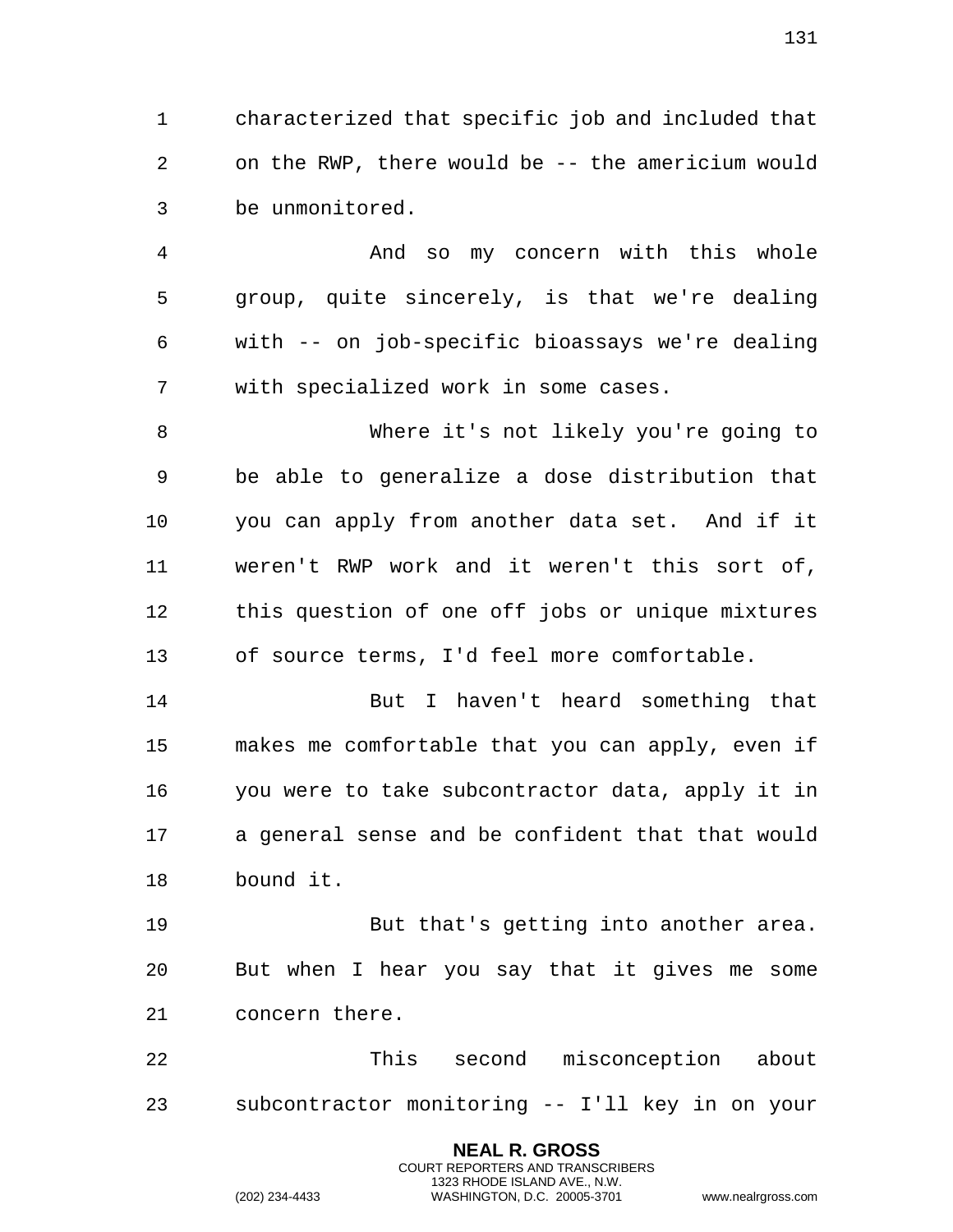$1 \qquad -$  DR. TAULBEE: That's fine. MR. FITZGERALD: I don't think we actually made the case that there weren't subcontractors on routine sampling. I think actually subcontractors weren't as monolithic. They just came in and did job- specifics. Actually I think they did a number of different things. Some of them stayed on and did a lot of K Reactor restarts. So they were there for a while. I mean, the K Reactor restart lasted a couple of years. So, I, you know, I would think a lot of them were on routine tritium bioassay sampling. So, if somehow, somewhere we inferred that or whatever, I don't think we certainly meant it. DR. TAULBEE: Well, the inference is with your notice of violation. In that when you say that the subcontractor monitoring data was 79 percent incomplete. That's where you're

> **NEAL R. GROSS** COURT REPORTERS AND TRANSCRIBERS 1323 RHODE ISLAND AVE., N.W.

(202) 234-4433 WASHINGTON, D.C. 20005-3701 www.nealrgross.com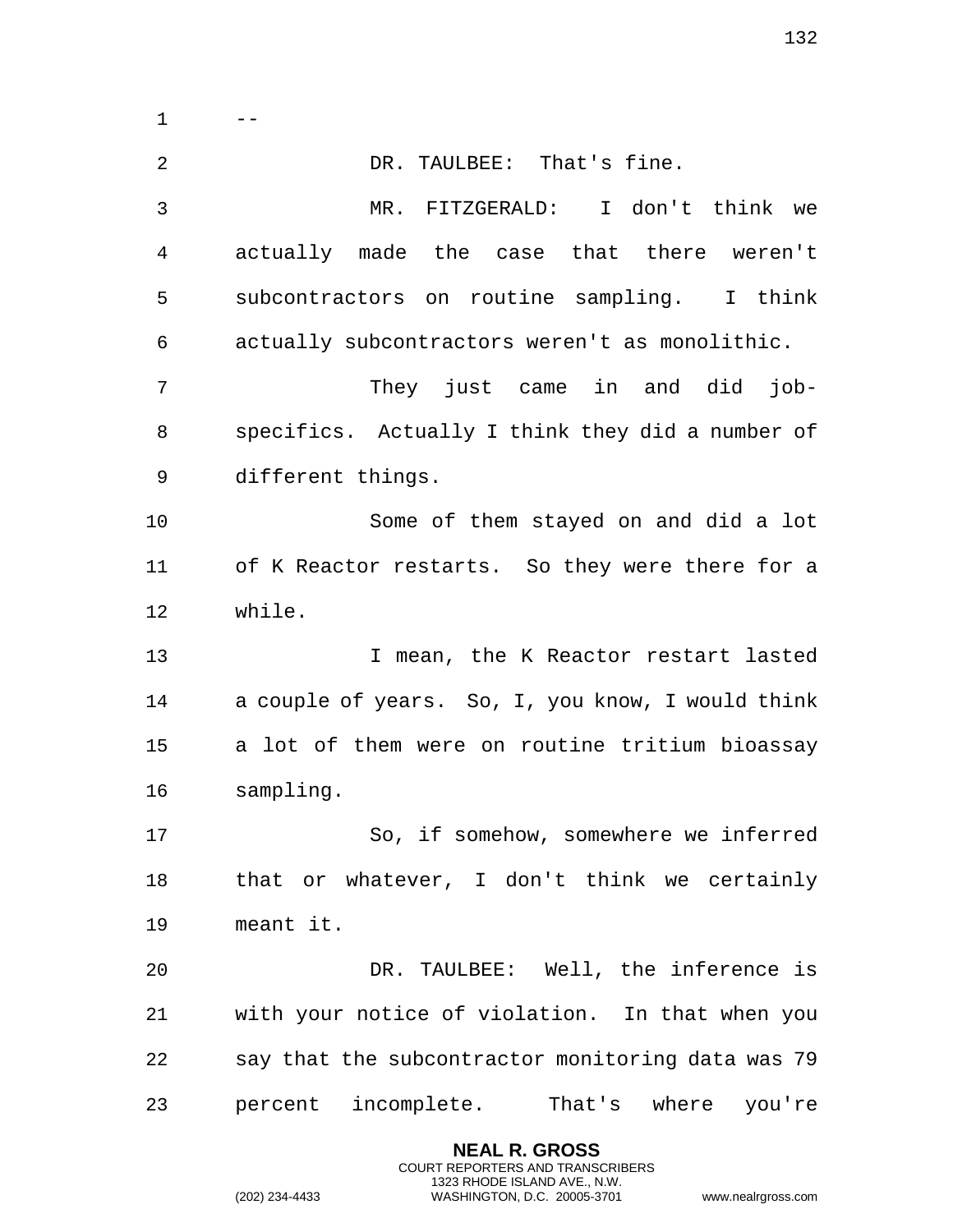inferring that.

| 2  | MR. FITZGERALD: Well, okay.                       |
|----|---------------------------------------------------|
| 3  | DR. TAULBEE: That they are only                   |
| 4  | monitored that way. And then --                   |
| 5  | MR. FITZGERALD: Right. I think                    |
| 6  | subcontractors were broader. And I think -- and   |
| 7  | as I said earlier, I think the workers affected   |
| 8  | by the job-specific bioassay isn't exclusively    |
| 9  | subcontractors.                                   |
| 10 | DR. TAULBEE: That's correct.                      |
| 11 | MR. FITZGERALD: I think we have a                 |
| 12 | mixed bag. We don't know what that mixed bag is   |
| 13 | year to year.                                     |
| 14 | But we might know it for '97. I don't             |
| 15 | think we can extrapolate it before then. But,     |
| 16 | you know, we sort of got into this with the       |
| 17 | subcontractor context.                            |
| 18 | But, having gone through it and                   |
| 19 | looking at things like the NOV, it's pretty clear |
| 20 | that the -- if there's a tag line, it's the       |
| 21 | workers that were on RWP required job-specific    |
| 22 | bioassays. If there's an issue of completeness,   |
| 23 | it's that group.                                  |

**NEAL R. GROSS** COURT REPORTERS AND TRANSCRIBERS 1323 RHODE ISLAND AVE., N.W.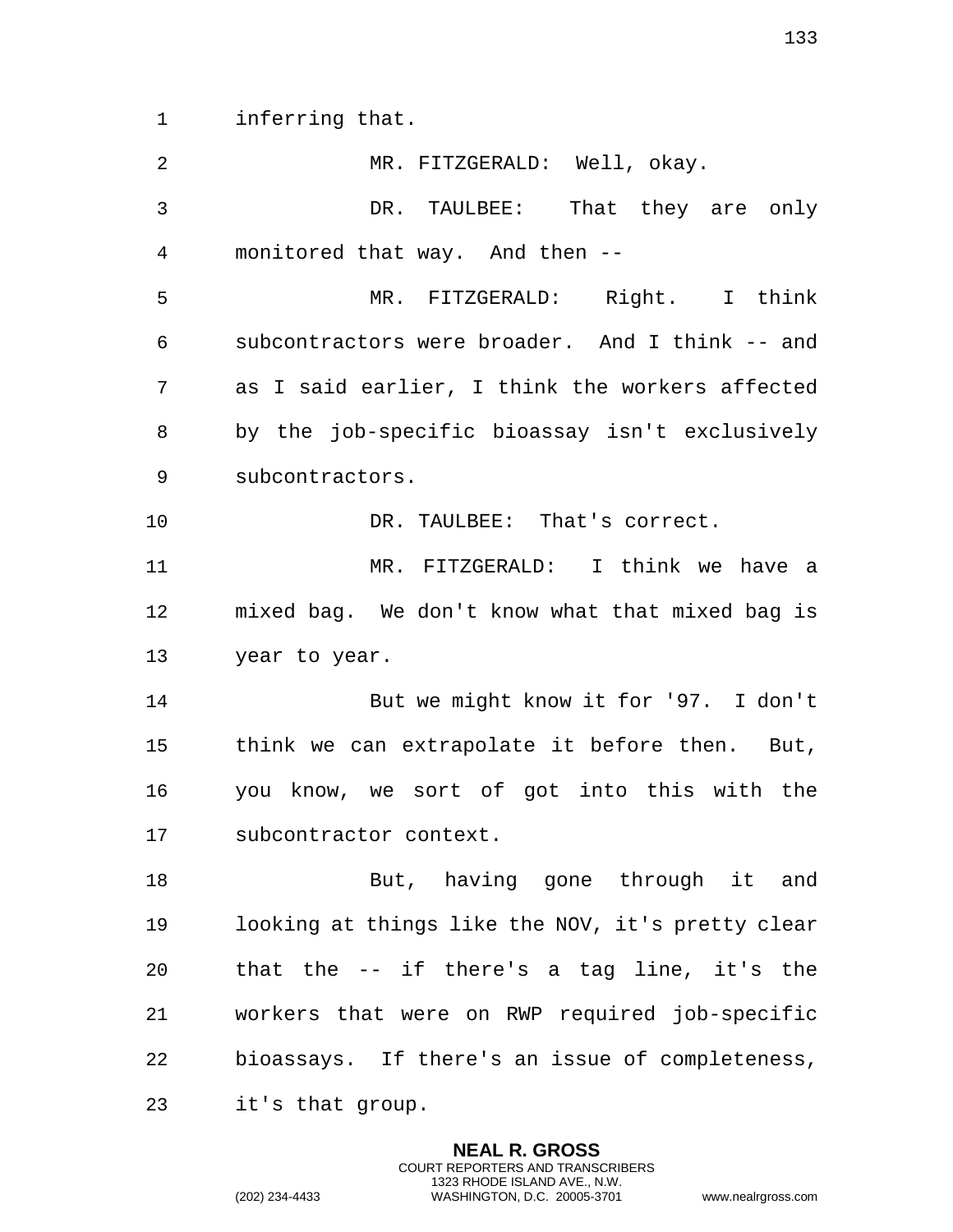And I don't frankly know what the group is per se. DR. TAULBEE: But your characterization there of workers who are on job- specific RWPs, I don't believe is correct. MR. FITZGERALD: Okay. DR. TAULBEE: It's an RWP that requires bioassay. And then the worker is checked to see whether they were on a routine bioassay for that radionuclide. They didn't have to leave a sample if they were not. MR. FITZGERALD: Right. DR. TAULBEE: Then they had to leave the job-specific. MR. FITZGERALD: Okay. So, it's certainly not that -- DR. TAULBEE: So, it wasn't the job- specific RWP. MR. FITZGERALD: It's a job-specific bioassay. DR. TAULBEE: Yes. MR. FITZGERALD: Let me be very clear about that. Okay. A job-specific bioassay.

> **NEAL R. GROSS** COURT REPORTERS AND TRANSCRIBERS 1323 RHODE ISLAND AVE., N.W.

(202) 234-4433 WASHINGTON, D.C. 20005-3701 www.nealrgross.com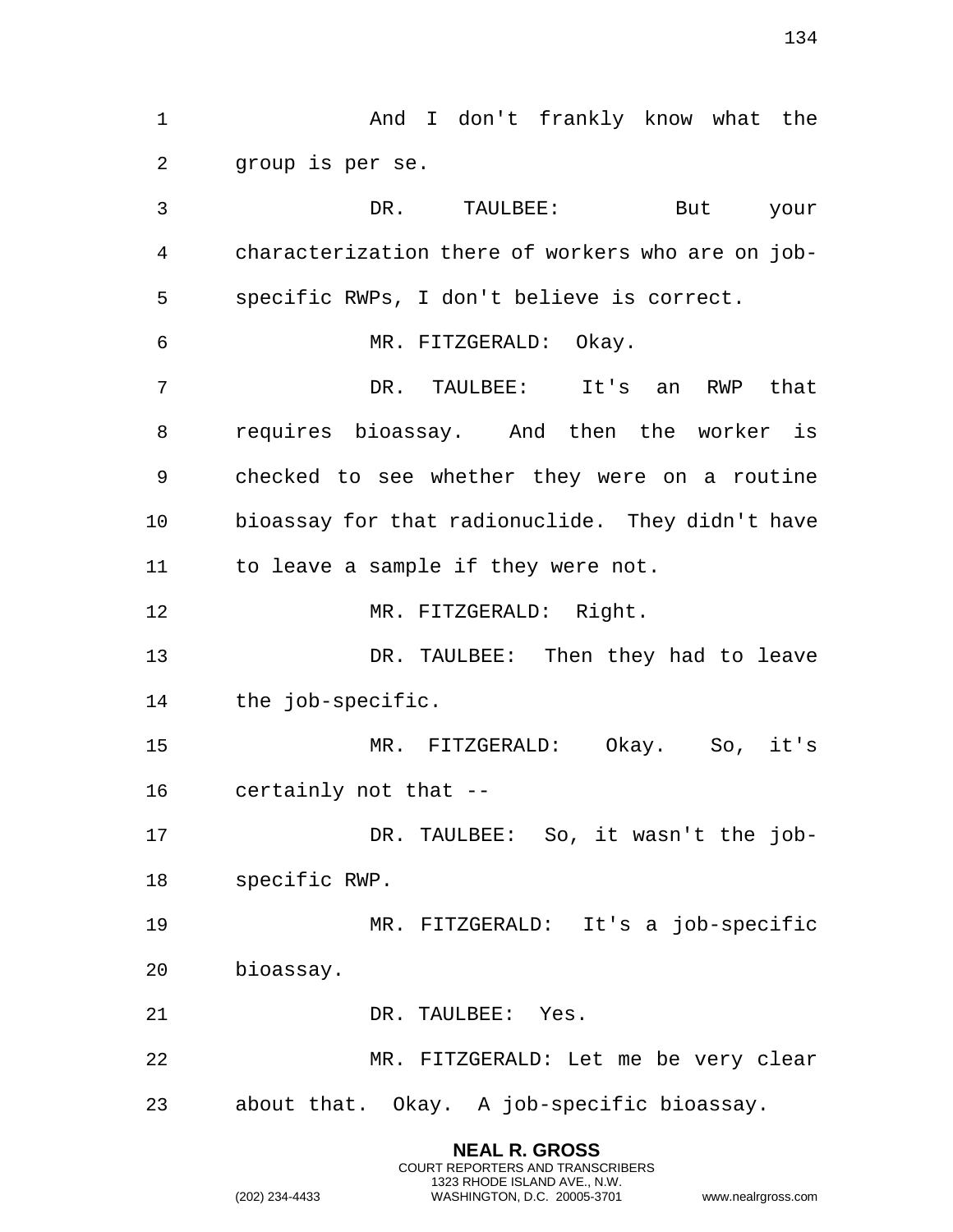**NEAL R. GROSS** 1 DR. TAULBEE: Yes. MR. FITZGERALD: Okay. DR. TAULBEE: Because they weren't on a routine monitoring for the program. Okay. MR. FITZGERALD: Okay. So then the - - MEMBER LOCKEY: Joe, I just want to ask you a question. So you're worried about the RWPs and that 13 percent that you have no data. Is that what you're talking about? 11 MR. FITZGERALD: Well, it may not even be 13 percent, you know, we're basing this on a snapshot in '97. 14 I mean, that's kind of the only place we have any markers, data. And my question is, if you looked at that question of completeness over time, meaning from the '90s on. And particularly in the early '90s when there was a whole big influx of these subcontractors. MEMBER LOCKEY: It's less than 21 percent had samples. MR. FITZGERALD: Well, you know, the

> COURT REPORTERS AND TRANSCRIBERS 1323 RHODE ISLAND AVE., N.W.

(202) 234-4433 WASHINGTON, D.C. 20005-3701 www.nealrgross.com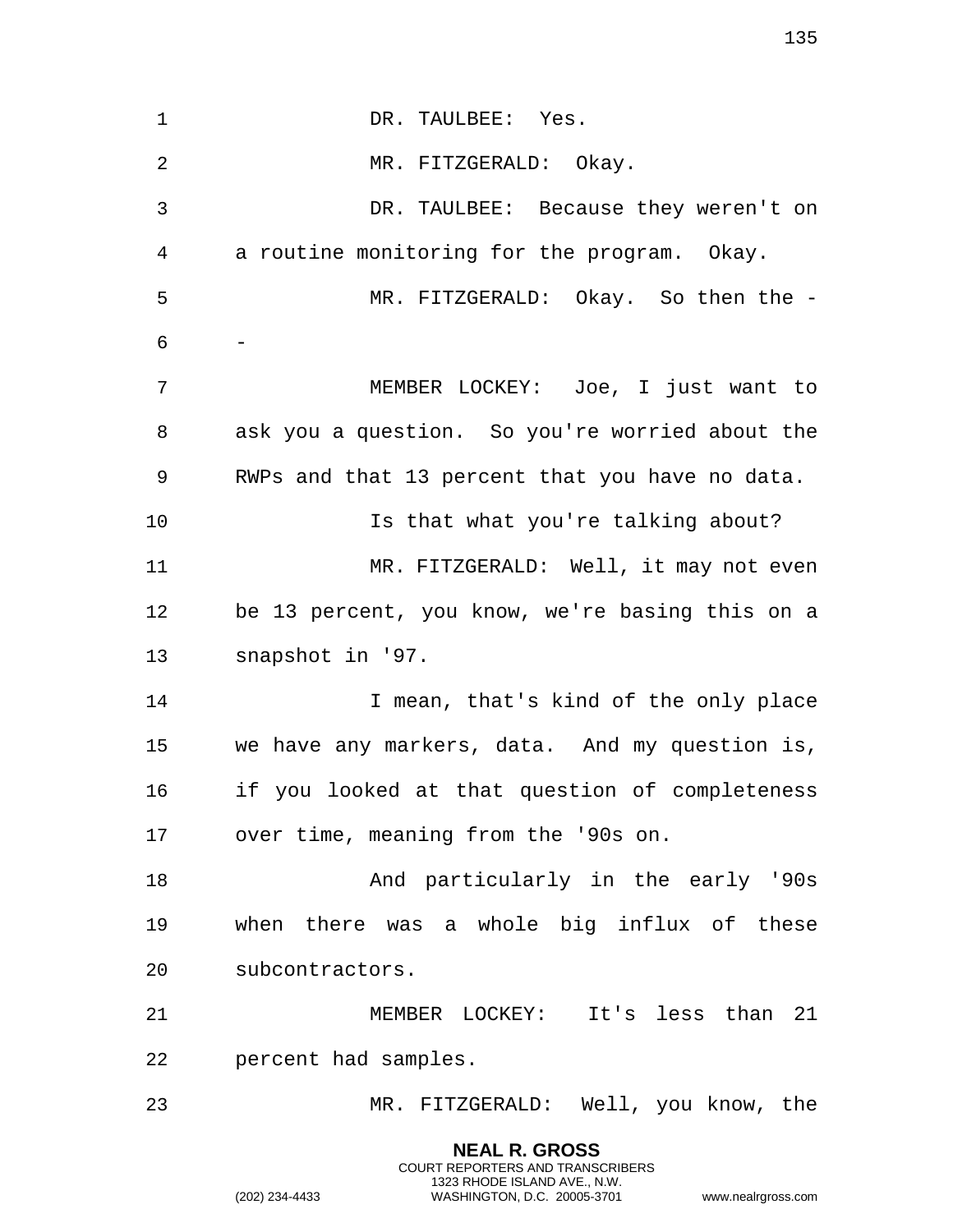one concern I have too, is that given the variables involved and given the disparities of how you count percentages, who knows. I mean, it could be 15, 20, 25, 30. I mean, but the question is, it's incomplete to some degree. And how would you address that incompleteness? What data set would you apply to model that so that you could in fact come up with a distribution that would be bounding? And that's the part where I have a problem with the job- specific bioassays. MEMBER LOCKEY: Okay. So let me -- so let -- there were 79 percent that weren't -- it was '97? What's the date? MR. FITZGERALD: Ninety-seven. MEMBER LOCKEY: Ninety-seven. Seventy-nine percent in that it was five percent weren't monitored. In that five percent, 79 percent. MR. FITZGERALD: Right. MEMBER LOCKEY: Okay. So we're talking about a relatively small population, I

> **NEAL R. GROSS** COURT REPORTERS AND TRANSCRIBERS 1323 RHODE ISLAND AVE., N.W.

(202) 234-4433 WASHINGTON, D.C. 20005-3701 www.nealrgross.com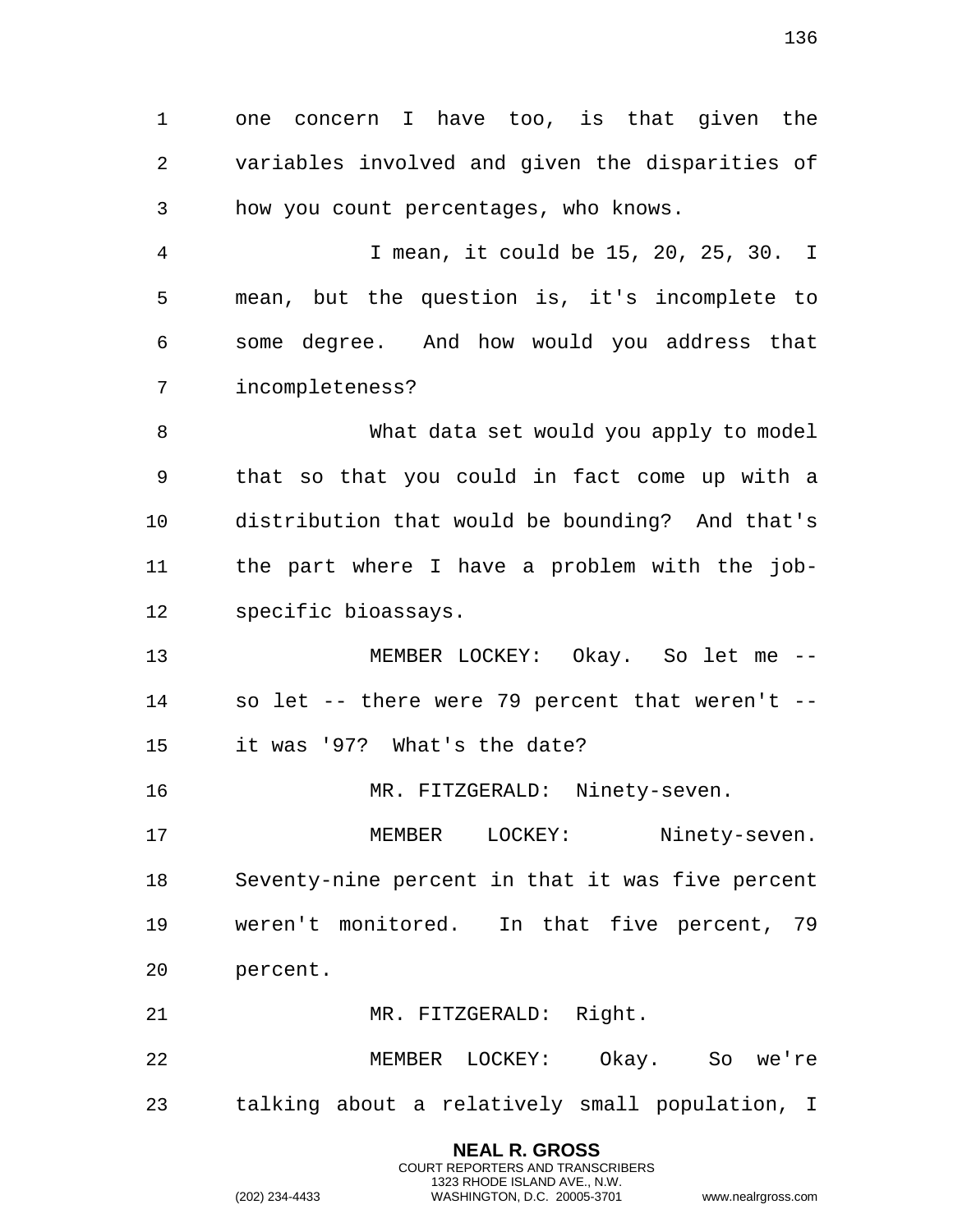think.

 MR. FITZGERALD: For '97. MEMBER LOCKEY: Yeah. And -- MR. FITZGERALD: All we know is '97. MEMBER LOCKEY: Seventy-nine percent were not monitored. 7 MR. FITZGERALD: Right. MEMBER LOCKEY: Is that true -- is that 79 percent true? 10 DR. TAULBEE: No. (Simultaneous speaking.) DR. TAULBEE: -- being misconstrued here. Let me go through this, if this is okay. MR. FITZGERALD: Well, this is the NOV. Yeah, why don't we go to that. DR. TAULBEE: This is the NOV. This is that '97 issue. 18 MEMBER LOCKEY: That's what I was trying to figure out. Is that true, is that 79 percent truly what they monitored? Or were they caught in this routine program? MR. FITZGERALD: Well, that's what all we have, and you know, again, I think what Tim is

> **NEAL R. GROSS** COURT REPORTERS AND TRANSCRIBERS 1323 RHODE ISLAND AVE., N.W.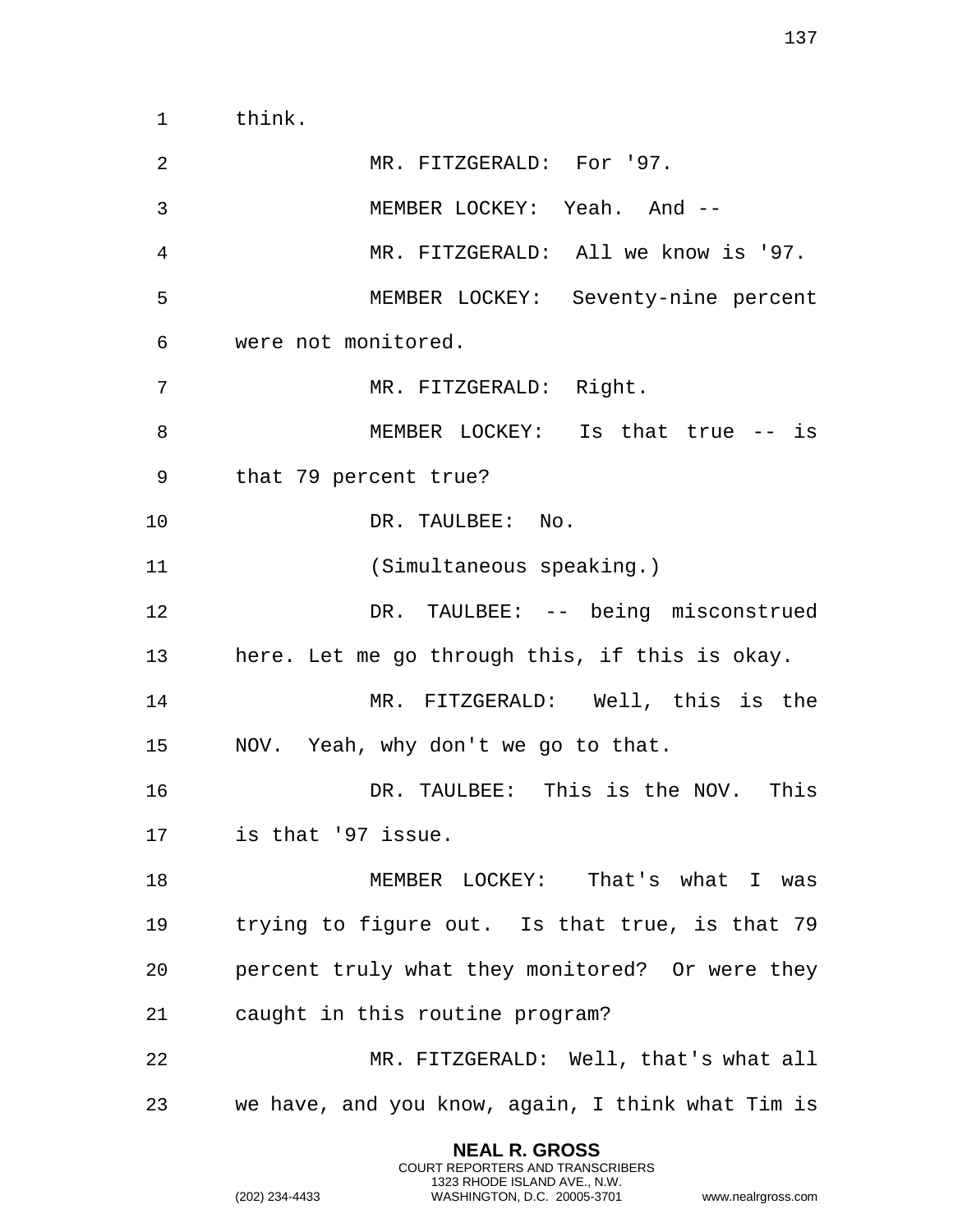going to get into is additional documentation or details that we don't have. But, on some of that  $3 - -$  MEMBER LOCKEY: That's what I'm trying to figure out. MR. FITZGERALD: But I can only tell you what we know. Which is not what he apparently has brought back from the last month or so. But certainly the NOV that I'm talking about, what DOE cited Westinghouse on, cited those Westinghouse self-surveys that showed, you know, and if Westinghouse -- MEMBER LOCKEY: I understand. MR. FITZGERALD: My concern is that Westinghouse -- MEMBER LOCKEY: I understand that. I just want to get to the 79 percent. MR. FITZGERALD: Right. If Westinghouse can't get it right as far as where they stood as far as incompleteness, I'm not sure how we can do much better than that. MEMBER LOCKEY: Yeah. Okay. MR. FITZGERALD: Because that's --

> **NEAL R. GROSS** COURT REPORTERS AND TRANSCRIBERS 1323 RHODE ISLAND AVE., N.W.

(202) 234-4433 WASHINGTON, D.C. 20005-3701 www.nealrgross.com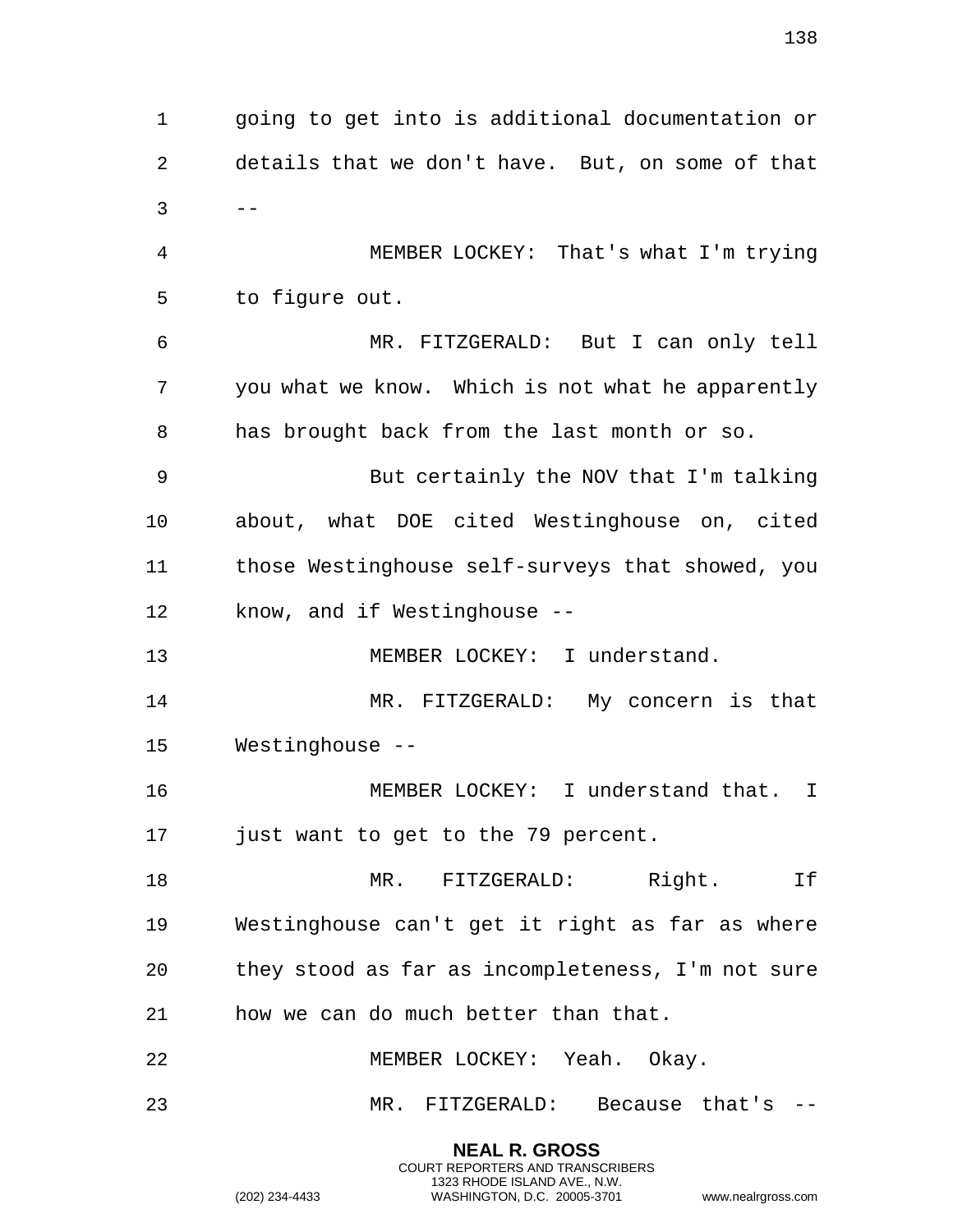those are their numbers. Not our numbers.

MEMBER LOCKEY: Okay.

 DR. TAULBEE: So one of the parts of SC&A's report talks about the notice of violation. And they state, in the course of this review SC&A also established that a chronic history of wide non-compliance with job-specific bioassay requirements existed at SRS, resulting in a departmental notice of violation being levied in 1998. The implication here is that there is inadequate workplace and worker monitoring for radiological hazards at SRS.

 And therefore NIOSH cannot bound the dose with sufficient accuracy. The further implication is that this affects primarily subcontractors.

17 Now, okay.

 MR. FITZGERALD: Can I stop you right there now? I think you're taking it pretty broad.

DR. TAULBEE: I am?

 MR. FITZGERALD: That there's inadequate workplace and worker monitoring for rad hazards at SRS. I think we were pretty

> **NEAL R. GROSS** COURT REPORTERS AND TRANSCRIBERS 1323 RHODE ISLAND AVE., N.W.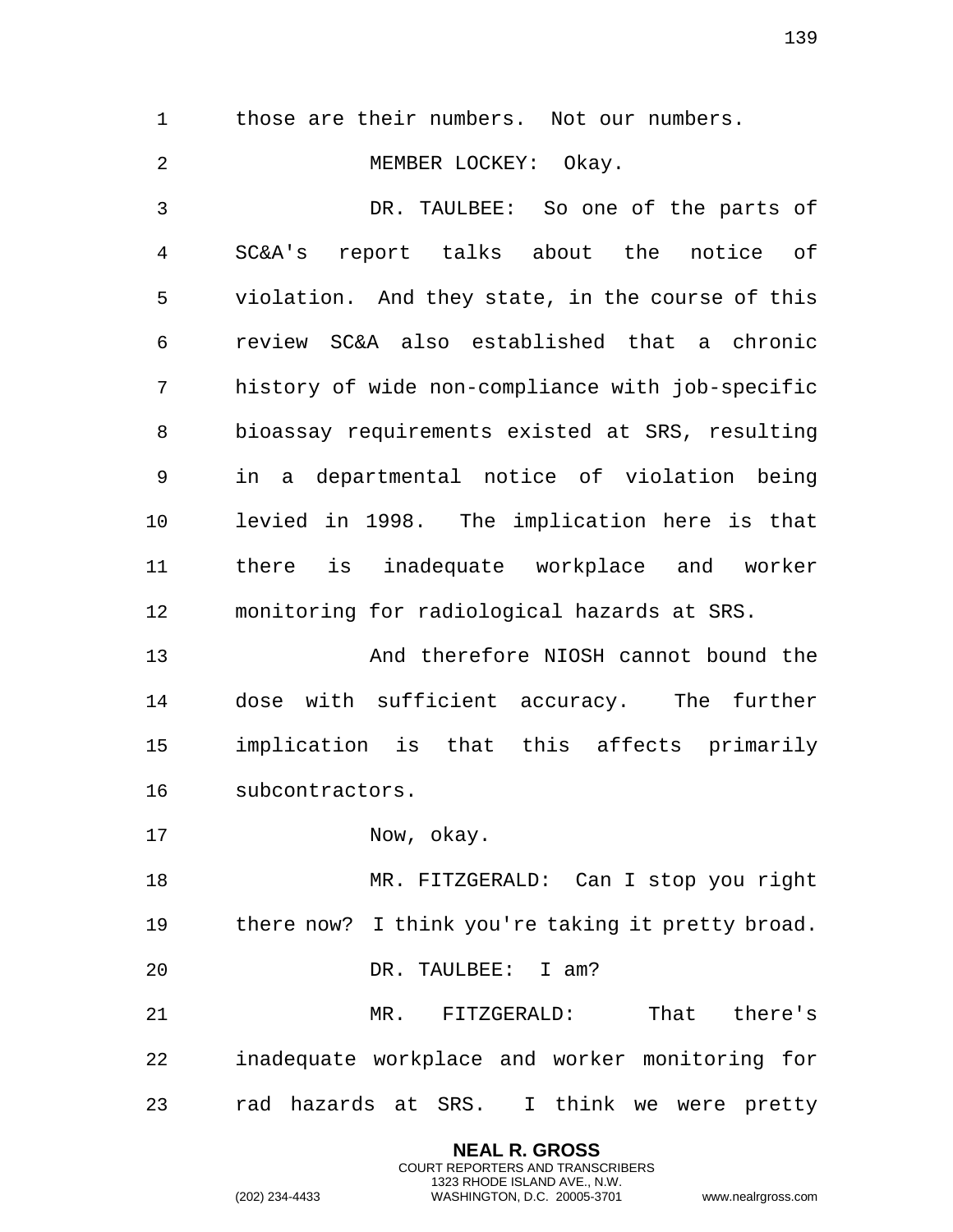explicit about the fact that the -- for the job- specific bioassays you had, there was an issue. Definitely an issue as far as completeness. DR. TAULBEE: But from the SEC discussion, you're meaning that we can't reconstruct doses. That the workplace had major issues to where -- (Simultaneous speaking.) MR. FITZGERALD: -- major completeness issues that would have implications for dose reconstruction. I think that's exactly how we said it. Implications for dose reconstruction. So yes. But I think what you're saying here is that there was SRS-wide inadequate workplace and worker monitoring for radiological hazards. And I don't think we ever took it that broadly. We, I think, focused on job-specific bioassays. And certainly we tied it to subcontractors, which I think now knowing the makeup we would probably amend that to some

> **NEAL R. GROSS** COURT REPORTERS AND TRANSCRIBERS 1323 RHODE ISLAND AVE., N.W.

(202) 234-4433 WASHINGTON, D.C. 20005-3701 www.nealrgross.com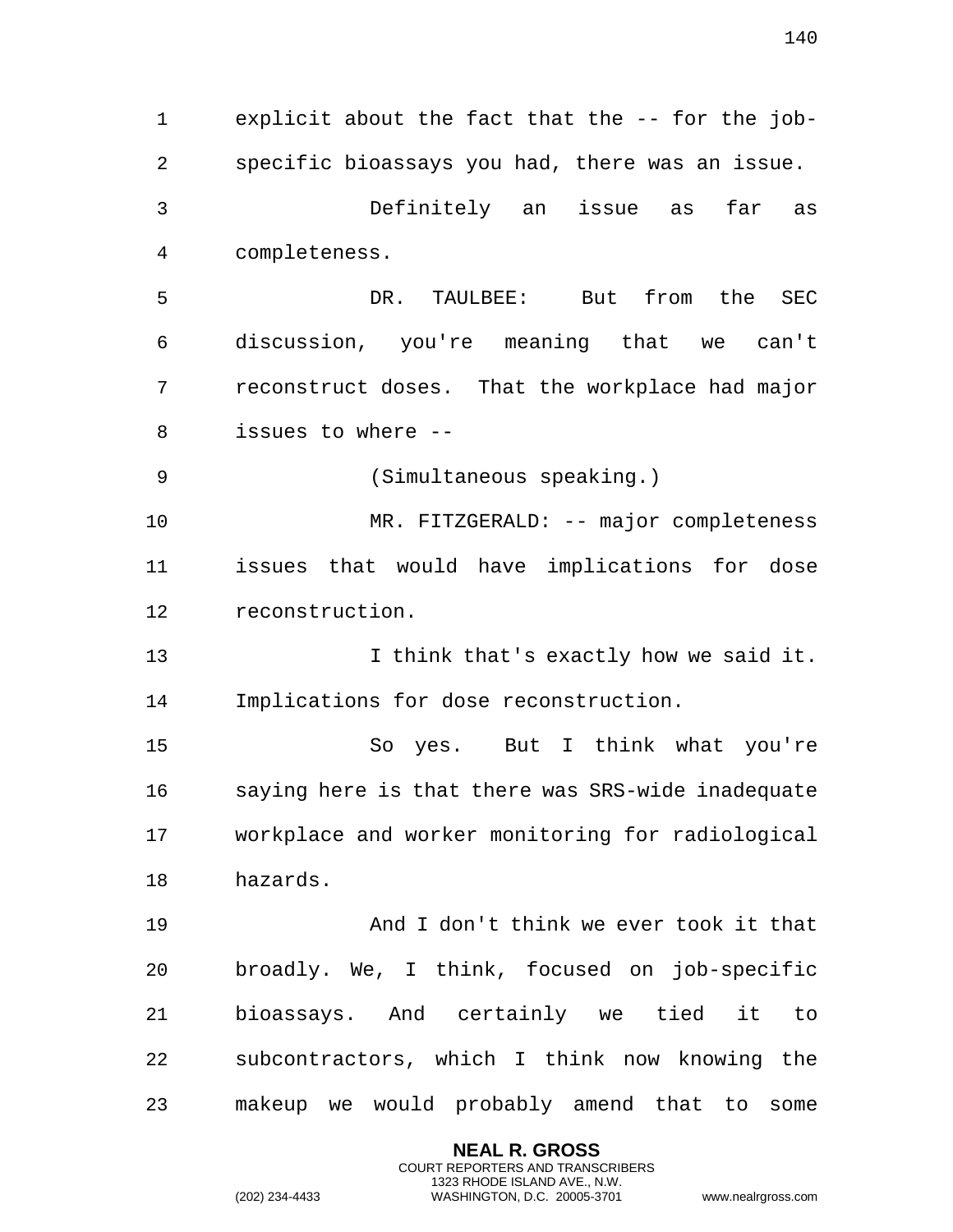extent.

| 2  | But, I think your first bullet is not              |
|----|----------------------------------------------------|
| 3  | accurate. I don't think we ever implied that the   |
| 4  | overall program was inadequate.                    |
| 5  | This says that the radiological                    |
| 6  | program, the monitoring program for radiological   |
| 7  | hazards. I mean, that's pretty broad.              |
| 8  | That's saying the entire Savannah                  |
| 9  | River Site monitoring program was inadequate. I    |
| 10 | don't think we ever make that --                   |
| 11 | DR. TAULBEE: Well, an estimate -- or               |
| 12 | in designated special exposure cohort that's       |
| 13 | effectively what is being said. Is that the doses  |
| 14 | to workers cannot be estimated.                    |
| 15 | (Simultaneous speaking.)                           |
| 16 | $MR. FITZGERALD: -- we have never gone$            |
| 17 | -- and that's not even our -- that's not even our  |
| 18 | job to go so far as to suggest an SEC status.      |
| 19 | That's the Work Group and the Board.               |
| 20 | All we said is, answer the question that the Board |
| 21 | tasked us with. Which is --                        |
| 22 | DR. NETON: I would agree with Joe --               |
| 23 | (Simultaneous speaking.)                           |

**NEAL R. GROSS** COURT REPORTERS AND TRANSCRIBERS 1323 RHODE ISLAND AVE., N.W.

(202) 234-4433 WASHINGTON, D.C. 20005-3701 www.nealrgross.com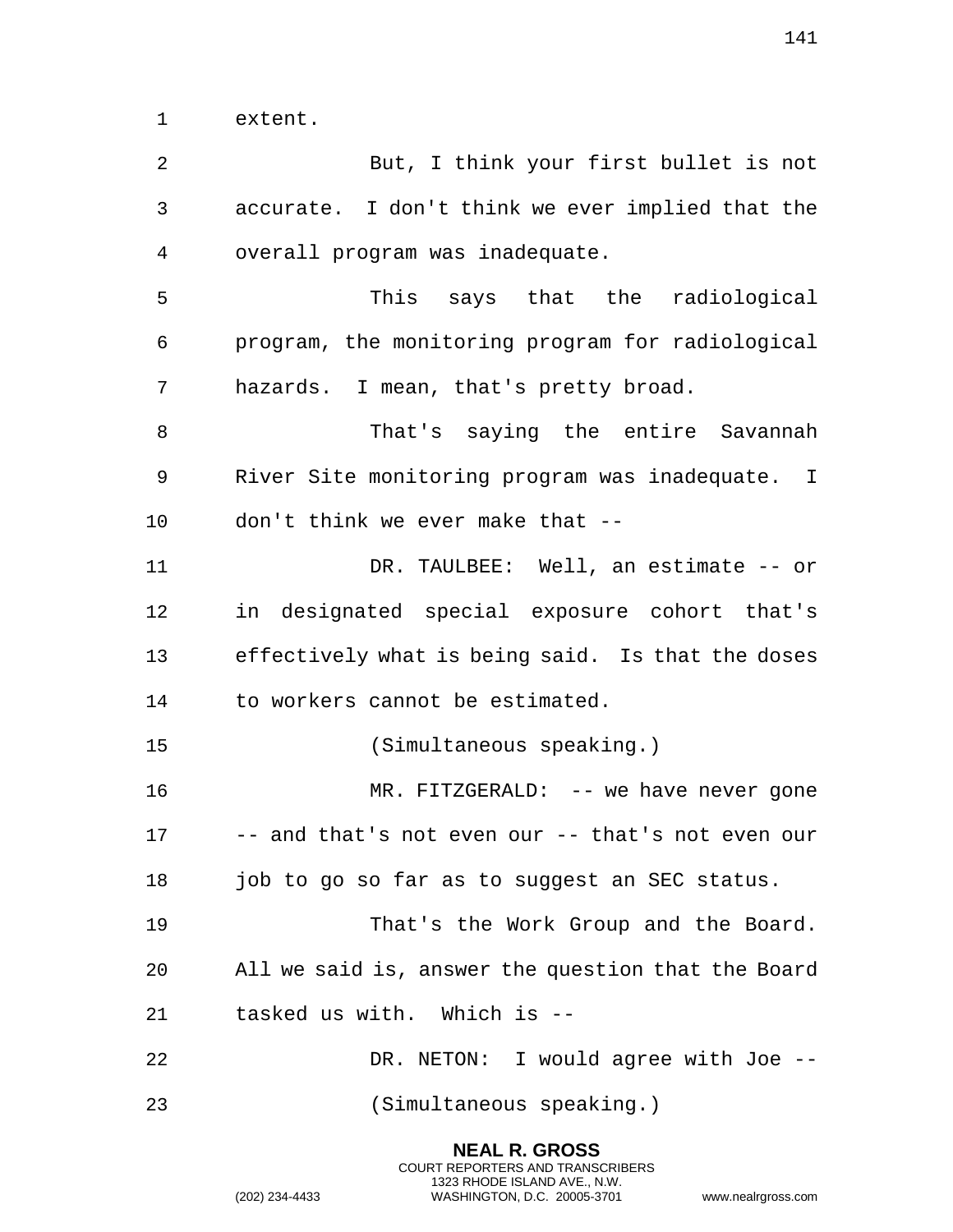1 MR. FITZGERALD: -- yes, we -- I mean, I want to be very clear on that though. Because I think the question of completeness, I don't know if we have a disagreement. We may have a disagreement on the level of incompleteness, which I think is valid. But I don't think we have any issue about the question of the adequacy of the program, monitoring program at Savannah River. I think -- actually I think there was major improvements to a sound dosimetry program. I think it was on the administrative side, the procedural side which is what in fact they were cited on, where I think there were deficiencies which may have implications for dose reconstruction. That's kind of what -- that's what I said in the very beginning. This jumps so far that -- DR. NETON: Yeah. I agree with Joe. I mean, I think maybe it's a little bit overstated. But I think Tim's analysis speaks to exactly what you're talking about.

> **NEAL R. GROSS** COURT REPORTERS AND TRANSCRIBERS 1323 RHODE ISLAND AVE., N.W.

(202) 234-4433 WASHINGTON, D.C. 20005-3701 www.nealrgross.com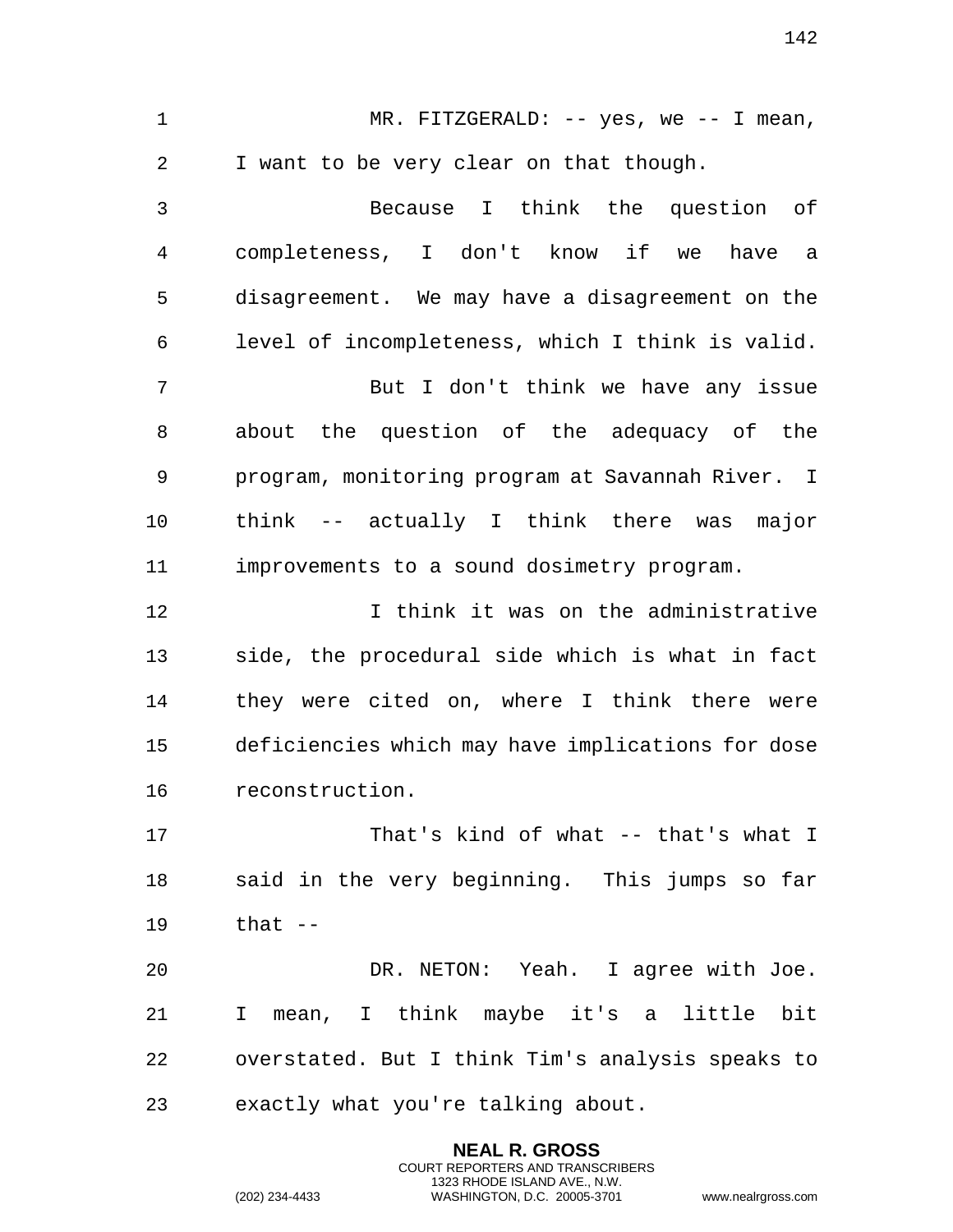**NEAL R. GROSS** 1 MR. FITZGERALD: Okay. DR. NETON: Which is the job-specific bioassay. MR. FITZGERALD: Excuse me, I just wanted to clarify that. DR. TAULBEE: Well, so data requests. Here's what we did since the last Work Group meeting. Actually before the last Work Group meeting. We requested information from DOE headquarters and from the Savannah River Site regarding this notice of violation to learn more information. Because we really needed to know more of these details. SRS provided over a thousand pages of information. We sent a letter to the Department headquarters and they just provided the final noncompliance tracking system report, which was eight pages. And they indicated they didn't retain any of the other information related to the violation. So, we only have what SRS maintained. We asked headquarters. And they

> COURT REPORTERS AND TRANSCRIBERS 1323 RHODE ISLAND AVE., N.W.

(202) 234-4433 WASHINGTON, D.C. 20005-3701 www.nealrgross.com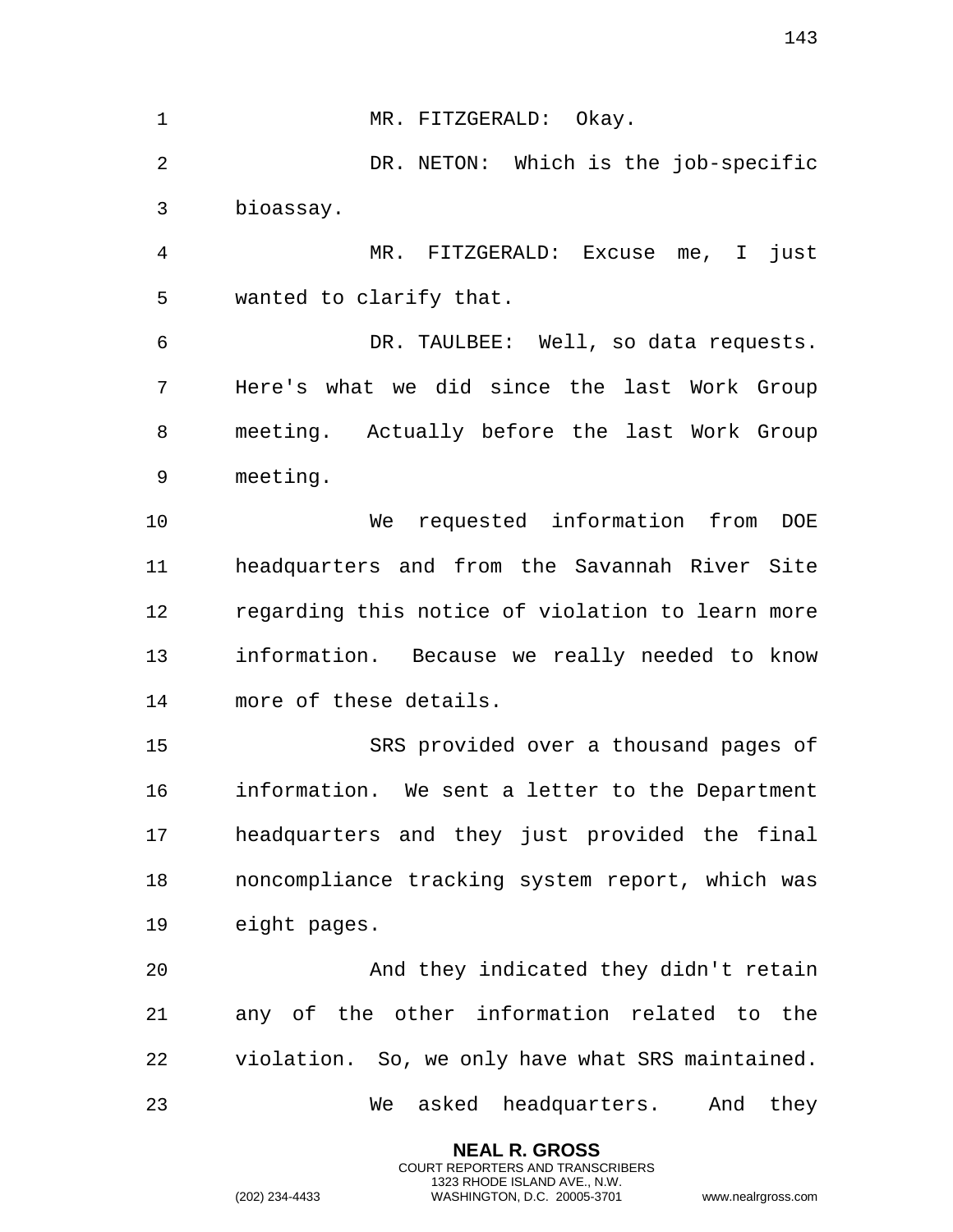didn't provide it.

 MR. FITZGERALD: And this eight pages is what we've seen.

 DR. TAULBEE: It's the same report that I have.

MR. FITZGERALD: Right.

 DR. TAULBEE: We sent a follow up request to the site in September 2017 specifically requesting those internal assessments that you talked about, Joe, that we don't have. There was one in '94, '95, '96 and '97 that were listed in the NTS report as well as other documents that we found in the thousand pages that Savannah River sent us.

 Due to funding issues, turn of the fiscal year, SRS didn't have any money and were delayed in looking for these assessments. But they're working on it now.

 MR. FITZGERALD: Now, just for clarification sake. These are the surveys? 21 DR. TAULBEE: These are the Westinghouse internal surveys.

MR. FITZGERALD: Westinghouse

1323 RHODE ISLAND AVE., N.W.

**NEAL R. GROSS** COURT REPORTERS AND TRANSCRIBERS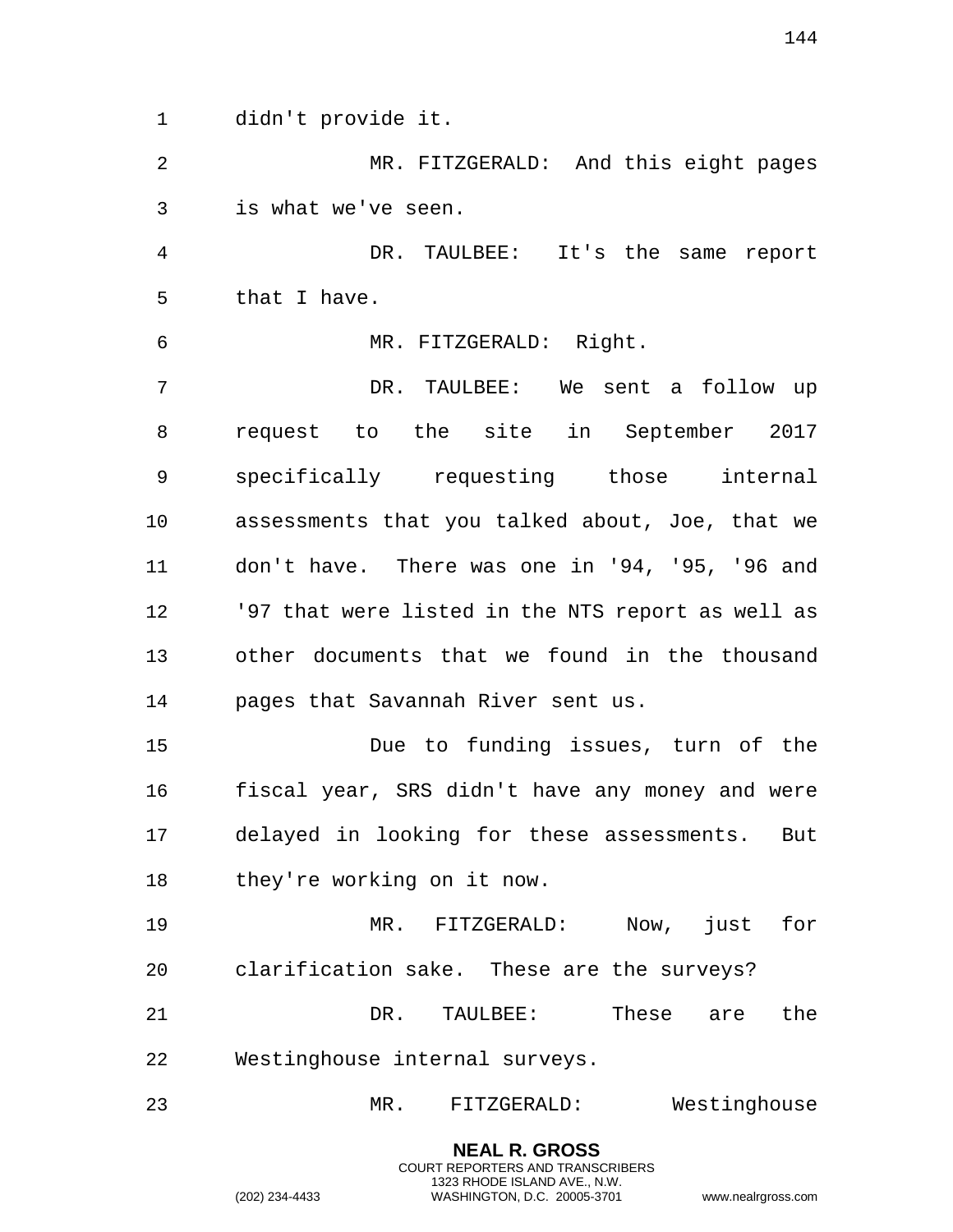internal surveys of completeness as far as they have?

| 3              | DR. TAULBEE: That's correct.                      |
|----------------|---------------------------------------------------|
| $\overline{4}$ | MR. FITZGERALD: Okay.                             |
| 5              | DR. TAULBEE: So, let's look at this               |
| 6              | notice of violation and the details as to what it |
| 7              | Because I think this is critical to this<br>was.  |
| 8              | evaluation here.                                  |
| 9              | What they were cited for was 10 CFR               |
| 10             | $830.120(c)(2)(i)$ , which requires work to be    |
| 11             | performed in established administrative controls  |
| 12             | using approved procedures.                        |
| 13             | The second violation was similar. It              |
| 14             | was quality improvement, requires that one,       |
| 15             | processes to detect and prevent quality problems  |
| 16             | be established and implemented.                   |
| 17             | And two, that item services processes             |
| 18             | that do not meet the established requirements be  |
| 19             | identified, controlled, and corrected according   |
| 20             | to the importance of the problem and the work     |
| 21             | affected. And three, that correction shall        |
| 22             | include identifying the causes of the problems    |
|                |                                                   |

and working to prevent the recurrence.

**NEAL R. GROSS** COURT REPORTERS AND TRANSCRIBERS 1323 RHODE ISLAND AVE., N.W.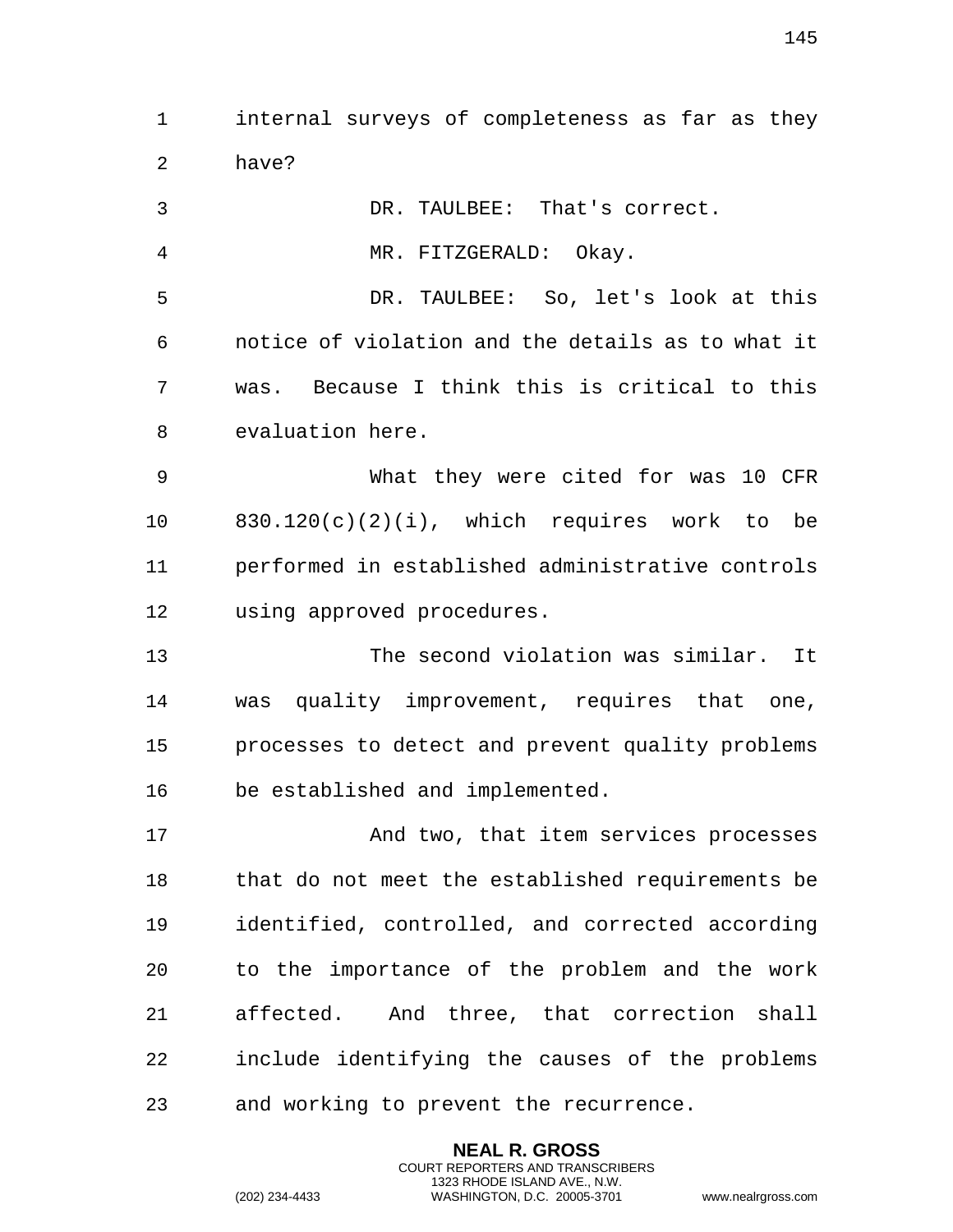This is what they were cited for. Now, let's look at the first one. In their -- in DOE's final write-up, they indicated that -- and this is the part that Joe's talking about, from January 1996 to 1997, the Westinghouse Savannah River facility evaluation board reports identified that one, workers were on incorrect bioassay programs as identified by the radiation qualification badge, and consequently did not submit job-specific bioassays as required. Line management did not always ensure that new employees were placed on the correct bioassay schedule. And again, this gets to what Joe's talking about some with the RWPs and were they on the proper schedule. Bioassay schedule report was not always provided to line management for accuracy review. And job-specific bioassay sampling requirements were not always identified on the RWPs.

 Okay, again that's one of the points that Joe pointed out. Bioassay assignments were

> **NEAL R. GROSS** COURT REPORTERS AND TRANSCRIBERS 1323 RHODE ISLAND AVE., N.W.

(202) 234-4433 WASHINGTON, D.C. 20005-3701 www.nealrgross.com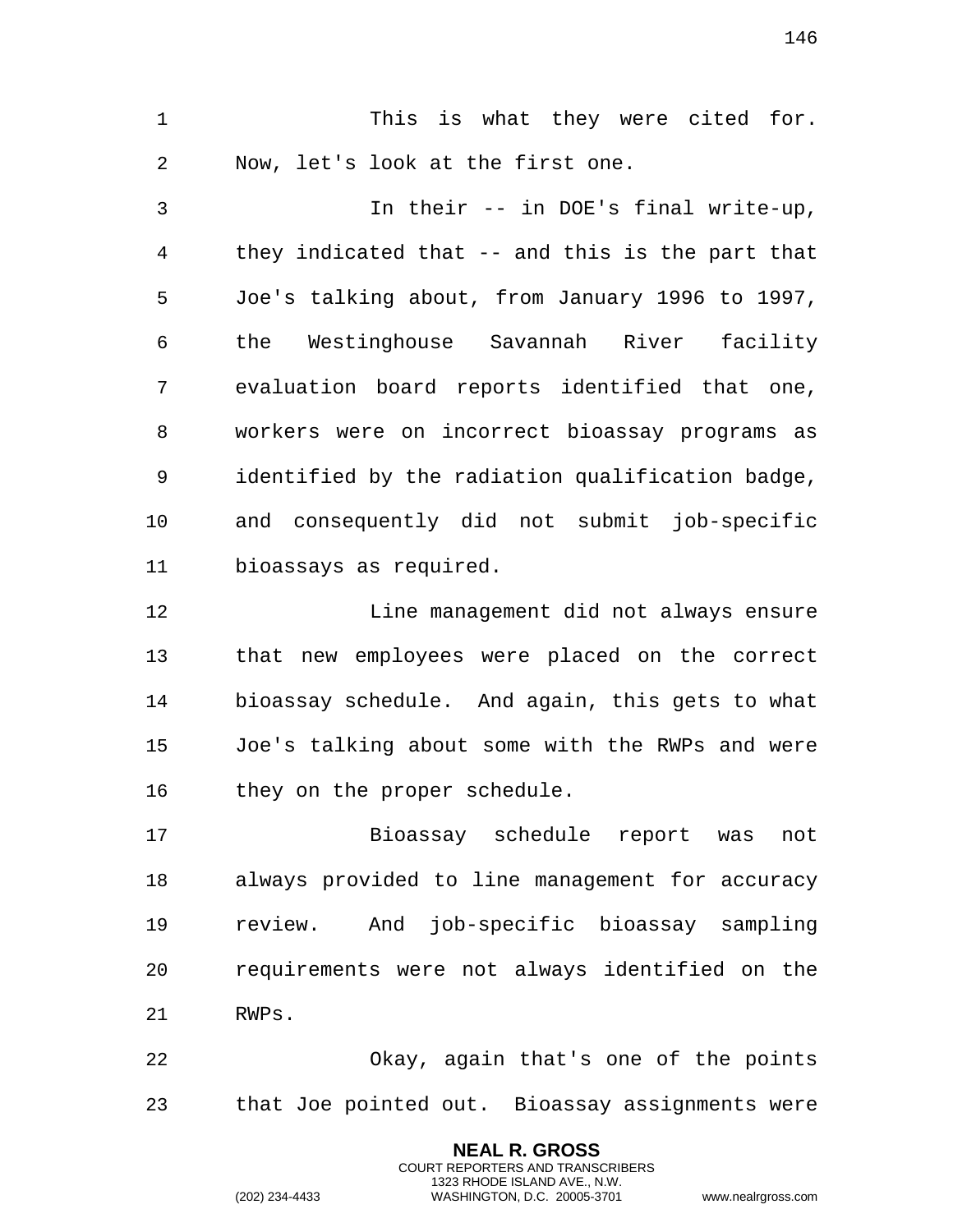not always reviewed by personnel when they received an annual whole body count. And this was the level of -- severity level two program, or problem. A civil penalty of \$37,500. Now, I want to focus on that first bullet point. Because that was the one that caused me the most concern of, were people on the incorrect bioassay schedule.

 CHAIR CLAWSON: The bioassay program. DR. TAULBEE: Right. Bioassay program. Which is the sampling schedule. So, just to reiterate that, workers were on incorrect bioassay programs as identified by their RQB. And consequently did not submit the job-specific samples as required.

 The corrective action. Savannah River sent four thousand form letters on February 19, 1998 and mailed them to every site employee and subcontractor currently on a routine bioassay program, asking them to compare their bioassay codes on their radiation qualification badge, and those listed on the letter.

> **NEAL R. GROSS** COURT REPORTERS AND TRANSCRIBERS 1323 RHODE ISLAND AVE., N.W.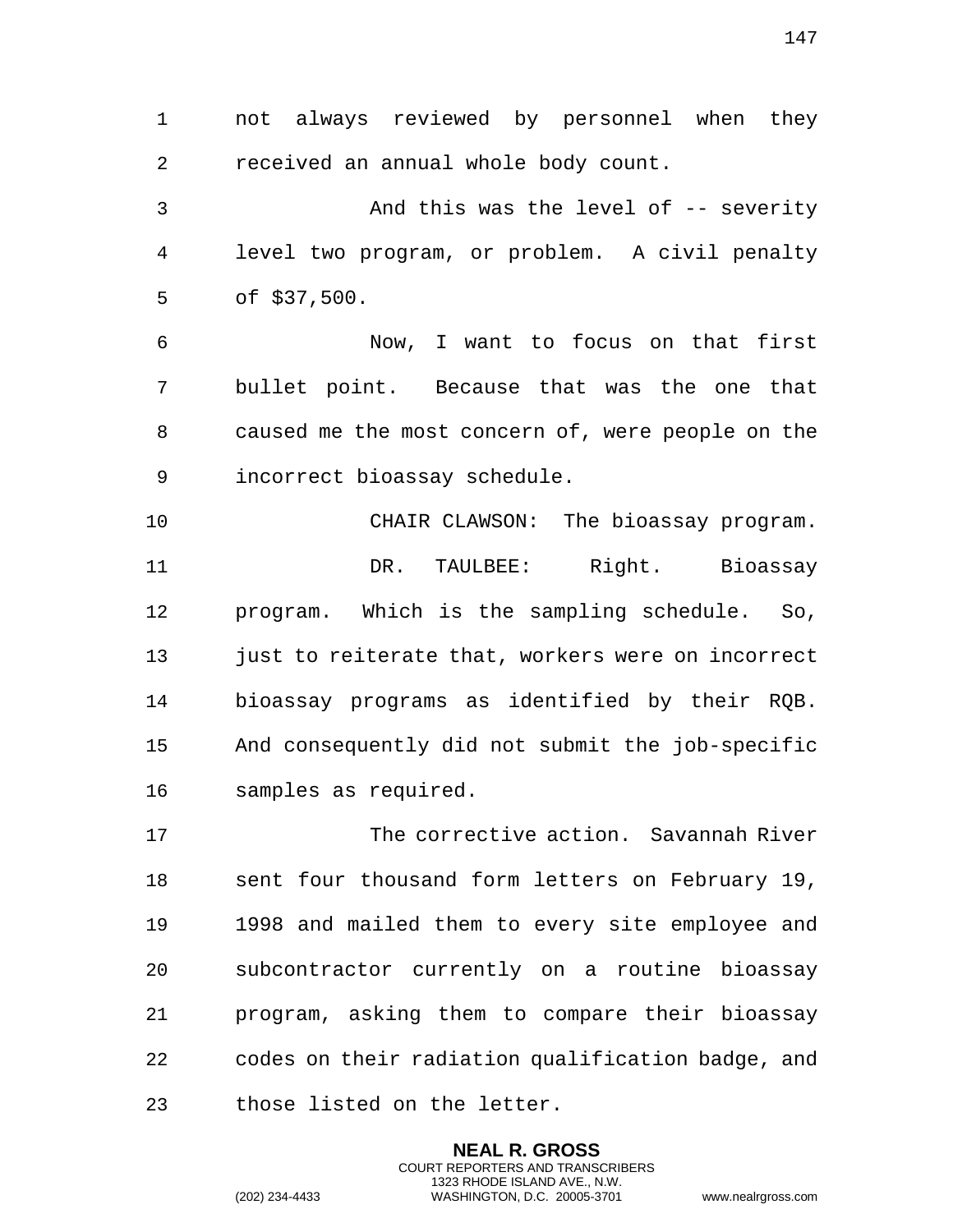There were less than one hundred discrepancies identified. There were discrepancies, yes. They got fined for it.

 They weren't 100 percent accurate. But we're looking at less than two and a half percent were on incorrect schedules.

 So, did that affect the coworker model? That's my question for the Work Group here.

 Let's look at the next violation. And the predecessor paragraph here talks about Savannah River implementing corrections to their job-specific bioassay monitoring.

14 And they go on to say, contrary to the above, processes to detect and prevent quality problems were not adequately established and implemented, and corrective actions did not prevent recurrence.

 And that in November 1995, DOE identified to Westinghouse Savannah River that radiation work permitted prescribed bioassay sampling requirements were not effectively implemented in that 23 percent of the workers did

> **NEAL R. GROSS** COURT REPORTERS AND TRANSCRIBERS 1323 RHODE ISLAND AVE., N.W.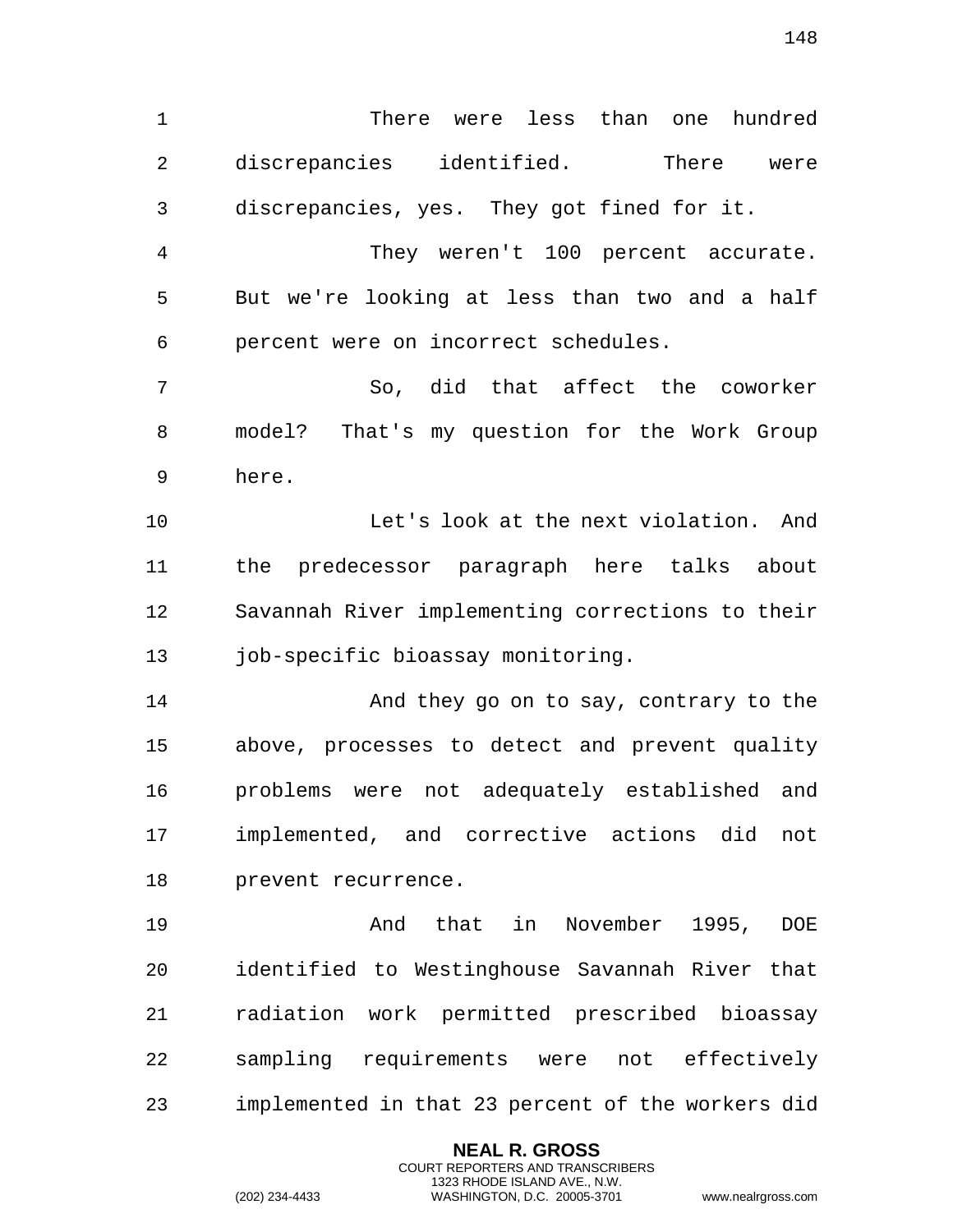not submit bioassay samples as required. So that means 77 percent did back in November 1995. So here's a different data point. It's not just that only data point in 1997. We have that 77 percent submitted bioassay samples. But they were cautioned about it. Corrective actions were implemented by Westinghouse Savannah River. However, the

 corrective actions were not effective to prevent recurrence in that non-participation by radiation workers in the job-specific portion of the program continued through 1996 and increased to a level of non-participation of 79 percent by the second quarter of 1997.

 So, they were at 77 percent. Thirty- three percent in the first quarter of April 19 - 18 - well, actually I've got this on the next slide. Instead of trying to talk about this.

 So, there's three data points here. November of 1995 you've got 77 percent participation. April '97 you've got 33 percent participation. And July of 1997 you've got 21

> **NEAL R. GROSS** COURT REPORTERS AND TRANSCRIBERS 1323 RHODE ISLAND AVE., N.W.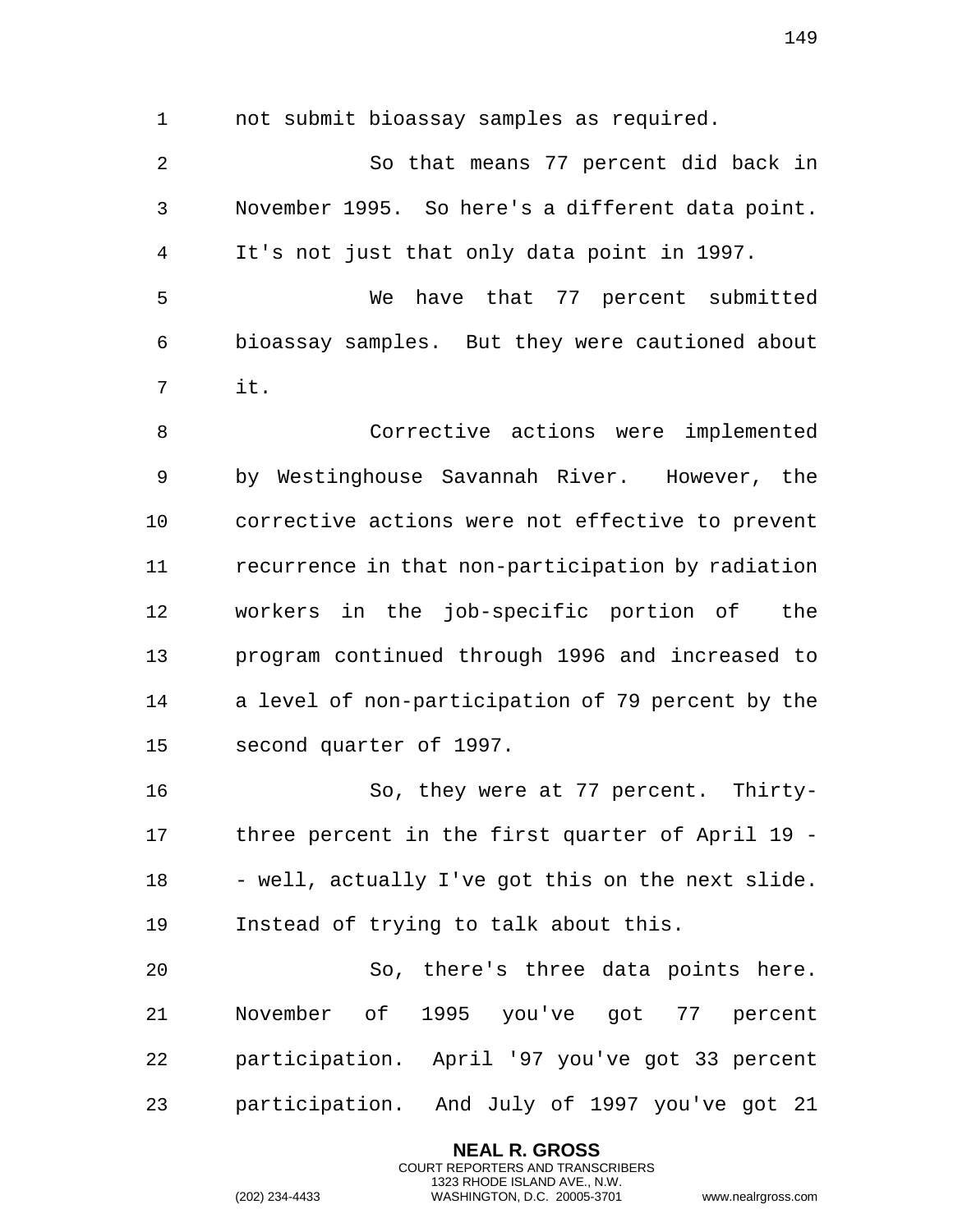percent participation.

| $\overline{2}$ | And this is just the job-specific                  |
|----------------|----------------------------------------------------|
| 3              | portion. The other thing that I would point out    |
| 4              | here is that your characterization in your report  |
| 5              | of a chronic history of wide non-compliance,       |
| 6              | November 1995 to July 1997 is the only time period |
| 7              | we really have data to evaluate this is 26 months. |
| 8              | So, a little over two years.                       |
| $\mathsf 9$    | MR. FITZGERALD: Well, I think we                   |
| 10             | wanted to point out, some of these discrepancies   |
| 11             | are getting to be identified in the Tiger Team.    |
| 12             | In other words, in terms of the delinquency or     |
| 13             | what have you.                                     |
| 14             | Those were different<br>DR. TAULBEE:               |
| 15             | issues.                                            |
| 16             | MR. FITZGERALD: But let me also ask                |
| 17             | you, I guess I'm not following the -- the emphasis |
| 18             | on 830 versus 835.                                 |
| 19             | I mean, yeah. I think I understand                 |
| 20             | certainly the compliance context. But what are     |
| 21             | you trying to drive at?                            |
| 22             | DR. TAULBEE: Let me finish and we'll               |
| 23             | see. Okay?                                         |
|                |                                                    |

**NEAL R. GROSS** COURT REPORTERS AND TRANSCRIBERS 1323 RHODE ISLAND AVE., N.W.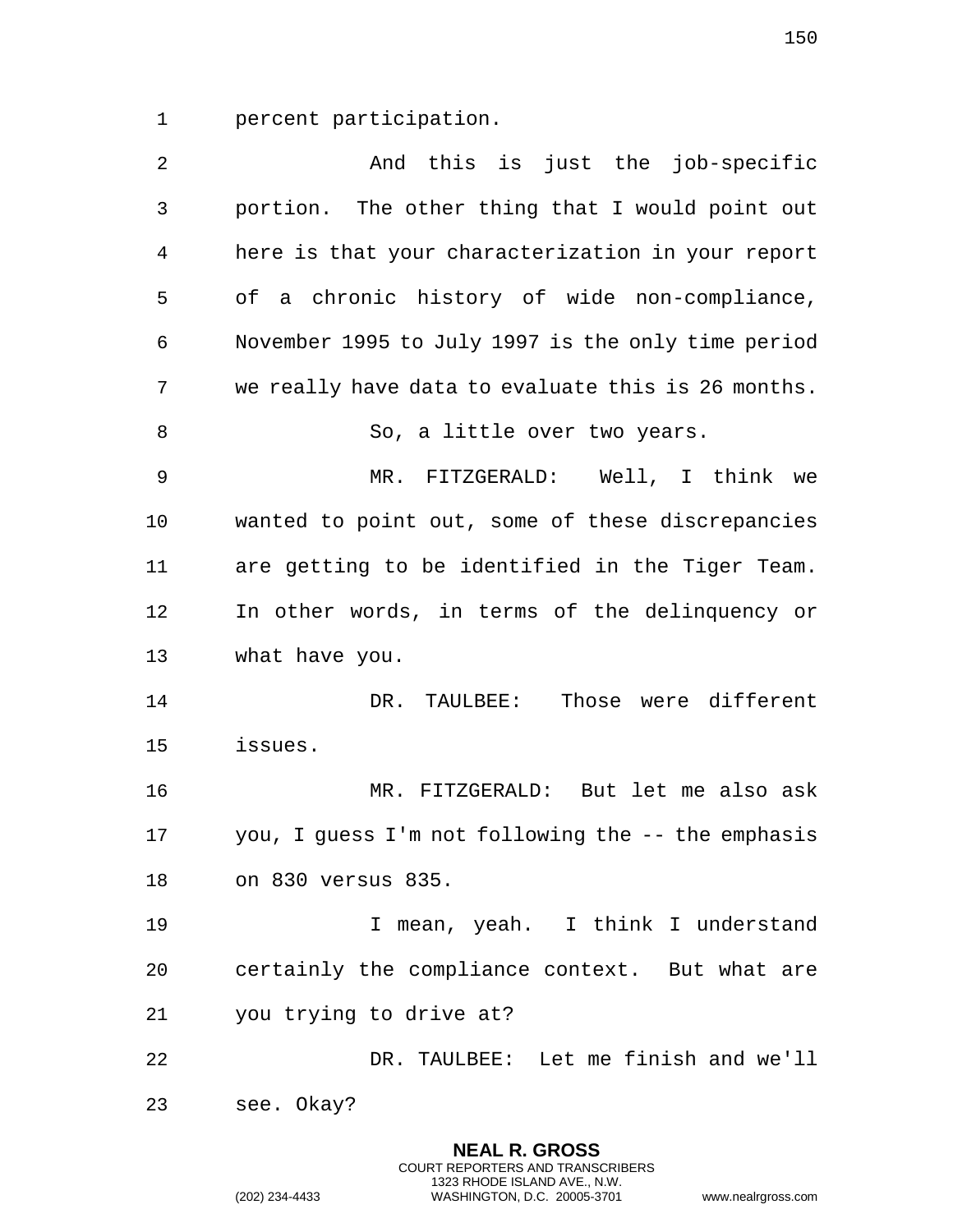1 MR. FITZGERALD: Okay. DR. TAULBEE: All right. So now if we look at the NIOSH evaluation, the SC&A evaluation and these few data points. This is subcontractors with monitoring data. The green is our report where we were showing between 60 and 80 percent subcontractors with monitoring data. Our reevaluation of the SC&A data using an annual criteria for the non- tritium shows that we're between 80 and 100 percent. And then when you get to 1996, the Westinghouse one, this is if you assume, and this is a big assumption. Which I think Joe has already indicated that while subcontractors may make up a larger fraction of the job-specific bioassay, they are not -- (Simultaneous speaking.) MR. FITZGERALD: -- necessarily exclusive. DR. TAULBEE: Right. But if you did, then from even that standpoint in that November of 1995, it falls within that era.

> **NEAL R. GROSS** COURT REPORTERS AND TRANSCRIBERS 1323 RHODE ISLAND AVE., N.W.

(202) 234-4433 WASHINGTON, D.C. 20005-3701 www.nealrgross.com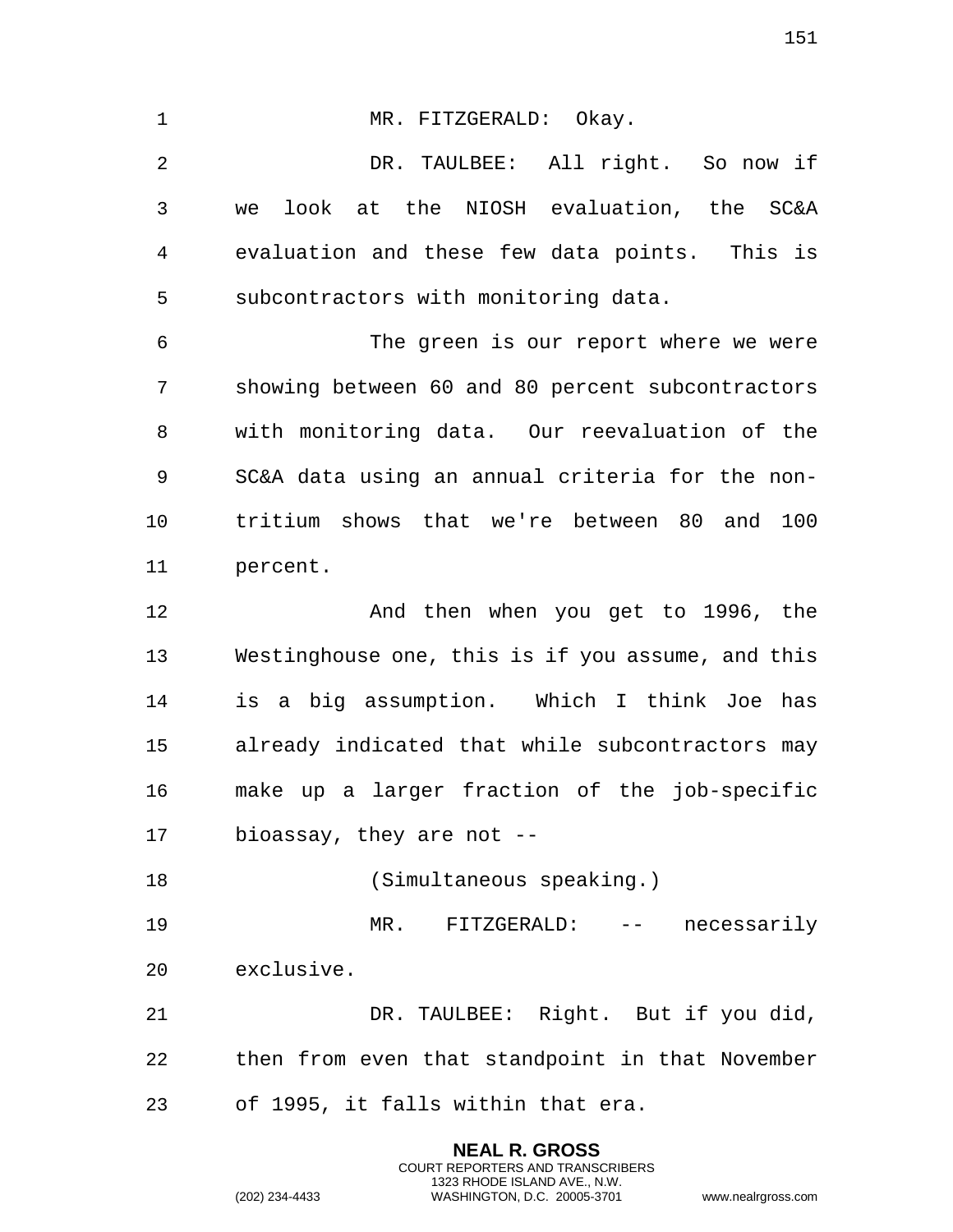Something happened there in '96 and '97 that the job-specific bioassay decreased as far as people complying with it. Which is why I believe they were fine, because there's a clear decrease that happened, where there wasn't management support.

 And so my next slide here is talking more about the notice of violation of why was the violation 830 procedural and not the violation of 835. I really want to go through this as to why it wasn't 835 because it gives context to this whole monitoring scenario.

 If people were not being properly monitored, that is a violation of 10 CFR 835. Monitoring in the workplace and individual monitoring.

 These are the two parts of the regulation. 10 CFR 835.402 is individual monitoring requirements.

 Monitoring of individuals. I'm going to go through the first one first. Monitoring of individuals in areas shall be performed to demonstrate compliance with regulations in this

> **NEAL R. GROSS** COURT REPORTERS AND TRANSCRIBERS 1323 RHODE ISLAND AVE., N.W.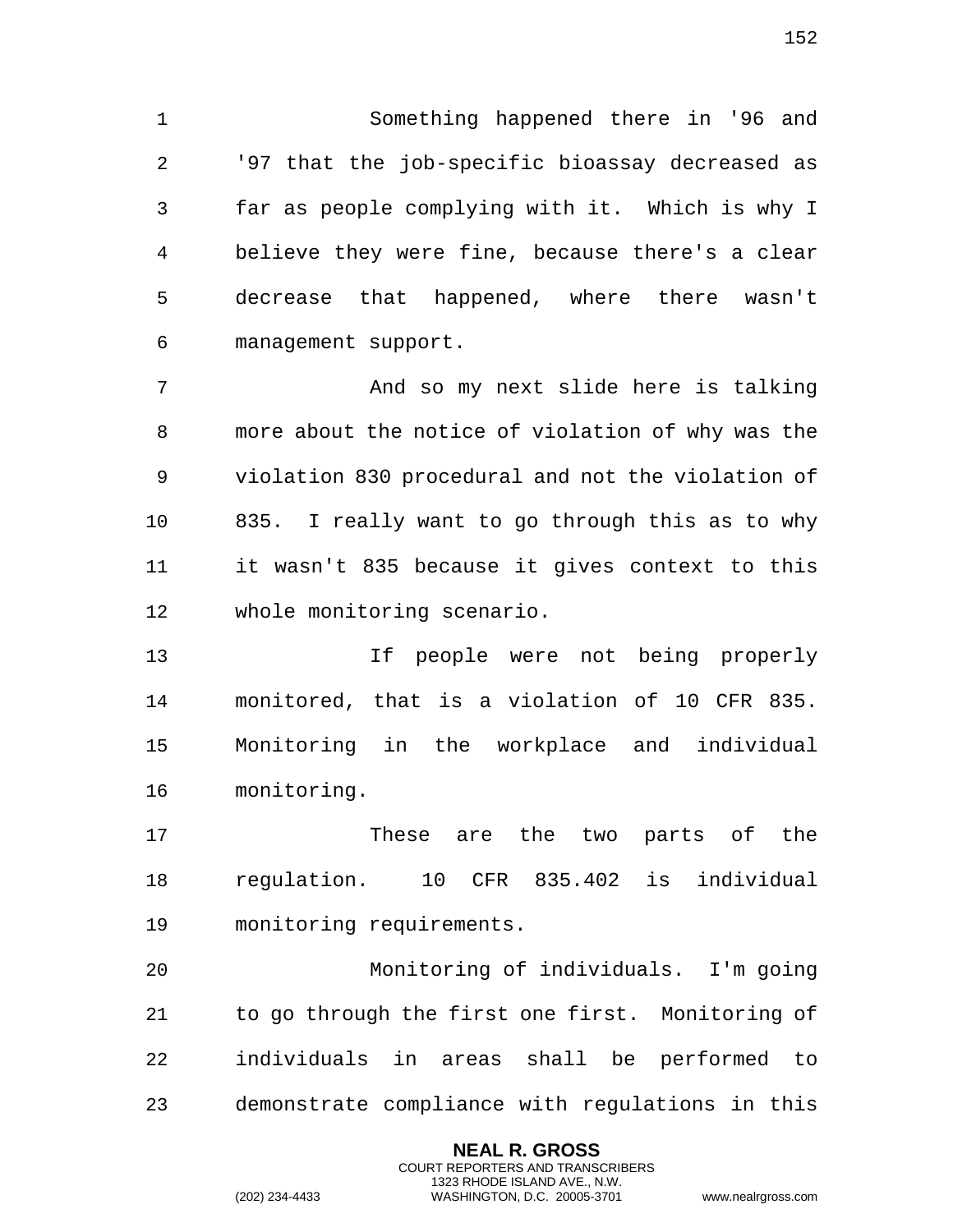part, document radiological conditions in the workplace, detect changes in radiological conditions, detect the gradual buildup of radioactive materials in the workplace, and verify the effectiveness of engineering and process controls containing radioactive material and reducing radiation exposure.

 Part B of that is area monitoring in the workplace shall be routinely performed as necessary to identify and control potential sources of personnel exposure to radiation and radioactive material.

 For individual monitoring, for the purpose of monitoring individual exposures to internal radiation, internal dose evaluation programs, including routine bioassay programs, shall be conducted for radiological workers who under typical conditions are likely to receive 0.1 rem or more committed effective dose equivalent, and/or five rem or more committed dose equivalent to any organ or tissue from all occupational radionuclide intakes in a year. And this gets to what Jim was talking about, of

> **NEAL R. GROSS** COURT REPORTERS AND TRANSCRIBERS 1323 RHODE ISLAND AVE., N.W.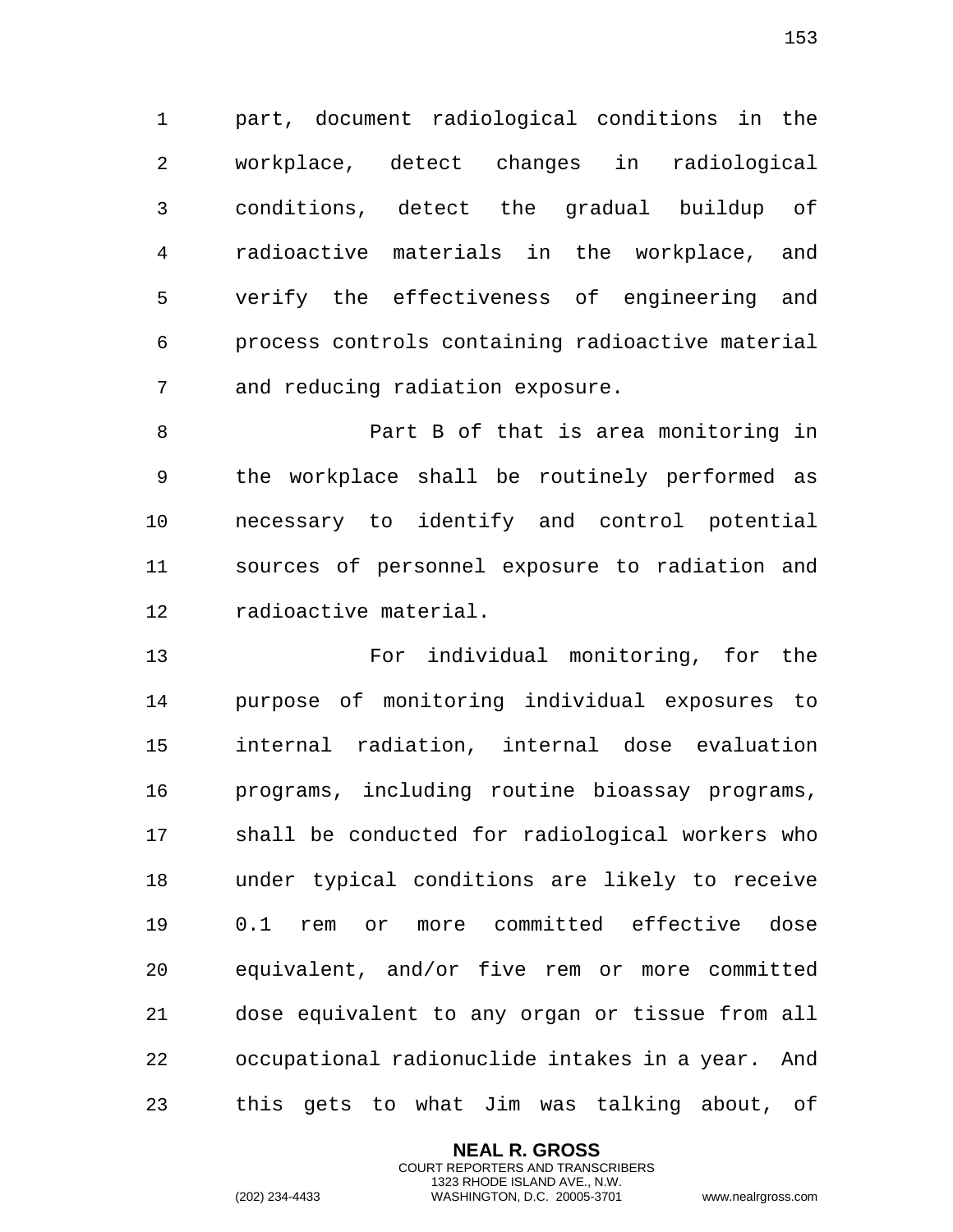externals and internals being separated.

 Under DOE Standard 1128-98, Section 5.3.2, these are the monitoring requirements for selection of employees for bioassay programs.

 Workers who are considered likely to have intakes resulting in excess of 100 millirem CEDE are required to participate in a bioassay program. However, because of the extensive radiological control practices for plutonium facilities, including a high degree of engineer barrier containment, no typical plutonium worker is likely to have intakes of 100 millirem CEDE or more.

 However, this should not be used as an excuse to exclude workers from routine bioassay. Although no one should be considered likely to have intakes resulting in 100 millirem, some workers, not all, some workers are at a significantly higher risk for incurring an intake then others, and should be routinely monitored.

 This is the standard today. This is how monitoring is done today. It was originated in June 1998, reaffirmed in May of 2003. And so

> **NEAL R. GROSS** COURT REPORTERS AND TRANSCRIBERS 1323 RHODE ISLAND AVE., N.W.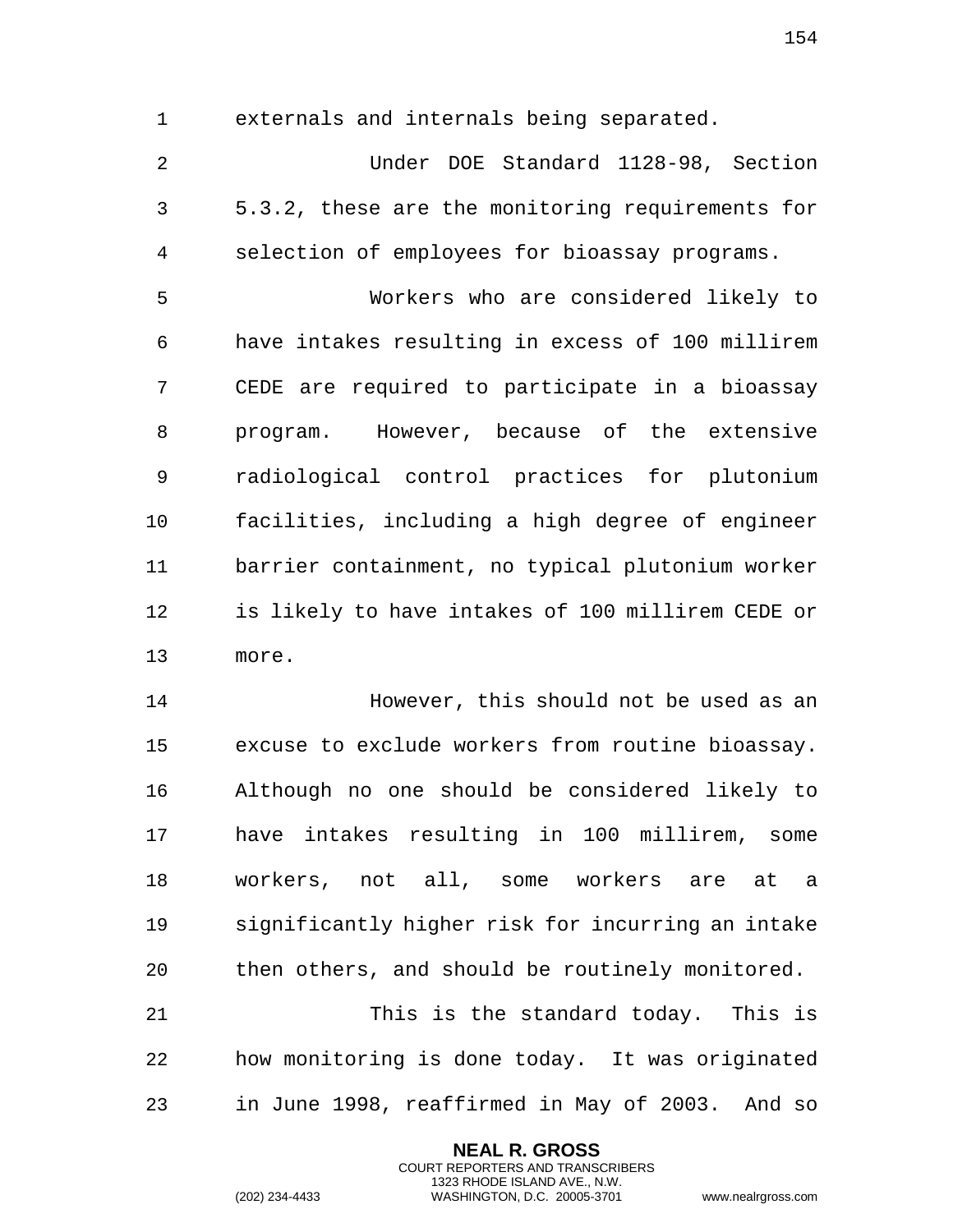there have been small changes to this.

 During the enforcement conference with DOE on July 28, Westinghouse described the purpose of their bioassay sampling program. They stated they had a formal no intake policy for radionuclides other then tritium.

 And that along with its formalized workplace indicators program, including air sampling and contamination surveys, those were the primary means for determining whether a worker requires bioassay sampling outside of the routing bioassay program. For these cases, special bioassay sampling was performed.

 The radiological control at SRS was a defense in depth. They had this zero intake policy, engineering controls, procedural controls, PPE, and surveillance.

 And I'm going to focus here on the surveillance. Surveillance is used to verify effectiveness of the engineering controls, procedural controls, and the PPE.

 There's air monitoring, the facility contamination surveys, their personal

> **NEAL R. GROSS** COURT REPORTERS AND TRANSCRIBERS 1323 RHODE ISLAND AVE., N.W.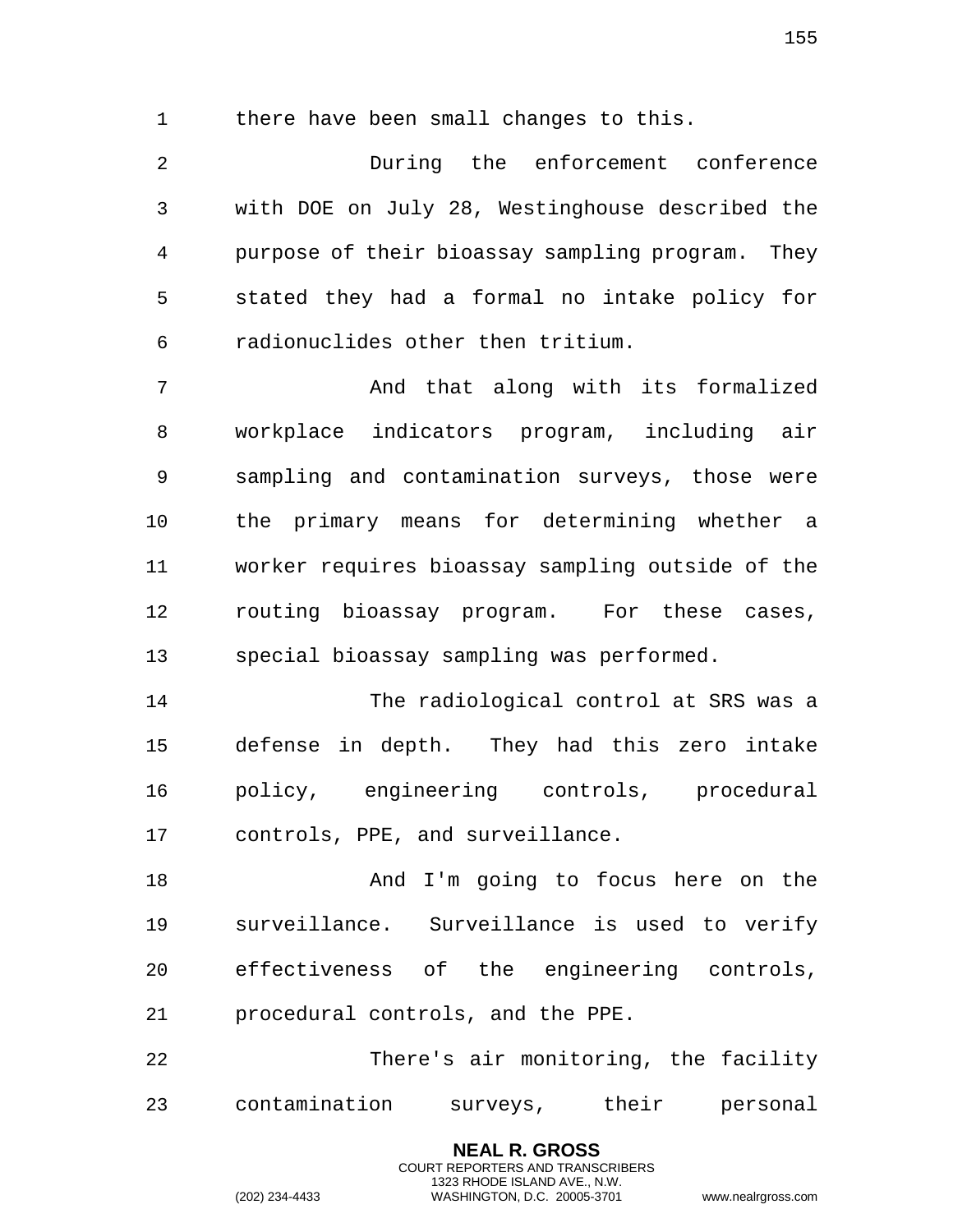contamination surveys, and a routine bioassay. The routine bioassay is used to check to verify -- used as a check to verify the effectiveness of the procedural and engineering controls, and to trigger for cause bioassay. So it's there as kind of the final check.

 It's requested from workers who have a reasonable potential for intakes, but who SRS is confident did not have intakes in excess of two percent of the annual limit.

 Westinghouse stated that the workers themselves were the last line of defense in the workplace indicator for which -- which was the reason why a confirmatory program at the site was conducted.

 So, here's what the site thought was happening, this expected monitoring. They thought that workers signed in on the RWP.

 And as I described earlier, they participate. If they participate in the routine sampling program for the radionuclides specified on the RWP, then they would submit under the routine schedule.

> **NEAL R. GROSS** COURT REPORTERS AND TRANSCRIBERS 1323 RHODE ISLAND AVE., N.W.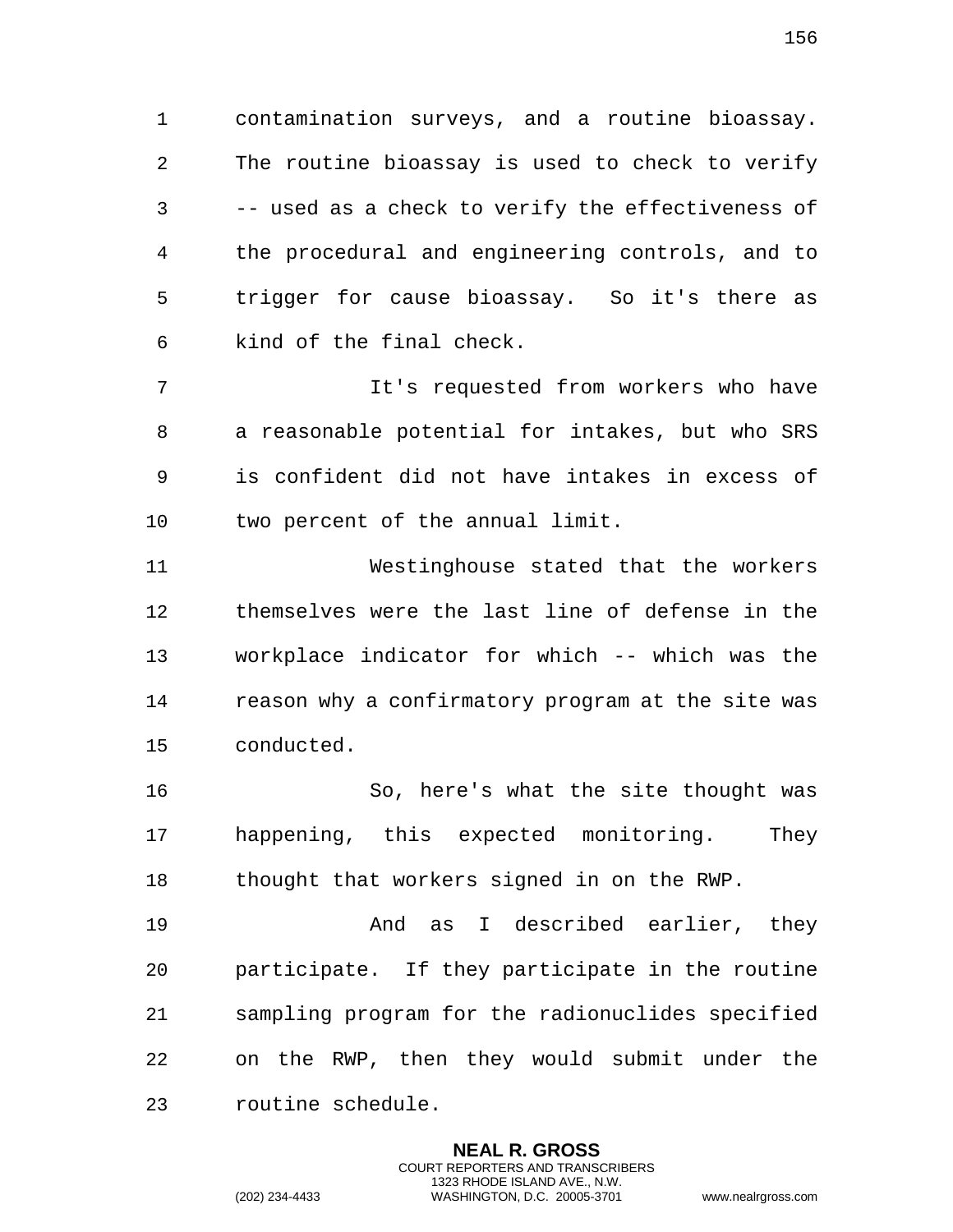1 1 If they were not, they went under job- specific and RCO, or rad control, notes the requirement, issued a yellow label. Worker submits the sample, yes/no, if they didn't, they went into the delinquency tracking system. That's what they thought was happening. The next slide is what was actually happening. This is from their corrective action. So they went through and this is where they got to that 21 percent.

 Okay. And here I've got the numbers from that April assessment, because that's the only hard numbers that we have without those facility -- or those Westinghouse analysis.

 In April of 1997 the site looked at 3,200 samples. Thirty-two hundred RWPs. And 95 percent of those -- of people who signed in on those that required bioassay, were on routine programs. Ninety-five percent.

 So, from that analysis, you can follow it going over. Okay.

Five percent were not on a routine

**NEAL R. GROSS** COURT REPORTERS AND TRANSCRIBERS 1323 RHODE ISLAND AVE., N.W.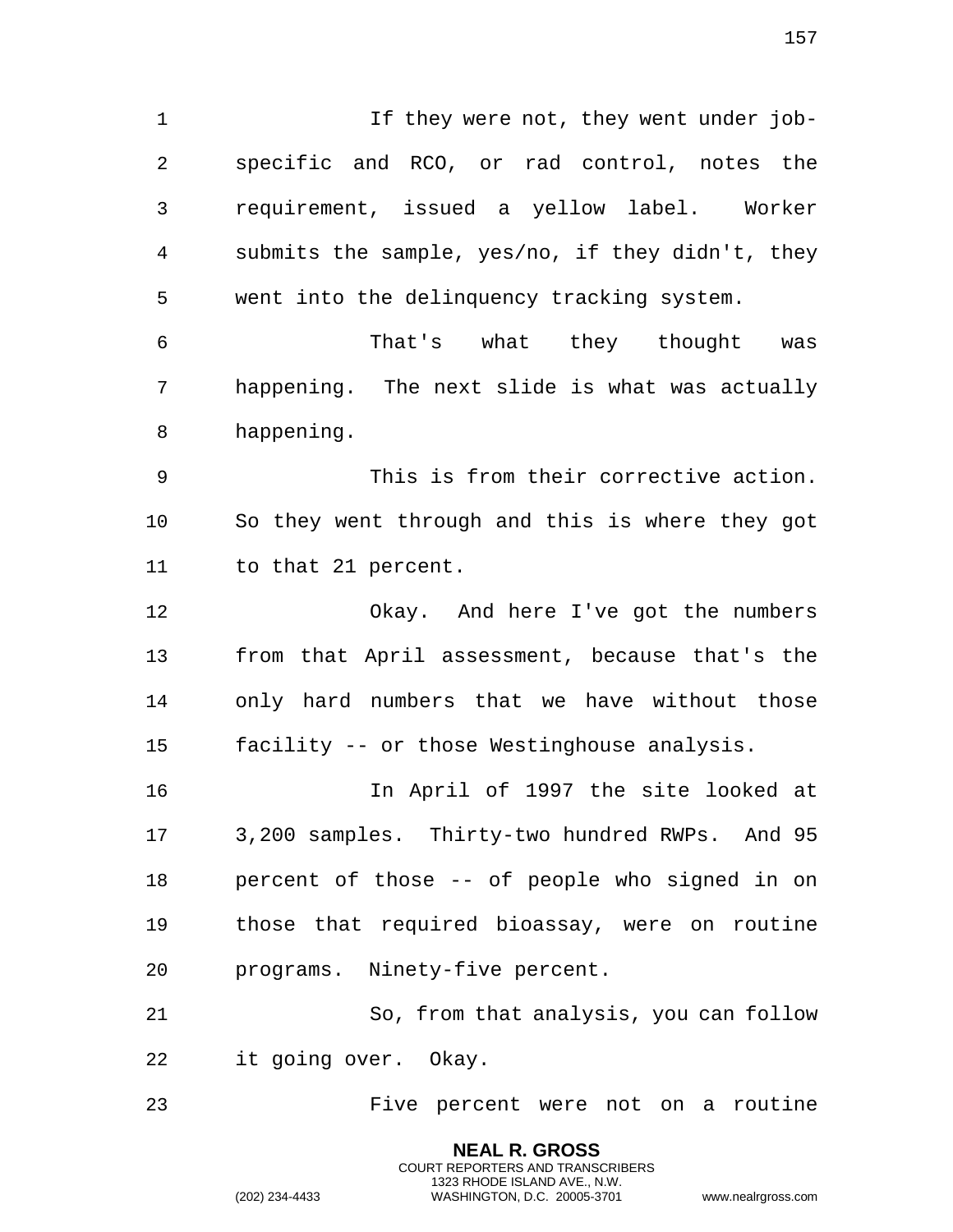program and had to submit the job-specific bioassay. Now, the rad control office sometimes noted that there was a requirement, issued the tag, and the worker submitted the sample.

 There were occasions where the rad control office didn't note that the sample was required. But the worker submitted a sample anyway.

 A worker realized it, and submitted their samples. And so that was basically 1.65 percent of that five percent total.

 This is when there is 33 percent compliance which dropped a little bit by the time you got to the second quarter of 1997. So what we're looking at is 3.35 percent were not sampled in that initial limited analysis, or 107 samples. The full assessment that keeps getting bantered about here, is about 21 percent

 compliance. That's 21 percent compliance of what may be five percent, I'm actually not sure until we see those facility assessments, because the numbers don't quite match here. But, another point I want to bring up here is that 1997, the

> **NEAL R. GROSS** COURT REPORTERS AND TRANSCRIBERS 1323 RHODE ISLAND AVE., N.W.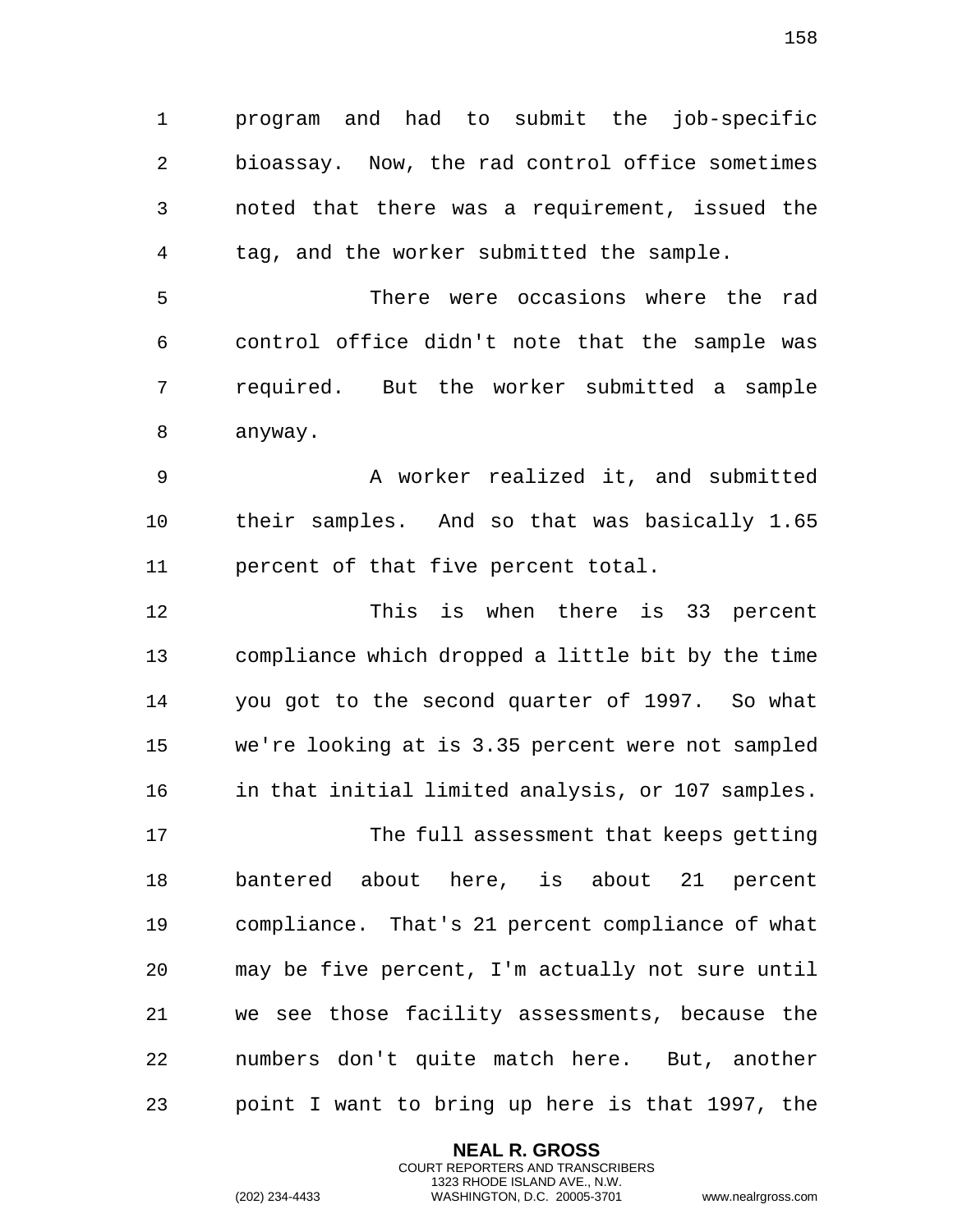total number of samples not received was 256. That's in the notice of violation. That's the number of workers they went back and requested sampling for. Okay. Now -- and by the way, of those 256, no one had an intake. But this is the split here. It's not an RWP-specific bioassay. It's a job-specific bioassay from an RWP that workers signed in on. But if you've got 20 workers here signing in on this RWP, 19 of them from this 3,200 sample analysis, 19 of them are on a routine bioassay monitoring program and submitted samples. One of them goes down this other path. Okay. If you look at the number of routine actinide samples from the Savannah River Site, and this is data presented to DOE during the notice of violation, the number of samples requested in 1996 and 1997, eight thousand, nine thousand samples requested. These are routine actinide samples.

 So you've got a large number of samples being presented. The number of samples received is 99

> **NEAL R. GROSS** COURT REPORTERS AND TRANSCRIBERS 1323 RHODE ISLAND AVE., N.W.

(202) 234-4433 WASHINGTON, D.C. 20005-3701 www.nealrgross.com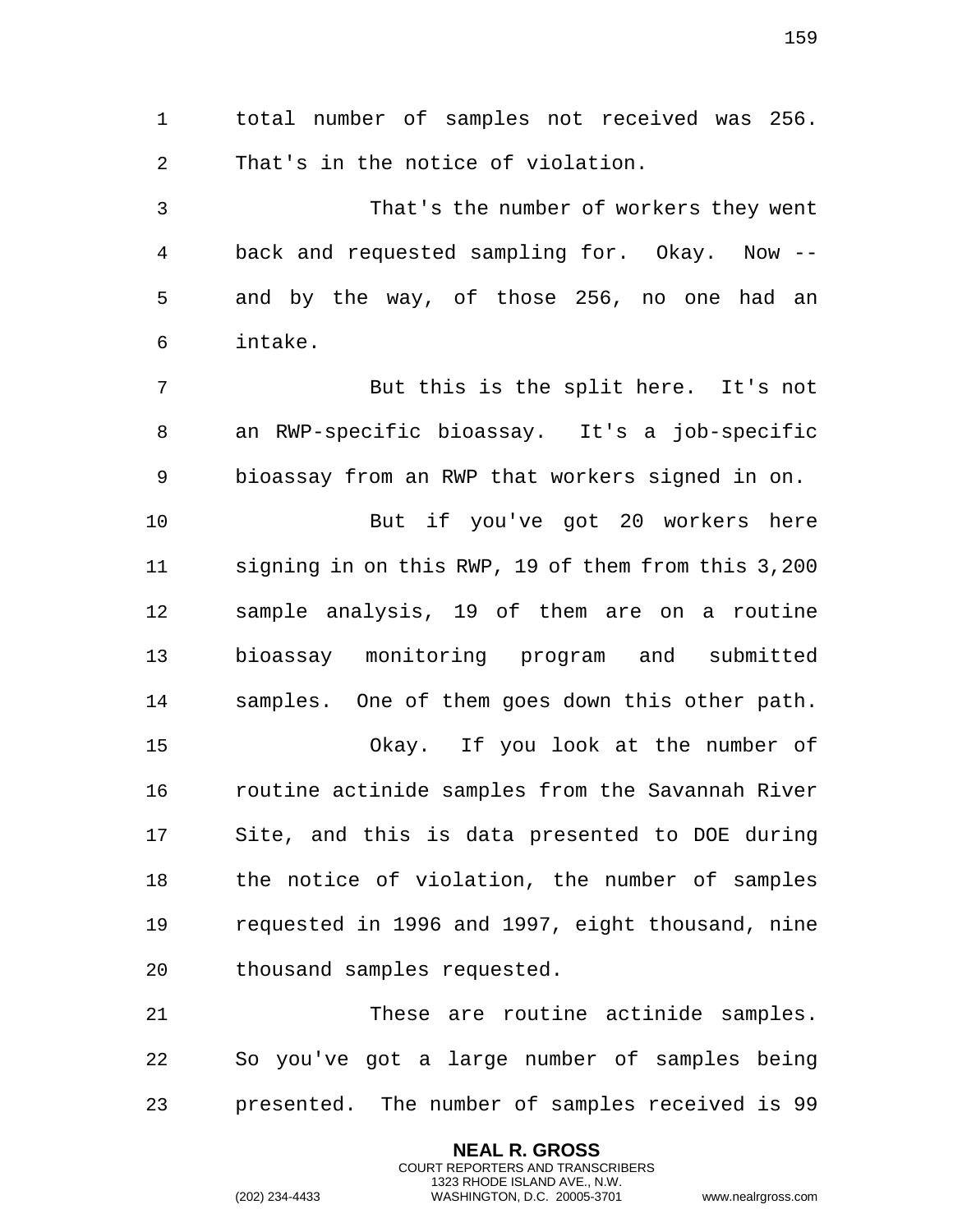and 96 percent.

| 2  | The<br>number that were<br>initially              |
|----|---------------------------------------------------|
| 3  | positive, and these are false positives for the   |
| 4  | most part because of your monitoring methodology, |
| 5  | you've got 79 that were initially positive in     |
| 6  | '96, and 105 in 1997. But the number of confirmed |
| 7  | intakes are two in each of those years.           |
| 8  | This is demonstrating they have very              |
| 9  | good radiological control of the facility. And    |
| 10 | that intakes are very rare. You're looking at     |
| 11 | less than .1 percent here.                        |
| 12 | And again, the internal dosimetrist               |
| 13 | who presented -- or provided this information     |
| 14 | indicated that bioassay was the<br>final          |
| 15 | confirmation that the workplace controls were in  |
| 16 | fact working.                                     |
| 17 | Now, are there lapses? Yes. You have              |
| 18 | two people here that got intakes. If you look at  |
| 19 | the job-specific samples, these are for 1997,     |
| 20 | which is the only data that we have provided.     |
| 21 | For this whole year there were approximately      |
| 22 | 1,500.                                            |

And this is the information provided

**NEAL R. GROSS** COURT REPORTERS AND TRANSCRIBERS 1323 RHODE ISLAND AVE., N.W.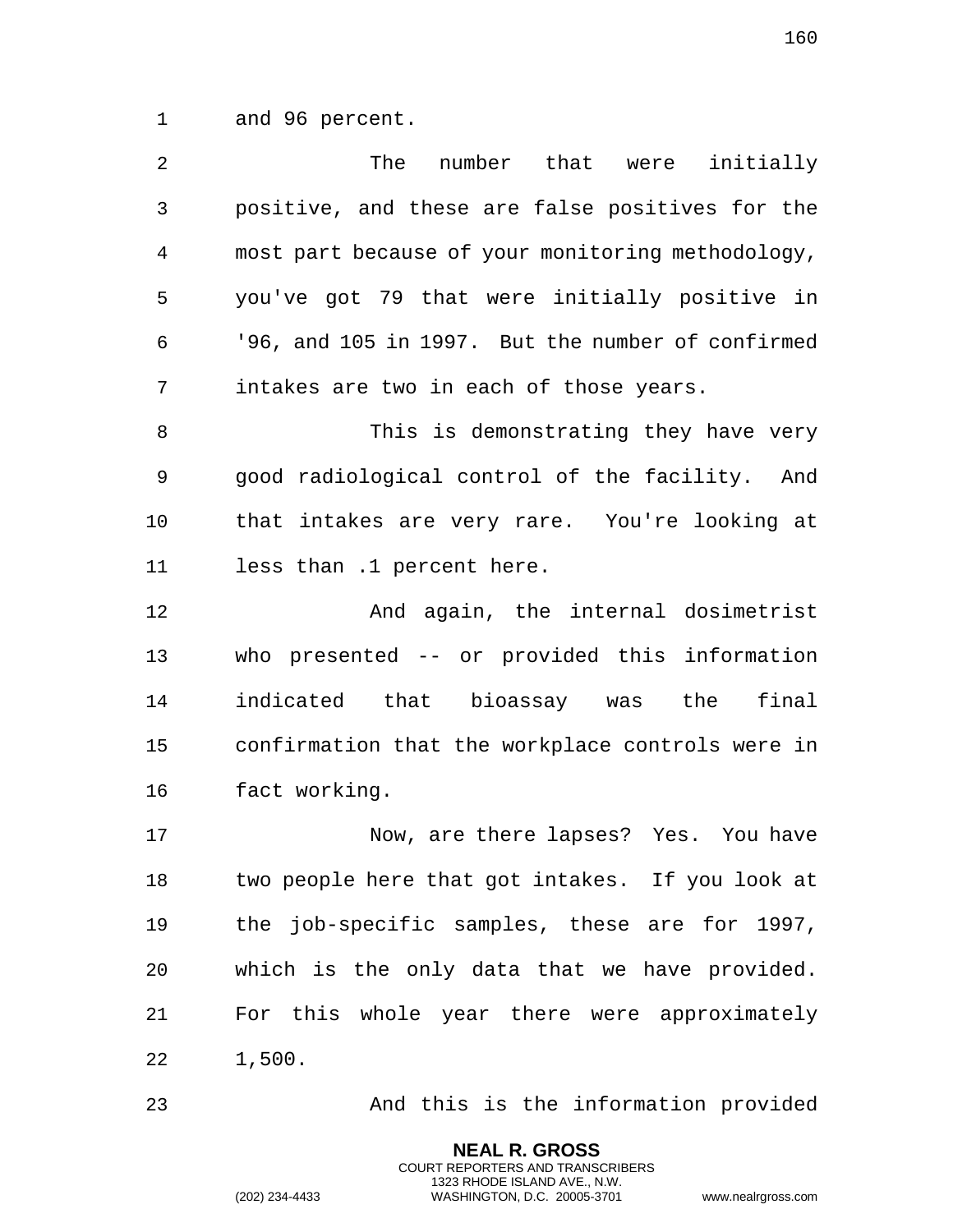to DOE. The number of positive, zero. Number of confirmed intakes, zero. In 1998 there's 564 job-specific actinide samples. No positive, no intakes. If you add up the routine and the job- specific values from the past two tables, you get to 10,000 bioassay samples or actinides for non- routine. Or non-tritium samples. Now that breakdown doesn't match with that 95 and 5. This one is 86 and 14. So if you take that same number of workers, of 20 that I used earlier, you've got 17 that are on routine. And three that are on job-specific. Again, we need those facility evaluation reports to get into more detail in order to understand this data better. But the 256 workers that were initially missed, none of them had intakes when they did the follow-up. So, we're looking at very good control of the rad environment. SRS also had a special actinide monitoring system. And this -- these are samples taken for cause. This is where something went wrong.

> **NEAL R. GROSS** COURT REPORTERS AND TRANSCRIBERS 1323 RHODE ISLAND AVE., N.W.

(202) 234-4433 WASHINGTON, D.C. 20005-3701 www.nealrgross.com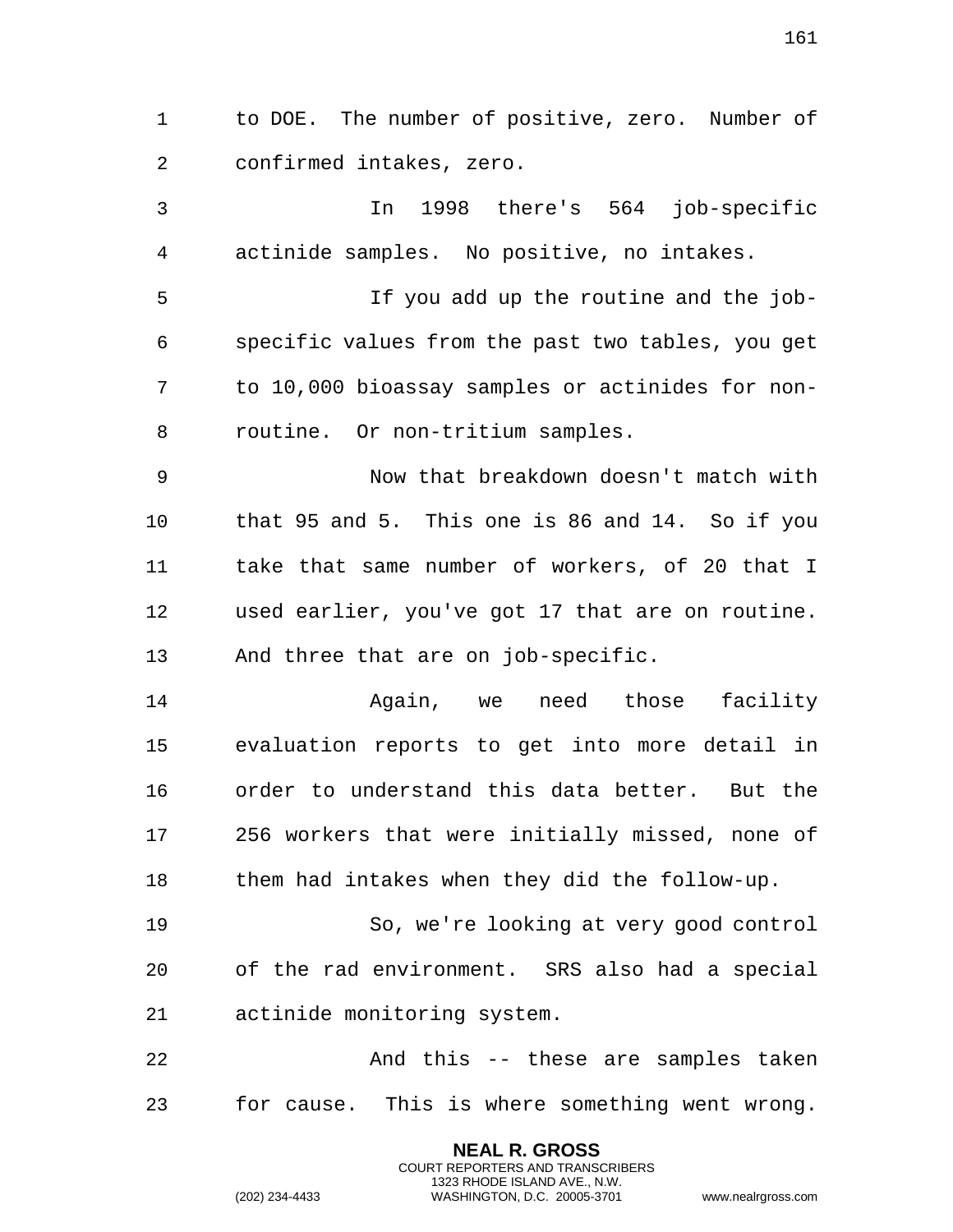They knew something went wrong.

2 They wanted -- the workplace indicators, something happened. And in 1996 they requested 134.

 And so here the number of samples received is matching. Because if you've got an accident or incident, you're going to do a lot of follow up to make sure everybody leaves a sample. And in this case, not everybody under these upset conditions gets an intake. In fact, 6.7 percent did.

**And by the way, those two previous are**  included in here because of that -- those intakes, those positive bioassays would go back and trigger a special bioassay to find out what happened.

 So again, the workplace surveillance indicators indicated something was wrong here. But you're still looking at a very low number of people that got intakes at this site in this time period.

 So, we disagree with SC&A's conclusion that the notice of violation would prohibit dose

> **NEAL R. GROSS** COURT REPORTERS AND TRANSCRIBERS 1323 RHODE ISLAND AVE., N.W.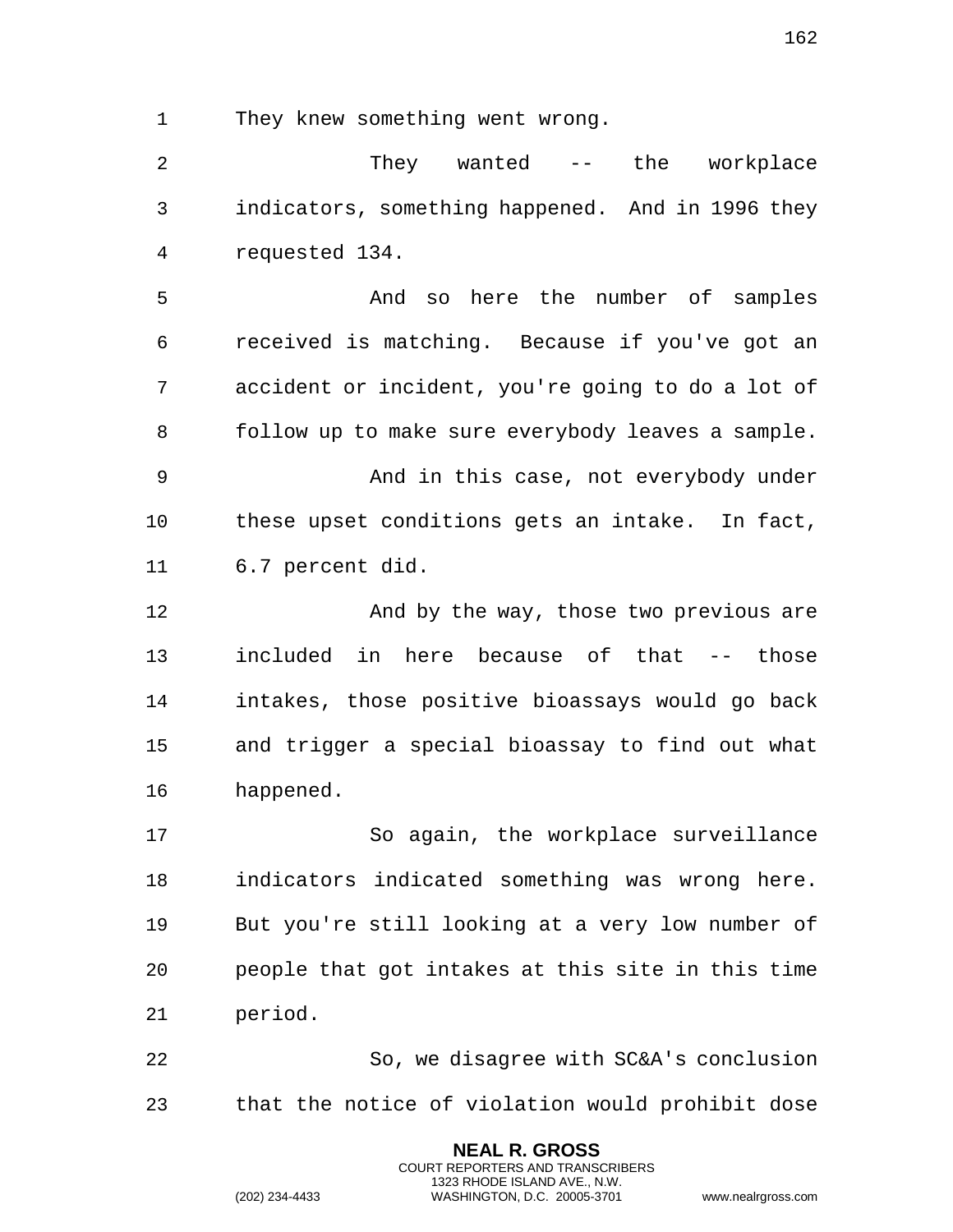reconstruction of subcontractor construction trades workers. Job-specific bioassay in conjunction with the routine monitoring used for surveillance to confirm the adequacy of the workplace monitoring was used for surveillance to confirm the adequacy of the workplace controls.

 Routine prescheduled bioassay monitoring was the primary method of surveillance as indicated by the large number of workers that are on the routine bioassay compared to the job- specific. The number of intakes at the site is very low. Less than 21 percent.

 Now, in their notice of violation, in the conference, DOE acknowledged the rigorous radiological control program during the enforcement meeting. DOE said, DOE is aware that for all radionuclides other than tritium, Westinghouse internal dosimetry program does not knowingly permit any worker to be exposed to airborne radioactive material.

 Further it is noted that WSRC has implemented a rigorous program for comprehensive use of field indicators during work activities to

> **NEAL R. GROSS** COURT REPORTERS AND TRANSCRIBERS 1323 RHODE ISLAND AVE., N.W.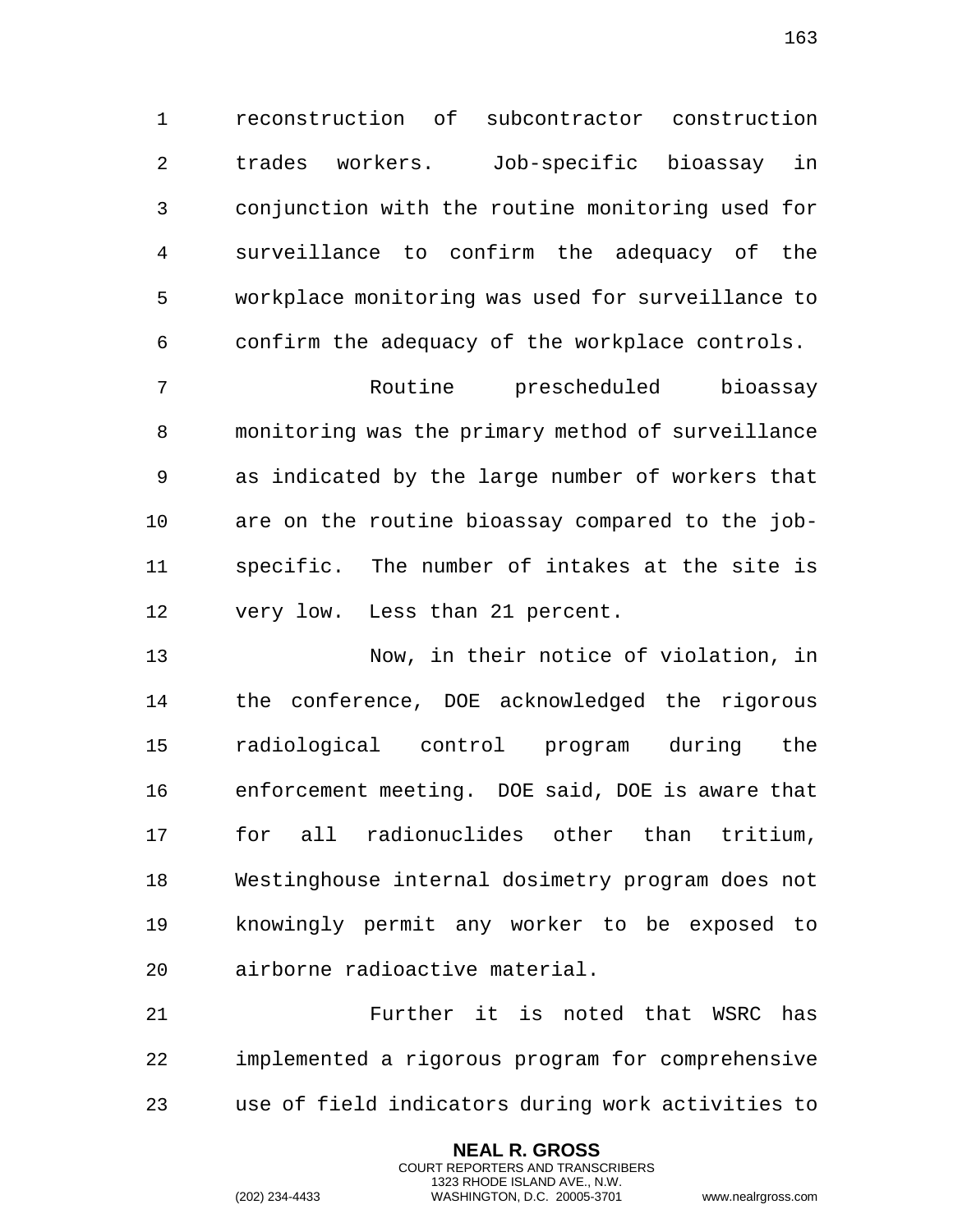signal that an unexpected radiological condition may have led to potential occupational intakes of radioactive material by a worker.

 Furthermore, with the follow-up of the sampling of 256 workers conducted by the site, there is no missing bioassay in 1997. Regardless of the initial 66 percent non-participation rate under the limited assessment, or the 79 participation rate under the full assessment, there's no effect on the coworker model here.

 For 1997, all the data was collected. MR. FITZGERALD: Thank God for resampling.

14 DR. TAULBEE: Yes. But the site also evaluated the 1996. The site evaluated potential for those --

17 MR. FITZGERALD: I'm sorry.

18 DR. TAULBEE: -- who may be missing samples in 1996, and concluded that they didn't have a potential for intake.

 Now, what exactly did they do? I don't know. I'd like to look at those assessments and find out.

> **NEAL R. GROSS** COURT REPORTERS AND TRANSCRIBERS 1323 RHODE ISLAND AVE., N.W.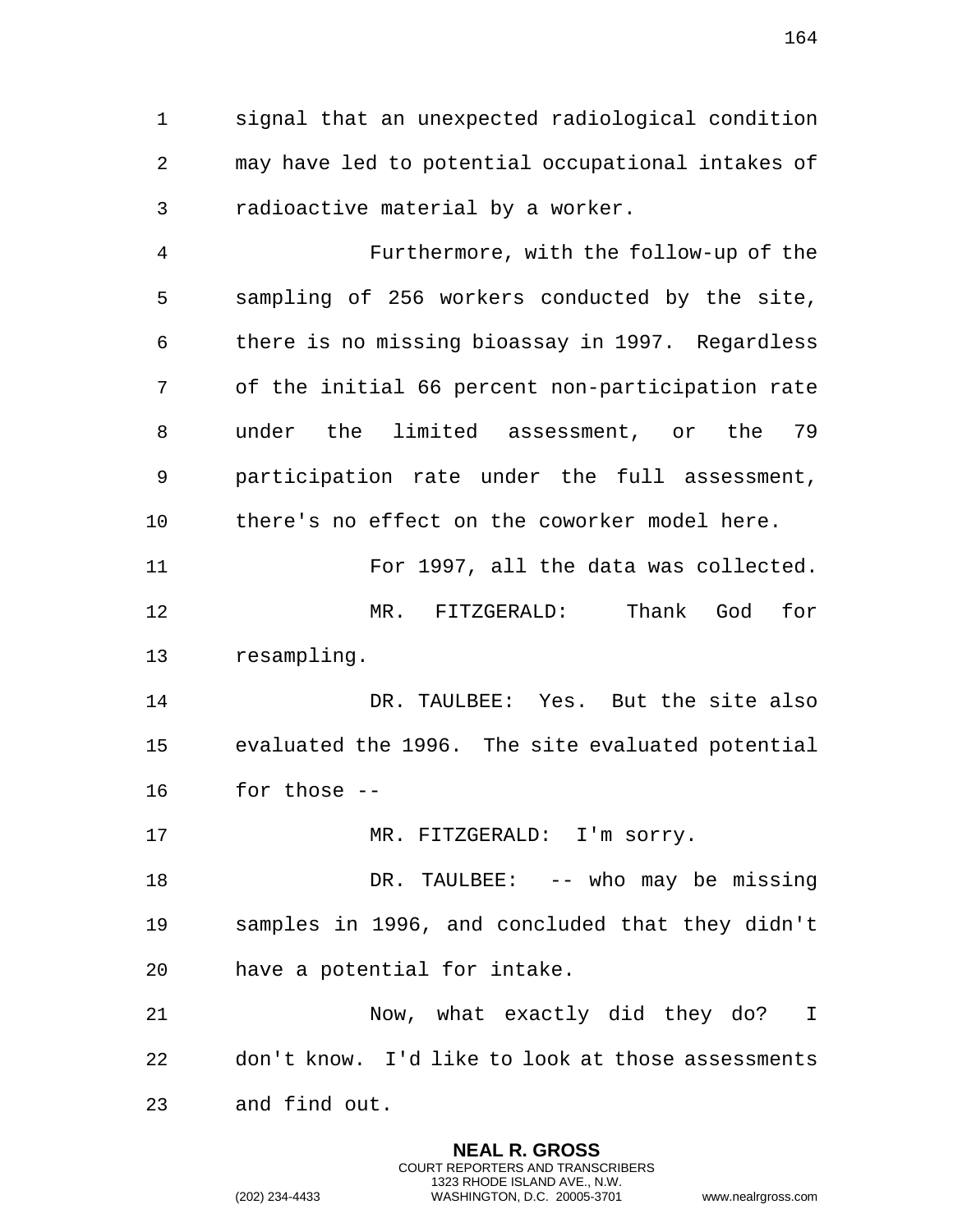To us, and this has changed a little bit from our discussion this morning where I stated SC&A has not demonstrated that subcontractors were primarily or only monitored via job-specific.

 I think our discussion today, we recognize that this violation affected not just subcontractors, but construction trades and operations. Because an operations worker can be signing in on an RWP and not be on a routine monitoring for that radionuclide and have to leave a job-specific.

MR. FITZGERALD: Sure.

 DR. TAULBEE: And I'd really like to know those numbers. Because I'm very curious if that's the dominant, from that standpoint of people who --

18 (Simultaneous speaking.)

 MR. FITZGERALD: -- accurate representative source term on an RQB, too. Given the fact that some of these job-specifics are unique.

DR. TAULBEE: So, even if a larger

**NEAL R. GROSS** COURT REPORTERS AND TRANSCRIBERS 1323 RHODE ISLAND AVE., N.W.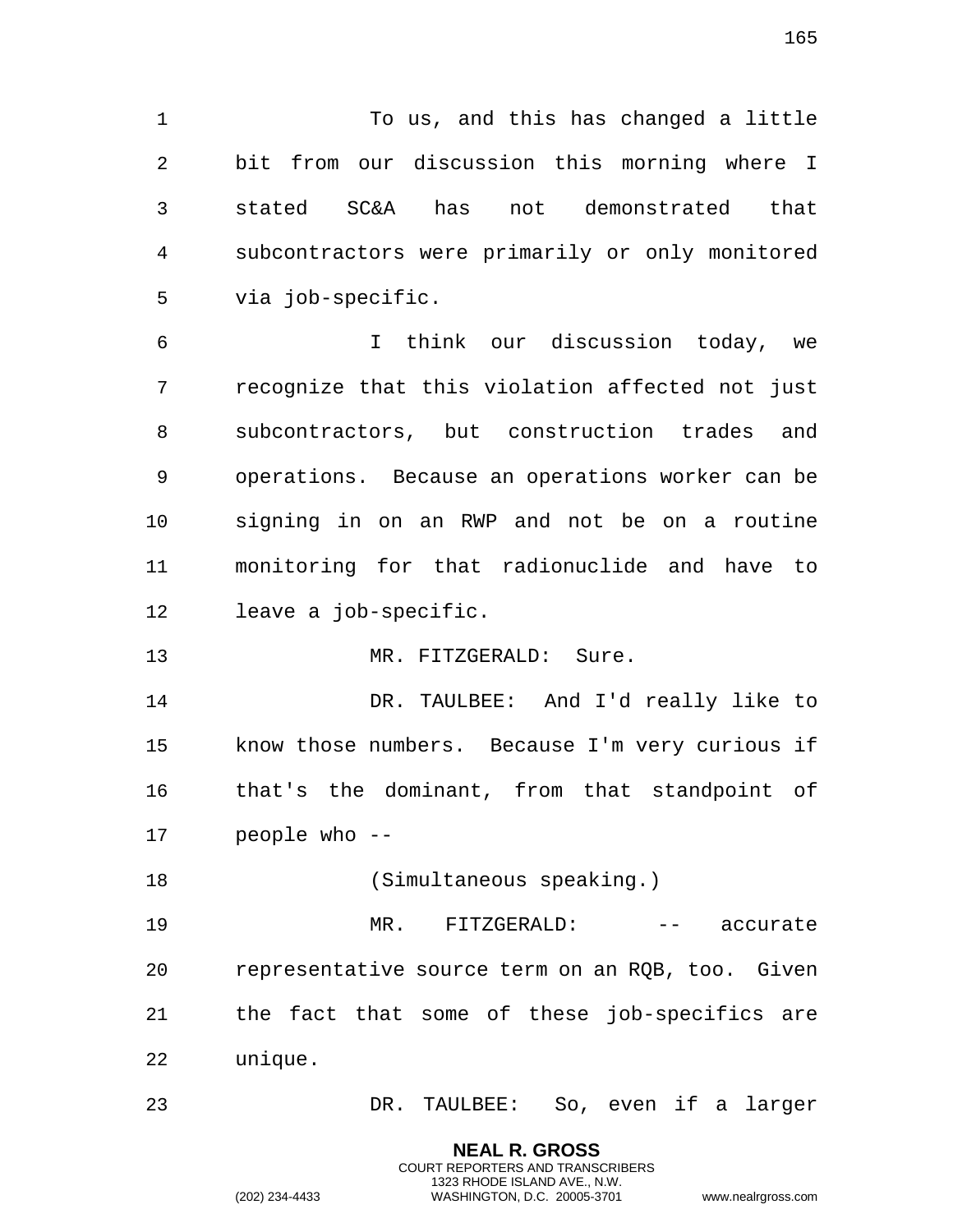percentage of subcontractors used job-specific bioassay compared to WSRC employees, whether they are in-house construction trades or operations, a larger fraction of the subcontractor construction trades workers were monitored via routine bioassay, as we'll demonstrate in our next presentation.

8 But keep in mind here, from that -- the slide, and let me go back to it. For subcontractor RWP work, this would be page 32. This is the one with 3,200 samples, the actual subcontractor monitoring.

 These are people signing in on an RWP. So for one, they have to be rad worker trained. Especially in this era.

 10 CFR 835 requires our -- Rad Worker II. So they have to have a radiological qualification card.

 When you complete Rad Worker II, you're issued one. And so everybody was trained from that standpoint. Everybody had one of these cards.

Now, subcontractors, even if they were

**NEAL R. GROSS** COURT REPORTERS AND TRANSCRIBERS 1323 RHODE ISLAND AVE., N.W.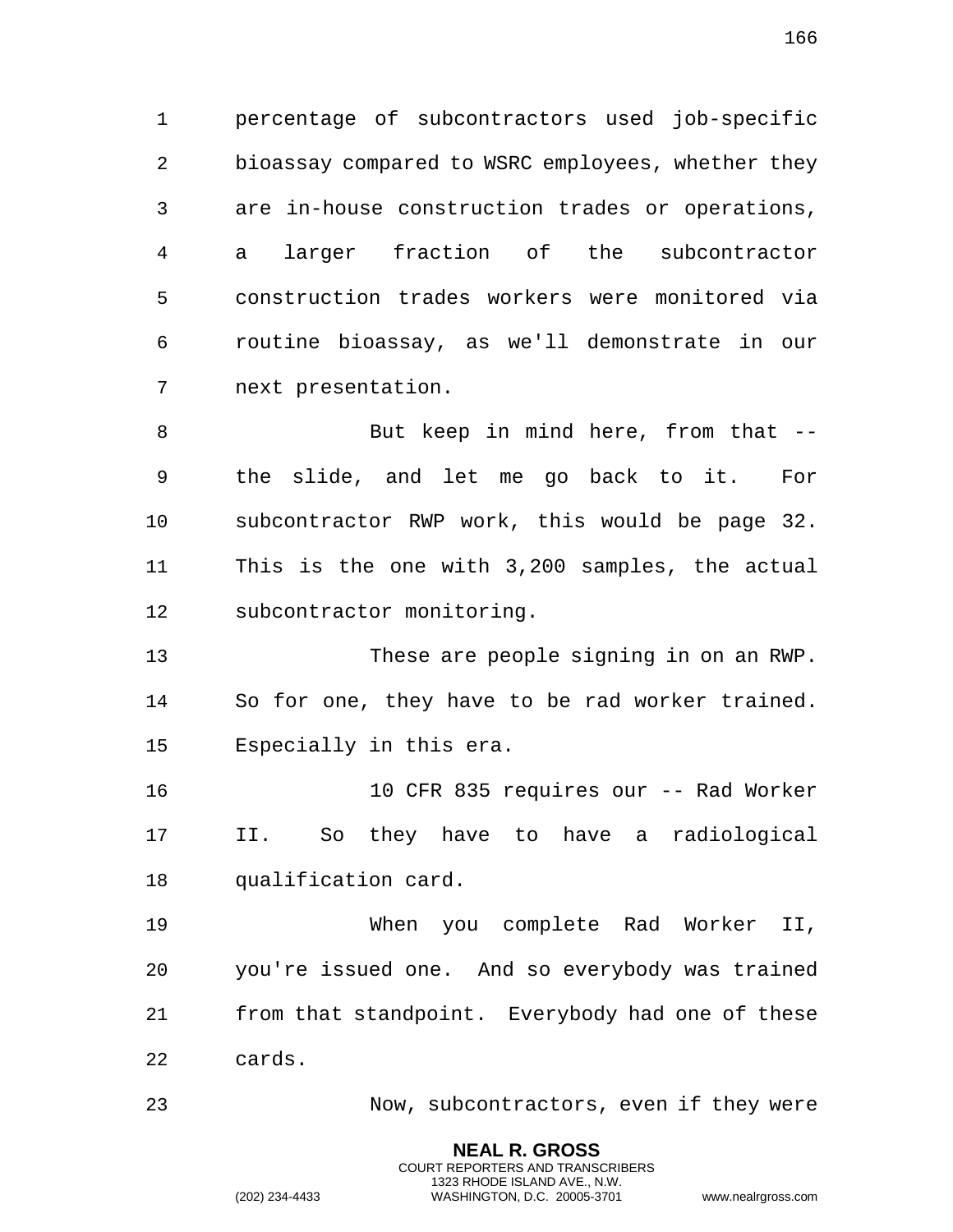not, kind of a one-off job coming in to do whatever, they were signing in on this RWP. They had to have that card.

 They had to have external monitoring. And they had to have the card in order to be on this.

 Of a work crew of 20, again, I'll use the lower numbers of 84, or of 85 percent and 15 percent if you want. Seventeen of them were on a routine schedule, okay, for bioassay.

11 A few were not under the job-specific. Those that were not, there was a follow-up to make sure that they left their samples.

14 And that was why they were fined. They were not following the procedure here, and you had some people that should have been monitored by the RWP that were not.

18 But from a coworker standpoint, when you have 85 or 90 percent of the people working on that same job being monitored, I believe we can take that coworker data and apply it to these unmonitored workers.

Now in 1997 it's not an issue. We got

**NEAL R. GROSS** COURT REPORTERS AND TRANSCRIBERS 1323 RHODE ISLAND AVE., N.W.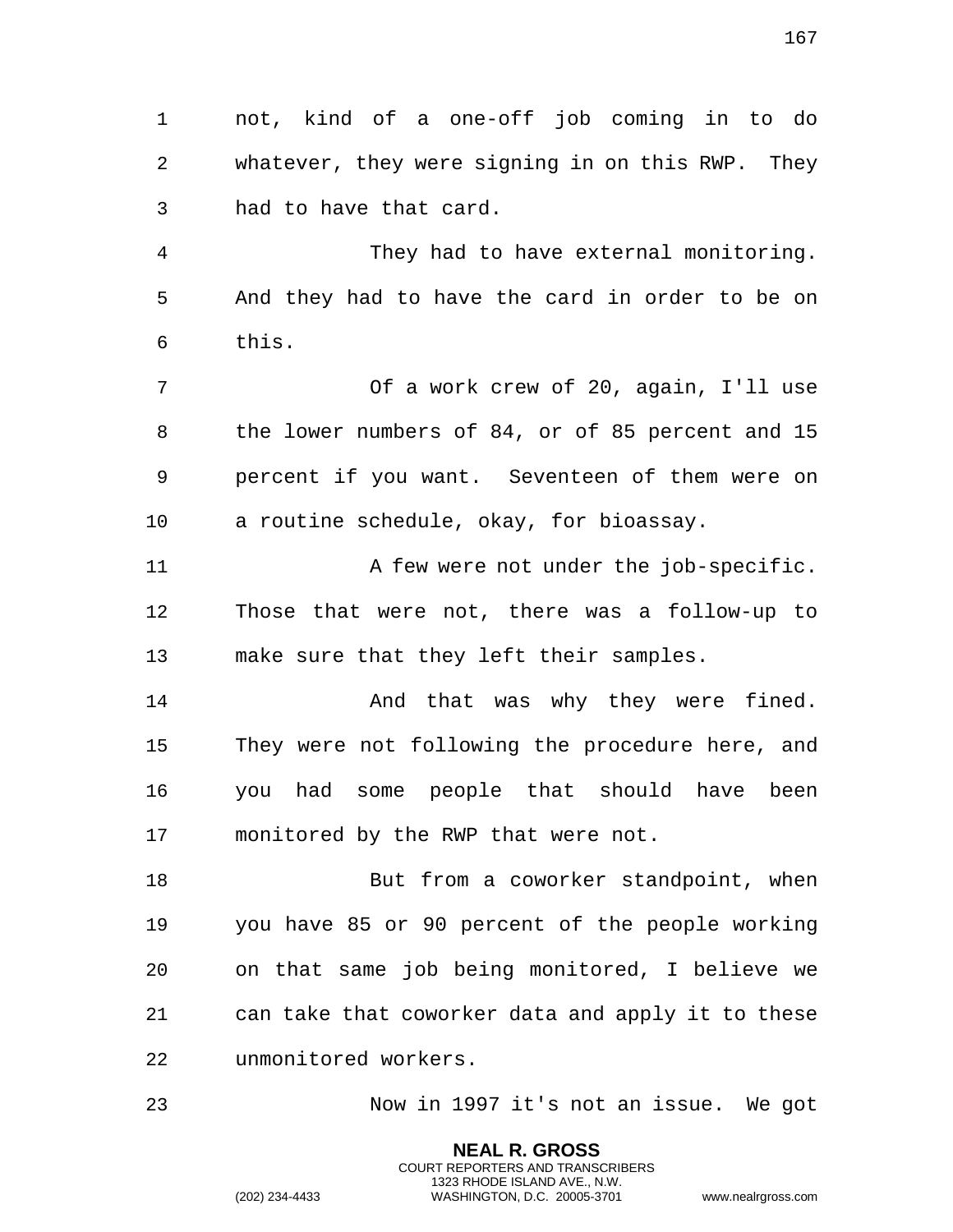all of the samples. '96 they said they didn't have a potential for 100 millirem. CHAIR CLAWSON: Wait a minute. One - - in '97 you got 100 percent you said. DR. TAULBEE: Yes. CHAIR CLAWSON: For one quarter. DR. TAULBEE: No. The whole year. 8 MR. FITZGERALD: For the year. They resampled. 10 CHAIR CLAWSON: For the year. DR. TAULBEE: They went back and resampled everybody that did not submit a sample down here. These 107 samples from the third -- or from the first quarter, they went back and they got everybody, to make sure -- MR. FITZGERALD: It was the entire year, another sample. 18 DR. TAULBEE: So, for '97 there is no missing data whatsoever. If there -- because they thought this was the process prior to '95 as well, through the '90s, then there could be missing samples from these earlier assessments. We don't know yet.

> **NEAL R. GROSS** COURT REPORTERS AND TRANSCRIBERS 1323 RHODE ISLAND AVE., N.W.

(202) 234-4433 WASHINGTON, D.C. 20005-3701 www.nealrgross.com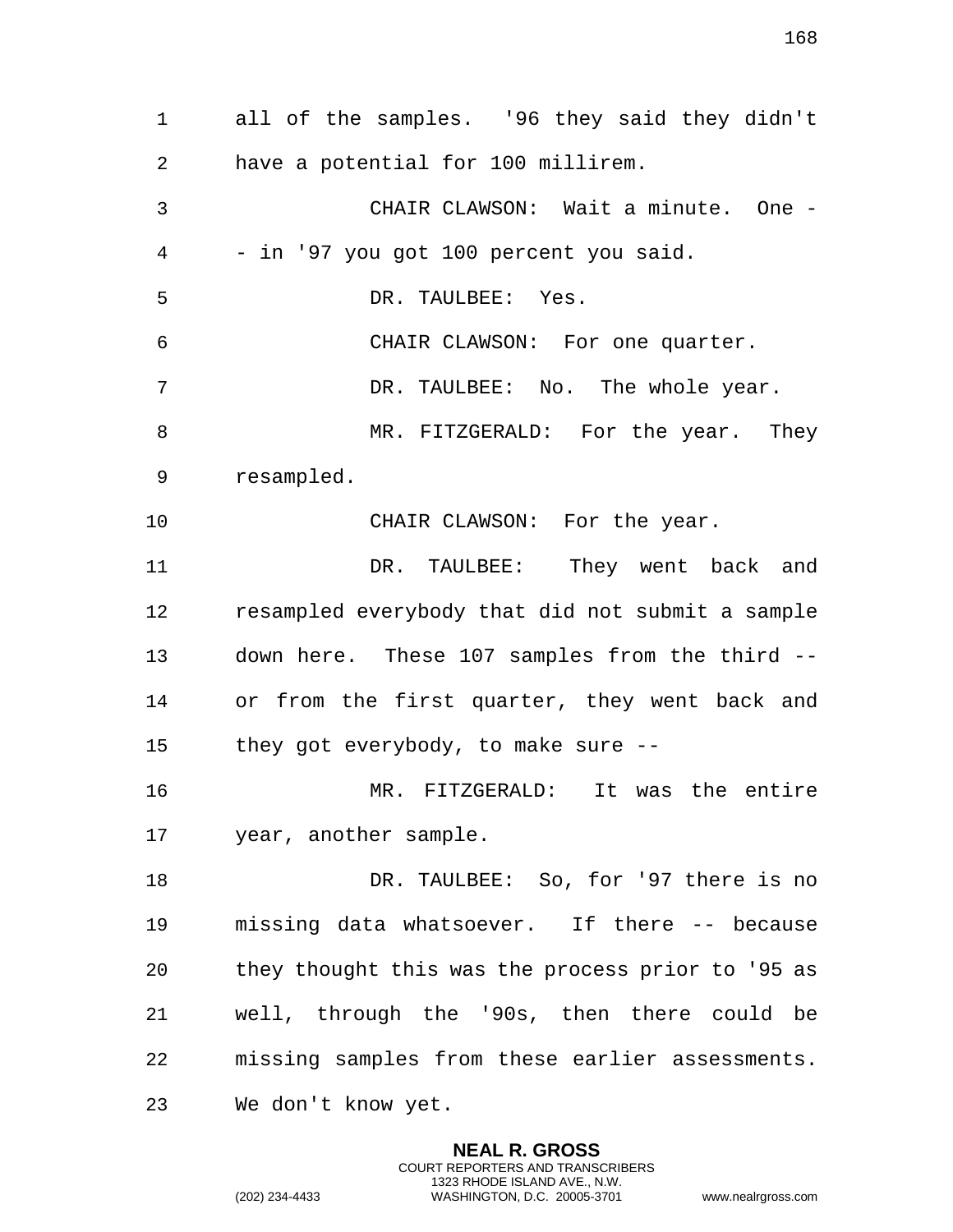We know in November of 1995 that DOE identified, what was it, 23 percent had not submitted samples in November of 1995. But 77 percent had. And that's just the job-specifics. MR. FITZGERALD: Well, we don't -- I'm not sure we know for the year or what the scope of that '95, do we? DR. TAULBEE: Fair enough. Fair enough. MR. FITZGERALD: And I think that -- yeah, I think the sample, given our personal experience, the sample is everything. Because if you don't have a good sample, your percentage is almost irrelevant. DR. TAULBEE: Again, that's just the job-specific component. 18 MR. FITZGERALD: Right. DR. TAULBEE: And so what we're showing here that the bulk of it is actual routine monitoring from the rad qual card. MR. FITZGERALD: Yeah. DR. TAULBEE: Okay. So, I just want

> **NEAL R. GROSS** COURT REPORTERS AND TRANSCRIBERS 1323 RHODE ISLAND AVE., N.W.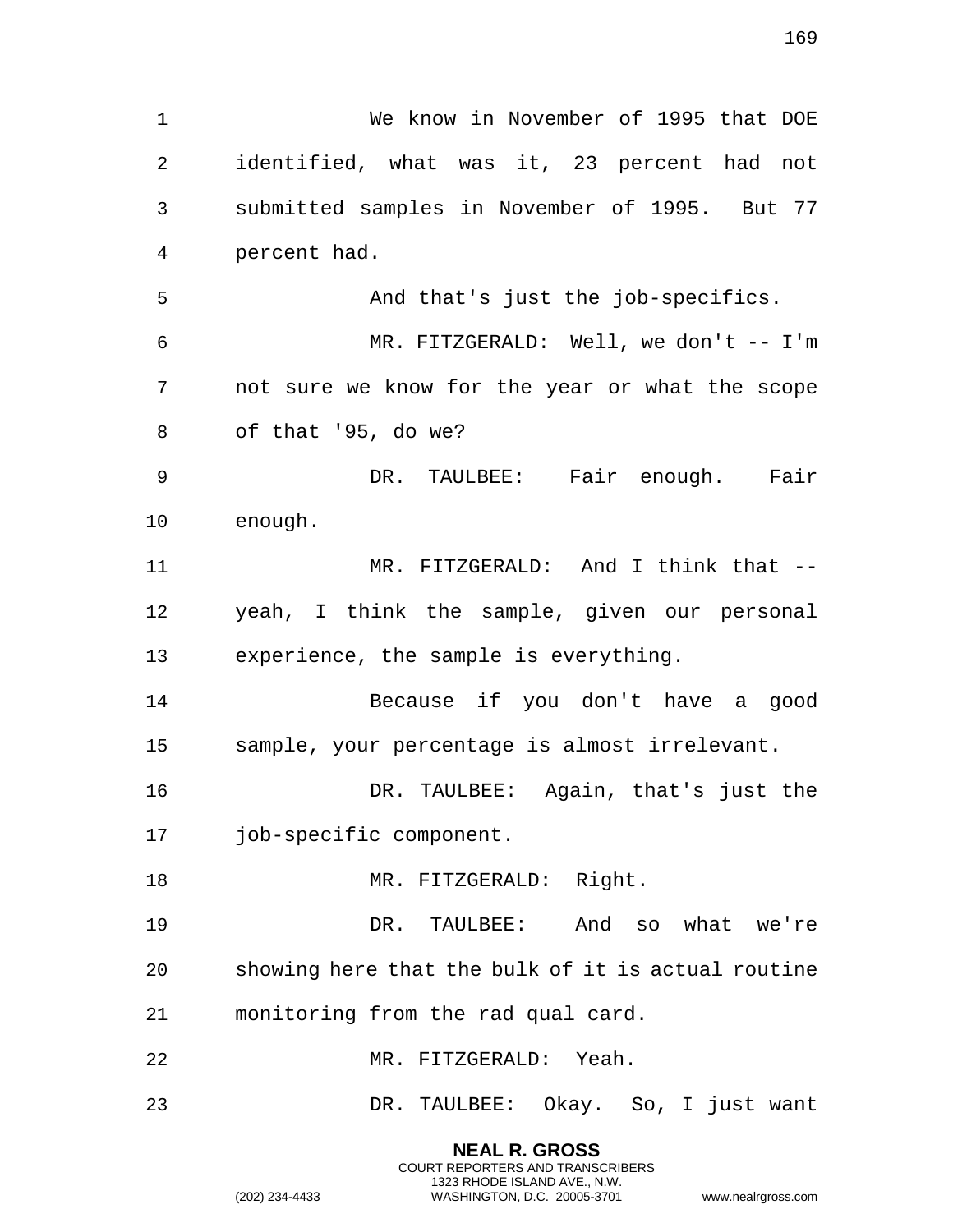to make sure that that's clear.

 Let's see. So, the implications from dose reconstruction under EEOICPA. And this is my last slide, Slide 40. There's no evidence of a workplace exposure nor an indication that there was a missed intake of radionuclides at Savannah River.

 Significant workplace and individual monitoring information through the surveillance, including over 10,000 bioassay samples in 1997, to support that there was no internal dose that went undetected. Therefore, we conclude dose reconstruction is feasible and sufficiently accurate through the use of the coworker model. MR. FITZGERALD: Okay -- (Simultaneous speaking.) MR. FITZGERALD: Right, right, right. Okay. You probably know there's -- it's a

comeback to some extent on this.

 I feel like I'm in sort of DOE's position saying that yes, okay. I hear the strength of the program.

And the fact that it was conforming

**NEAL R. GROSS** COURT REPORTERS AND TRANSCRIBERS 1323 RHODE ISLAND AVE., N.W.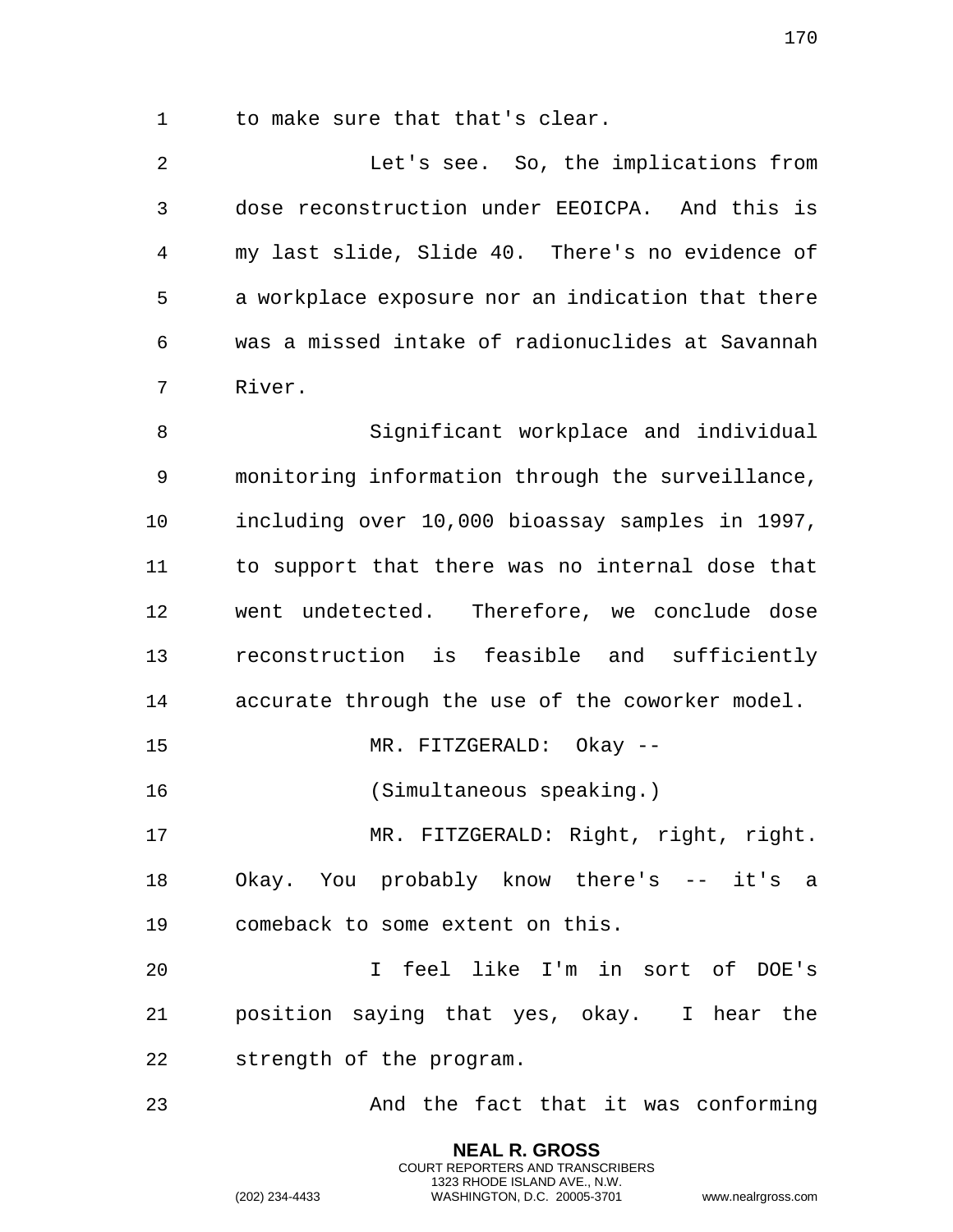with 835 in terms of assuring that there was no likelihood of 100 millirem being experienced by workers.

 And that there's a special bioassay program, if there was any evidence of that. But, my concern is to take this from the health physics, excuse me, the health physics context or the radiological control context, or the compliance context, and just put it in the dose reconstruction context. Because I -- yes, you know, they did do some good monitoring, there were improvements in the '90s. We could go into this in a lot of detail. And I saw the same, certainly the same discussion in the compliance conference.

 And I understand exactly where Westinghouse is coming from. You know, they were taking justifiable pride in the fact that they had implemented a pretty stringent program.

 But the obvious question was, you have these missing job-specific bioassays, and since the whole purpose of the retrospective program was to verify that you had no failures, whether

> **NEAL R. GROSS** COURT REPORTERS AND TRANSCRIBERS 1323 RHODE ISLAND AVE., N.W.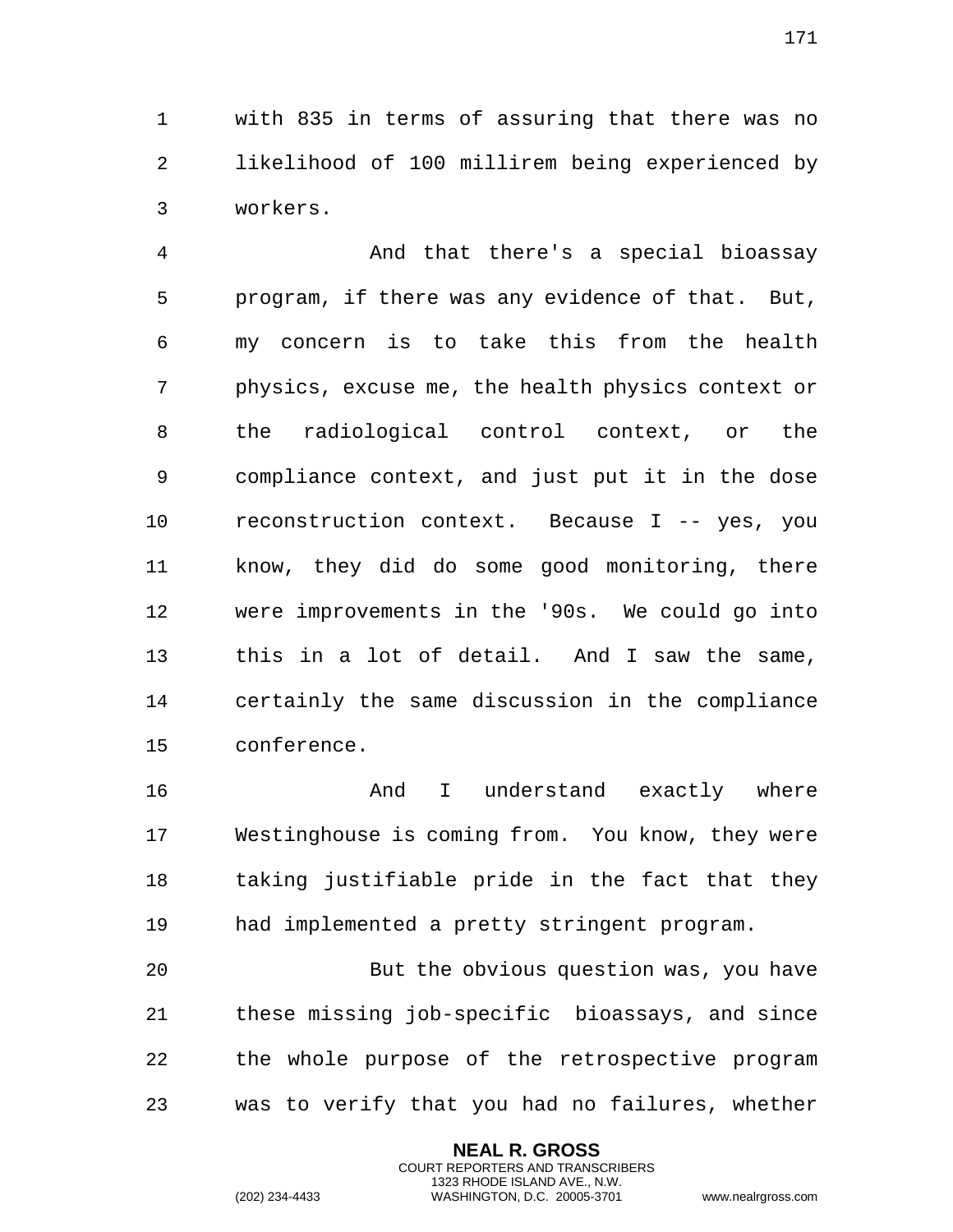it's engineering failures, or personnel failures, or equipment failures, or whatever, you know, how would you in fact be able to characterize, or how would you in fact be able to know what intakes took place?

 Particularly for workers that may not be available for a subsequent bioassay. And yes, that was the procedural basis for the citation.

 But quite apart from that, from the dose reconstruction standpoint I went back to Jim's criteria. And walking through that point by point.

13 13 If we have missing data, and you know, having been at this now for a while, I'm sort of less tied to whether it's 60 percent, 70 percent, 80 percent, 20 percent, 25 percent. You know, there is some degree of missing data.

 You know, and I don't know what the early '90s will show. That's going to be kind of interesting to see.

 But there's missing data. And all I am interested in is the dose reconstruction context of how would that, you know, that missing

> **NEAL R. GROSS** COURT REPORTERS AND TRANSCRIBERS 1323 RHODE ISLAND AVE., N.W.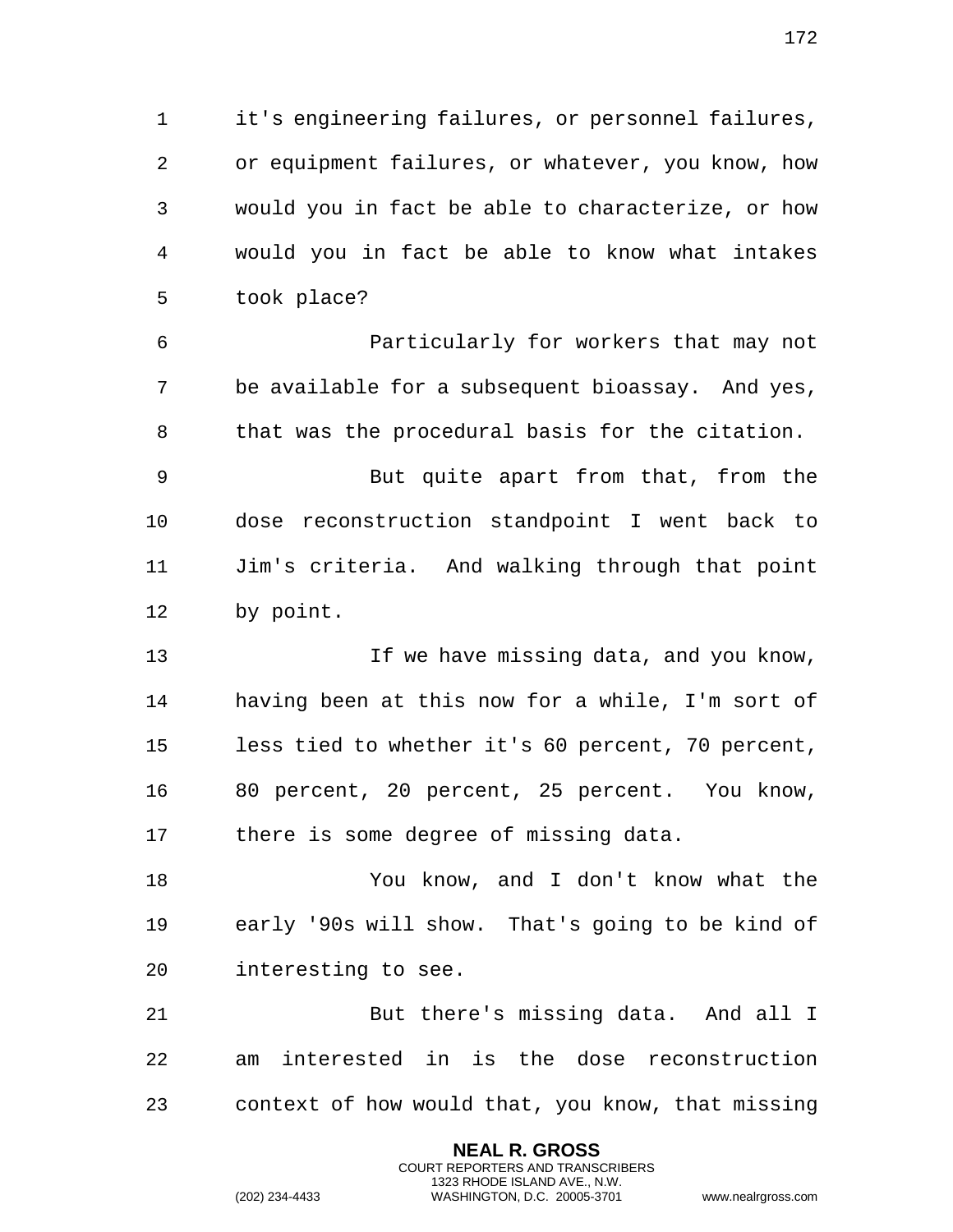data be addressed in terms of the coworker guidelines, since that's kind of where we're at, you know, if we're going to certainly develop a coworker model.

 And we've spent a lot of time defining criteria. Even though they're qualitative criteria, I think they're good criteria for judging completeness of a data set that would be in fact relied upon for coworker model development.

 And all I'm saying is, you know, I -- you know, I feel like I was taking a chance walking through that criteria knowing Jim would be here.

 But I walked through that saying okay, as a logic exercise, we have missing data in terms of job-specific bioassays for a group of workers. And I think Stu actually put the -- was the one that came up with the question.

 MR. HINNEFELD: I asked the question on the --

 MR. FITZGERALD: It occurred to me at the time that we had gotten so much into

> **NEAL R. GROSS** COURT REPORTERS AND TRANSCRIBERS 1323 RHODE ISLAND AVE., N.W.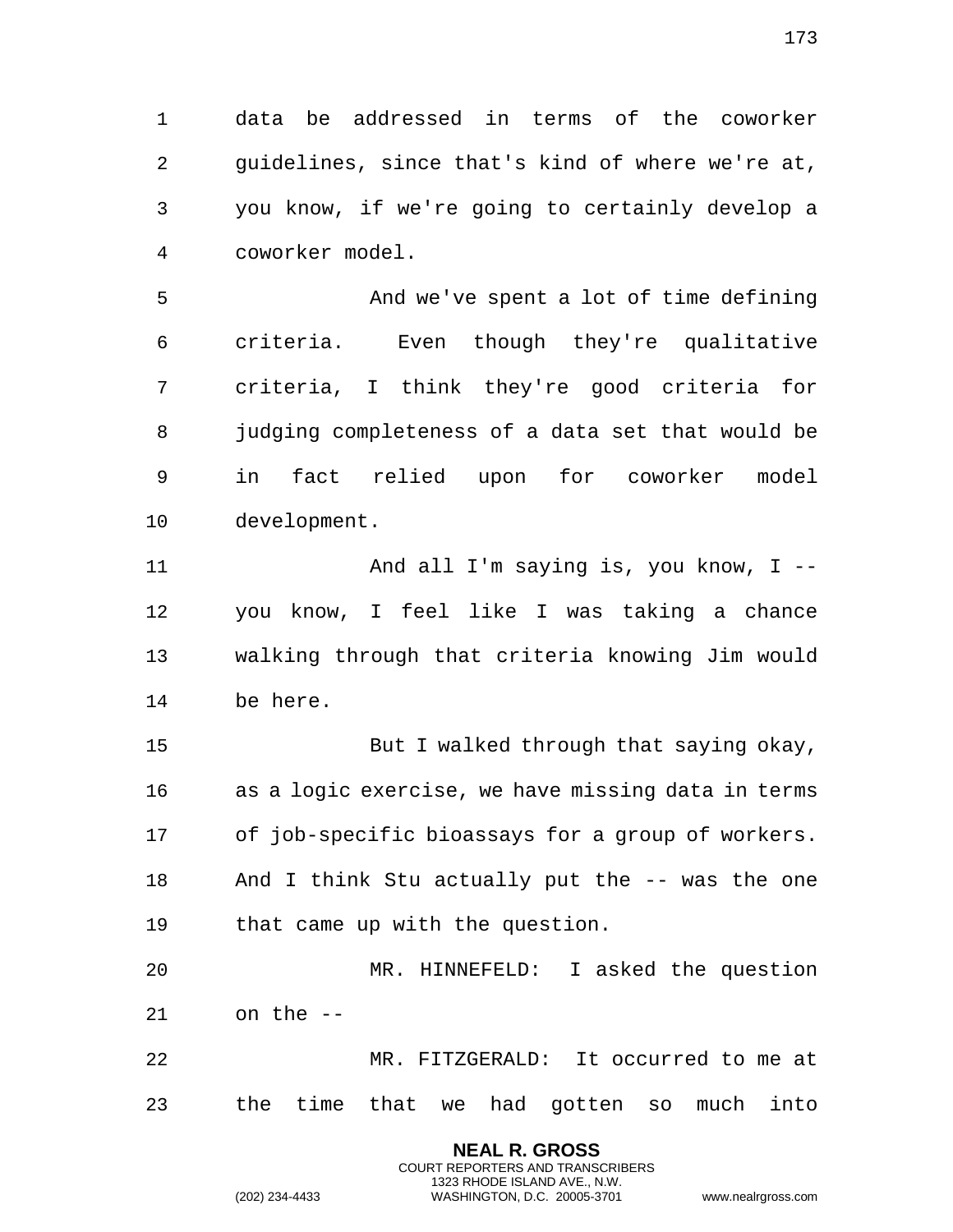subcontractors that almost by rote, you know, we're using the term subcontractor. But no, these were actually the workers that were being given job-specific bioassays. They could be any mix. And that mix will change year to year. So, but nonetheless, if that's the -- if that's the coworker, you know, coworker model that we're trying to get to, I'd say stick to the dose reconstruction context. And walk it down. That's why I kind of suggested we put this at the -- as the end point. 14 And use what we've spent a great deal of time coming up with as the framework for making that kind of a decision whether you have sufficient data. Because I think that's kind of what we're saying. You know, quite apart from all the Sturm und Drang of the violation, this and that, it's really coming down to you have a question of completeness, and how would you adjudicate that question of incompleteness given the available

> **NEAL R. GROSS** COURT REPORTERS AND TRANSCRIBERS 1323 RHODE ISLAND AVE., N.W.

(202) 234-4433 WASHINGTON, D.C. 20005-3701 www.nealrgross.com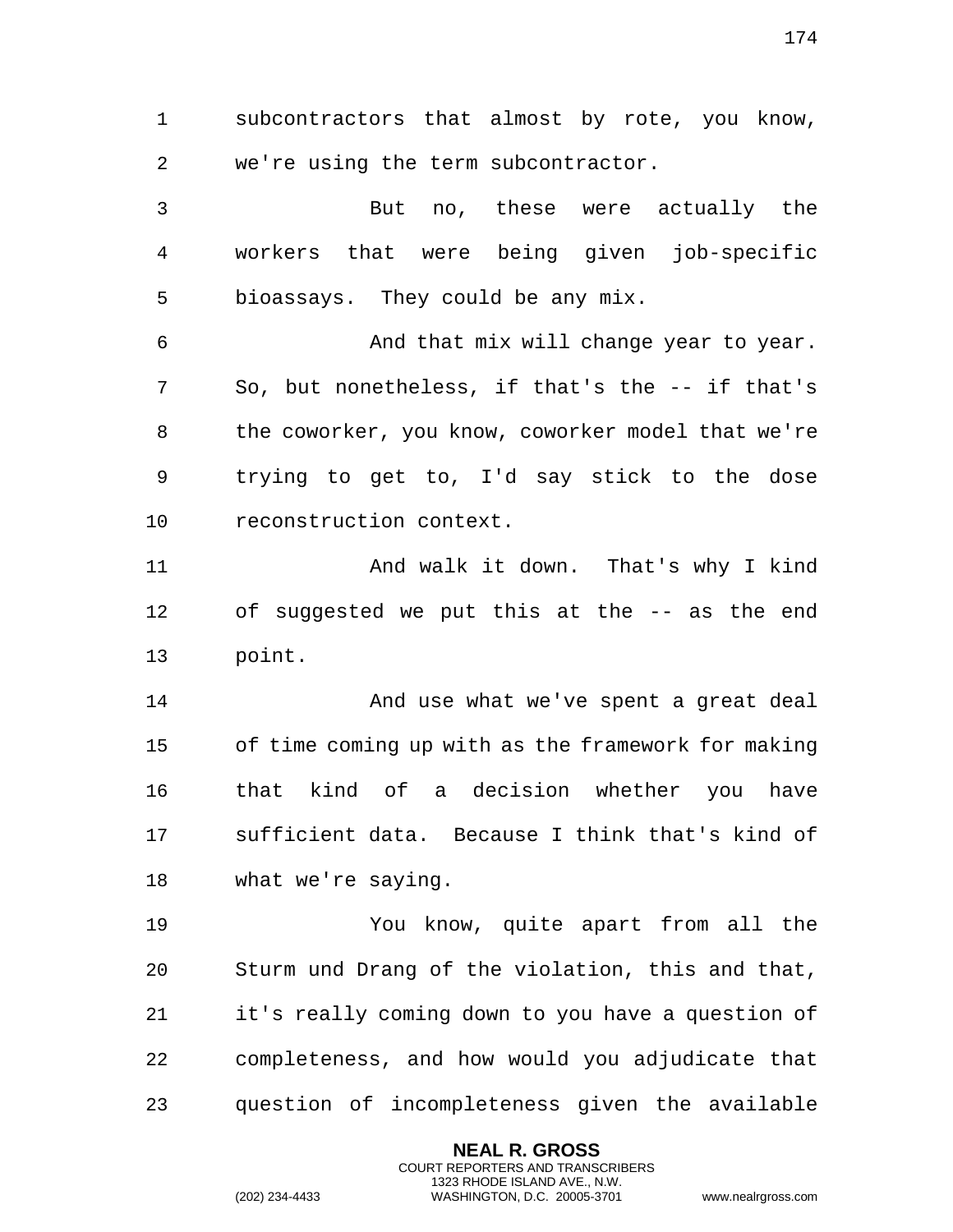data?

 And I know you've already touched on it here and there. But, I, you know, without getting into sort of all the ins and outs of 830 or 835 and all the rest of it, it really comes down to that. I think, and this would probably be after lunch. I would suggest we just go through and walk that down and see where we may be apart. And where we may agree. But then decide which way it points. I mean, I think again, a great deal of thought went into, you know, how would we figure these things out? And I'd just as soon use the tool we have available and see how it works. This one has a lot of bells and whistles just because of 18 the history and the fact that we have a program that had no obvious intake but has a question of completeness in one segment. So that's all I'm coming from. DR. TAULBEE: Well, let me address that last point there of completeness in one

> **NEAL R. GROSS** COURT REPORTERS AND TRANSCRIBERS 1323 RHODE ISLAND AVE., N.W.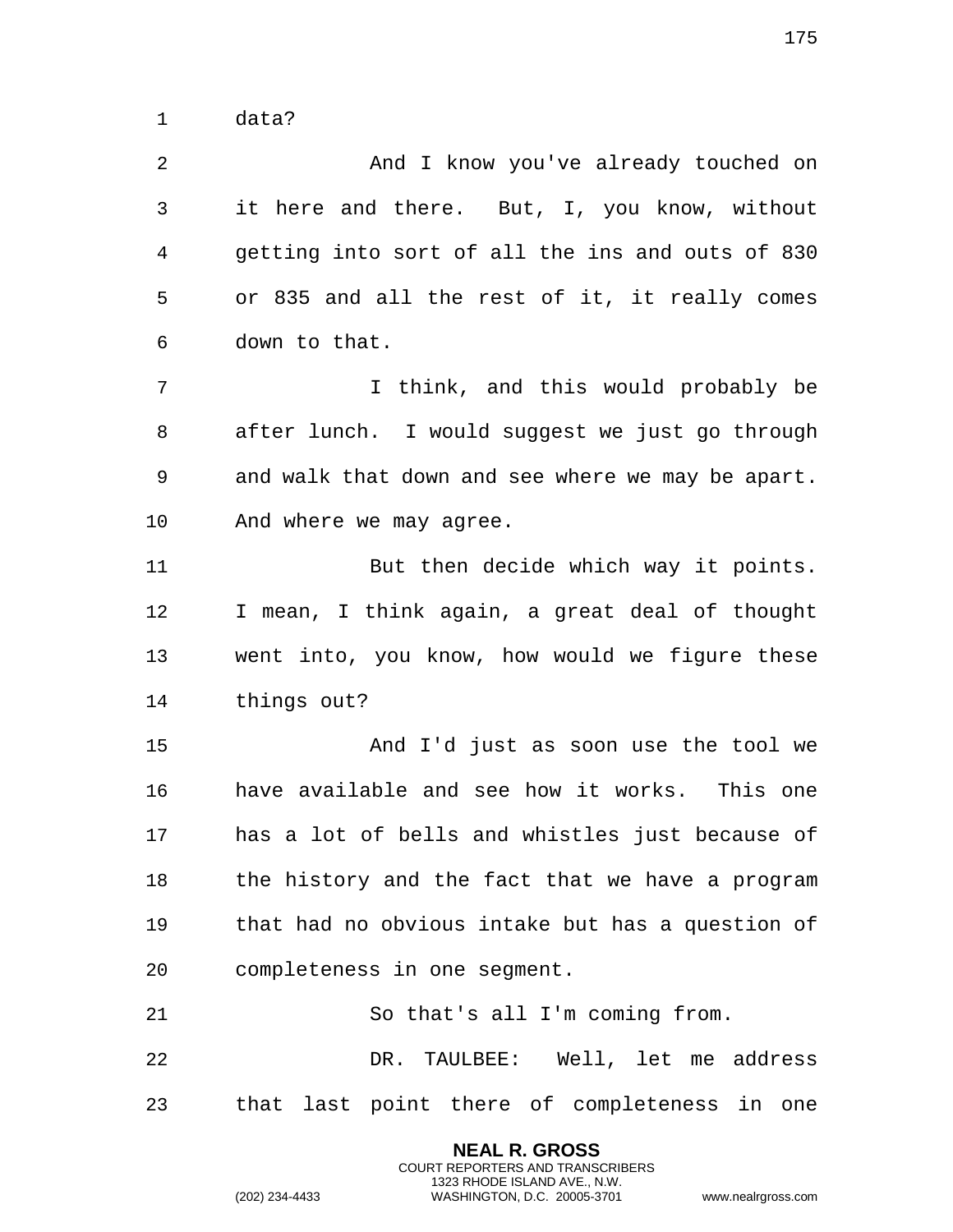segment. Because if you look at one of the criterion, and Jim has dropped the coworker line, is that the workers need to be performing the same work. The actual quote that you have in your slide there is -- MR. FITZGERALD: Right. DR. TAULBEE: Similar work or, you know, that a coworker model would apply to it. If you go back to the slide with the actual subcontractor monitoring here, they're doing the same work on the RWP. The sampling was, if they had it on their qual card, then they were routinely monitored. And so their monitoring was for that same RWP. 17 The job-specific ones that are missing, are on that same RWP. So the people who were monitored should apply to those ones that are not -- that we don't have the samples, that are incomplete. MR. FITZGERALD: Yes, I think the big if I would throw there is that, if in fact the

> **NEAL R. GROSS** COURT REPORTERS AND TRANSCRIBERS 1323 RHODE ISLAND AVE., N.W.

(202) 234-4433 WASHINGTON, D.C. 20005-3701 www.nealrgross.com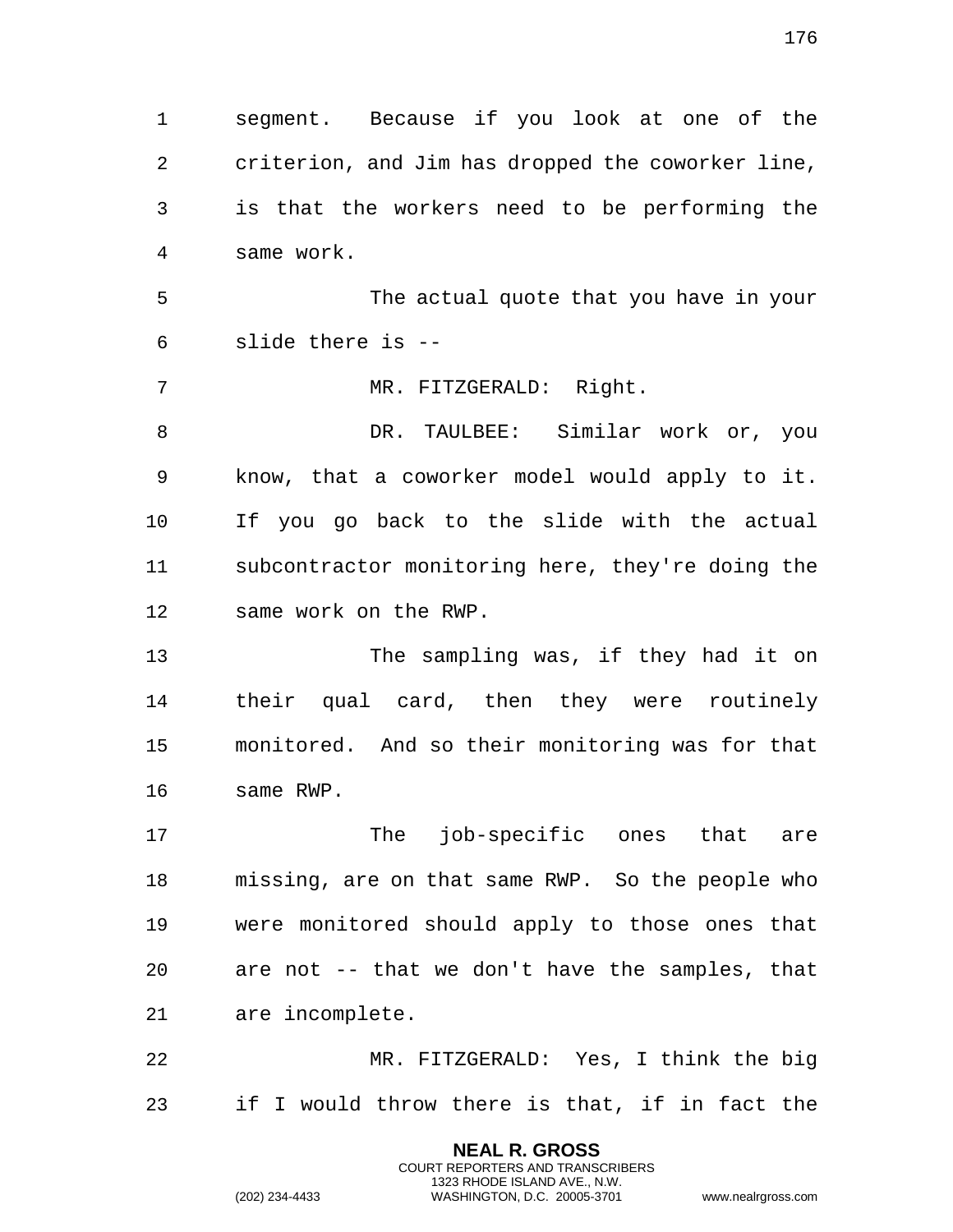source terms associated with the specific jobs that a lot of these workers were being assigned to under the RWP were in fact being reflected properly.

 And I don't think they were consistently. And I think that's part of what I want to get into when we walk this thing through, that, you know, where do we stand on that particular question.

 And whether or not you even have an appropriate set of monitoring data for these workers. I mean, quite apart from the RQB, I mean I think the point was made that the RQB wasn't appropriate.

 DR. TAULBEE: How would that be not an 835 violation then if they weren't monitored for 17 the right radionuclides in the workplace and they were exposed to them?

MR. FITZGERALD: Well, actually --

DR. TAULBEE: I mean, --

 MR. FITZGERALD: Actually it was a self -- it wasn't brought up in the NOV in terms of DOE review. It was raised by Westinghouse on

> **NEAL R. GROSS** COURT REPORTERS AND TRANSCRIBERS 1323 RHODE ISLAND AVE., N.W.

(202) 234-4433 WASHINGTON, D.C. 20005-3701 www.nealrgross.com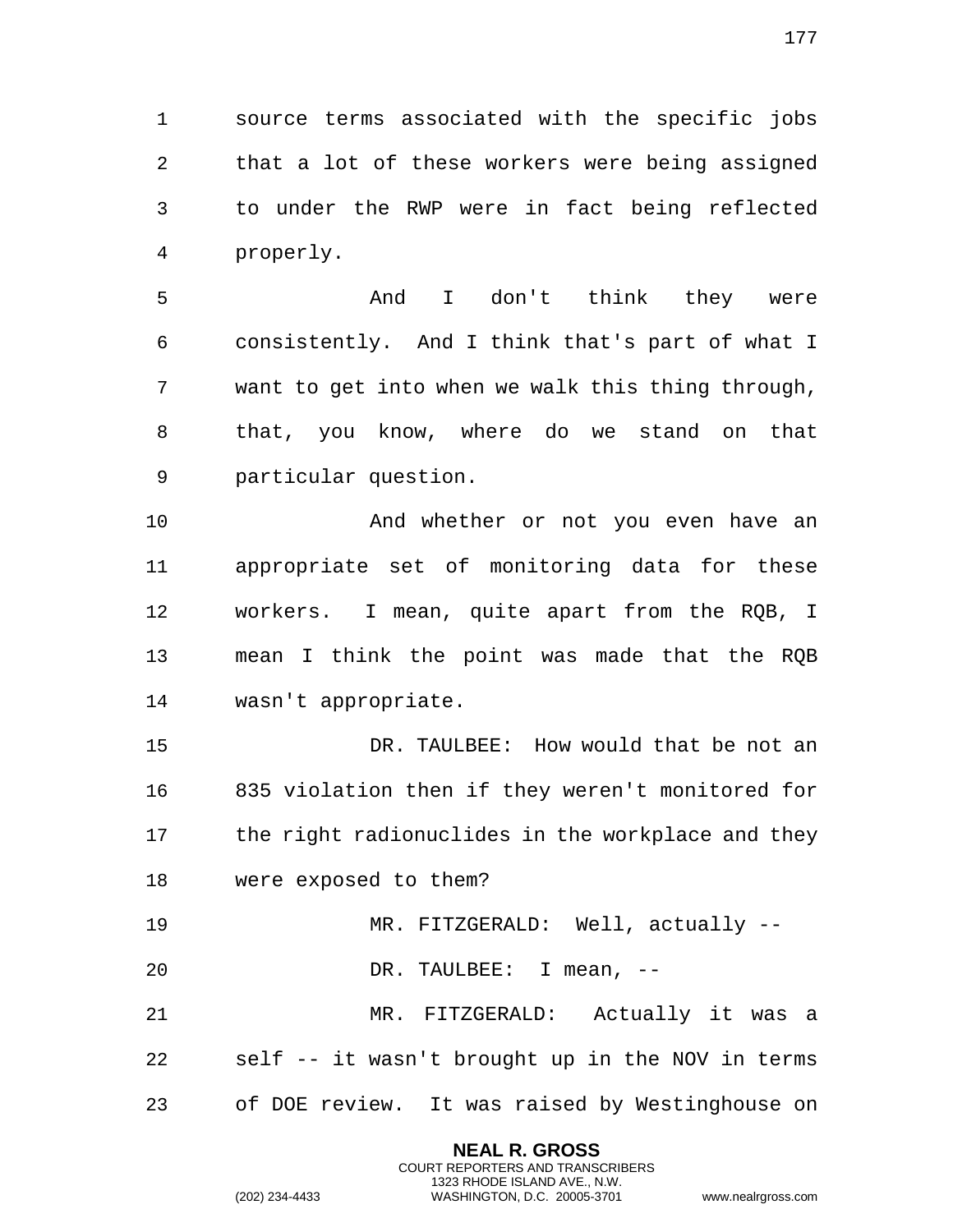its own in terms of the enforcement stand out. It was sort of a 120 day no fault, we're not going to cite you if you find it yourself. And as in this case, Westinghouse found it itself. And I think -- DR. TAULBEE: In one facility. MR. FITZGERALD: And it was no fault meaning that, you know, typically under Price- Anderson you had to self-report any findings of noncompliance. In this particular case it was 120 days during which you could, using this guide of 31 deficiencies, identify issues that would not be subject to necessary enforcement. So I think that was raised then. And I can show you the memos. But it was raised then as a real concern. And I think that's the implication in -- and it's not, you know, it's not something that's a side bar because it's inherent to the way RWPs were filled for job-specific bioassays. DR. TAULBEE: Again, under the

> **NEAL R. GROSS** COURT REPORTERS AND TRANSCRIBERS 1323 RHODE ISLAND AVE., N.W.

(202) 234-4433 WASHINGTON, D.C. 20005-3701 www.nealrgross.com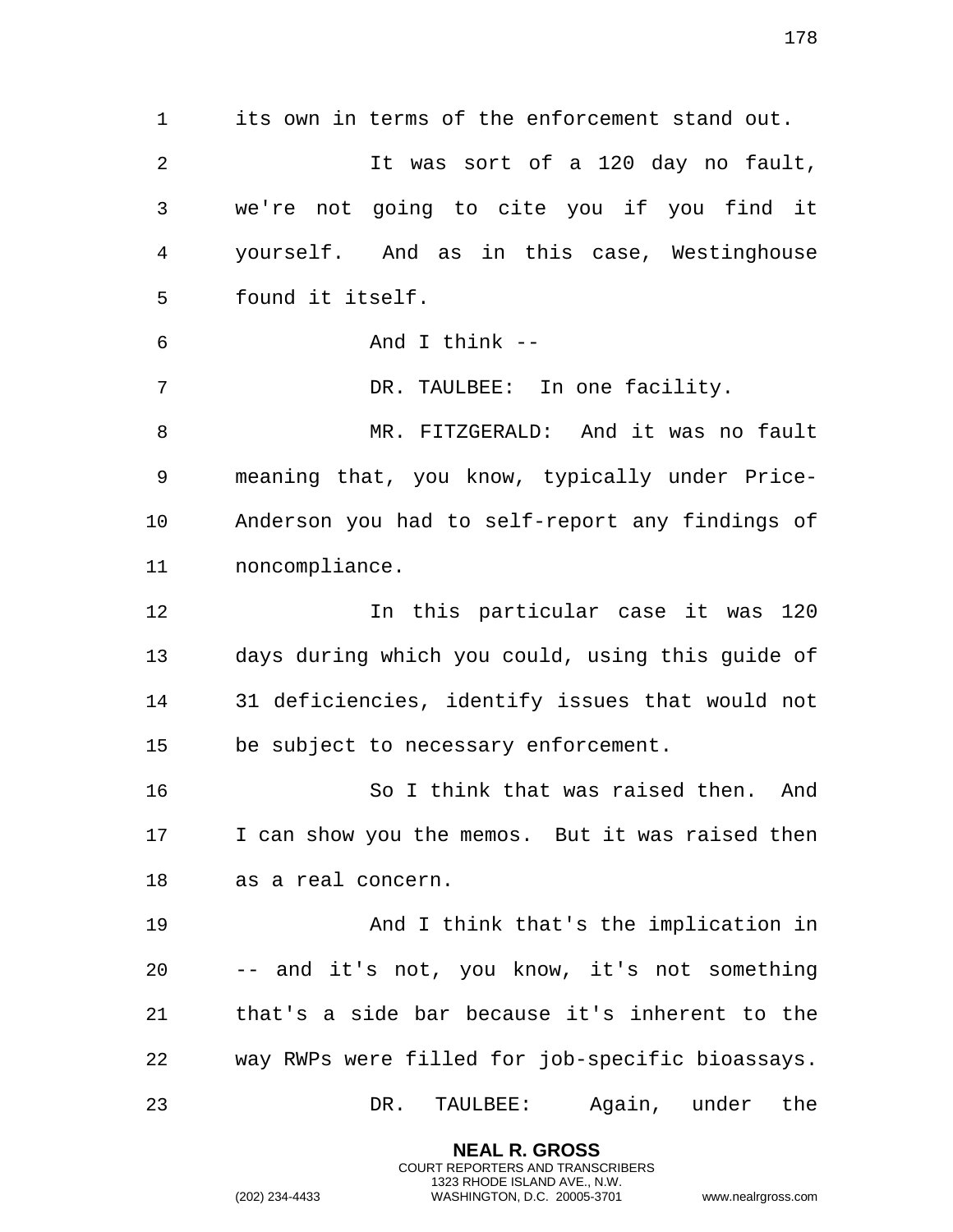surveillance program, on a routine bioassay, particularly you're pointing out the americium-241.

 MR. FITZGERALD: Right. DR. TAULBEE: Which is caught on a chest count by the way, that would be found from that standpoint as well. And so I mean, you're -- yes there are -- I mean, all the programs would have an individual facility here and there where they might have a -- MR. FITZGERALD: This is systemic. I'm talking a systemic issue. This is not here and there. DR. TAULBEE: I'm not saying -- MR. FITZGERALD: This was a -- DR. TAULBEE: We'll go through the documents again. 18 (Simultaneous speaking.) MR. FITZGERALD: We'll go through the -- we'll go through the program findings and the

 But issue where you have a system that was applying a routine bioassay framework to job-

> **NEAL R. GROSS** COURT REPORTERS AND TRANSCRIBERS 1323 RHODE ISLAND AVE., N.W. (202) 234-4433 WASHINGTON, D.C. 20005-3701 www.nealrgross.com

corrective actions that took place.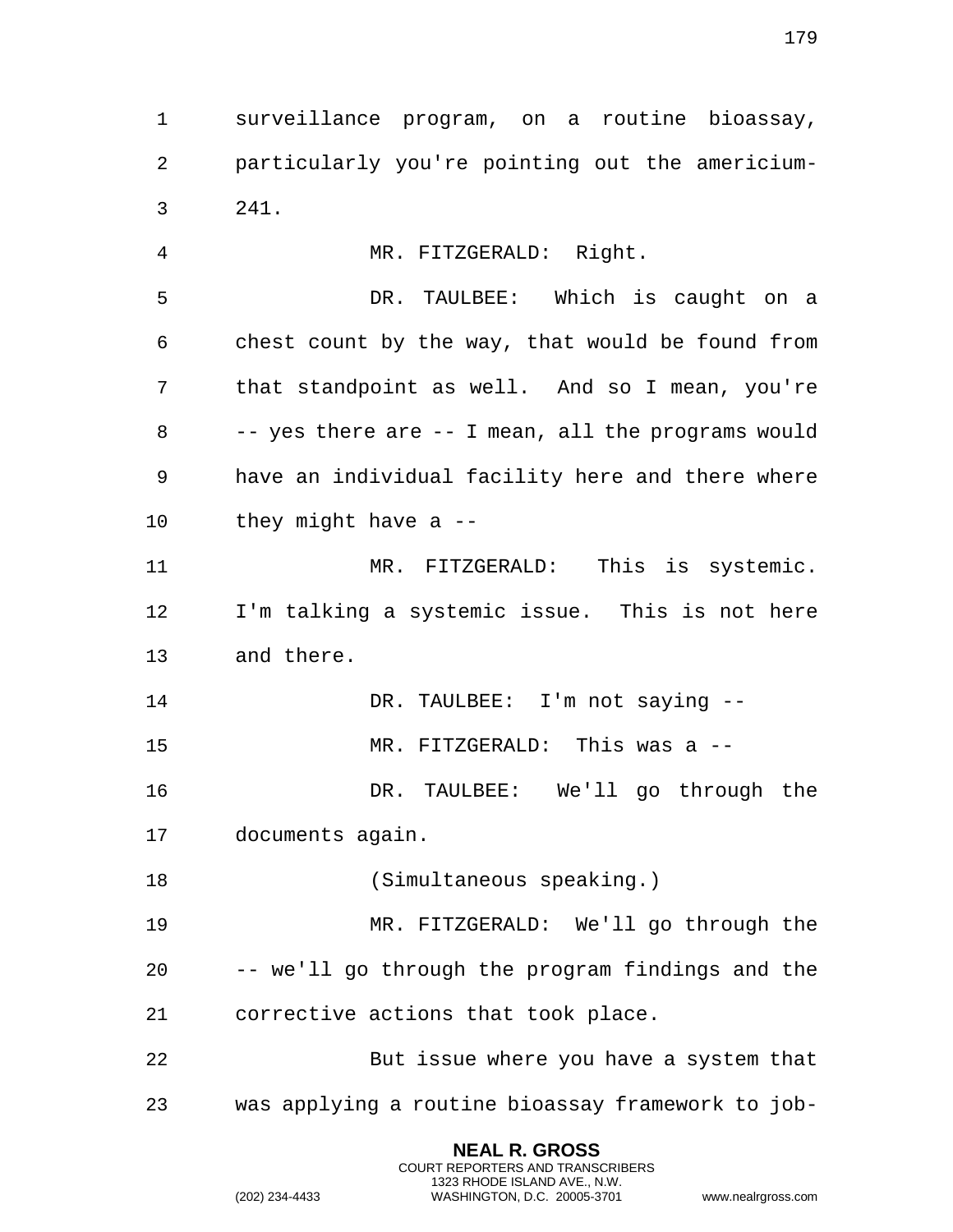specific bioassays, and where you have an issue where no one was actually doing characterization of D&D work, of waste management work, of specialized work that in fact had source terms that would not be reflected, I think that's something that has to be addressed.

 DR. NETON: I think -- I'd just like to say one thing maybe before we break. Maybe a comment and an observation. Or a question and observation.

 It seems to me that it's pretty clear that Westinghouse relied on a routine bioassay program for monitoring doses.

14 MR. FITZGERALD: Right.

 DR. NETON: Now the fact that these - - there were a number of missing job-specifics, I don't think would be any different if let's say they didn't rely on job-specific and they required 100 percent routine monitoring and five percent of the workers didn't do their routine, would that make it any different?

 I mean, it's the same kind of thing. We've got five percent missing samples from

> **NEAL R. GROSS** COURT REPORTERS AND TRANSCRIBERS 1323 RHODE ISLAND AVE., N.W.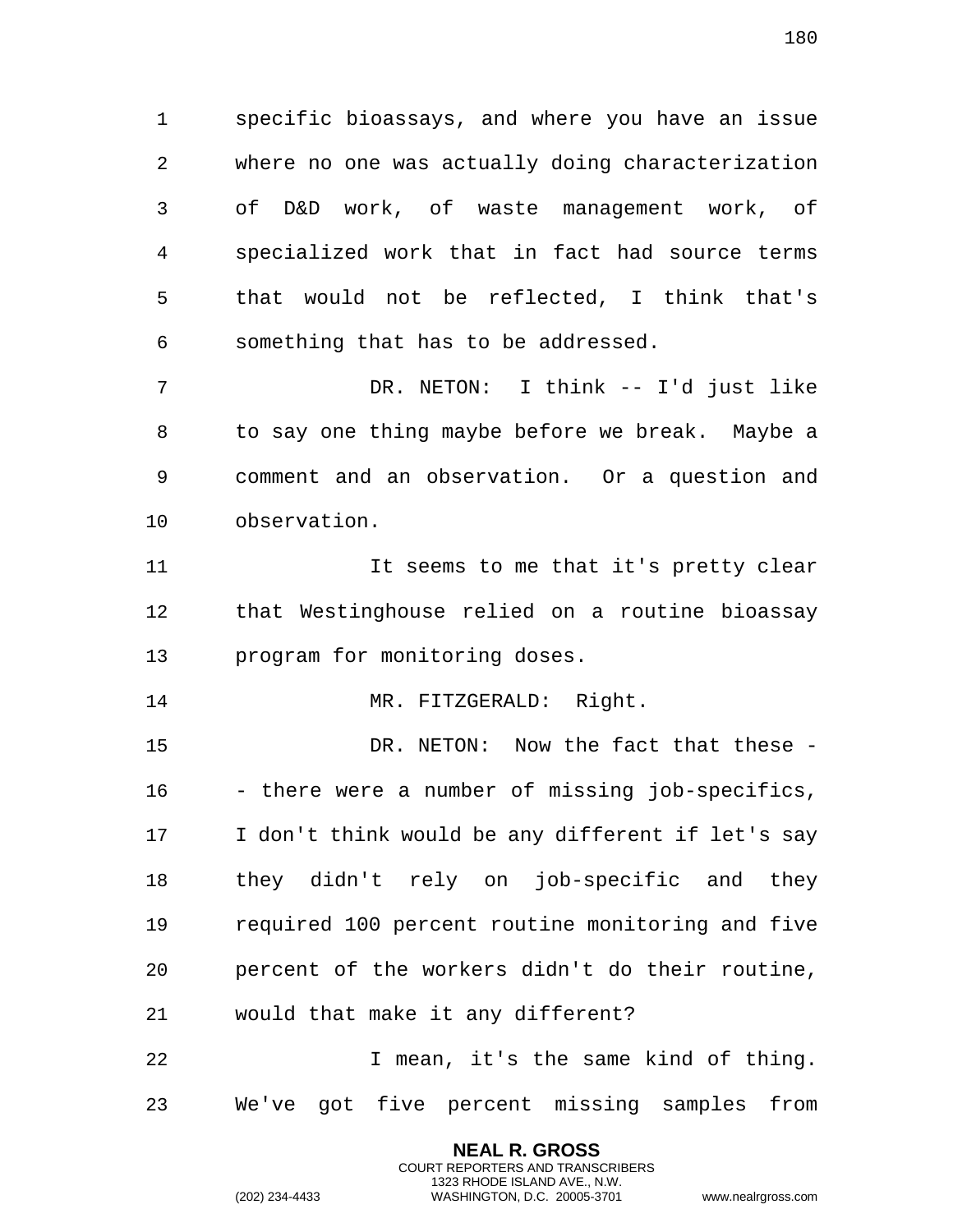workers, okay. You know, it's not really that different. MR. FITZGERALD: But I think -- I

 think when we're talking job-specific, and this is not a routine or typical work environment -- DR. NETON: But they relied -- but you have to -- they relied on a routine monitoring program to -- we could talk about that as a practice.

10 MR. FITZGERALD: Right.

11 DR. NETON: As a practice.

MR. FITZGERALD: Right.

 DR. NETON: Because what it results in is that we are wedded to a chronic exposure model that we've used for all other sites to do a dose reconstruction coworker model for these workers. And you could argue, maybe that's the point where this discussion needs to go.

MR. FITZGERALD: Right.

 DR. NETON: And this is addressed in the imp guide to some extent.

MR. FITZGERALD: Right.

DR. NETON: Is it appropriate to take

**NEAL R. GROSS** COURT REPORTERS AND TRANSCRIBERS 1323 RHODE ISLAND AVE., N.W.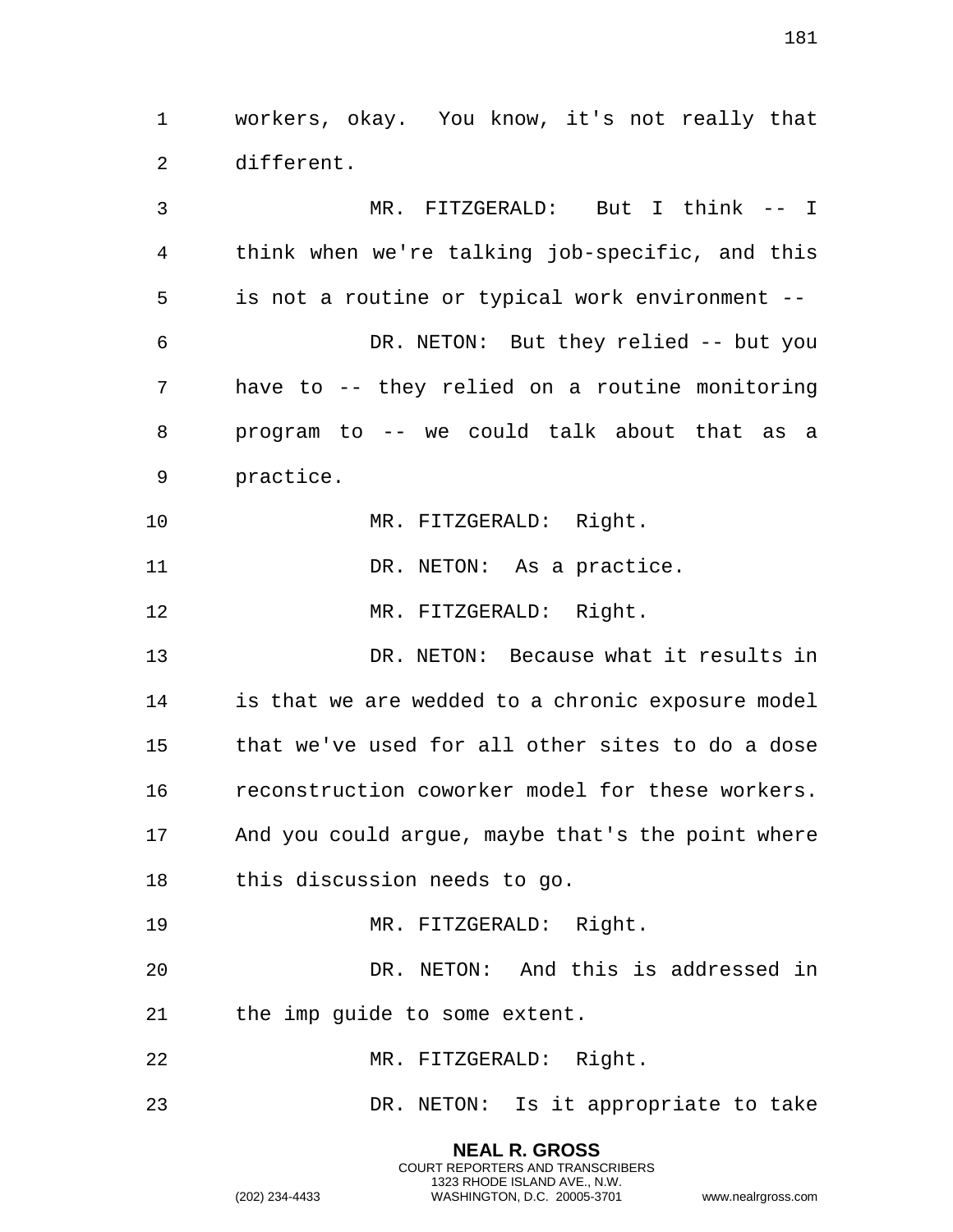a chronic exposure model using routine bioassay and assess dose to workers who are intermittently exposed to some degree? Or unknowingly --

 MR. FITZGERALD: Unknowingly intermittently exposed to maybe some unknown source --

 DR. NETON: Well, that's a different -- the source term is a different issue. But what I'm saying now is, is there a series of -- is the chronic exposure model that we apply plausibly bound -- does it plausibly bound those potentially intermittently exposed workers or -- MR. FITZGERALD: That's kind of where I've been -- I've been anxious to get to the imp guide just because I think that's kind of the crux issue.

17 DR. NETON: Yeah.

 MR. FITZGERALD: And the core to this is can you in fact apply the routine or that -- DR. NETON: Well, see, to me -- MR. FITZGERALD: Routine sampling to something like this?

DR. NETON: Ninety-five percent of the

**NEAL R. GROSS** COURT REPORTERS AND TRANSCRIBERS 1323 RHODE ISLAND AVE., N.W.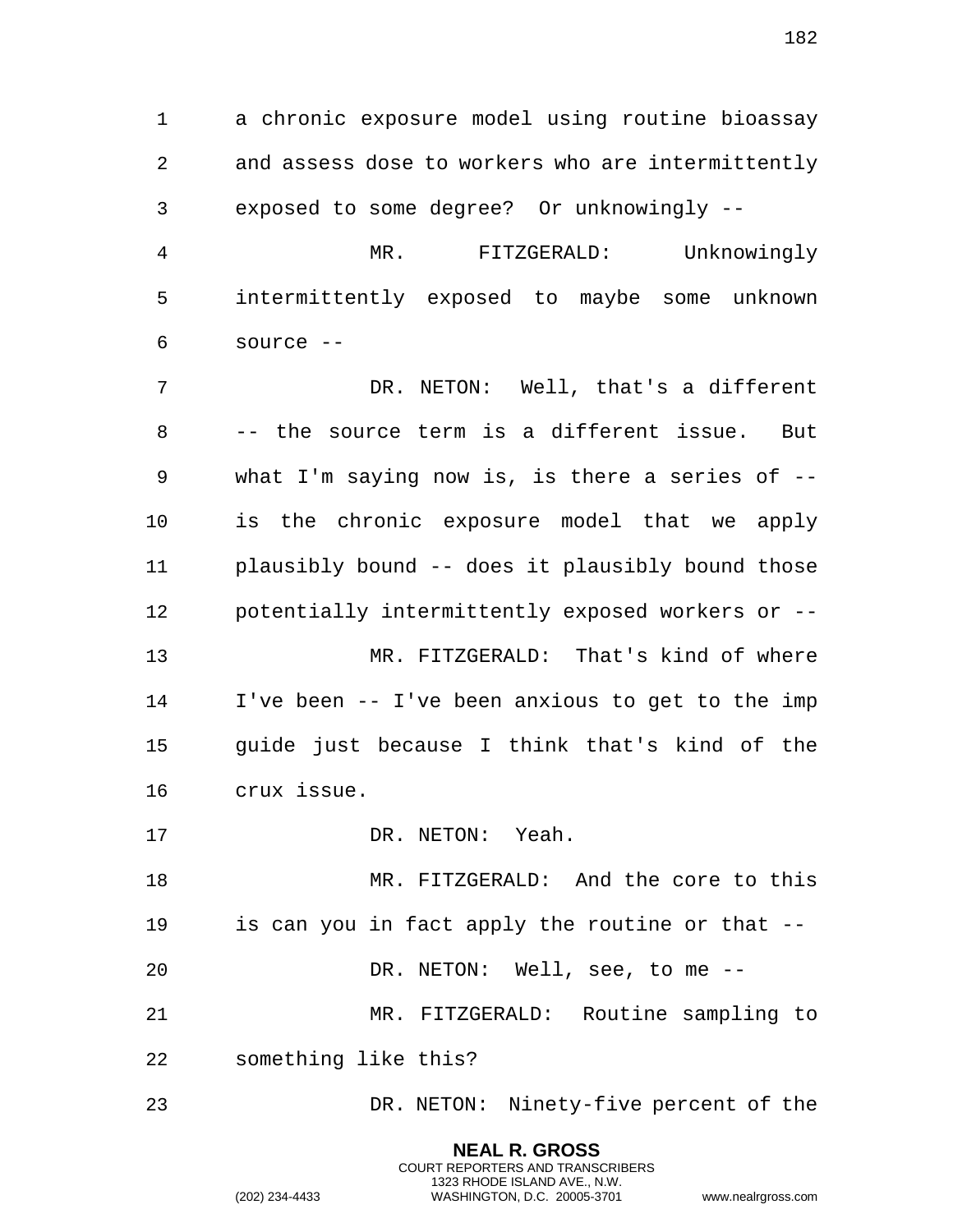That's fine, you know. Okay, there's five percent missing here, or potentially missing. But that's a pretty good compliance rate. And if you already -- if we can agree, and I don't know if we will or not, that the routine monitoring samples are the ones that are going to drive the coworker model, then these missing job-specific samples get lost in the wash. I mean, they're like a non-compliance, true. MR. FITZGERALD: Right. But whether those workers in fact would be -- DR. NETON: But they would receive a chronic exposure model. MR. FITZGERALD: -- be bound by the chronic exposure model -- 19 DR. NETON: Exactly. MR. FITZGERALD: -- of the 95 percent of the other workers.

workers left their routine samples. Okay.

 DR. NETON: That's the crux of the whole thing.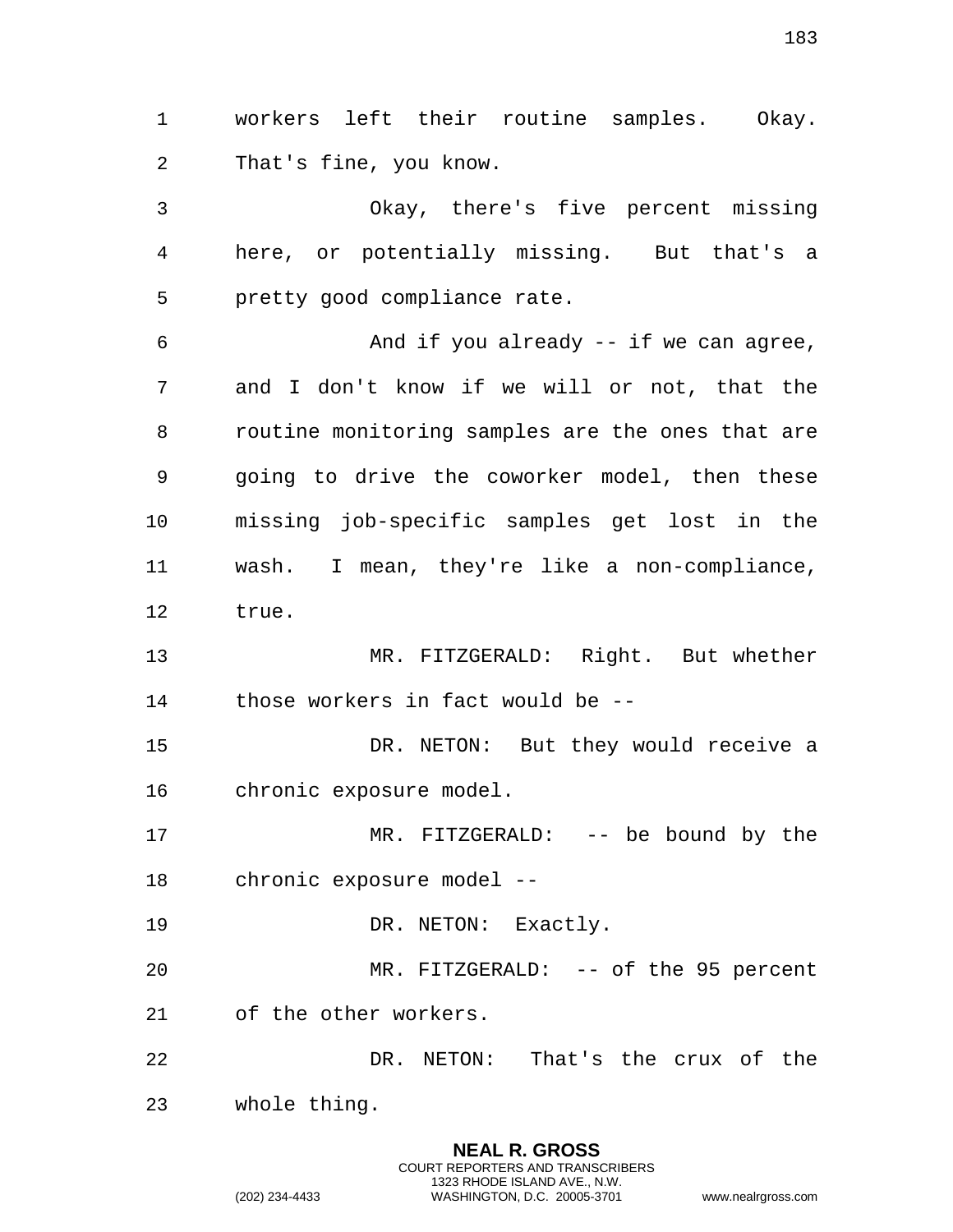MR. FITZGERALD: And that's the crux of the issue, but that also gets down to, I think a lot of the earlier debates we've had on sort of the subcontractors who come and go on site. And whether or not they've had these hazardous duties and whether they were exposed differently. And it gets into a lot of that.

 DR. NETON: But then what I'm seeing is, Tim is reporting that there were virtually no positive samples in this era. The 99th percentile is --

MR. FITZGERALD: Of the routine.

DR. NETON: Yes.

 MR. FITZGERALD: And I think the dilemma I have is the same dilemma I think DOE was facing when they were given the same arguments that however, you know, and then they came up with one example.

19 DR. NETON: Yeah.

 MR. FITZGERALD: But you know, however, you know, what happens if you have transient workers who you're not going to capture, and how can you know what you don't know?

> **NEAL R. GROSS** COURT REPORTERS AND TRANSCRIBERS 1323 RHODE ISLAND AVE., N.W.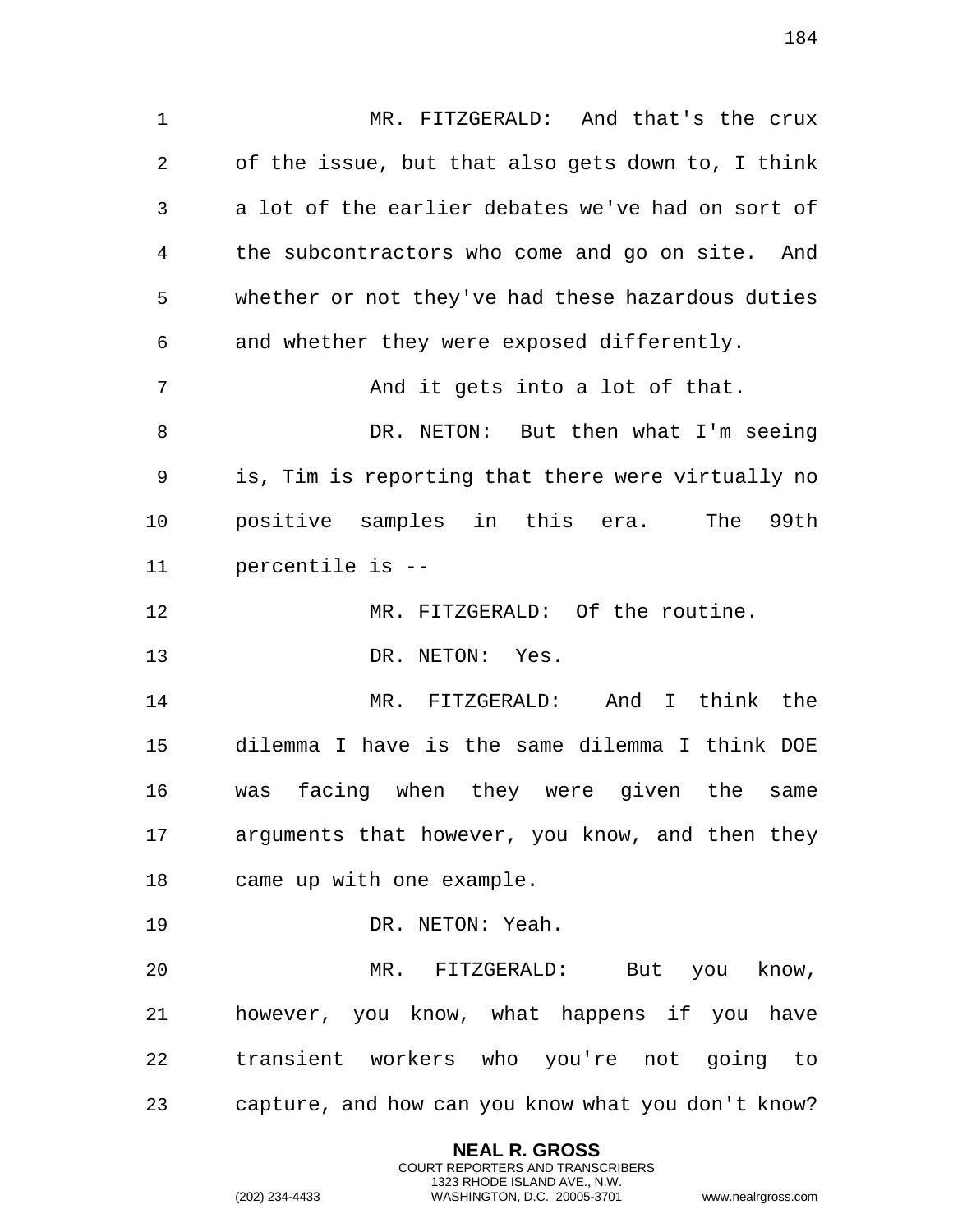DR. NETON: Well, I can't sense that there's some magic exposure potential for these job-specific people versus the 95 percent routine. I mean, I just -- MR. FITZGERALD: Well, I'm going to talk about that after lunch. DR. NETON: Okay. MR. FITZGERALD: Because we touched on that. But I think you just can't write them off as being part and parcel to the routines. 11 11 I think the subs that were brought in and we had one example where they were brought in to do the higher exposure jobs, the safe exposure. 15 DR. NETON: Yes. MR. FITZGERALD: And I think there's other questions where in fact they were brought in to do waste management. They were brought in to do D&D. When you bring a subcontractor into a job-specific environment doing D&D, I think you're dealing with a spectrum of source terms which are unlike the typical work.

> **NEAL R. GROSS** COURT REPORTERS AND TRANSCRIBERS 1323 RHODE ISLAND AVE., N.W.

(202) 234-4433 WASHINGTON, D.C. 20005-3701 www.nealrgross.com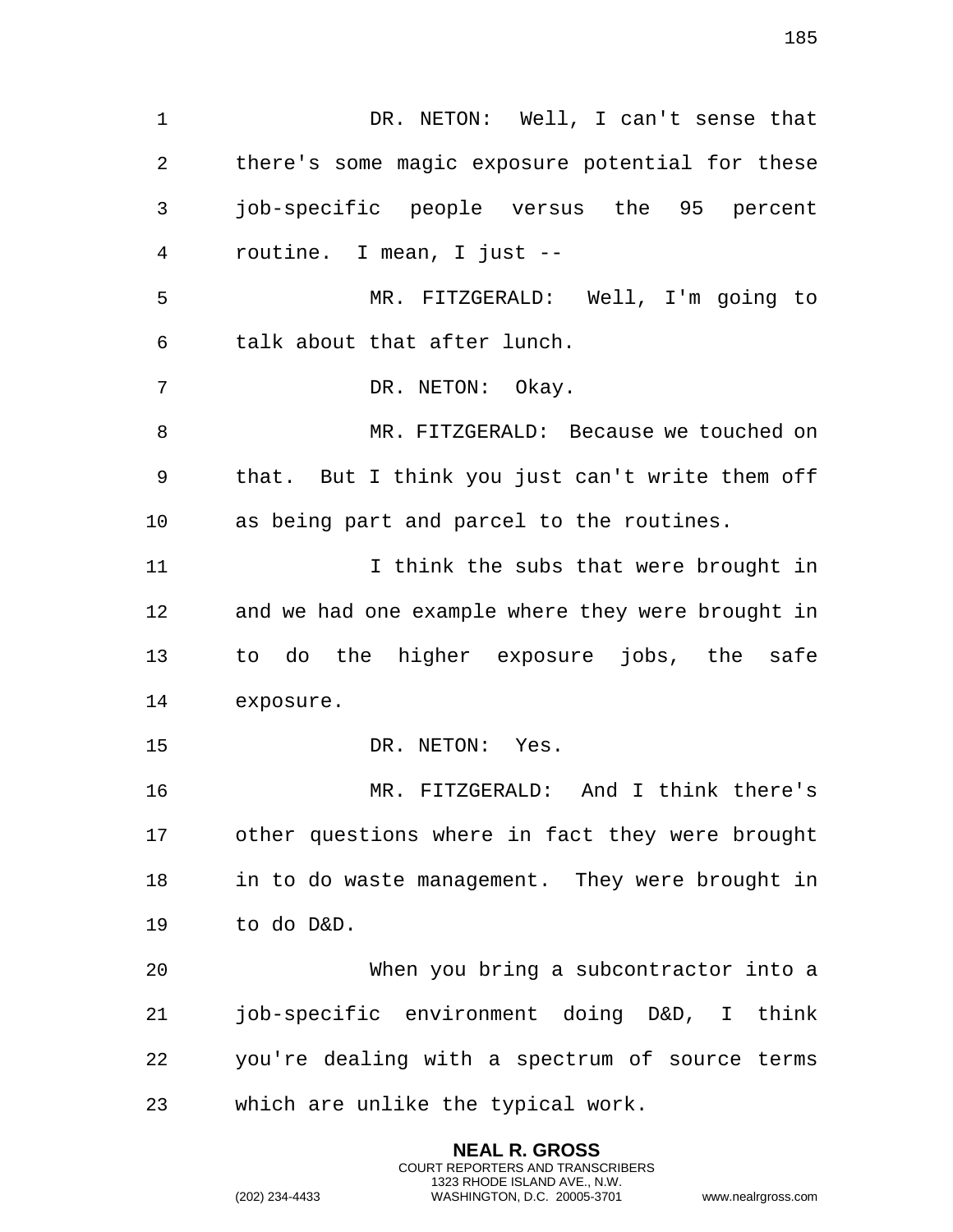1 DR. NETON: Yes. MR. FITZGERALD: You're not, you know, comparing those two would be different. So I think that's the caution I would have that -- and I kind of like the words in the end guide, free advertisement there. Where you're actually looking at, you know, how representative is this group to this group? And, you know, what's the substantiation of that before we go much further, that kind of thing. 12 DR. NETON: Well, and really to put the issue to rest to some degree, we do need to know the distribution of the workers that didn't leave the job-specifics. Because if it turns out it's mostly DuPont people or mostly subcontractors, it makes a difference, I think, in the interpretation. DR. TAULBEE: Well, I think we can somewhat address that in the next presentation of the subcontractors by just looking at the monitoring. DR. NETON: Yeah.

> **NEAL R. GROSS** COURT REPORTERS AND TRANSCRIBERS 1323 RHODE ISLAND AVE., N.W.

(202) 234-4433 WASHINGTON, D.C. 20005-3701 www.nealrgross.com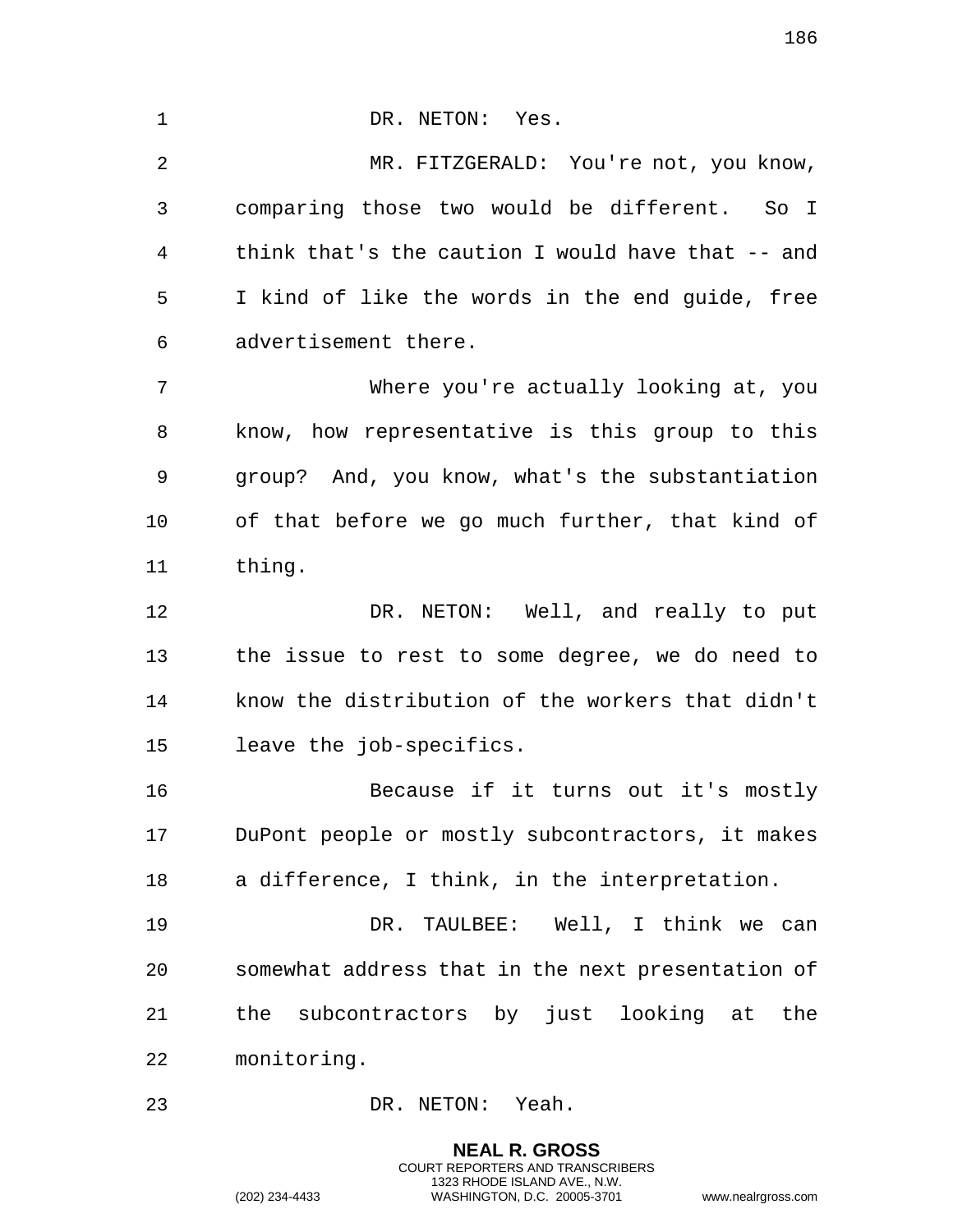DR. TAULBEE: You know, what monitoring data is available. DR. NETON: Well, I do think we need to agree that a chronic exposure model can be applied to these workers at some point. I mean, that's -- because that's what we're going to do. I mean, we -- right. We are not going to do job-specific. We don't have the data to do job-specific. (Simultaneous speaking.) DR. NETON: -- RWP-specific, it's not 12 going to happen. MR. FITZGERALD: Right. And that is a key issue. Can you take the routine sampling, which is the vast majority. You have lots of samples at Savannah River. Can you in fact apply this to this group or not? And is the -- and I think the words you used is the relationship to the exposure, and the rest of that, is that similar enough that one can make that argument? DR. NETON: Right. But if you have

> **NEAL R. GROSS** COURT REPORTERS AND TRANSCRIBERS 1323 RHODE ISLAND AVE., N.W.

(202) 234-4433 WASHINGTON, D.C. 20005-3701 www.nealrgross.com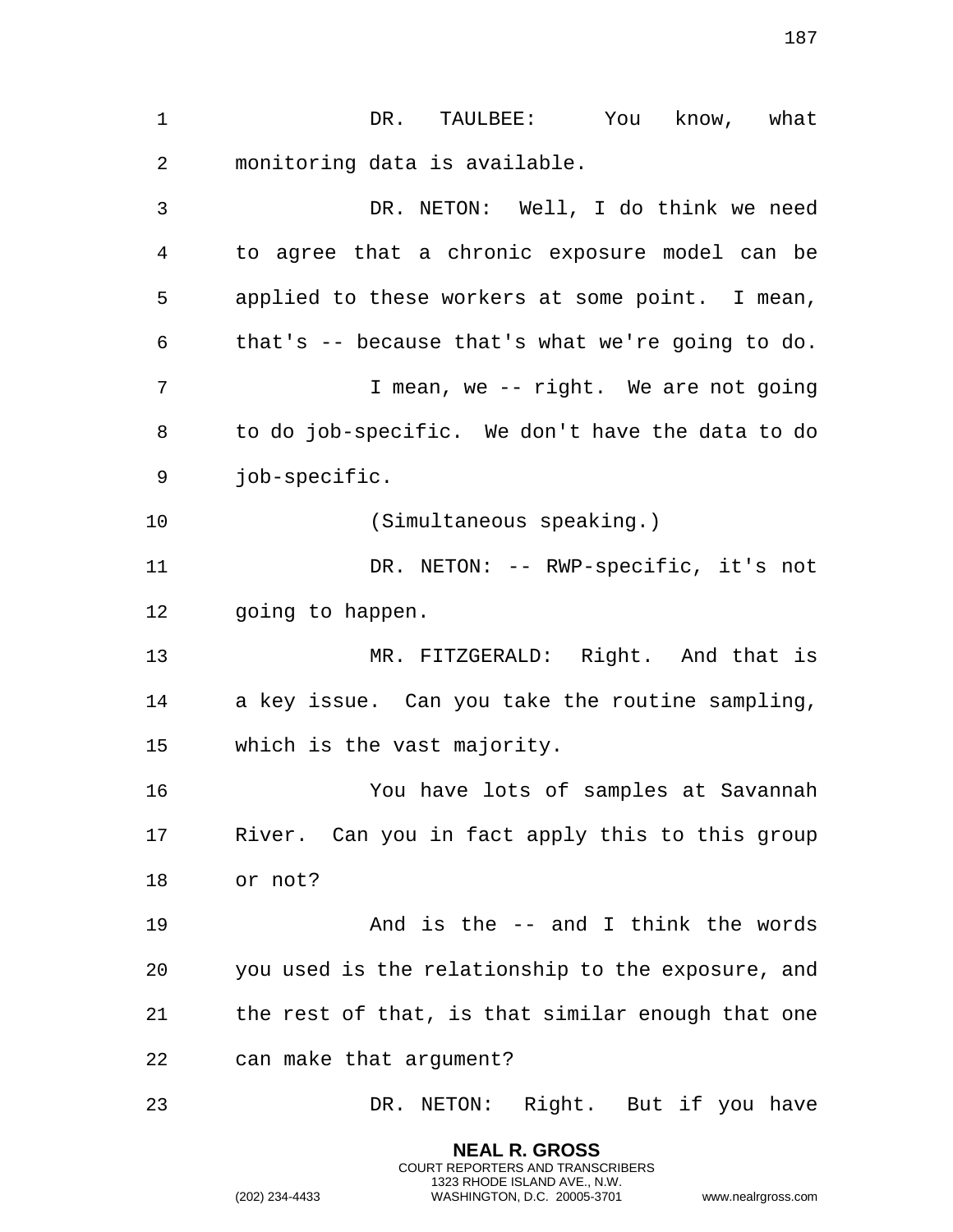no exposures recorded, then you've got to worry. And you've got to think, well, I don't know what this really means. And remember, there were zero positive job-specific bioassay samples that were taken. Zero. 7 MR. FITZGERALD: I'm sorry --8 DR. NETON: -- all the bioassay jobs, all the job-specific bioassay samples that were taken in 1997 were zero. MR. FITZGERALD: You mean resampling for that year. DR. NETON: No, no. No, all the ones that they got, the 1,500 that they had -- 15 MR. FITZGERALD: For '97. DR. NETON: Had zero positives. That's an important point. Not the resample. The resamples were zero, but also the ones that they actually took from people that left job- specific, were zero. There was not one positive detected in that whole group in that year. MR. FITZGERALD: And that's aside from

> **NEAL R. GROSS** COURT REPORTERS AND TRANSCRIBERS 1323 RHODE ISLAND AVE., N.W.

(202) 234-4433 WASHINGTON, D.C. 20005-3701 www.nealrgross.com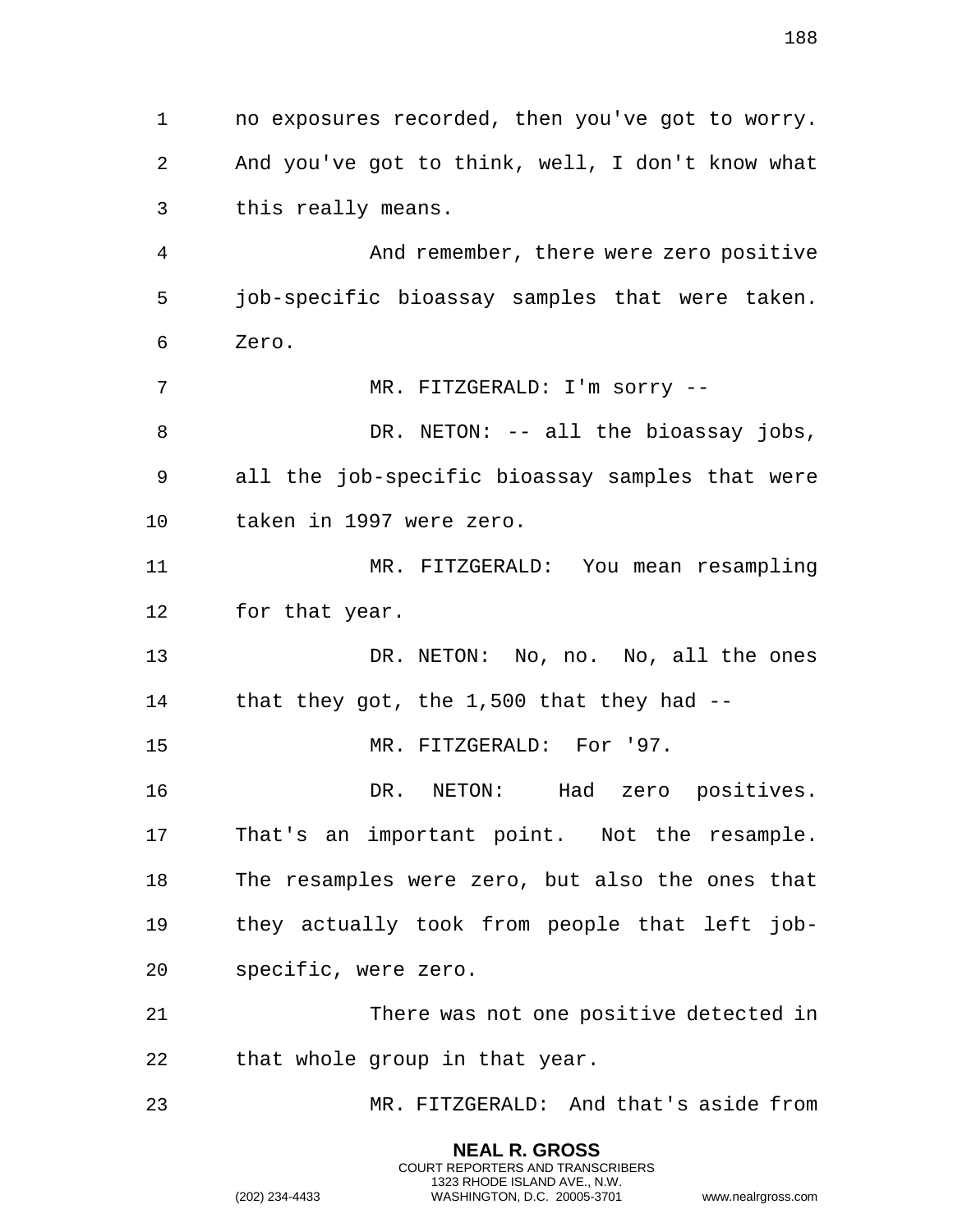the other question, which I won't badger, which is the question of whether or not the source terms are correct. But, beyond that -- DR. NETON: No. But I'm just saying,  $5 - -$  MR. FITZGERALD: Beyond that. DR. NETON: Just let's deal with the facts as they are. You have 1,500 people that - - 10 MR. FITZGERALD: Right. DR. NETON: Bioassayed job-specific samples in '97. And not one detected positive. MR. FITZGERALD: Right. And we don't yet know about '96, '95, '94, '93, and '92. But, we will have some more data hopefully. CHAIR CLAWSON: Okay. Boy, I bet you guys are tired of listening to me talk. 18 (Laughter.) CHAIR CLAWSON: So, with that being said, let's break for lunch. MR. KATZ: Okay. So, I don't know for the folks in the room, before we break, this -- about timing, an hour may do it.

> **NEAL R. GROSS** COURT REPORTERS AND TRANSCRIBERS 1323 RHODE ISLAND AVE., N.W.

(202) 234-4433 WASHINGTON, D.C. 20005-3701 www.nealrgross.com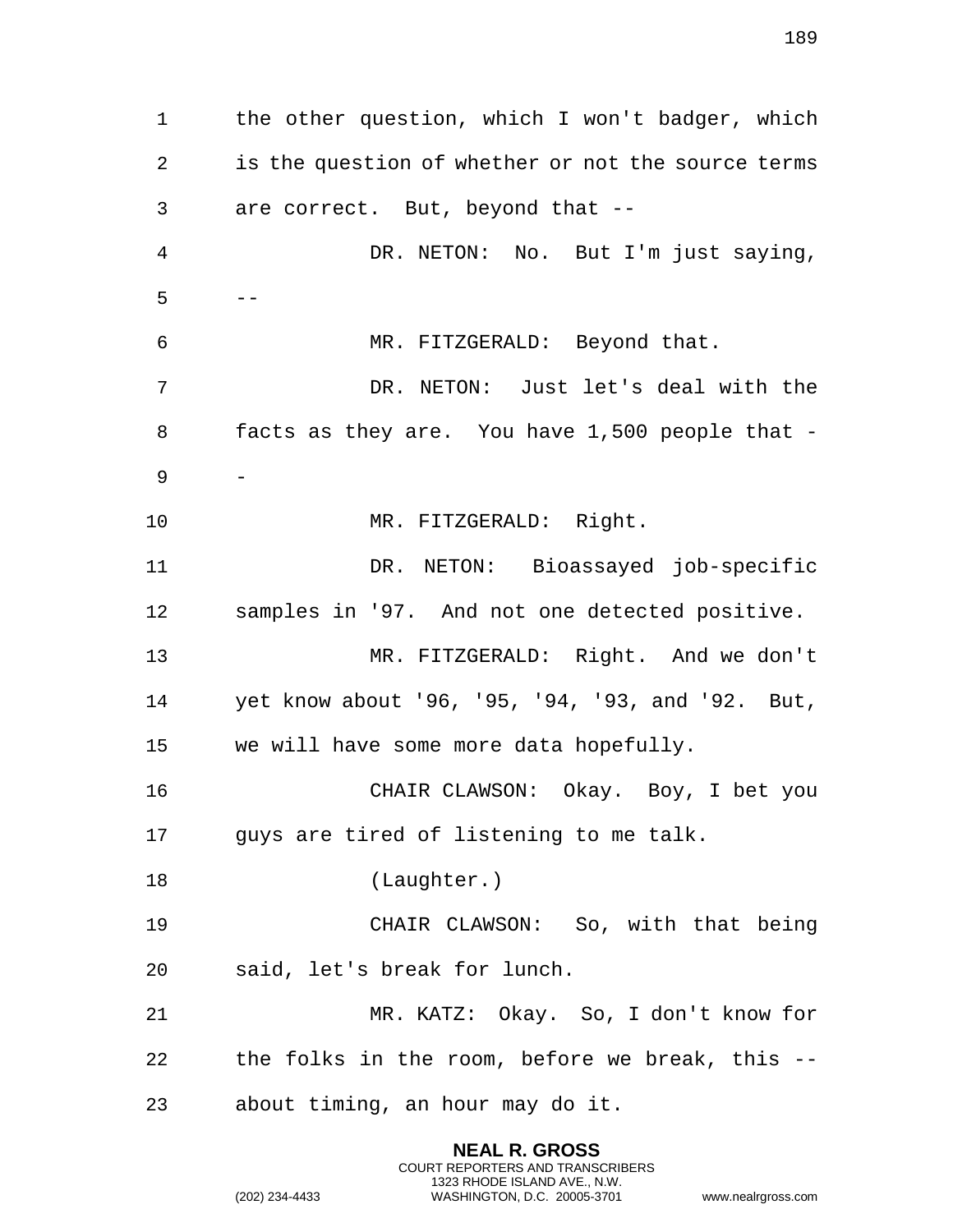But, the folks told us earlier that came in from the hotel that they're pretty jammed up. So, it may not be that quick. So I don't know whether -- is an hour enough? CHAIR CLAWSON: That's fine. MR. KATZ: You want to say an hour? But I don't want the people on the phone sitting here for 20 minutes waiting for you people to show up. MR. FITZGERALD: Yes, the buffet might be. But, you know, if you only have what we saw last night, I would agree, it's going to be tough. MR. KATZ: Yeah. That's what I'm saying. MR. FITZGERALD: And that's a big -- usually they don't a -- 18 MR. KATZ: And they don't -- and they don't have the -- well, they used to, but the place has shrunk. If you take a look at the new format, it's a different place to eat. MR. FITZGERALD: Yeah. MR. KATZ: So they don't have -- I

> **NEAL R. GROSS** COURT REPORTERS AND TRANSCRIBERS 1323 RHODE ISLAND AVE., N.W.

(202) 234-4433 WASHINGTON, D.C. 20005-3701 www.nealrgross.com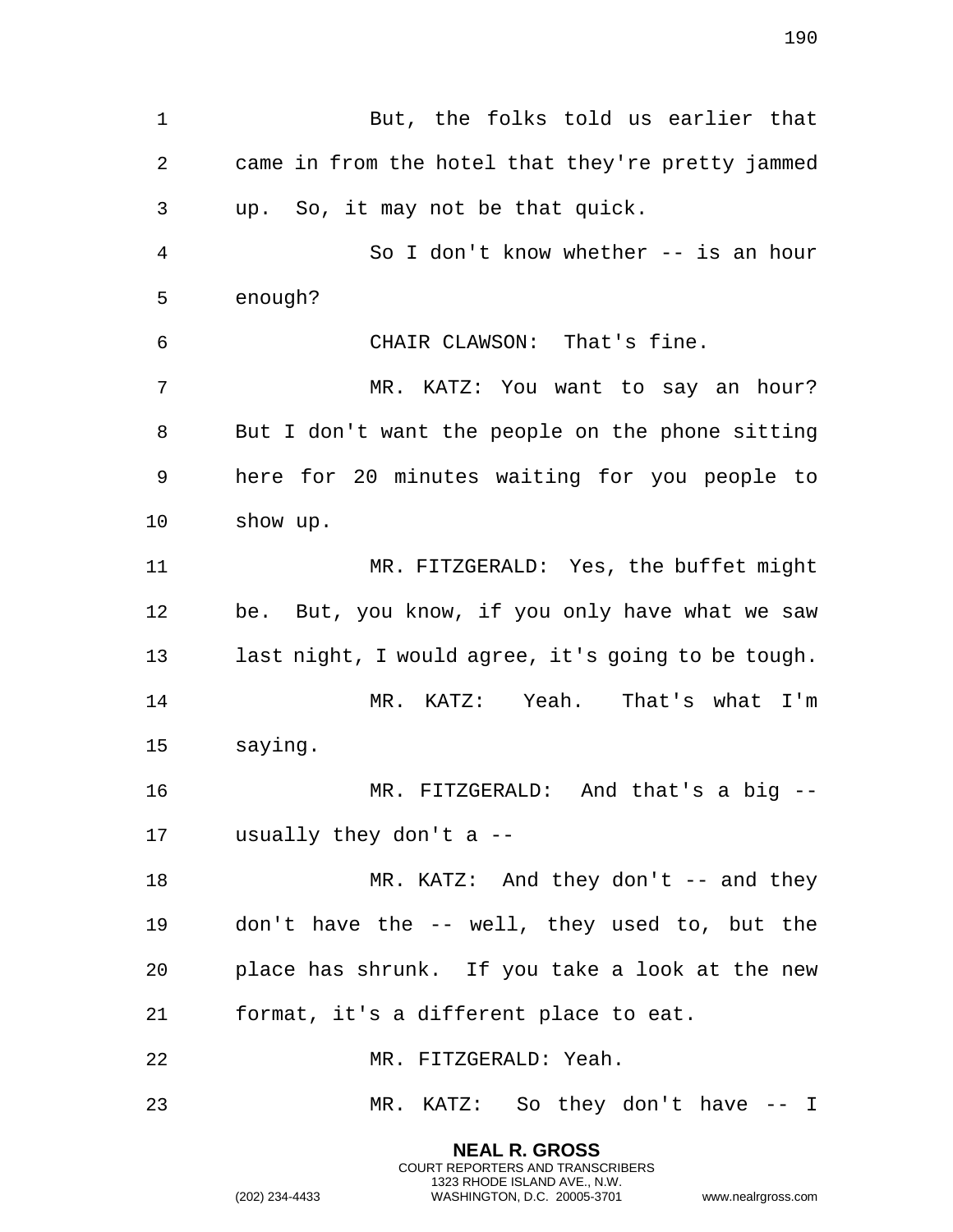don't know how that works. But anyway, what do you want to say? Do you want to -- CHAIR CLAWSON: Let's say an hour. And  $90$   $-$ 5 MR. KATZ: Okay. CHAIR CLAWSON: And we can go from there. MR. HINNEFELD: Or we say an hour and five minutes, that makes it a nice even 1:15. MR. KATZ: Okay. An hour and 15 minutes. Okay. MR. HINNEFELD: No, an hour and five minutes. So we start at 1:15. CHAIR CLAWSON: We start at 1:15. MR. KATZ: Okay. 1:15, folks on the phone. Thanks. (Whereupon, the above-entitled matter went off the record at 12:09 p.m. and resumed at 1:16 p.m.) CHAIRMAN CLAWSON: Okay, that being said, before we stopped here, I believe it was handed back off to Tim, if I'm not mistaken. DR. TAULBEE: We've got subcontractor

> **NEAL R. GROSS** COURT REPORTERS AND TRANSCRIBERS 1323 RHODE ISLAND AVE., N.W.

(202) 234-4433 WASHINGTON, D.C. 20005-3701 www.nealrgross.com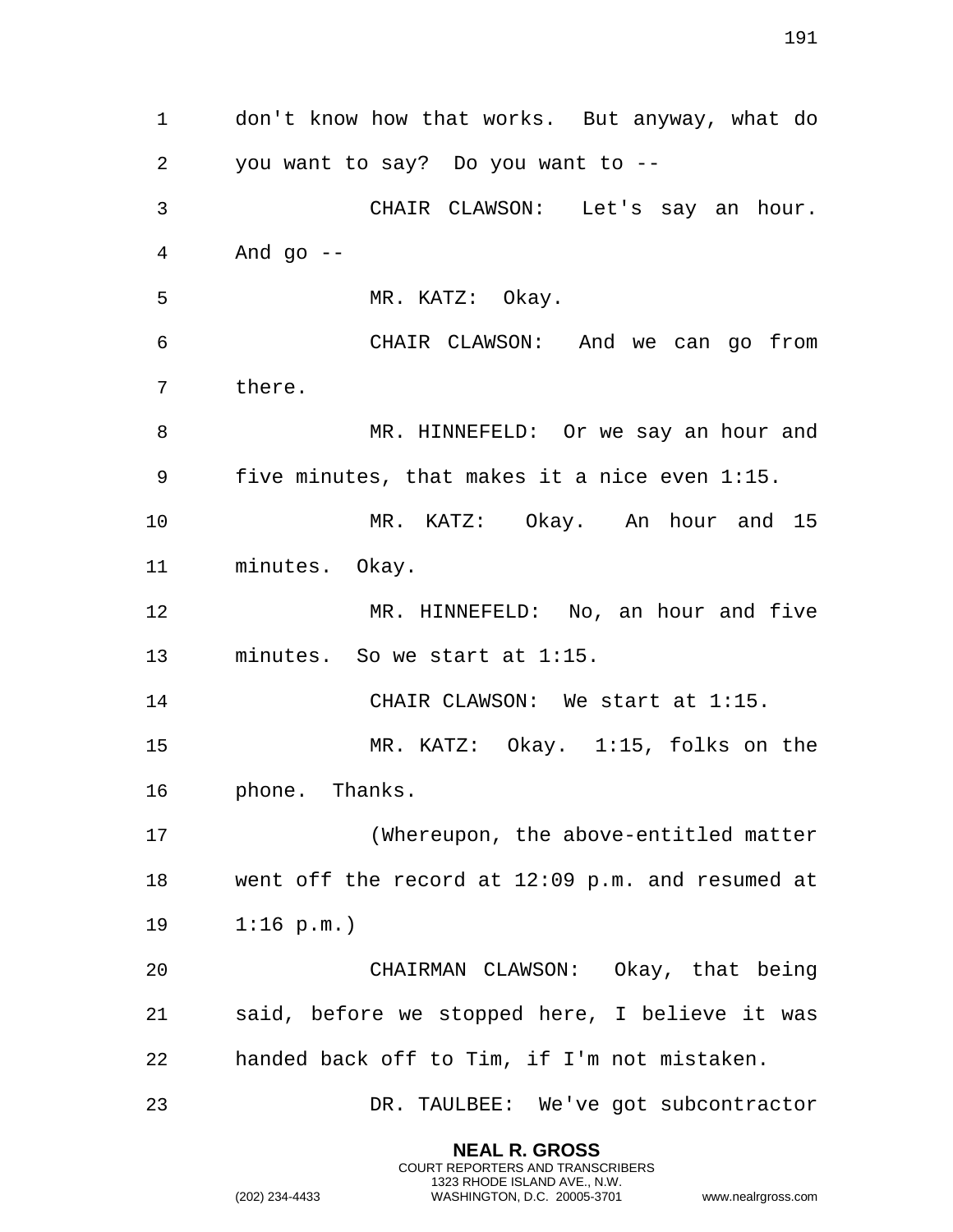internal monitoring data in NOCTS.

 All right, so one of the issues here is the incomplete subcontractor data for coworker.

5 And I bring up that conclusion again, the SC&A concludes the bioassay data set for construction trades-worker subcontractors specifically, and CTWs generally, is demonstrably incomplete from 1989 to 1998, and likely before that time period, and does not satisfy the criteria set forth in the NIOSH draft criteria for evaluation and use of coworker data sets.

 And this is where the job-specific bioassay and the routine bioassay, we had that discussion just before lunch.

 But if the above statement is true, there should be significant incomplete data within the current claimant population.

**And so since the report came out, we**  went back to the NOCTS claimant data set and we queried NOCTS to identify workers with construction trade titles, job titles, between 1991 and 1997 to try and fill in some of this

> **NEAL R. GROSS** COURT REPORTERS AND TRANSCRIBERS 1323 RHODE ISLAND AVE., N.W.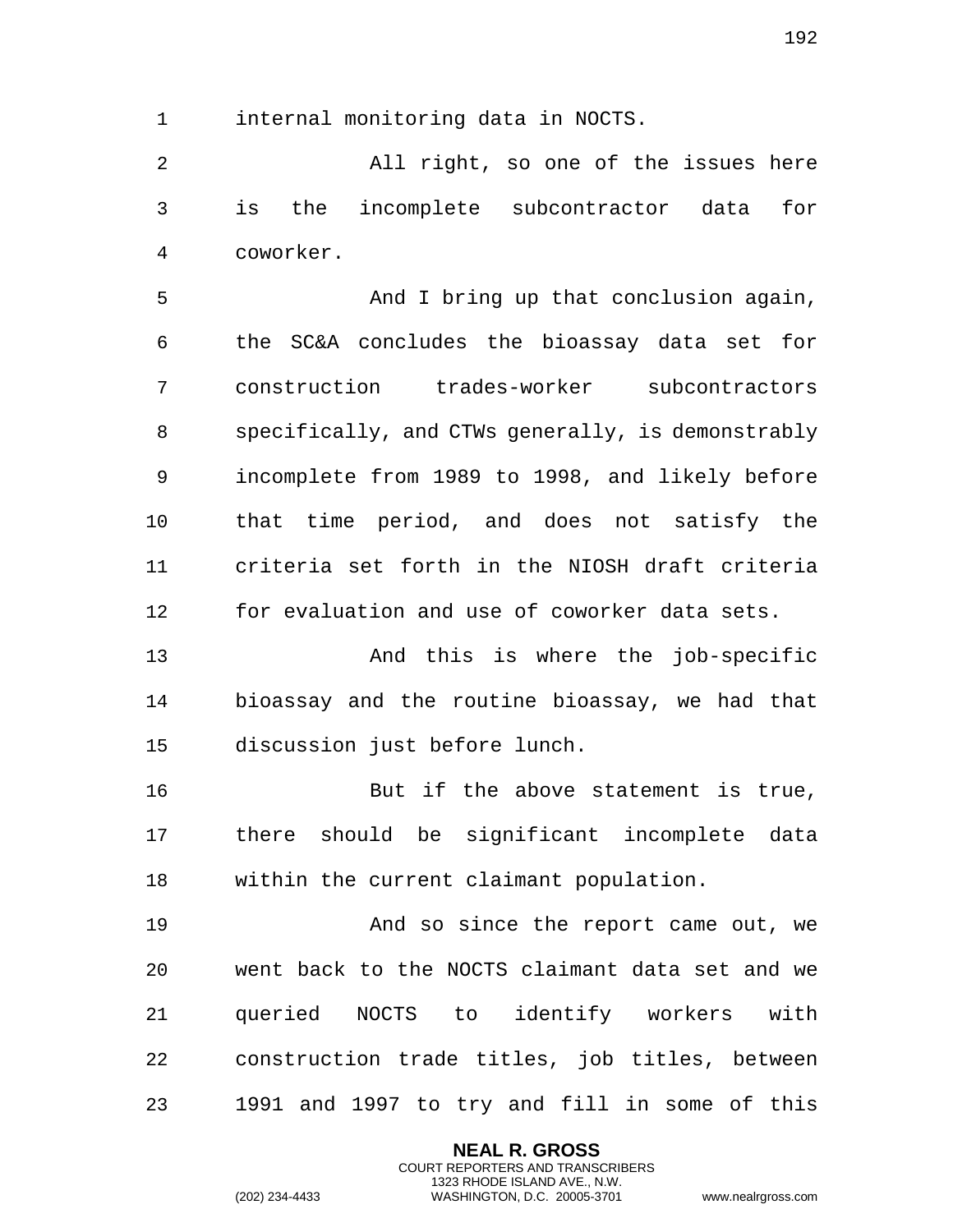time period.

 And this is assuming that we talked about -- well, not so much OTIB-75 -- but this is assuming that the NOCTS data set is a random sample of all workers. These are people who have disease who have filed claims. 8 MR. FITZGERALD: Now, I'm sorry, is a subcontractor -- given the discussion earlier, has that been tested as a random sample? DR. TAULBEE: No, we have not tested it from that standpoint. MR. FITZGERALD: I know the other categories have been looked at. DR. TAULBEE: Yes, it can be. MR. FITZGERALD: It can be? DR. TAULBEE: It can be, but we didn't and we haven't in this case. What we did is we queried and we identified 412 claimants between 1991 and 1997. We reviewed each claim and determined whether they were a subcontractor or a prime. And so we removed all the Westinghouse

> **NEAL R. GROSS** COURT REPORTERS AND TRANSCRIBERS 1323 RHODE ISLAND AVE., N.W.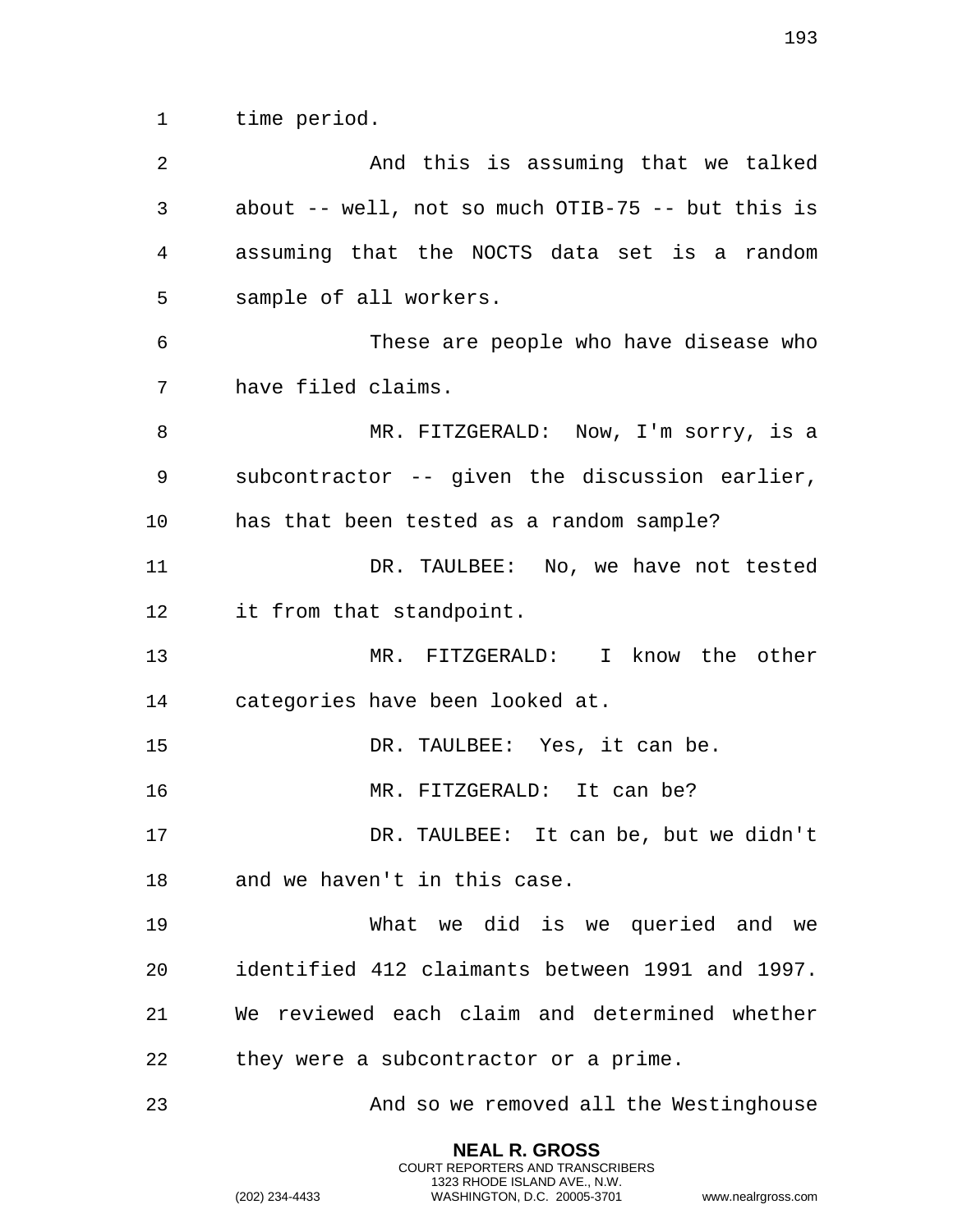Savannah River construction trades work to leave the formerly DuPont construction trades work. So, we've just again dealing with the subcontractor population that we've been discussing all day. So, these are the people that are transient, these are the people that are coming in and leaving, coming back, leaving, et cetera. So, we removed all the electricians, millwrights, mechanics that were Westinghouse Savannah River Corporation. We kept all the Bechtel because they were the subcontractor for construction trades workers, and that was the people that Joe had also singled out as you guys did your RWPs and when you were identifying whether this was a subcontractor or not, if they were Bechtel, you were categorizing them as subcontractor. One of the interesting things in here

 is we started removing crane operators and riggers, and I'm like what's going on here? Well, you think about the canyons, there are canyon crane-operators and canyon riggers who were

> **NEAL R. GROSS** COURT REPORTERS AND TRANSCRIBERS 1323 RHODE ISLAND AVE., N.W.

(202) 234-4433 WASHINGTON, D.C. 20005-3701 www.nealrgross.com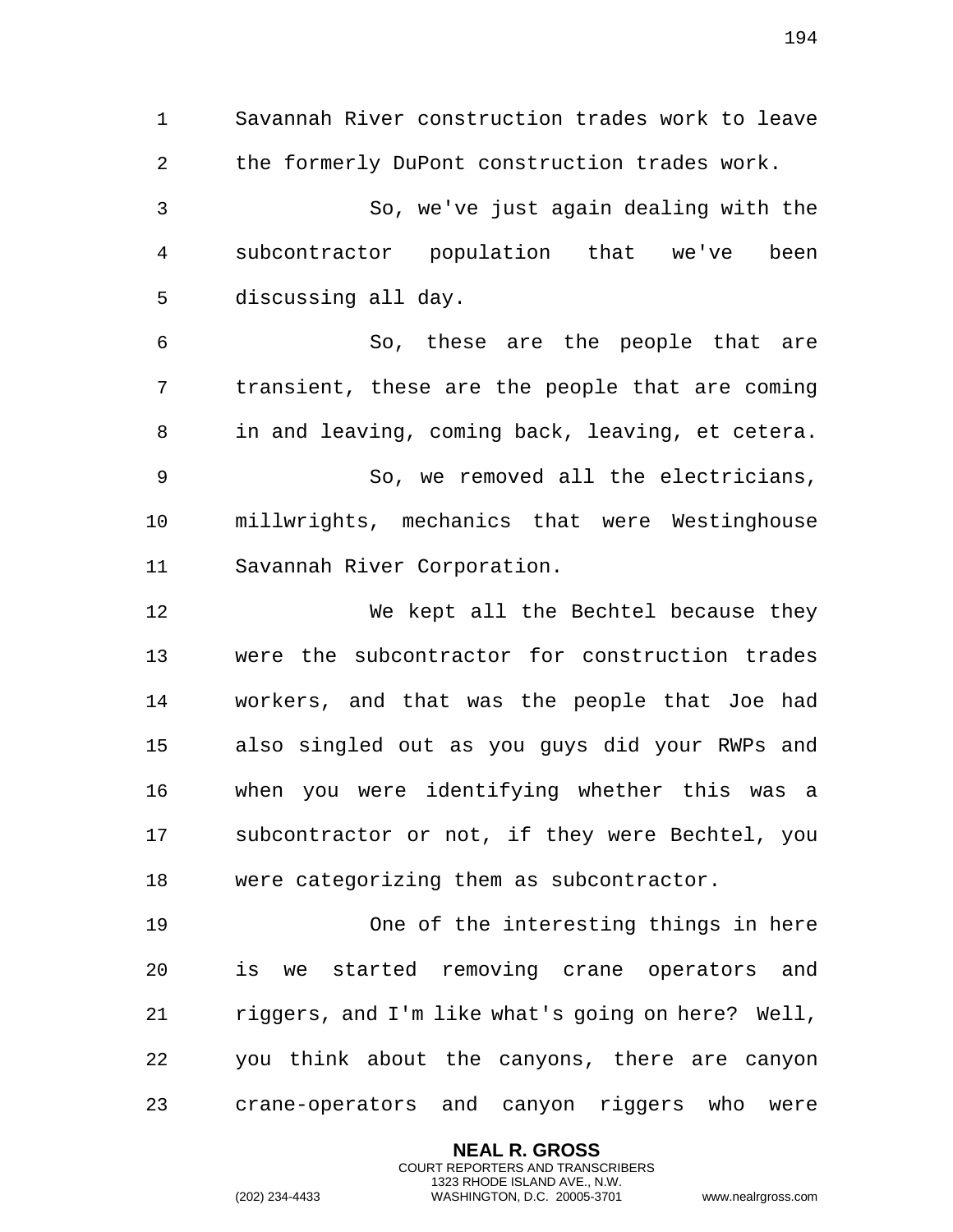Westinghouse operations people effectively.

 So, they're not included here. We just did subcontractors. These are people moving in and out.

 We do have crane operators in this group, they're under the heavy equipment tag of Bechtel --

 MEMBER LOCKEY: Can I ask you the question of what was it like to work with the subcontractors?

 DR. TAULBEE: If they worked at all, we included them. If we have any verified employment at Savannah River Site for the subcontractors in this time period of '91 to '97. MEMBER LOCKEY: So, do you know what

that spread is?

 DR. TAULBEE: No, but we can calculate that, and you'll see that from some of the slides here that it varies.

 Some people were only there for a few months, some people a year. Others were there that entire span, or we had monitoring data for that entire span.

> **NEAL R. GROSS** COURT REPORTERS AND TRANSCRIBERS 1323 RHODE ISLAND AVE., N.W.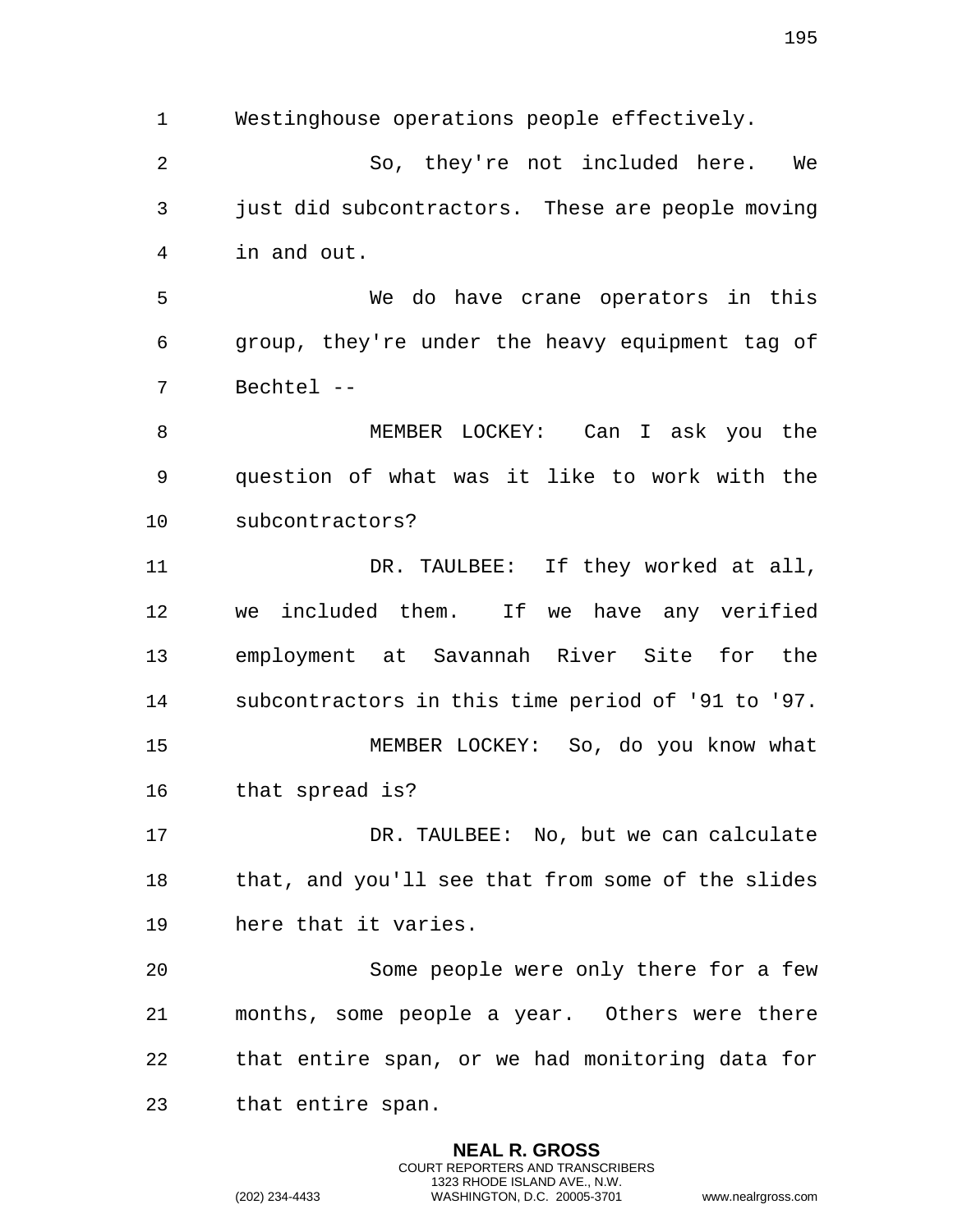1 MEMBER LOCKEY: Okay. CHAIRMAN CLAWSON: How did you separate, what was the criteria to be able to separate them? Because I'm trying to put my hands around how you did that with construction with trades being on both sides, how they were separated out. What do you use? DR. TAULBEE: We used their employer, whether they were a Westinghouse Savannah River Corporation employee, or whether they were Bechtel or other, MK Ferguson or some other subcontractor. CHAIRMAN CLAWSON: So, you were using the subcontractor? 16 DR. TAULBEE: That's right. Basically, what we separated out was the Westinghouse Savannah River people from this population and left everybody else. CHAIRMAN CLAWSON: Okay. DR. TAULBEE: So, we identified 371 claimants who were subcontractors, CTWs, between 1991 and 1997.

> **NEAL R. GROSS** COURT REPORTERS AND TRANSCRIBERS 1323 RHODE ISLAND AVE., N.W.

(202) 234-4433 WASHINGTON, D.C. 20005-3701 www.nealrgross.com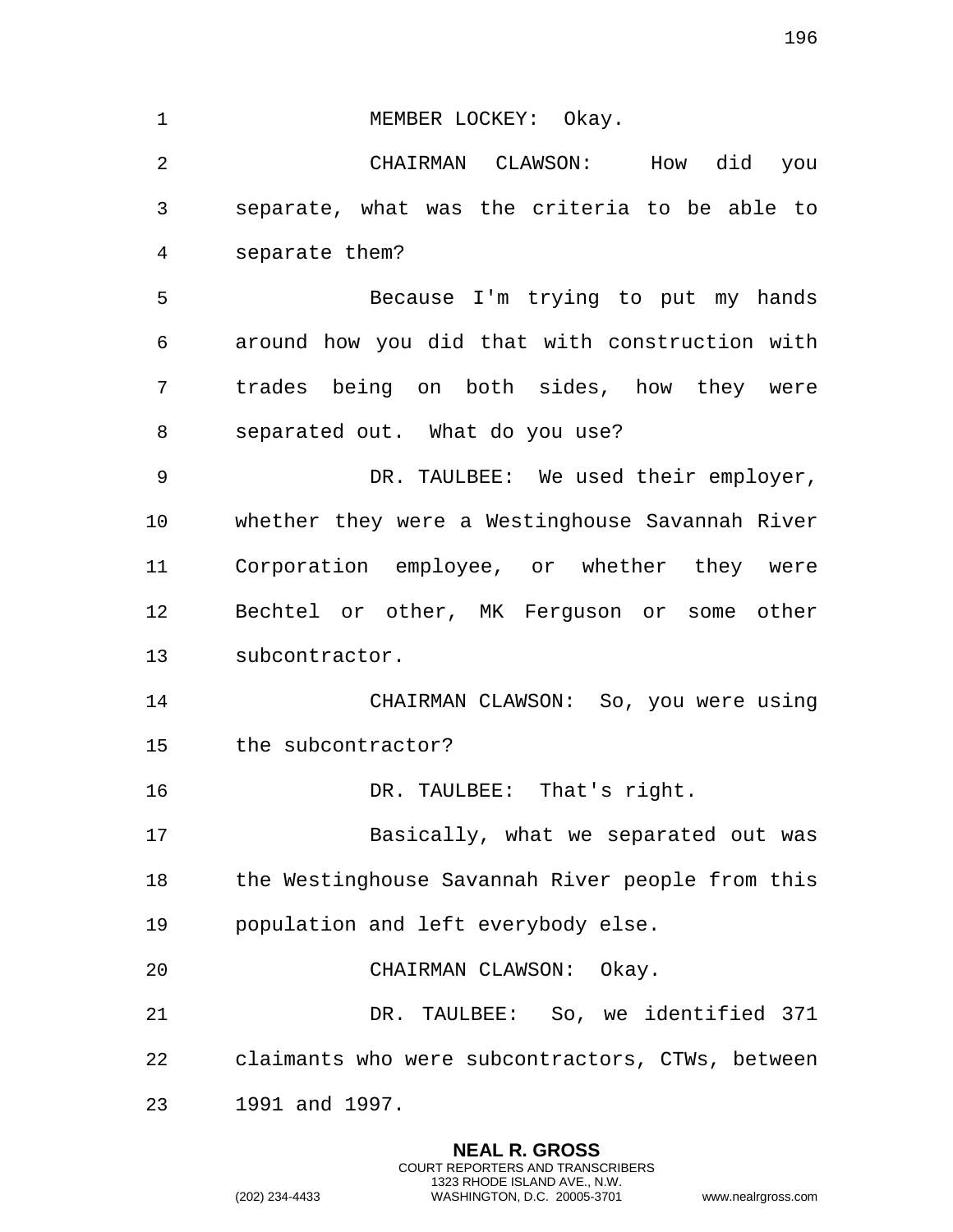Oh, I'm sorry, I'll refer to the slides here for those of you that have them. I'm on Page 2, or 3, I'm sorry. Yes, Page 3. All right, what we found is that 340 of the 371 subcontractors have some form of internal monitoring. They either have the non-tritium bioassay or an actinide bioassay, a tritium bioassay, or they have a whole-body count, an in- vivo bioassay. During their work at Savannah River between '91 and '97, there were only 31 subcontractors in NOCTS that have no internal monitoring data. Now, our premise here is that we believe monitoring data from the 340 monitored workers can be used to bound the dose to the 31 unmonitored workers. These are hard numbers; these are what we're looking at, what's in NOCTS and what isn't, who was monitored and who wasn't. The distribution by craft, next slide, you'll see that the bulk of them are again

> **NEAL R. GROSS** COURT REPORTERS AND TRANSCRIBERS 1323 RHODE ISLAND AVE., N.W.

(202) 234-4433 WASHINGTON, D.C. 20005-3701 www.nealrgross.com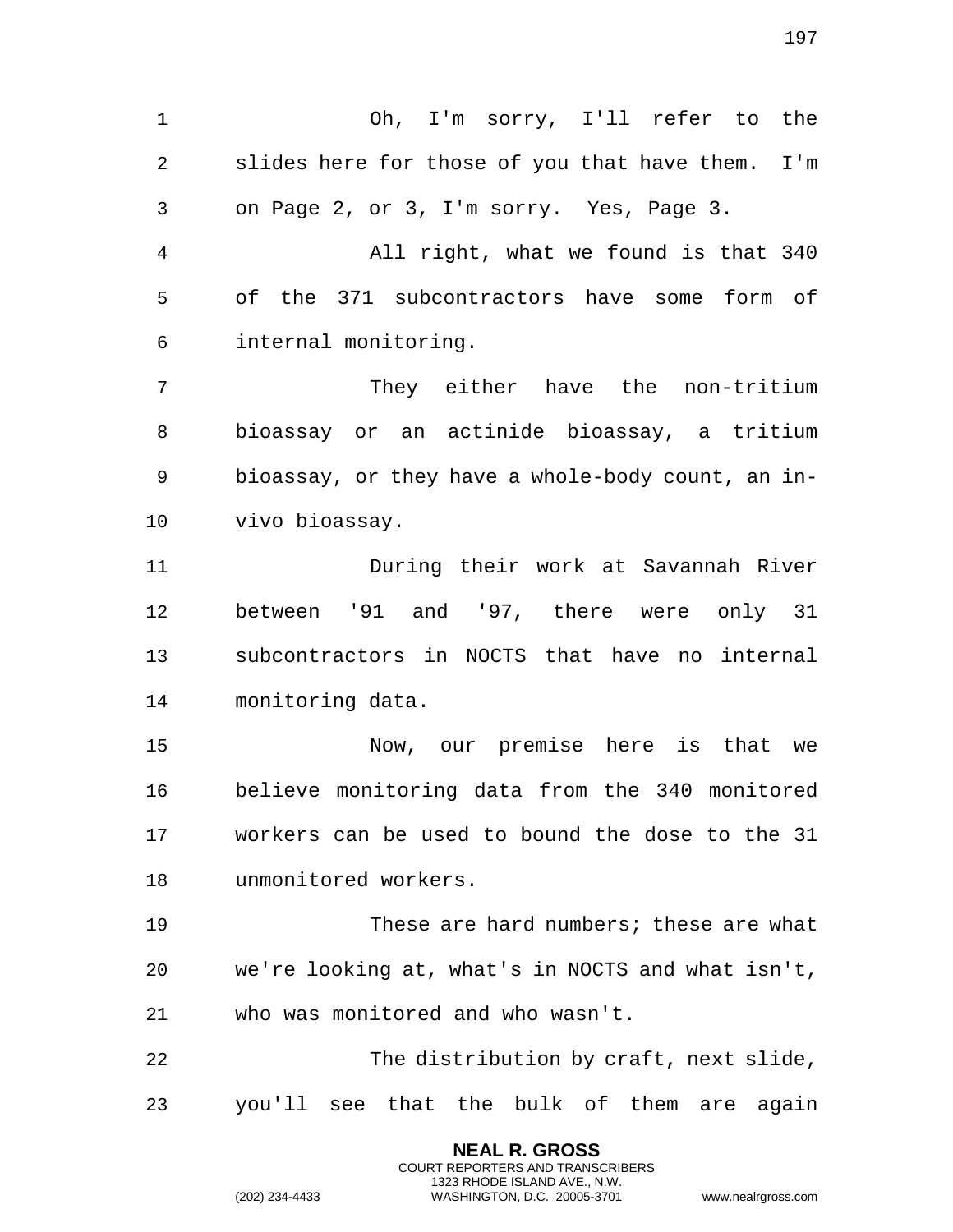electricians, pipe-fitters, and carpenters. This is just like the report that we presented to the Board in August. When we showed the distribution; it's the same top three. The other category was larger in the -- or construction general was larger in the previous report. 8 Mere, we have a little more specificity amongst them, and so we find that the laborers, welders, heavy equipment, iron workers, drivers and slaters, painters, boiler-makers, sheet metals, millwrights. And the other category here is very small. So, we were able to categorize virtually all of them as to what their occupations were by craft for this group. And like I said, that's the same relative proportions. So, the previous one, Figure 4-2, in our other report, was a true random sample. We took all the job plans and randomly selected them, and used the help of a

> **NEAL R. GROSS** COURT REPORTERS AND TRANSCRIBERS 1323 RHODE ISLAND AVE., N.W.

(202) 234-4433 WASHINGTON, D.C. 20005-3701 www.nealrgross.com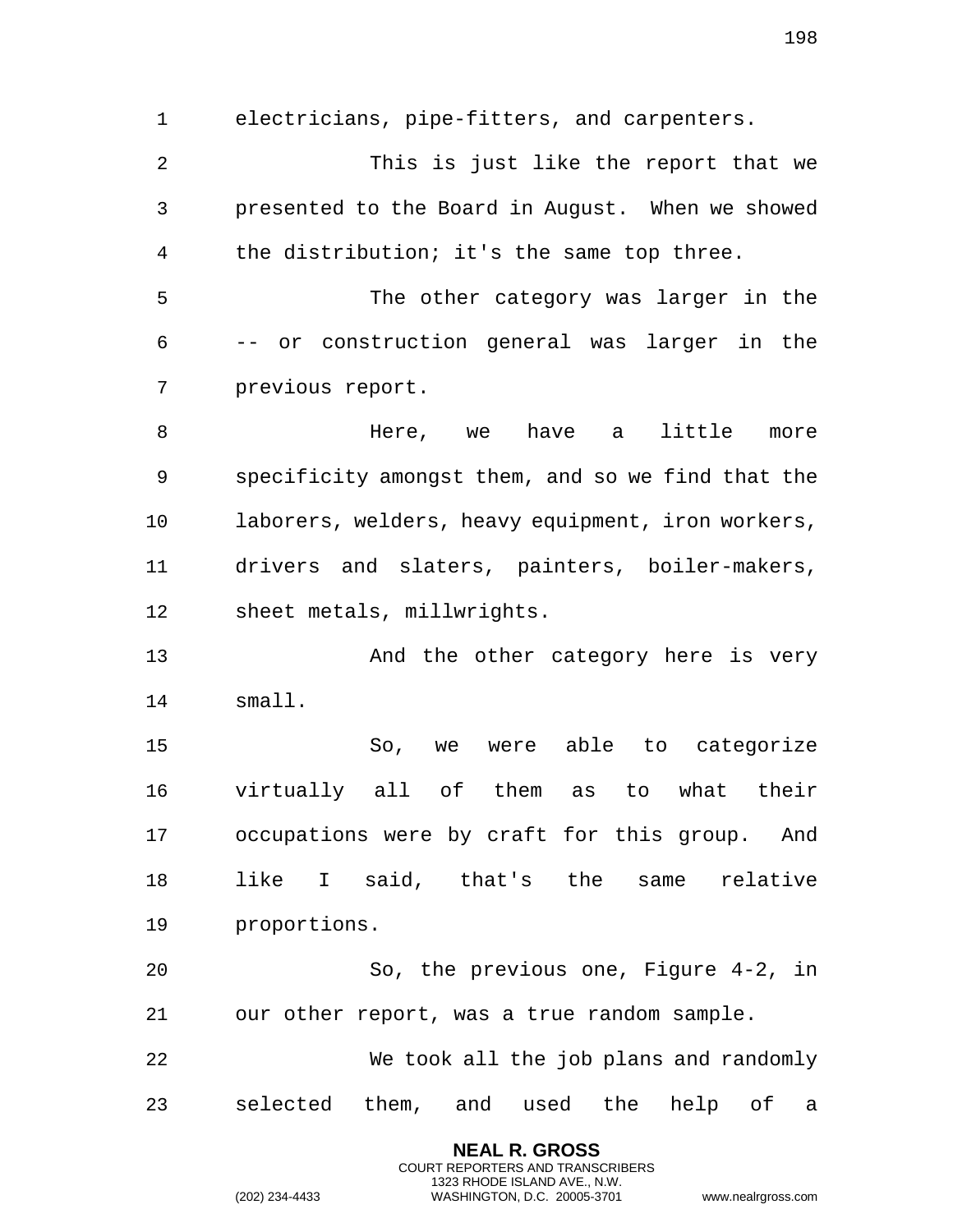statistician to randomly select those job plans and looked at those trades.

 Here we have a much larger population in Figure 4-2, where there's 88 people in this larger one here. We have 371. So, you can see that we're looking at two random samples, really. So, we evaluated this on a per-year basis, and the total number of workers, 1991, there's 348, 284, 250. It goes down, as you see, by year because we're getting more into modern time periods. And work was actually kind of decreasing in that time period. External monitoring, I'm looking at 1991, 321 of the 348 had external monitoring; 27 did not. 17 17 In this time period, especially the '96 and '97 time period, if you do not have external monitoring, you do not have the potential for an internal exposure at the site. Because you would have external monitoring from the rad standpoint. Now, in the earlier years, I believe

> **NEAL R. GROSS** COURT REPORTERS AND TRANSCRIBERS 1323 RHODE ISLAND AVE., N.W.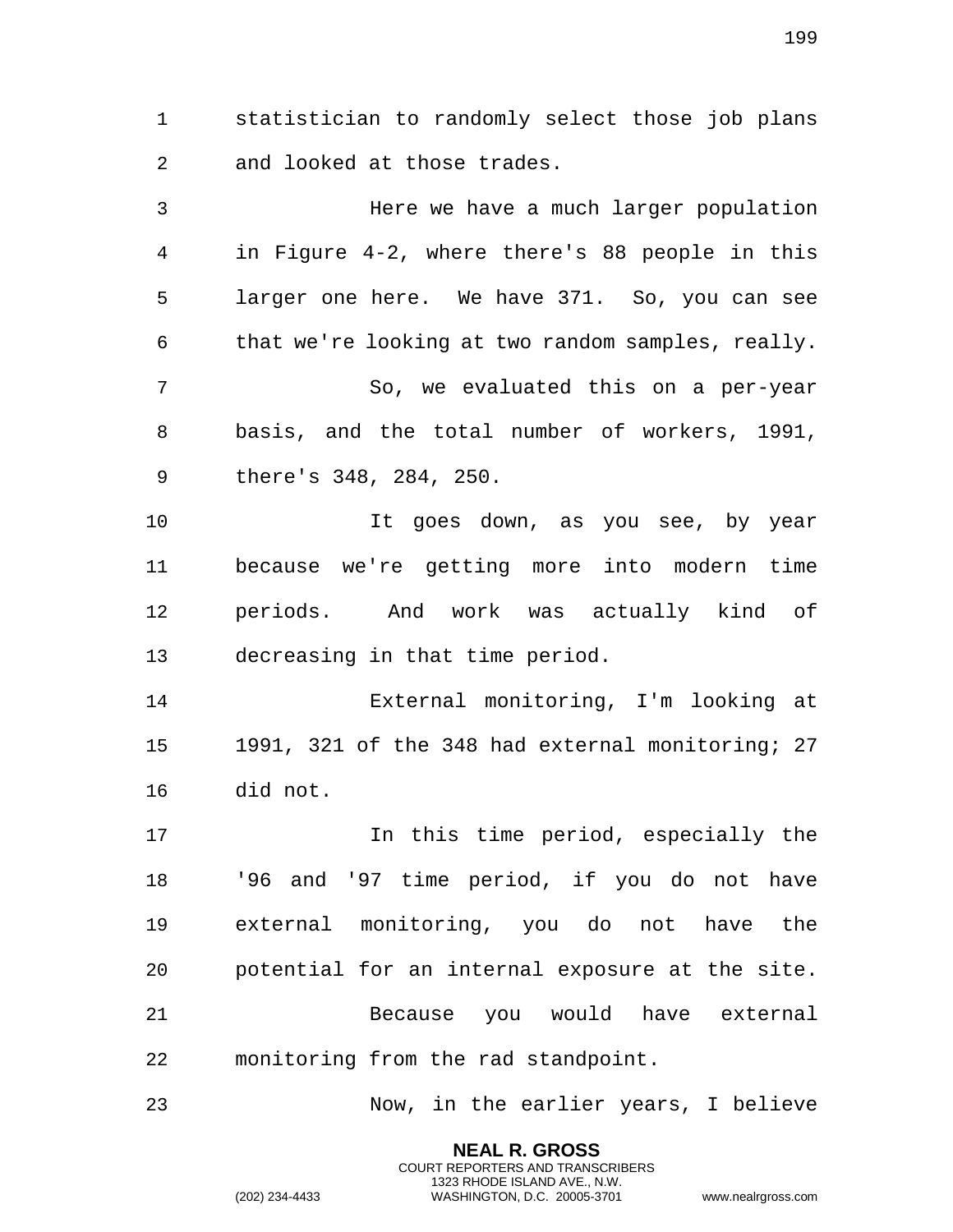that could also be true because they were following 54, 84, and 11, and then the RadCon manual in 1992.

 So, no external is a clear indicator to me that they don't have the potential for an internal.

 For the non-tritium bioassay, we had 205, 1991, and you can see it going down, and then the tritium, you can see those numbers, whole-body count. And then they were externally monitored but no internal monitoring data.

 You can see on a per-year basis, we're looking at a pretty small population, 13, 6, 5, 7, 8, 5, 7, going down in time. These are people who wore a badge but had no internal monitoring whatsoever.

 If you look at this data from the standpoint of just the externally-monitored individuals, and calculate ratios based upon that, there were 1991, 321 externally monitored, 205 had non-tritium urine bioassay, 57 did not have the non-tritium bioassay, but had a tritium bioassay and/or a whole-body count.

> **NEAL R. GROSS** COURT REPORTERS AND TRANSCRIBERS 1323 RHODE ISLAND AVE., N.W.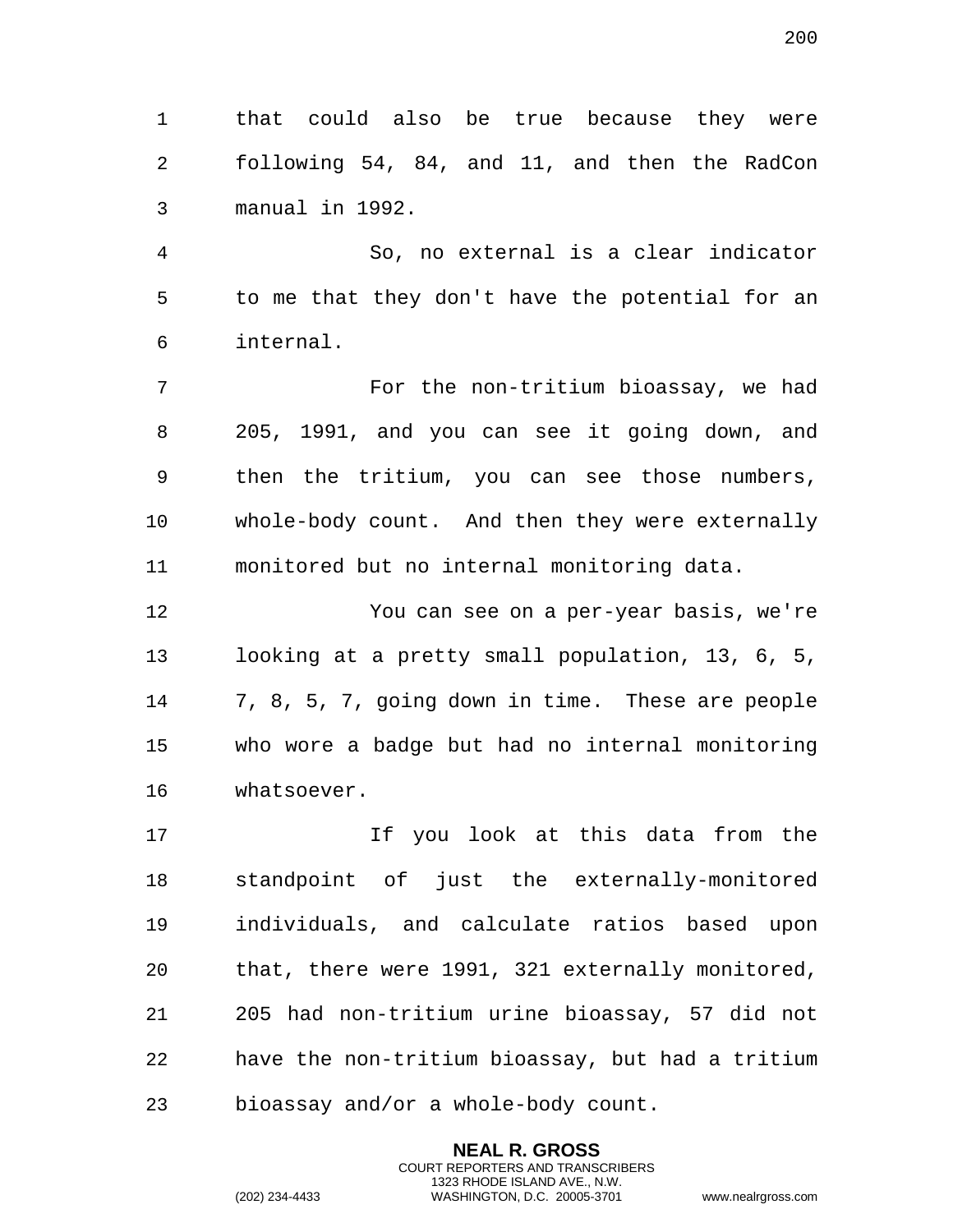So, this is a progressive list going down. It doesn't mean that there are just 57 that had tritium bioassay.

 We used a hierarchy here, that there's a large number of people that have -- the top criteria for us was looking at the non-tritium bioassay or the actinide bioassay as being the most critical.

 And if they didn't have that, did they have any tritium monitoring? Yes. Some people who worked at the reactors would only have tritium bioassay as well as a whole-body count.

 Forty-six of them just had a whole- body count. So, the percentage that was internally monitored, or the number, comes out to 308. That's 95.9 percent of subcontractor construction trades workers in NOCTS have internal monitoring.

 The numbers vary a little bit from 97.8 down to 92.1 in 1997. If you look at just the in-vitro bioassay monitoring, the numbers are lower.

This is just if they had a urine

**NEAL R. GROSS** COURT REPORTERS AND TRANSCRIBERS 1323 RHODE ISLAND AVE., N.W.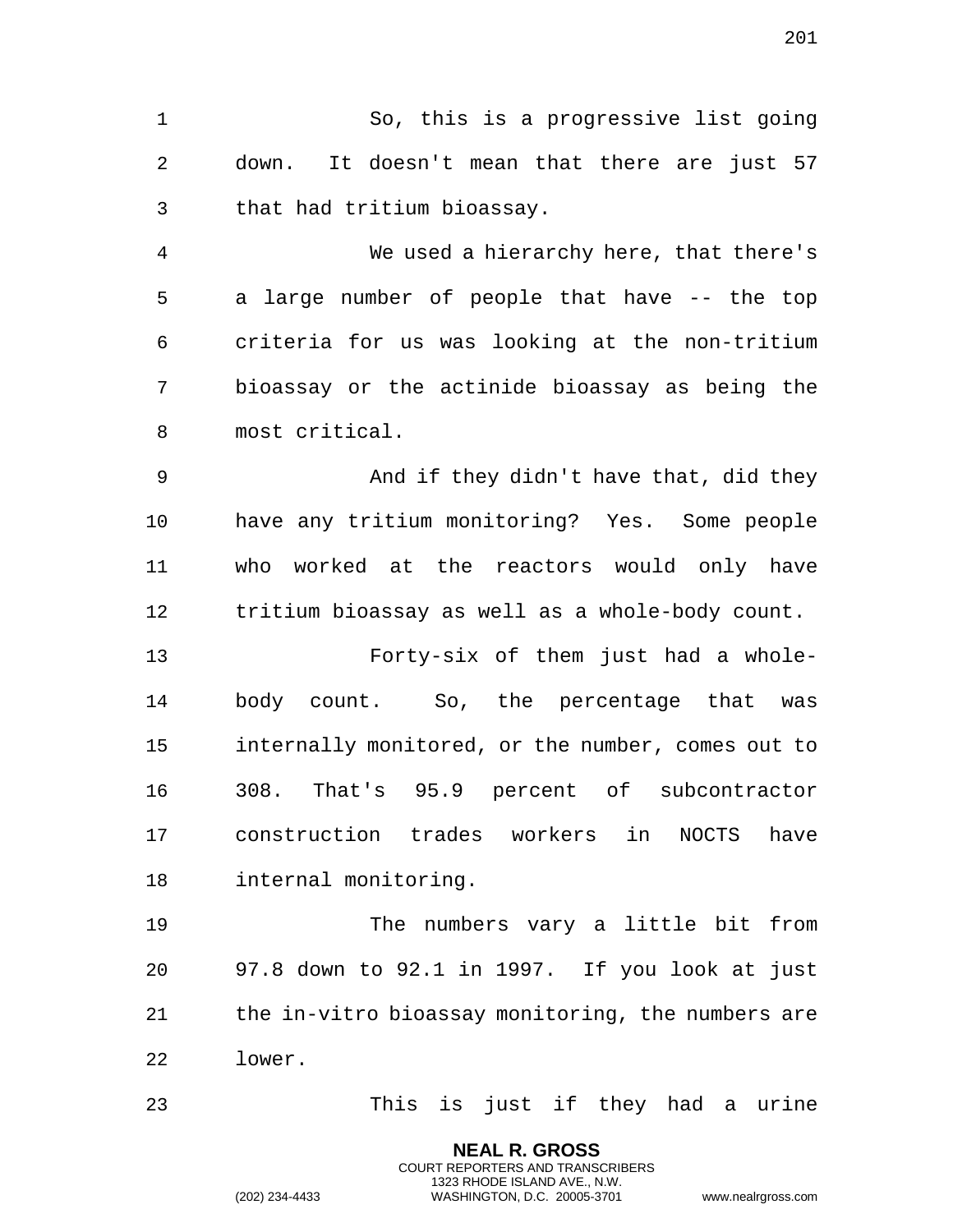sample -- either a non-tritium sample or a tritium sample.

 Using the same external monitoring numbers, urine numbers come down to around 81, 84 percent, then they begin to drop off: 93, 94, 95, 96, 97.

 How does this compare to the previous slide that I showed you with the -- next slide - - the percentage monitored, the November 1995 internal assessment of the job-specific bioassay, or at least what we think was the job-specific, and how does this data compare with that?

 And the hashtags are the urine only, which falls right in line. If you consider all monitoring, that's the green bars up behind. That's with the whole-body counts included, and you can see this workforce is quite well monitored.

 I drew a line here, next slide, for 10 CFR 835 era. That's where the difference is. That's where it became mandatory to monitor everybody for the potential for exposure greater than 100 millirem.

> **NEAL R. GROSS** COURT REPORTERS AND TRANSCRIBERS 1323 RHODE ISLAND AVE., N.W.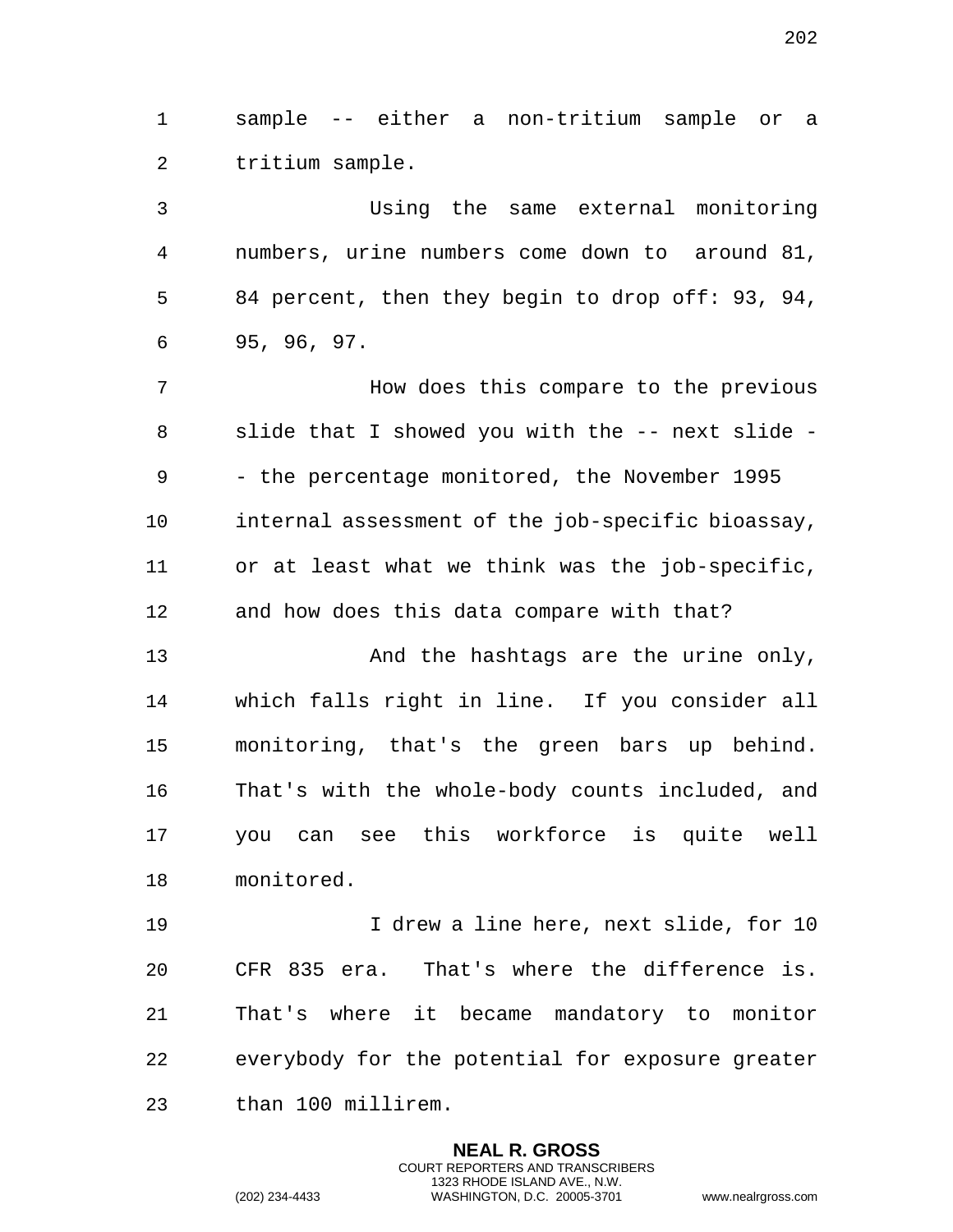So, some of the extrapolation going backwards doesn't seem to hold here, and it seems to be actually worse in '96 and '97 than what you had in earlier years, based upon what we see in NOCTS.

 Now, the next slide, before I show some drafts that people can follow here, is details of NOCTS internal monitoring data. I'm trying to explain a spreadsheet here.

 You'll see on Slide 1, which will indicate non-tritium bioassay, H3 for tritium bioassay, WB for whole-body count. And again, this is a hierarchy.

14 And then the red would be no internal monitoring; no extern means no external; and blank red would mean external monitoring but no internal monitoring, and that's the critical group that we would be applying the coworker model to.

 So, going to the next slide, here's a snapshot of the spreadsheet that we've got, and I've provided the whole thing in a PDF, released out on the Advisory Board's website, under the

> **NEAL R. GROSS** COURT REPORTERS AND TRANSCRIBERS 1323 RHODE ISLAND AVE., N.W.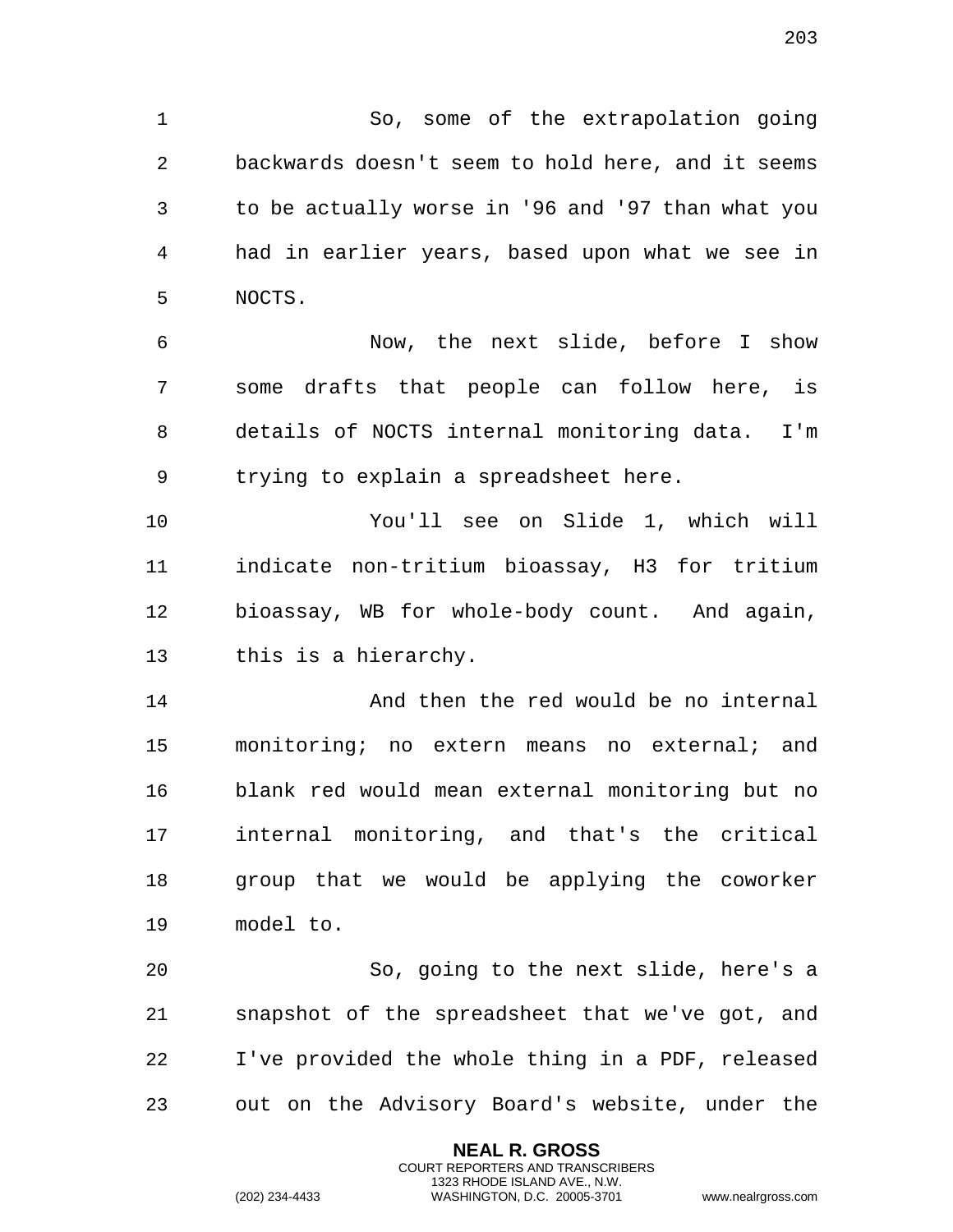SEC Work Group in this particular meeting.

 And I want to walk you through this, because if you look at the first claim that's up there, this is an individual who worked at the site in '91, '92, '93, he has no external monitoring and no internal monitoring. No external monitoring in this time period could make a case that they had no potential for internal exposures. If you look at the next individual, and again, I'm an electrician, you'll see the green of the one: '91, '92, '93, '94, '95. And the one just is simply countering. It's easier for us to work with that in a spreadsheet, but that means that they had a non-tritium bioassay, at least one, in each of those years. 18 And many of them -- and I'll get to that in a minute -- have many more samples than just one in a particular year. 21 The next one is a painter who has '91, '92, '93, has non-tritium bioassay. He might also have tritium bioassay as well as whole-body

> **NEAL R. GROSS** COURT REPORTERS AND TRANSCRIBERS 1323 RHODE ISLAND AVE., N.W.

(202) 234-4433 WASHINGTON, D.C. 20005-3701 www.nealrgross.com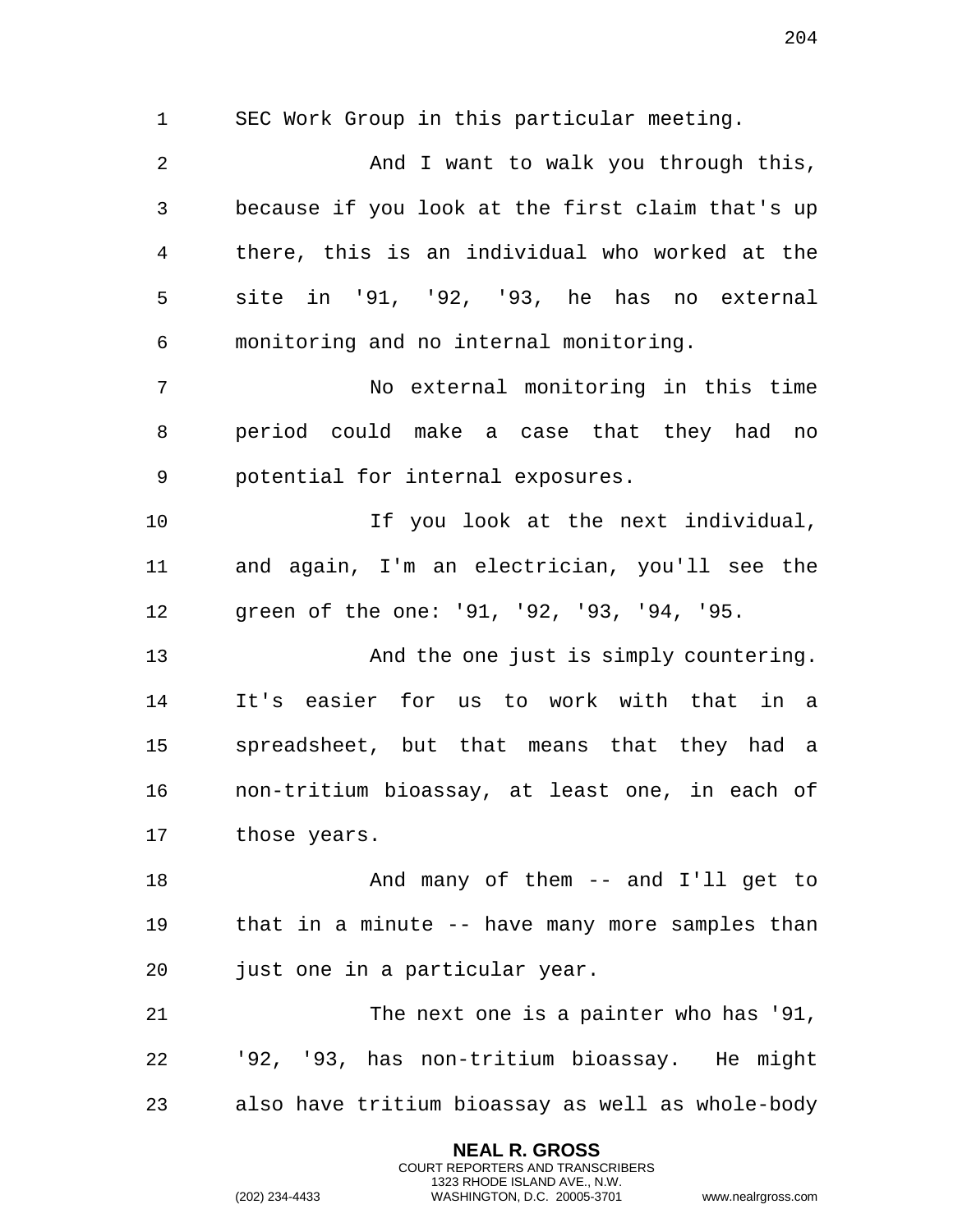count.

| 2              | Ninety-four, he doesn't have                     |
|----------------|--------------------------------------------------|
| $\mathfrak{Z}$ | non-tritium bioassay, but does have tritium      |
| $\overline{4}$ | bioassay in '94 and '95. He might also have      |
| 5              | whole-body count. Ninety-six, he has another     |
| 6              | non-tritium bioassay; in '97, tritium bioassay.  |
| 7              | Next one, well, actually, let me jump            |
| 8              | down here to the laborer who has two non-tritium |
| 9              | bioassay, three whole-body counts, and then in   |
| 10             | the last two years, we were informed that there  |
| 11             | was no external monitoring, meaning he couldn't  |
| 12             | go into an area.                                 |
| 13             | The next one down, this would be a               |
| 14             | heavy-equipment operator, has external           |
| 15             | monitoring in '91, '92, '93, but no internal     |
| 16             | monitoring, and then no external monitoring in   |
| 17             | 194.                                             |
| 18             | This is the type of person we would be           |
| 19             | applying the coworker model to. This would be    |
| 20             | somebody who's monitored for external,<br>no     |
| 21             | internal monitoring.                             |
| 22             | Next one down is an electrician who              |
| 23             | has monitoring in '91; that was the only year of |

**NEAL R. GROSS** COURT REPORTERS AND TRANSCRIBERS 1323 RHODE ISLAND AVE., N.W.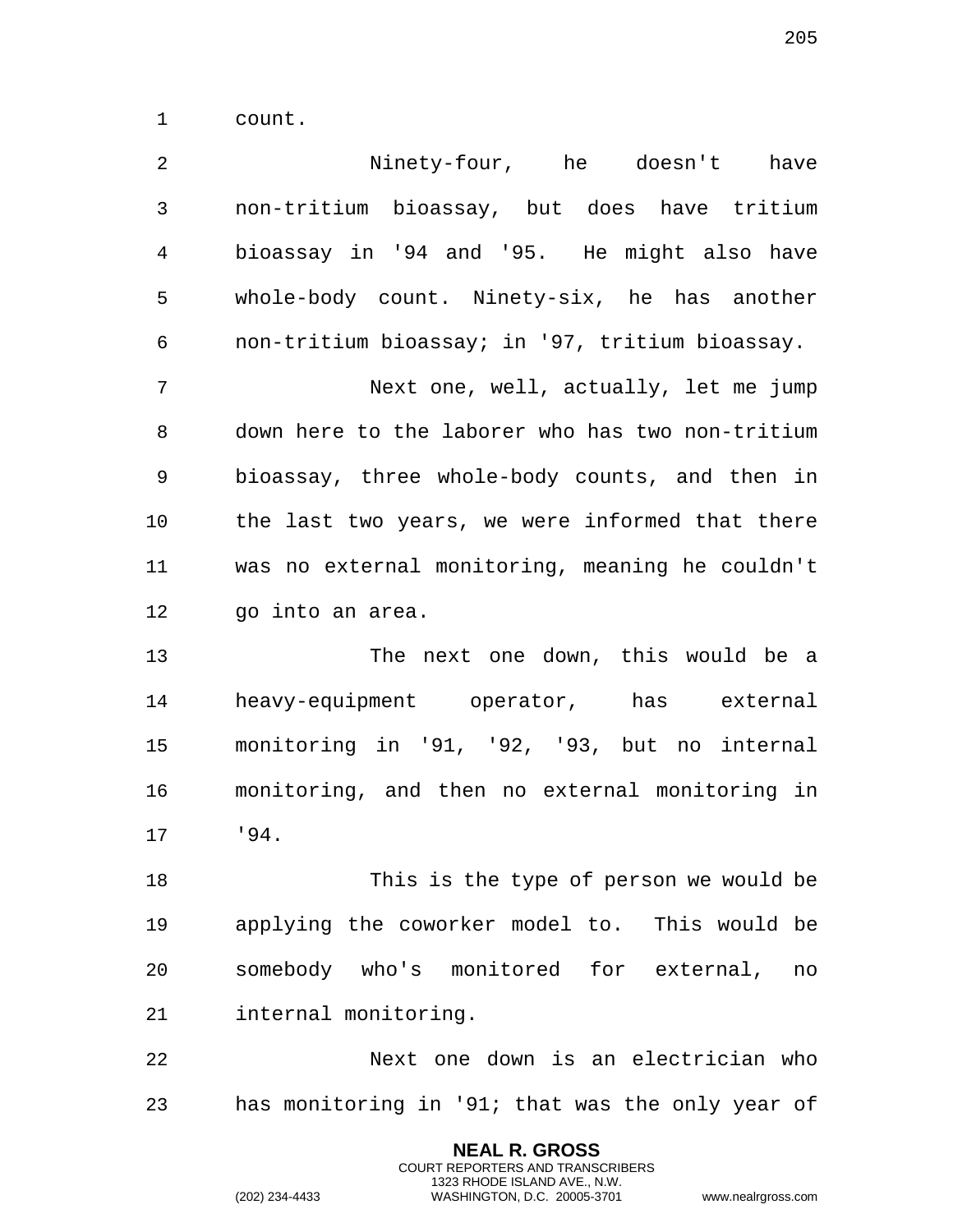employment.

| 2  | The white spaces, by the way, means               |
|----|---------------------------------------------------|
| 3  | they were not on site, according to the           |
| 4  | Department of Labor's verified employment.        |
| 5  | If you look at -- I want to jump down             |
| 6  | to the painter with the last two digits ending    |
| 7  | 60. This would be 1, 2, 3, 4, 5 up from the       |
| 8  | bottom.                                           |
| 9  | You see that they were monitored from             |
| 10 | non-tritium bioassay in '91, '92, whole-body      |
| 11 | count in 1993, were not on site in '94 and '95,   |
| 12 | came back on site in '96, but were not monitored  |
| 13 | for external radiation, meaning they probably     |
| 14 | didn't go into an area that required monitoring.  |
| 15 | So, what I want to show you here is               |
| 16 | we have a PDF, and now I'm going to switch out of |
| 17 | this one $-$                                      |
| 18 | MR. FITZGERALD: Before you leave                  |
| 19 | that, are these a mix of job-specific and routine |
| 20 | sampling?                                         |
| 21 | DR. TAULBEE: Yes.                                 |
| 22 | MR. FITZGERALD: Is it apparent from               |
| 23 | the data set?                                     |
|    | <b>NEAL R. GROSS</b>                              |

COURT REPORTERS AND TRANSCRIBERS 1323 RHODE ISLAND AVE., N.W.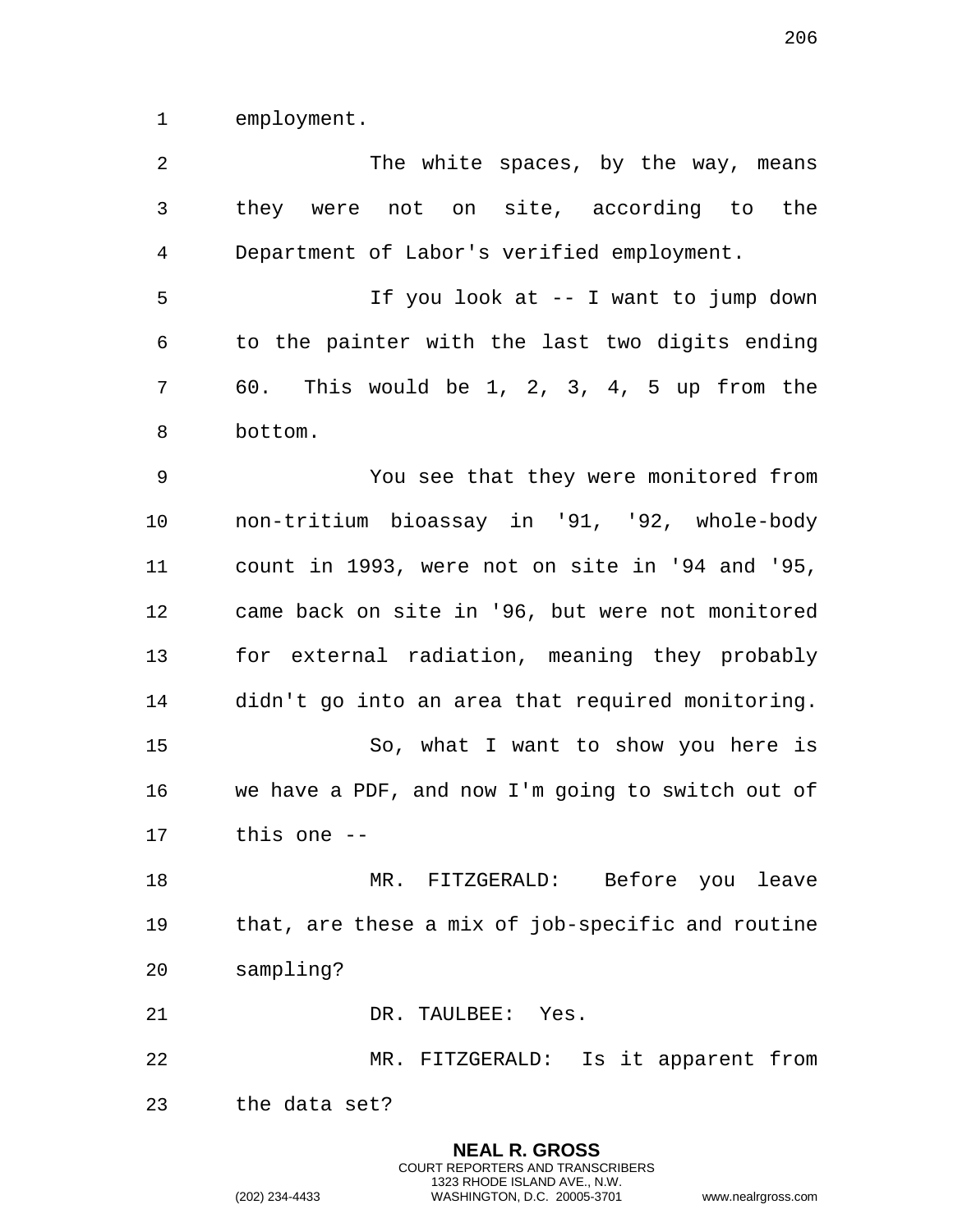**NEAL R. GROSS** DR. TAULBEE: From the data set, most are listed as routine monitoring, however, not all of them are. There's times when there's others you can see with people that were involved in an incident, because they will be special. So, the 8 hours and 24 hours, you'll see that intermixed. MR. FITZGERALD: I'm just looking at the number of years involved, and in most cases, it looks like it's routine, but there's a couple cases where, obviously, it's one year and it could be routine within the year or maybe just one job sample. DR. TAULBEE: And some of these are actually -- like one of the electricians or the one with the one year. It very well could be a termination. That was their last one and the bioassay sample that we get -- MR. FITZGERALD: Right, so it's a variety. DR. TAULBEE: So, it's a variety, it's

> COURT REPORTERS AND TRANSCRIBERS 1323 RHODE ISLAND AVE., N.W.

(202) 234-4433 WASHINGTON, D.C. 20005-3701 www.nealrgross.com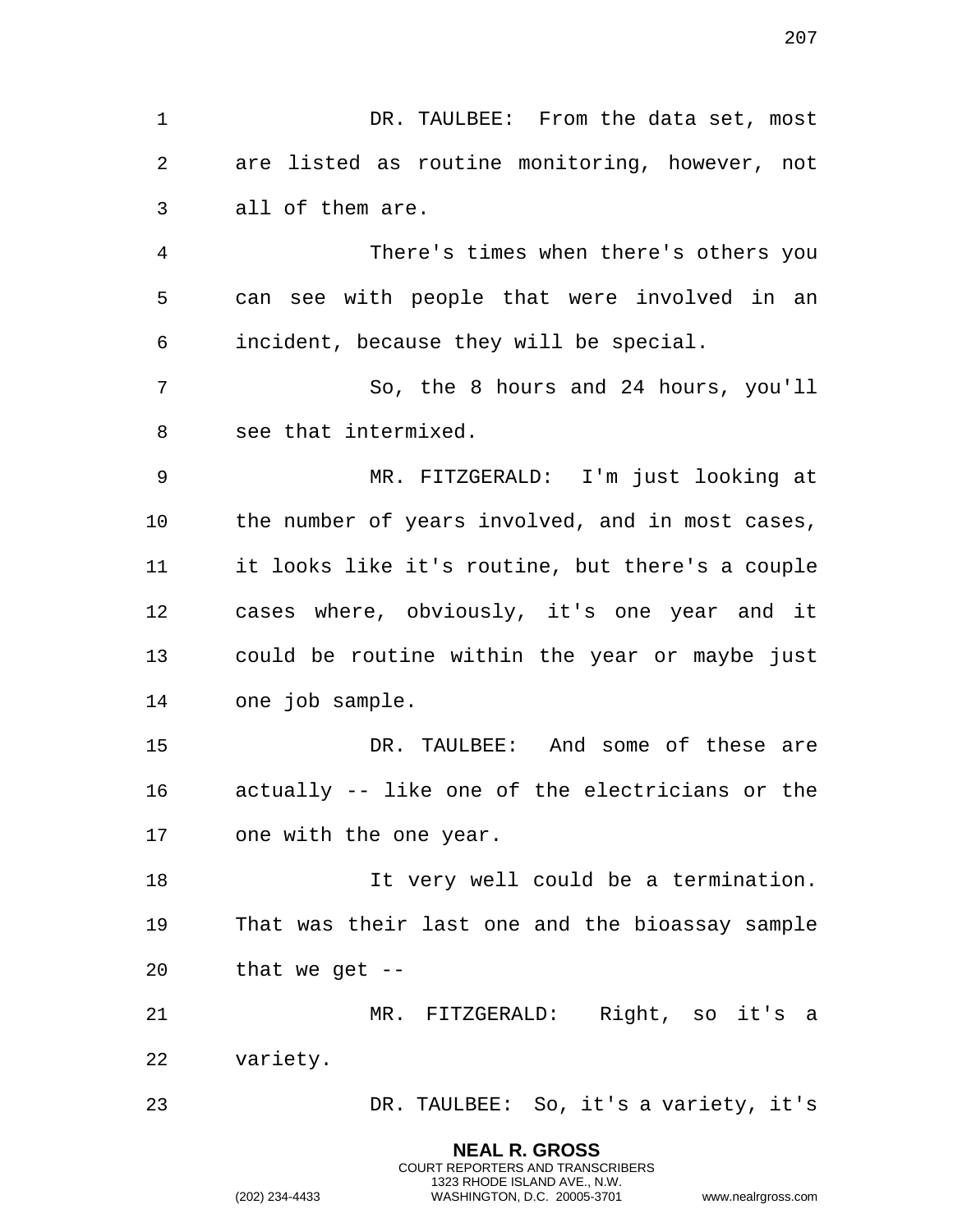a variety. It was did they have a sample in that year? MR. FITZGERALD: Right. DR. TAULBEE: That was all we looked at. MR. FITZGERALD: Okay, now let me stop presenting this and load another sheet to show you this. MR. BARTON: If I could make a quick comment here? This is Bob Barton. So, to your question, and, Tim, you can correct me if I'm wrong, but my experience is there's no way to tell from the records whether it was routine or job-specific. You mentioned that some of the special samples because they were involved in some form of incident, but to my knowledge, there's no way to delineate which is either routine versus job- specific. DR. TAULBEE: That is true but you can see some of them that were not necessarily for special, you would actually list other, and those, I think, are some job-specifics mixed in

> **NEAL R. GROSS** COURT REPORTERS AND TRANSCRIBERS 1323 RHODE ISLAND AVE., N.W.

(202) 234-4433 WASHINGTON, D.C. 20005-3701 www.nealrgross.com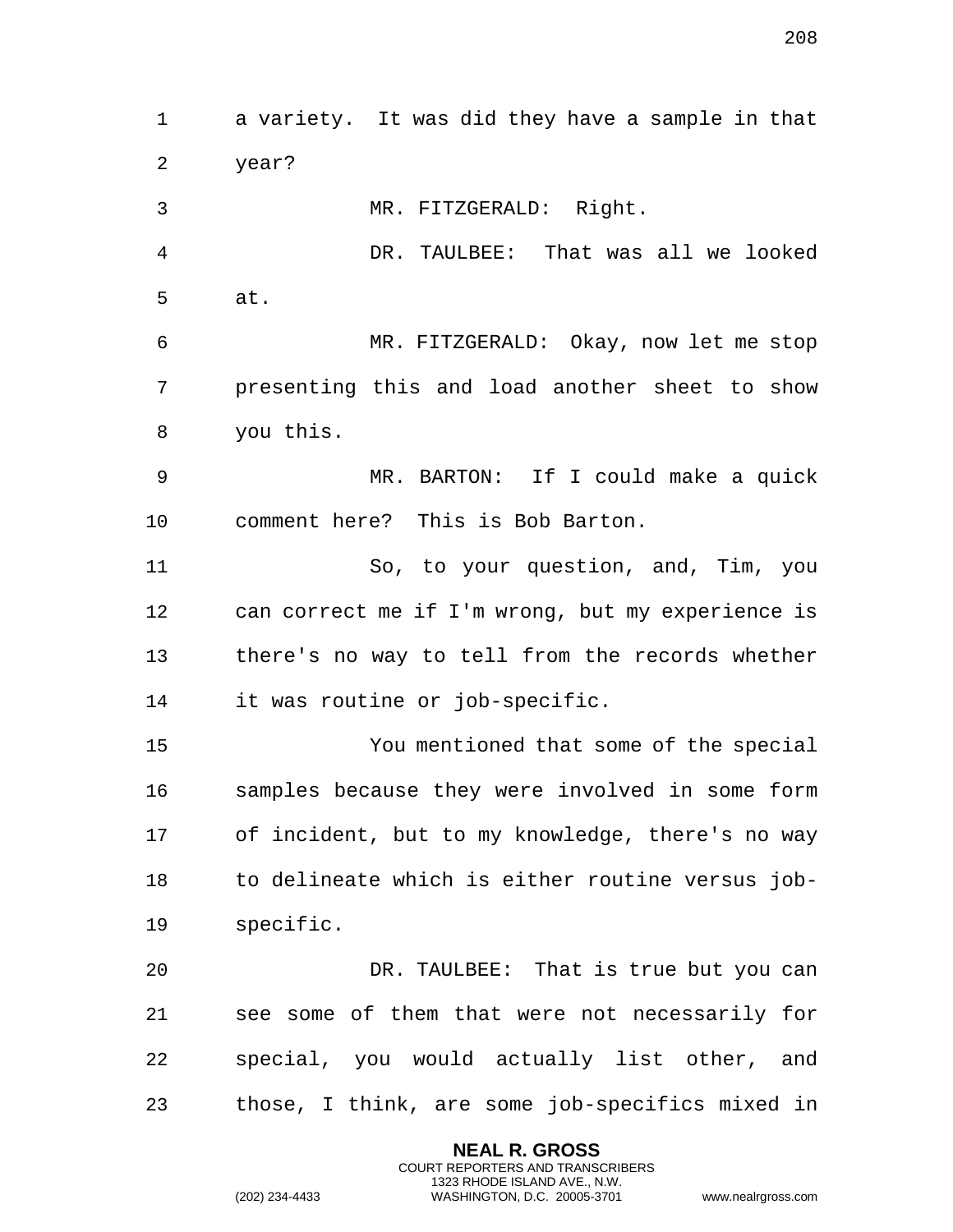there.

 It wasn't a special sample but it wasn't listed as routine either. So, it depends upon within the claim. Can you all see this particular sheet of per-unit? Okay, good. All right, so this is all of the claimants. This is all 370, and these are sorted by claim ID and I just want to try and page-down through here, and you'll see that there are some time periods here, like on the first page, where there's no monitoring but there's also no external monitoring. 14 And as we go down to the next page, you'll see the intermittentness, but most of the red indicate that there's no external monitoring as well. Because if you look on Page 2, well, you can't see this, can you? I've got to move over next to Dr. Lockey. Sorry. Okay, so this is all 360 claimants, scrolling back up here to the top. And you'll see that there's no external in different spots.

> **NEAL R. GROSS** COURT REPORTERS AND TRANSCRIBERS 1323 RHODE ISLAND AVE., N.W.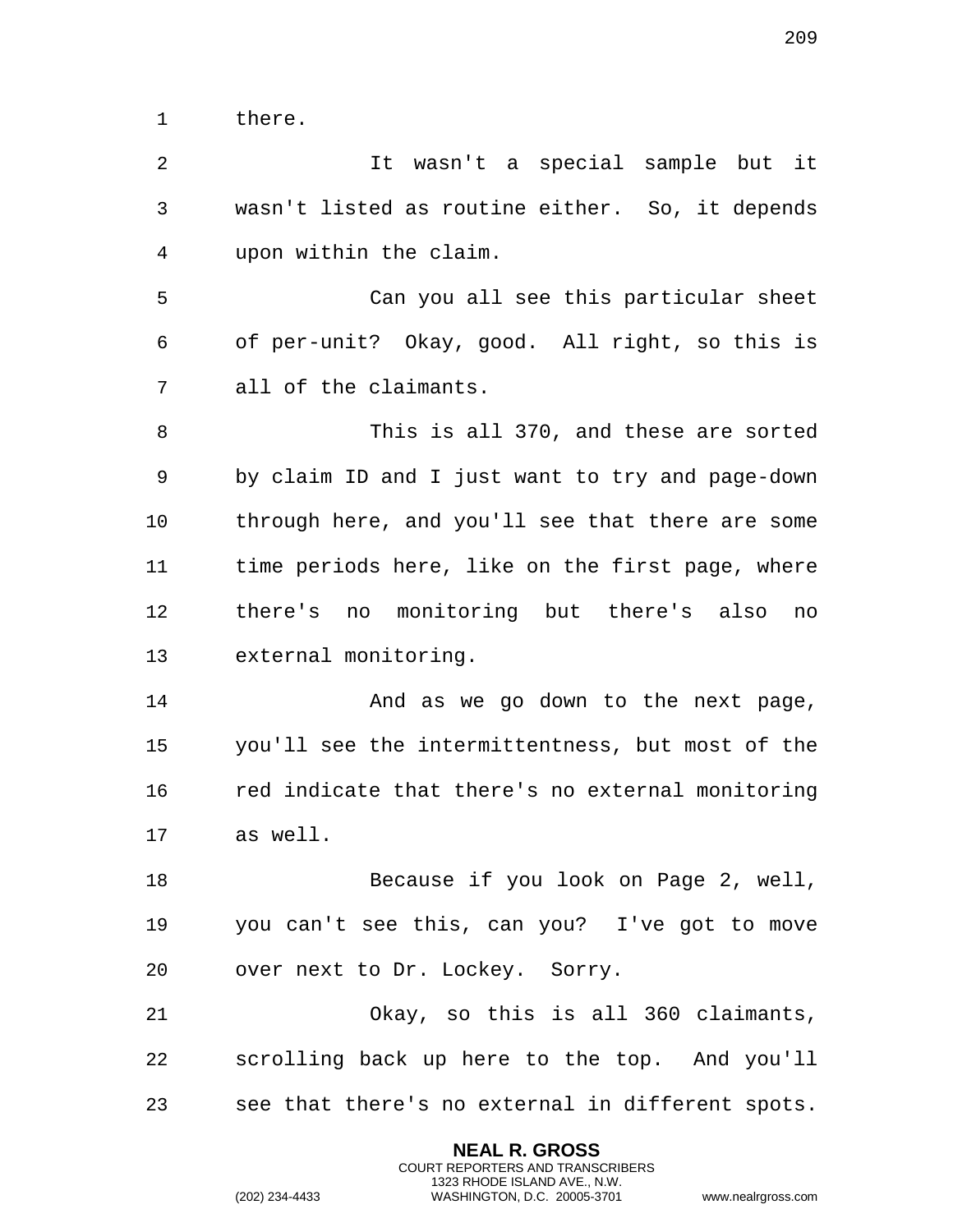Again you've got individuals that have no monitoring whatsoever; these are the people that we would apply.

 If you look at the sheet-metal worker, the last, I guess about three-quarters of the way down the page, actually I think I can point to it. Can everybody see the pointer?

 Okay, here's an individual that has no monitoring data in 1991, however, he has monitoring data in '92, '93, '94, '95, and '96. We can estimate his dose, especially with non-tritium components, from that standpoint, even though he doesn't have any 14 monitoring data. So, we wouldn't even need a coworker necessarily for that individual. Down here with this particular pipe- fitter here, this would be a year we would need monitoring data.

 The second, '92, we have non-tritium bioassay as whole-body count in '93 and '94. No monitoring in '95 but he has whole-body counts in '96 and '97.

So, like I said, we went through this

**NEAL R. GROSS** COURT REPORTERS AND TRANSCRIBERS 1323 RHODE ISLAND AVE., N.W.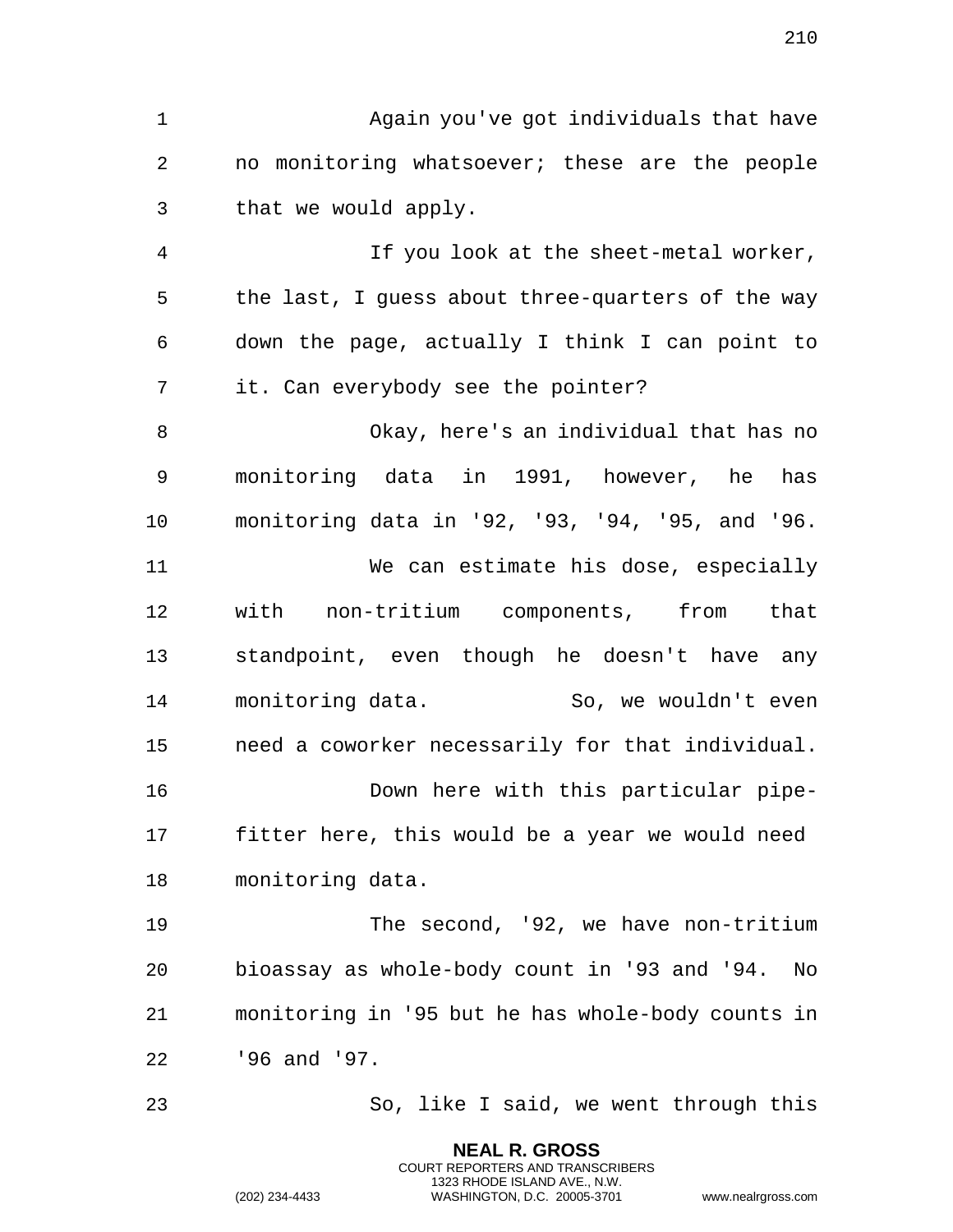entire grouping, 371 individuals, and as you can see, it's kind of randomly distributed who was monitored and who wasn't within this entire population.

 We then took the same group and sorted by craft and trade to see is there any craft or trade that is under-represented. And so this is what we have here.

 So, all the boiler-makers up at the top and you got the carpenters. Again, there's a few that don't have any monitoring, one in particular has no external monitoring either.

 You've got the drivers, concrete, the electricians, which were the bulk of the whole population, heavy equipment.

 Again, who is not monitored appears to be kind of randomly distributed.

 Insulators, iron workers, laborers. I see some laborers; there's quite a bit of red down here at the bottom, but there's also that they weren't externally monitored either, meaning no potential.

Machinists, millwrights, painters,

**NEAL R. GROSS** COURT REPORTERS AND TRANSCRIBERS 1323 RHODE ISLAND AVE., N.W.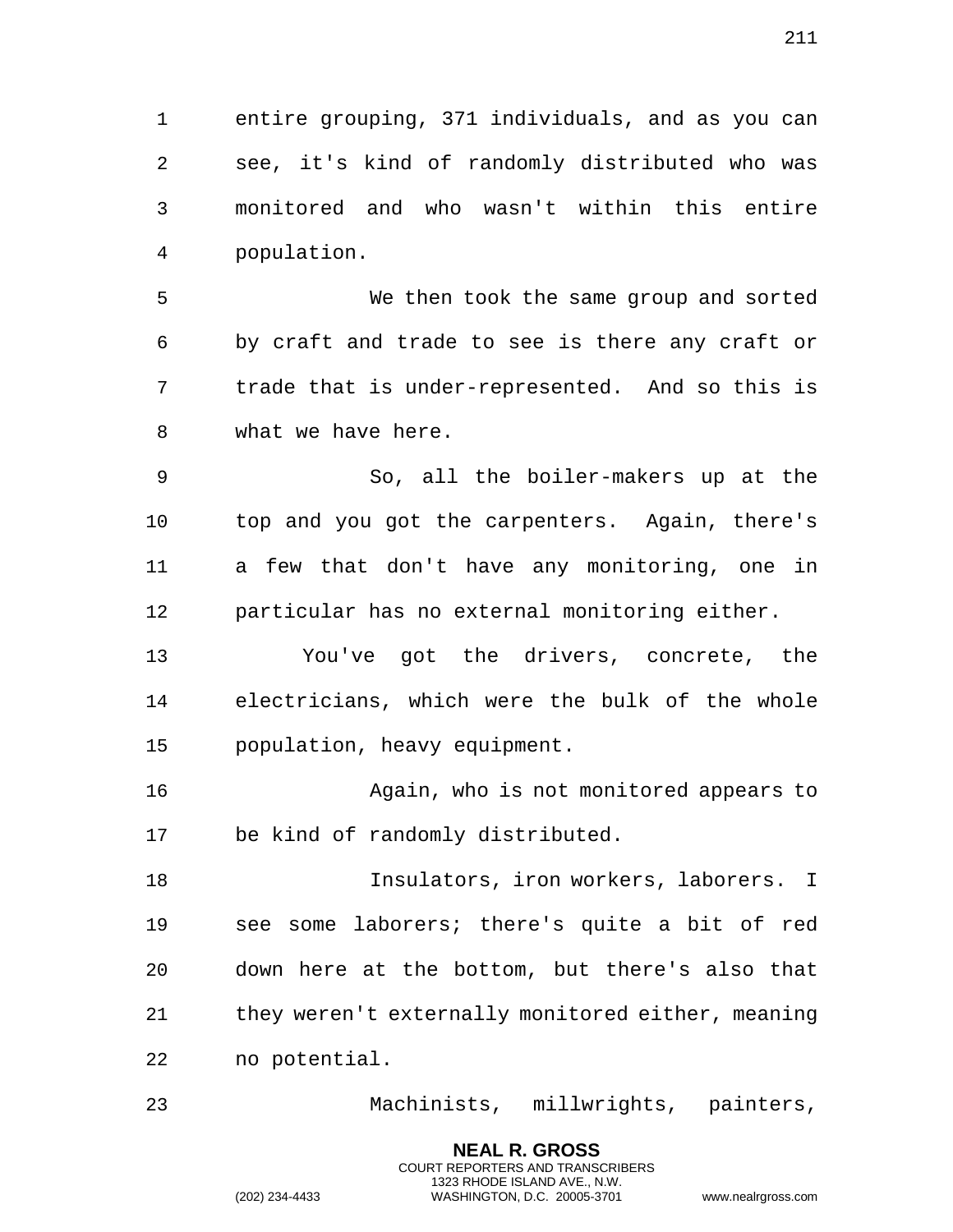pipe-fitters, sheet metal workers, welders.

 So, from this, you can see that the population that we have in NOCTS is a good representation of all the traps and trades.

 Those that are missing for a particular year, we believe that the other workers in that year can be used to estimate what their dose is, or estimate what their intake is. I'll go back to the presentation now. So, the PDF of all 371 subcontractor construction trades workers indicates that the lack of monitoring appears to be randomly distributed and fairly sparse, and the breakdown by craft, it didn't appear, or it didn't show that there was any particular craft that was affected in this way.

 And from the in-vitro bioassay sorted by claim, there are over 400 pages of subcontractor bioassay data in NOCTS. And I provided a PDF for the Work Group to look at.

 It's on the web, and there's multiple analyses per worker. It might be easier, though, to actually let people page through this.

> **NEAL R. GROSS** COURT REPORTERS AND TRANSCRIBERS 1323 RHODE ISLAND AVE., N.W.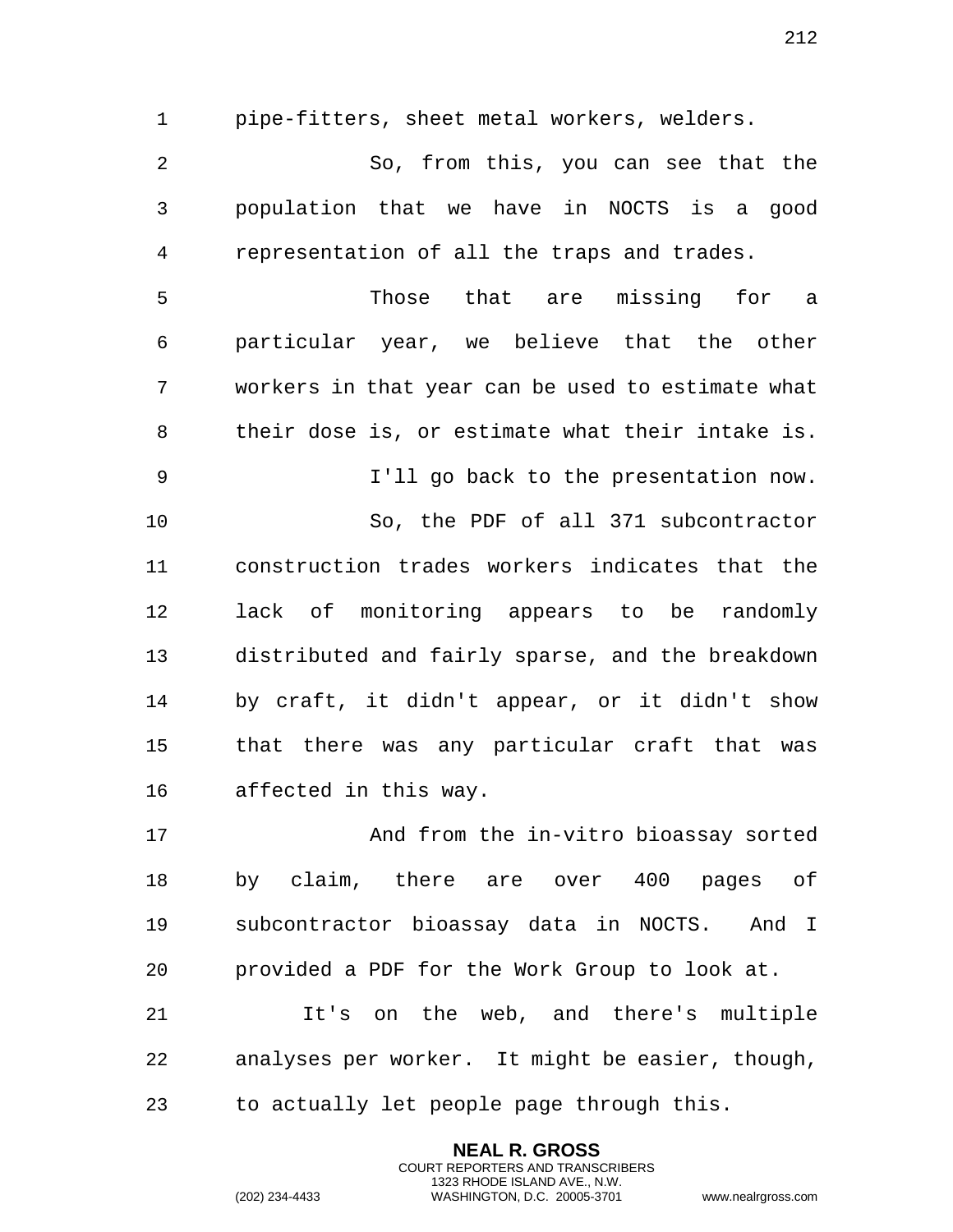I printed them out as well and I'll show the PDF here, but we'll start with this and then I'll pass it down to Brad. Let me pull this up. This might take a little while because it's fairly large, it's 25 megabytes. But what you can see is that we're not looking at, for many of these subcontractors, a single sample a year. We're looking at multiple samples in a year, and I'll just go through the first couple, 12 just to try and illustrate the point here that I'm trying to make. Take this first individual right here, and here you can see all of the routine monitoring. If you look at his 1991 data -- can you guys see that up on the screen? Okay. 1991, he was routinely monitored for strontium and enriched uranium. So, his bioassay qualification card, just from looking at this data, would be Sr-01 and EU-01. 1992, you've got strontium-90, you've

> **NEAL R. GROSS** COURT REPORTERS AND TRANSCRIBERS 1323 RHODE ISLAND AVE., N.W.

(202) 234-4433 WASHINGTON, D.C. 20005-3701 www.nealrgross.com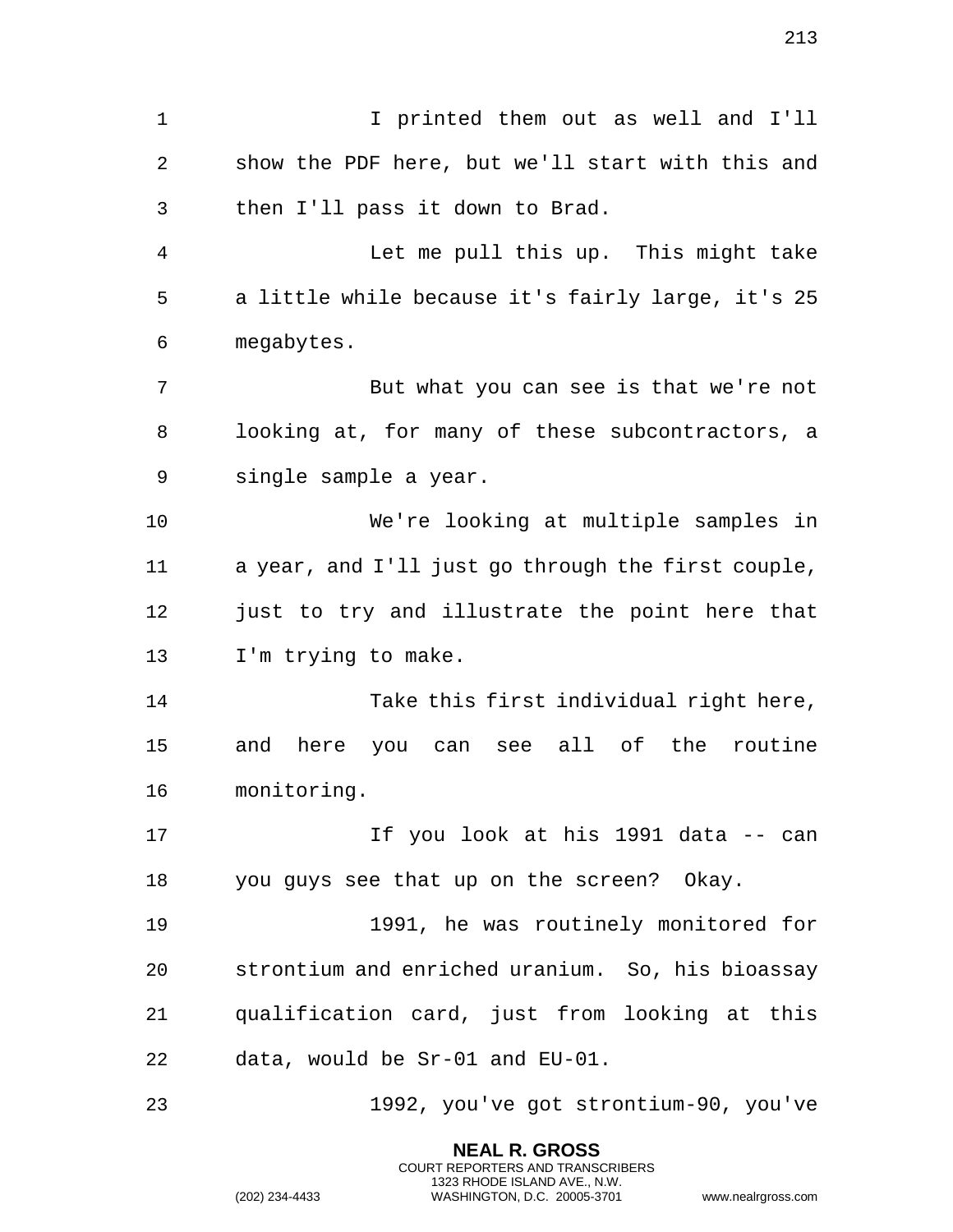got two strontium-90s and they are about six months apart again.

 So, that would be a change from being monitored once a year to twice a year.

 Plutonium was the same way. In this particular case, it would be monitored for once a year. Enriched uranium would be monitored once per year.

 So, this is one individual here that I've got on this first page, this is the same individual. By the way, this is a carpenter.

 We've got his claim ID in the upper-right corner as well as his craft, and then you can see here in 1996, there's some americium sampling, californium, curium, strontium-90.

 Ninety-seven, you've got more americium, curium, californium, strontium-90, plutonium. Uranium in 1997. More americium, curium, and californium in '97, '98.

 So, that's the first claim that we looked at. Going on to the next one, you'll see this individual doesn't have quite as much monitoring.

> **NEAL R. GROSS** COURT REPORTERS AND TRANSCRIBERS 1323 RHODE ISLAND AVE., N.W.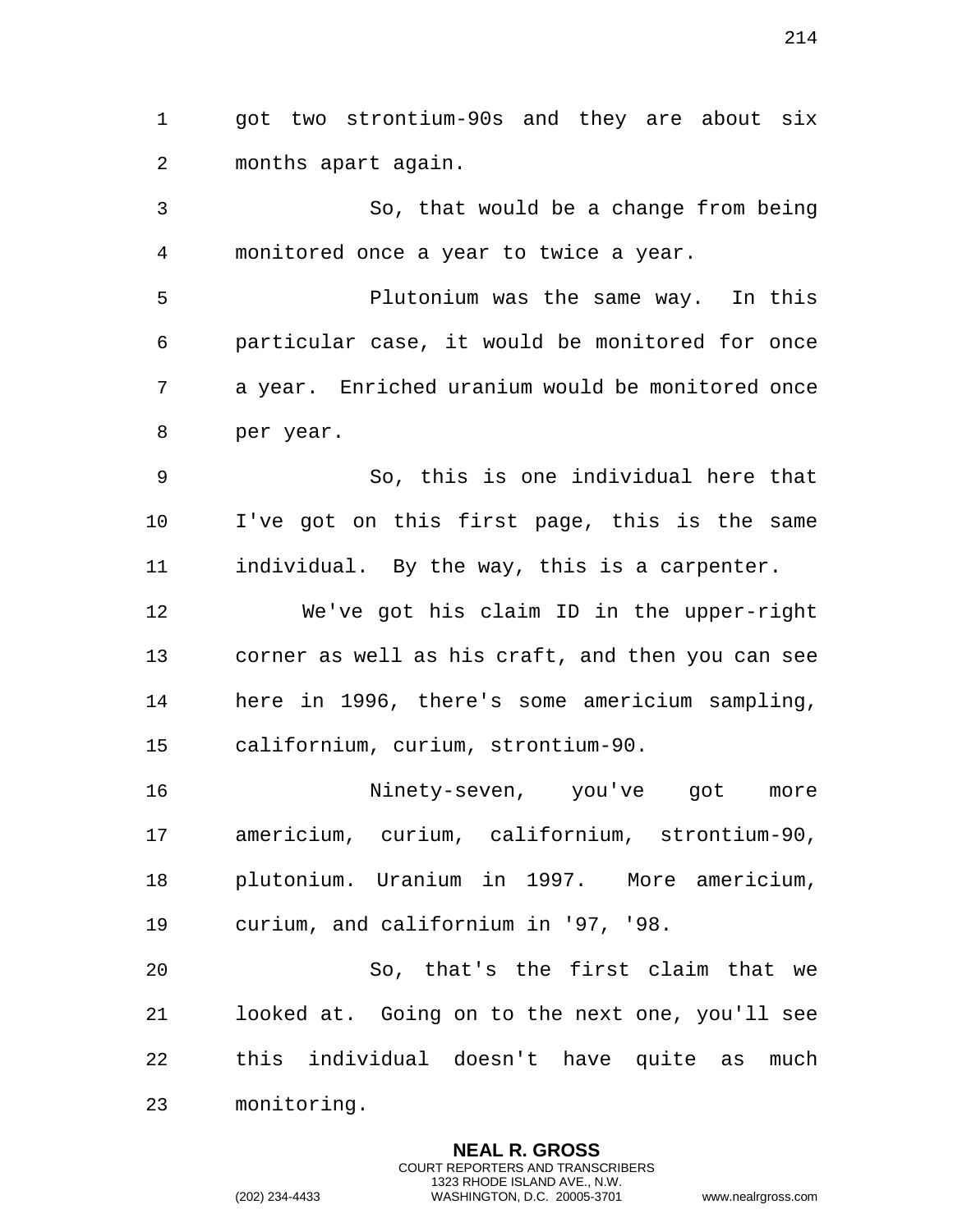But again, there's more than just one sample per year or one analysis. And you can go through all the 483 pages of this if you want. Once you get to above Claim 30,000, the Site changed their reporting methodology to us; this was around 2005, 2006. So, the printouts become a little different. These are just the non-tritium bioassays. The latter years you'll see the tritium intermixed with it. So, the claim size files become bigger from that standpoint. But my point here is that there is a lot of data in NOCTS for this population, and very few workers that are not monitored for which this data, we would apply it to. So, again, SC&A concluded that the data set subcontractors specifically was incomplete between this time period. We again disagree. We feel that the NOCTS data indicates that subcontractors were quite well monitored. When evaluated on a global scale, over

90 percent of the subcontractors have some

**NEAL R. GROSS** COURT REPORTERS AND TRANSCRIBERS 1323 RHODE ISLAND AVE., N.W.

(202) 234-4433 WASHINGTON, D.C. 20005-3701 www.nealrgross.com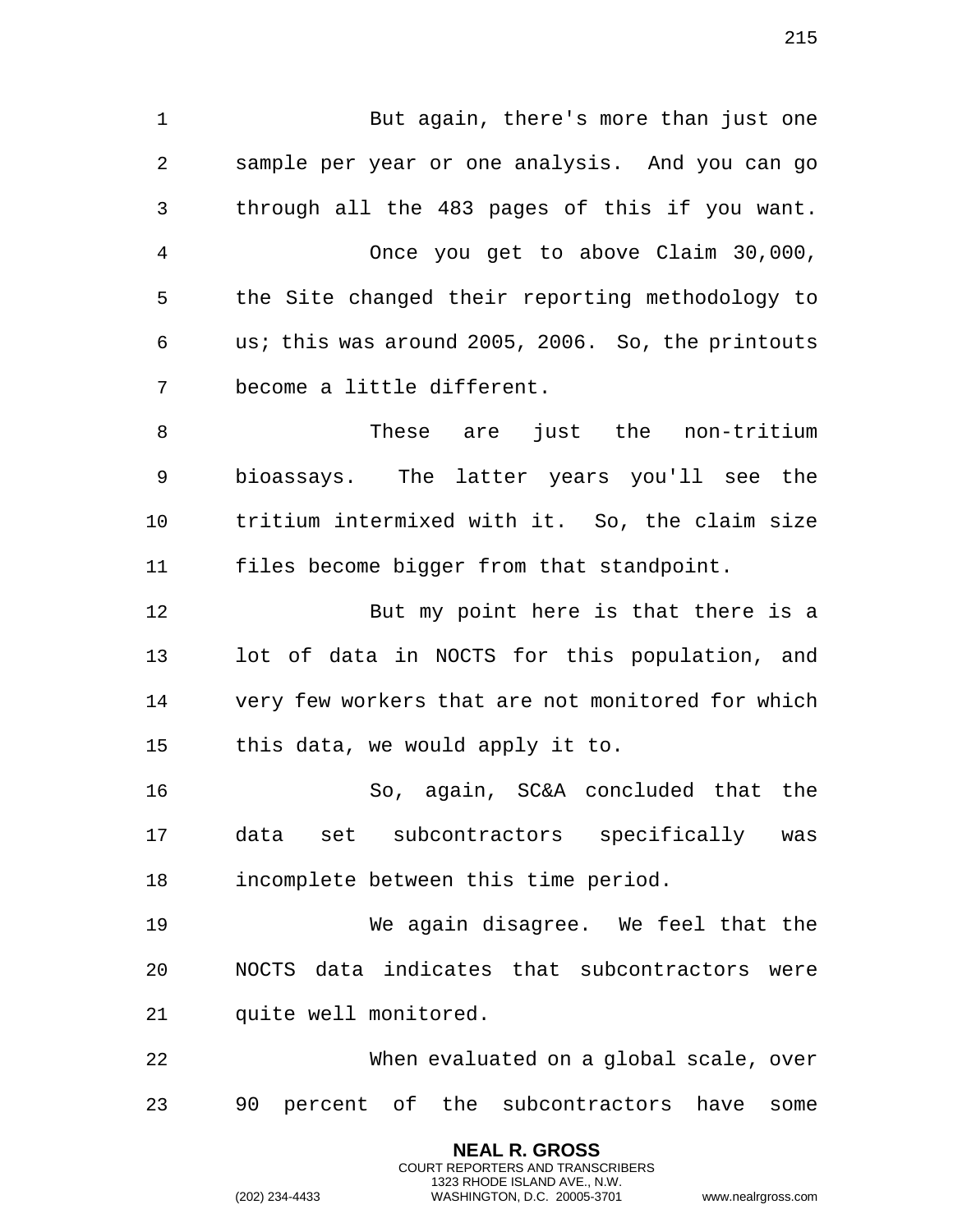internal monitoring data, in vivo or in vitro, over this time period.

 Individual data can be used to estimate personal dose for missing data from previous years without needing a coworker model for some analytes, specifically for plutonium.

 If they're monitoring in subsequent years and they're not showing anything positive, it's bounded as to what the initial was.

 For those with no internal monitoring data, NIOSH believes that the monitoring data from the 340 internally monitored subcontractor construction trades workers can be used to bound the dose to the 31 unmonitored subcontractor construction trades workers that we currently have.

 MR. FITZGERALD: Did you plan to look at the stratification? I mean, I raised that a little earlier.

 Is that something that's in the works, or would be something incumbent if this were to go forward?

DR. TAULBEE: Stratification as in?

**NEAL R. GROSS** COURT REPORTERS AND TRANSCRIBERS 1323 RHODE ISLAND AVE., N.W.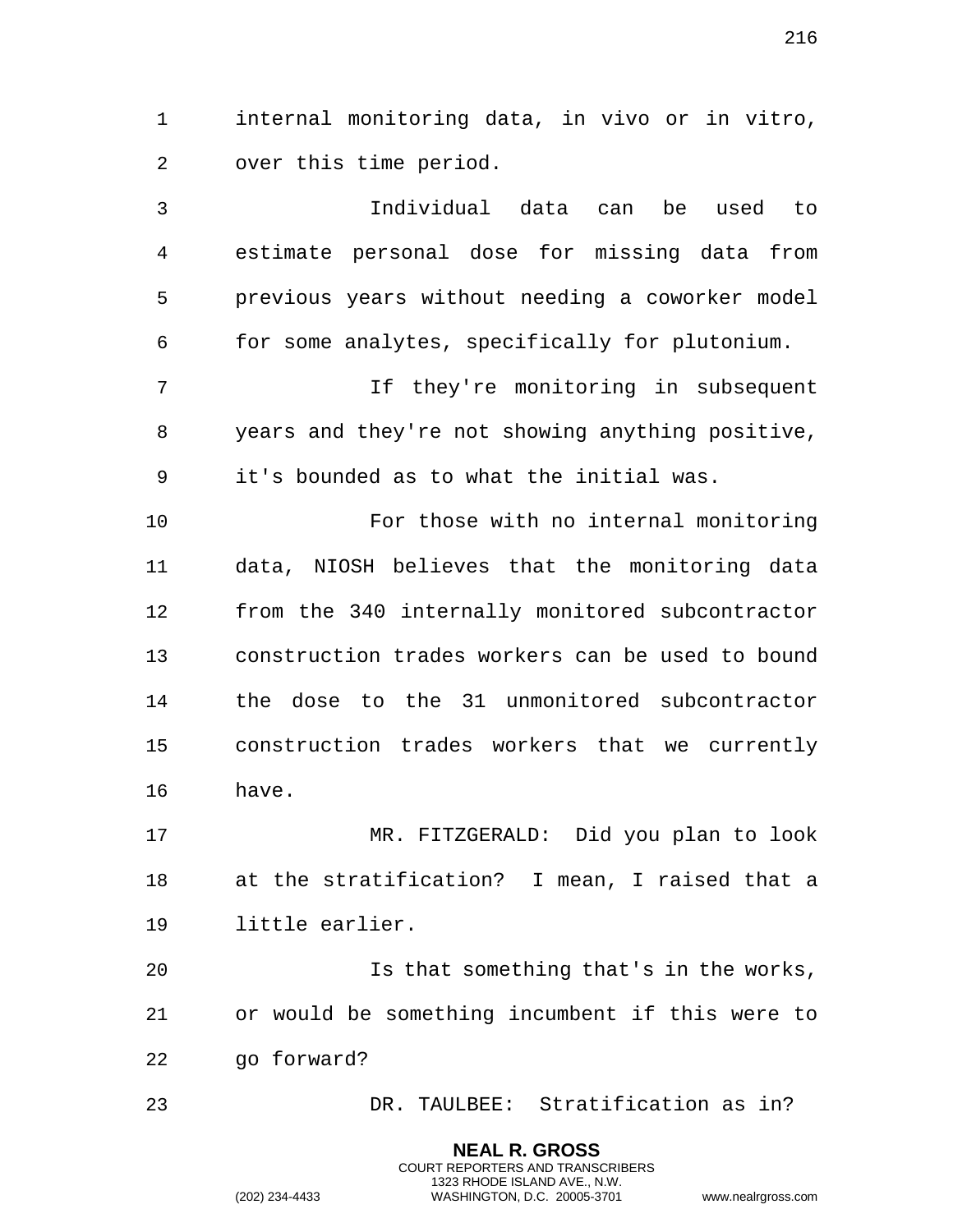MR. FITZGERALD: As in the validity of the coworker carve-out.

 DR. TAULBEE: It can be done. The biggest issue that we have, we have the HPRED database. So, we have all the Site's bioassay data since 1989, we have it all.

 The issue is that it's sorted by Social Security number. With NOCTS, we can identify who was a subcontractor and who wasn't.

 Within that data set, what we need is the key to access the full data set to pull out all of the others that are not NOCTS claimants. The Site has such a database and used it, I did too, when we were down there.

 We'd go over and we couldn't tell whether this was a subcontractor or not, and they'd pull it up, I don't know if it was a security database or what, but they could tell which contracts --

 MR. FITZGERALD: If the contracts were  $21 - -$ (Simultaneous Speaking.)

DR. TAULBEE: Right, but the reason

**NEAL R. GROSS** COURT REPORTERS AND TRANSCRIBERS 1323 RHODE ISLAND AVE., N.W.

(202) 234-4433 WASHINGTON, D.C. 20005-3701 www.nealrgross.com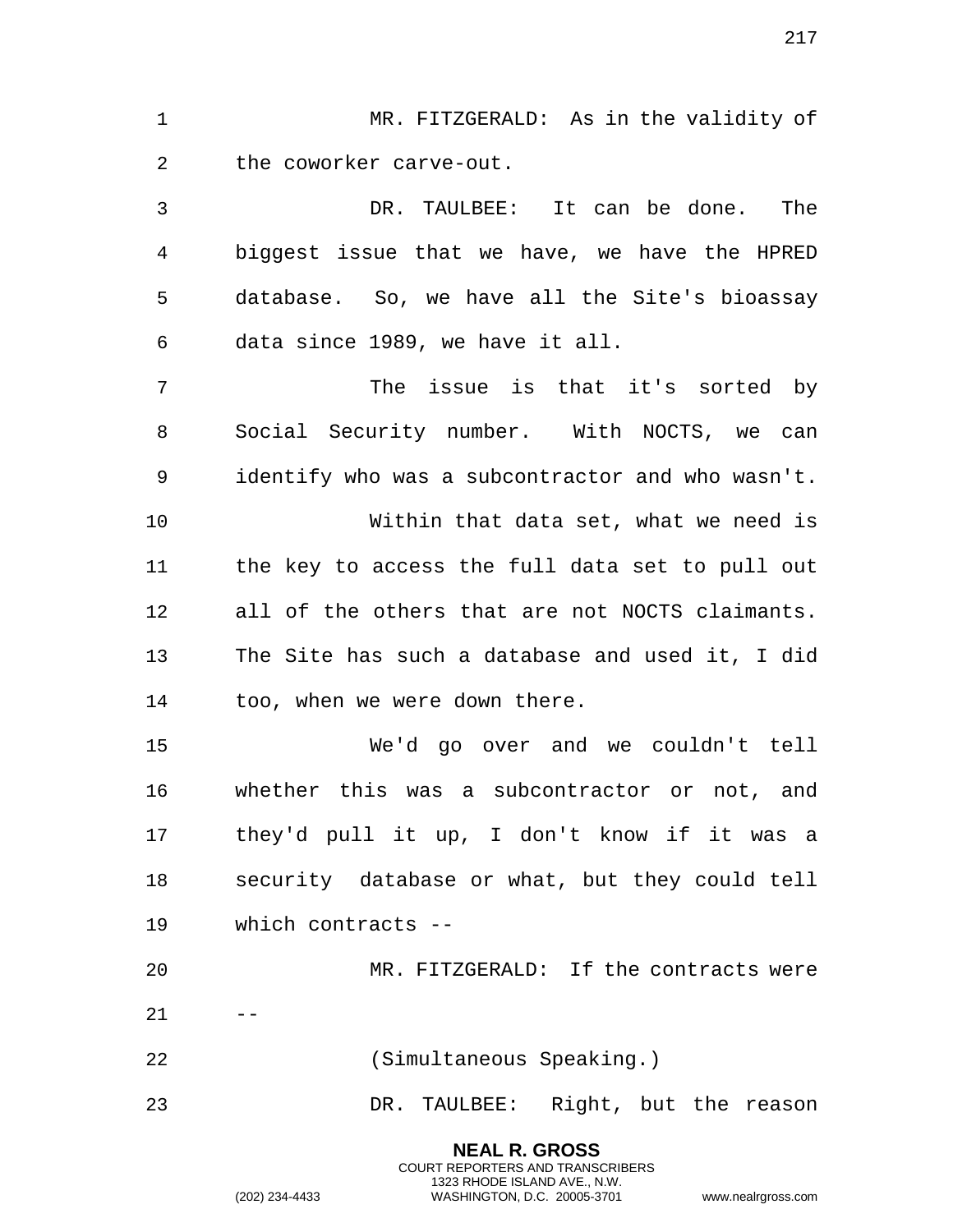I'm raising it is to me that would be really the only other question about applying NOCTS, is the data set choices I don't know if the correct word is limited.

 But certainly that question that you've raised in other venues on this particular issue with subcontractors, particularly given the questions that have arisen in that category of workers, about whether that would come out valid or not, clearly, it's a labor-intensive thing.

 So, it's not something -- it's unlikely but that would be something if it were the data set of choice to apply the coworker model, that could be something that might be necessary, I think.

 MR. FITZGERALD: I mean, Rev 4 of the coworker model that we're coming out with, it only goes through 1989, primarily because of that issue.

 We're exploring whether to do just NOCTS beyond that, or whether the Site could provide that other database so we can sort out who was Bechtel and who wasn't?

> **NEAL R. GROSS** COURT REPORTERS AND TRANSCRIBERS 1323 RHODE ISLAND AVE., N.W.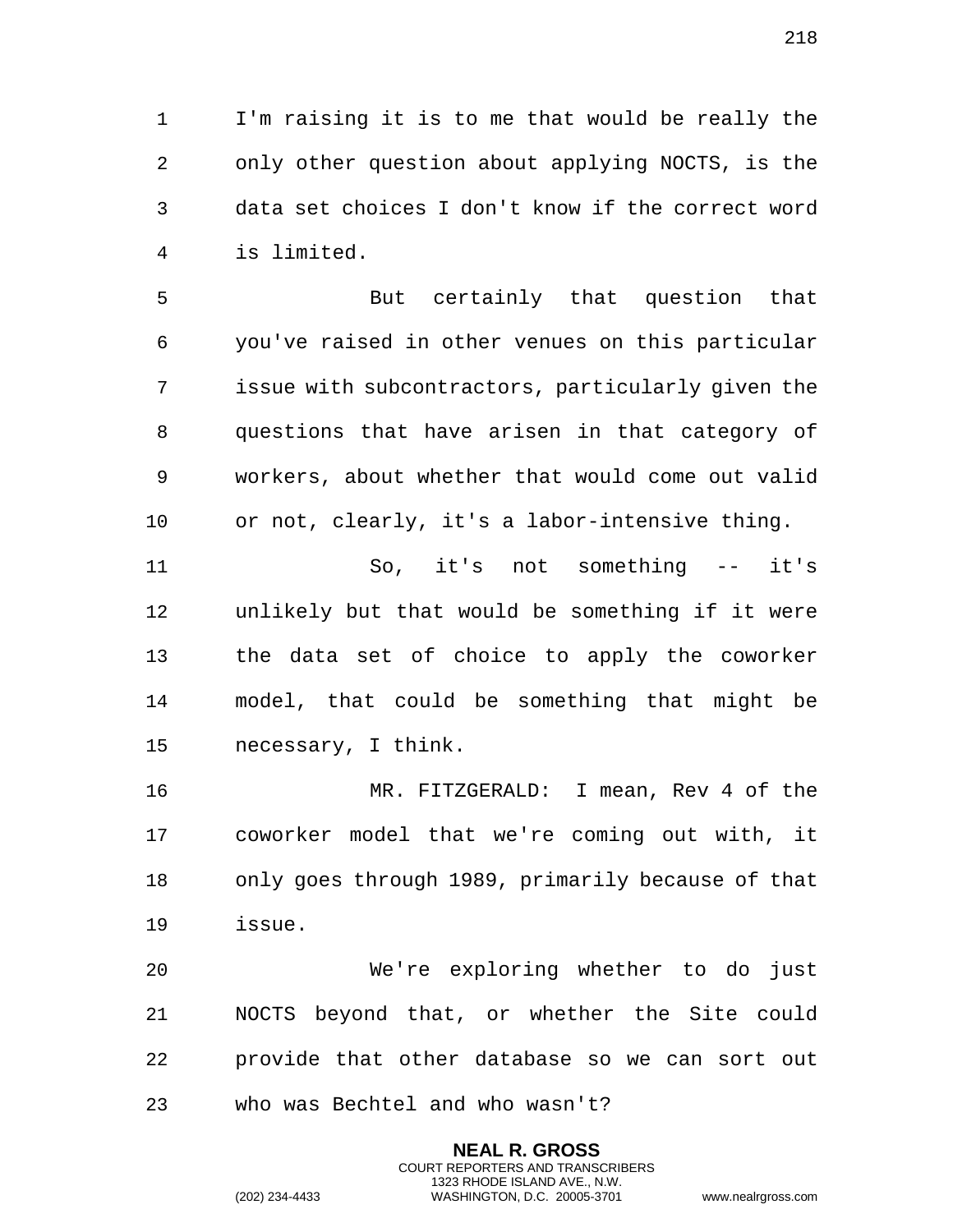MR. FITZGERALD: I think we get pretty volatile after '89. That's another reason that I'm not going to guess what death might look like but it would certainly be a consideration. DR. TAULBEE: I mean, again, we're looking at a large population here for these years, and do we need to go to that step? That's up to the Work Group. If the Work Group decides we need to, we can do it. It's doable. The data is there. That's not a problem. It is going to be labor-intensive but I say labor-intensive -- the big thing will be if the Site will release the biggest thing, the security one that we used when we're down there to identify individual claims. We identified subcontractors here by going to into the claimant file and from there, we could identify who was Bechtel and who wasn't, or MK Ferguson or one of the other subs? We wouldn't necessarily have to do that on the full data set if the Site provided us a data set that we could marry the two up with.

> **NEAL R. GROSS** COURT REPORTERS AND TRANSCRIBERS 1323 RHODE ISLAND AVE., N.W.

(202) 234-4433 WASHINGTON, D.C. 20005-3701 www.nealrgross.com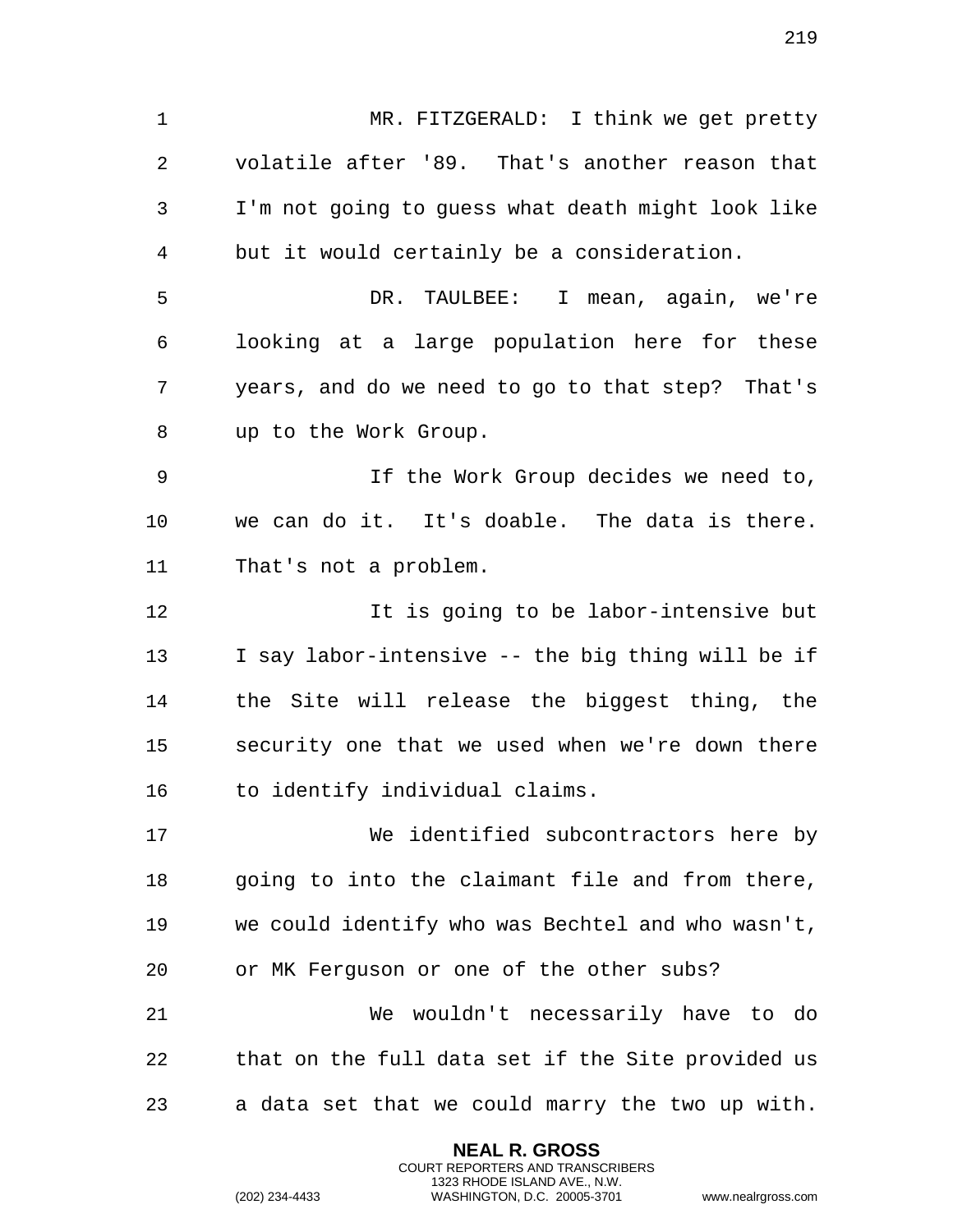And you marry them based on the Social Security number. HPRED has the Social Security number in that data set that we were using down there to identify who it was. MR. FITZGERALD: For the '90s? DR. TAULBEE: Yes, for the '90s. It was all by Social Security numbers. MR. FITZGERALD: You type in the number and you got it? 11 DR. TAULBEE: Right. MR. FITZGERALD: That part is manageable. 14 DR. TAULBEE: Right. CHAIRMAN CLAWSON: Tim, I'm looking at some of these right here, from the years '91 to '95, they're just looking at plutonium, Pu-237, 238, and 239? 19 DR. TAULBEE: Yes, sir. CHAIRMAN CLAWSON: Then, when we get to '95, all the sudden they start bringing in the uranium and the strontium -- DR. TAULBEE: Strontium-90.

> **NEAL R. GROSS** COURT REPORTERS AND TRANSCRIBERS 1323 RHODE ISLAND AVE., N.W.

(202) 234-4433 WASHINGTON, D.C. 20005-3701 www.nealrgross.com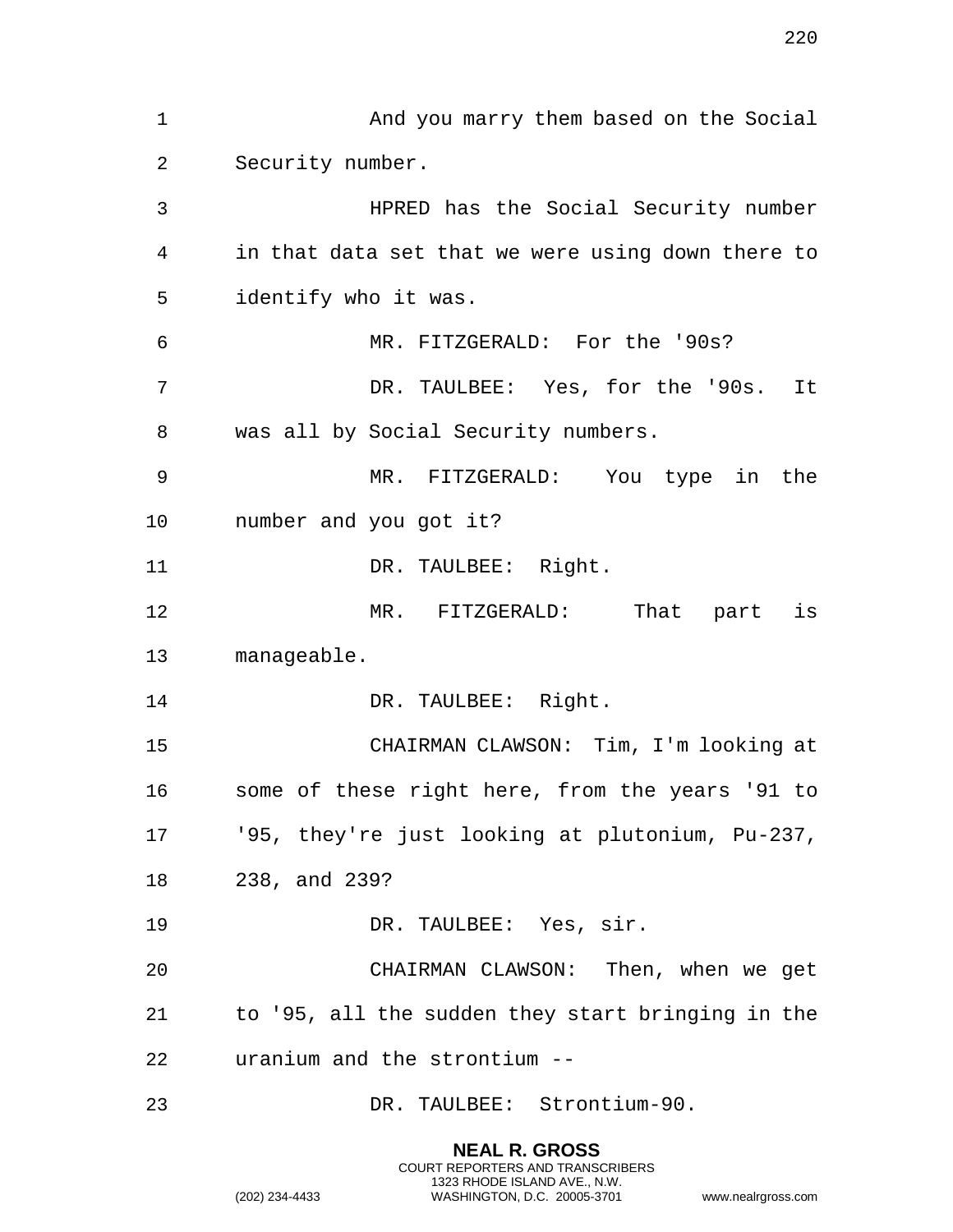CHAIRMAN CLAWSON: Strontium-90. DR. TAULBEE: Most likely, they went to another area and were doing work. This is a carpenter, and one of the things that Bob was pointing out was we can't really distinguish between whether this was routine or job-specific. These can actually be job-specific that he signed in on, and which is why you've got uranium for that particular area. CHAIRMAN CLAWSON: Well, if you take a look at this, this says '95 and then you go to '96 and it's the same thing. DR. TAULBEE: They're in the same area. CHAIRMAN CLAWSON: Well, it looks like the one-year sample, now the samples have increased and, check, now they're back to just plutonium. DR. TAULBEE: Oh, by the way, on this particular page, this individual just has termination samples. So, he left at that point. CHAIRMAN CLAWSON: Okay.

> **NEAL R. GROSS** COURT REPORTERS AND TRANSCRIBERS 1323 RHODE ISLAND AVE., N.W.

(202) 234-4433 WASHINGTON, D.C. 20005-3701 www.nealrgross.com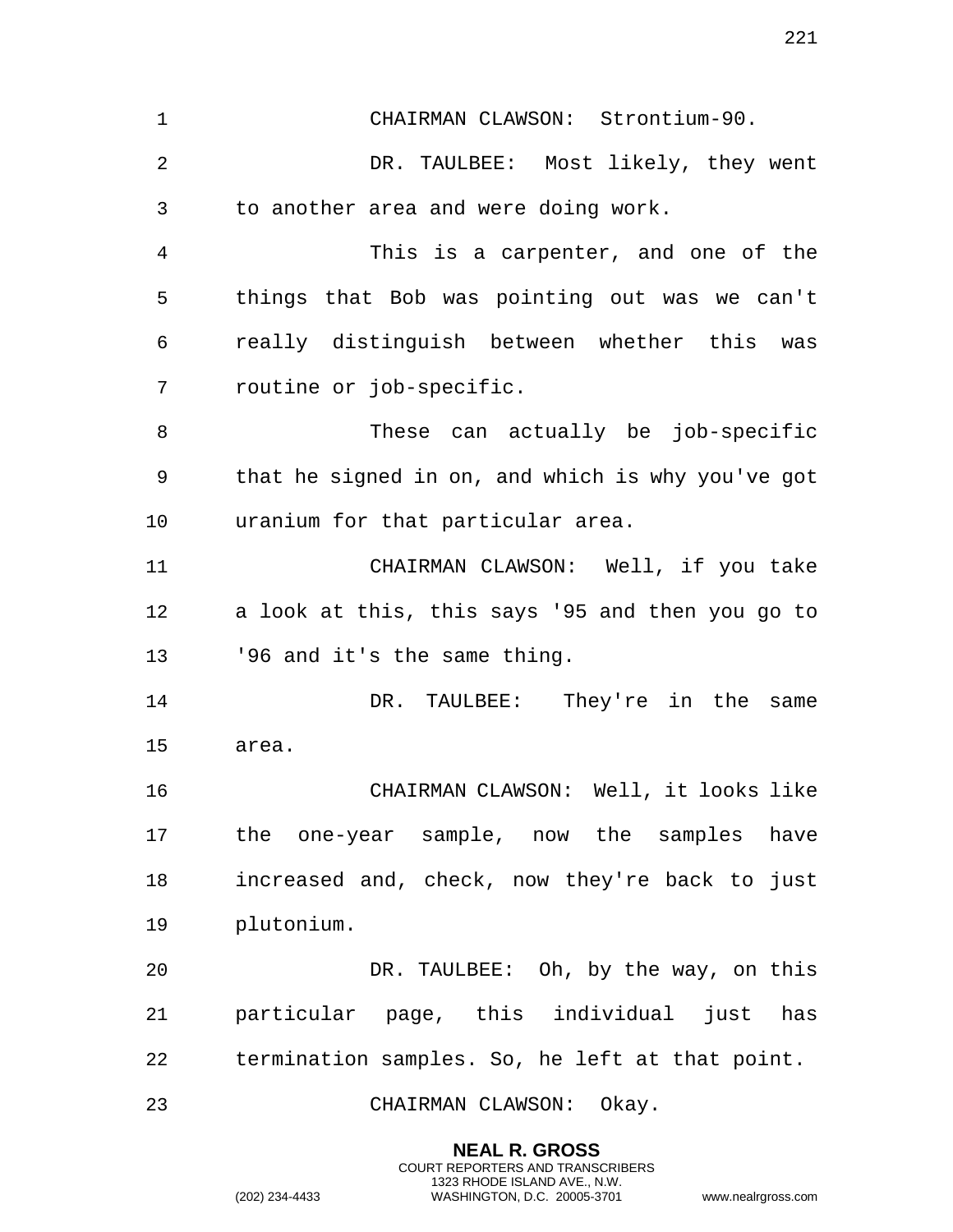(Simultaneous Speaking.) DR. TAULBEE: And they monitored by area. MEMBER LOCKEY: When I looked at that, there were what looked like short-term workers included in that group, people that worked there maybe three months, six months, nine months. So, to address Joe's question about short-term workers came in and went out, if you would look at those people that worked less than a year and compared their data to those who worked longer a year, would that answer your question? DR. TAULBEE: I think that would help. I think it's difficult with NOCTS, I think Bob made the point, that you can't easily distinguish; you can only surmise by the time period involved, whether it's less than a year, less than six months. I mean people that are in and out, that would be probably a better indicator. If somebody's there four years, that's almost like a routine worker. MEMBER LOCKEY: So, the question is

> **NEAL R. GROSS** COURT REPORTERS AND TRANSCRIBERS 1323 RHODE ISLAND AVE., N.W.

(202) 234-4433 WASHINGTON, D.C. 20005-3701 www.nealrgross.com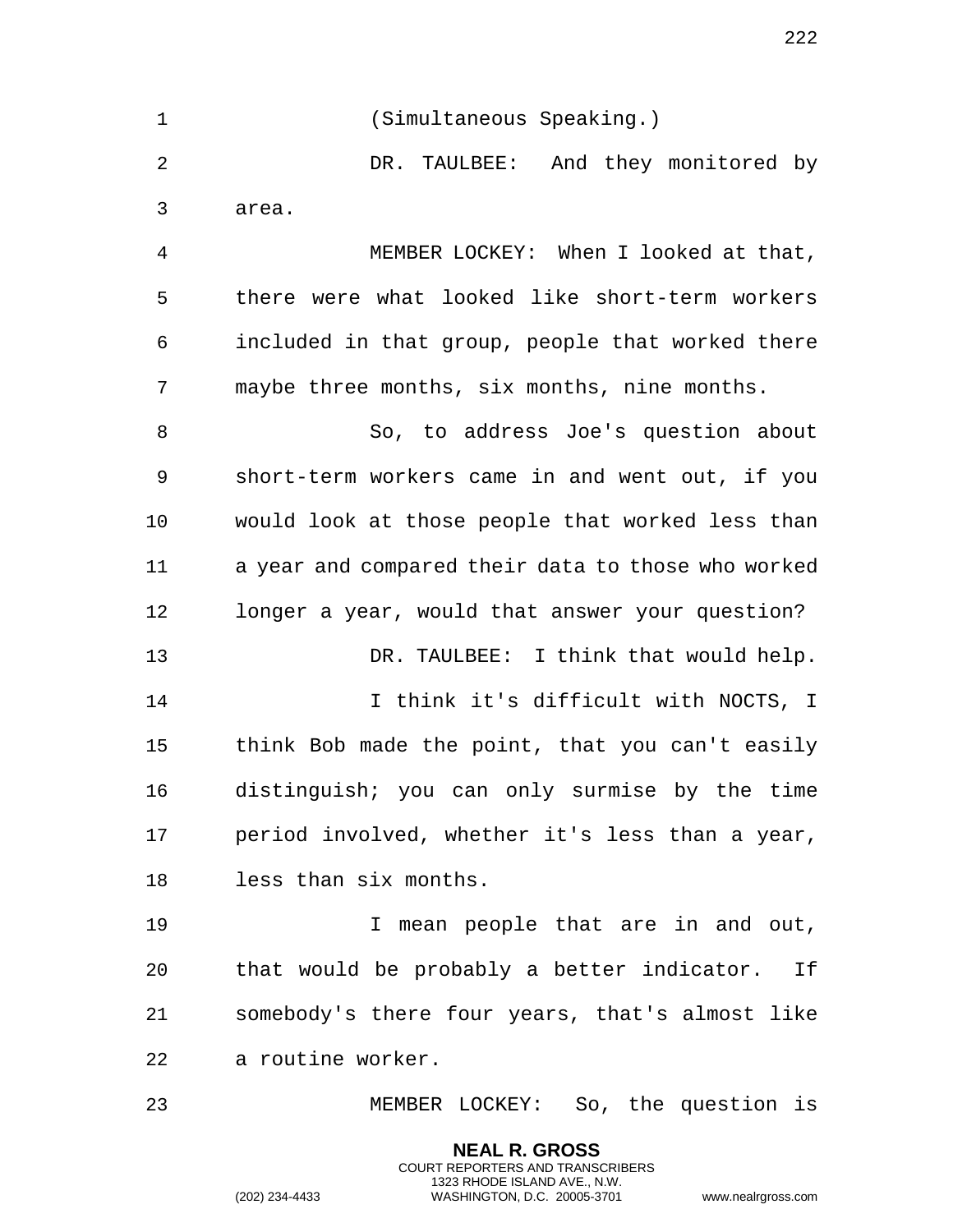did they hire short-term workers to come in and take care of dirty jobs? That was the question. So, if they look at this data by people who have worked there less than a year -- DR. TAULBEE: That would be a better set. I don't have a real good handle on -- when you say in and out, I don't have a good feel for what that means, whether it's in months or a year or two. MEMBER LOCKEY: A year's a reasonable -- you have to make a decision. DR. TAULBEE: Yes, I think a year would be a better measure of that. MEMBER LOCKEY: And compare that to 16 the people that are greater than a year or greater whatever. That would at least help address that question, whether the short-term workers were brought in to take care of a dirty job or not. DR. TAULBEE: Okay, you're probably not going to see that, but we can certainly do it from that standpoint.

> **NEAL R. GROSS** COURT REPORTERS AND TRANSCRIBERS 1323 RHODE ISLAND AVE., N.W.

(202) 234-4433 WASHINGTON, D.C. 20005-3701 www.nealrgross.com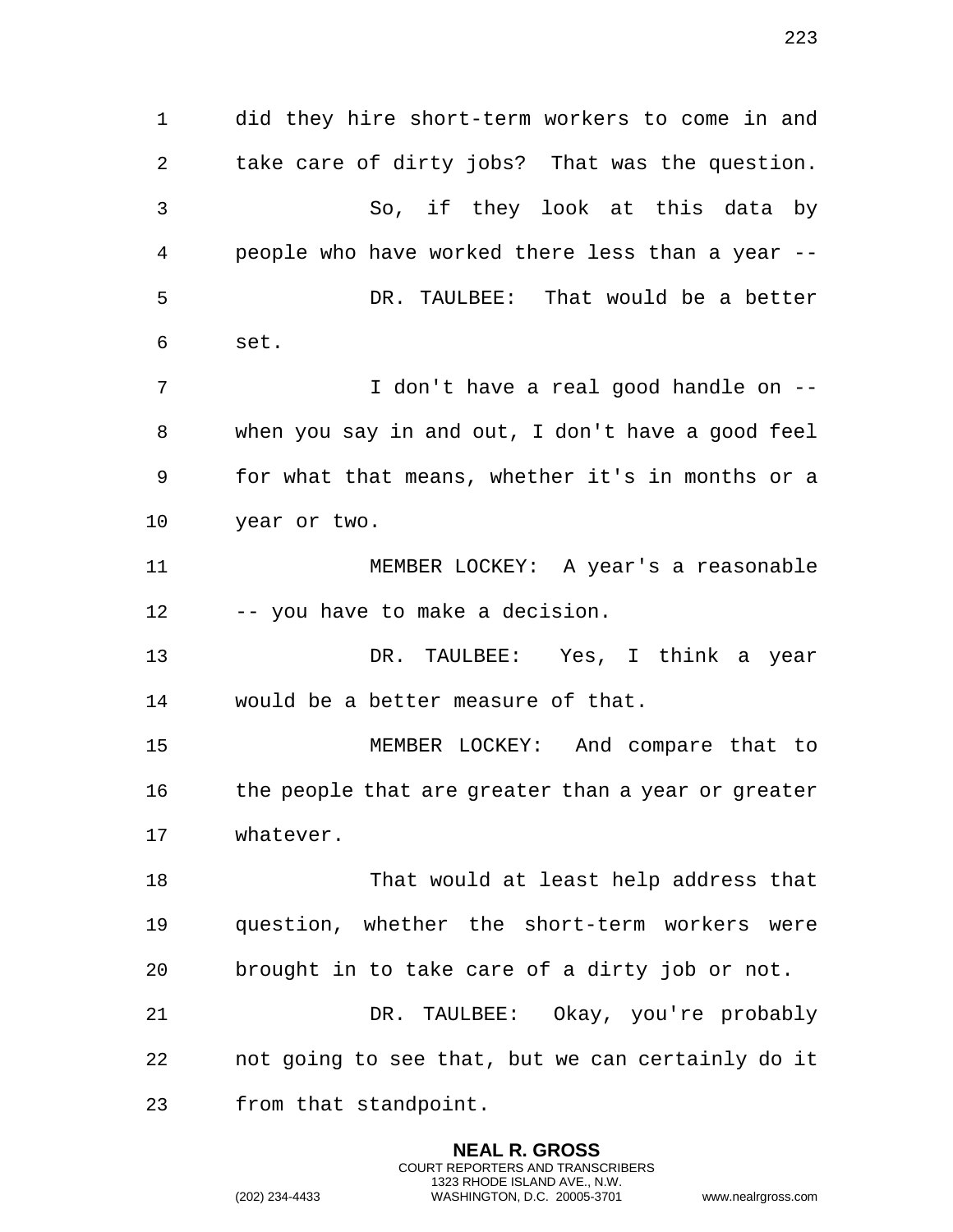Especially if you look at some of these people, if you take them to where they've got monitoring data across the whole time and then they've got some monitoring data, a break, and monitoring data again, we can certainly compare that within the set, within the data set. Where was I going with this? Sorry. The issue, though, of the dirty job is that when we say they would burn out, they're meaning external burnout. They're working in a high-level external area and so their dosimeter badge showed high external dose and they were moved out. Very few intakes, even during this time period. So, the intakes that occur especially in plutonium facilities are typically due to incidents and accidents, and those are very few and far in between.

 So, we can certainly look at it, I'm just betting the 95th percentiles are still going to be basically the same.

 MR. FITZGERALD: Is that just a different sorting process?

> **NEAL R. GROSS** COURT REPORTERS AND TRANSCRIBERS 1323 RHODE ISLAND AVE., N.W.

(202) 234-4433 WASHINGTON, D.C. 20005-3701 www.nealrgross.com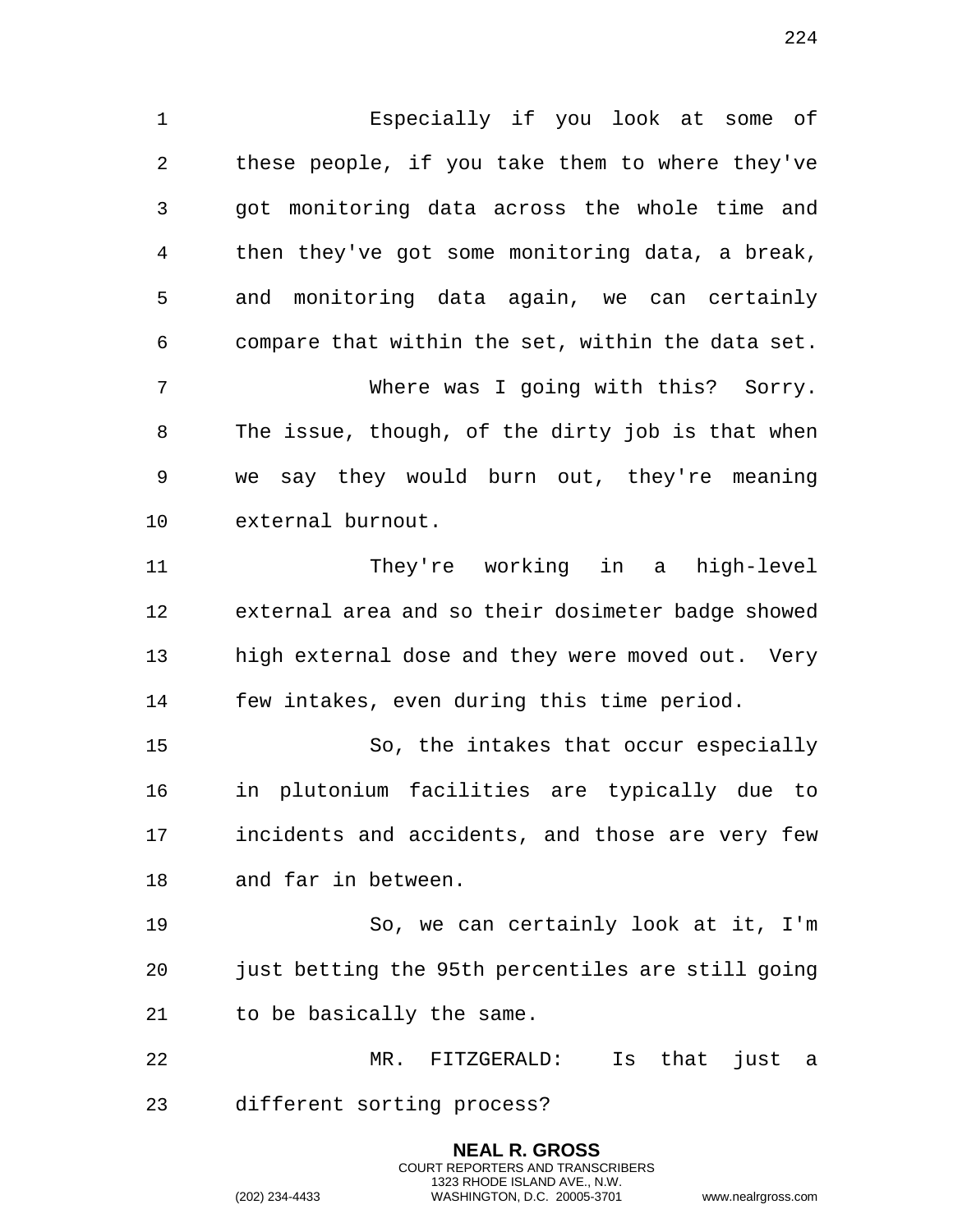1 1 I mean, we're not talking so much labor-intensive, just sorting different -- it sounds like you can get a fairly quick -- (Simultaneous Speaking.) It would just be interesting to see what it would look like. DR. TAULBEE: That is something we could do. What are the Work Group's thoughts on do you want us to try and compare this data set to the full data set in HPRED for subcontractors? Is that required? Because if so, we need to get working on it. MR. FITZGERALD: I would just intercede that we haven't even had a chance to look at this. This is the first time we've actually heard of it. I would like to take a look at it. MEMBER LOCKEY: I would suggest that we look through the data sets. MR. FITZGERALD: I'd be interested to see it in a little more detail today. DR. NETON: I've been skimming this

> **NEAL R. GROSS** COURT REPORTERS AND TRANSCRIBERS 1323 RHODE ISLAND AVE., N.W.

(202) 234-4433 WASHINGTON, D.C. 20005-3701 www.nealrgross.com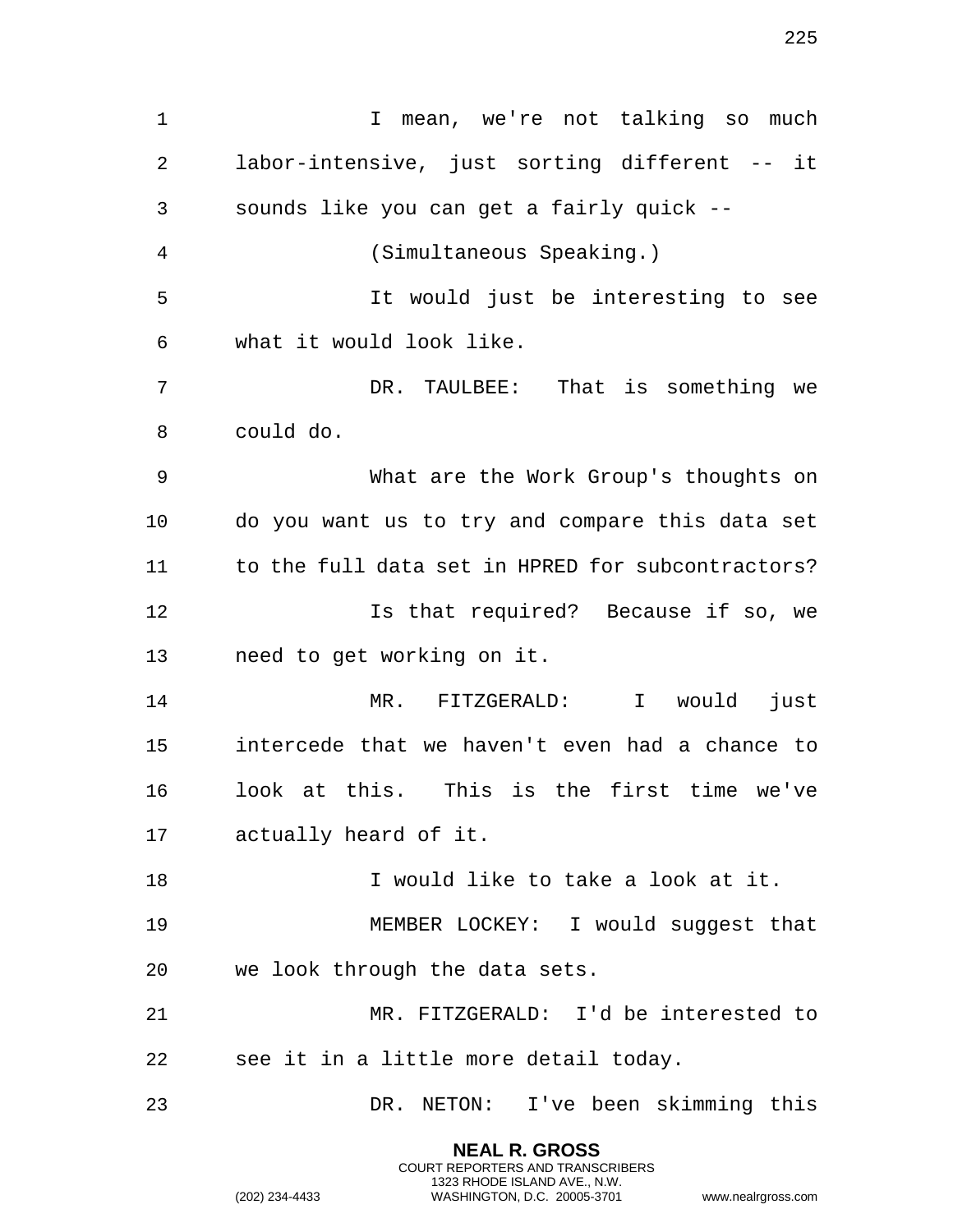data and I'm having trouble finding very few positive samples, just like before. So, I don't know what the distributions look like on this at all, but they're -- DR. TAULBEE: I mean there are several steps, one of which would be to look at this and certainly -- (Simultaneous speaking.) MEMBER LOCKEY: That would be another look at this -- above or below the level of detection. MR. FITZGERALD: There's different ways to sort the data. I would like to think you could look at all that before you would go into a labor- intensive process, which I think is going to be essential if it turns out to be the data set of choice, just because I think that question of validity would be there in any case. But I certainly wouldn't suggest pushing that trigger until we have a chance to really get familiar with the data and be able to

> **NEAL R. GROSS** COURT REPORTERS AND TRANSCRIBERS 1323 RHODE ISLAND AVE., N.W.

(202) 234-4433 WASHINGTON, D.C. 20005-3701 www.nealrgross.com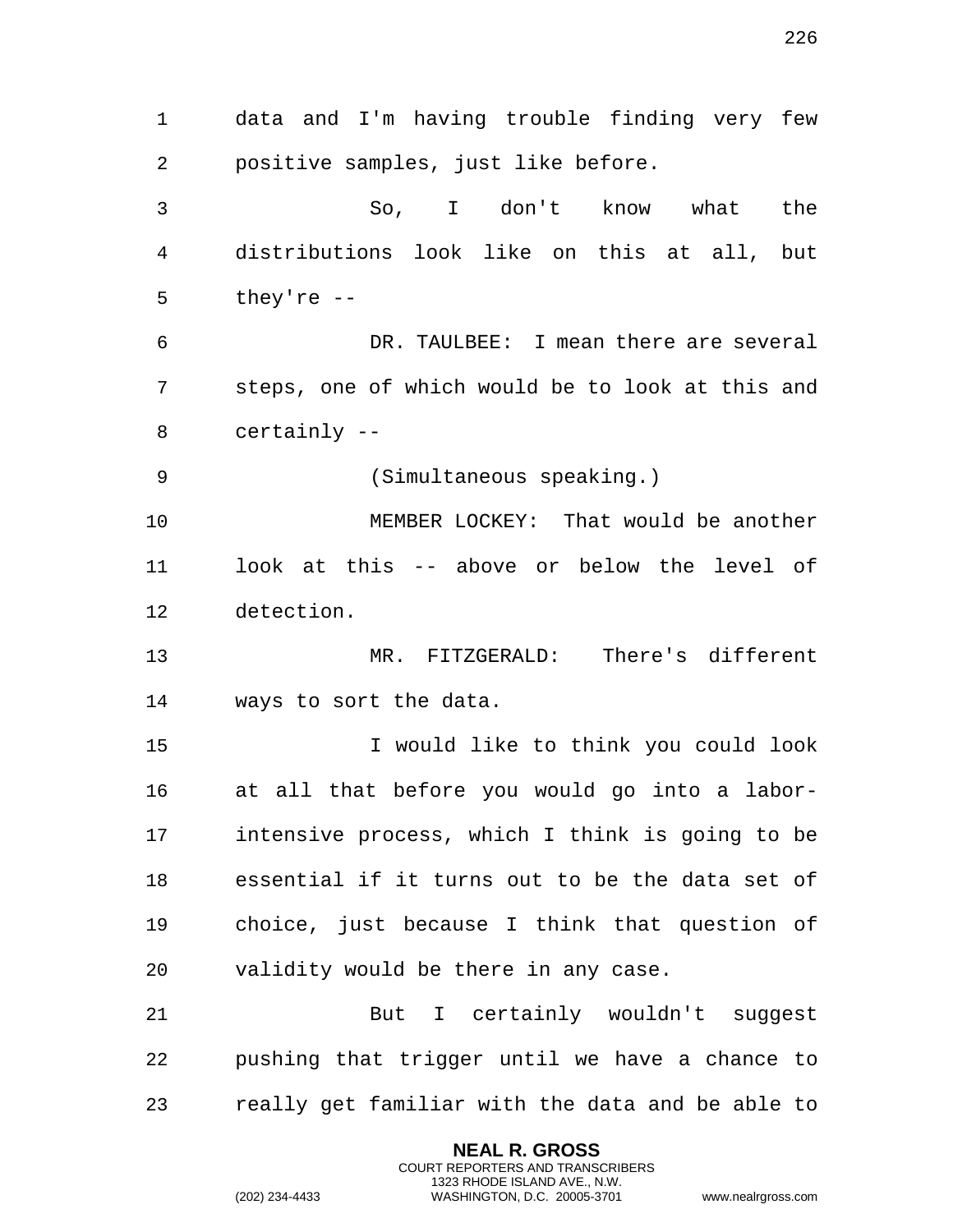know what's there and to understand if there's any other issues perhaps that ought to be addressed by the Work Group. CHAIRMAN CLAWSON: Well, and you haven't even been be able to take a look at this. MR. FITZGERALD: No, so -- CHAIRMAN CLAWSON: First of all, let's let SC&A take a look at the information we're seeing here today and go from there. DR. BUCHANAN: You said that it's not in our report yet. DR. TAULBEE: Not yet. It's up on the SRDB though. MR. FITZGERALD: Well, the PDF -- DR. TAULBEE: But the data is not. I mean, we did a spreadsheet and we were just 17 tagging did they have monitoring or not. MR. FITZGERALD: So, it may be a while before we actually see something that's pulled together? DR. TAULBEE: But that date is in HPRED so it won't take us too much of an effort to extract it all out of HPRED.

> **NEAL R. GROSS** COURT REPORTERS AND TRANSCRIBERS 1323 RHODE ISLAND AVE., N.W.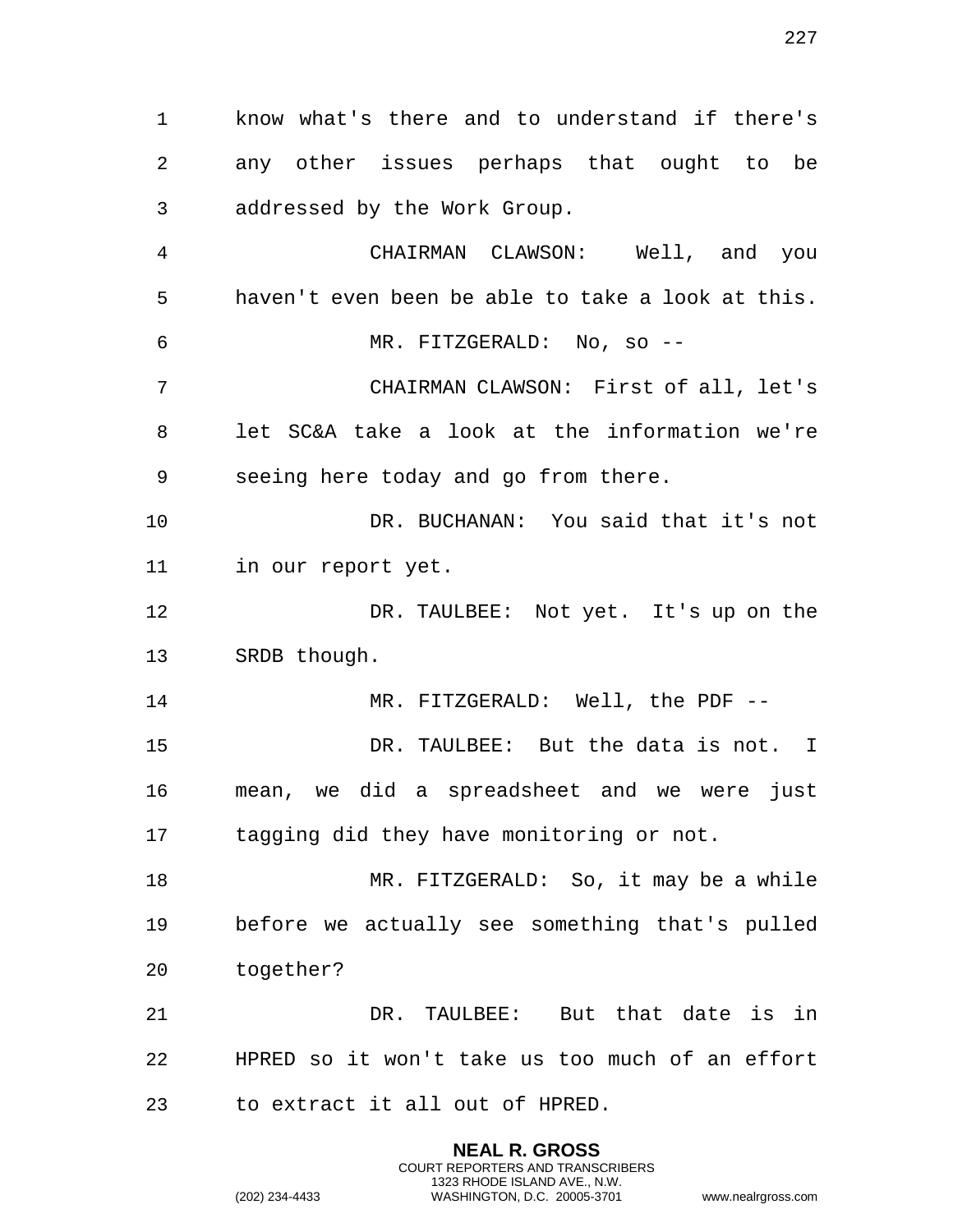CHAIRMAN CLAWSON: What type of time frame are we looking to add that report in? DR. TAULBEE: I'm hoping to have it before the next Board Meeting but I can't guarantee that because of just our review cycles. And this data, it takes actually reviewing that, so. 8 So, the same, by the way, with my presentation slides, I don't know if you saw them? There's some overview in there. And that's from the Site, some of their figures. That has to be reviewed by them and we can't review that. MR. FITZGERALD: Right, so we need to get these handouts back to you? DR. TAULBEE: No, you can keep them. MR. FITZGERALD: We can keep them? 18 DR. TAULBEE: I mean, you're on the project. (Simultaneous speaking.) MR. KATZ: Your records, speaking of which, when you do get these cleared, the presentations and so on, you should get them PA-

> **NEAL R. GROSS** COURT REPORTERS AND TRANSCRIBERS 1323 RHODE ISLAND AVE., N.W.

(202) 234-4433 WASHINGTON, D.C. 20005-3701 www.nealrgross.com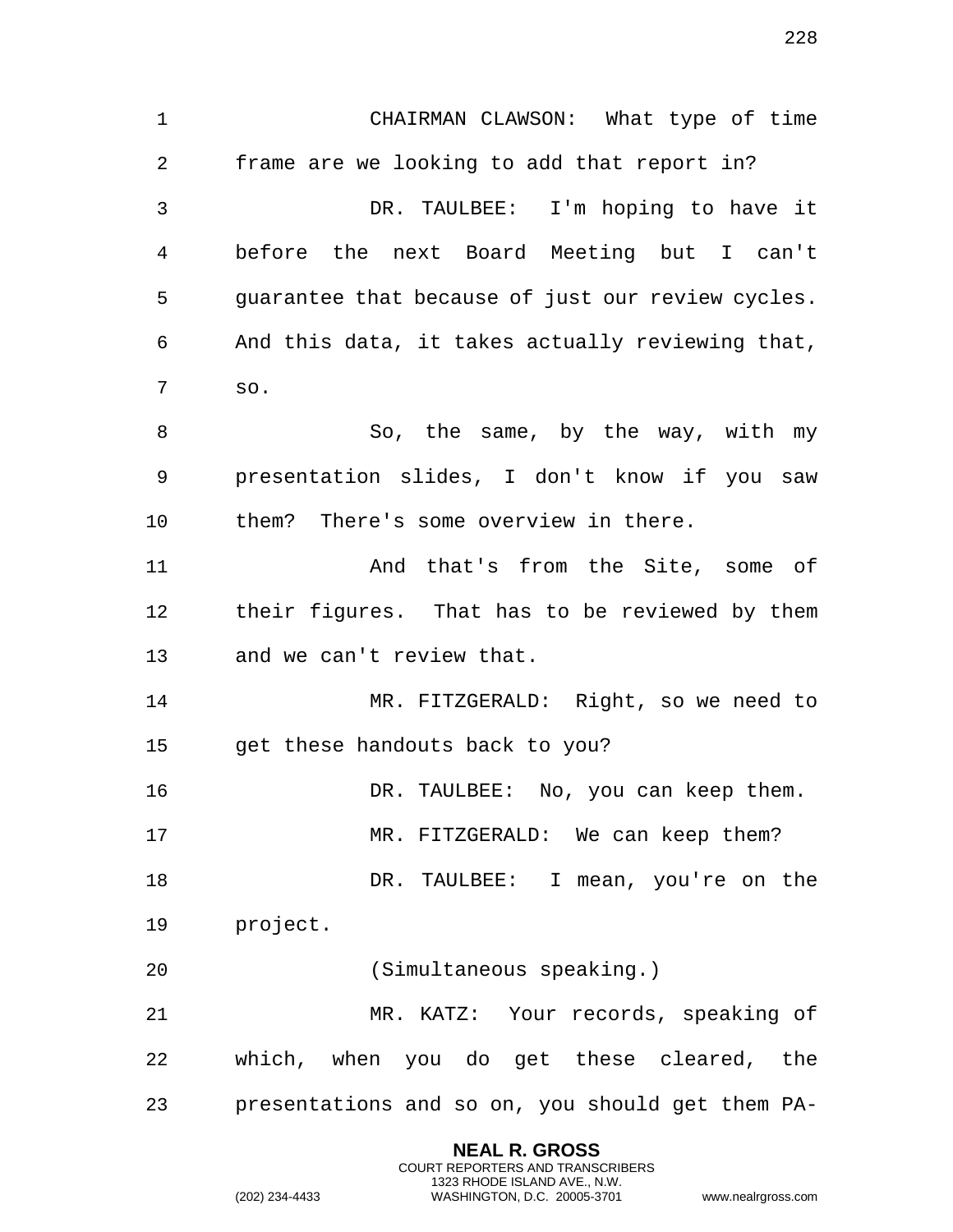cleared and 508.

| 2  | CHAIRMAN CLAWSON: I'm also wondering             |
|----|--------------------------------------------------|
| 3  | about will the court reporter be able to --      |
| 4  | MR. KATZ: Well, that's okay, we'll               |
| 5  | make do with that.                               |
| 6  | DR. TAULBEE: I've not identified any             |
| 7  | claimants.                                       |
| 8  | MR. KATZ: And on one of those things             |
| 9  | you had the case number or claim number or       |
| 10 | something? In the left column?                   |
| 11 | DR. TAULBEE: Oh, yes.                            |
| 12 | MEMBER LOCKEY: Some of the short-                |
| 13 | termers had positive results.                    |
| 14 | DR. TAULBEE: Did they?                           |
| 15 | MEMBER LOCKEY: Yes.                              |
| 16 | CHAIRMAN CLAWSON: We'll look at it               |
| 17 | and we'll go from there.                         |
| 18 | Tim, is that it?                                 |
| 19 | DR. TAULBEE: That is all that I have             |
| 20 | prepared.                                        |
| 21 | CHAIRMAN CLAWSON: Okay.                          |
| 22 | DR. TAULBEE: I believe so. Let me                |
| 23 | make sure on my next slide, make sure we covered |

**NEAL R. GROSS** COURT REPORTERS AND TRANSCRIBERS 1323 RHODE ISLAND AVE., N.W.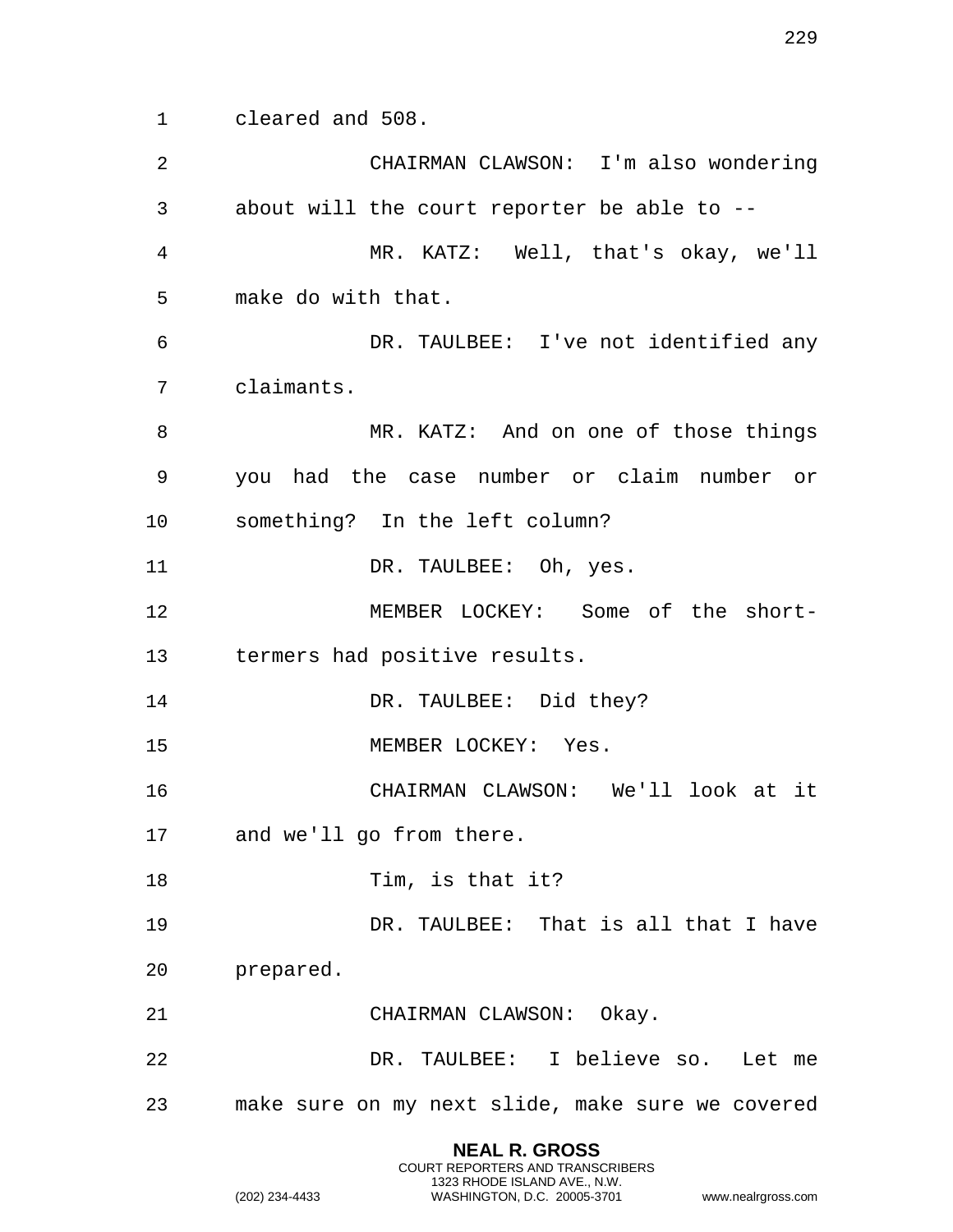that last slide.

 MEMBER LOCKEY: Tim, that's a lot of work.

 MR. FITZGERALD: Yes, I will raise my hand and say I put E on.

 Again, I think I said it earlier, a lot of good work done in terms of refining what we knew from a year ago.

 We didn't know a whole lot but refining it down to the kind of analysis that we talked about today.

 But what I'd like to do, sort of as a closing discussion, is to go back to the Imp Guidelines, the Implementation Guidelines, and talk about the issue of representativeness and some of the concerns I articulated earlier in my opening presentation.

 Because I think the discussion a few years ago which presaged this guide was, yes, we have a situations where we needed more objective discussion of what the basis of judging completeness might be, what are some considerations and how that might result in some

> **NEAL R. GROSS** COURT REPORTERS AND TRANSCRIBERS 1323 RHODE ISLAND AVE., N.W.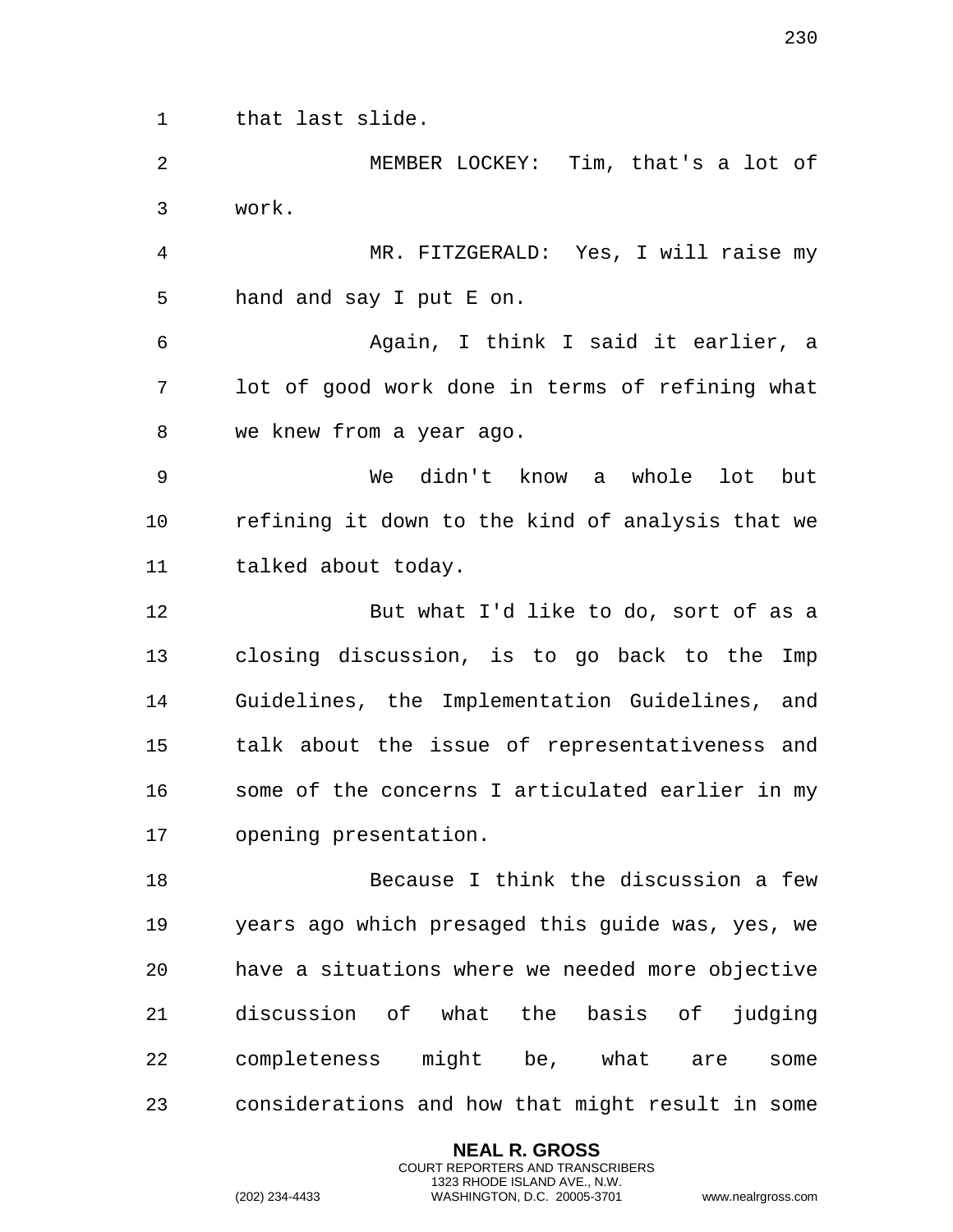kind of agreement on the viability of the coworker model.

 And I think this is actually a good example of a situation we're in, and what I like about it is there's a lot of other considerations whether it's health physics considerations, intentional intakes, or solid program, whatever that might be.

 Other issues such as the available NOCTS information on what might be applied, as we 11 just discussed.

 But really, coming down to how one is going to judge comparable activities and relationship to the radiation environment.

 Which, for this particular group of workers, where you're dealing with job-specific bioassays and a basis for why those were job- specific bioassays, I think that's fertile ground, just to be clear on where NIOSH might see a question of representativeness or not, and whether one should apply I know you called it the chronic database.

I guess I call it the routine

**NEAL R. GROSS** COURT REPORTERS AND TRANSCRIBERS 1323 RHODE ISLAND AVE., N.W.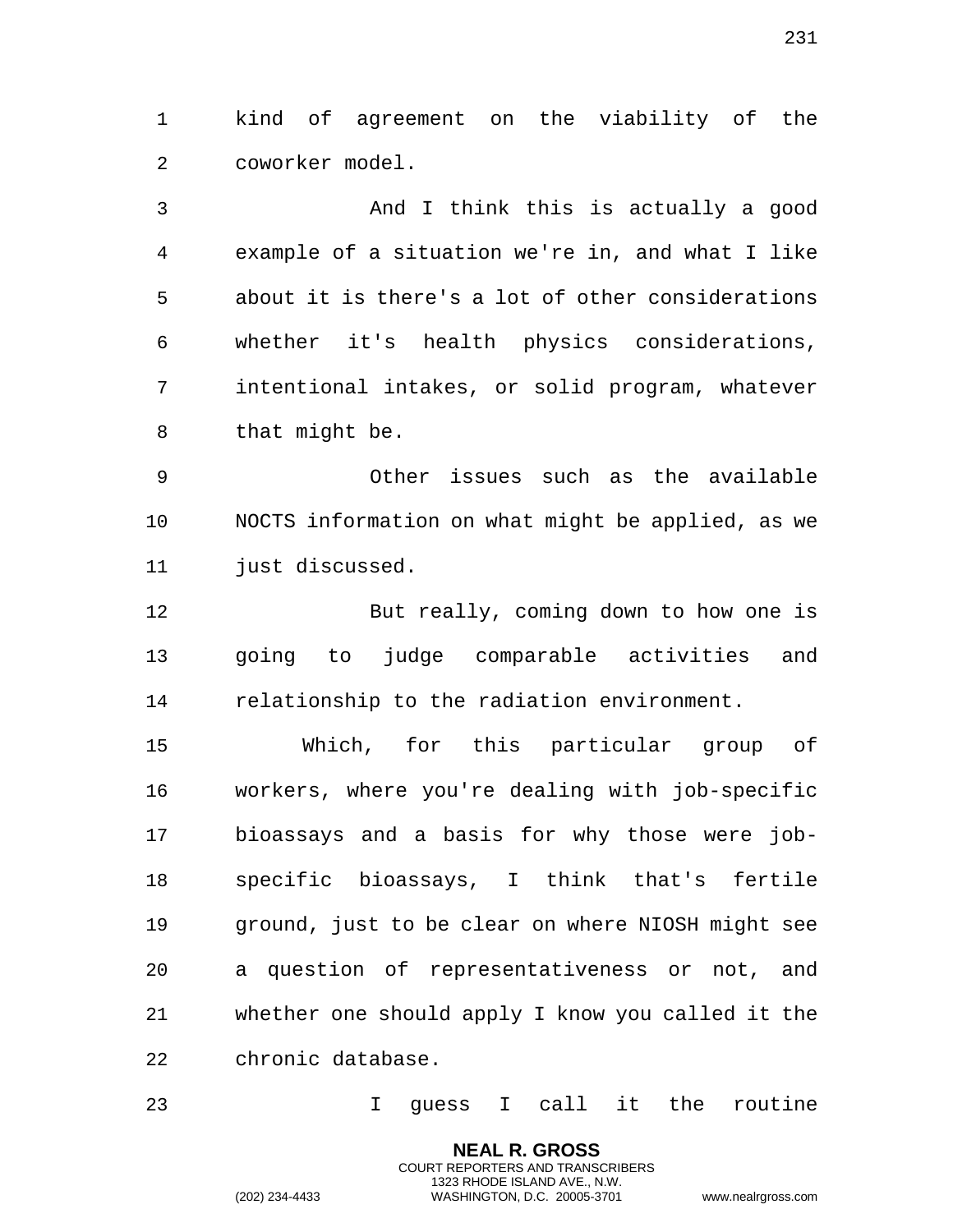**NEAL R. GROSS** sampling. But I guess that might be -- MR. FITZGERALD: Well, chronic exposure model. DR. TAULBEE: Chronic exposure model. And this is not the classic incident-based intermittent exposure. This is more or less the -- actually, the job-specific bioassays were considered part of the routine program at Savannah River, or one facet of it. But, yet, the exposures were not only intermittent, but also targeted to specific source terms that, in some cases, were somewhat unique given the particular jobs. Or in some cases more complex because of the type of activity, whether it's D&D or waste management, whatever. 18 And what I want to read, just to kick this off, and this comes from, and I'll cite the SRDB numbers. I think we did that already in some of the discussions, but this comes out of some of Westinghouse's policy statements from the early

> COURT REPORTERS AND TRANSCRIBERS 1323 RHODE ISLAND AVE., N.W.

(202) 234-4433 WASHINGTON, D.C. 20005-3701 www.nealrgross.com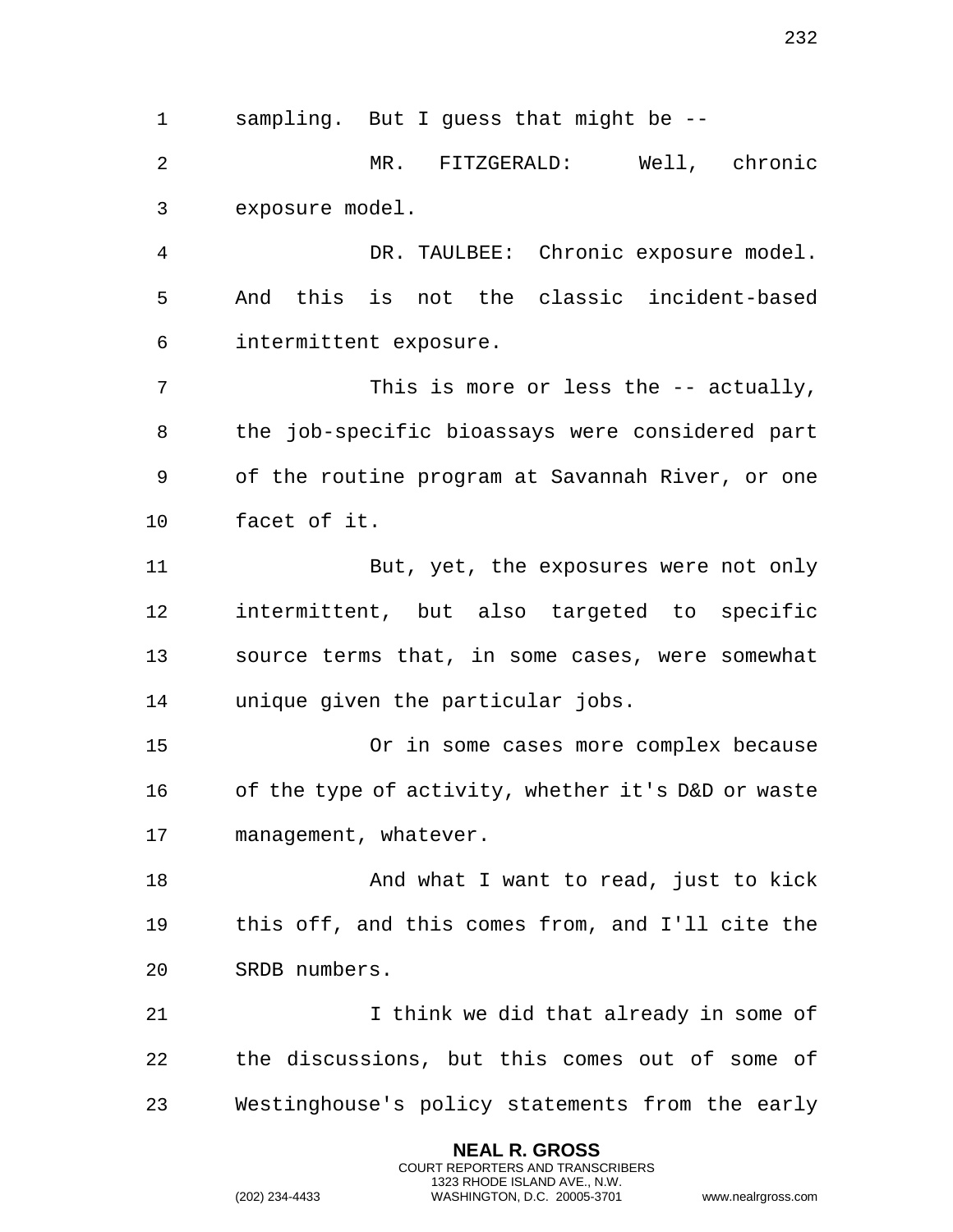'90s on the issue of trying to get it right in terms of source terms that would be reflective on RWPs for job-specific bioassays.

 And for the folks on the phone, I'm just going to read it, but this first one, for example -- yes, 167760 is where I'm going to start. It's the second page.

8 And I'm going to read this for those who don't have access to the SRDB on the phone. And this is an excerpt from what is - - the subject is understanding urine bioassay sampling, which is sort of a Westinghouse, if not policy statement, it's sort of an expression of practice in this particular area.

 It's very important, and this is a quote, it's very important to realize that being on a routine sampling program does not automatically cover the bioassay sampling requirements specified on the RWP.

 In fact, section 5.2.4 of 5Q1.1, which is the radiological work permit procedure used, requires that the radiological control supervisor identify the RWP bioassay requirements so that

> **NEAL R. GROSS** COURT REPORTERS AND TRANSCRIBERS 1323 RHODE ISLAND AVE., N.W.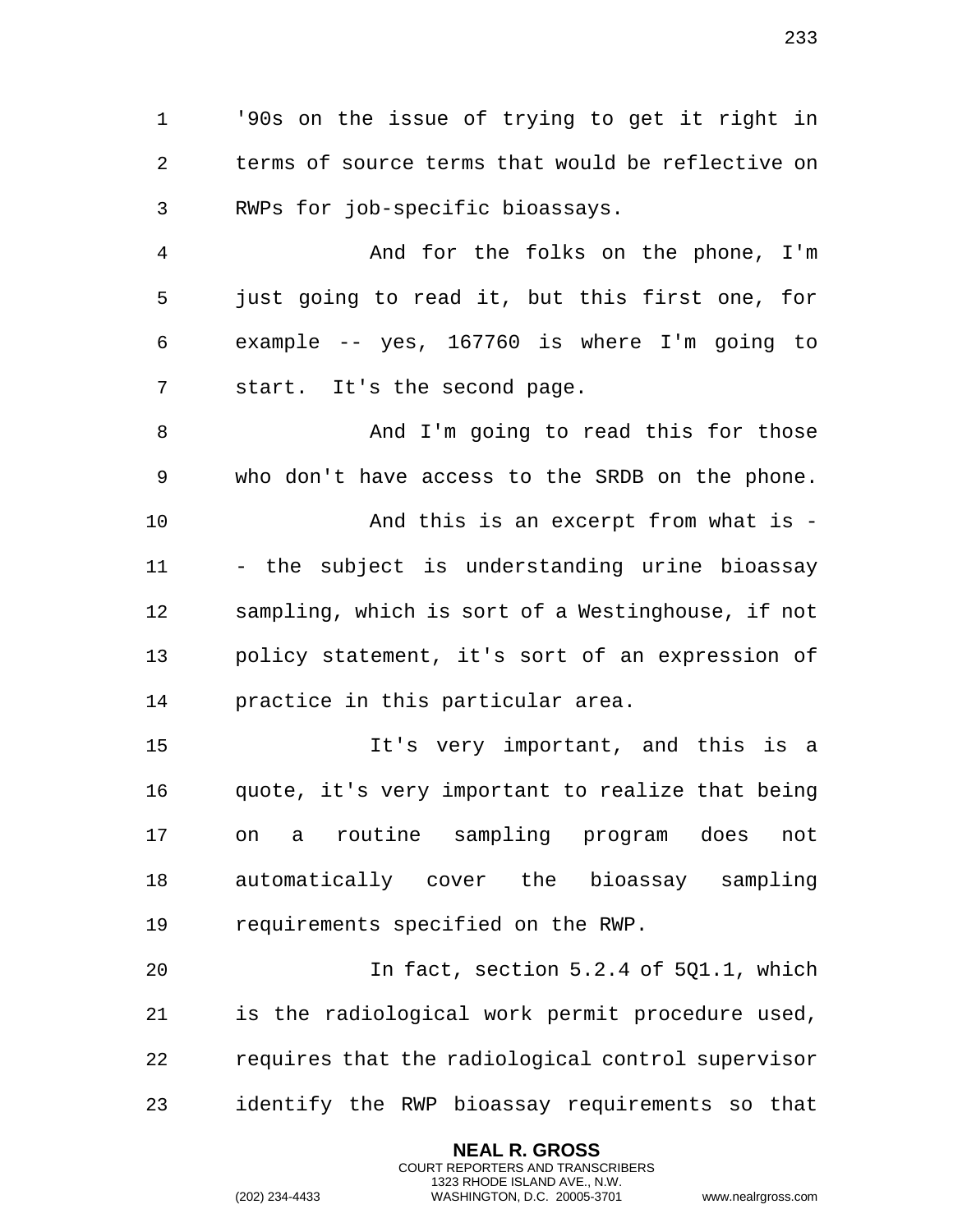they were consistent with what is effectively 5Q1.1, which was the routine program, the in vivo and in vitro bioassay scheduling and administration.

5 And what it goes on to say is this link between the RWP procedure and the routine in vivo, in vitro bioassay scheduling procedure was eliminated -- this is 1999 -- because routine sampling programs may not be appropriate for work involving non-routine mixes or concentrations of radioactive material.

 For example, a worker with plutonium or Pu-02 only on his or her RQB, is performing work requiring respiratory protection on a piece of equipment of a questionable history in 773-A. Due to the history of the facility and the experimental nature of the work performed in SRTC, this is a technical lab, there could be any number of radionuclides present on the equipment. For the sake of this example, we'll assume americium is present. Thorough characterization of the work

environment will then be needed to make such a

**NEAL R. GROSS** COURT REPORTERS AND TRANSCRIBERS 1323 RHODE ISLAND AVE., N.W.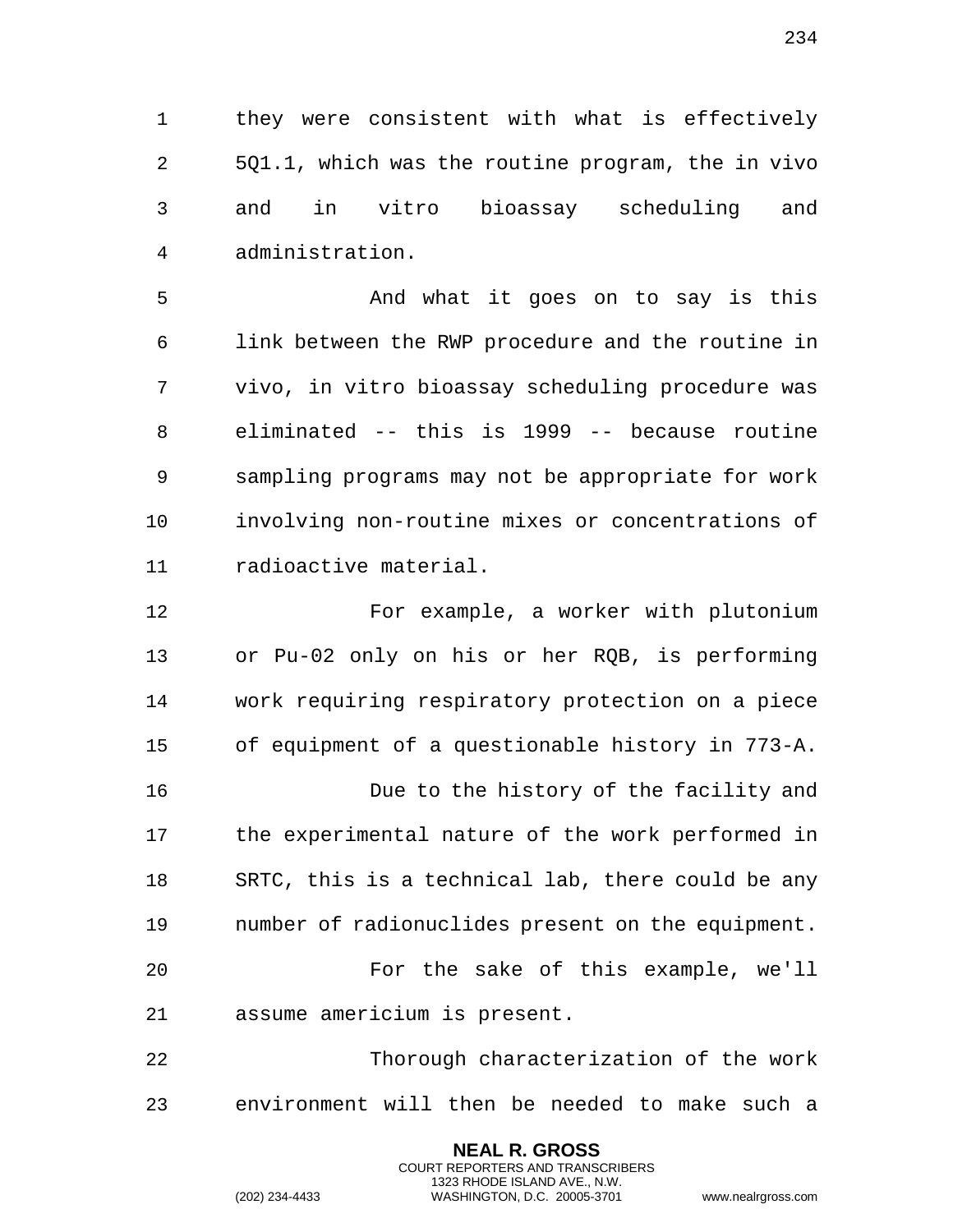determination.

 In this case, the routine program would not be adequate because it does not include americium. This is the RQB. If there was an undetected break in the integrity of the respiratory protection, and radioactive material gained access to the body, the americium would go undetected by the routine Pu sample program. A job-specific sample must be requested by radiological control for americium or the individual must be on the americium program. In this case, the routine program would not be adequate because it does not include americium. 17 The key word in this type of sampling is routine, and that refers to the typical work environment encountered by a rad worker. Now I'm going to go to another SRDB, which, same time frame, this was a little earlier, 167753. And this was the subject of this

> **NEAL R. GROSS** COURT REPORTERS AND TRANSCRIBERS 1323 RHODE ISLAND AVE., N.W.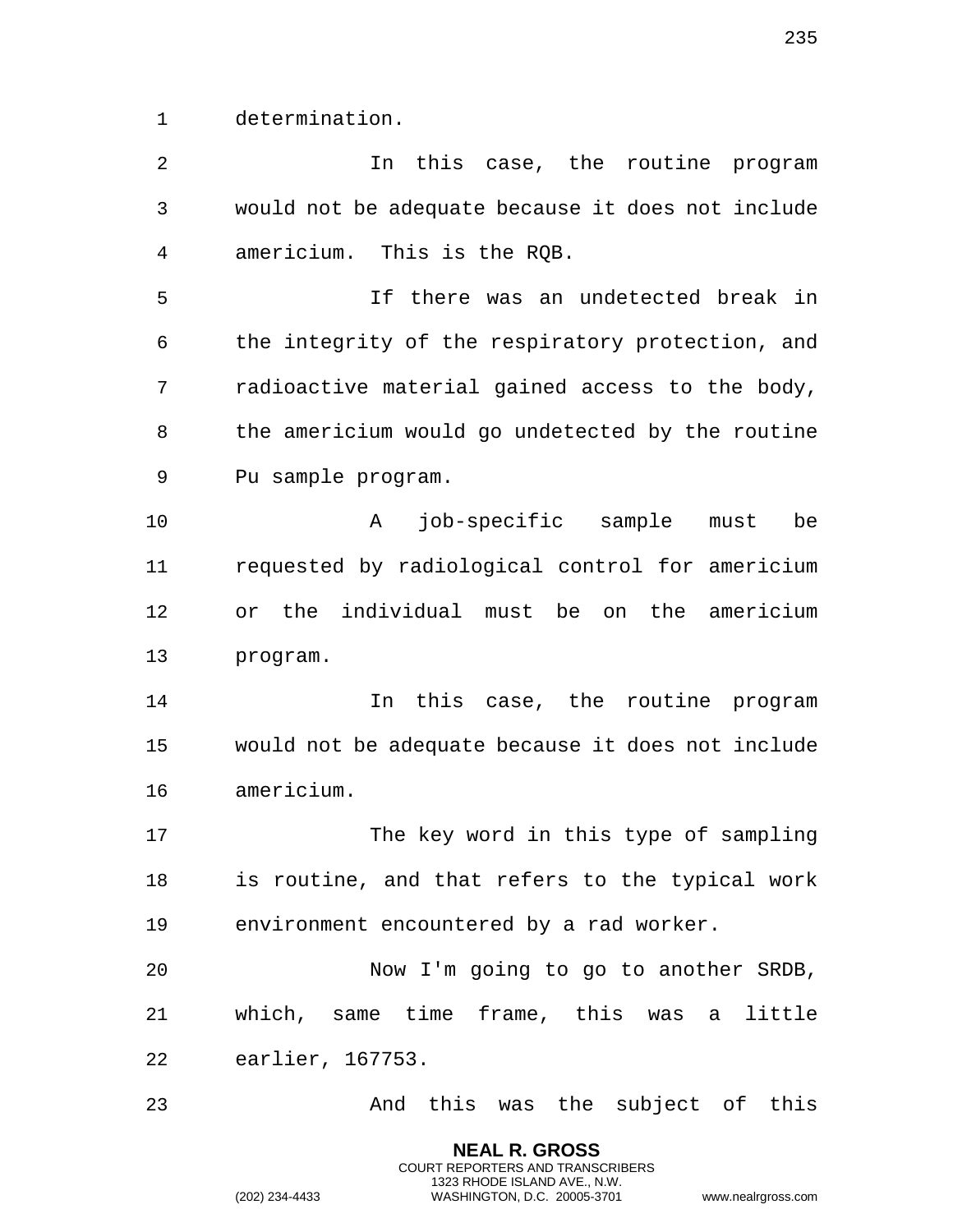particular one, and this was dated August 13, 1998, with the specification of bioassay requirements on radiological work permits. And the summary is in response to a concern over prescribing the correct urine bioassay sampling program on RWPs. Radiological control operations, RCO and health physics technology, HPT at Savannah River -- MEMBER LOCKEY: Which page are you on? DR. TAULBEE: The first page, the very front page. 13 and the vorking in tandem on a pilot that the vertex of the set of the set of the set of the set of the set o program to establish guidelines in determining the radionuclides of concern for urine samples in the burial ground? 17 For facility, and this is sort of as a observation, for facilities such as 221-F-B- Line where the source term is well defined enough, subject to change, it's not a concern to actually reflect the actual source terms. Because unless there's a major change in the facility mission, to ensure the proper

> **NEAL R. GROSS** COURT REPORTERS AND TRANSCRIBERS 1323 RHODE ISLAND AVE., N.W.

(202) 234-4433 WASHINGTON, D.C. 20005-3701 www.nealrgross.com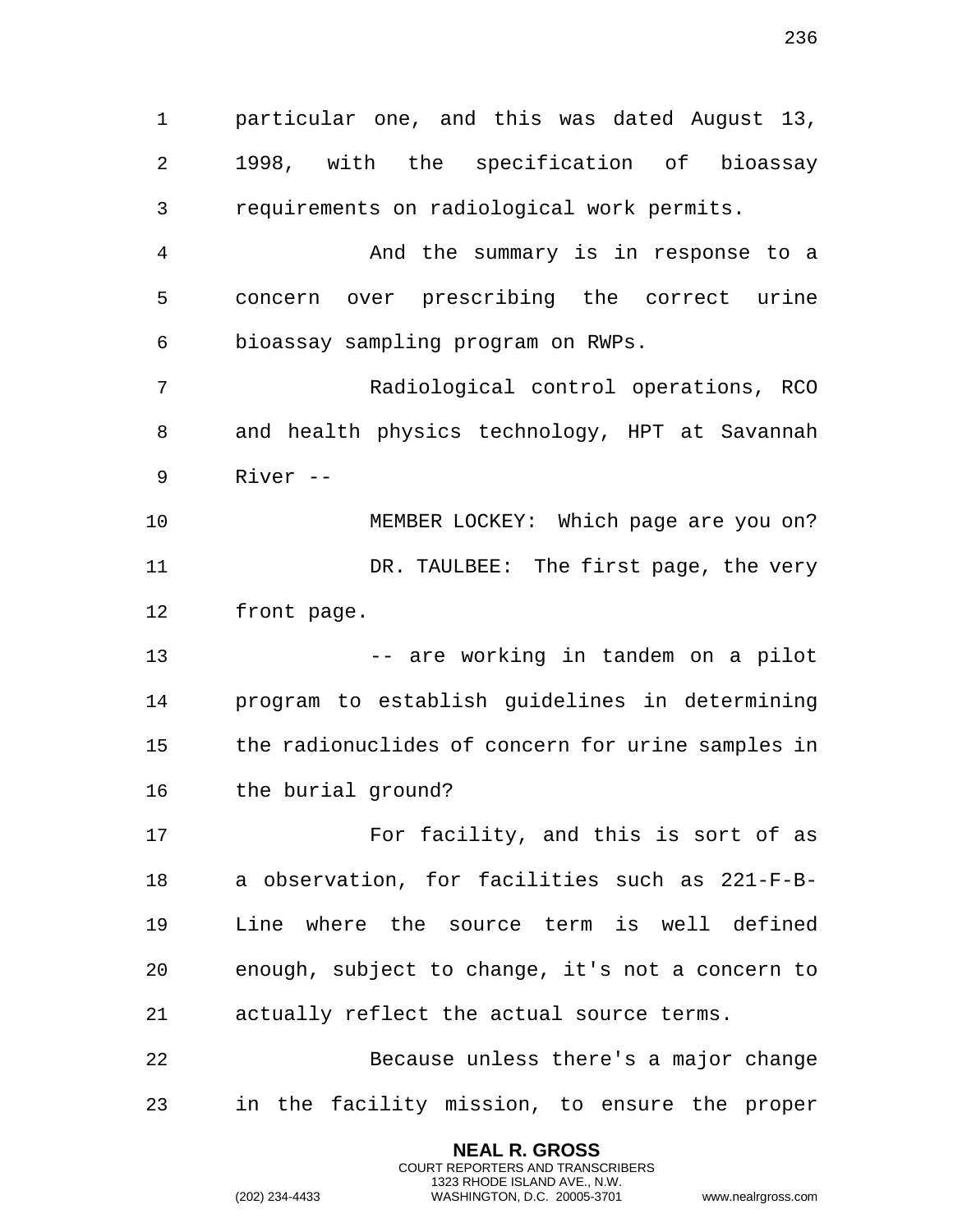radionuclides are identified for the RWP urine sampling program, it may be necessary to perform a thorough characterization of the work environment.

 It is important also that this characterization be performed on a routine basis and stay current with the source term present.

 DR. TAULBEE: If I could interject there for just a second here, Joe. We did some interviews: Brad, you, me, and Mike back years ago down on site.

**And they indicated that whenever there** was an upset condition, contamination was found.

 But they did the characterization before they issued the request for the bioassay 16 to identify which radionuclides were present.

 MR. FITZGERALD: Okay, if I can continue? Yes, the time frame is the key here because, again --

 DR. TAULBEE: They said it starts at '86?

 MR. FITZGERALD: Well, the did a self-assessment in '98, which identified the fact that

> **NEAL R. GROSS** COURT REPORTERS AND TRANSCRIBERS 1323 RHODE ISLAND AVE., N.W.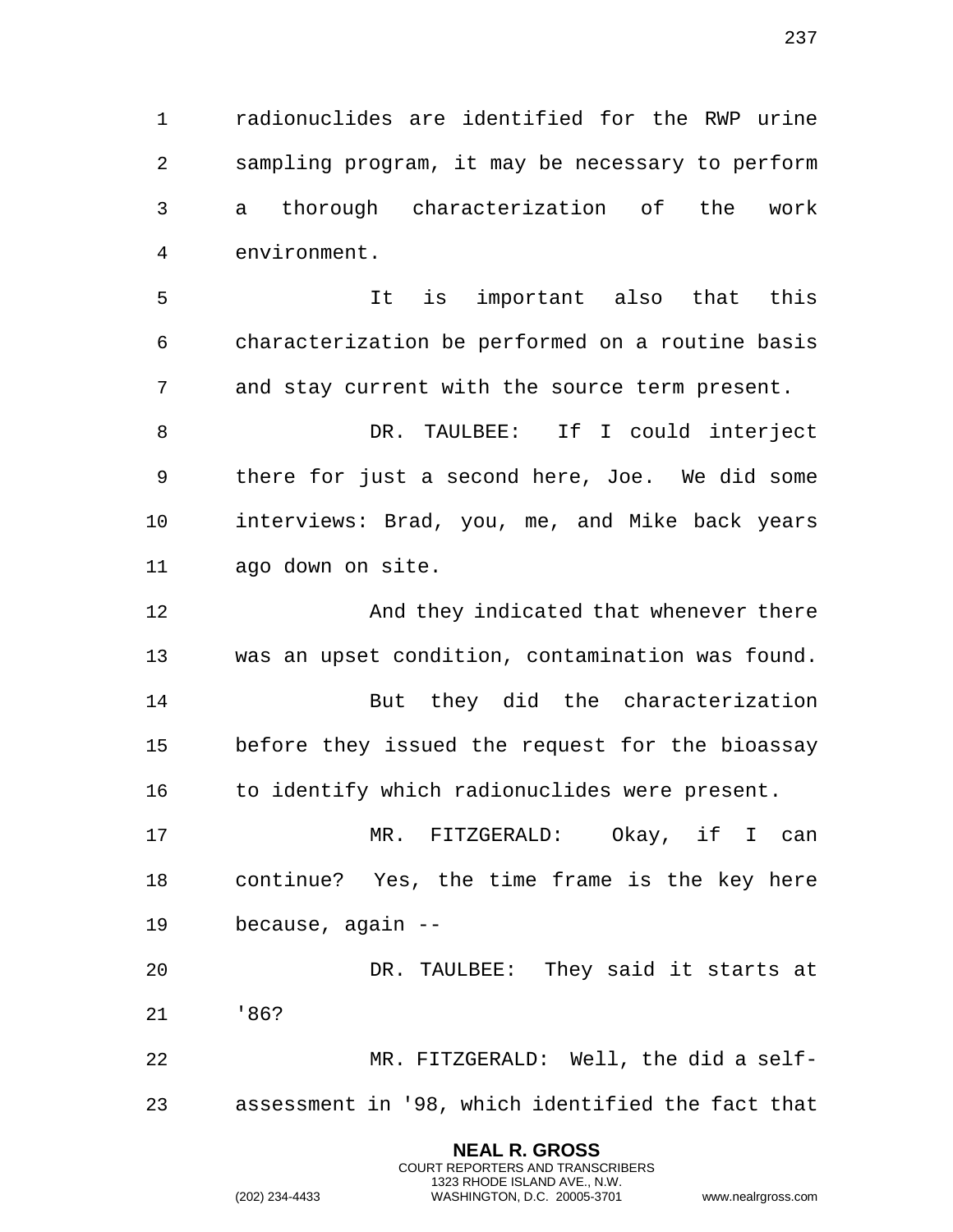this wasn't being systematically done in terms of the actual source terms, and weren't being reflected in RWPs, as far as job-specific bioassays.

 And I could give you the reference to that. And actually, the procedure they put in place is the one dated March 10, 1999.

 This is 167754, which is the actual specifications of urine bioassay requirement for radiological work permits.

 And if I could read from this, this is routine bioassay compliance issues led WSRC to revise the site-wide in vitro monitoring program, effective March 1, 1999.

 The methodology used to determine the facility radiological source terms for bioassay compliance was also identified as needing to be reviewed and updated.

 Historically, bioassay requirements were identified by the Radiological Control Operations, RCO organizations through facility process knowledge, i.e. safety analysis documentation, procedural guidance, and

> **NEAL R. GROSS** COURT REPORTERS AND TRANSCRIBERS 1323 RHODE ISLAND AVE., N.W.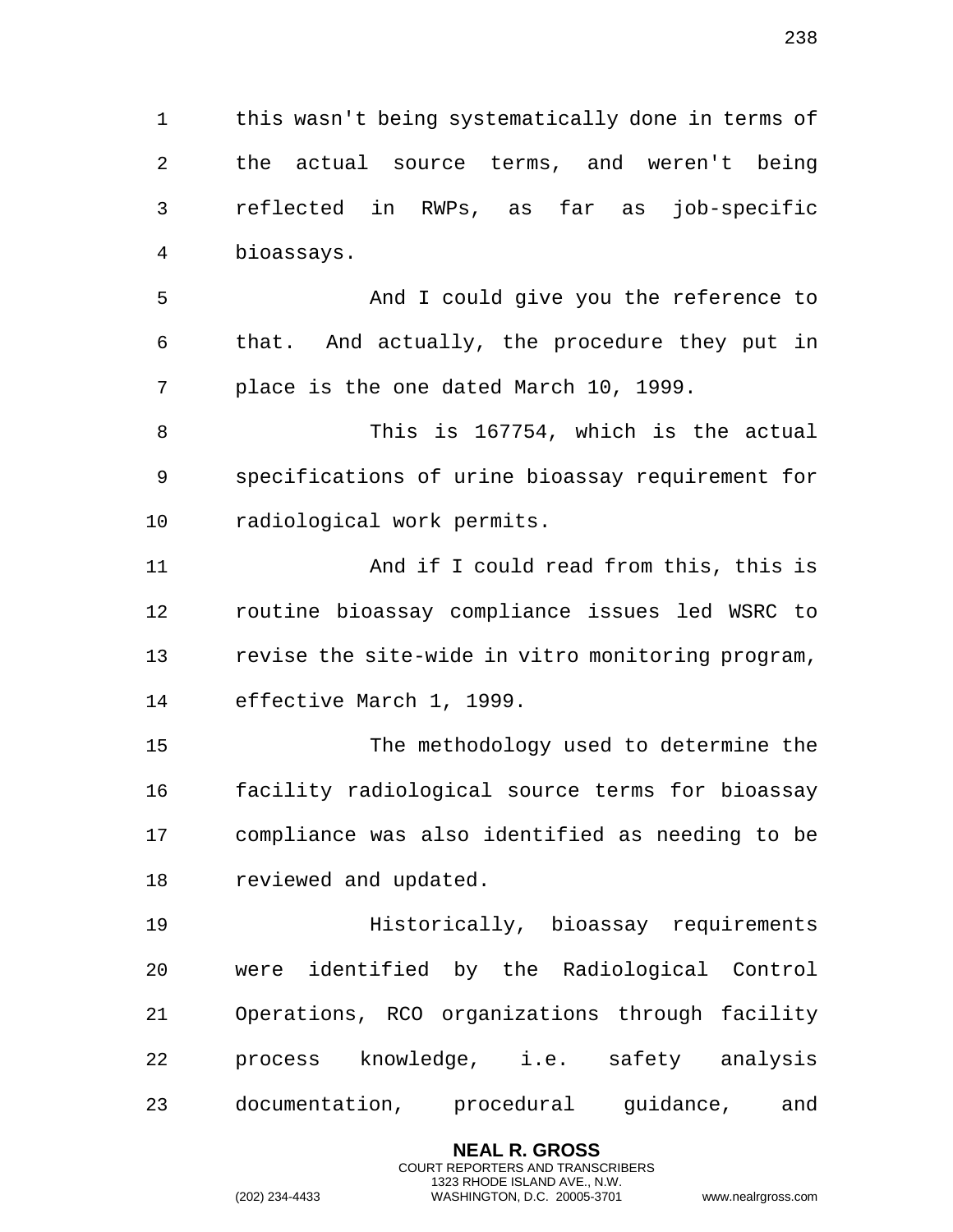professional judgment.

 The methodology discussed in the memorandum, in this memorandum was used by Health Physics Technology, HPT, to update or re-verify facility-specific radionuclides of concern for bioassay program compliance.

 The routine urine bioassay program is based on the premise that monitoring must be performed after the fact to verify that radioactive material is not being internally deposited in workers.

 Additionally, this verification process confirms that established engineered and administrative controls, its function, and its design.

 This concept is fundamental to regular bioassay monitoring programs and establishing guidance by the Department of Energy.

 SRS radiological workers performing tasks in radiological control areas, it's HTAs and ARAs and I can't remember the --

 MR. KATZ: High contamination areas for radioactive areas.

> **NEAL R. GROSS** COURT REPORTERS AND TRANSCRIBERS 1323 RHODE ISLAND AVE., N.W.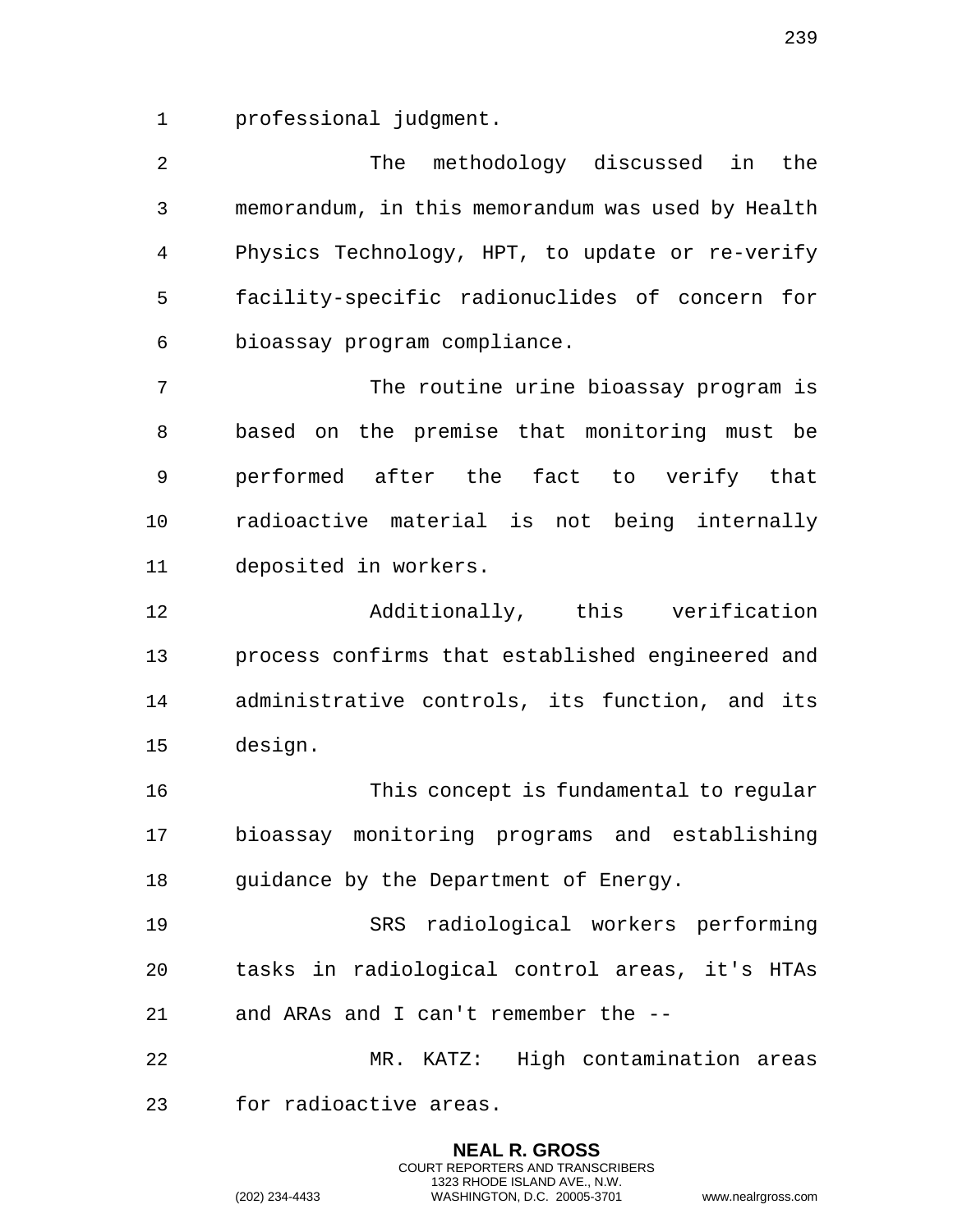MR. FITZGERALD: Which usually require respiratory profession have an increased potential of receiving intake of radioactive material.

 These workers are placed on a urine bioassay program for the radionuclides present in the workplace, as identified by the RWP.

8 And going back to the impetus for this, this is on 167676, which is the response to the compilation of the Price-Anderson Act amendment internal dosimetry issues.

 And it was an item-by-item -- I think it was 31 items but I'm not positive -- review by Westinghouse in terms of what issues applied to SRS versus other sites.

 And number eight on that self- assessment, workers enrolled in incorrect routine bioassay programs is the subject.

 And the response by Westinghouse was this was an SRS issue, both the workers who require routine bioassay and the correct radionuclides for analysis are determined by RWPs under which they work.

> **NEAL R. GROSS** COURT REPORTERS AND TRANSCRIBERS 1323 RHODE ISLAND AVE., N.W.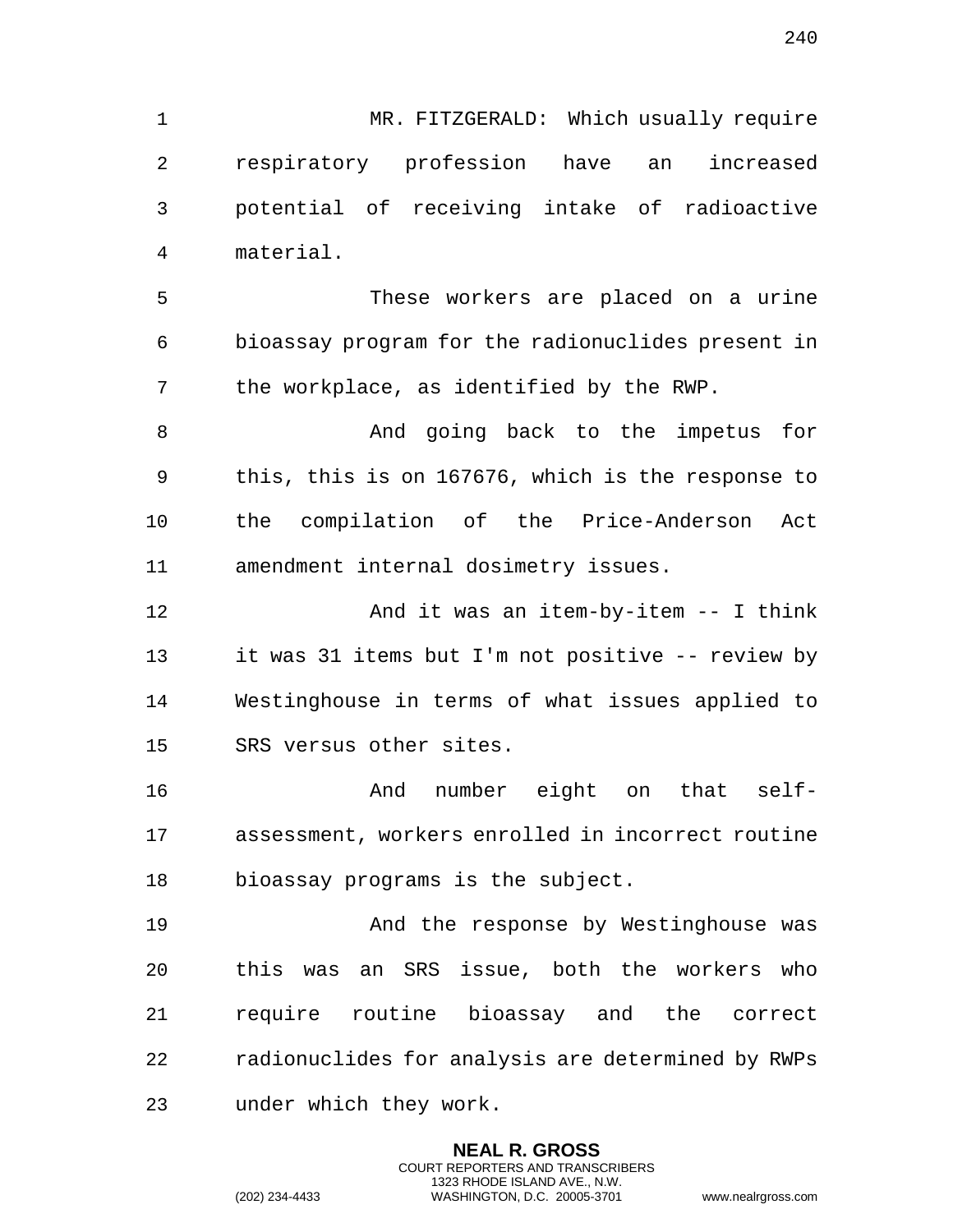Earlier this year, it was determined that some area site workers were potentially exposed to americium, but that radionuclide was not recognized as an issue when preparing RWPs for those areas.

 And then it goes on to say, as a result, rad hazards are now more formally documented and are both a periodic review and a method for re-evaluation is to find in these other actions to do self-assessments and to issue the policy we're talking about, which is the specification for source terms in RWPs, which was the one on March 10, '99.

 So, just as general background, the issue I wanted to talk about represented in this is in terms of job-specific bioassays, one concern I have is that as far as the bioassays that were taken, it's not clear to me they were necessarily representative in any case, and it may not be exclusively job-specific; it may be across the board.

 This gets into the enrollment issue that DOE was concerned about from site to site

> **NEAL R. GROSS** COURT REPORTERS AND TRANSCRIBERS 1323 RHODE ISLAND AVE., N.W.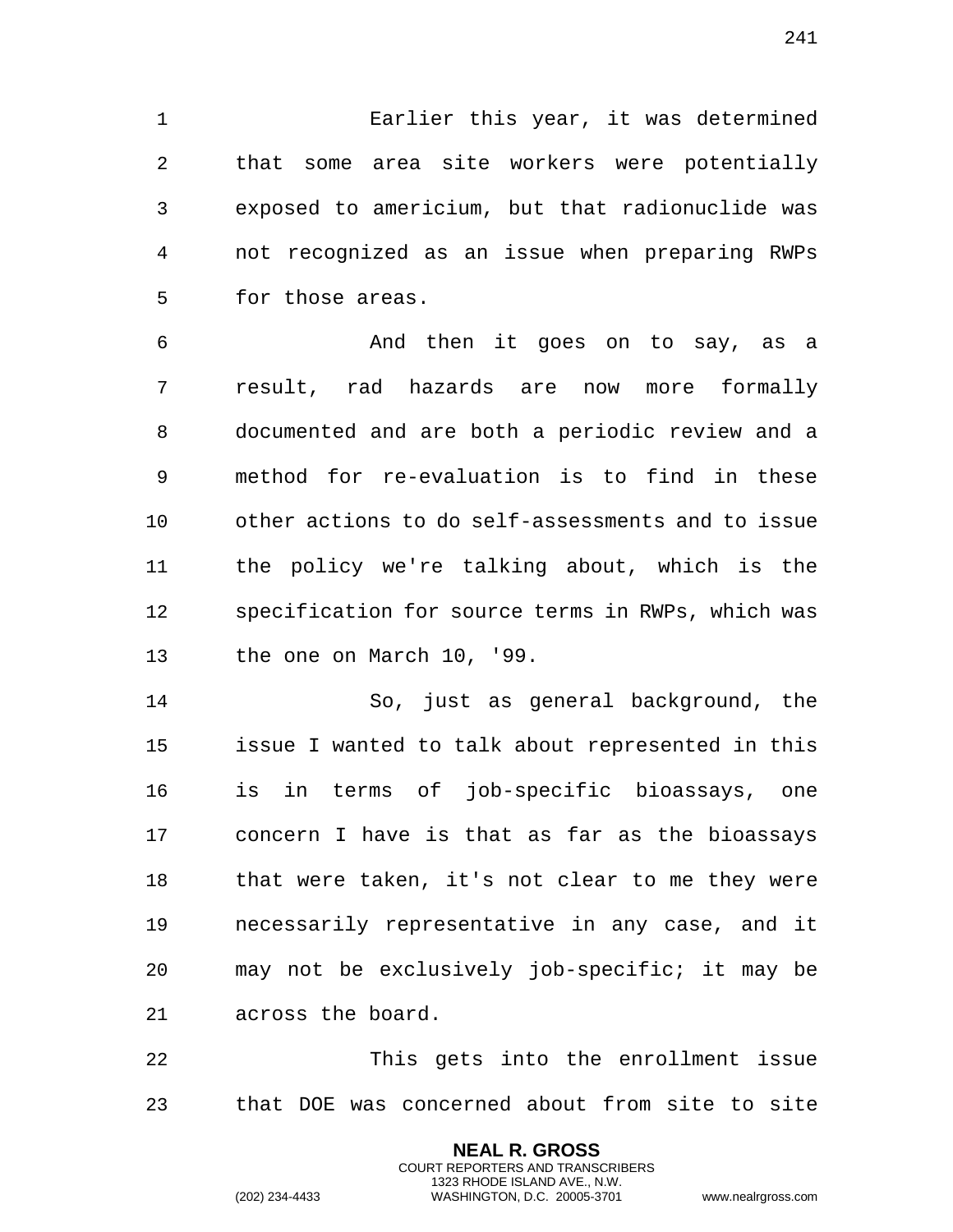that, as I said earlier, you're talking about a site that went through a lot of fundamental changes.

 And you had a relatively stable site that was producing Pu-238 tritium in the DuPont era.

 And in the '90s, it had to do a lot of D&D, a lot of environmental cleanup, a lot of waste management, and bringing a lot of short-term workers into the K reactor restart.

 And you're talking about going from a very stable source term environment.

 The one that was very unstable, that you in fact have -- it was a very dynamic environment that you had to in fact maintain an equally dynamic characterization of what the heck you were actually handling in order to make sure that your job-specific bioassays are targeting the right radionuclides.

 To me, americium is maybe the tip of the iceberg.

 It's unclear what wasn't being monitored for, but I think another example that

> **NEAL R. GROSS** COURT REPORTERS AND TRANSCRIBERS 1323 RHODE ISLAND AVE., N.W.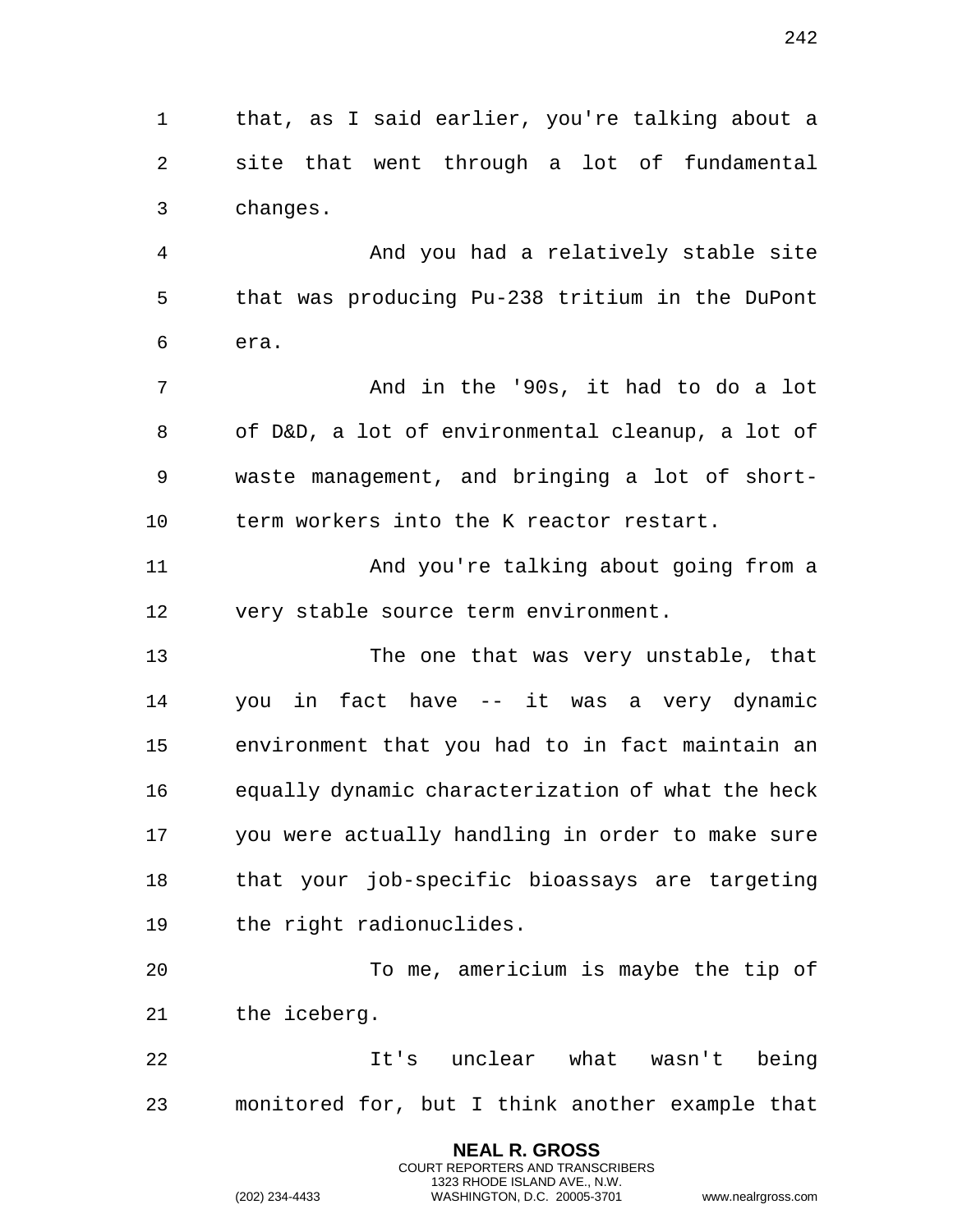came out with documentation was somebody was looking at the solid-waste management program, and all of a sudden saw curium figure in some of the documentation.

 I said wait a minute, we're not monitoring for curium. And went back, and as it turned out, curium wasn't present without plutonium so they were okay.

 But that also was a flag that the characterization program wasn't keeping pace with what was a pretty changing environment on-site with new and different source terms.

 And I think the admonition they've had here was be careful, don't continue applying your routine program as a framework for your job- specific bioassays in the RWPs because you're dealing with unique mixtures in some cases, and you can't do that.

 And they had a procedural link which I think is -- if you think of it from an administrative standpoint, if you're the RCO or the line manager and the link is that you need to refer back to the routine program to basically

> **NEAL R. GROSS** COURT REPORTERS AND TRANSCRIBERS 1323 RHODE ISLAND AVE., N.W.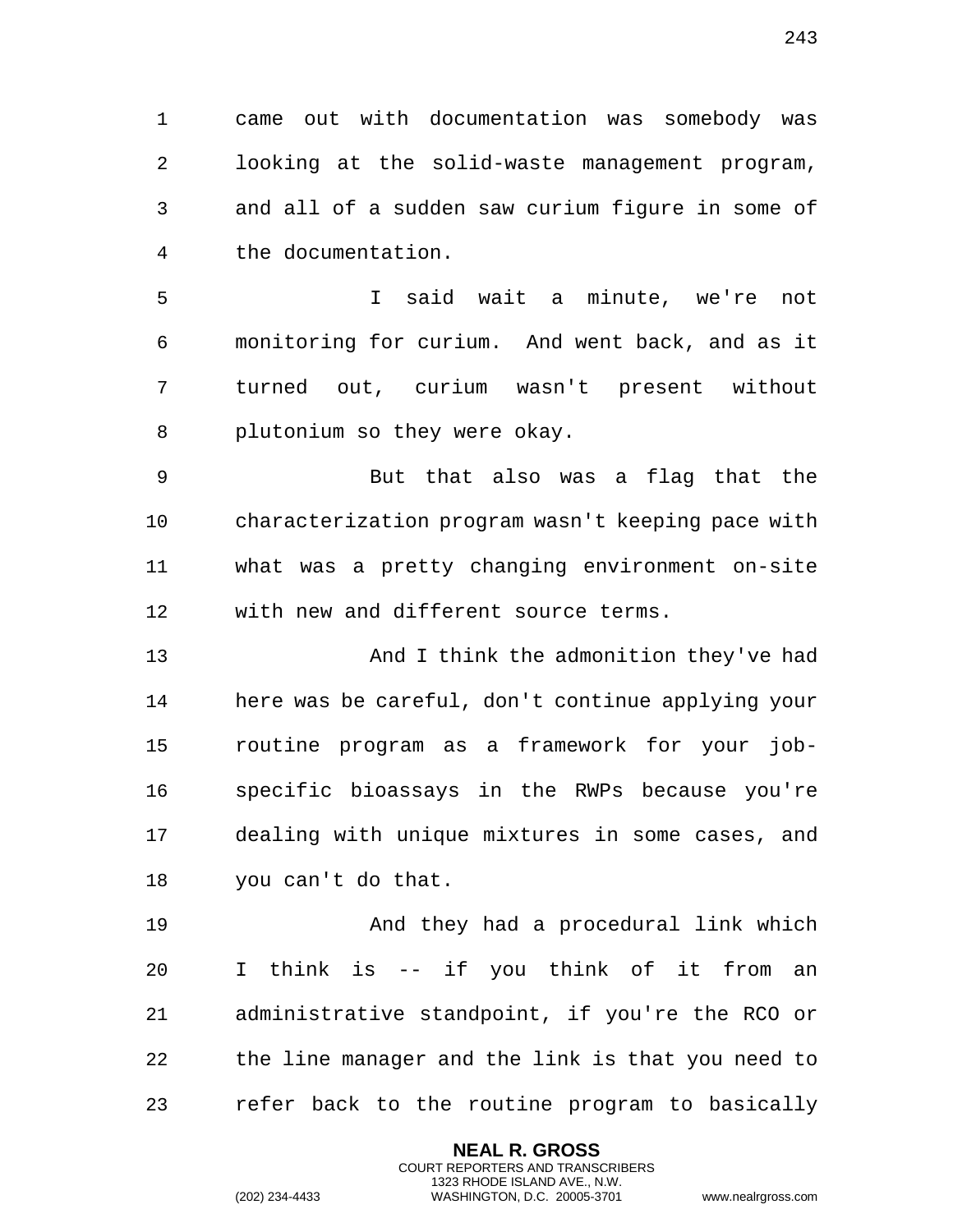identify your source term, that can certainly continue a process where you're using the same source terms even though the facility itself has changed its mission, or workers are moving from one facility to another and they might have the RQB that has radionuclide X consistently assigned to this facility.

 But if it's CTW, they're moving around the site, and the situation there is, is the RQB keeping up necessarily with the source terms they're experiencing at different locations in the site or not.

 And if you were referring 835, I can't make a judgment about 835, but this certainly would have been a factor I think if this would have been identified as one of the issues because, again, you have unmonitored workers.

18 In my view, and maybe I'm wrong about this, but this sort of reminds me of some of the issues that we looked at at other sites where neptunium was there but they were only monitoring for plutonium.

And it was unmonitored exposure for

**NEAL R. GROSS** COURT REPORTERS AND TRANSCRIBERS 1323 RHODE ISLAND AVE., N.W.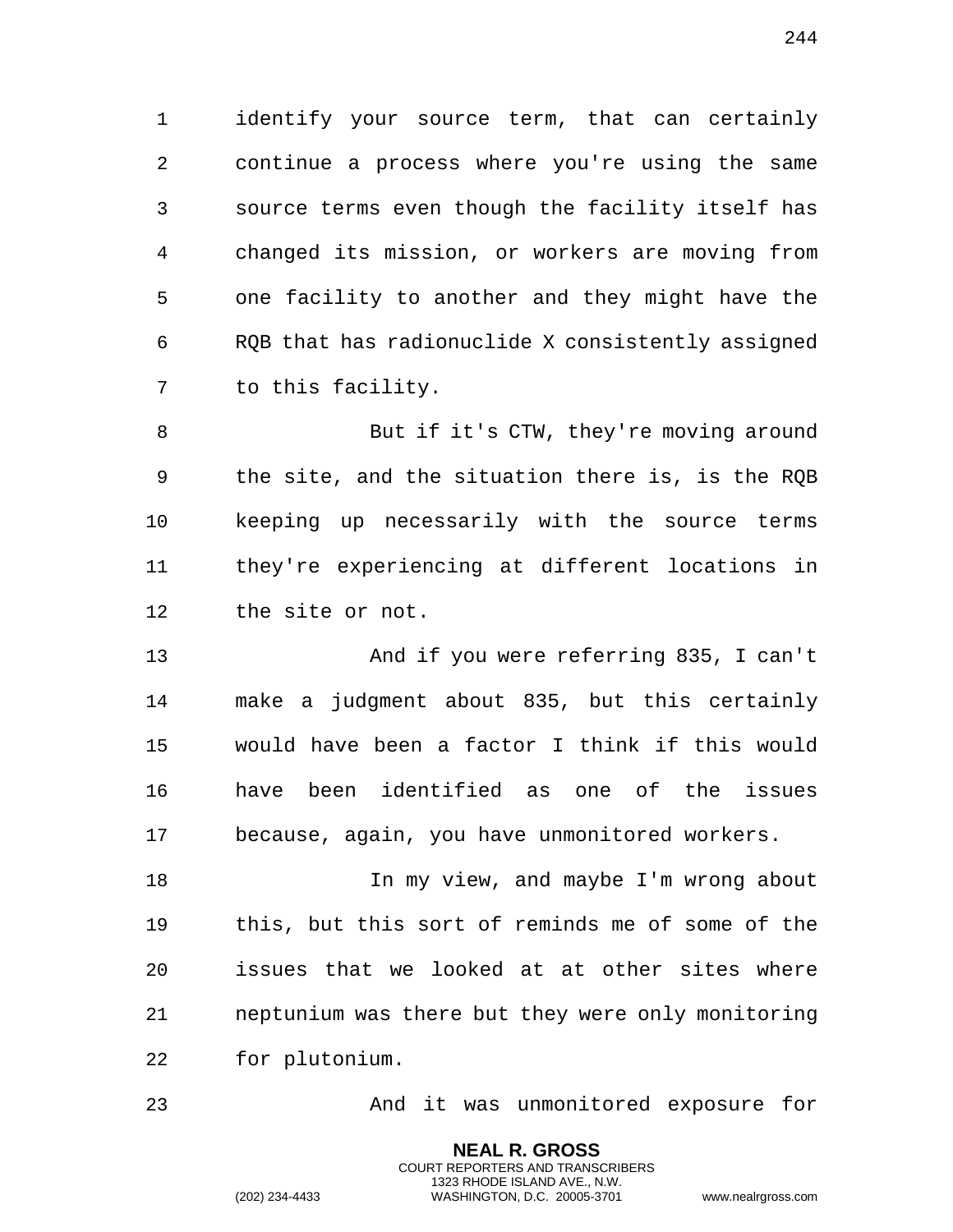but could not find any monitoring data. There was no way to develop a coworker model for something that wasn't monitored for. And that ended up being SEC for that particular source term. And the same for other sites, mixed fission products, whatever the case may be. So, in terms of representativeness and I'll be very frank about it, my concern is whether or not, for this intermittent particular exposure category these workers are involved with, and given the circumstances of the administrative controls on how RWP reflected actual source terms, what's the confidence level that in fact you don't have unmonitored exposures due to these nuclides not being accountable. 18 And that's the question. I don't have a good answer because there just isn't good data. You can't know what you don't know, because it was never necessarily collected. 22 But by this procedural change and these acknowledgments I sort of touched on, I

neptunium, and we looked and looked and looked at

**NEAL R. GROSS** COURT REPORTERS AND TRANSCRIBERS 1323 RHODE ISLAND AVE., N.W.

(202) 234-4433 WASHINGTON, D.C. 20005-3701 www.nealrgross.com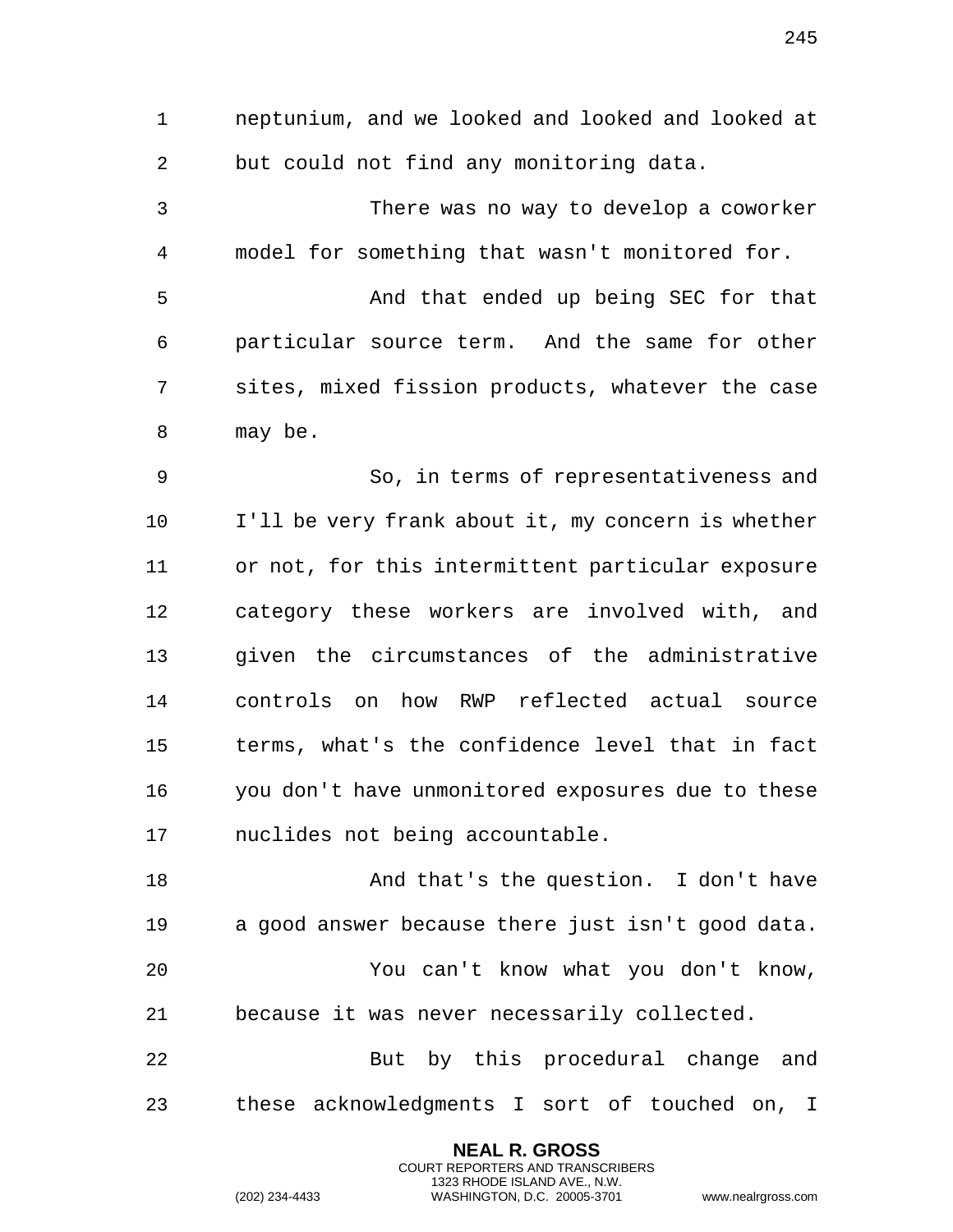want to put that out there as one of my concerns in looking at this particular situation. When I walked through the question of

 representativeness, I had a hard time getting past that particular issue. So, I'll leave it at that.

 DR. TAULBEE: I'd like to remind everyone that the routine monitoring program was part of their surveillance, the workplace indicators and things, the air monitoring they had going on, the contamination surveys, looking for not a particular radionuclide, but gross alpha, gross beta.

 The routine bioassay, the bioassay program was part of surveillance, these changes and these updates to make sure these people should be on routine americium as well are all upgrading the surveillance program from that standpoint.

 The doses were assigned at Savannah River were based upon the special bioassay, based upon the surveillance when something happened, or they had noticed something in the routine, they

> **NEAL R. GROSS** COURT REPORTERS AND TRANSCRIBERS 1323 RHODE ISLAND AVE., N.W.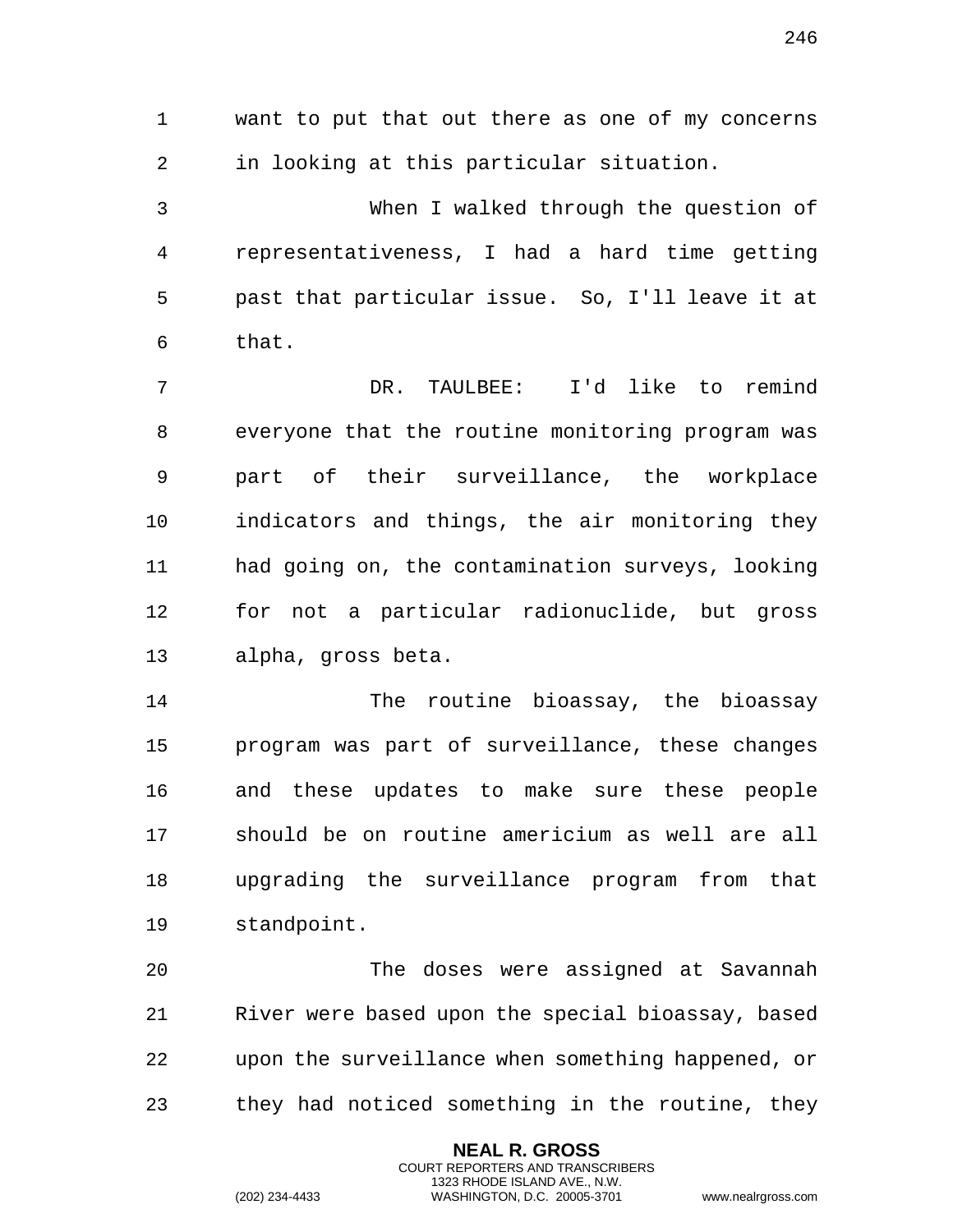went and did -- MR. FITZGERALD: How would you know anything happened with americium if they weren't monitoring for it? DR. TAULBEE: You get so many people at each of the facilities being monitored, and you've got airborne radioactive areas. MR. FITZGERALD: But they weren't monitoring for it. I'm not saying it was something -- DR. TAULBEE: Contamination surveys are monitoring for alpha contamination in the area. MR. FITZGERALD: So, how do you know no americium would figure in that? DR. TAULBEE: If you're seeing any alpha contamination, you need to follow up. MR. FITZGERALD: No but, Tim, the issue is that your designing your bioassay program, for the radionuclides that have potential exposure, you would need to know that 22 they were in fact a factor. And there's certainly no way to

> **NEAL R. GROSS** COURT REPORTERS AND TRANSCRIBERS 1323 RHODE ISLAND AVE., N.W.

(202) 234-4433 WASHINGTON, D.C. 20005-3701 www.nealrgross.com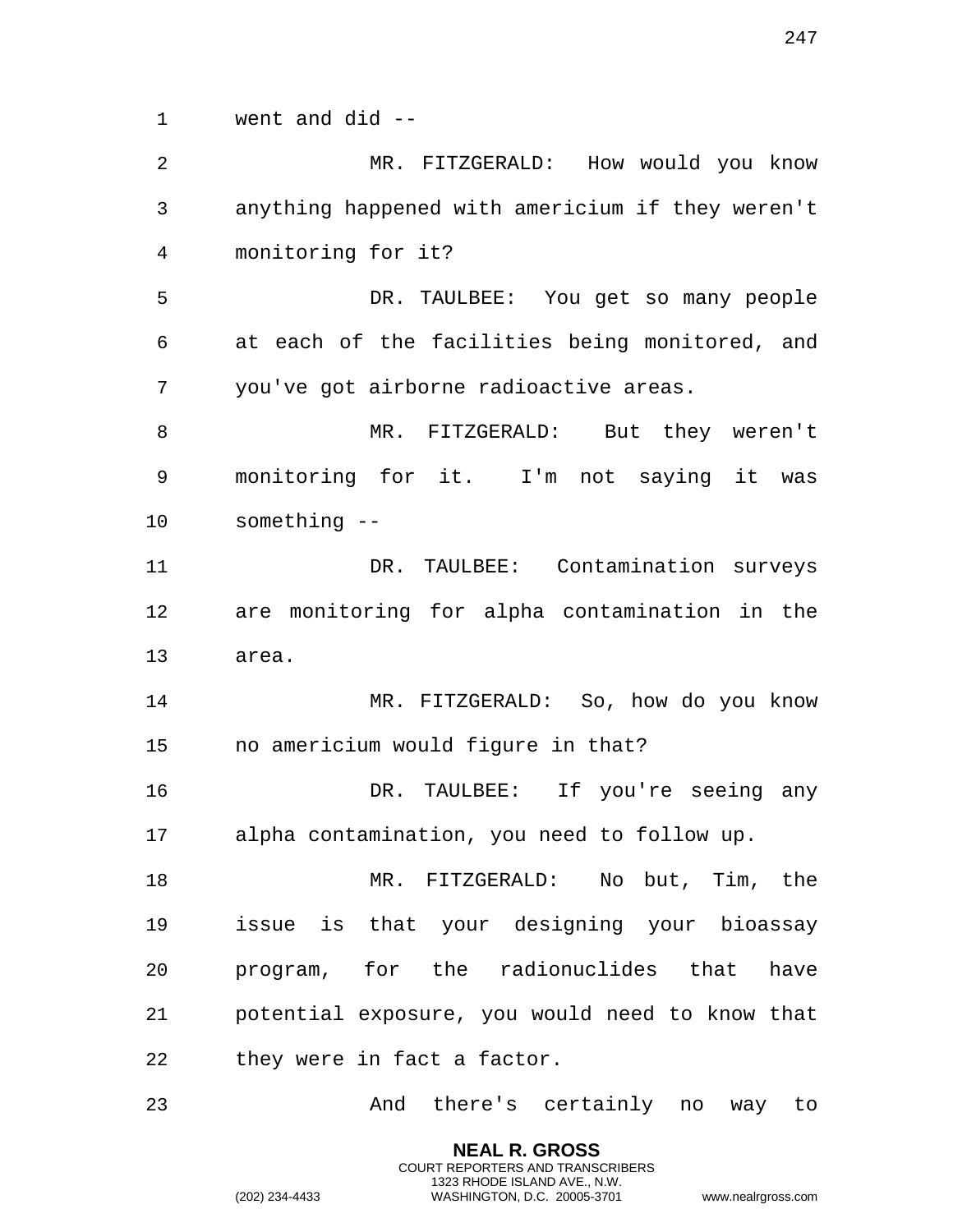establish that, unless you are looking for it and actually analyze for it.

 And this whole analysis that they came up with, this new approach, was a very analytic approach.

 I mean, if you look at the SRDB, I think it's 167754, you have a very analytic facility-by-facility approach that used ten percent I think it's ten percent of the --

 But the point is the approach that was put in place as opposed to tribal knowledge that was passed on year to year is a approach that the actual characterization information from the site, looked at isotopic data, looked at waste certification process stream analysis data, and actually came up with a very deliberate and careful analysis of what in fact were the key contributing nuclides for what you would want to have a job-specific bioassay program designed against.

 And I would even go so far as to add that any bioassay program should be designed against. And this was lacking, it wasn't done

> **NEAL R. GROSS** COURT REPORTERS AND TRANSCRIBERS 1323 RHODE ISLAND AVE., N.W.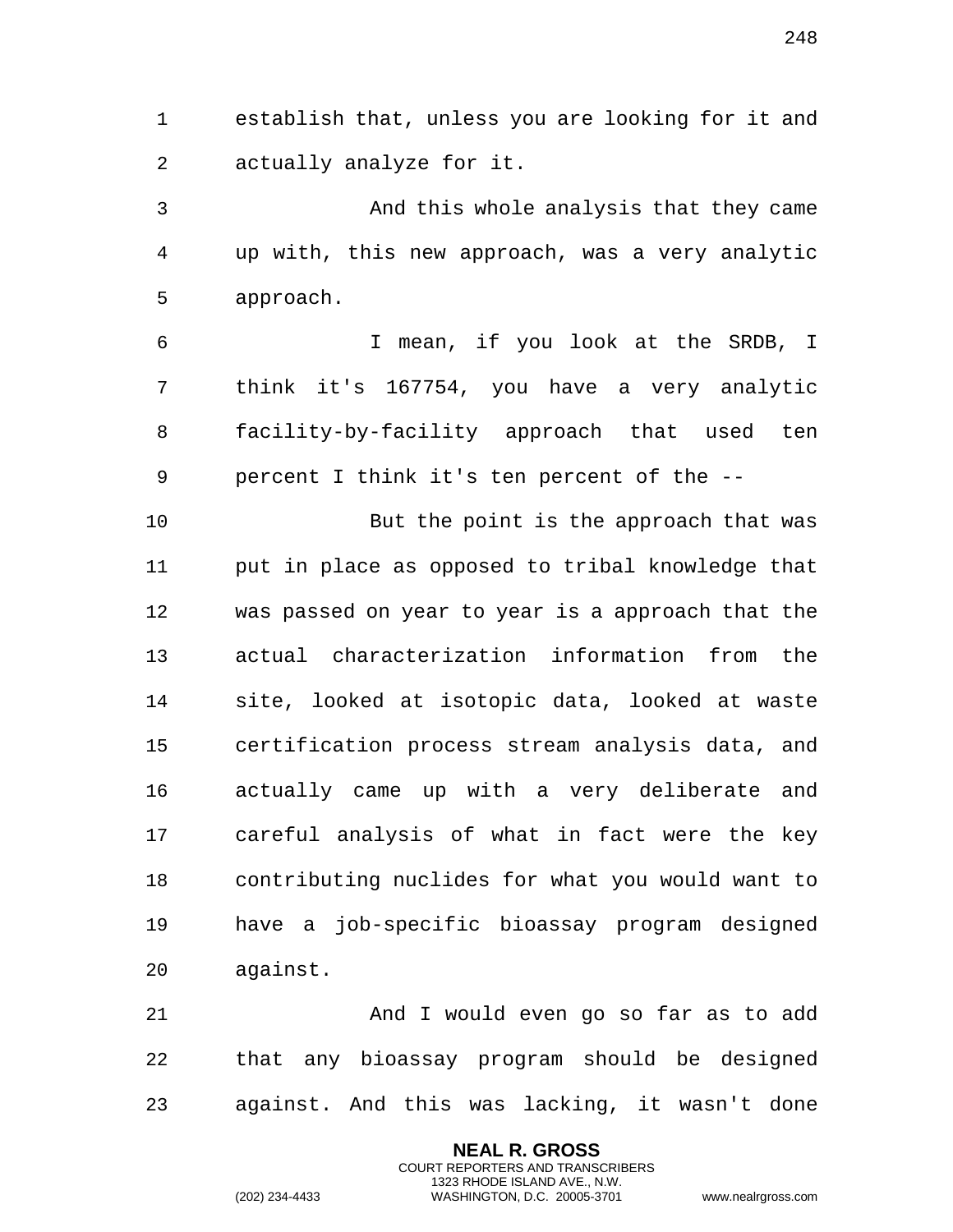that way.

| $\overline{a}$ | was done pretty much by line<br>It                 |
|----------------|----------------------------------------------------|
| 3              | managers who had been in the facility for years,   |
| 4              | deciding that these are the things we're worried   |
| 5              | about, and that was reflected on the RWP.          |
| 6              | And that works fine if you have a very             |
| 7              | stable, contiguous program from year to year.      |
| 8              | It hardly changes, you have the same               |
| 9              | mission, but you start introducing waste           |
| 10             | management, cleanup, D&D, you have a<br>much       |
| 11             | different environment, and that's when you have    |
| 12             | a problem.                                         |
| 13             | DR. TAULBEE: Well, in each of these                |
| 14             | documents you pointed out, 167760, 753, 754, the   |
| 15             | lead author or one of the authors on each of those |
| 16             | is the same person.                                |
| 17             | Can I propose that we interview that               |
| 18             | individual to find out the context of what a lot   |
| 19             | of the what-ifs that you're bringing up here, and  |
| 20             | the reasoning behind it, and find out directly     |
| 21             | from them?                                         |
| 22             | MR. FITZGERALD: I think I'd like to                |
| 23             | reserve that. I have the same reservations that    |

**NEAL R. GROSS** COURT REPORTERS AND TRANSCRIBERS 1323 RHODE ISLAND AVE., N.W.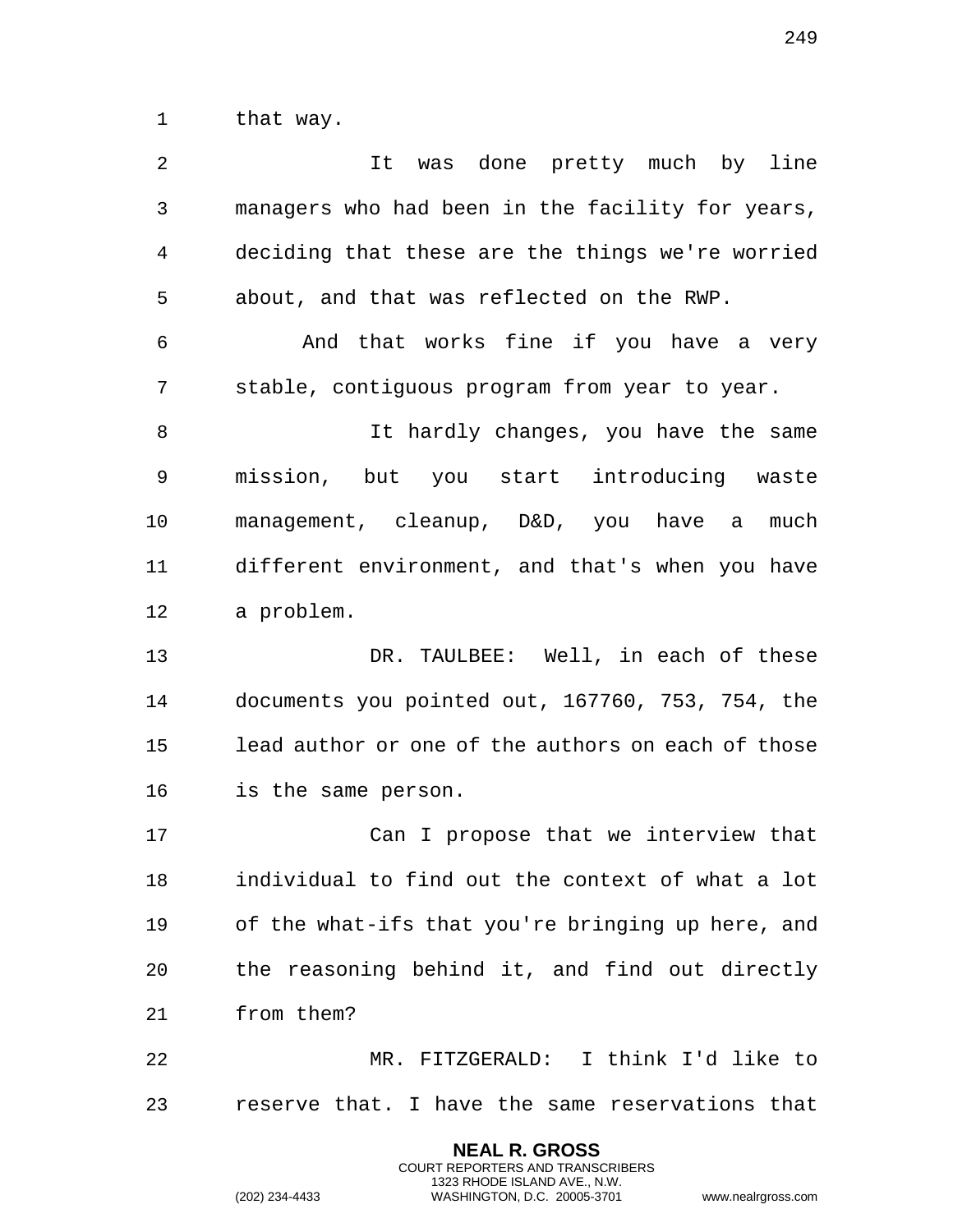I had in an earlier interview and it's not anything to do with the credentials or anything else. I just want to be sure of that for now. But I want to have really the discussion that I started out with, which is the Implementation Guide puts a framework on looking at the if you want to call it routine. 8 But we are going to apply the data set, this so-called representativeness, the relationship to the radiological source term, or however it's phrased, maybe I've got that wrong. But the whole question of does this fit the nature of the work and the source terms involved or not? I think a lot of this comes down to, it doesn't, and I have reservations, and I'm just being frank about it, and I have reservations about whether under these circumstances at this site, you necessarily have that fit or not. And maybe you can help me on that? DR. NETON: Well, are you talking about -- is this post '91? Is that the time

> **NEAL R. GROSS** COURT REPORTERS AND TRANSCRIBERS 1323 RHODE ISLAND AVE., N.W.

period we're talking about?

(202) 234-4433 WASHINGTON, D.C. 20005-3701 www.nealrgross.com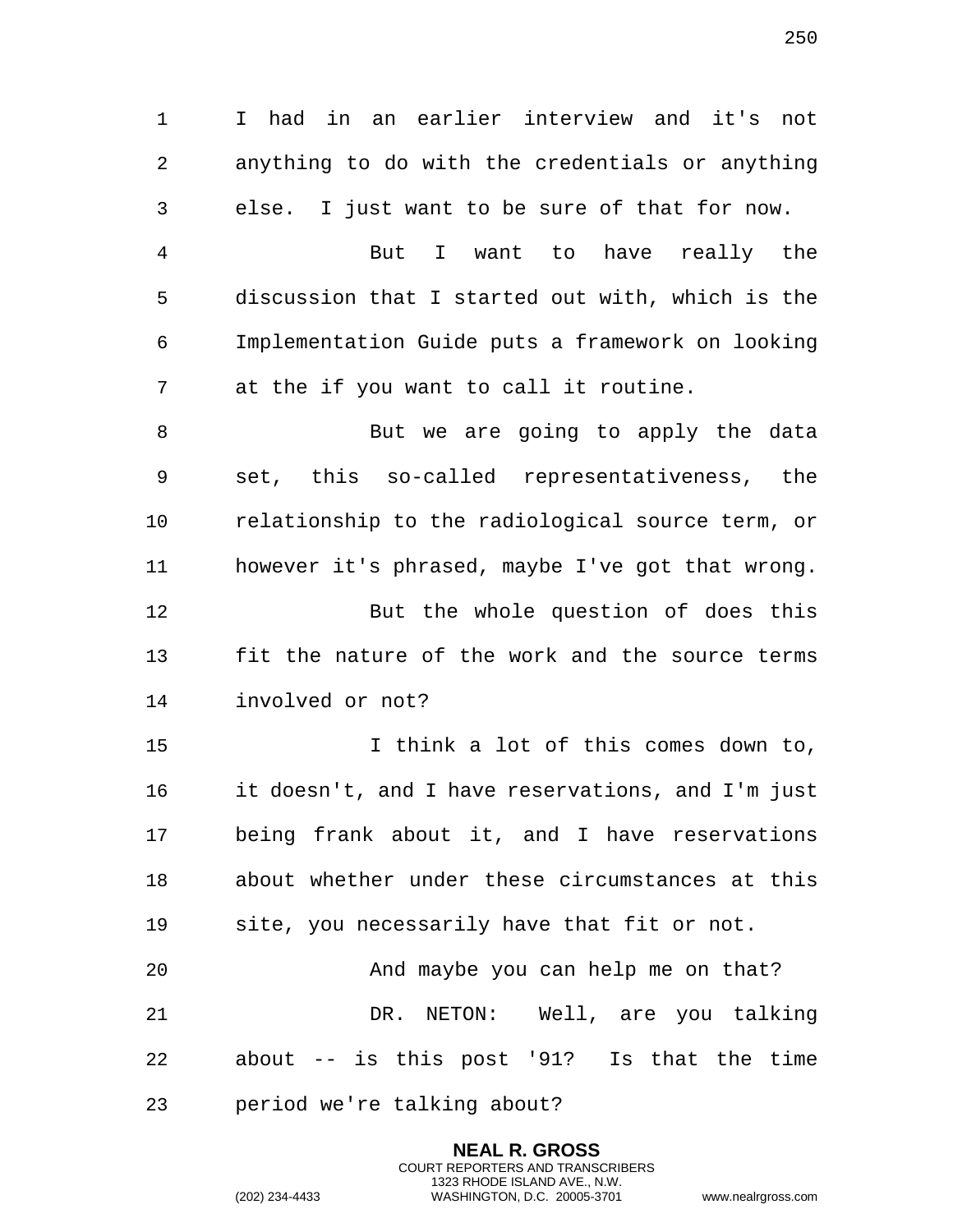MR. FITZGERALD: I don't know how far back. It may very well go further back. The fact is you have a situation that's not too unheard of frankly.

 You have very expert health physicists, veteran line managers who know their facilities and have been working the same operations for 30 years.

 And all of a sudden, there's some changes.

 Now, I would guess that it would be more pronounced after '91 because that's when you really start getting involved with new and different source terms, more so than you would have had in the past.

 DR. NETON: But what we're really talking about here is the adequacy of the monitoring program itself. That's one of the criteria.

 Could the monitoring program adequately see what source terms were present, and that could have been generated?

When I hear you mention it, it brings

**NEAL R. GROSS** COURT REPORTERS AND TRANSCRIBERS 1323 RHODE ISLAND AVE., N.W.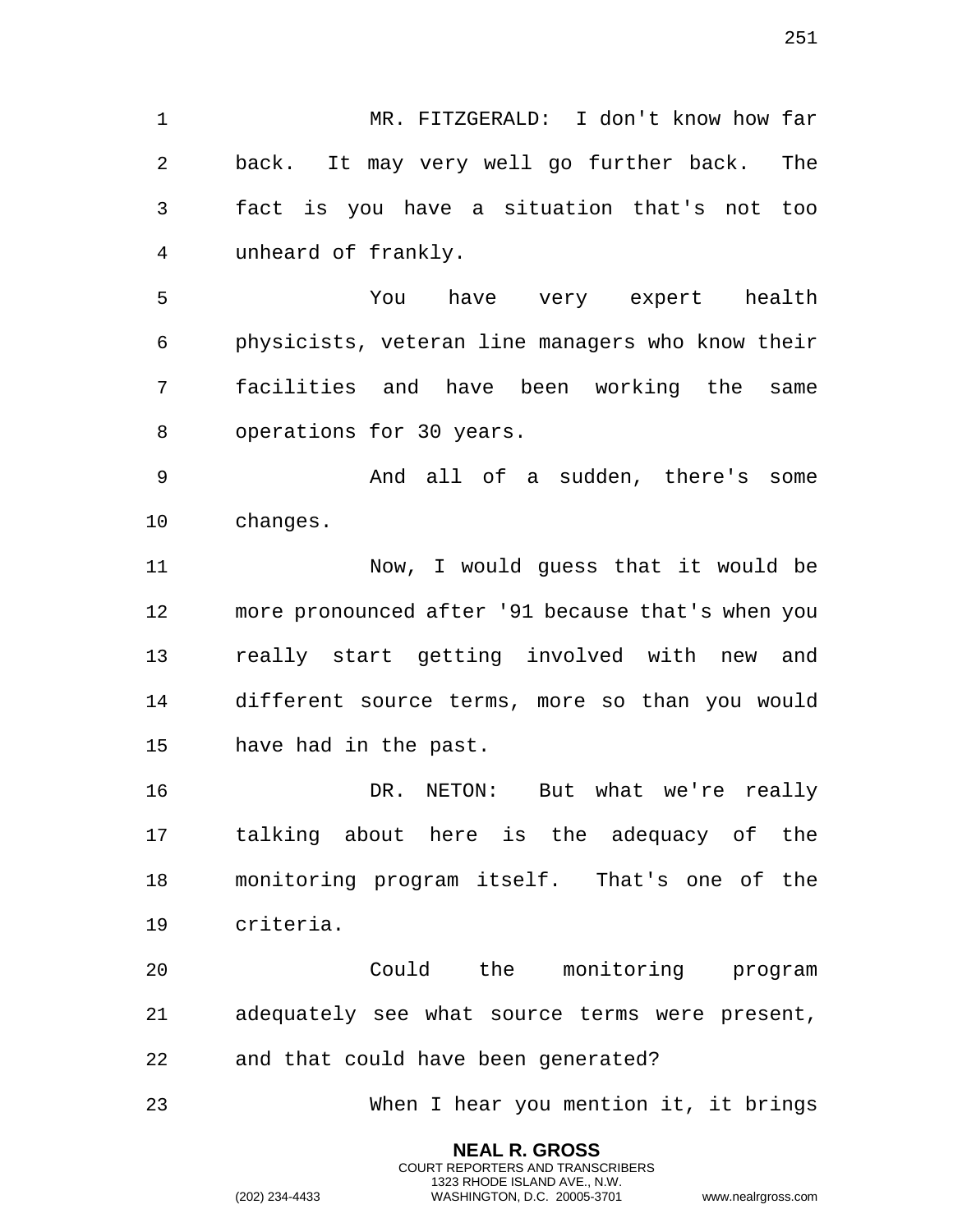into question some of that, but I don't know if it's a wholesale condemnation of the entire program.

 I think it needs to be looked at a little bit closer, but I would say the one instance where an americium source term was identified doesn't mean that the program was deficient.

 MR. FITZGERALD: No, but the implication is --

 DR. NETON: Yes, I know, but you can't -- to take it to one extreme, I think --

(Simultaneous Speaking.)

 MR. FITZGERALD: -- careful to read what Westinghouse was saying, not try to give you my words.

17 The question, though, is americium certainly was an example and curium as well for waste management.

 But the precaution about how one manages the characterization of the nuclides that go on the RWP almost precedes the actual bioassay.

> **NEAL R. GROSS** COURT REPORTERS AND TRANSCRIBERS 1323 RHODE ISLAND AVE., N.W.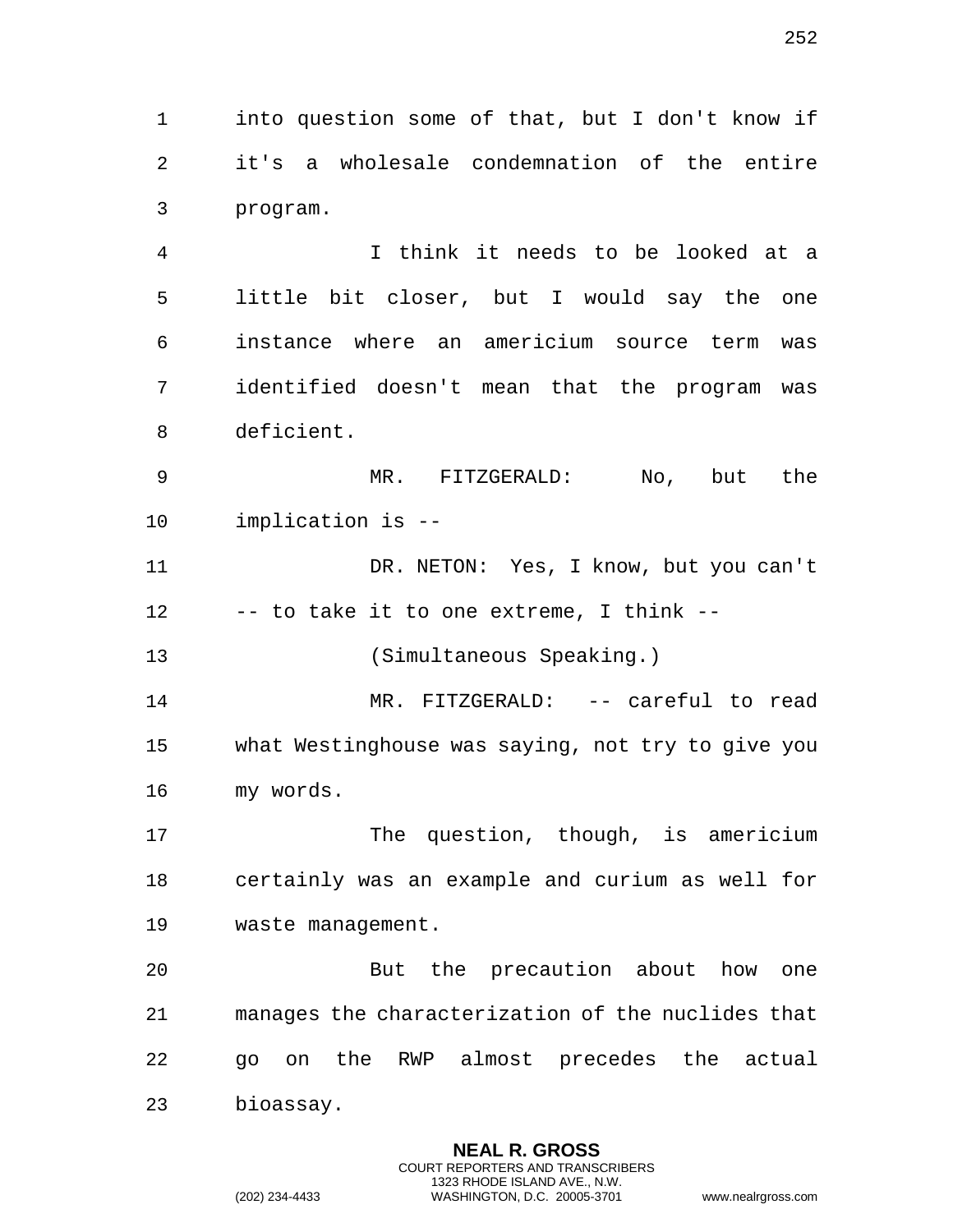DR. NETON: But you mentioned a little earlier about source term indicators and such too.

 I'm kind of wondering how that plays in here, where what's the likelihood that you would have only large amounts of curium without other transuranics like plutonium being present, that sort of thing.

 There could have been uncharacterized source terms but it would seem to me that if someone worked in a pure curium environment on something, that probably would be no.

 But when you're talking about mixture of isotopes where you may be underreporting or underestimating the dose.

 DR. TAULBEE: They're not saying underestimating dose. They're not saying that.

MR. FITZGERALD: I didn't say that.

 DR. NETON: Careful here. I think firstly, if you monitor for plutonium and there is a curium source term there and it was unmonitored, and you are seeing no positive bioassays for any plutonium, then you've kind of

> **NEAL R. GROSS** COURT REPORTERS AND TRANSCRIBERS 1323 RHODE ISLAND AVE., N.W.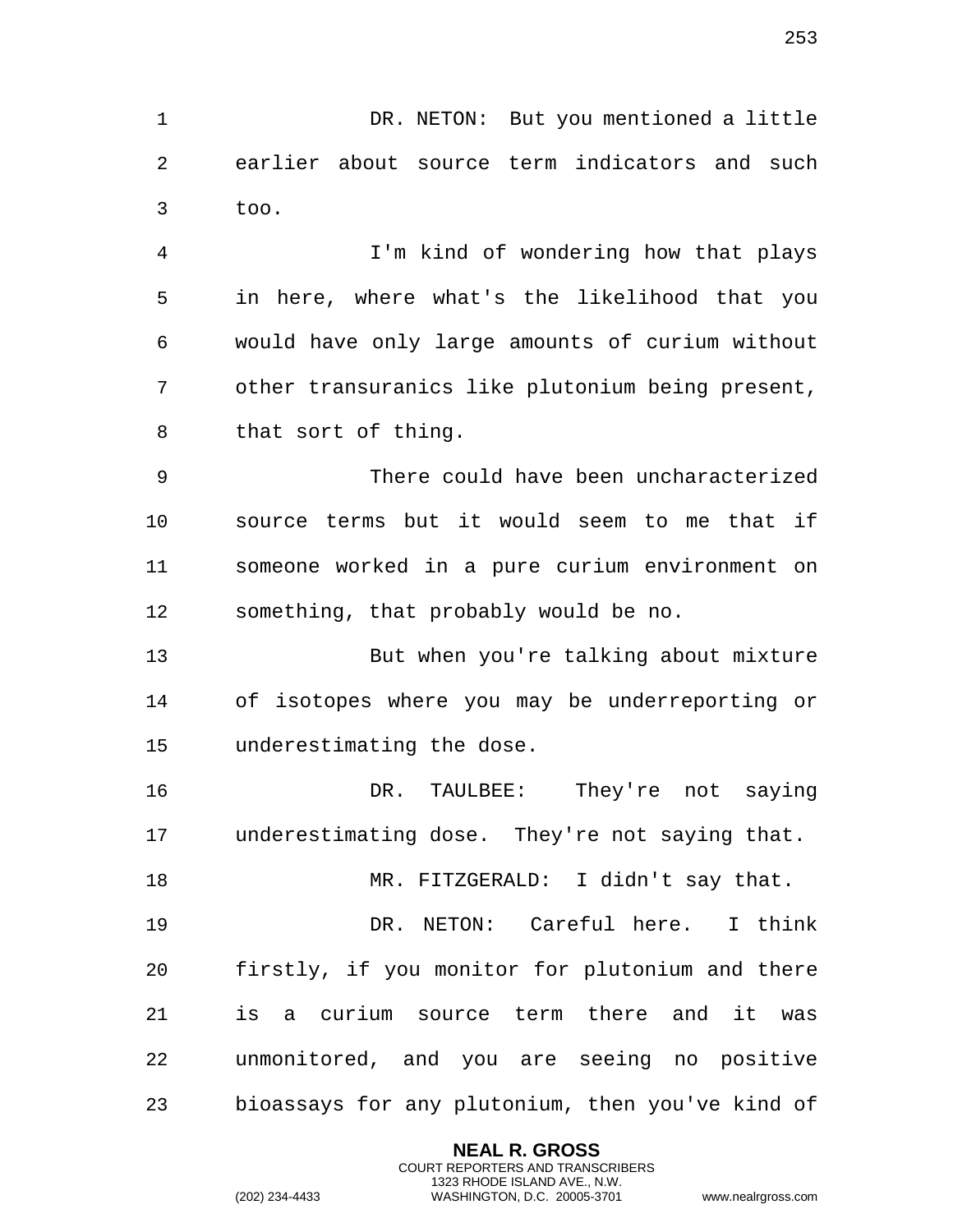got to look at this in terms of the bigger picture. You know, what was there, what was present, and what are these additional source terms? What are their magnitude in relation to what was monitored for?

 That would take some work. I don't think that's been looked at, at all.

 This is a whole different issue, though, we've been talking about. This is really not just specific to subcontract workers or even construction trade workers. This is a site-wide issue.

 MR. FITZGERALD: It is interesting what's raised in the context of these bioassays supporting RWPs but, nonetheless, I don't disagree that it actually has a --

 DR. NETON: This is a very different issue we have been talking about heretofore.

 DR. TAULBEE: Are we going to be receiving a report basically going through what you just kind of went through, something that we can respond to?

> **NEAL R. GROSS** COURT REPORTERS AND TRANSCRIBERS 1323 RHODE ISLAND AVE., N.W.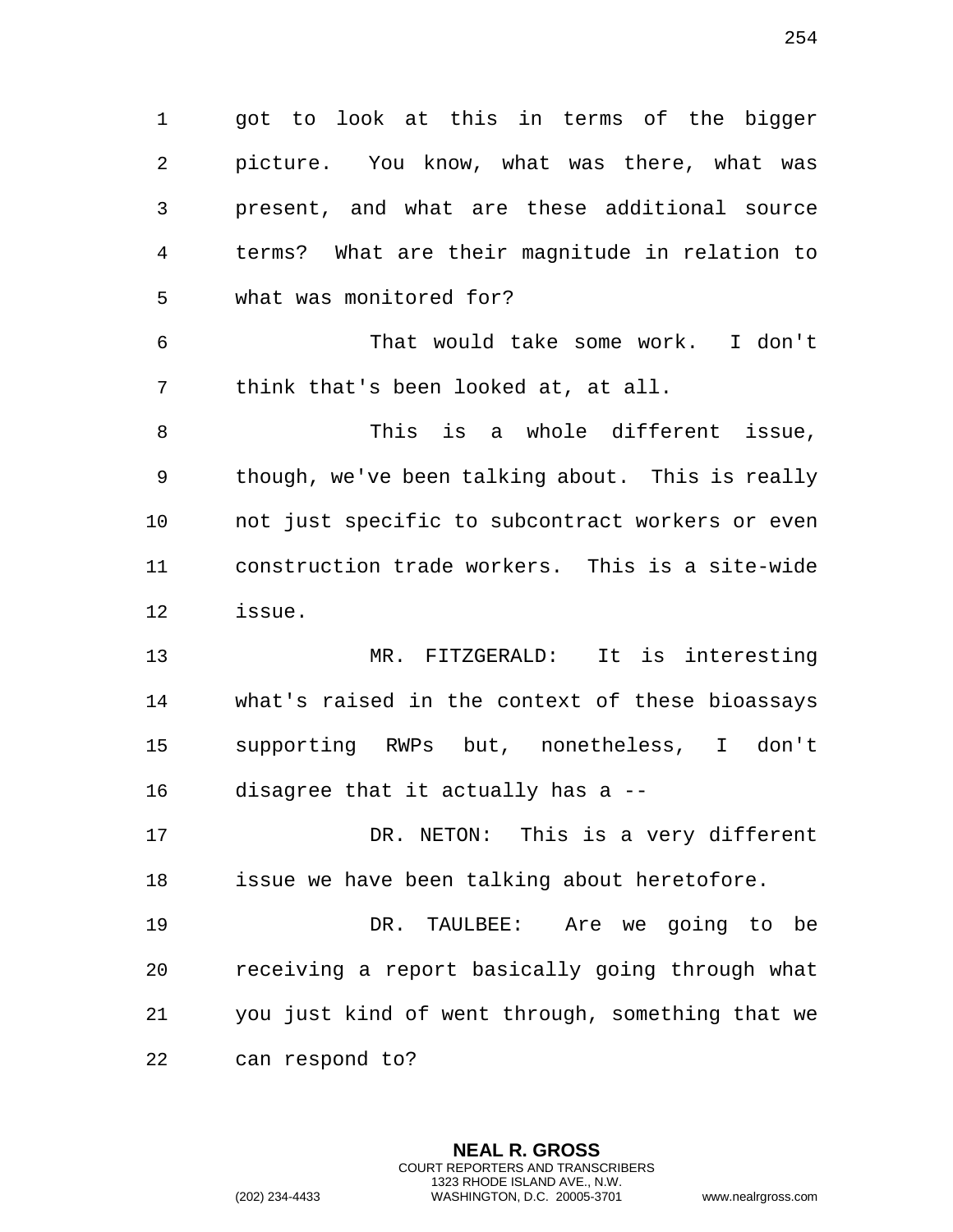1 **NIOSH evaluation of NOCTS subcontractor** 

## 2 **monitoring 1991-1997**

3 MR. FITZGERALD: Well, I think today 4 I just basically expounded a little bit more on 5 what was in our presentation. But we certainly 6 can put it in a report and we can certainly have 7 that dialogue.

8 But what I wanted to do is just get a 9 better feel for, and I think we are just beginning 10 to get there, on the implementation guide.

11 11 I think your point is that yes, it is 12 a monitoring issue but it is one that may be writ 13 large from the standpoint that you looked a 14 little more broadly at the implications. But 15 certainly, it gets into whether or not it would 16 be representative to use a chronic sampling or a 17 chronic data set to describe what this would be. 18 DR. NETON: Well, I think either way 19 we'd use the chronic exposure model and that is 20 something that is built in. I mean TIB-81, which 21 SC&A reviewed and I saw no comments, it said that 22 was an inappropriate exposure approach. We used

23 the chronic exposure model, dpm per day intake,

**NEAL R. GROSS** COURT REPORTERS AND TRANSCRIBERS 1323 RHODE ISLAND AVE., N.W.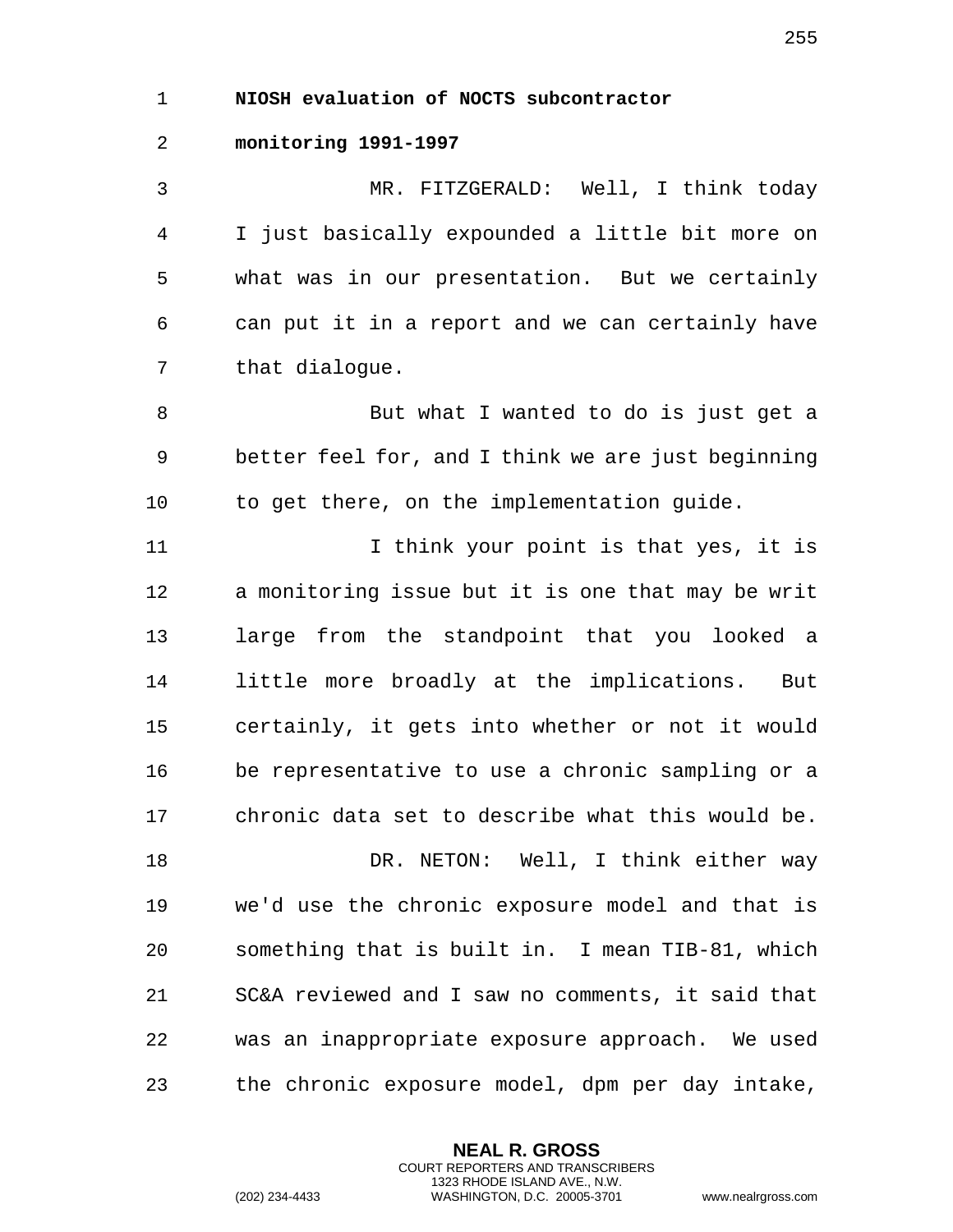based on fitting the bioassay over a number of years.

 My concern though is, again, inadequate characterization of source term and inadequate monitoring program, which we would have to investigate. I don't think we've looked at that at all.

 CHAIR CLAWSON: Because didn't we get into this -- well, we got into this, I believe, at a lot of the other sites. But I was thinking, I think it was Los Alamos and Rocky Flats.

 DR. NETON: Right but where we got into those sites were specific operations, where they may have had a neptunium project going on and we didn't have any bioassay for neptunium or something like that.

 What I am sensing here, though, is this is more about underlying source terms embedded within the operation. I think if they monitor for plutonium, I would assume, maybe I'm wrong, that there is plutonium present in that operation. But there may have been other source terms or isotopes there that weren't looked for.

> **NEAL R. GROSS** COURT REPORTERS AND TRANSCRIBERS 1323 RHODE ISLAND AVE., N.W.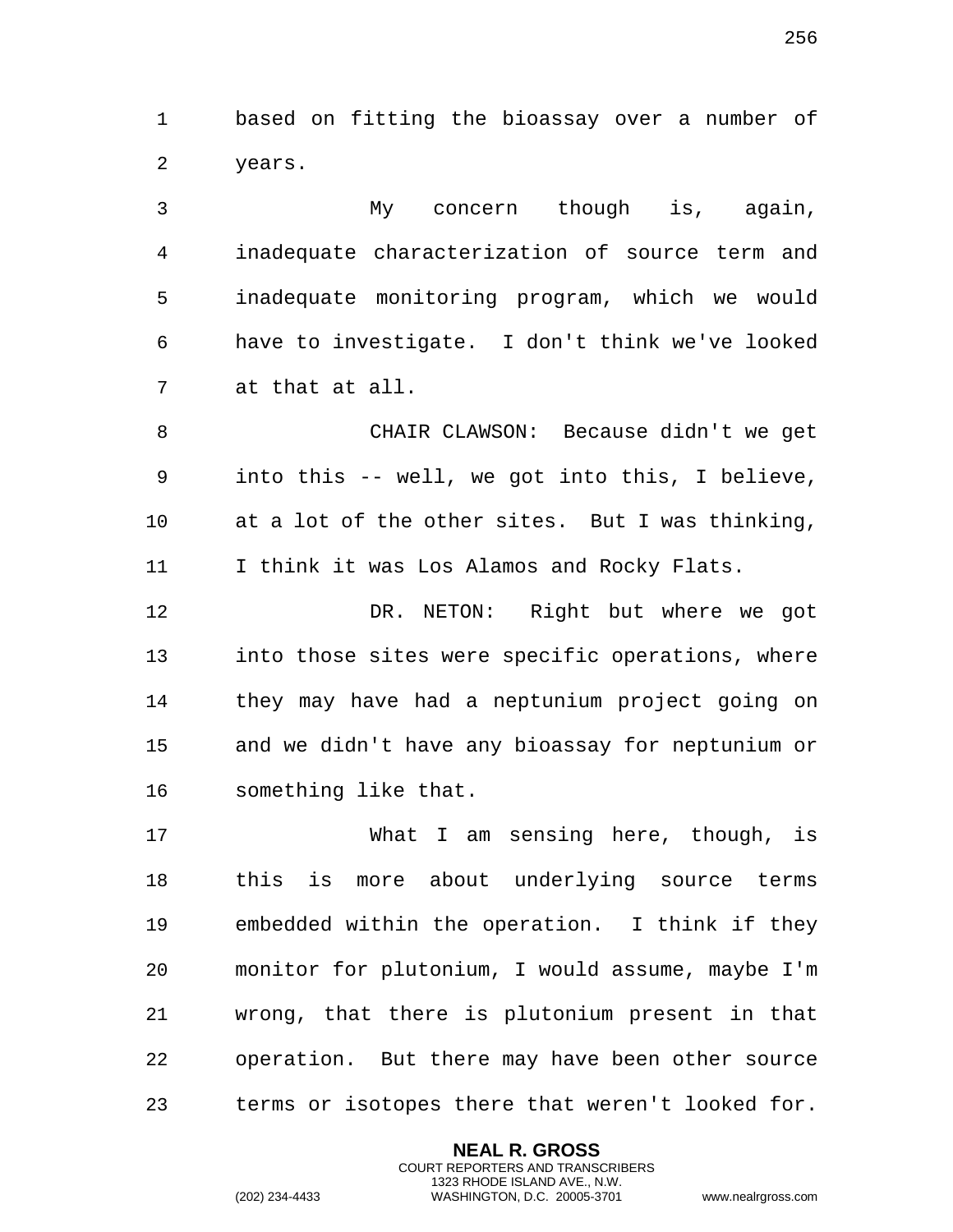1 But again, if you look at it and say well I monitored plutonium, that was the overwhelming source term there and I see nothing, then, what do you do.

 CHAIR CLAWSON: Well we got into this in Mound, too, if I'm not mistaken. We got into it on the hot cell because they would go in and they would survey for the overarching isotope and then they would rip out a piece of equipment and expose 30 to 40 years' worth of different isotopes.

 DR. NETON: Yes, I don't remember. Mound, I think, but we came to resolution on all 14 the issues at Mound, I know that.

 CHAIR CLAWSON: Well, it was an issue that we got into on that. I remember that.

 DR. NETON: We've had issues, like I said, of specific source terms being worked on, you know thorium projects and that type of -- we had an americium operation. But I'm not clear, and this is the first I am hearing of this would be these mixed source terms that may have been not appropriately characterized.

> **NEAL R. GROSS** COURT REPORTERS AND TRANSCRIBERS 1323 RHODE ISLAND AVE., N.W.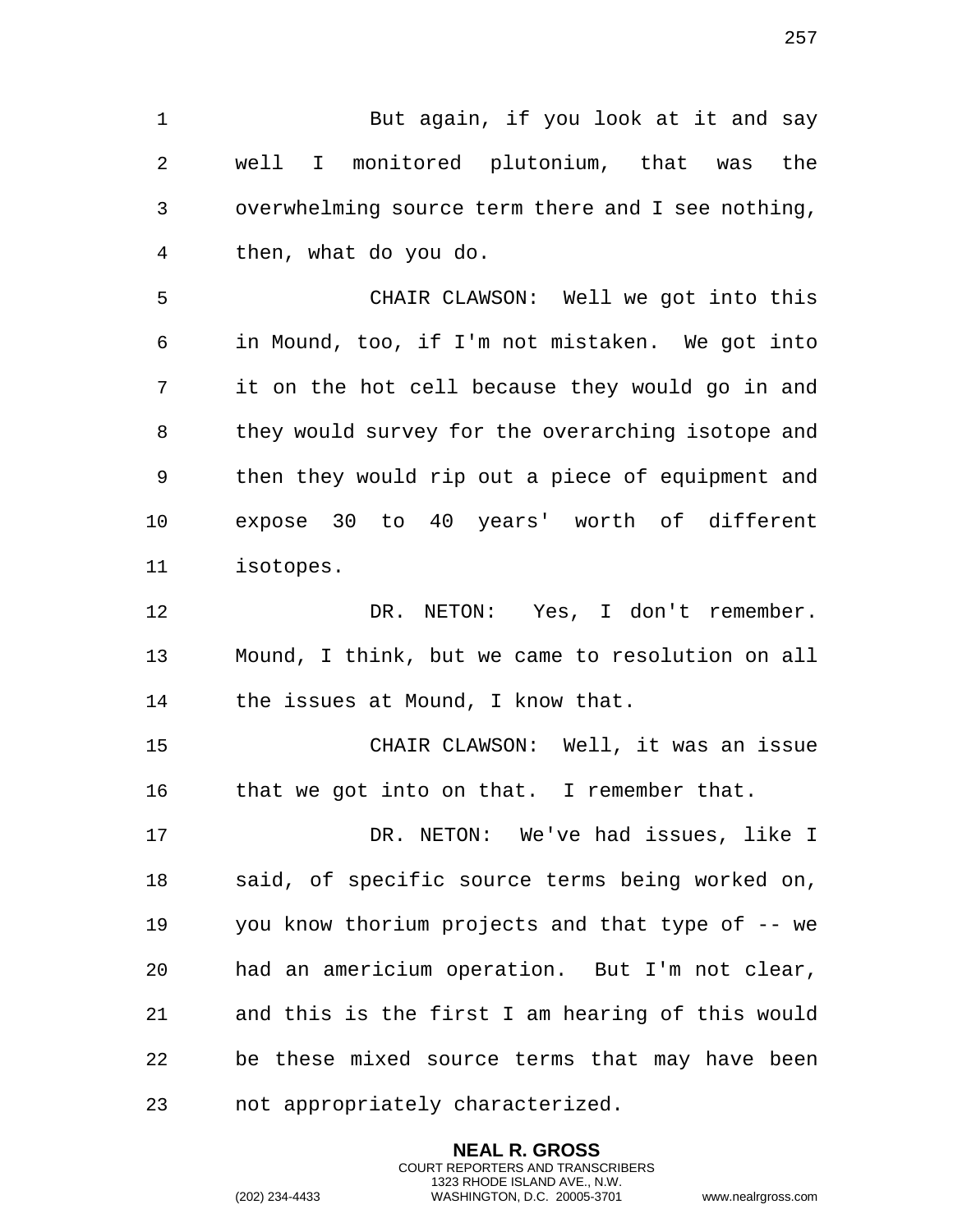MR. FITZGERALD: But apart from that issue, I mean that is certainly an issue, is it your position that the routine sampling -- the workers that were on routine sampling, their basic dose distribution, whatever, would be comparable in terms of the activity?

 I'm just kind of looking here at the guidelines and the relationships for the job-specific bioassays.

 DR. NETON: I think they did routine sampling for these construction trades workers that were covered under RWPs. If they had -- you know, a chronic exposure model can be approximated by a series of acute exposures. I mean we've been down that path many times.

 And it is my opinion that a chronic exposure model applied to those situations would bound the exposures, in particular if there were job-specific samples taken because they were considered to be more chronic in nature.

 MR. FITZGERALD: But would you consider those specific jobs that would fall under these RWPs to be then not so unique that

> **NEAL R. GROSS** COURT REPORTERS AND TRANSCRIBERS 1323 RHODE ISLAND AVE., N.W.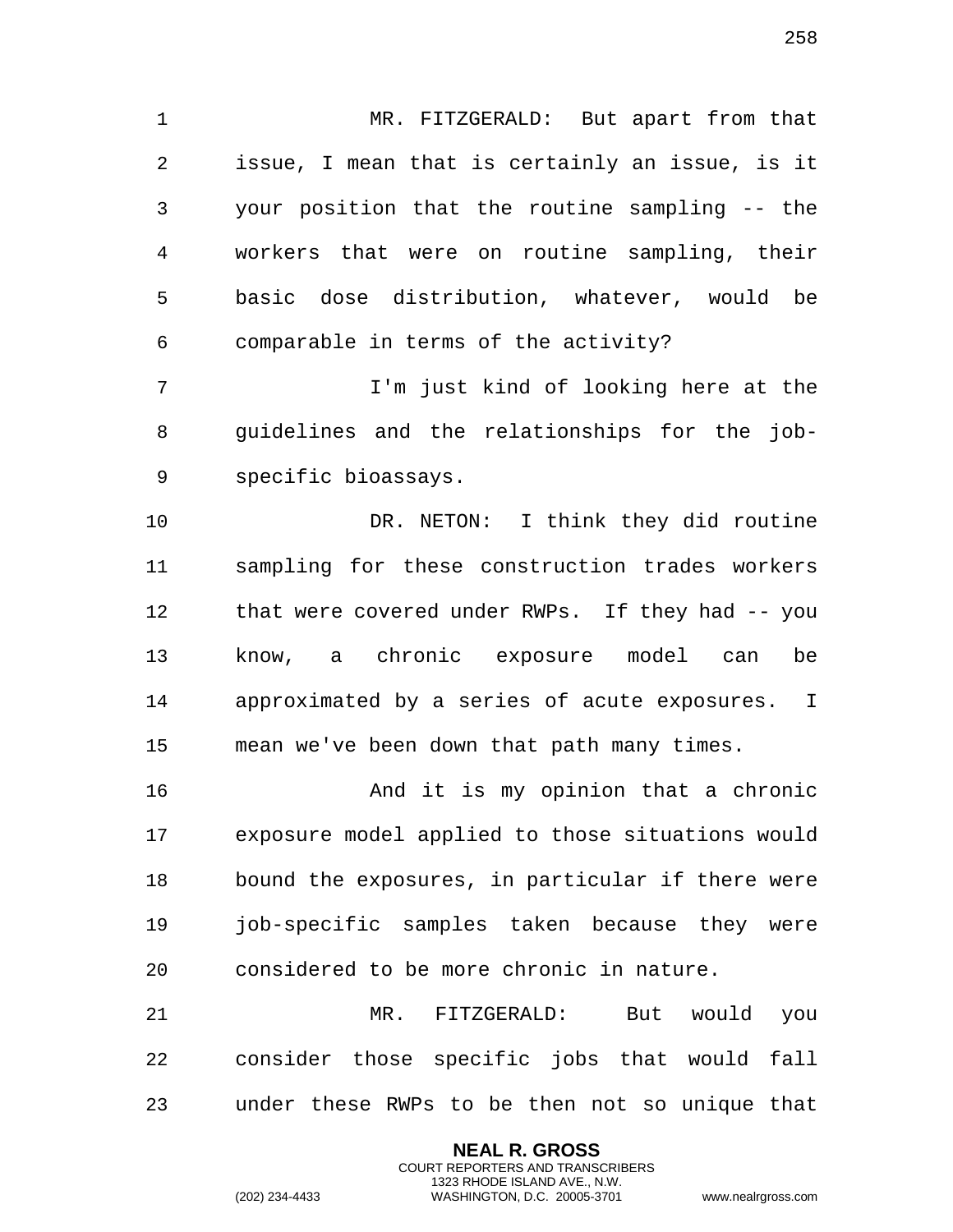they wouldn't be enveloped by what routine workers were exposed to?

 DR. NETON: Well, I think we've already made that decision. We were stratifying the construction trades from the general operation workers, and that's already been decided, that's in the coworker model. We've already done that. MR. FITZGERALD: So literally, there just isn't any distinction between what the worker -- whether the subcontractor did not perform under these RWPs in terms of job-specific bioassays. DR. NETON: You mean the subcontractor versus the -- MR. FITZGERALD: Well no, I don't want to get into that stuff. 17 DR. NETON: -- the construction trade? MR. FITZGERALD: I think the workers that were doing what could be relatively, you know, handling relatively unique source terms, whatever that may be, whatever Westinghouse described, for example, and what I read you, that could be enveloped by the experience of the

> **NEAL R. GROSS** COURT REPORTERS AND TRANSCRIBERS 1323 RHODE ISLAND AVE., N.W.

(202) 234-4433 WASHINGTON, D.C. 20005-3701 www.nealrgross.com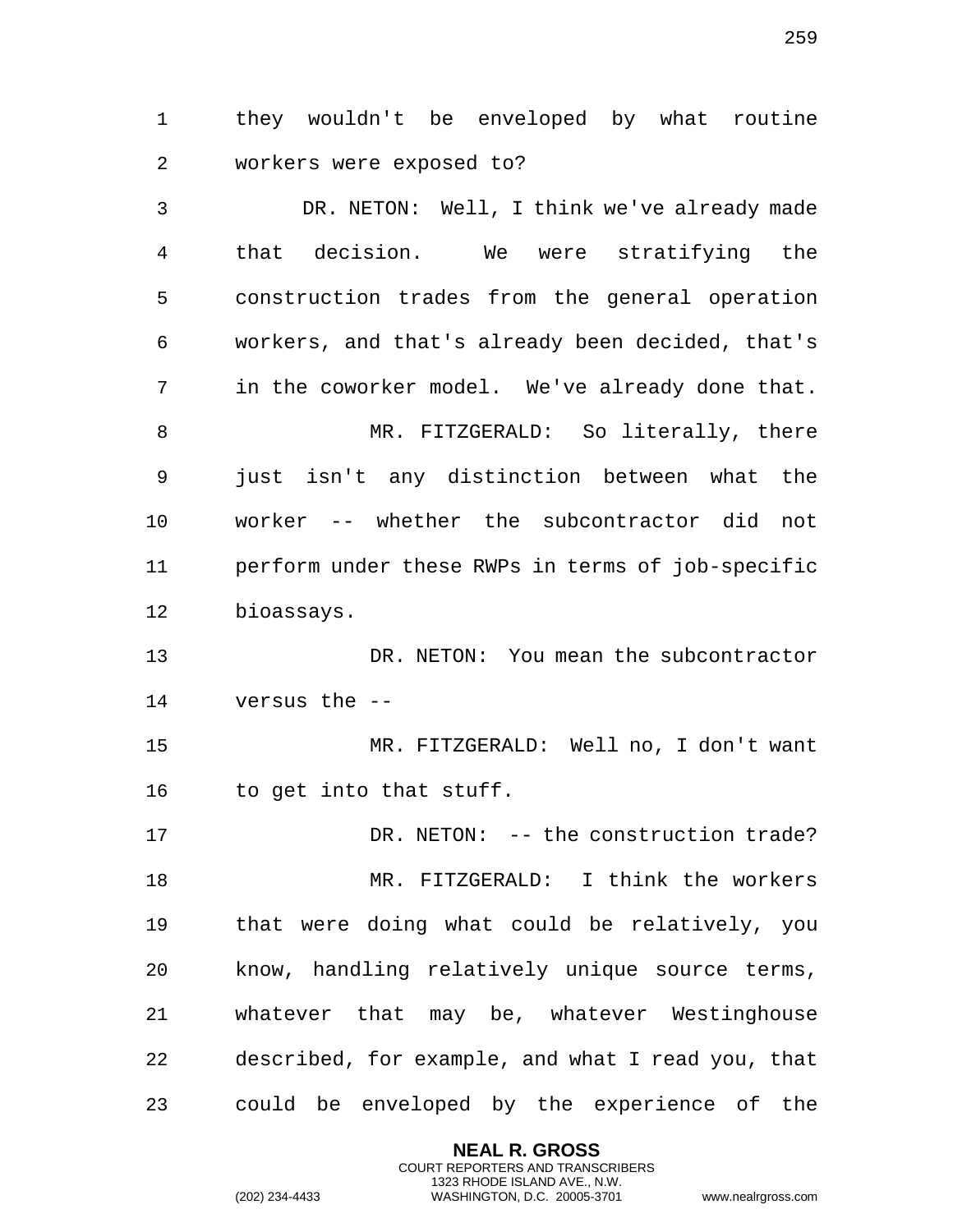routine workers, the workers that were on routine sampling.

 DR. NETON: The construction trades workers that were on routine sampling, which included subcontract construction trades workers.

 MR. FITZGERALD: So you're saying the in-house, whether it was DuPont or Westinghouse CTWs, that that would, in fact, envelope the workers on job-specific bioassays.

11 DR. NETON: Well, that's a different question and that remains to be seen because we still don't know of those job-specific bioassays that weren't taken what percentage were in-house  $15 - -$ 

16 DR. TAULBEE: Operations.

17 DR. NETON: -- operations and which were subcontractors. We don't know that. That's an unknown at this point.

 DR. TAULBEE: But we do know that from the monitoring methodology, they signed in on an RWP and checked to see if they were on a routine for that radionuclide dose or not.

> **NEAL R. GROSS** COURT REPORTERS AND TRANSCRIBERS 1323 RHODE ISLAND AVE., N.W.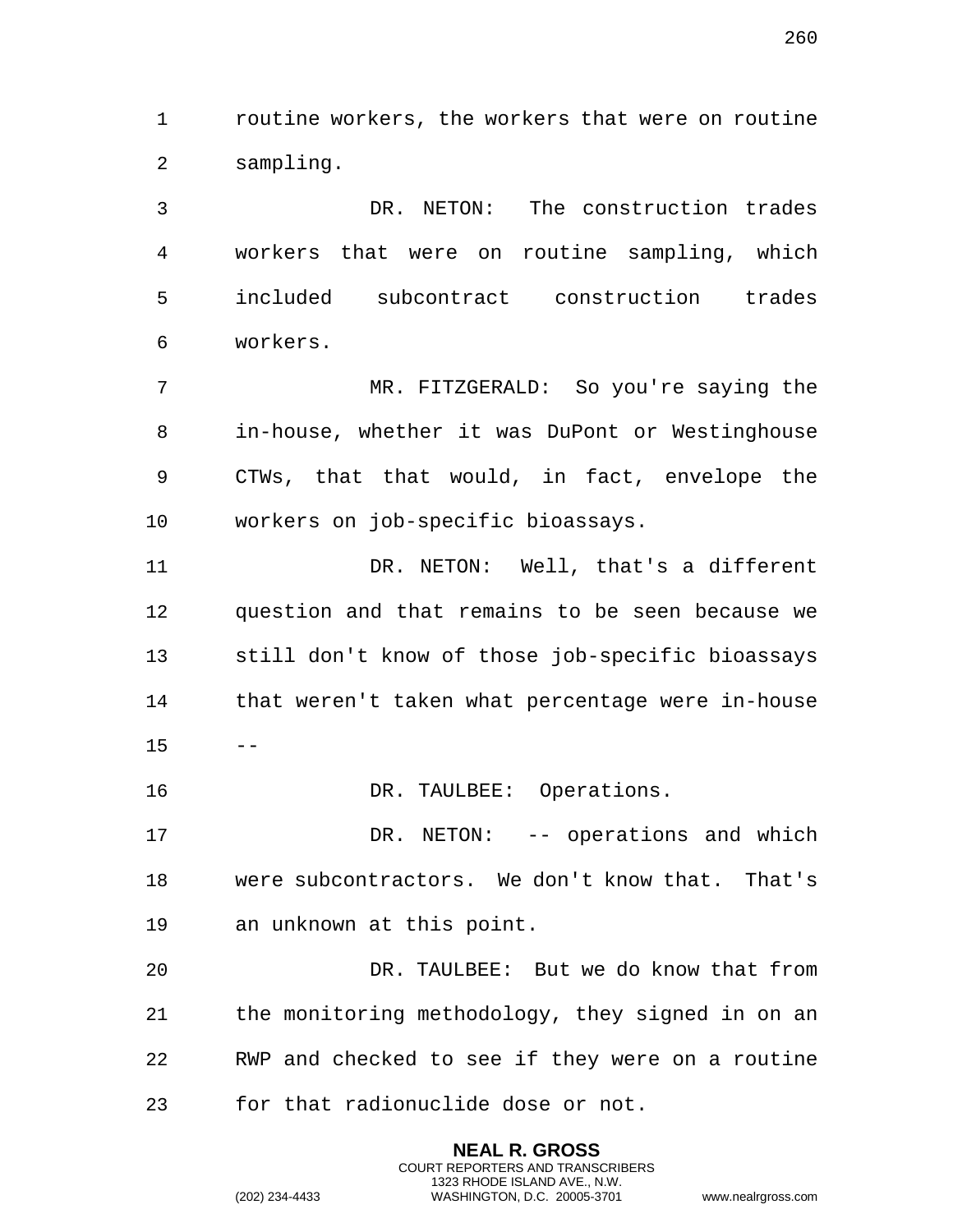1 And the fraction that needed a job- specific bioassay is much, much less than those on the routine, which is why I feel it is encompassing that those other workers, construction trades workers that were on a routine for that radionuclide, their bioassay -- MR. FITZGERALD: Your position is the construction trade workers, their dose distribution, whatever, would be in fact comparable and would address subcontractors. 11 DR. TAULBEE: Yes. 12 MR. FITZGERALD: Okay. DR. TAULBEE: Well, the subcontractor one as well. MR. FITZGERALD: Okay. I just wanted to get that clarified. DR. TAULBEE: Which is another question I do have for the Work Group. We currently, in our OTIBs, OTIB-81 combined DuPont construction trades workers and subcontractors. Does the Work Group feel that these need to be separated or not? Maybe that's not an issue for this Work Group. Maybe that is

> **NEAL R. GROSS** COURT REPORTERS AND TRANSCRIBERS 1323 RHODE ISLAND AVE., N.W.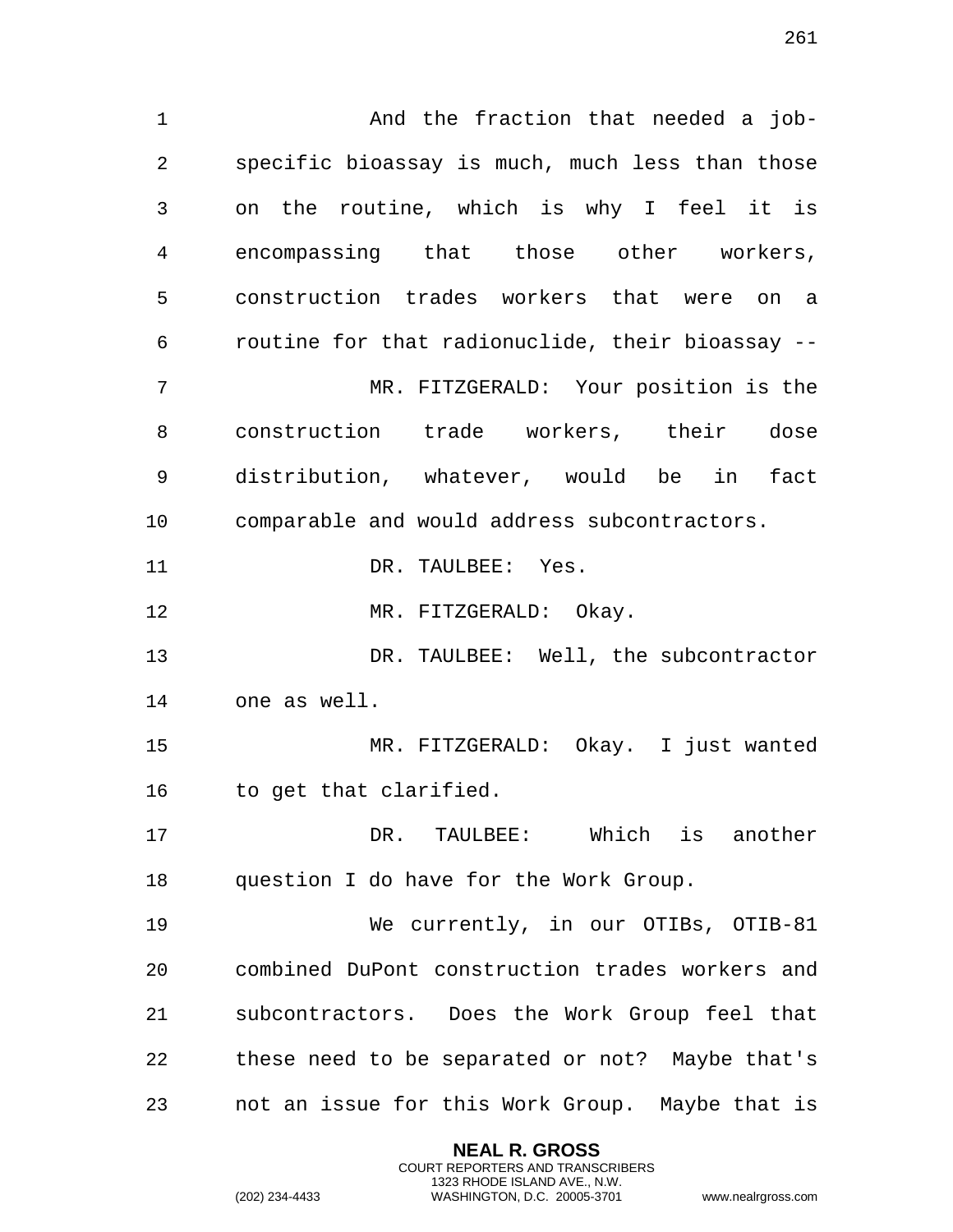for the SEC Issues Work Group.

 But we can. It's the issue of do we need to do that.

 CHAIR CLAWSON: I think right now, I think we've got to come down to clarifying this issue because, I'll be right honest with you, because I never got to see this either and when Joe writes it up, it will be -- I want to see this.

10 10 I think we have got to fundamentally figure out if they were monitoring for the right isotopes before we do anything else. And seeing that this is in their own words of where they are lacking, I think that is the biggest thing right now to be able to evaluate and be able to go from there.

 DR. TAULBEE: Are you open to interviewing the author of each of those documents?

 CHAIR CLAWSON: Let's get the write-ups first.

DR. TAULBEE: Okay.

CHAIR CLAWSON: Let's get a feel for

**NEAL R. GROSS** COURT REPORTERS AND TRANSCRIBERS 1323 RHODE ISLAND AVE., N.W.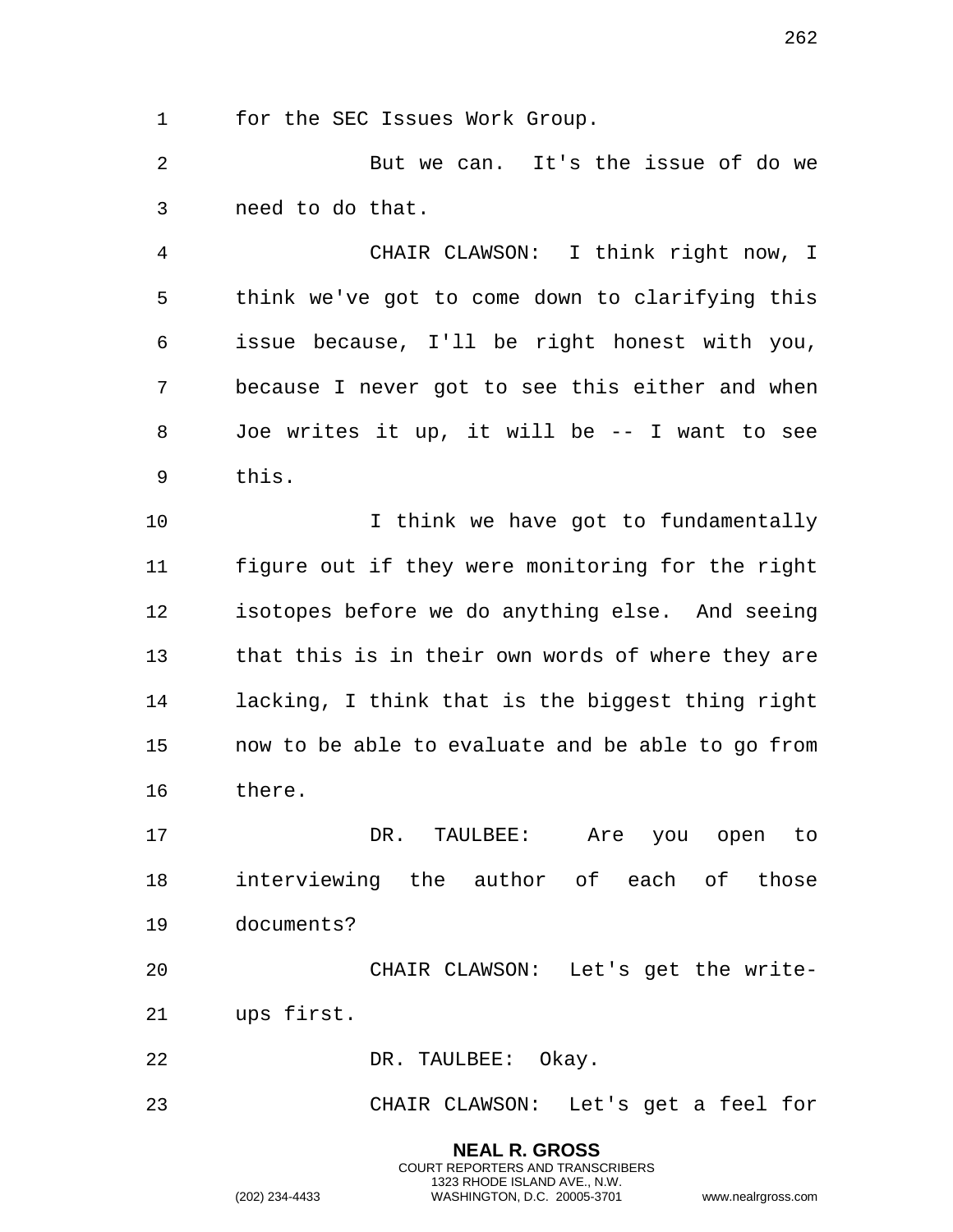where we are at and what we do. Then, we can make a decision from that standpoint there. But right now, we've got a lot of work out there. We've still got to get some papers from you and from also SC&A. But I think that we need to be able to take a look at this and be able to see what we've actually got and then I think we could make the determination if we were to go forward and then what direction to be able to go. Because I'm going to be honest, I'm sitting here thinking back through the years of

 these issues and it's when we get to the very end of these sites that we've come to find out because correct me if I'm wrong, at Rocky Flats, we issued an SEC because they didn't monitor for what isotope was it?

18 DR. TAULBEE: Neptunium.

 CHAIR CLAWSON: Neptunium and also for Los Alamos, wasn't it?

- (Simultaneous speaking.)
- MR. FITZGERALD: Mixed fission.
- DR. TAULBEE: Lawrence Livermore was

**NEAL R. GROSS** COURT REPORTERS AND TRANSCRIBERS 1323 RHODE ISLAND AVE., N.W.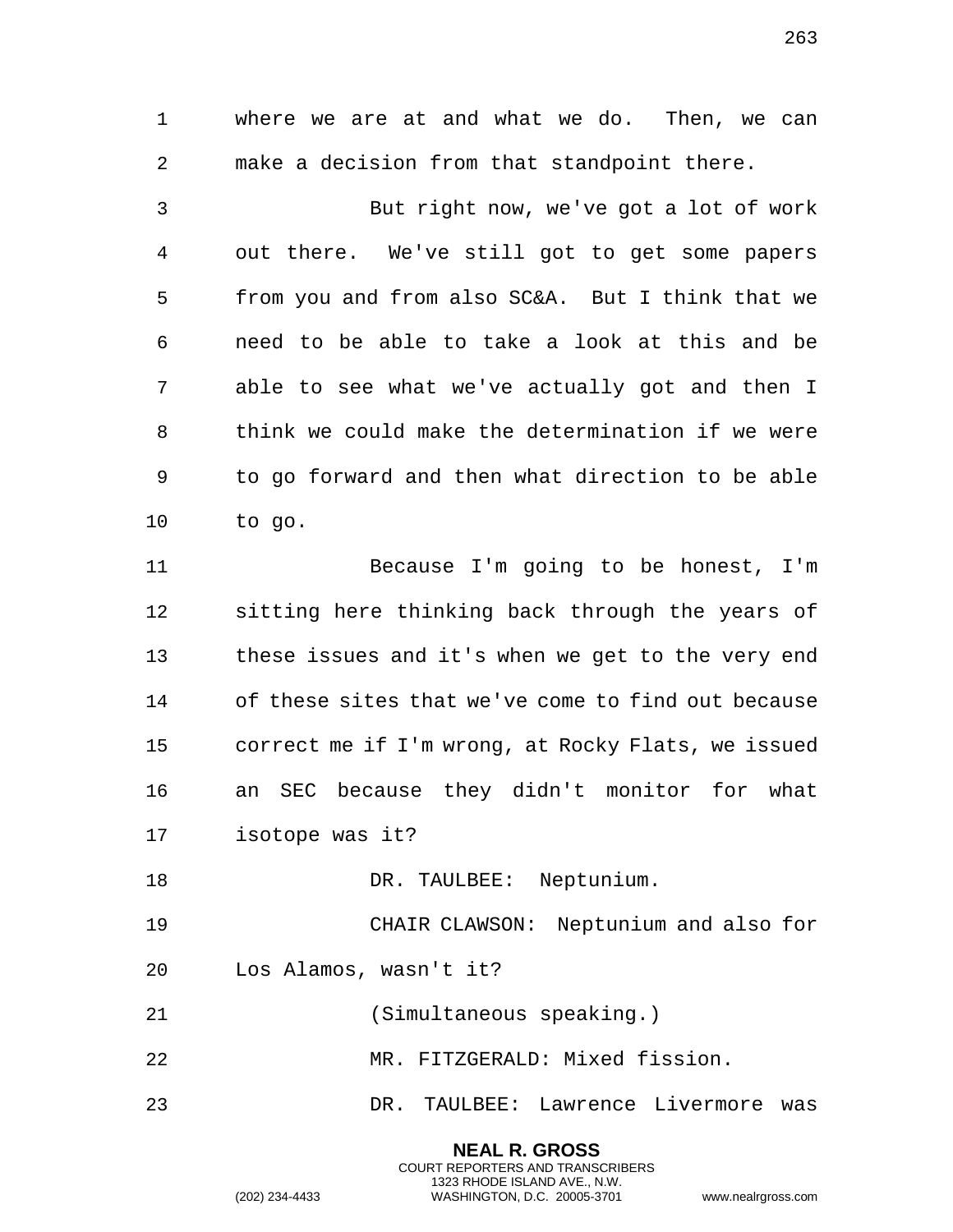the neptunium. (Simultaneous speaking.) CHAIR CLAWSON: Okay. I'm sorry. A lot of these sites -- 5 DR. TAULBEE: -- there are some specific examples of sites. (Simultaneous speaking.) MR. FITZGERALD: U-233 was unmonitored. DR. TAULBEE: But as Jim was pointing out, those were operational. DR. NETON: There's specific operations where we couldn't find any monitoring data for it. MR. FITZGERALD: And as you just pointed out, we're not clear on what operations may or may not have lacked the source term characterization. CHAIR CLAWSON: Okay, I think we've got to be able to digest everything. You know I think this has been a very, very good meeting. It's given me a headache. So it will give us a lot, but also a lot has come

> **NEAL R. GROSS** COURT REPORTERS AND TRANSCRIBERS 1323 RHODE ISLAND AVE., N.W.

(202) 234-4433 WASHINGTON, D.C. 20005-3701 www.nealrgross.com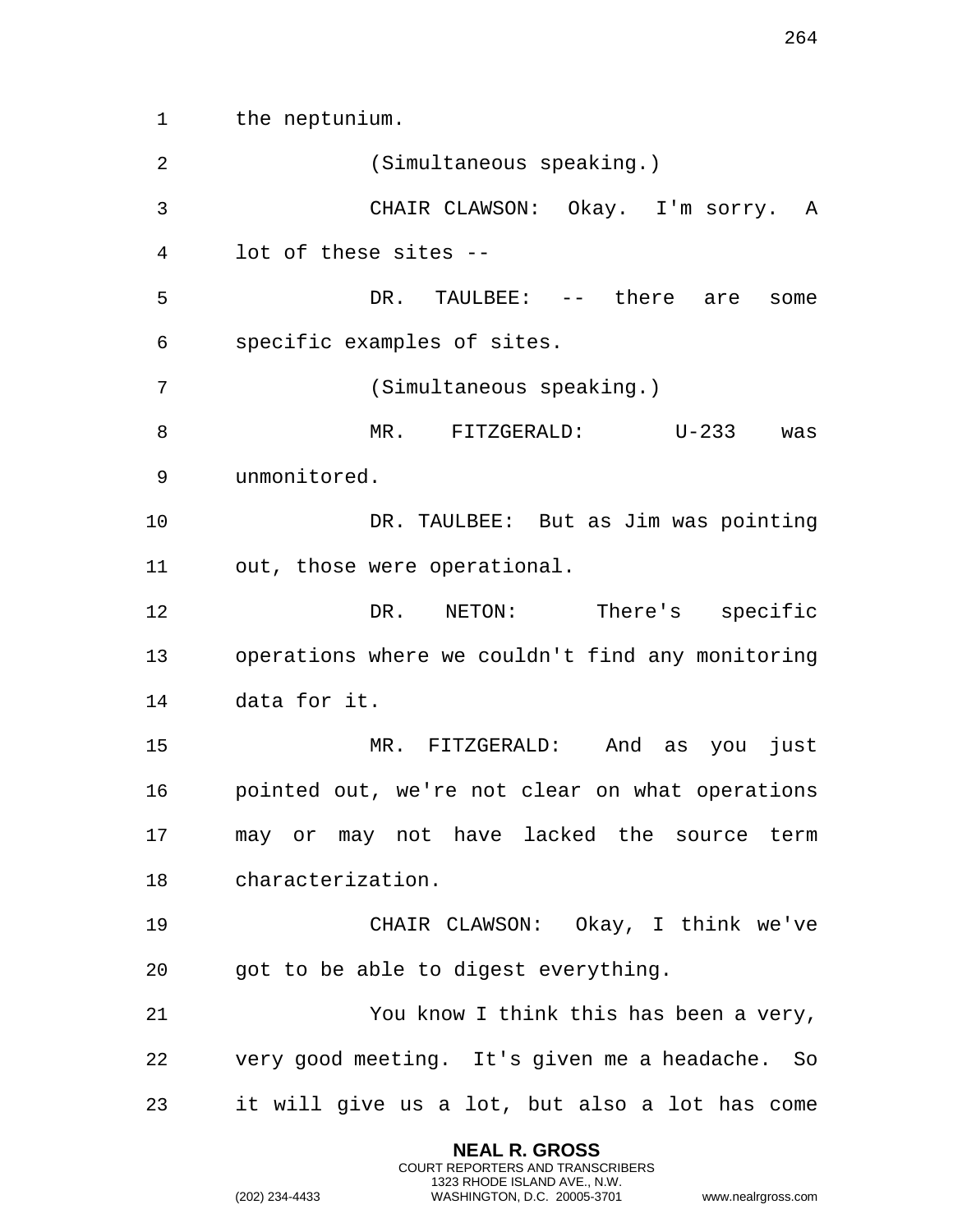out in this and we have got an awful lot to be able to digest and get a good feeling for where we're really at is my opinion.

 I think that we've got -- each side has several things that we need to be able to produce to be able to give to us. And I think that's where we need to be able to go to and then evaluate where we're at because I'd like to have a write-up from SC&A on this. And I'd also, Tim, you've got a write-up for the paper that you have there that we still need to be able to get.

**And I think that's where we need to**  get to first and then be able to decide from that point forward where we need to go.

 DR. TAULBEE: For the upcoming Board meeting at Savannah River is on the agenda, what do you want from us to present?

 Do you want me to condense this down into a shorter presentation?

CHAIR CLAWSON: Yes.

(Laughter.)

 CHAIR CLAWSON: No. You know what? You guys -- we don't have four and a half hours

> **NEAL R. GROSS** COURT REPORTERS AND TRANSCRIBERS 1323 RHODE ISLAND AVE., N.W.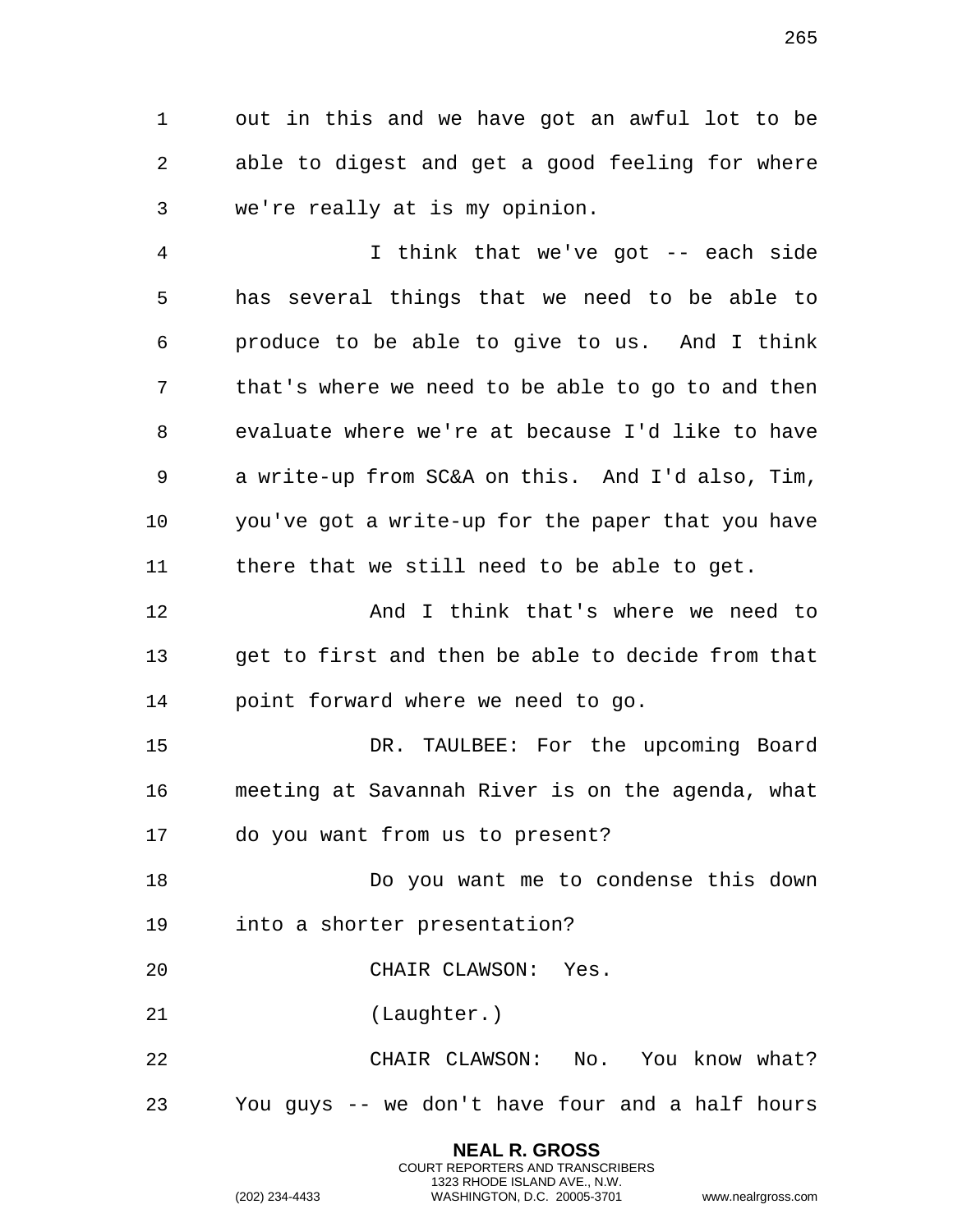to be able to do this. And you'll be leaving before then. MEMBER LOCKEY: No, I won't be leaving. CHAIR CLAWSON: Oh, you won't leave in the middle of it? MEMBER LOCKEY: I will stay. CHAIR CLAWSON: Okay. I don't -- everybody got a chuckle out of that. I don't want you to think that I didn't -- it was very good but we've got to be able to condense it down enough because these other people, at any -- we have an awful lot to be able to go through and to be able to understand. But I think we need to get those condensed down, both sides of it, and review it and make sure that we're bringing out the points 18 that we want to be able to address. MR. KATZ: So do we have a Joe presentation and a Tim presentation? MR. FITZGERALD: Well I think we -- MR. KATZ: You just want one presentation and summarize the development?

> **NEAL R. GROSS** COURT REPORTERS AND TRANSCRIBERS 1323 RHODE ISLAND AVE., N.W.

(202) 234-4433 WASHINGTON, D.C. 20005-3701 www.nealrgross.com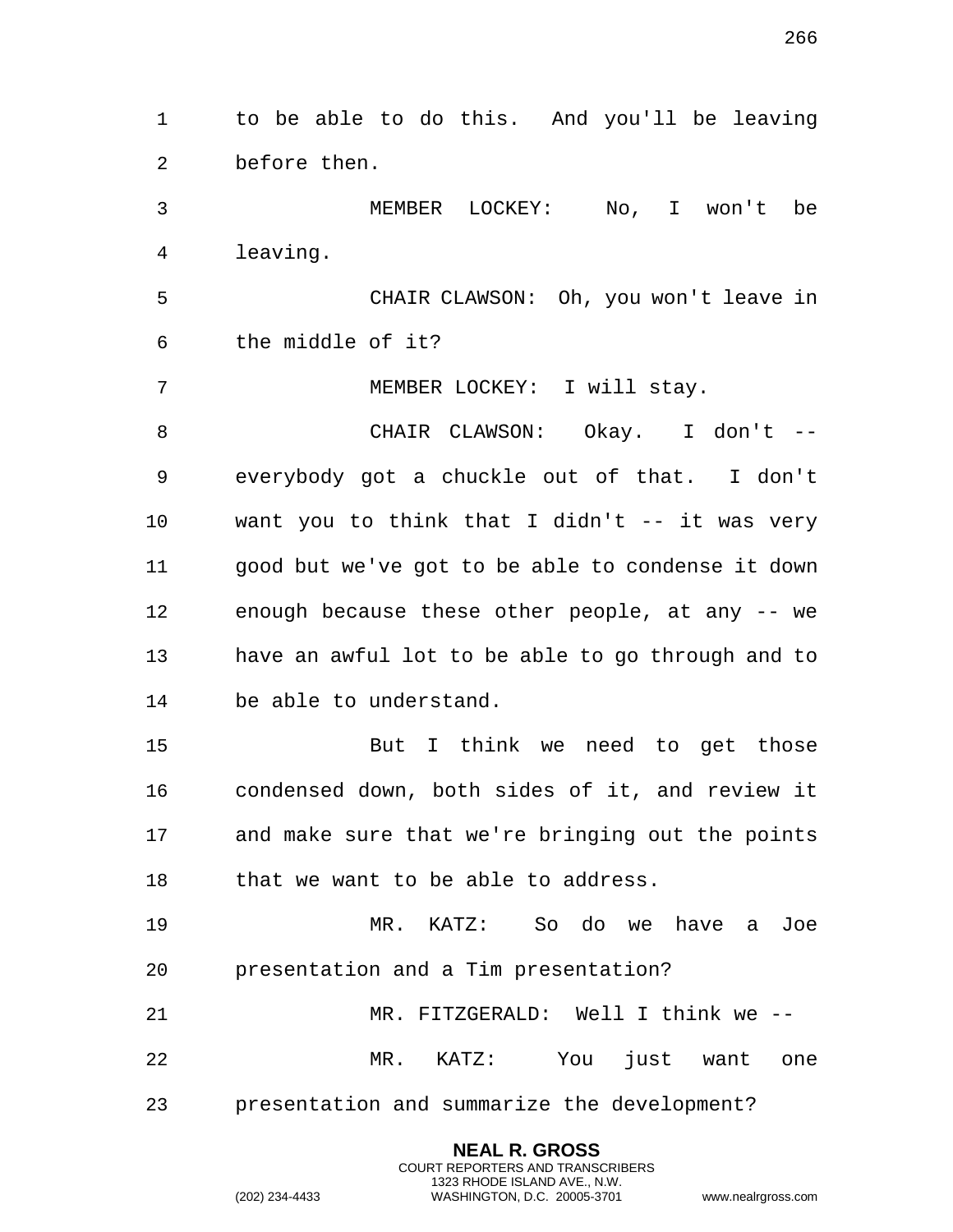MR. FITZGERALD: We have a set amount of information which might be about an hour and a half agenda item. And I think we can parse out how much time is necessary. I would think Tim is going to need at least an hour. I don't think I need more than 20 minutes. MR. KATZ: Okay. Okay, but I'm just -- but we will have two separate presentations? MR. FITZGERALD: I think so only because I think there is still some difference in perspectives that ought to be conveyed. MR. KATZ: Do you want Tim then to kick off and you to follow? 15 MR. FITZGERALD: That's fine. MR. KATZ: Whoever wants to set the stage. 18 DR. TAULBEE: I think maybe for a half hour to a 45-minute presentation to allow some questions. MR. KATZ: Yes, absolutely. CHAIR CLAWSON: Well you're going to have some questions, I can guarantee it.

> **NEAL R. GROSS** COURT REPORTERS AND TRANSCRIBERS 1323 RHODE ISLAND AVE., N.W.

(202) 234-4433 WASHINGTON, D.C. 20005-3701 www.nealrgross.com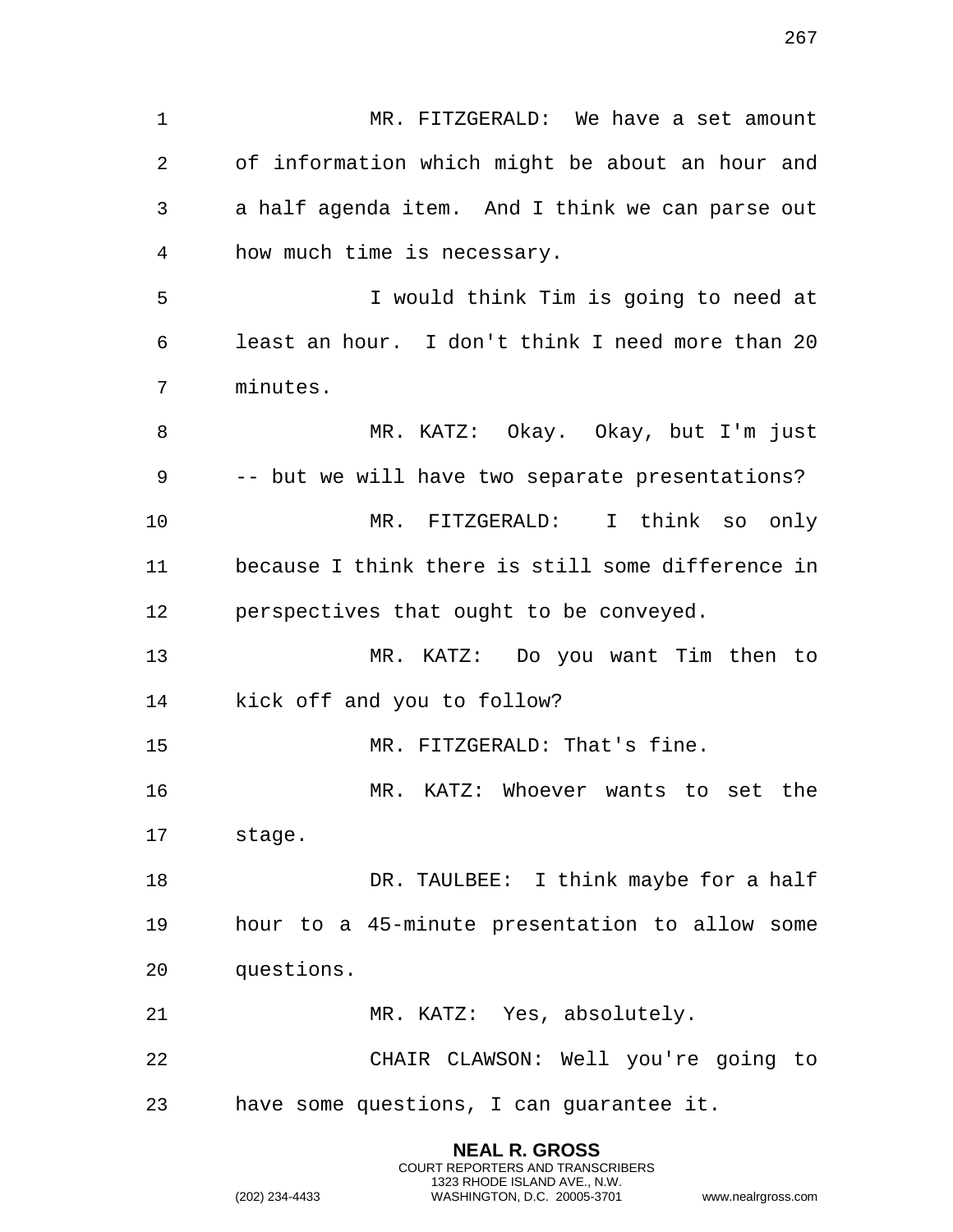| $\mathbf 1$ | DR. NETON: I'd like to be able to               |
|-------------|-------------------------------------------------|
| 2           | distill this a little bit.                      |
| 3           | MR. KATZ: Yes, well --                          |
| 4           | (Simultaneous speaking.)                        |
| 5           | DR. NETON: No, but I mean not just              |
| 6           | to distill Tim's presentation but, is there any |
| 7           | common points of agreement here?                |
| 8           | MEMBER LOCKEY: I'm going to have to             |
| 9           | go back to your seven points and look at those  |
| 10          | seven points you gave.                          |
| 11          | MR. FITZGERALD: How much time do we             |
| 12          | have? Yes, I agree. How much time do we have to |
| 13          | kind of massage this back and forth?            |
| 14          | mean I do think we can identify<br>I.           |
| 15          | areas of agreement and maybe highlight where we |
| 16          | still have issues.                              |
| 17          | CHAIR CLAWSON: I think that would be            |
| 18          | the best thing.                                 |
| 19          | MR. FITZGERALD: That would be more              |
| 20          | coherent.                                       |
| 21          | CHAIR CLAWSON: I mean just to go over           |
| 22          | both of these presentations again --            |
| 23          | (Simultaneous speaking.)                        |
|             |                                                 |

**NEAL R. GROSS** COURT REPORTERS AND TRANSCRIBERS 1323 RHODE ISLAND AVE., N.W.

(202) 234-4433 WASHINGTON, D.C. 20005-3701 www.nealrgross.com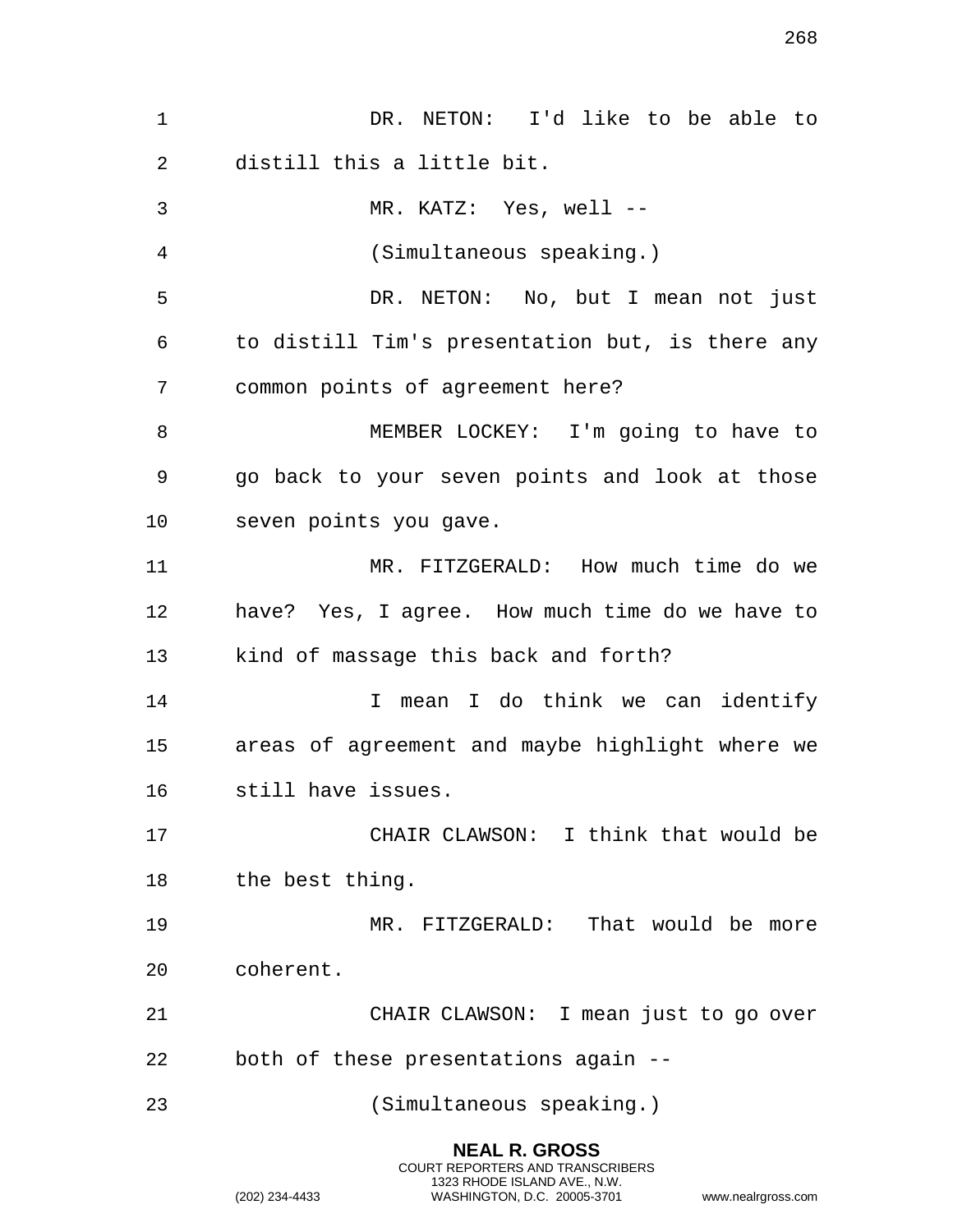MR. FITZGERALD: -- with the Work Group involved, meaning you and Brad, and whomever, just so you can see what's going back and forth. And then come up with -- you know, maybe come up with one presentation. That might be a heck of a lot easier for people to digest instead of having two more.

 MR. KATZ: Yes, because I think you can agree on what you agree on. I think you can also agree on what you don't. And that can all be distilled in one presentation.

 Tim has more material, I think, so he ought to kick it off.

 MR. FITZGERALD: I would be fine having Tim articulate where things stand now, as long as we have a chance to go ahead and --

 MEMBER LOCKEY: I'm not sure we understand.

 CHAIR CLAWSON: What you're saying, Jim, is let's go over the seven points right now. MEMBER LOCKEY: Yes, I want to see where Joe and Tim, where they agree or don't agree on these seven points.

> **NEAL R. GROSS** COURT REPORTERS AND TRANSCRIBERS 1323 RHODE ISLAND AVE., N.W.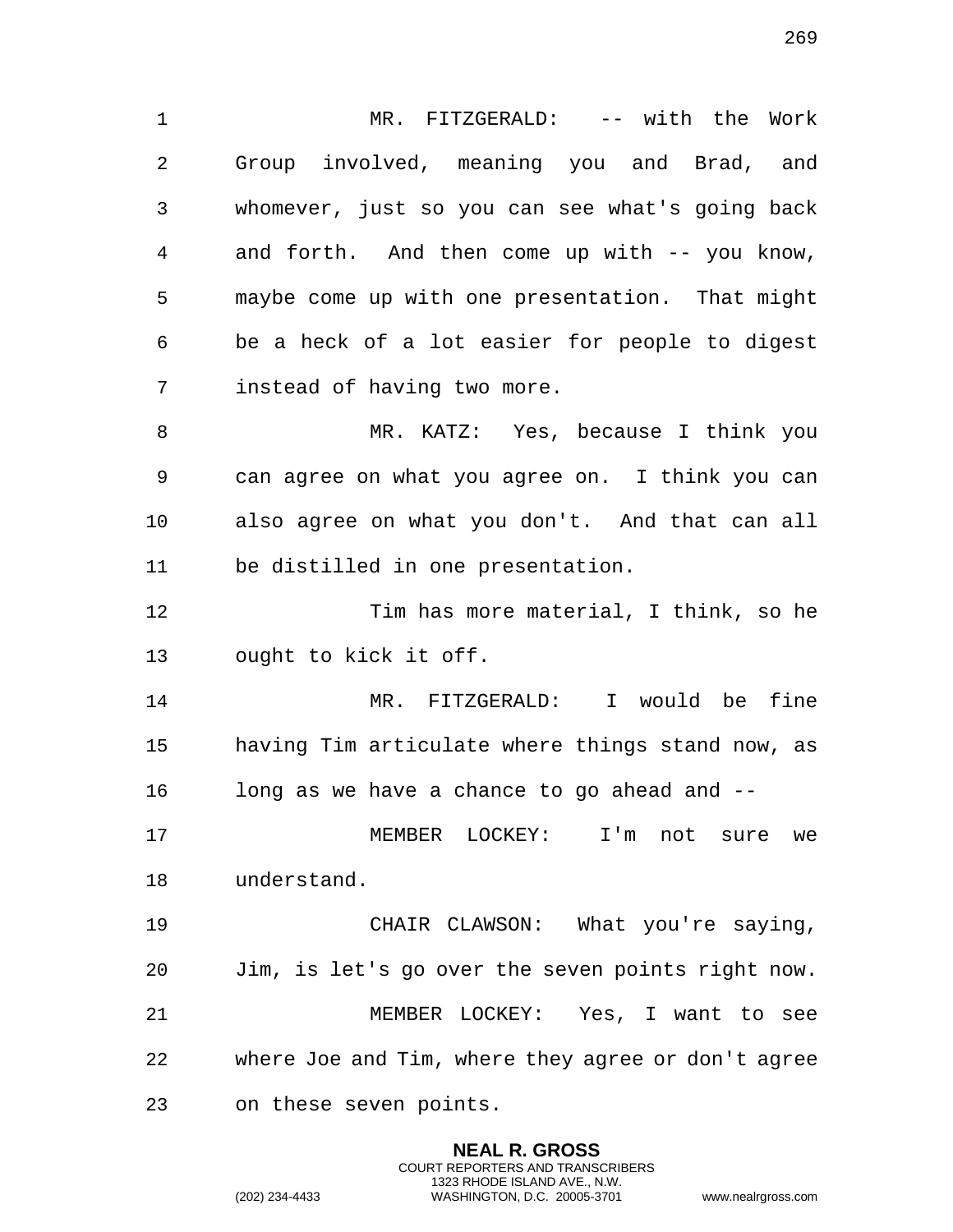CHAIR CLAWSON: Let me make sure of - - are you flying? Am I the only one flying out? MR. KATZ: I'm flying out, too. We're flying out. CHAIR CLAWSON: What time? MR. KATZ: So I'm flying out at something like 4:30. MEMBER LOCKEY: I think it is important to do this. MEMBER LOCKEY: I think we have a few minutes, right? CHAIR CLAWSON: Let's go -- MR. KATZ: Yes, it's still not 3:00 yet. CHAIR CLAWSON: Let's go through this and figure out exactly -- because we have gone through an awful lot here. 18 MEMBER LOCKEY: We really have. CHAIR CLAWSON: So let's go back through. As you said Jim, let's go through these  $21 - -$  MEMBER LOCKEY: SC&A concerns, their seven concerns.

> **NEAL R. GROSS** COURT REPORTERS AND TRANSCRIBERS 1323 RHODE ISLAND AVE., N.W.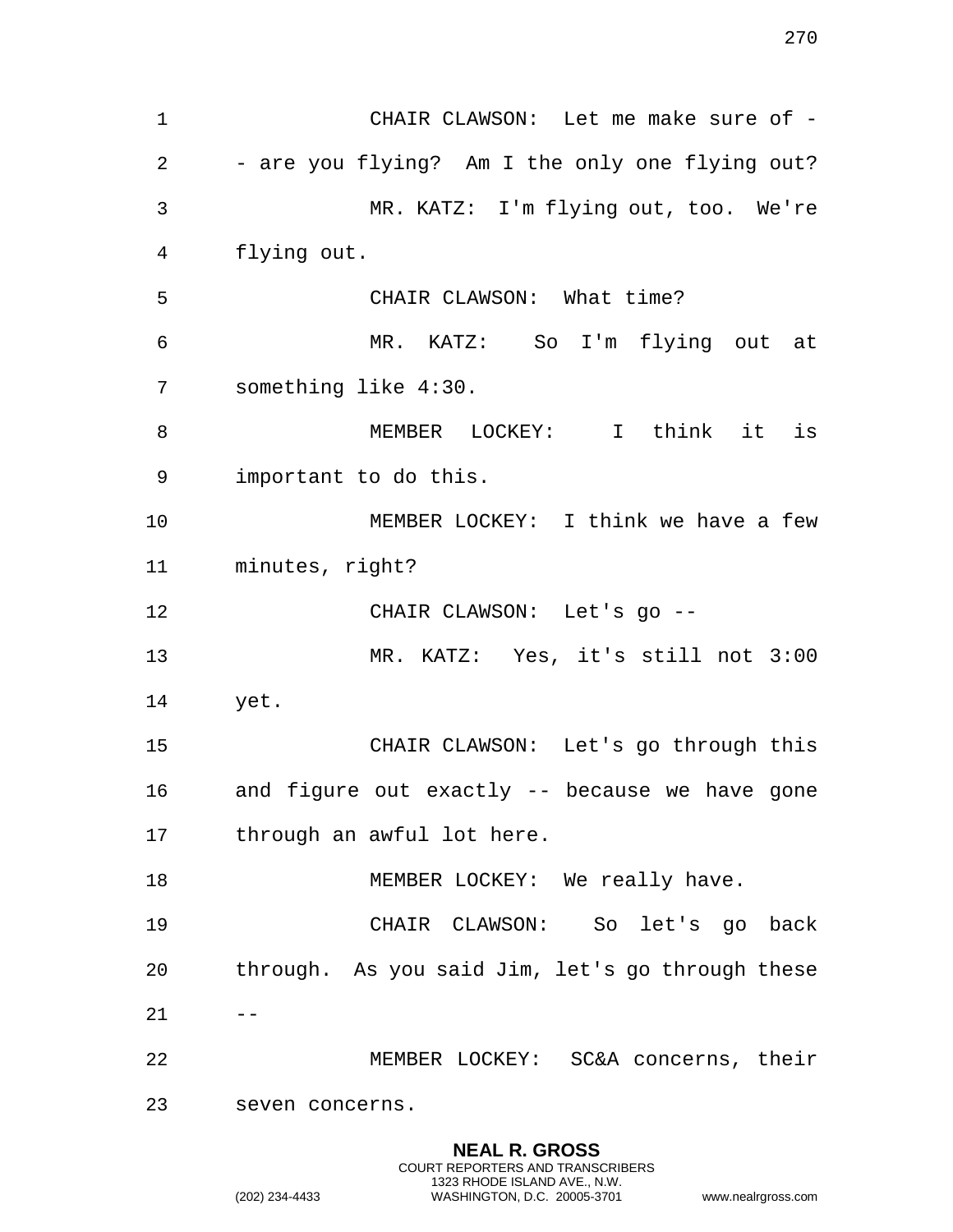| $\mathbf 1$ | DR. TAULBEE: Okay, do you mind if I                                                                                                                                                                                                                                                                                                                                                                                              |
|-------------|----------------------------------------------------------------------------------------------------------------------------------------------------------------------------------------------------------------------------------------------------------------------------------------------------------------------------------------------------------------------------------------------------------------------------------|
| 2           | lead off? Okay.                                                                                                                                                                                                                                                                                                                                                                                                                  |
| 3           | MR. KATZ: Yes, go ahead.                                                                                                                                                                                                                                                                                                                                                                                                         |
| 4           | DR. TAULBEE: Workers who performed                                                                                                                                                                                                                                                                                                                                                                                               |
| 5           | work at Savannah River under RWP-required job-                                                                                                                                                                                                                                                                                                                                                                                   |
| 6           | specific bioassays have substantially incomplete                                                                                                                                                                                                                                                                                                                                                                                 |
| 7           | monitoring data. Intakes may have occurred and                                                                                                                                                                                                                                                                                                                                                                                   |
| 8           | been missed for transient workers.                                                                                                                                                                                                                                                                                                                                                                                               |
| 9           | I think we have demonstrated that the                                                                                                                                                                                                                                                                                                                                                                                            |
| 10          | job-specific bioassay -- this is the last slide                                                                                                                                                                                                                                                                                                                                                                                  |
| 11          | -- the job-specific bioassays were just part of                                                                                                                                                                                                                                                                                                                                                                                  |
| 12          | that routine monitoring program.                                                                                                                                                                                                                                                                                                                                                                                                 |
| 13          | So I don't think that that is a --                                                                                                                                                                                                                                                                                                                                                                                               |
| 14          | that the data is substantially incomplete.                                                                                                                                                                                                                                                                                                                                                                                       |
| 15          | MR. FITZGERALD: I would take out                                                                                                                                                                                                                                                                                                                                                                                                 |
| 16          | substantially because I think that is a judgment                                                                                                                                                                                                                                                                                                                                                                                 |
| 17          | adjective.                                                                                                                                                                                                                                                                                                                                                                                                                       |
| 18          | DR. TAULBEE: Okay.                                                                                                                                                                                                                                                                                                                                                                                                               |
| 19          | MR. FITZGERALD: But I still would                                                                                                                                                                                                                                                                                                                                                                                                |
| 20          | claim that $-$                                                                                                                                                                                                                                                                                                                                                                                                                   |
| 21          | DR. TAULBEE: I would agree that there                                                                                                                                                                                                                                                                                                                                                                                            |
| 22          | $is$ --                                                                                                                                                                                                                                                                                                                                                                                                                          |
| 23          | incomplete<br>MR.<br>FITZGERALD:<br>$\frac{1}{2} \frac{1}{2} \frac{1}{2} \frac{1}{2} \frac{1}{2} \frac{1}{2} \frac{1}{2} \frac{1}{2} \frac{1}{2} \frac{1}{2} \frac{1}{2} \frac{1}{2} \frac{1}{2} \frac{1}{2} \frac{1}{2} \frac{1}{2} \frac{1}{2} \frac{1}{2} \frac{1}{2} \frac{1}{2} \frac{1}{2} \frac{1}{2} \frac{1}{2} \frac{1}{2} \frac{1}{2} \frac{1}{2} \frac{1}{2} \frac{1}{2} \frac{1}{2} \frac{1}{2} \frac{1}{2} \frac{$ |
|             | <b>NEAL R. GROSS</b><br>COURT REPORTERS AND TRANSCRIBERS                                                                                                                                                                                                                                                                                                                                                                         |

1323 RHODE ISLAND AVE., N.W.

(202) 234-4433 WASHINGTON, D.C. 20005-3701 www.nealrgross.com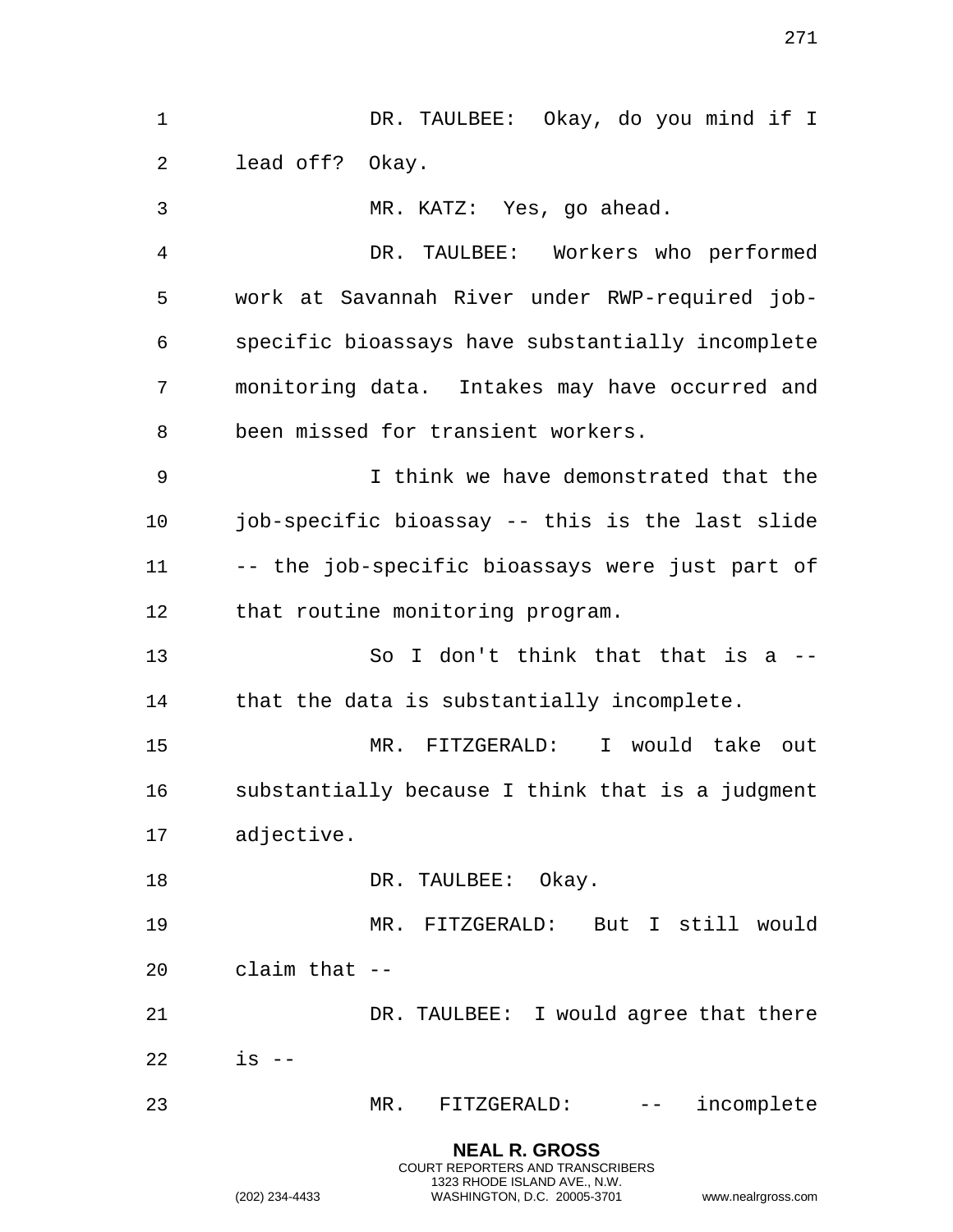monitoring data, intakes may have occurred, and we still have the issue that for transient subcontractors, given the lack of accountable termination bioassay at the time, that they might have been missed. So I think as a -- and of course, you

 wouldn't be working on a coworker model unless you were dealing with missing data. Otherwise, you wouldn't be here, right?

10 DR. TAULBEE: That's right.

 MR. FITZGERALD: So I think the first one is just basically acknowledging that we do have missing data and intakes may have occurred, without getting into the likelihood, but that may have occurred.

 So if we can agree on that, taking out substantially, I think, in retrospect that gets into a lot of --

 DR. TAULBEE: You know there could be a lot of other issues that would affect our coworker but these job-specific bioassays missing, the only open item that I see is who that population was.

> **NEAL R. GROSS** COURT REPORTERS AND TRANSCRIBERS 1323 RHODE ISLAND AVE., N.W.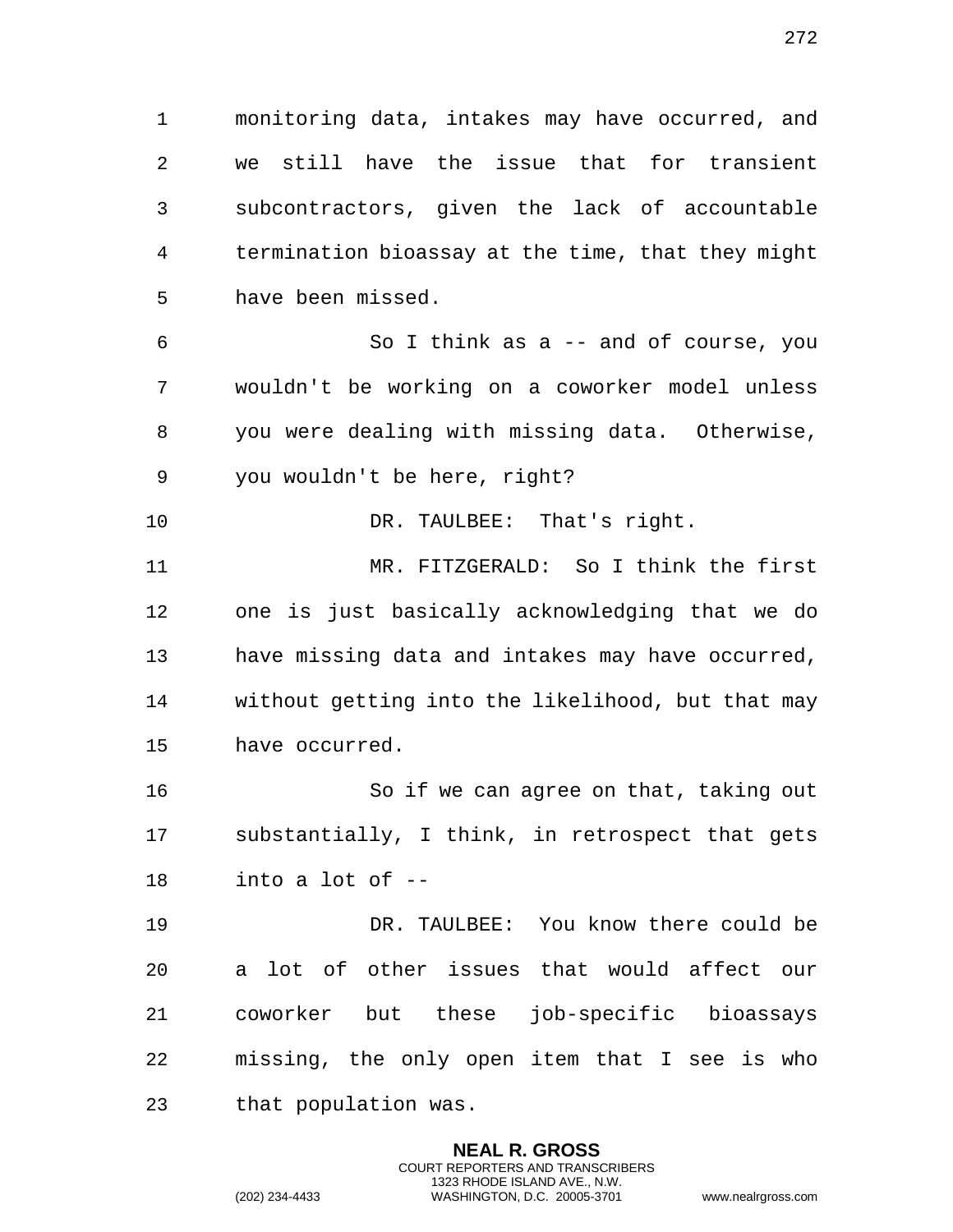1 MR. FITZGERALD: Right. DR. TAULBEE: -- whether it was operations versus the other, this the only follow-up we have with that. MR. FITZGERALD: I was actually taking Stu's lead and throwing it out there saying that would be a good thing to look at. I guess I -- MR. HINNEFELD: I'm still in kind of the same place I was, is that we kind of think that there may be three cohorts or -- there may be two or maybe three cohorts at work. There is the prime operations people, the prime construction contracts workers, and the subcontract construction workers. Okay? Maybe three, maybe all the construction guys go together. You know that's not necessarily firmed up but maybe there are three. So, and we've got a lot of bioassay monitoring. A very high percentage of people were monitored, taking an aggregate. So the question then becomes of those three cohorts, is there a cohort that is

particularly affected by the missing job-specific

**NEAL R. GROSS** COURT REPORTERS AND TRANSCRIBERS 1323 RHODE ISLAND AVE., N.W.

(202) 234-4433 WASHINGTON, D.C. 20005-3701 www.nealrgross.com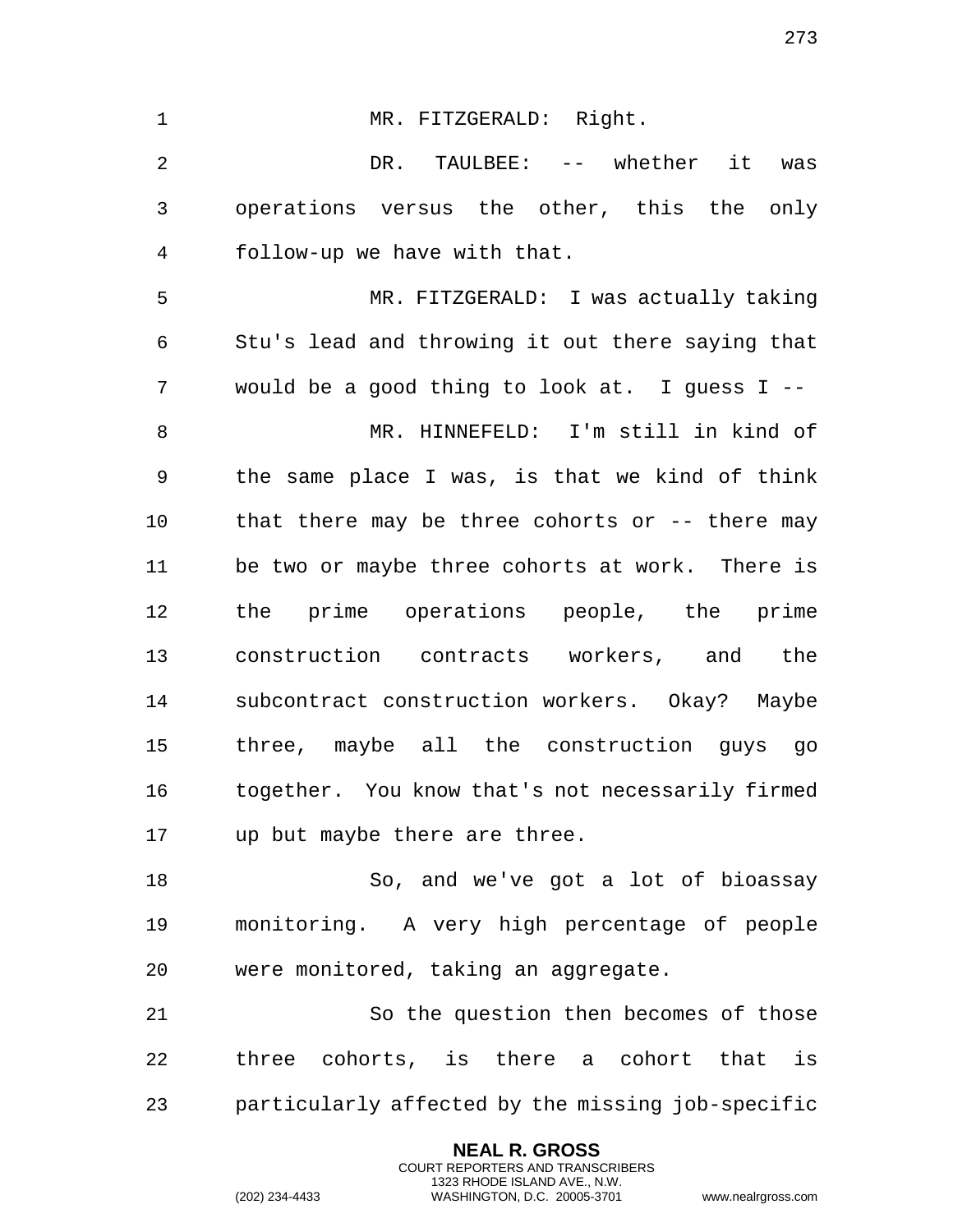bioassay data, such that it would call into question whether your entirety of data, the whole big mass of entirety of data is really as good as we think it is for that one cohort.

 So that was my question about who was missing. That's the thought process. Still, the question still in my brain is that when we've got missing data, who is that? What cohort is that and does that affect our ability to do that cohort in a coworker model, given all this abundance of data we have in general?

 So that was my question. I still have that question.

14 And then to me the other question that is open is the -- were the sources characterized appropriately, in light of what Westinghouse said in its 1998 kind of get out of jail free enforcement period, apparently that was when they prepared that.

 So to me, those issues are the ones that are out there.

 DR. TAULBEE: Those are the top two. Those are the number one and two.

> **NEAL R. GROSS** COURT REPORTERS AND TRANSCRIBERS 1323 RHODE ISLAND AVE., N.W.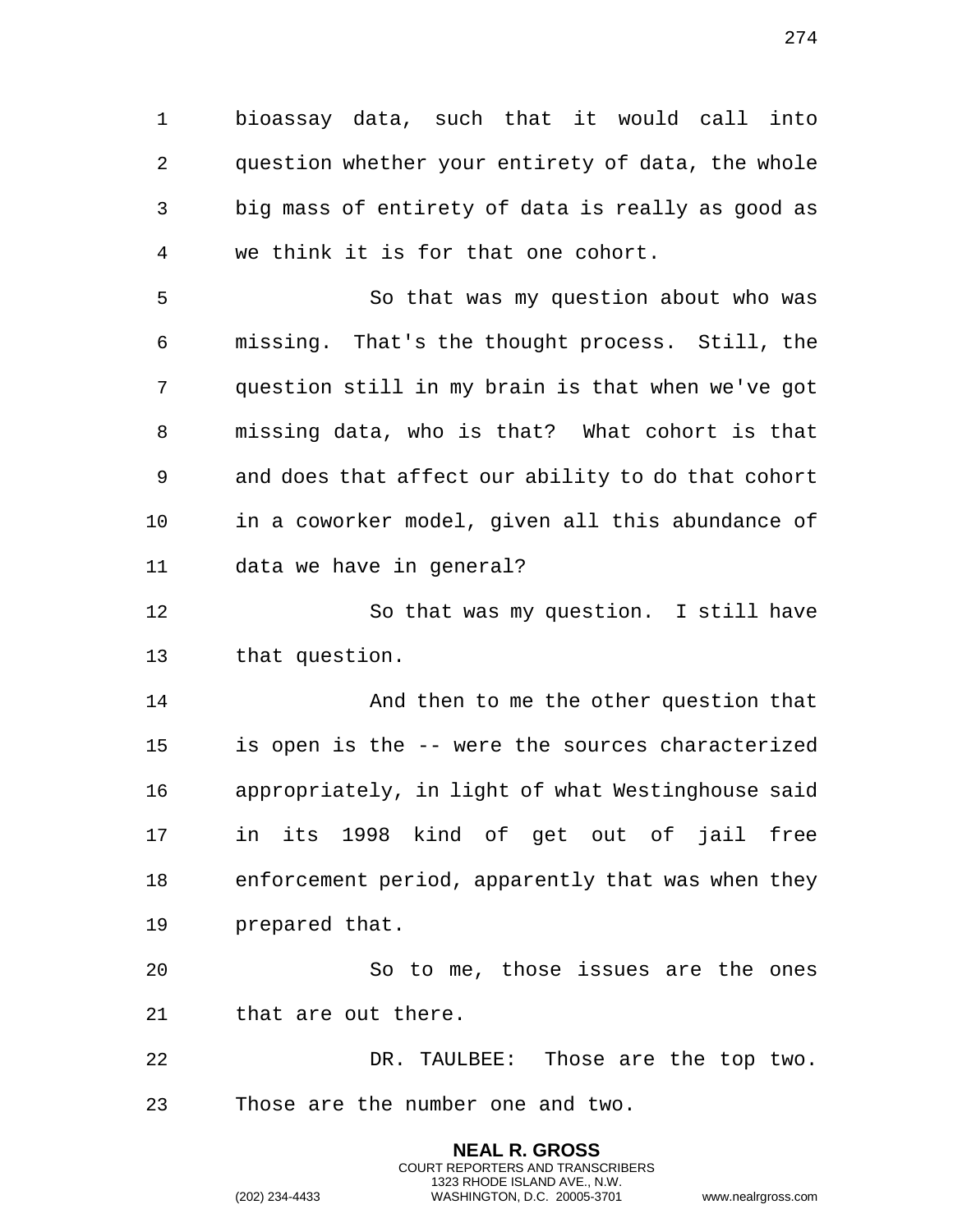1 MR. HINNEFELD: Okay. So to me, those are things that still need investigation. And I don't know, of the other things that we've talked about, are there more questions than those two? MEMBER LOCKEY: Well, let's go through this list, then. MR. HINNEFELD: Okay. All right. MEMBER LOCKEY: Let's go through the list. DR. TAULBEE: So number one, the only follow-up here is trying to identify within the job-specific bioassay, which -- was it random across the three distributions or was it primarily one of them? DR. NETON: And we're waiting to get that, right? 17 DR. TAULBEE: We are waiting for the field assessments from the site, is the data we are waiting on. They did assessments there on- site. DR. NETON: But the job-specific distribution -- the distribution -- (Simultaneous speaking.)

> **NEAL R. GROSS** COURT REPORTERS AND TRANSCRIBERS 1323 RHODE ISLAND AVE., N.W.

(202) 234-4433 WASHINGTON, D.C. 20005-3701 www.nealrgross.com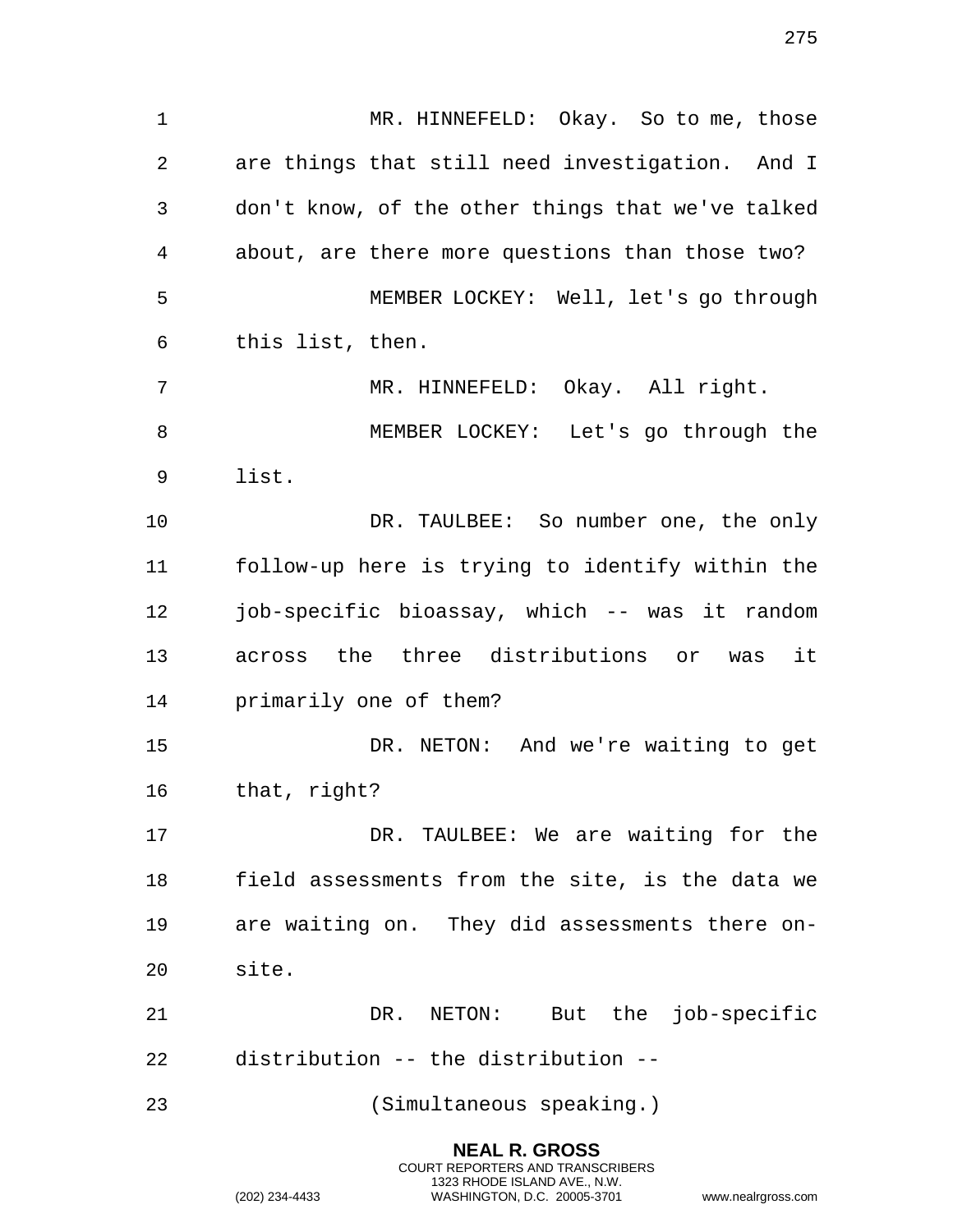MEMBER LOCKEY: So you're going to have that next time. And then you'll look at the transient subcontractors and that's in your gray area. See if there is any difference in those. MR. KATZ: What's the time frame for those reports coming? DR. TAULBEE: Well what we've presented here today I hope to get out -- MR. KATZ: No, I mean what you're still waiting on, we just talked about. DR. TAULBEE: They started working on them the last week of October. MR. KATZ: But like what's the time frame? Is it months? DR. TAULBEE: Typically it's less than a month. 17 MR. KATZ: Okay. (Simultaneous speaking.) MR. KATZ: Okay but close to the Board meeting time you'll be getting it. DR. TAULBEE: Yes, but I won't have it digested by then. MR. KATZ: Absolutely.

> **NEAL R. GROSS** COURT REPORTERS AND TRANSCRIBERS 1323 RHODE ISLAND AVE., N.W.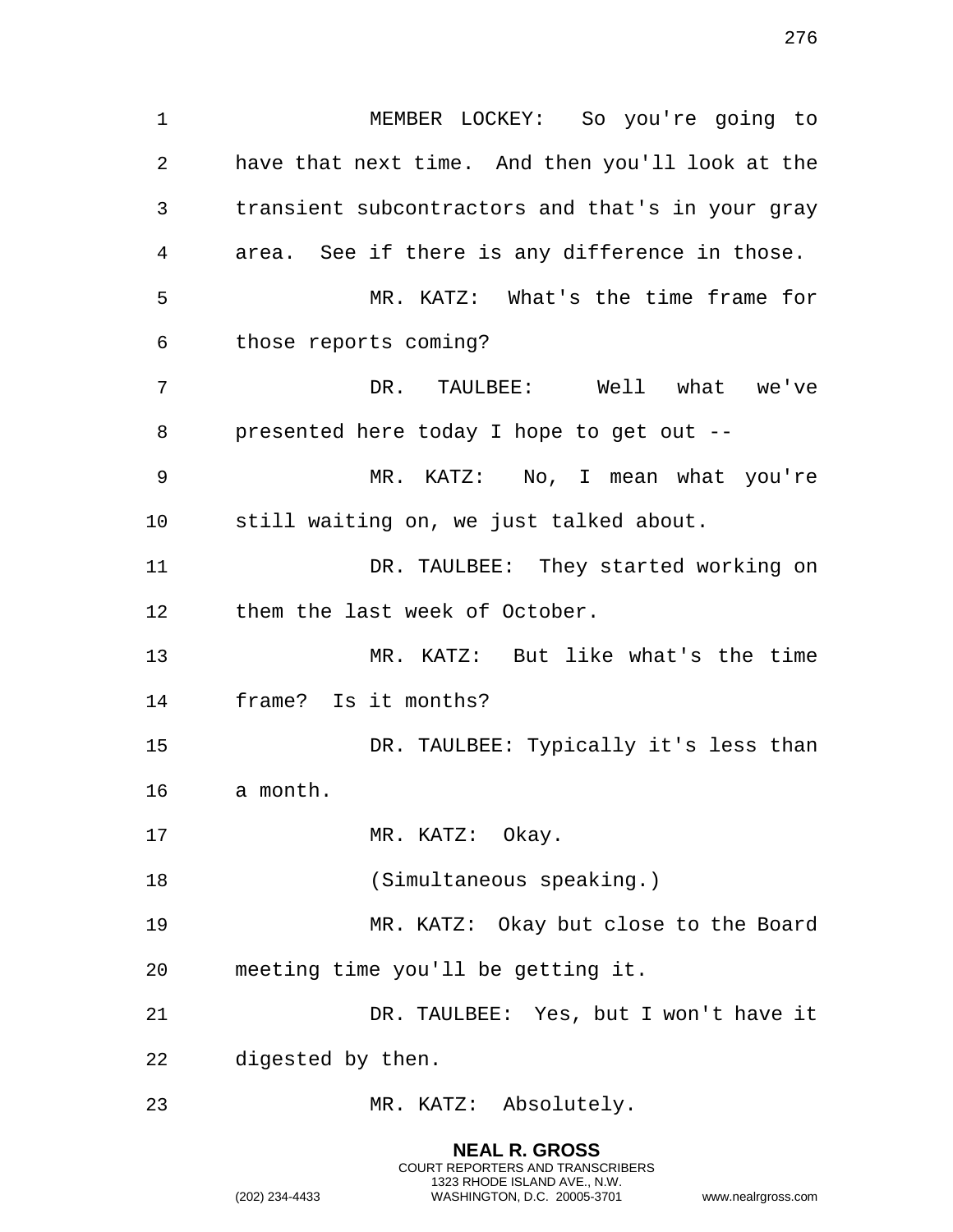MR. FITZGERALD: But just to clarify again, that includes what Stu was talking about in terms of the identity of -- DR. TAULBEE: Well, I'm hoping to do it. We're hoping to. We don't know. We haven't seen these reports. MEMBER LOCKEY: That really addresses number two, too, is what you're saying. (Simultaneous speaking.) DR. TAULBEE: The other issue that you wanted us to look at was the transient workers are kind of part-time versus what we have -- (Simultaneous speaking.) 14 MEMBER LOCKEY: -- and the distribution of their bioassay data. I mean with a short-term transient, the guy works less than a year. And their bioassay data is markedly positive in comparison to everybody else, then that raises a red flag. MR. FITZGERALD: Yes. MEMBER LOCKEY: That's the short-term worker effect. MR. FITZGERALD: Yes, that would be

> **NEAL R. GROSS** COURT REPORTERS AND TRANSCRIBERS 1323 RHODE ISLAND AVE., N.W.

(202) 234-4433 WASHINGTON, D.C. 20005-3701 www.nealrgross.com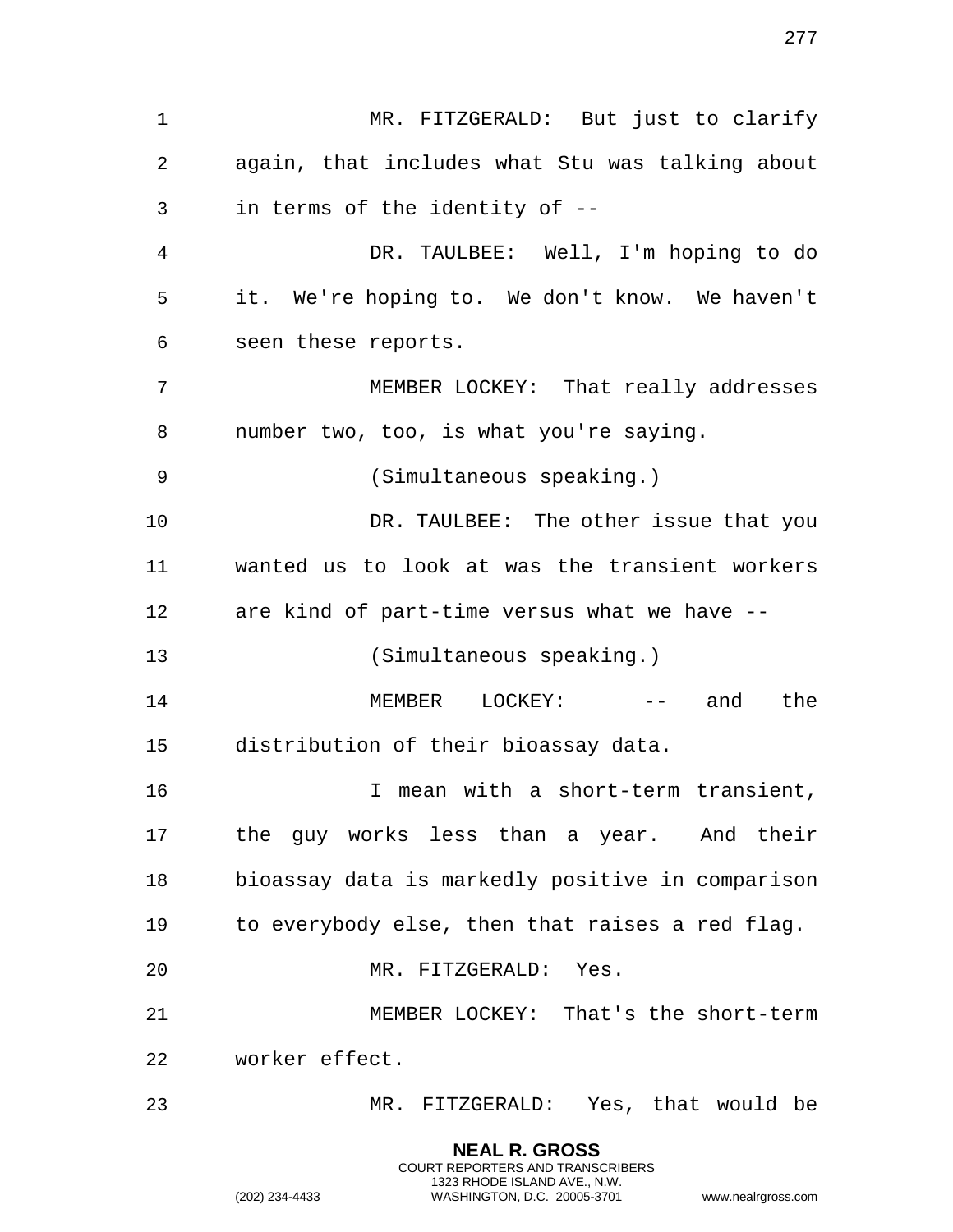useful to know.

 MEMBER LOCKEY: Yes, that would be useful to know.

 DR. TAULBEE: All right. So there's two items really with number one that we need to follow up on.

 The second bullet is the RWP jobs often differ by source terms and potential exposures from routine work. Routine monitoring data should not be used as a surrogate for missing RWP monitoring data. And this is different than that RWP issue.

 MR. FITZGERALD: No, right. And I think this is one that Jim answered, that basically you've already committed to the coworker model approach and therefore have, in a sense, made that judgment, that in fact you can apply it.

 I think we have some reservations about whether or not it meets the criterion, which is that the work is similar and the relationship to the source terms are the same. So that was one where I think we have a

> **NEAL R. GROSS** COURT REPORTERS AND TRANSCRIBERS 1323 RHODE ISLAND AVE., N.W.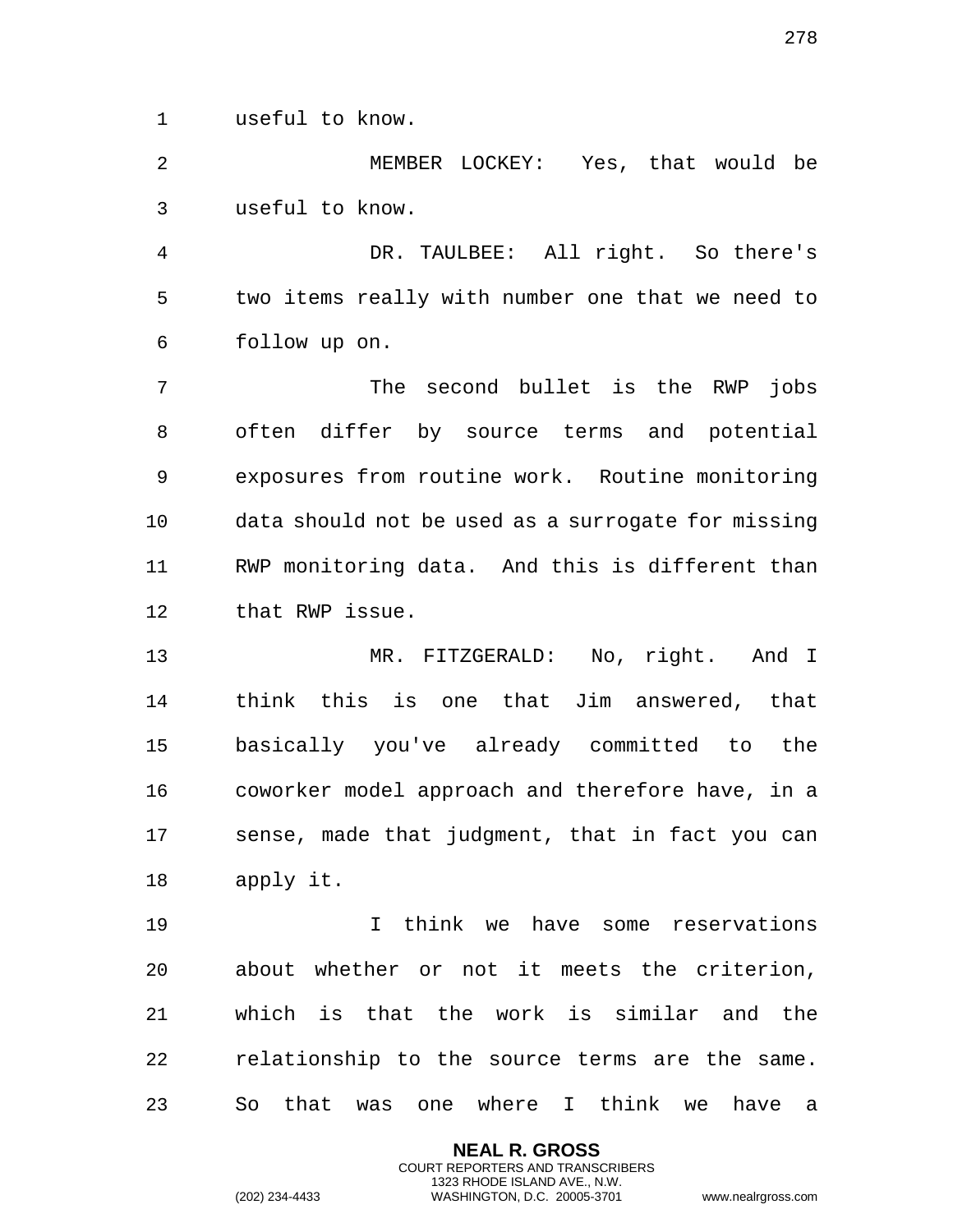reservation that the data set for routine workers in fact can be used as a surrogate for the job - - workers with job-specific bioassays. DR. NETON: No, it's not routine workers. It is routinely monitored workers -- MR. FITZGERALD: Routinely monitored workers -- DR. NETON: -- who happen to be subcontract -- who happen to be construction trades workers. 11 MR. FITZGERALD: Right. DR. NETON: Because we have a construction trades -- 14 MR. FITZGERALD: Right. DR. NETON: That was what they chose 16 to monitor the construction trade workers by and large with routine sampling. 18 MR. FITZGERALD: Right. DR. NETON: And what you're saying is can a routine sampling program be used to bound exposures for construction trade workers. MR. FITZGERALD: Yes, construction trade workers that are under job-specific

> **NEAL R. GROSS** COURT REPORTERS AND TRANSCRIBERS 1323 RHODE ISLAND AVE., N.W.

(202) 234-4433 WASHINGTON, D.C. 20005-3701 www.nealrgross.com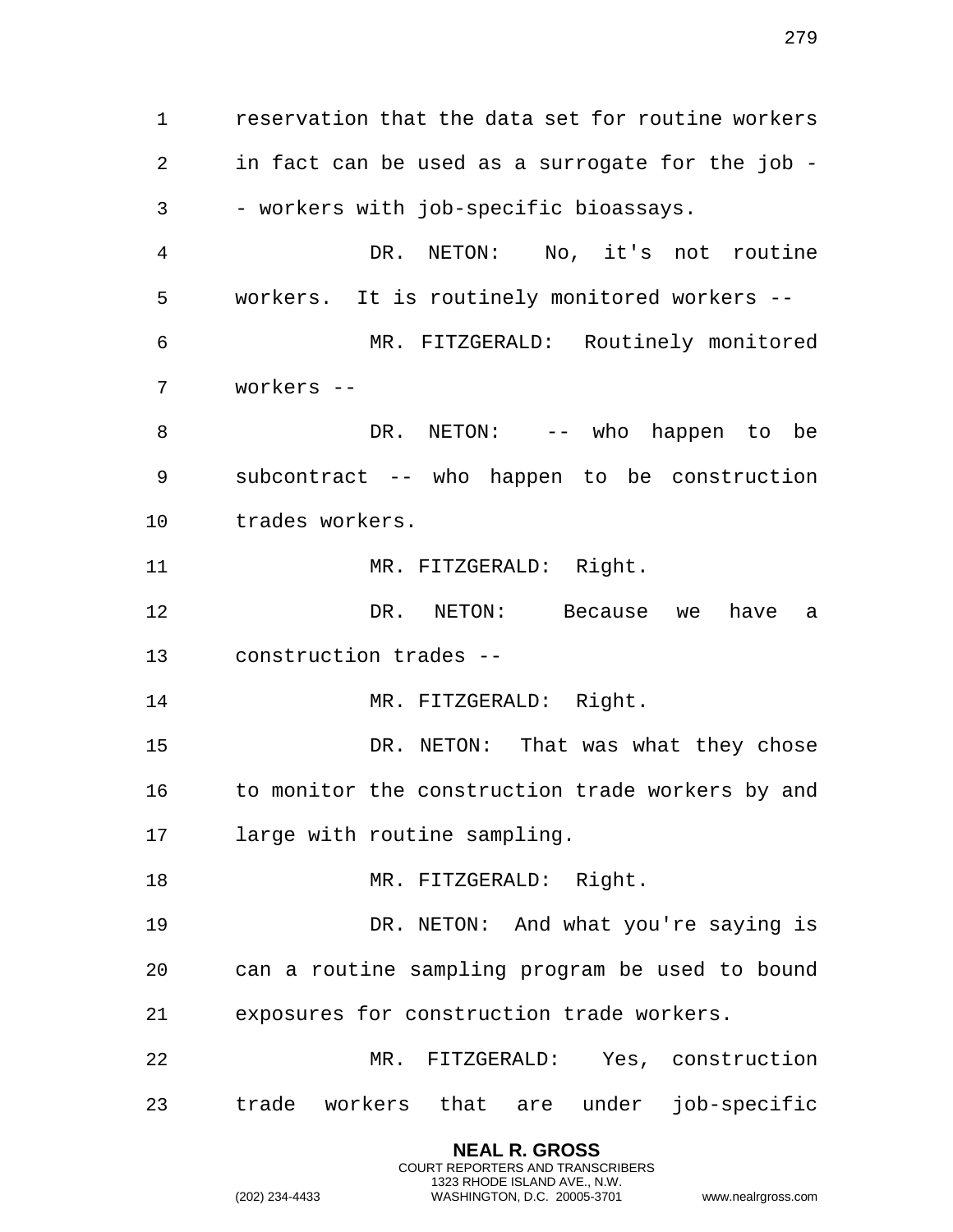bioassays.

2 DR. NETON: Well, not even that DR. TAULBEE: Again, it's the RWP work and the job-specific is from a work crew, if somebody didn't have that tag on their rad qualification badge. That's what got them into the job-specific. MR. FITZGERALD: Rather than belabor this today, I would like to maybe continue to dialogue by email or something. I think it would be helpful and this is a pretty important point. MEMBER LOCKEY: You know I'd like to go through these seven points because we are going to be rehashing this at the next meeting again and we're not going to make any progress. We have to make some decisions here, I think. Not today but what we are expecting in the next one. DR. TAULBEE: So is there any follow- up with number two that needs to be done or is it  $21 - -$  MR. FITZGERALD: Well, I think there is a position that NIOSH has taken on this issue

> **NEAL R. GROSS** COURT REPORTERS AND TRANSCRIBERS 1323 RHODE ISLAND AVE., N.W.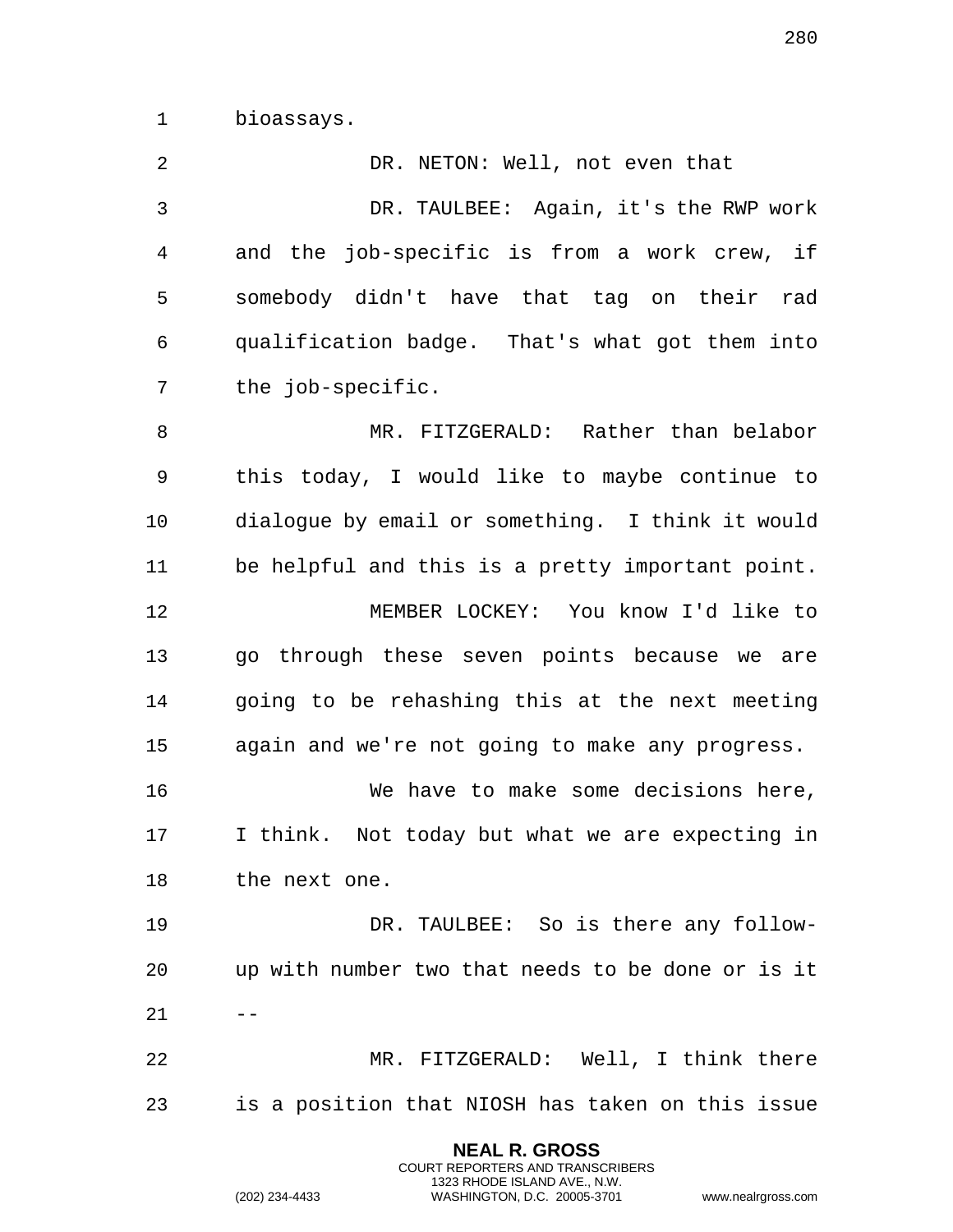with respect to the job -- I mean coworker model that we have reservations. I'm not sure how else I can say that about you know I think we need to  $4 \qquad -$ 

 DR. NETON: But this is worded differently. This is a potential exposure from routine work. By definition, construction trades workers do not have routine work. They have construction trades jobs, specific jobs.

 So it's not like we took the operational people and the annual bioassay and used that. We said look at all people who did construction jobs, pipefitters, plumbers --

 MR. FITZGERALD: Source terms and potential exposure from routine work.

 DR. BUCHANAN: See that's construction trade work instead of routine work.

18 MR. FITZGERALD: Yes.

(Simultaneous speaking.)

 DR. BUCHANAN: Routine monitoring data from construction trades workers.

 DR. NETON: Well routine monitoring data -- it's not routine monitoring data.

> **NEAL R. GROSS** COURT REPORTERS AND TRANSCRIBERS

1323 RHODE ISLAND AVE., N.W. (202) 234-4433 WASHINGTON, D.C. 20005-3701 www.nealrgross.com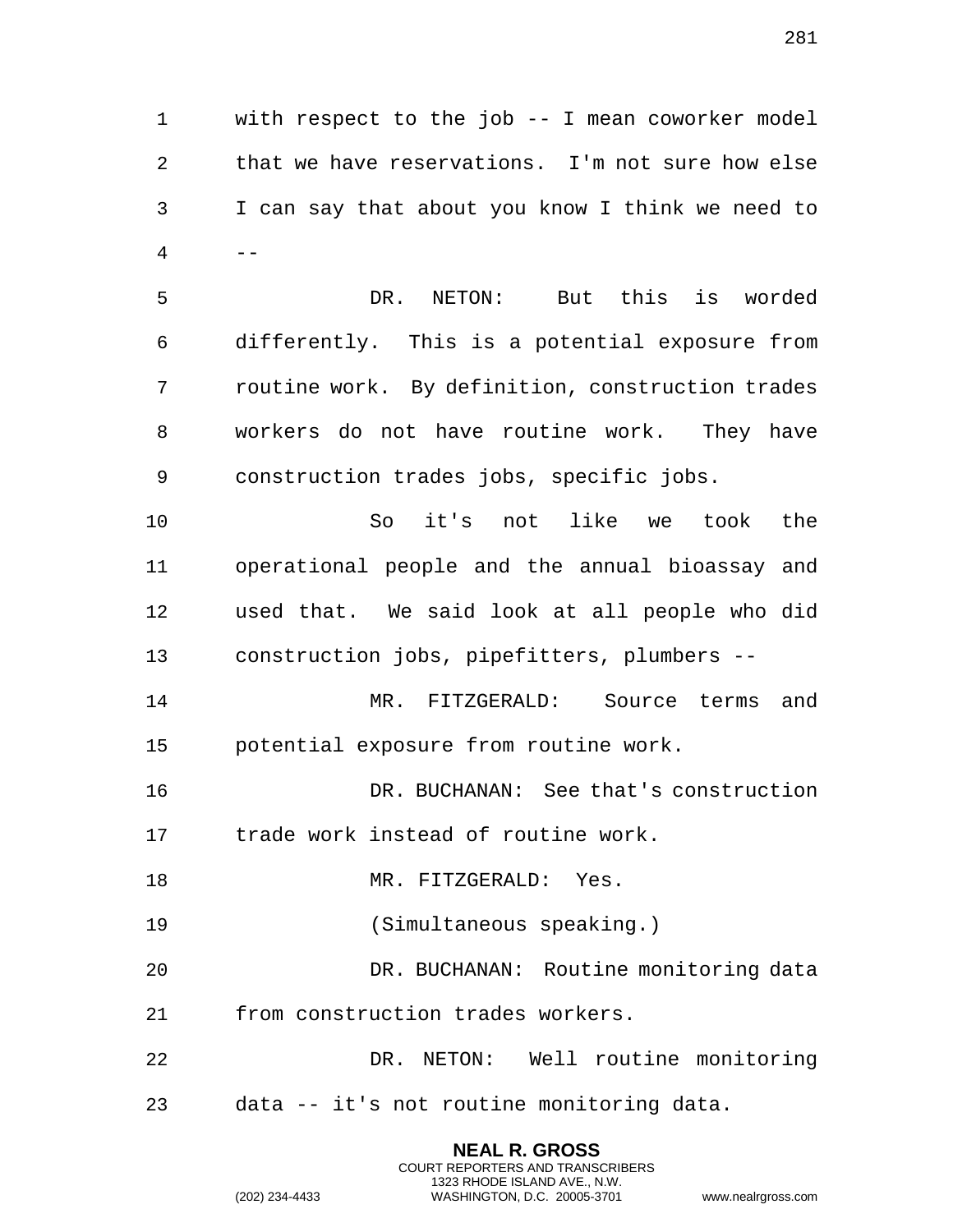DR. TAULBEE: Well it is routine for CTWs. If they had a rad qualification that said twice per --

 DR. NETON: The question is, can a routine monitoring program bound exposures to construction trades workers? That's the fundamental question and I say yes. We've already done that.

 If we can't use routine monitoring data to bound construction trade workers' exposures, then --

 MR. FITZGERALD: And this is sort of a reflection of the admonition that Westinghouse made very clear in '99. I think we actually touched on that a little bit that was a caution that certainly don't apply the routine monitoring data to address these -- this RWP work because, in a sense, it would not necessarily fit, given the unique mixtures that you're dealing with as source terms.

 DR. NETON: That's a different issue. That's different than saying they can use routine -- if they adequately had an adequate monitoring

> **NEAL R. GROSS** COURT REPORTERS AND TRANSCRIBERS 1323 RHODE ISLAND AVE., N.W.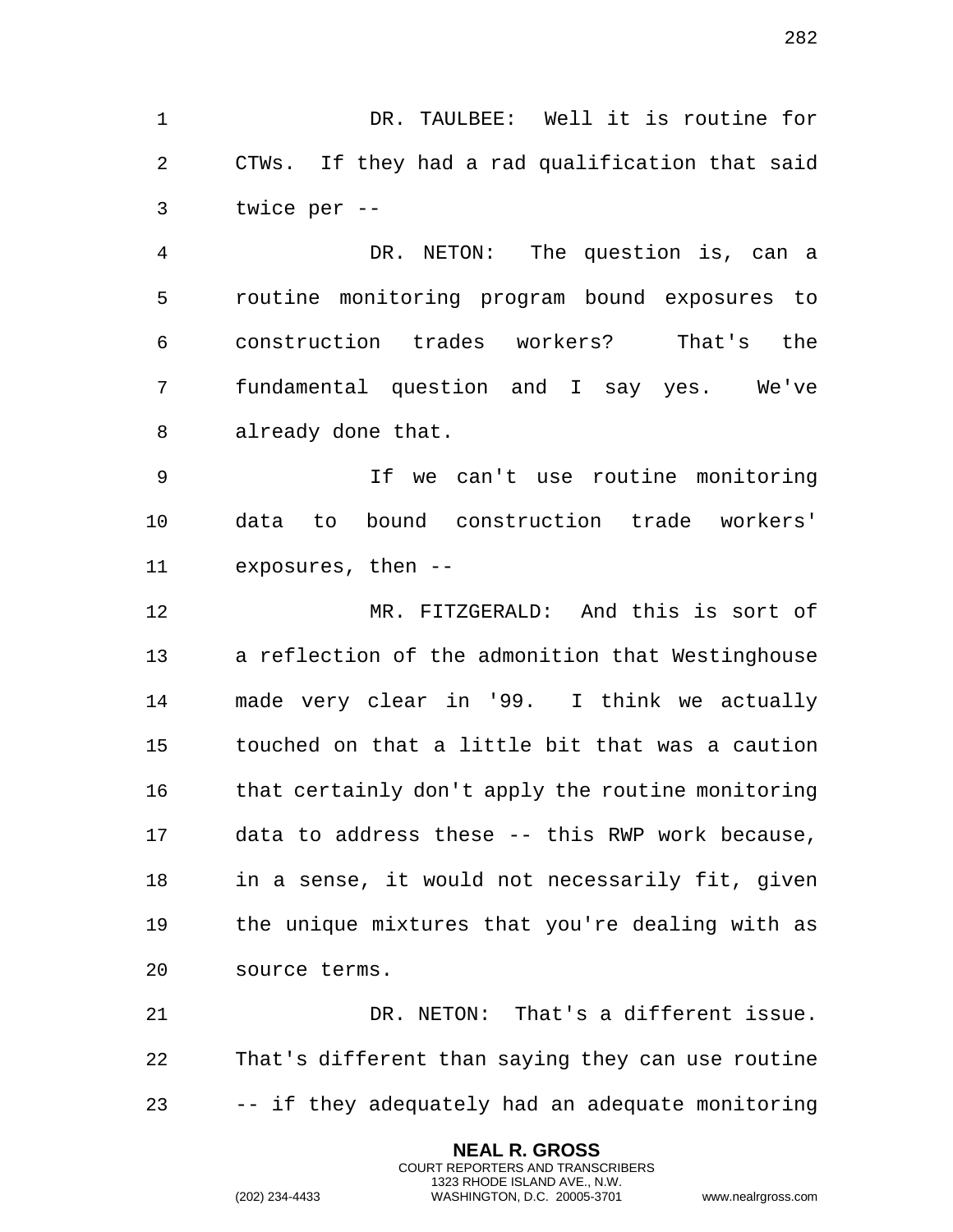program and it was a routine program, can that be applied to construction trade workers? And I -- we say yes.

 Now, is a source term on construction jobs fundamentally different than operations jobs and is that captured in RWPs? That's an open question in my mind.

 MR. FITZGERALD: Okay. Well, I think this is a facet of that, less so to the issue.

 So this is more source term and potential exposures tied to those source terms.

 DR. TAULBEE: That I have kind of down with number six, bullet six.

 MR. FITZGERALD: Yes, that might be overlapping bullet six. But I think, again, it is the same issue, maybe restated slightly differently.

18 MR. KATZ: But we should keep these organized, otherwise it is going to get confusing for people.

 DR. TAULBEE: Well, I think I would like to keep that, the source term and the RWP issue down under number six, where it is very

> **NEAL R. GROSS** COURT REPORTERS AND TRANSCRIBERS 1323 RHODE ISLAND AVE., N.W.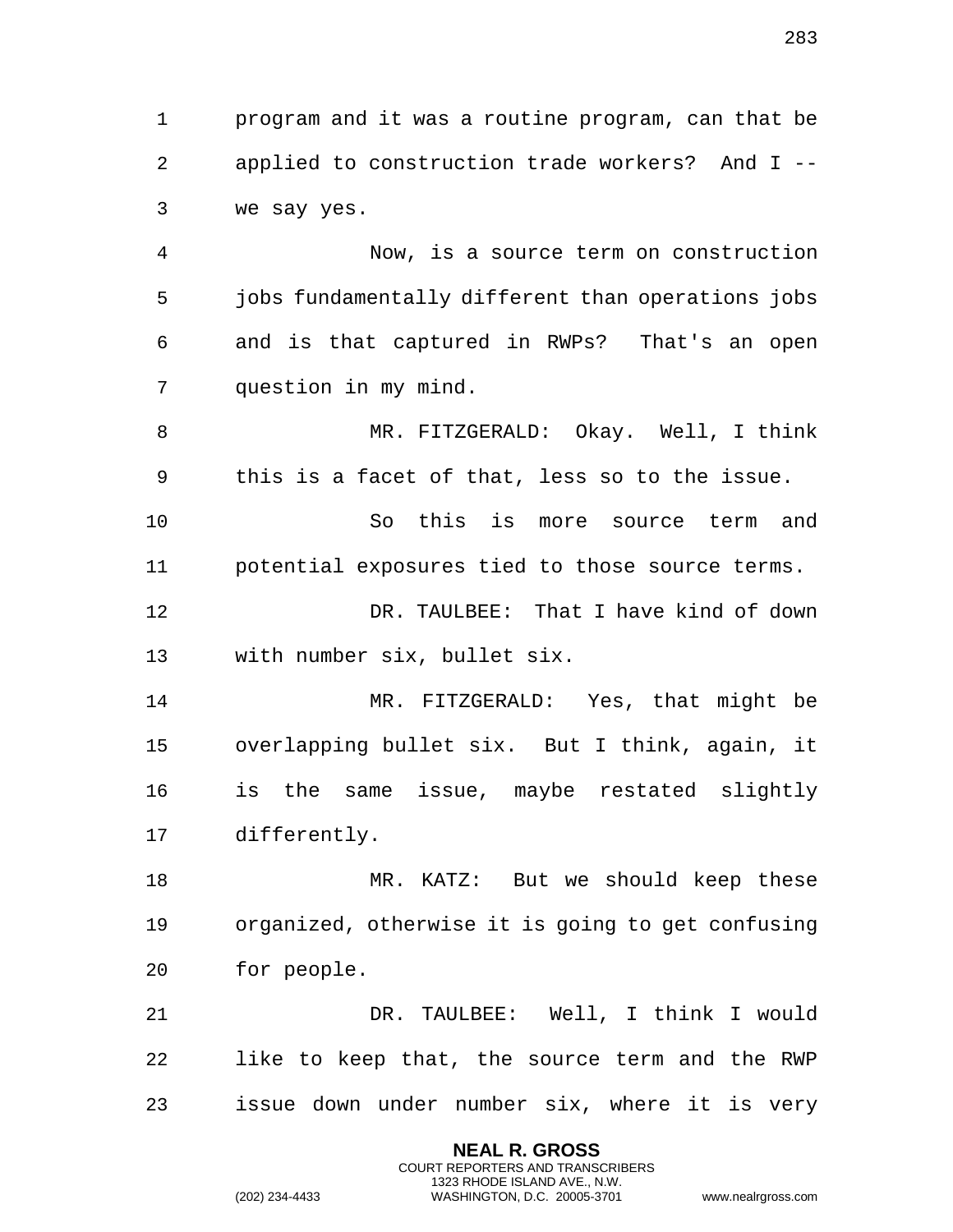evident.

**NEAL R. GROSS** MR. KATZ: Okay, well, let's -- DR. TAULBEE: We're going to talk about inadequate source term characterization. MR. FITZGERALD: That's subsumed in number six, then, just to dispatch this. DR. TAULBEE: So two we can -- MR. FITZGERALD: Make that number six. DR. TAULBEE: Okay, because it's going to be picked up in six. 11 MR. FITZGERALD: Right. CHAIR CLAWSON: Number three. We're down to six items now. 14 DR. TAULBEE: We're down to three. Number three, based on NIOSH's comparisons of maximum possible 95th percentile dose distributions of SRS plutonium bioassay for DuPont construction trades and subcontractor construction trades, results indicate a number of years where subcontractor bioassay is two to five times higher than DuPont CTWs. This corresponds with interviews and subcontractor CTWs who indicate that they were

> COURT REPORTERS AND TRANSCRIBERS 1323 RHODE ISLAND AVE., N.W.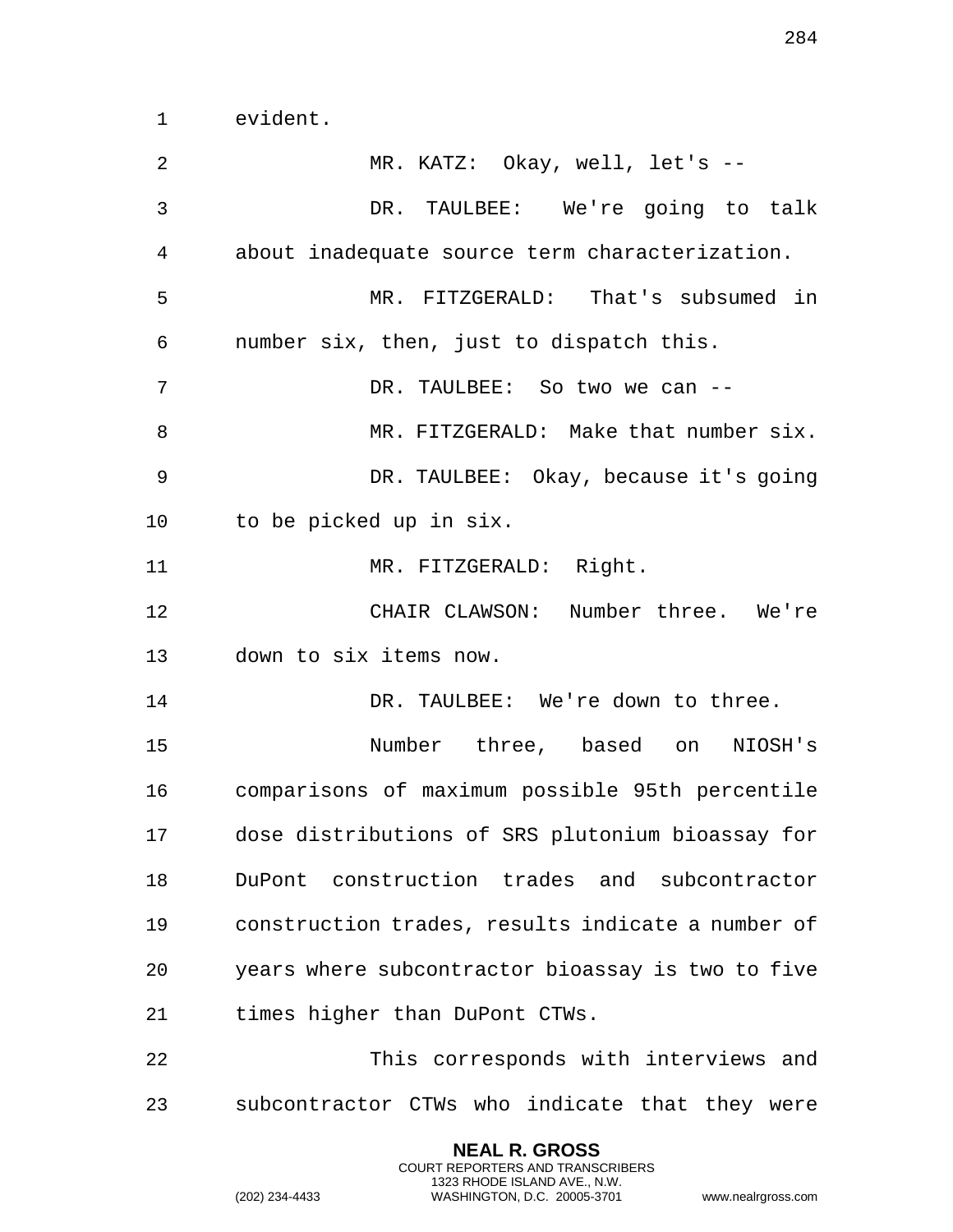called in for contaminated work to save the exposure for on-site CTWs. I believe this is being addressed under number one, where you specifically asked, Dr. Lockey, about the subcontractors, the transients within our Work Group. DR. NETON: I don't think that's going to address this issue. MR. HINNEFELD: I think this is the question I was talking about, we either have two or three cohorts, right? DR. TAULBEE: What did you say? MR. HINNEFELD: We either have two cohorts or we have three. Either we have operations and construction or we have operations, prime construction, and subcontractors. 18 DR. NETON: That's exactly right. MR. HINNEFELD: And so you were talking about the 95th percentile as they had it is not the dose reconstruction. Why do -- DR. NETON: We need to go back and revisit this. I have some ideas about not

> **NEAL R. GROSS** COURT REPORTERS AND TRANSCRIBERS 1323 RHODE ISLAND AVE., N.W.

(202) 234-4433 WASHINGTON, D.C. 20005-3701 www.nealrgross.com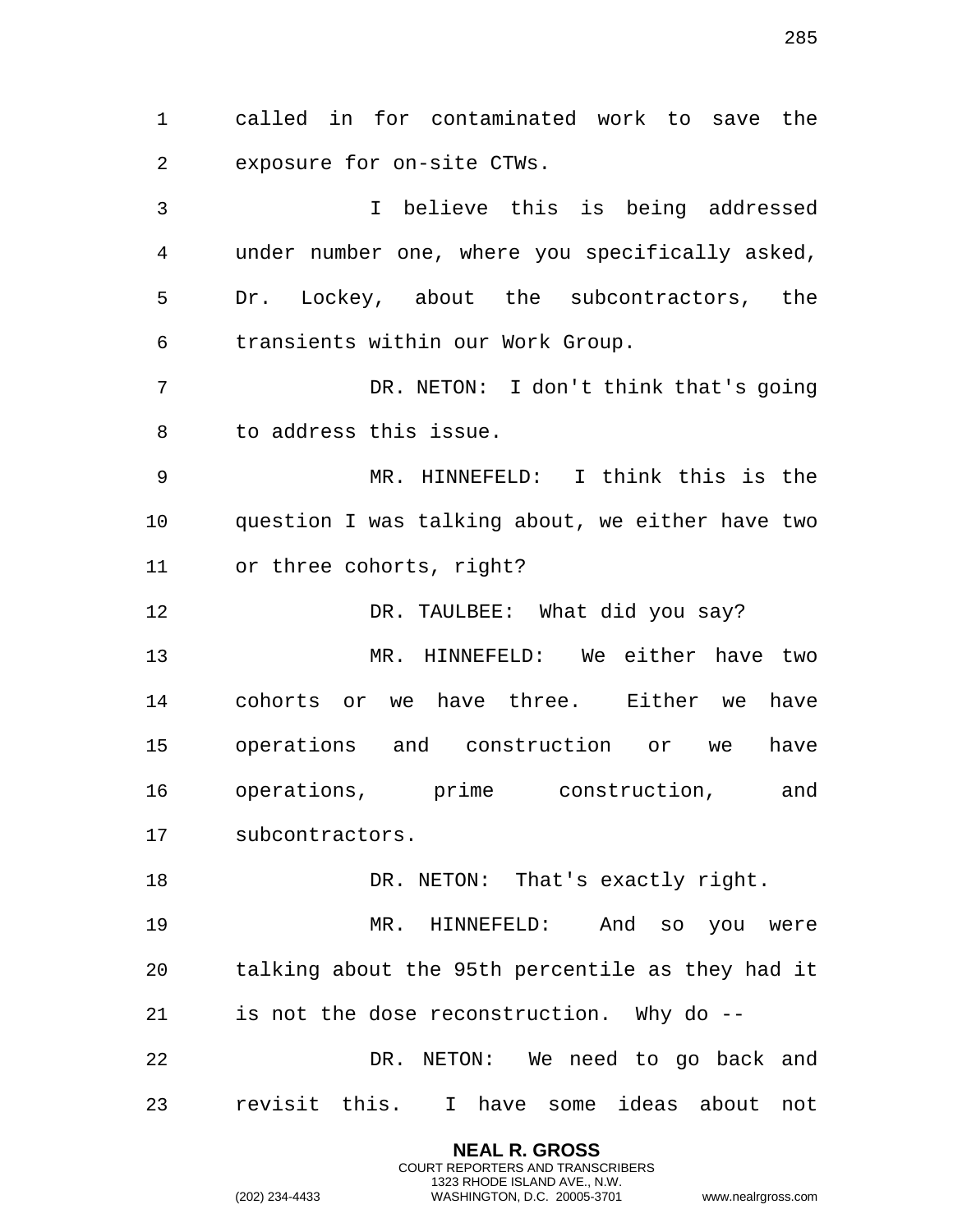presenting but reassessing the data that we have. Because remember those data were the maximum possible values.

 DR. TAULBEE: That's how we calculate time-weighted OPOS. It's a maximum possible time-weighted OPOS.

 DR. NETON: But again, there are ways -- like that is not the way we would fit an exposure model. We would fit those data points and we fit the exposure models. Take both models, both sets combined, and then you do a model for each of the ones, it may be possible to show that there is no difference at the end of the day.

 MR. HINNEFELD: We actually do the dose reconstruction models.

16 DR. NETON: Right.

 MR. HINNEFELD: But if those two, just looking at the data --

 DR. NETON: Looking at the raw data plotted.

21 MR. HINNEFELD: Okay.

DR. NETON: Because that's not how we

would --

**NEAL R. GROSS** COURT REPORTERS AND TRANSCRIBERS 1323 RHODE ISLAND AVE., N.W. (202) 234-4433 WASHINGTON, D.C. 20005-3701 www.nealrgross.com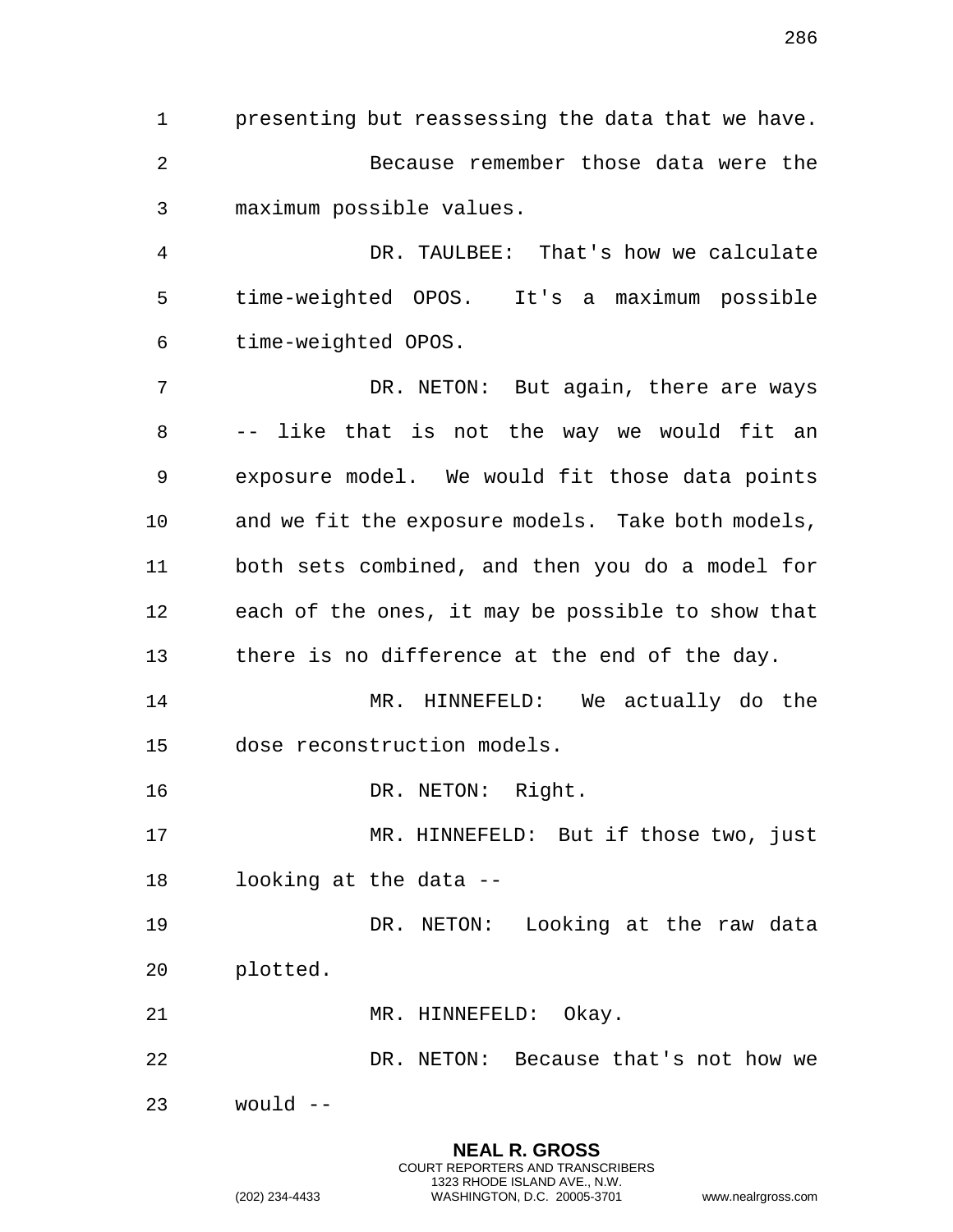MR. HINNEFELD: So that would be the thing to do to see if we think there is two or three cohorts.

 DR. NETON: Exactly. Would it benefit -- after we plot the data for an exposure model, is there a net benefit to construction workers to pull them out? And I don't know.

 It looks on paper that, yes, it is higher in a couple of years but by the time you fit these intake curves through that, you make it less than a wash because what we don't use that 95th percentile, the data point, we fit the 50th and the 84th percentile of the data and then impute the 95th percentile intakes.

 So it is a little different way. We don't use the raw data in our model.

 MR. FITZGERALD: And the concern we have here is just what was seemingly a contradiction of sorts in the presentation. And it kind of -- and I don't want to make any more of it. Actually, I used exactly the words that were in the memo.

So really, it is just one of

**NEAL R. GROSS** COURT REPORTERS AND TRANSCRIBERS 1323 RHODE ISLAND AVE., N.W.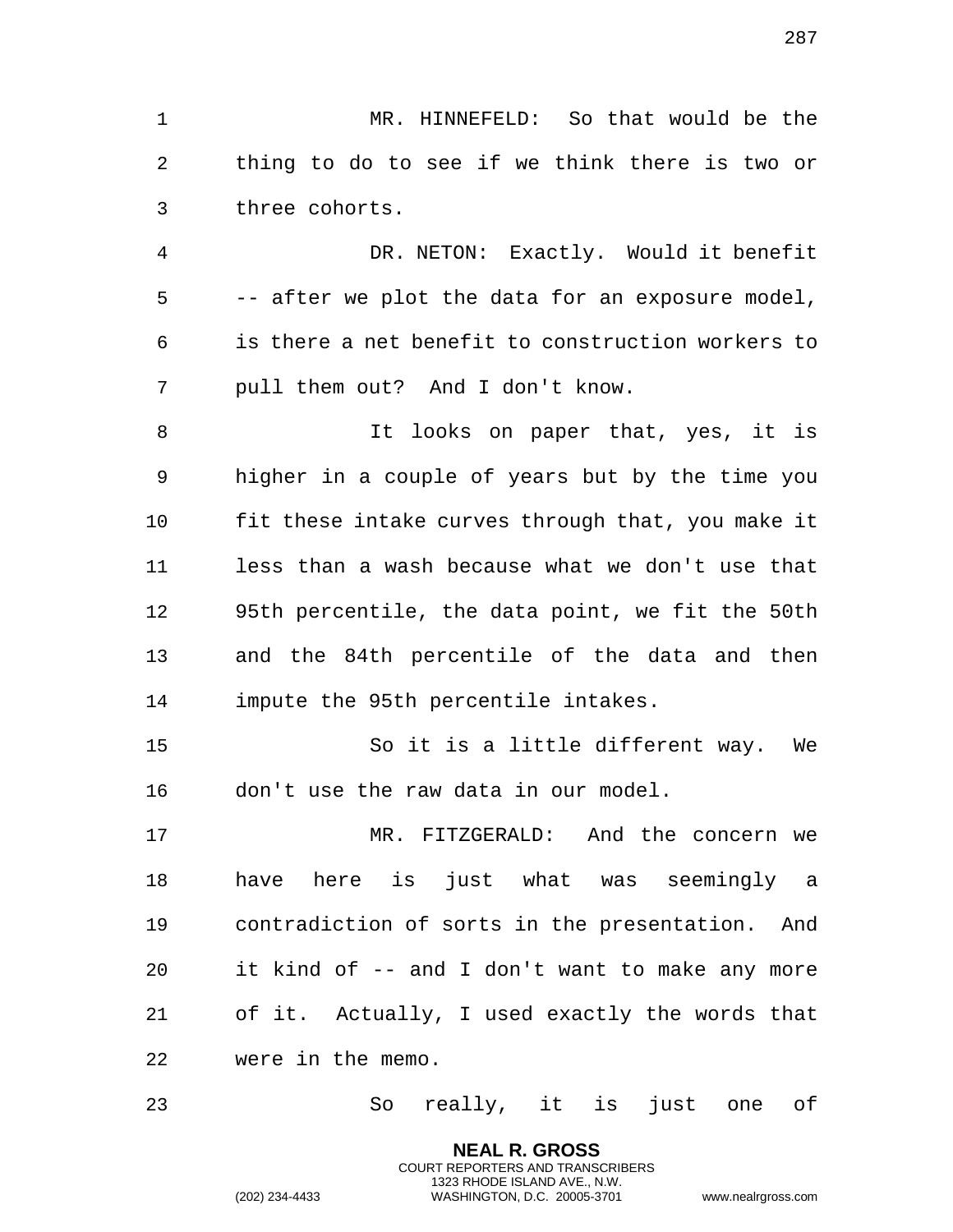clarifying what the heck is that.

 DR. NETON: I think your finding is well taken. I mean on paper, there are some -- MEMBER LOCKEY: It would depend on the way it's presented. DR. TAULBEE: Okay, we can certainly do that. Okay, we're going to follow-up on that one. Question of how complete -- this is item number four. The question of how complete is complete enough. Coworker development can only be answered in the context of coworker guidelines and stratification assumptions that have been validated. They guide what data sets can be legitimately applied, however, 79 percent incompleteness strains credulity. (Simultaneous speaking.) MR. FITZGERALD: I had the same problem. DR. TAULBEE: I think we have established, though, the 79 incompleteness is of just job-specific bioassays and that is not

> **NEAL R. GROSS** COURT REPORTERS AND TRANSCRIBERS 1323 RHODE ISLAND AVE., N.W.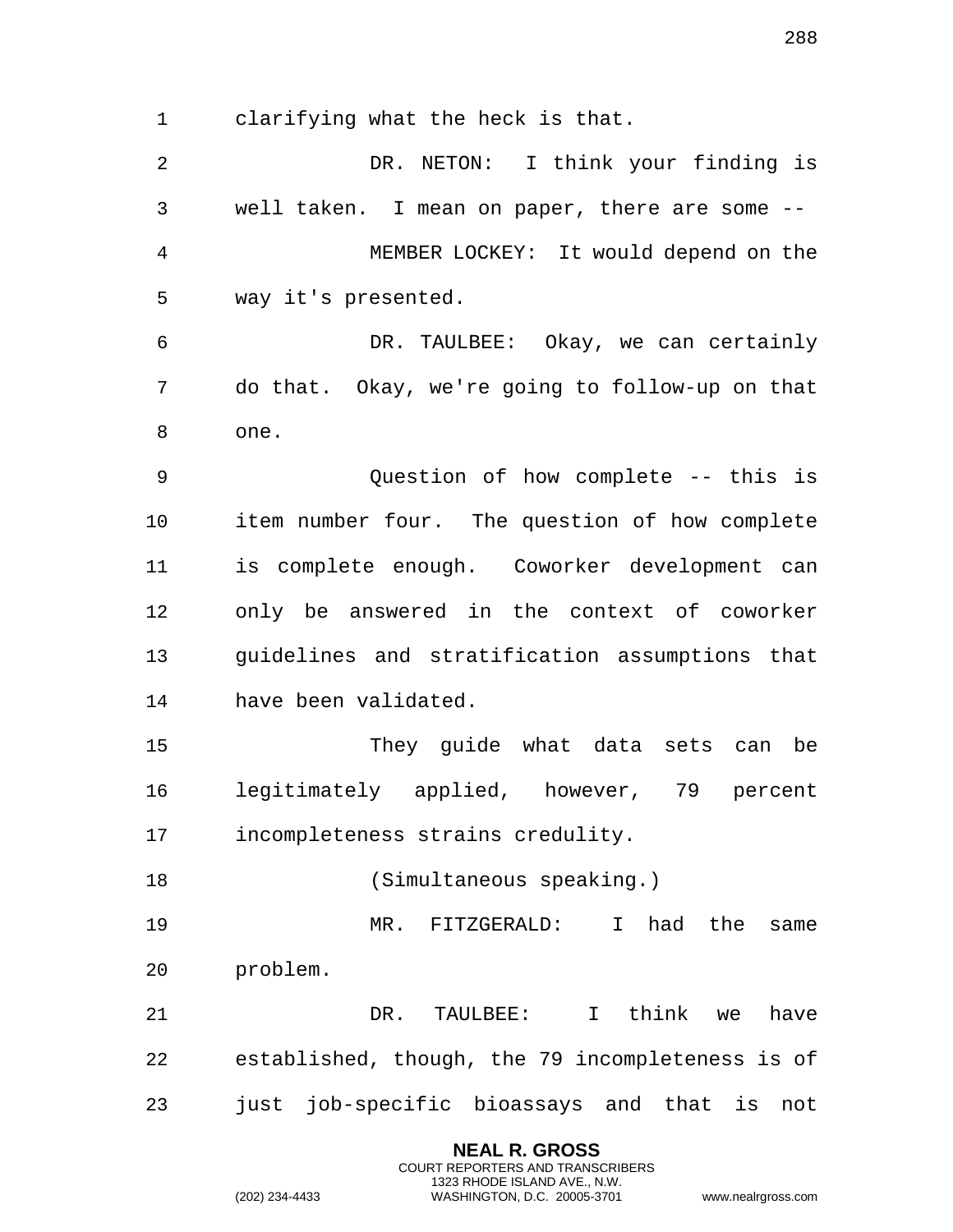falling into one particular --

| $\overline{2}$ | I think it is an<br>MR. FITZGERALD:               |
|----------------|---------------------------------------------------|
| 3              | admonition that one needs to look at the          |
| 4              | incompleteness but I don't want to get into the   |
| 5              | percentages. I think, again as I said earlier,    |
| 6              | I'm not sure that's the biggest issue we have.    |
| 7              | DR. NETON: Well, I think it actually              |
| 8              | gets subsumed in number one.                      |
| 9              | DR. TAULBEE: Yes.                                 |
| 10             | MR. HINNEFELD: It does, yes.                      |
| 11             | MR. FITZGERALD: The issue there, I                |
| 12             | think ends up, the one that we really hesitated   |
| 13             | to go any further on, which is just verifying     |
| 14             | that the stratification can be done from the      |
| 15             | NOCTS.                                            |
| 16             | DR.<br>NETON: But we've already                   |
| 17             | clarified that we're not.                         |
| 18             | MR. FITZGERALD: Well, from                        |
| 19             | subcontractor. I think, wasn't there a question   |
| 20             | of whether anyone had done a subcontractor, or am |
| 21             | I wrong?                                          |
| 22             | DR. NETON: No, our coworker model has             |
| 23             | subcontractor -- I mean not subcontractor         |

**NEAL R. GROSS** COURT REPORTERS AND TRANSCRIBERS 1323 RHODE ISLAND AVE., N.W.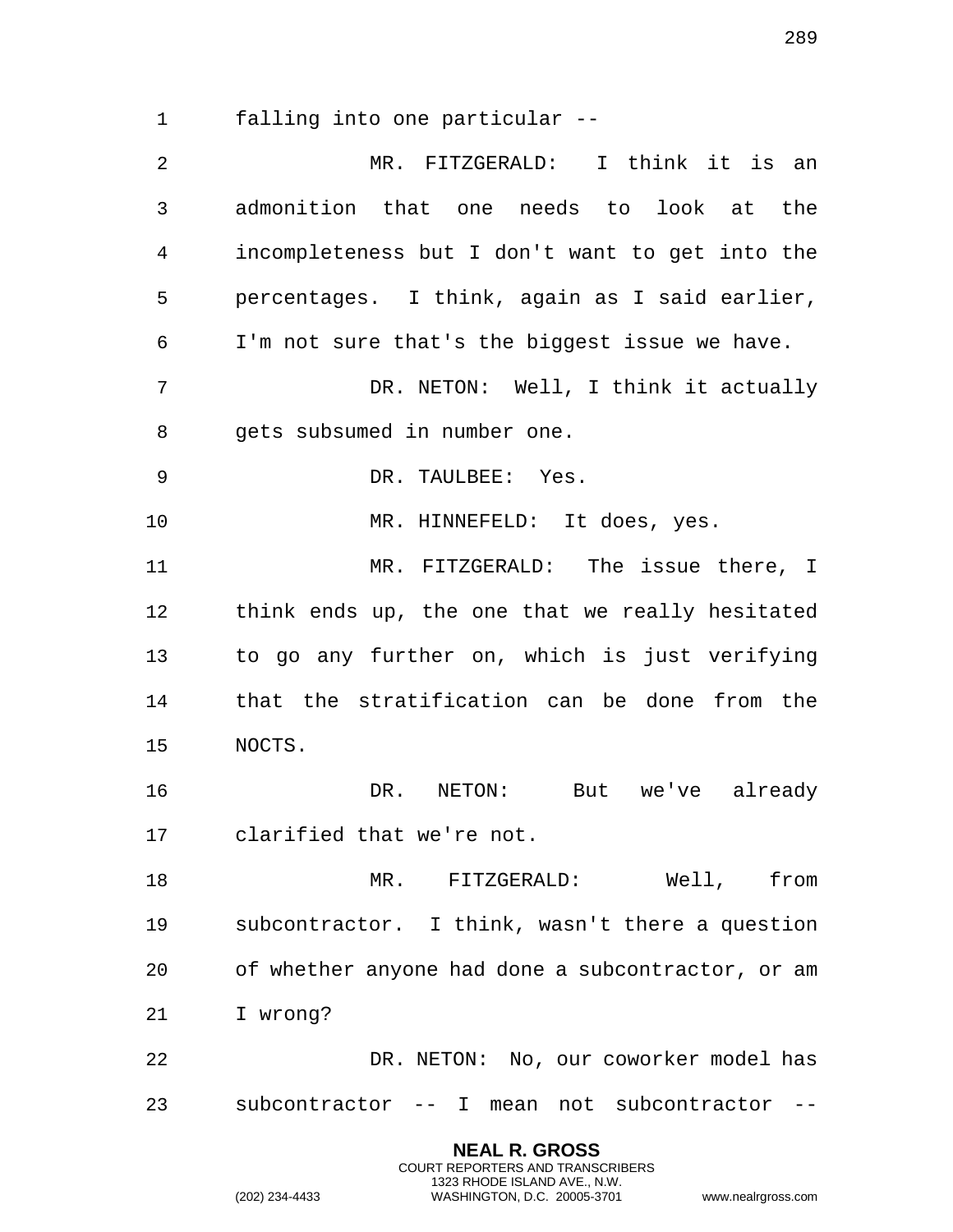construction trades and primes, and operations. MR. FITZGERALD: So going back to what was discussed earlier, you don't see the need to go back and validate the -- DR. NETON: Well, I think what will happen is that will be taken care of in the bullet we just discussed. Like if we go back and do the comparison of the 95th percentiles for the coworker models and say they're in or they are not in, that's the answer. (Simultaneous speaking.) DR. TAULBEE: So this is really part -- number four is part of one and three. MR. FITZGERALD: Well, the solution is. DR. TAULBEE: The solution. In terms of -- we're on bullet five. In terms of SRS coworker model development, not just claimant data sets, likely inadequate for dose reconstruction with sufficient accuracy for construction trades workers, OTIB-75 issues identified in 2010. Stratification test yet to be performed.

> **NEAL R. GROSS** COURT REPORTERS AND TRANSCRIBERS 1323 RHODE ISLAND AVE., N.W.

(202) 234-4433 WASHINGTON, D.C. 20005-3701 www.nealrgross.com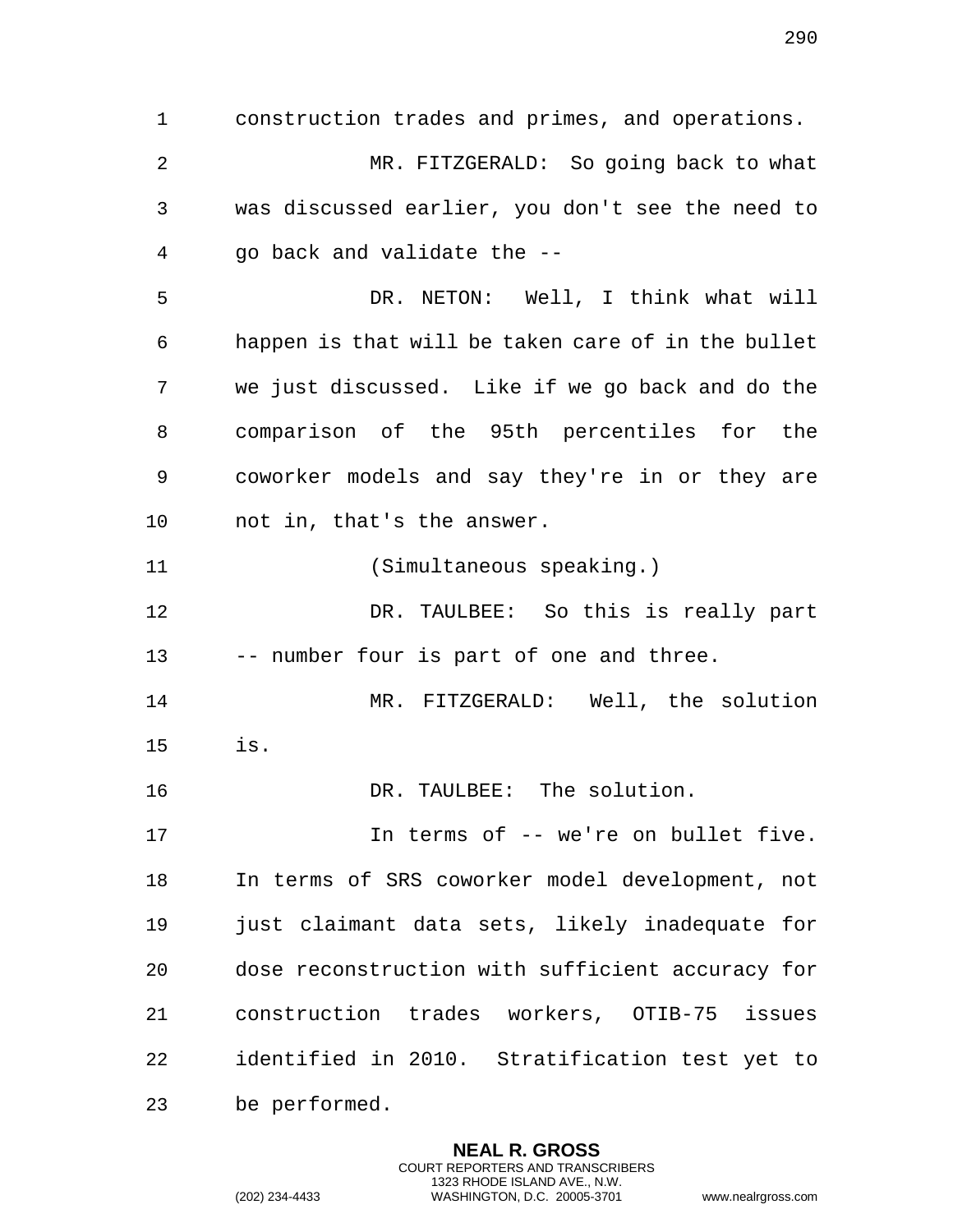MR. FITZGERALD: And I think on that one, I think that's actually a source of agreement where it is OTIB-81 -- DR. TAULBEE: Right. MR. FITZGERALD: -- that ought to be the one that should be looked at. And as I understand, again, we did not express any issue with it. So I think on that one we would say there is agreement. There is not an issue, although I think I'd want to take that back just 12 to make sure everybody salutes on that particular one. MR. BARTON: Joe, this is Bob Barton. I just want to point out, I believe it was finding six. You stratify it here in construction and operations personnel but didn't really present a physical basis for that. There have been previous supports but, again, that was before we came up with OPOS. So, it's not that our review is silent on the issue of stratification -- DR. NETON: Well, but you said we

> **NEAL R. GROSS** COURT REPORTERS AND TRANSCRIBERS 1323 RHODE ISLAND AVE., N.W.

(202) 234-4433 WASHINGTON, D.C. 20005-3701 www.nealrgross.com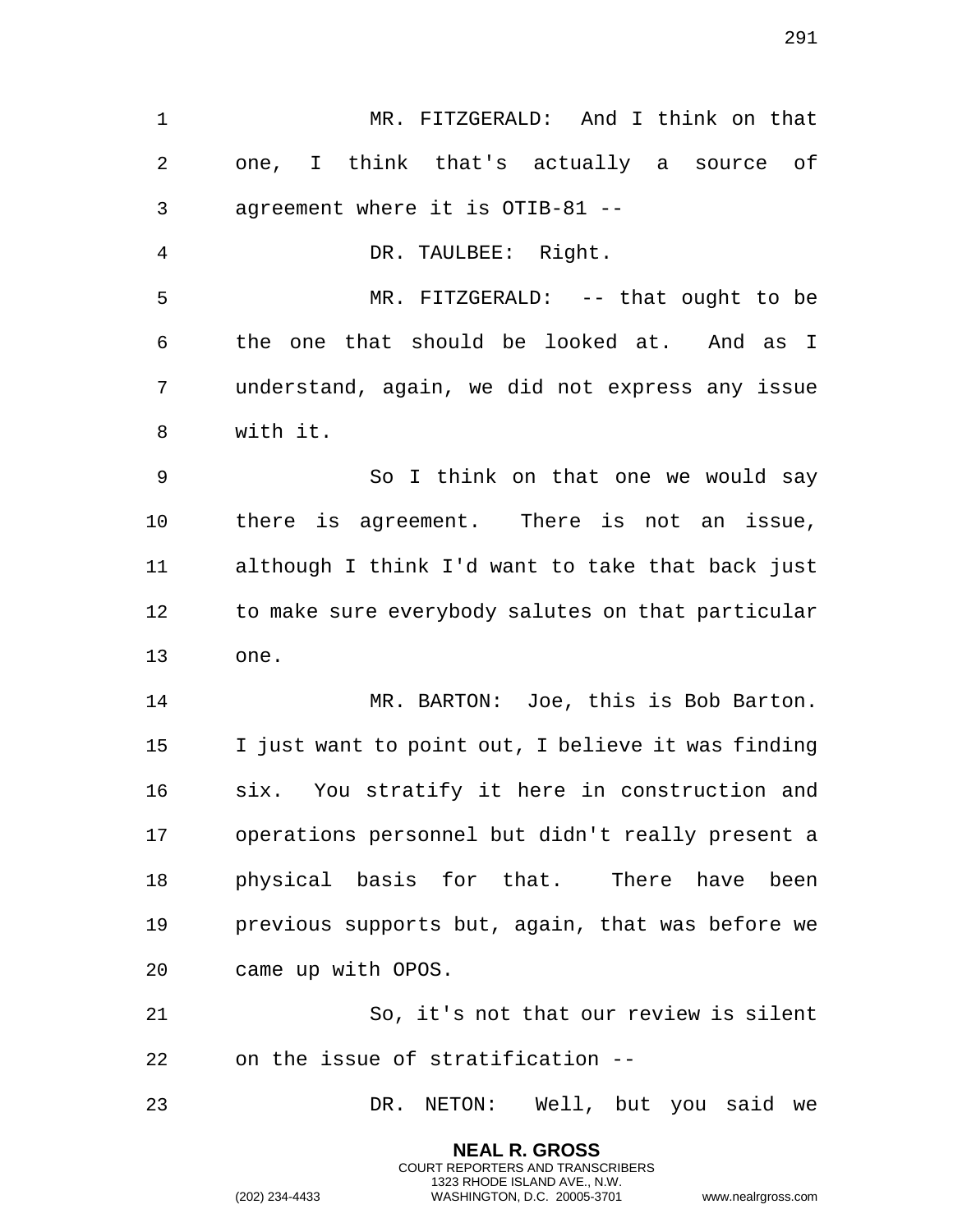stratified, not whether we should or not; we already did. And I think, did we not have a meeting on this already? I know it's in the BRS. DR. TAULBEE: It was in the joint SEC Issues Work Group and this one back in August. DR. NETON: Yes, we discussed this issue. And I thought there was agreement from SC&A to our response, which is we felt the nature of the two populations were very different. MR. FITZGERALD: Well, that's what I'm saying, I think we need to go back and just make sure everyone salutes and that is the case. We'll take that action. 14 DR. TAULBEE: So, number five is SC&A. Okay. Number six, this is the one where is the source term proper for the RWPs, at least that's what we're combining now. So we're going to look at the RWP jobs, the proper source term. SC&A, you are going to produce the report. MR. FITZGERALD: Yes. DR. TAULBEE: That's what Brad was

> **NEAL R. GROSS** COURT REPORTERS AND TRANSCRIBERS 1323 RHODE ISLAND AVE., N.W.

(202) 234-4433 WASHINGTON, D.C. 20005-3701 www.nealrgross.com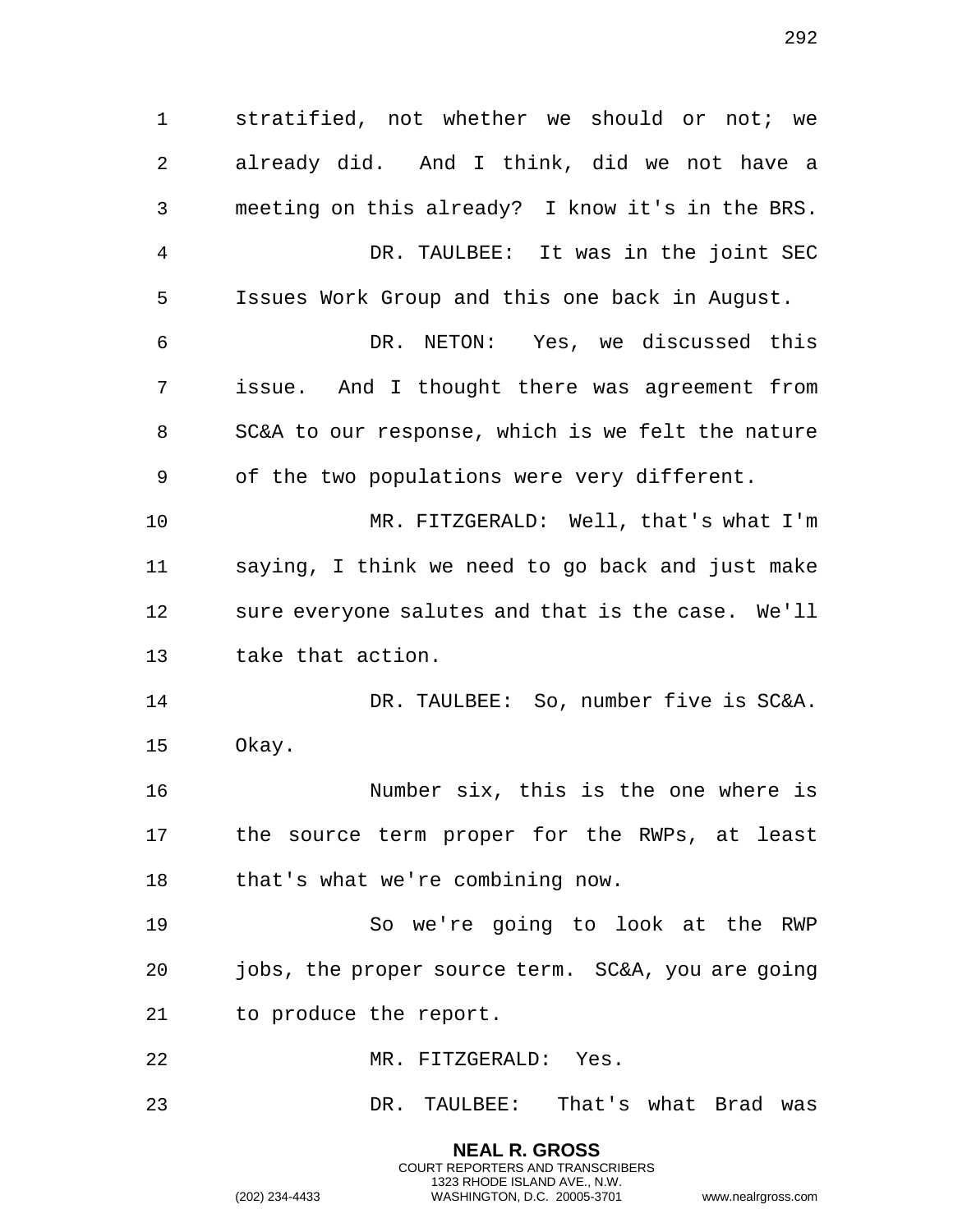wanting on this.

 MR. FITZGERALD: But it is probably going to be something relatively brief in a memo report that alludes to this particular item. DR. TAULBEE: Right and from those reports, we'll meet again and discuss as to whether we want to pursue other interviews or other information in order to look at this review and put the context in the scale that this affects. MR. FITZGERALD: Yes, I would comment that, certainly, the next step would be maybe

 official interviews but also, in terms of -- you know these are nice sort of tidbits of policy issues but really the question is sort of the operational one and what are we talking about with respect to Savannah River in terms of the source terms, whether it's waste management, D&D, certain specific operations involving off-site americium, but whatever, that may or may not have been addressed by a routine program.

 So that's kind of -- and that's not an incident task so I put that out there and say if

> **NEAL R. GROSS** COURT REPORTERS AND TRANSCRIBERS 1323 RHODE ISLAND AVE., N.W.

(202) 234-4433 WASHINGTON, D.C. 20005-3701 www.nealrgross.com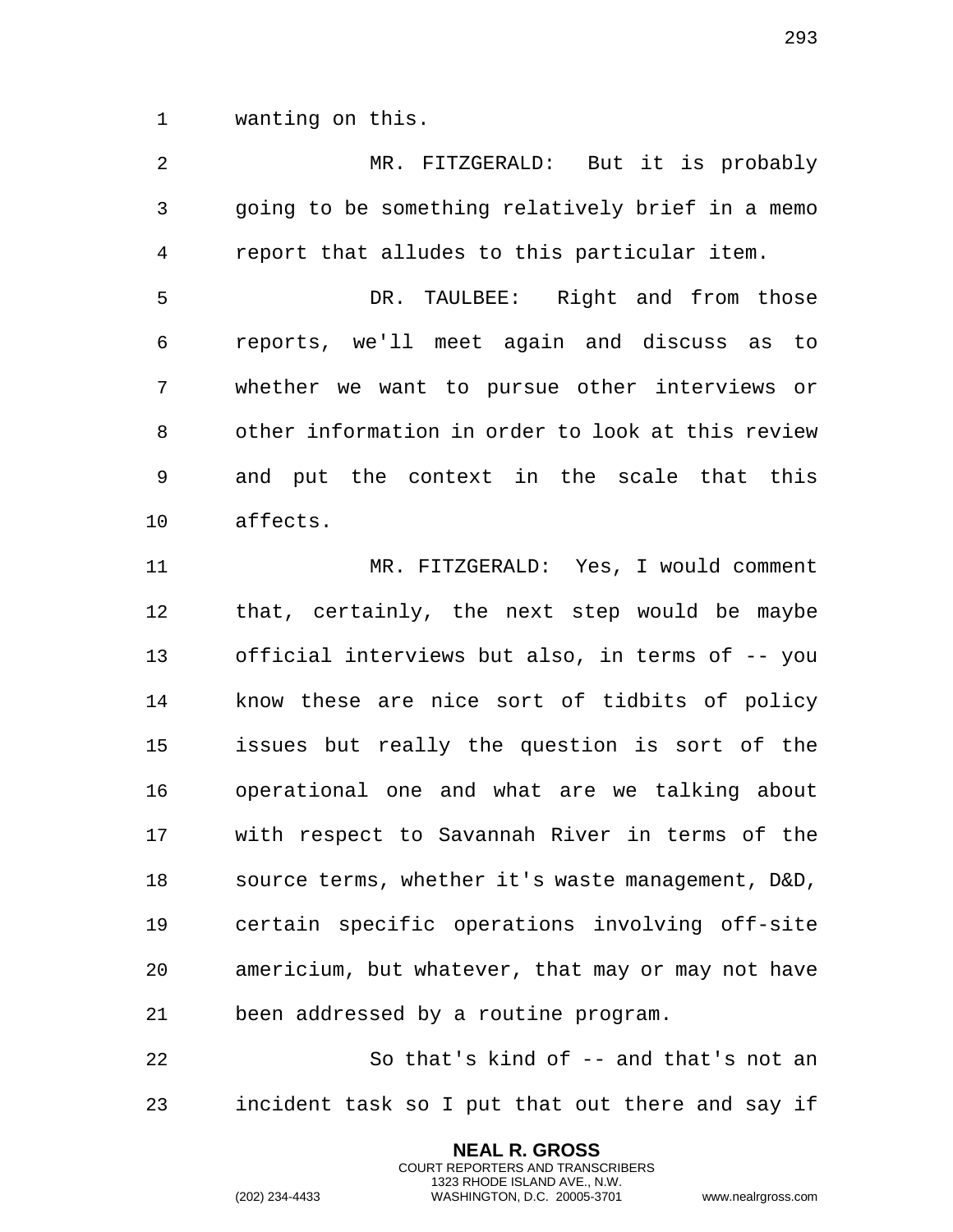you walk down there, that would be the --

 DR. NETON: Well, there may be some operational information that could be used to sort of shortcut that, which is if they took gross alpha air samples and had a pretty good monitoring program, that would flag them to do a source term analysis prior to doing bioassay.

 I don't know. I'm just sort of putting that out there.

 MR. FITZGERALD: Yes, I think unpacking it and figuring out okay what was the background on that between the experts from the site, as well as documentation of these.

 DR. TAULBEE: Number seven, time frame of monitoring gap unclear before 1997 as a worker cohort affected by the lack of job-specific bioassay.

 MR. FITZGERALD: Well, I think this is one where you have, as I understand it, some additional sampling that might be presented as far as resurveys.

 This is the question of -- MR. HINNEFELD: The what now, self-

> **NEAL R. GROSS** COURT REPORTERS AND TRANSCRIBERS 1323 RHODE ISLAND AVE., N.W.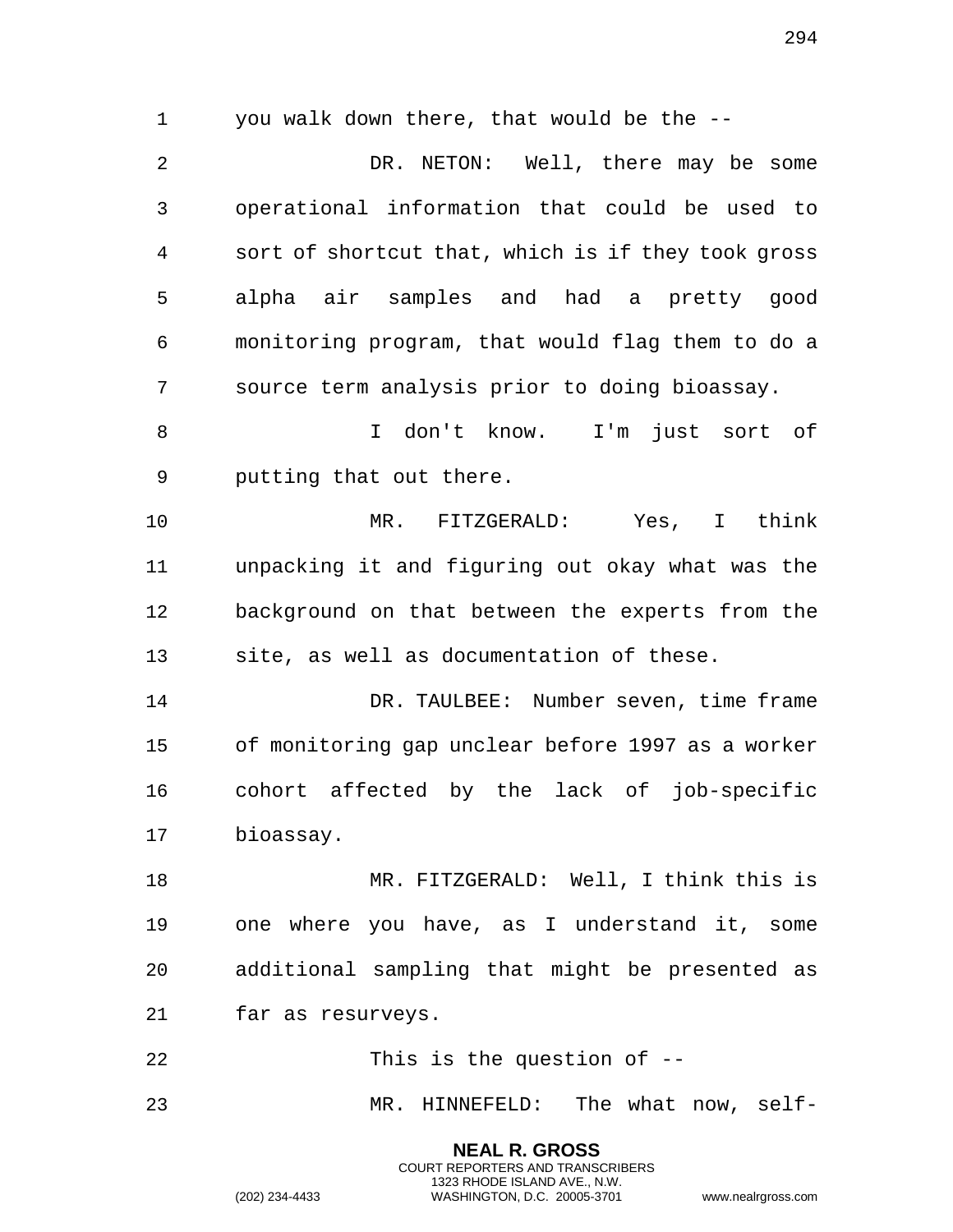assessment?

 MR. FITZGERALD: Yes, we don't know, other than '97, what it looked like going back. DR. TAULBEE: We do know '95. MR. FITZGERALD: Well, '95, yes. MR. HINNEFELD: And in fact -- MR. FITZGERALD: We didn't have '95 when we looked at it before. MR. HINNEFELD: I think it's a fair point to mention if in fact some issue or infeasibility is confirmed in these years that were evaluated. There is that open question because the data that is available has been evaluated roughly in the '90s. And so then you have a static condition analysis, which is what we used to call the corrective action reporting. You know, when you find an upset condition, the first thing you do is the extent of condition analysis. How far-reaching is this? 21 And so that is the question then, is how far back. So that would be a remaining question, if in fact it comes to this.

> **NEAL R. GROSS** COURT REPORTERS AND TRANSCRIBERS 1323 RHODE ISLAND AVE., N.W.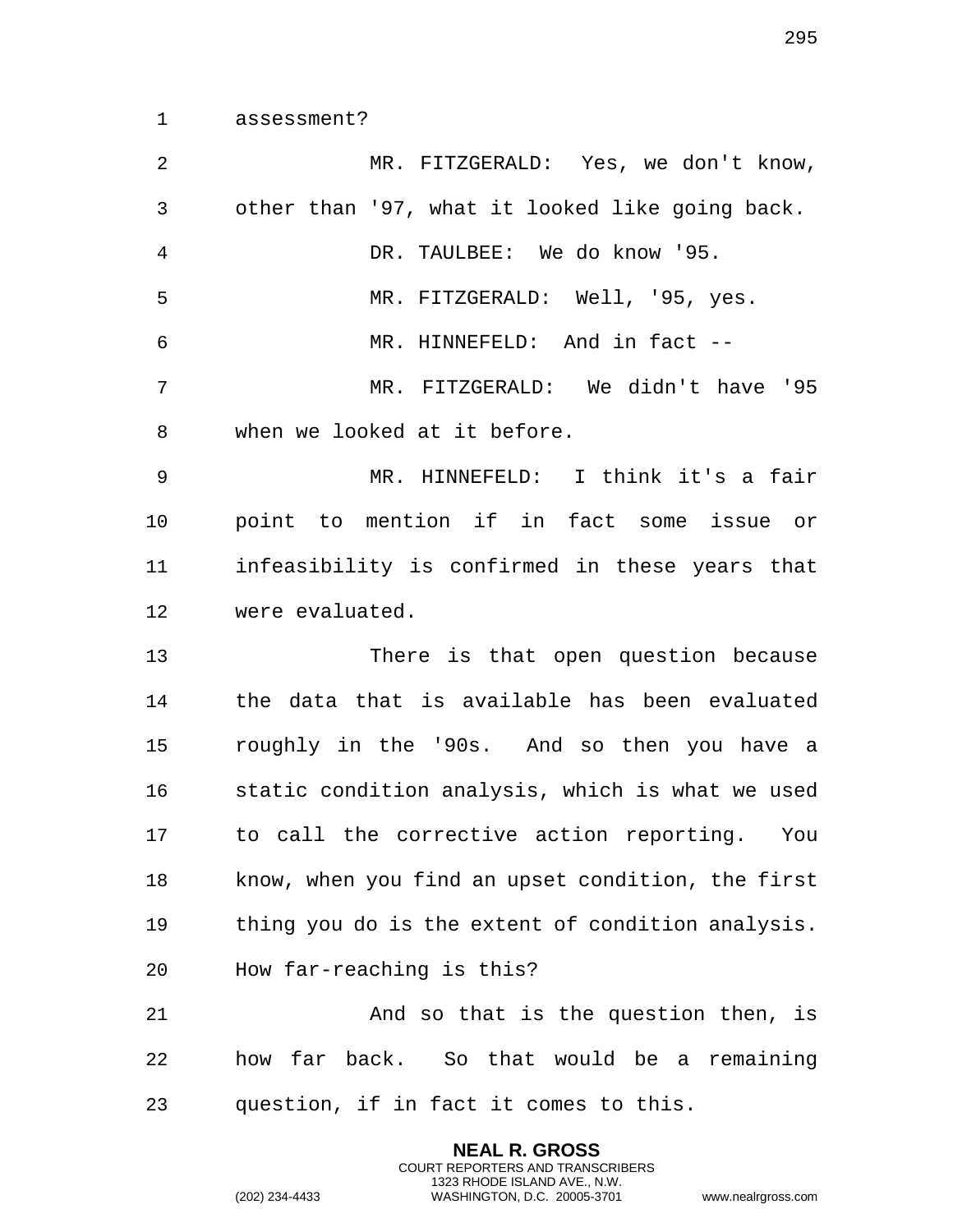MR. FITZGERALD: And these are two questions. That question, plus the one we already discussed, which is what makes up this job-specific worker cohort. And that's what that second one is. DR. NETON: And to a large extent, we will address this issue, I think. DR. TAULBEE: Okay. Well, that gets us through all of them. Just to quickly recap, if I can. Number one is the job-specific cohort, 12 job-specific monitored cohort. Is there a particular cohort that dominates that particular data set: operations, construction trades, DuPont or Westinghouse construction trade cohort, subcontract construction trades. Another component to that is for NIOSH to compare the subcontractor NOCTS data, the transient workers versus the full-time workers, the bioassay results from that standpoint. Number two has been kind of closed but really moved to number six. Number three is we are to develop an

> **NEAL R. GROSS** COURT REPORTERS AND TRANSCRIBERS 1323 RHODE ISLAND AVE., N.W.

(202) 234-4433 WASHINGTON, D.C. 20005-3701 www.nealrgross.com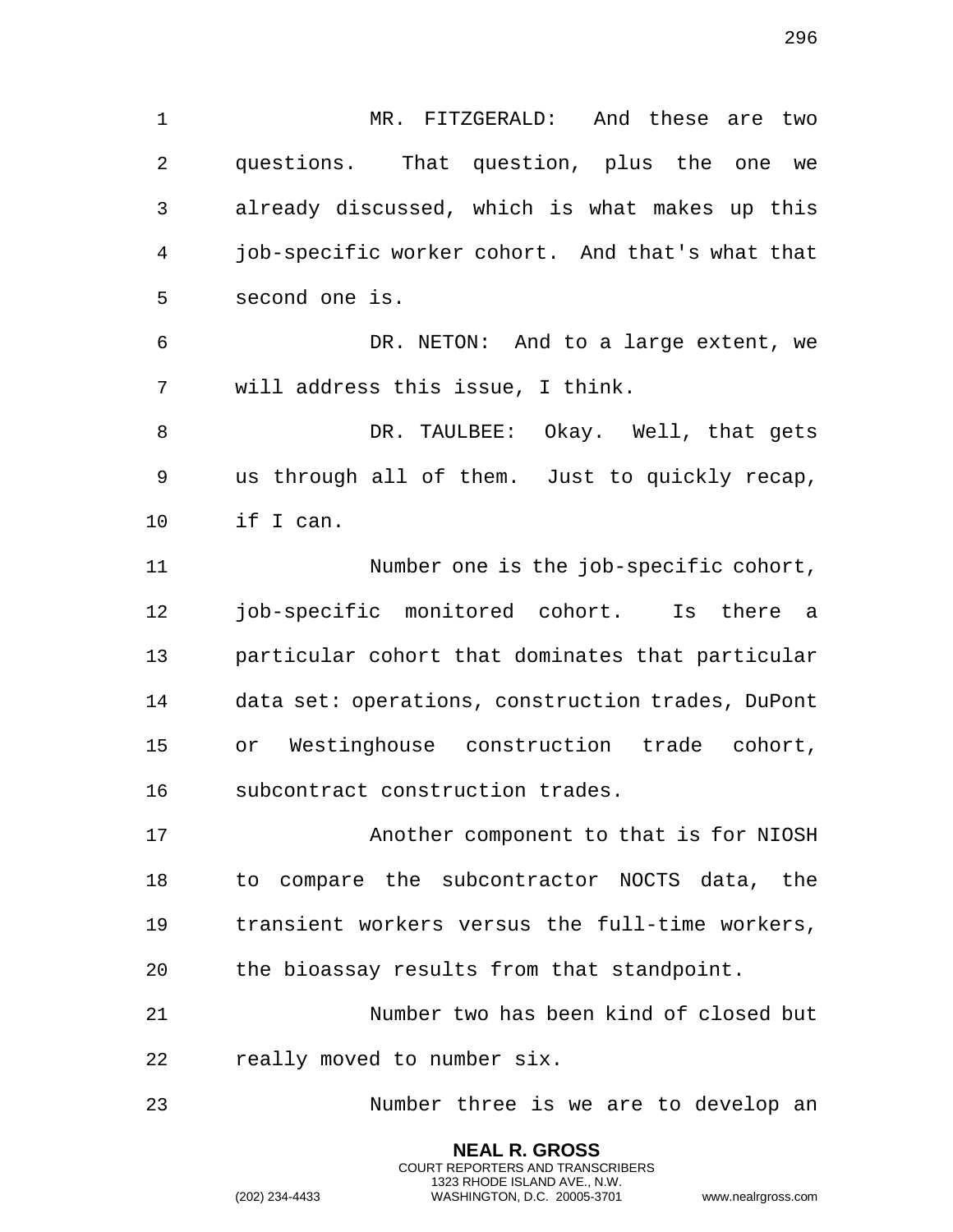intake model for DuPont construction trades workers versus subcontractor construction trades workers to better illustrate why we believe that there is no substantial difference between the two. Or if it does show that there is a big difference, then, we'll consider breaking that out. So that is a test that we have to do there. Number four has been also moved into number one and number three. Number five, SC&A is to review and uncover. Number six, this is the SC&A to prepare reports, which is compiling the Westinghouse reports and summarize the issue of the radiation work permits, covering the proper source terms for the areas. And we don't have any tasks on that now, right?

 MR. HINNEFELD: We need to look at that issue.

 DR. NETON: I mean we really don't need to wait for SC&A's report. I think we know the gist of the issue.

> **NEAL R. GROSS** COURT REPORTERS AND TRANSCRIBERS 1323 RHODE ISLAND AVE., N.W.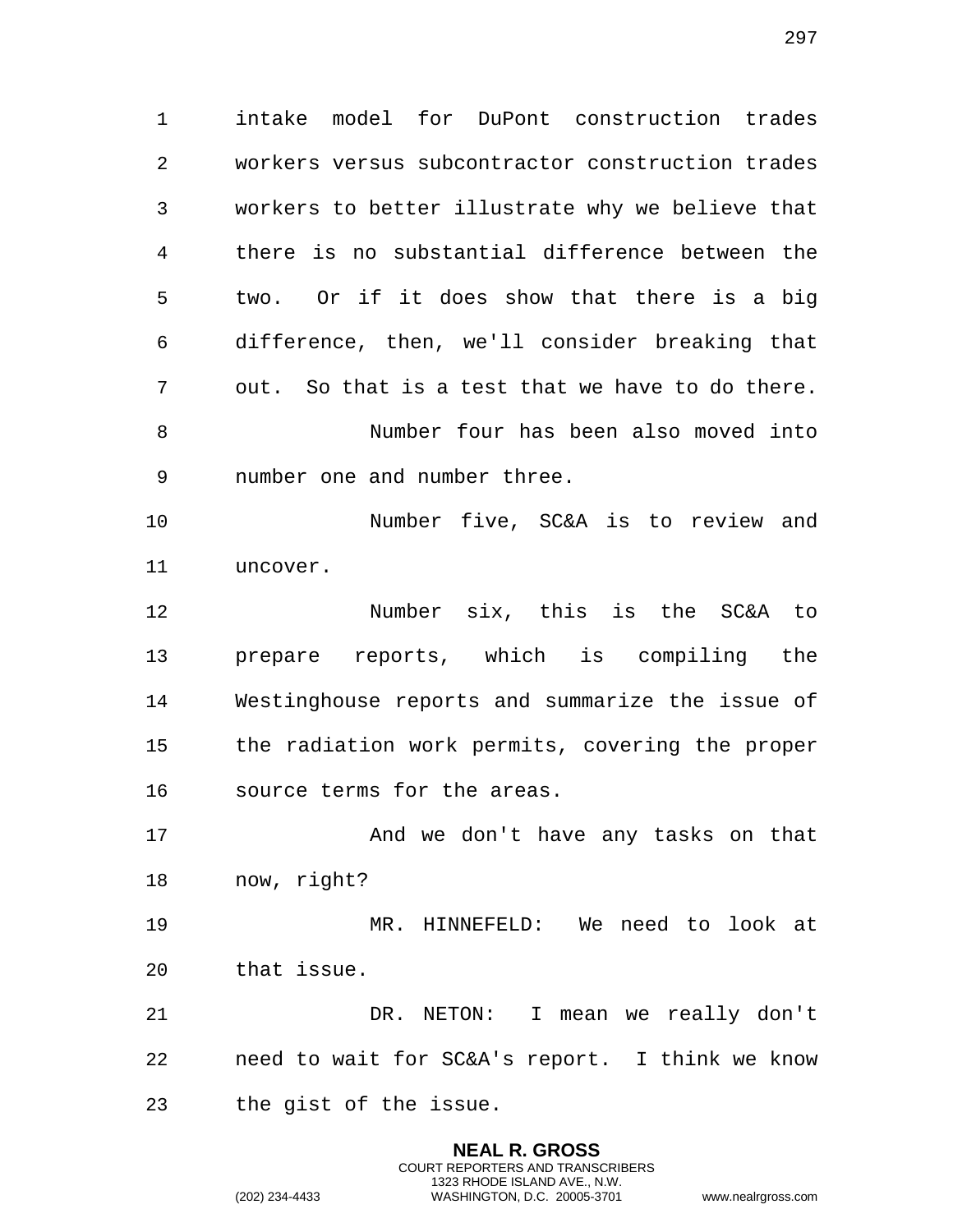MEMBER LOCKEY: Are you going to look 2 at the  $-$ DR. TAULBEE: Well, I'm going to read

 those reports, number one, in great detail. DR. NETON: Well, I don't know. I mean one aspect is what Joe did. Joe suggested we have got to go back and look at all the possible source terms, which is a huge job. The other thing is to look at the operations program and say is it somehow covered through some mechanism, such as gross alpha air samples or these other contaminants, how it's a minor constituent of the source term so that monitoring, for example for plutonium, could be used to put upper bounds on. (Simultaneous speaking.) MEMBER LOCKEY: And more the case of

 where there may be more complex is there one bioassay that would cover others.

 DR. NETON: Yes, and how big an issue is this?

 MEMBER LOCKEY: Yes, and that's the context.

> **NEAL R. GROSS** COURT REPORTERS AND TRANSCRIBERS 1323 RHODE ISLAND AVE., N.W.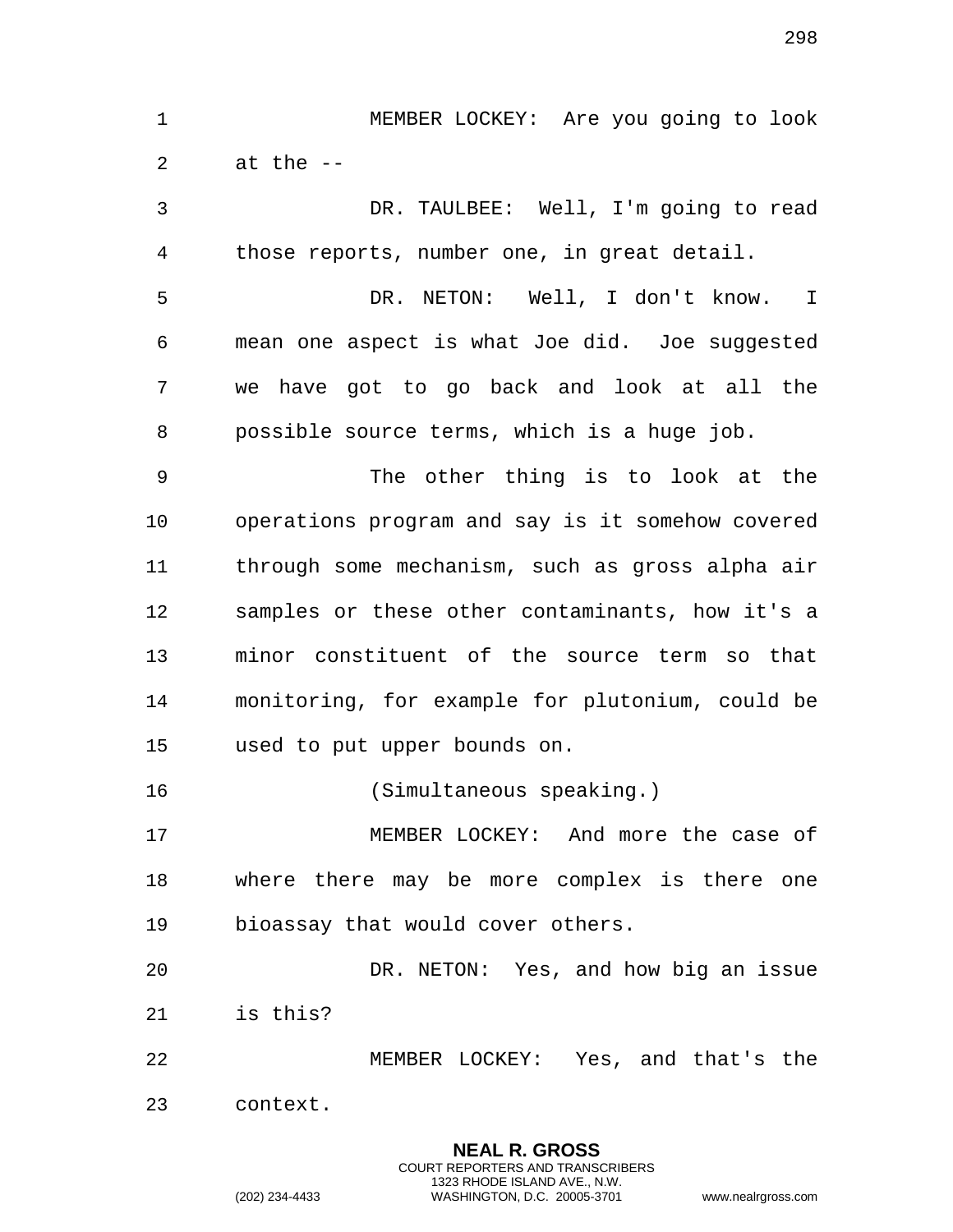1 MR. FITZGERALD: Well, I would start 2 with 167754, which is the characterization plan 3 we came up with facility by facility, which is 4 very interesting to me because what they did was 5 take each facility and broke it down to the 6 operations and assigned a source term vis-a-vis 7 operations. And that was based on ten percent 8 dose fractions. 9 DR. NETON: Okay. So we already kind 10 of did that groundwork. 11 **WG SEC Recommendations and/or Path Forward on**  12 **Discussion Items; Plans for December Board Meeting**  13 DR. TAULBEE: Well, they did it in 14 '97. The question is how far back does it go. I 15 mean what was the magnitude of that problem that 16 prompted them to do that. 17 MR. FITZGERALD: This is a snapshot 18 for '97. And you took that backwards in terms of 19 waste management, D&D, were there any operations 20 here. 21 DR. TAULBEE: And number seven is 22 looking for those Westinghouse self-assessments 23 to see if they can shed light on both that one

> **NEAL R. GROSS** COURT REPORTERS AND TRANSCRIBERS 1323 RHODE ISLAND AVE., N.W.

(202) 234-4433 WASHINGTON, D.C. 20005-3701 www.nealrgross.com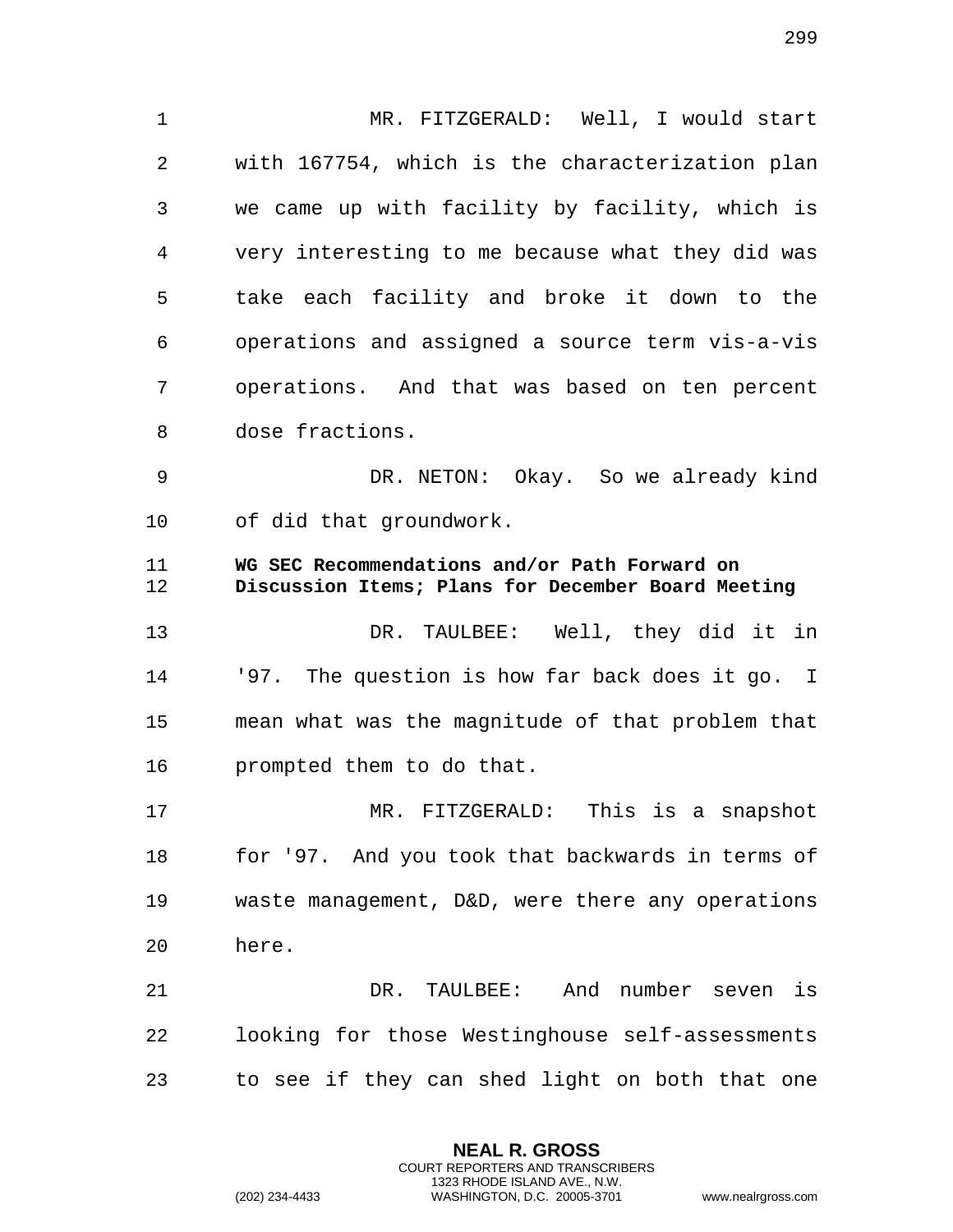and number one, by the way.

2 So, that's where we are at. And I will certainly summarize this, though, in a slide to the Board for December. MR. FITZGERALD: Well, actually, can you summarize the actions for us this week just to make sure everybody's on the same page? 8 DR. KATZ: Yes, that's a good idea. MR. FITZGERALD: You don't want to wait until Albuquerque. DR. TAULBEE: Right, but I will also, for the report to the rest of the group, Brad, I will have a slide on these. DR. NETON: Yes, this is much more manageable. MR. KATZ: Can one of you locals give us a lift to the airport because we're cutting it really close at this point? (Simultaneous speaking.) CHAIR CLAWSON: I would want to say one thing, though. I appreciate everybody, again, and I think we really came to ground on one thing, on a lot of things today. But also,

> **NEAL R. GROSS** COURT REPORTERS AND TRANSCRIBERS 1323 RHODE ISLAND AVE., N.W.

(202) 234-4433 WASHINGTON, D.C. 20005-3701 www.nealrgross.com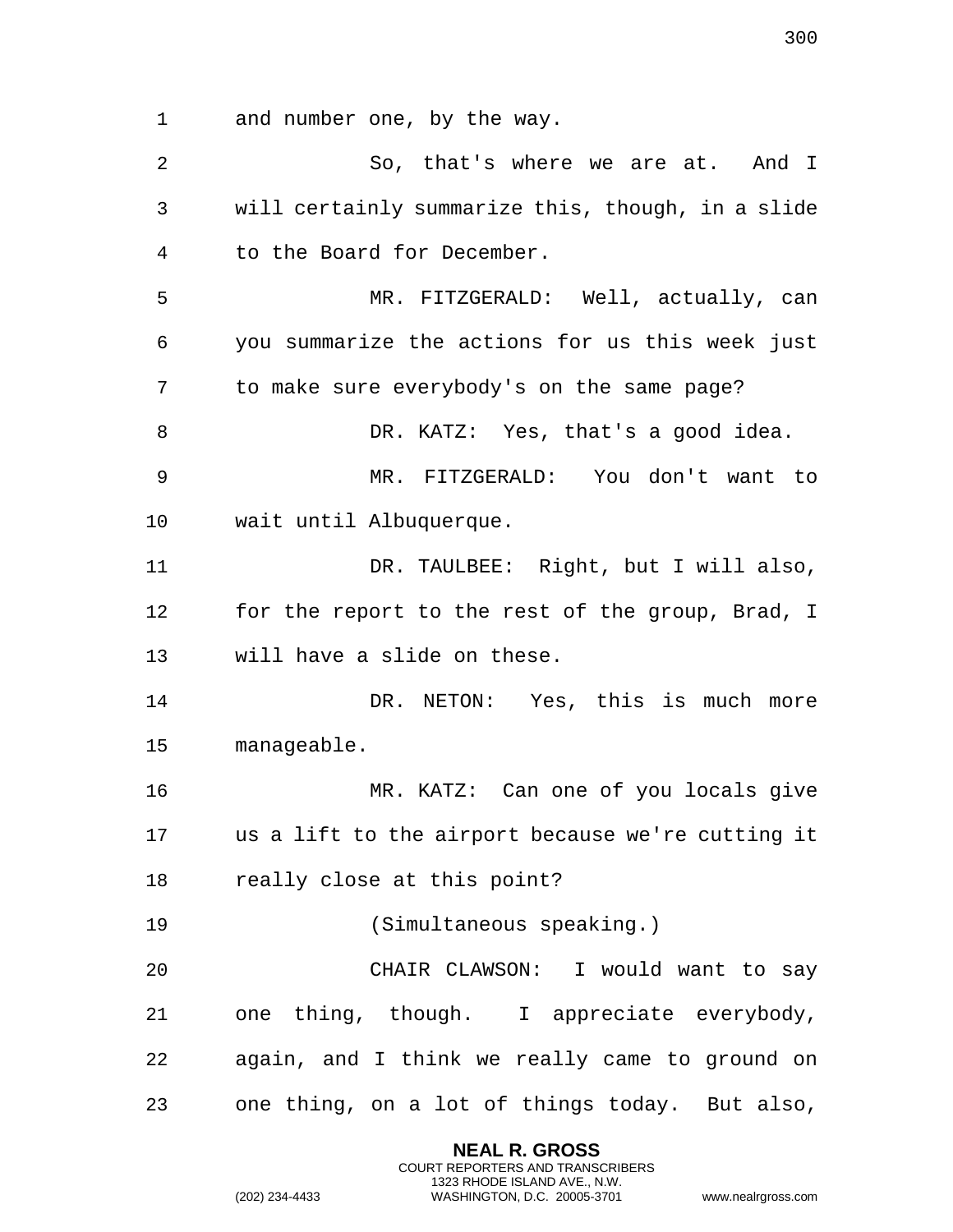1 as we are going through this and we are evaluating 2 these source terms, because this is not the only 3 site that, at the very end, we've got to -- that 4 keeps in the background that if we do find that 5 there was as source term that they were not 6 monitoring for and we can't cover it, that's an 7 issue. And we've got into this at numerous sites. 8 And this is kind of why I was taken back on this. 9 **Adjourn** 10 So with that being said, we can 11 adjourn. 12 MR. KATZ: We're adjourned. 13 (Whereupon, the above-entitled matter 14 went off the record at 3:06 p.m.) 15 16 17 18 19 20 21 22 23